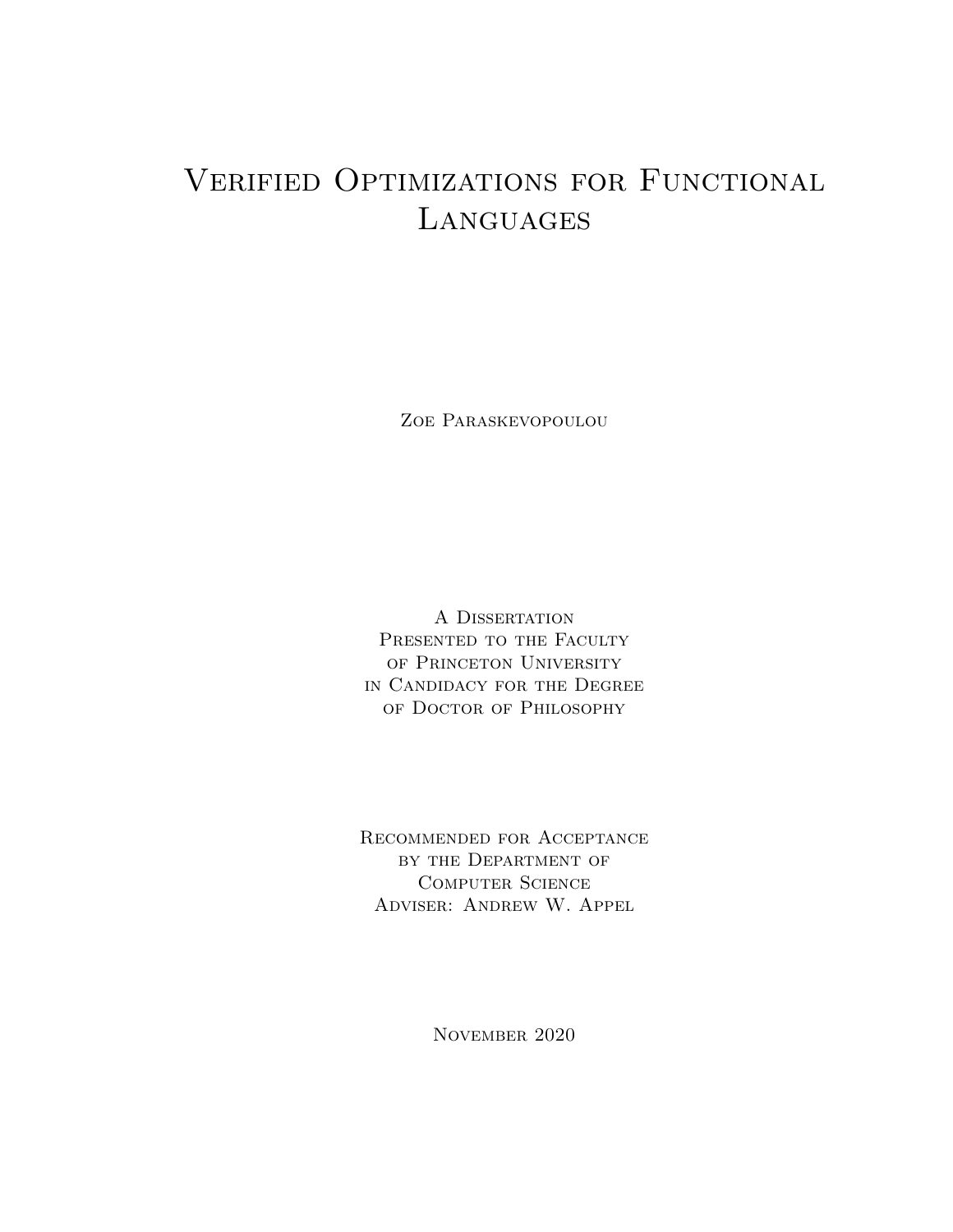$\copyright$  Copyright by Zoe Paraskevopoulou, 2020. All rights reserved.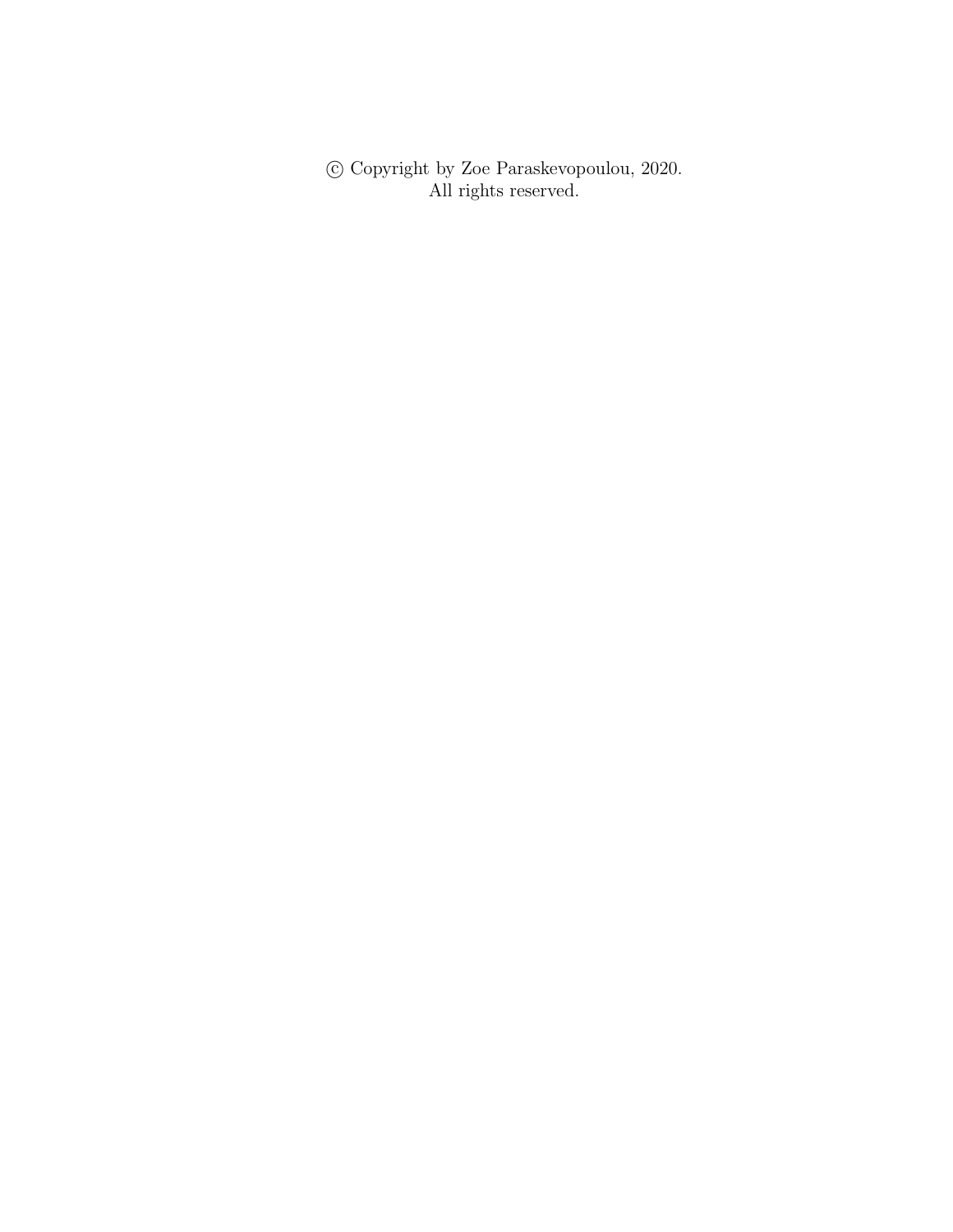### Abstract

Coq is one of the most widely adopted proof development systems. It allows programmers to write purely functional programs and verify them against specifications with machine-checked proofs. After verification, one can use Coq's extraction plugin to obtain a program (in OCaml, Haskell, or Scheme) that can be compiled and executed. However, bugs in either the extraction function or the compiler of the extraction language may cause the executable to exhibit unexpected behaviors, rendering source-level verification futile.

A verified compiler is a compiler whose output provably preserves the semantics of the source language. CertiCoq is a verified compiler, currently under development, for Coq's specification language, Gallina. CertiCoq targets Clight, a subset of the C language, that can be compiled with the CompCert verified compiler to obtain a certified executable, bridging the gap between the formally verified source program and the compiled target program.

In this thesis, I present the implementation and verification of CertiCoq's optimizing middle-end pipeline. CertiCoq's middle end consists of seven different transformations and is responsible for efficiently compiling an untyped purely functional intermediate language to a subset of the same language, which can be readily compiled to a first-order, low-level intermediate language. CertiCoq's middle-end pipeline performs crucial optimizations for functional languages including closure conversion, uncurrying, shrink-reductions and inlining. It advances the state of the art of verified optimizing compilers for functional languages by implementing more efficient closure-allocation strategies.

For proving CertiCoq correct, I develop a framework based on the technique of logical relations, making novel technical contributions. I extend logical relations with notions of relational preconditions and postconditions that facilitate reasoning about the resource consumption of programs simultaneously with functional correctness. I demonstrate how this enables reasoning about preservation of non-terminating behaviors, which is not supported by traditional logical relations. Moreover, I develop a novel, lightweight technique that allows logical-relation proofs to be composed in order to obtain a top-level compositional compiler correctness theorem. This technique is used to obtain a separate compilation theorem that guarantees that programs compiled separately through CertiCoq, perhaps using different sets of optimizations, can be safely linked at the target level. Lastly, I use the framework to prove that CertiCoq's closure conversion is not only functionally correct but also safe for time and space, meaning that it is guaranteed to preserve the asymptotic time and space complexity of the source program.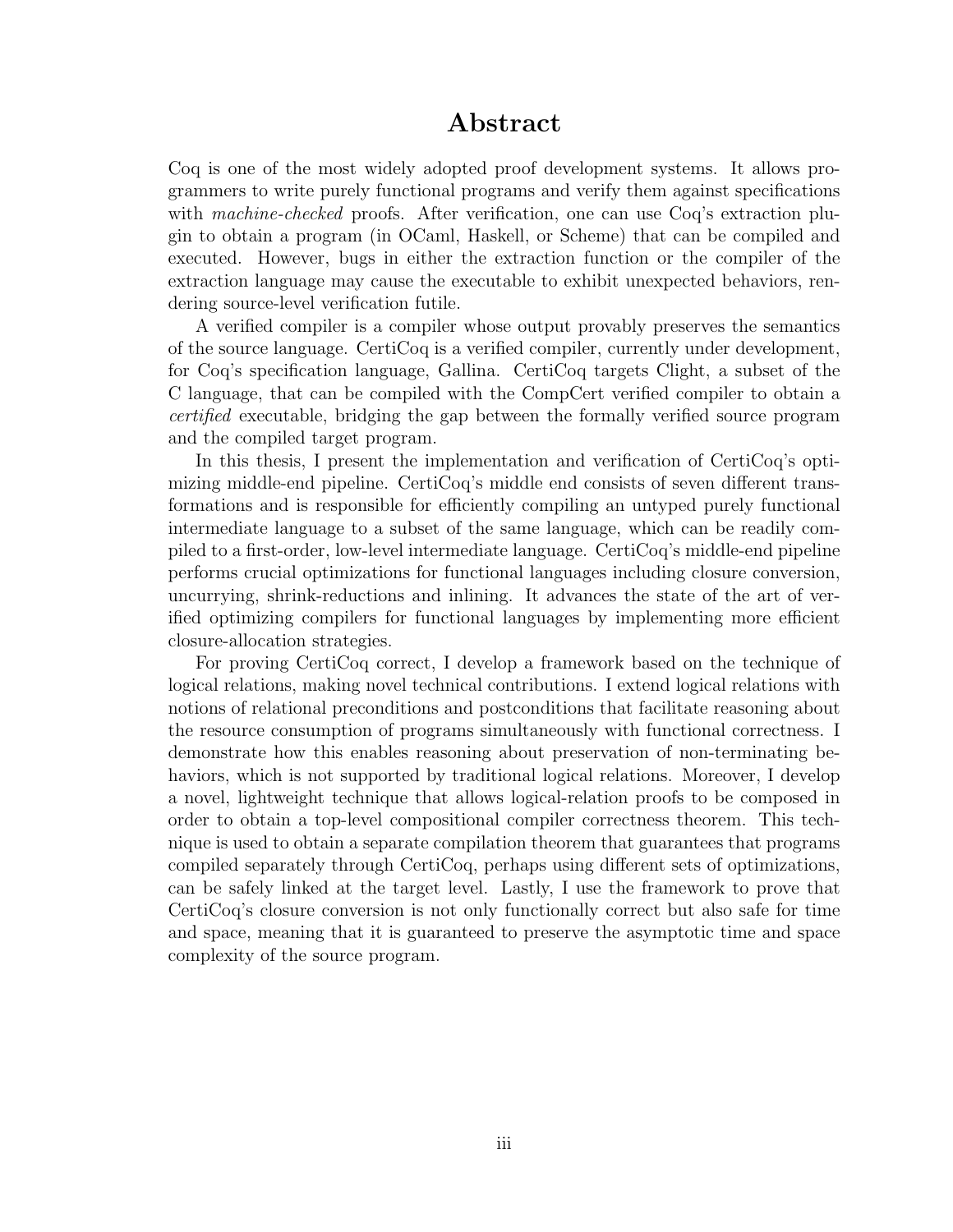## Acknowledgements

<span id="page-3-0"></span>First and foremost, I would like to thank my advisor Andrew Appel. I am deeply grateful to him for the ample support and guidance throughout the years of my PhD. He always gave me the freedom to pursue my ideas, while encouraging me and valuing my work. His dedication, his vision for machine-checked proofs, and his capacity for acceptance and understanding will always be an inspiration. I am also thankful to him for his detailed feedback during the process of writing this dissertation.

I want to thank the members of my thesis committee Amal Ahmed, Dave Walker, Aarti Gupta and Zachary Kincaid. I am especially thankful to the readers of my dissertation, Amal Ahmed and Dave Walker, for undertaking the laborious task of reading my dissertation and for providing helpful and detailed feedback.

I want to thank the members of the CertiCoq team for the fruitful collaboration, the interesting discussions, and their help with technical issues.

I am grateful to Leonidas Lampropoulos, Yannick Forster and Anvay Grover for their valuable feedback on this dissertation.

I am thankful to Anvay Grover and Katja Vassilev for trusting me to supervise them during their senior thesis work and mentor them at the beginning of their academic journey. I wish them the very best in their future endeavors.

I am very thankful to John Li for his contributions to the verification of the  $\lambda_{\text{ANF}}$ pipeline.

I want to sincerely thank Nikhil Swamy, Jonathan Protzenko, and Tahina Ramananandro for hosting me as an intern at MSR Redmond for two consecutive summers and giving me the opportunity to work on interesting problems. It was a great pleasure working with them.

I am deeply grateful to my undergraduate thesis advisor, Cătălin Hritcu, and my master thesis advisor, Deeepak Garg. I feel extremely lucky to have been advised by them. Their high research standards, their genuine enthusiasm for research, and their attention to technical detail has shaped me as a researcher. Working with them provided me with inspiration and technical knowledge that was invaluable for my graduate studies.

I wand to thank my labmates at the Princeton programming languages lab. Their presence made my years as a PhD student more pleasant and more interesting.

I want to thank the stuff of the Computer Science Department and the Graduate School for helping make our graduate studies as smooth as possible. I am especially thankful to Nicki Mahler for her help in coordinating the defense and the submission of this thesis.

I am deeply thankful to the Seibel Foundation and the Seeger Center for Hellenic Studies for the generous scholarships during my PhD studies.

Last but not least, I want to thank all of my family and friends in Greece and in the USA for their presence, their support and all the moments we have shared. I'm especially thankful to my mother, Maria, and my father Aris. This thesis is dedicated to my grandmother, Zoe, for being an endless source of love and support throughout my life.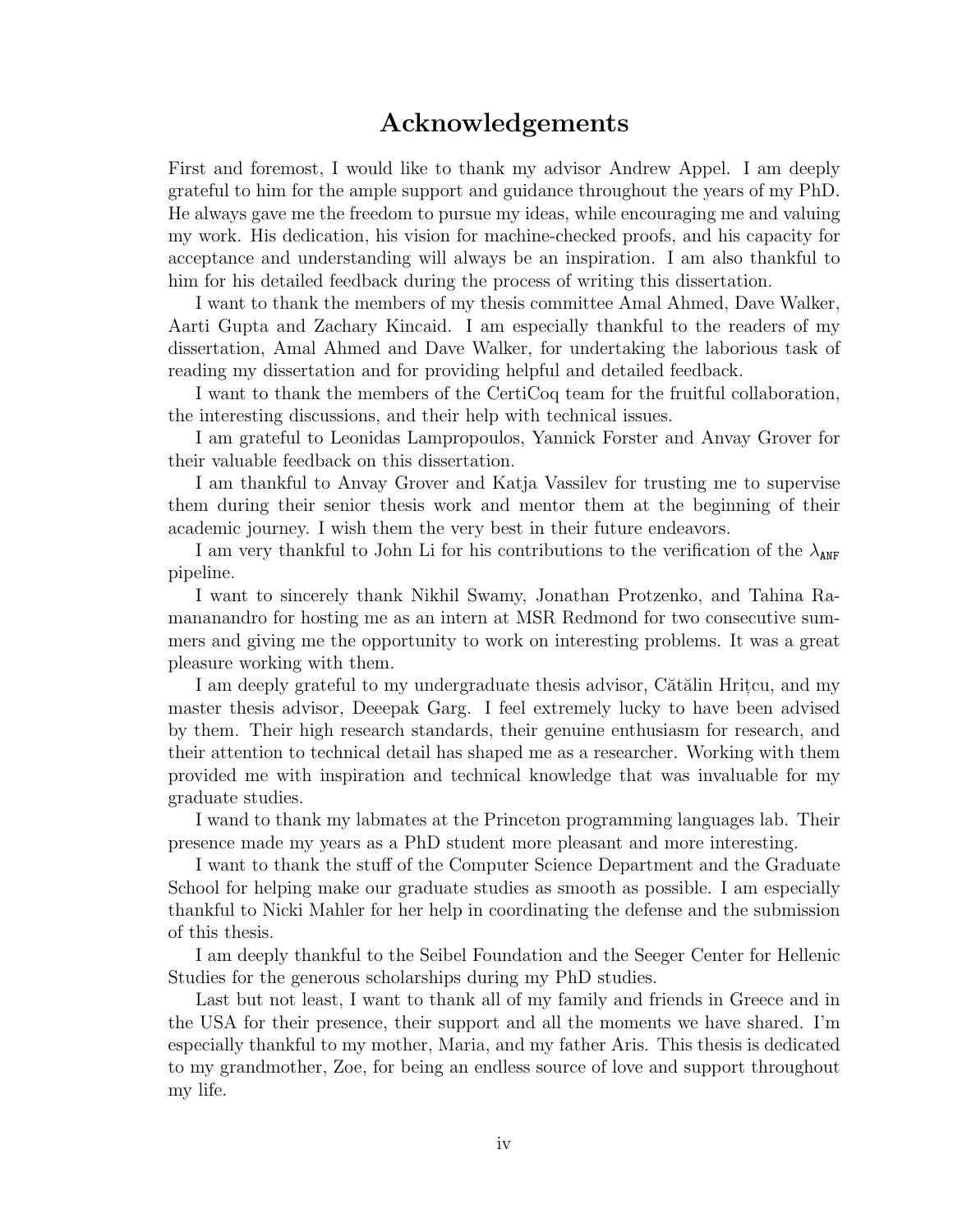This material is based upon work supported by the National Science Foundation under Grants CCF-1407794 and CCF-1521602.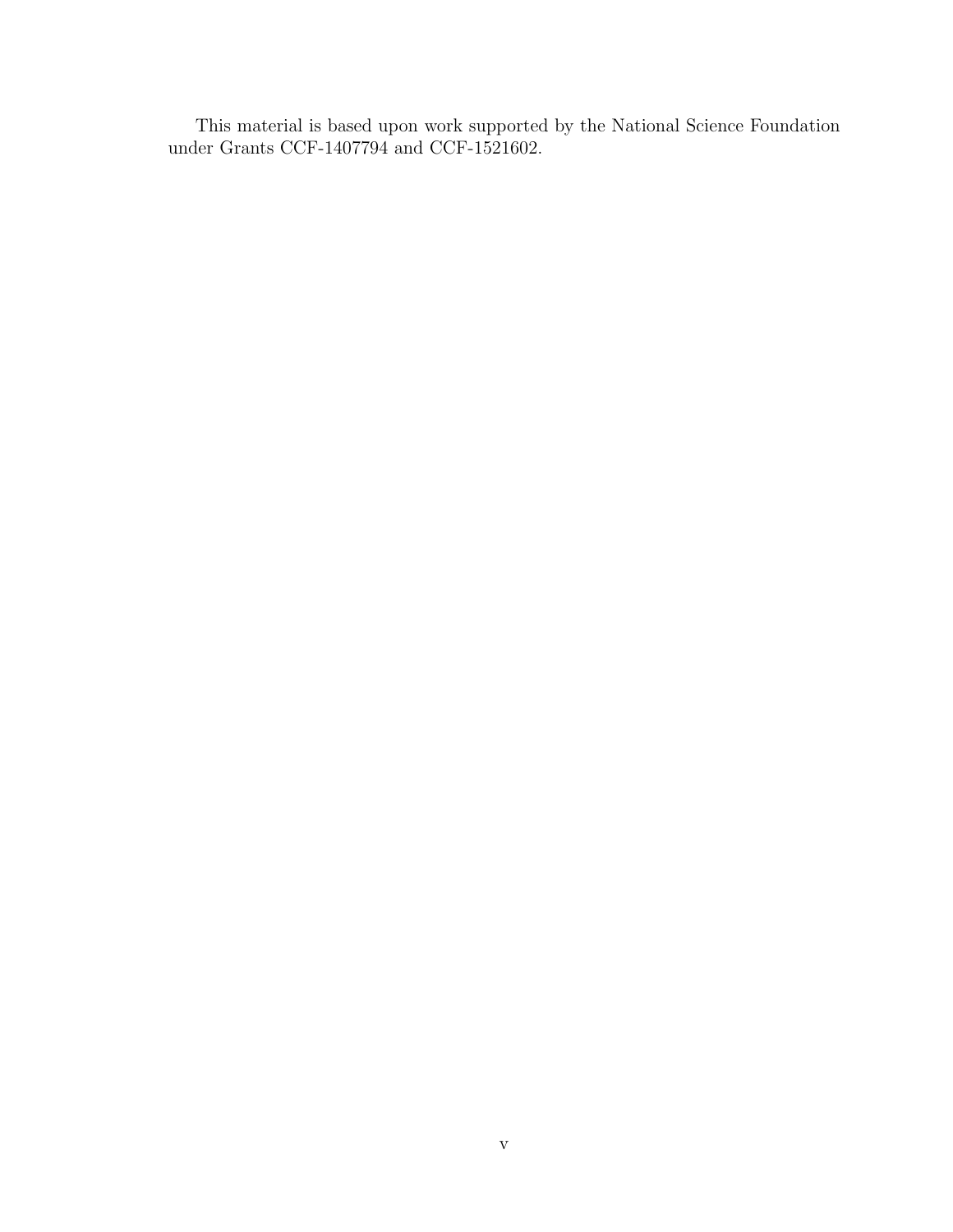To my Grandma.  $\mathcal{S}^*$ Στη Γιαγιά μου.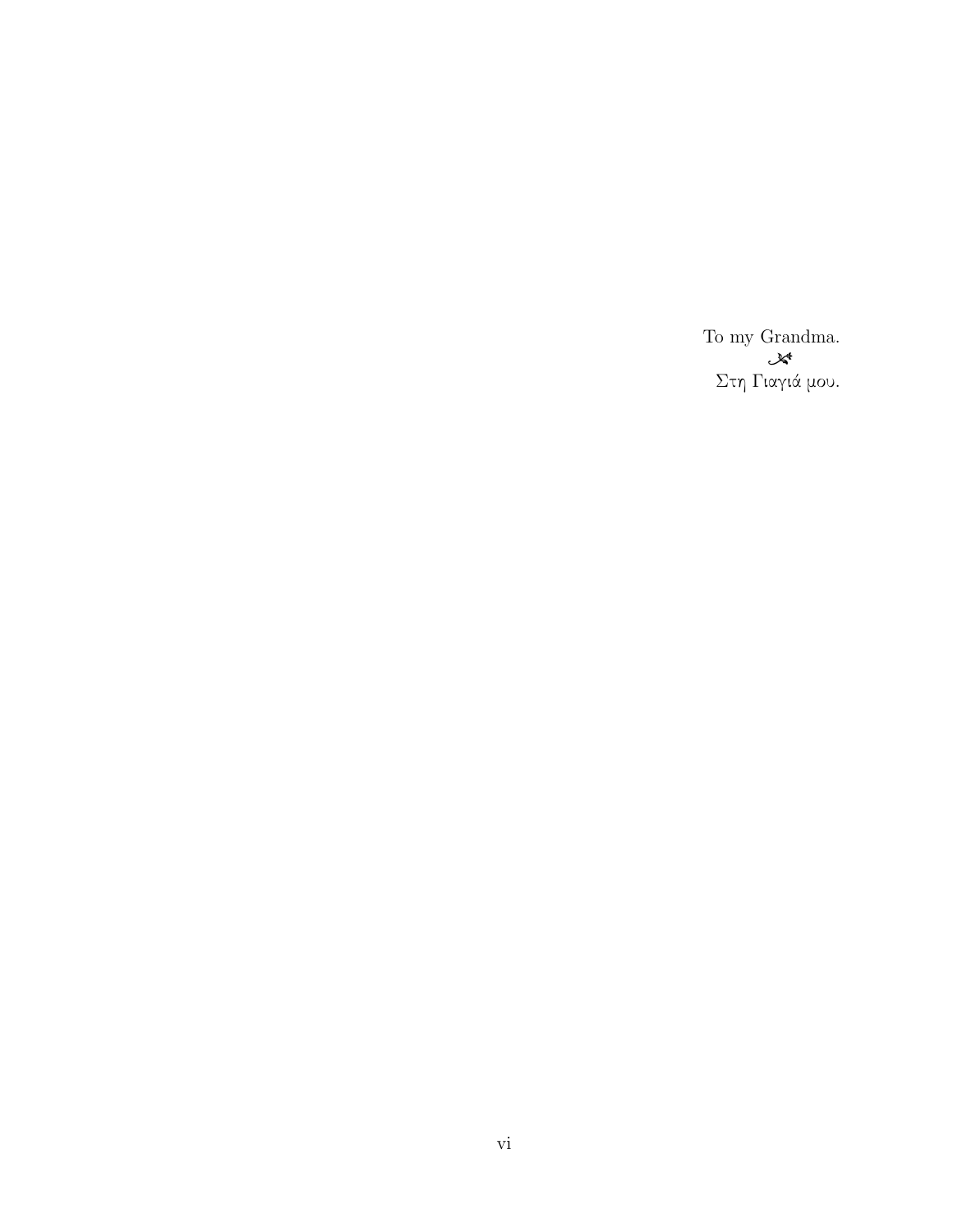# **Contents**

|                         |                              |                                                                                                                                                                                                                                                                                                                                                                                                                                                                          |                                                                               |  |  |  | iii            |
|-------------------------|------------------------------|--------------------------------------------------------------------------------------------------------------------------------------------------------------------------------------------------------------------------------------------------------------------------------------------------------------------------------------------------------------------------------------------------------------------------------------------------------------------------|-------------------------------------------------------------------------------|--|--|--|----------------|
|                         |                              |                                                                                                                                                                                                                                                                                                                                                                                                                                                                          |                                                                               |  |  |  | iv             |
|                         |                              |                                                                                                                                                                                                                                                                                                                                                                                                                                                                          |                                                                               |  |  |  | $\mathbf x$    |
| $\mathbf{1}$            | Introduction<br>$\mathbf{1}$ |                                                                                                                                                                                                                                                                                                                                                                                                                                                                          |                                                                               |  |  |  |                |
|                         | 1.1                          |                                                                                                                                                                                                                                                                                                                                                                                                                                                                          |                                                                               |  |  |  | $\overline{2}$ |
|                         | 1.2                          |                                                                                                                                                                                                                                                                                                                                                                                                                                                                          |                                                                               |  |  |  | $\overline{4}$ |
|                         | 1.3                          |                                                                                                                                                                                                                                                                                                                                                                                                                                                                          |                                                                               |  |  |  | $\overline{7}$ |
|                         | 1.4                          |                                                                                                                                                                                                                                                                                                                                                                                                                                                                          |                                                                               |  |  |  | 9              |
| $\overline{2}$          | 12<br>CertiCoq Overview      |                                                                                                                                                                                                                                                                                                                                                                                                                                                                          |                                                                               |  |  |  |                |
|                         | 2.1                          |                                                                                                                                                                                                                                                                                                                                                                                                                                                                          |                                                                               |  |  |  | 13             |
|                         |                              | 2.1.1                                                                                                                                                                                                                                                                                                                                                                                                                                                                    |                                                                               |  |  |  | 13             |
|                         |                              | 2.1.2                                                                                                                                                                                                                                                                                                                                                                                                                                                                    | Representation of Coq types in C $\ldots \ldots \ldots \ldots \ldots$         |  |  |  | 16             |
|                         |                              | 2.1.3                                                                                                                                                                                                                                                                                                                                                                                                                                                                    |                                                                               |  |  |  | 16             |
|                         |                              | 2.1.4                                                                                                                                                                                                                                                                                                                                                                                                                                                                    | Foreign Function Interface $\ldots \ldots \ldots \ldots \ldots \ldots \ldots$ |  |  |  | 17             |
|                         |                              | 2.1.5                                                                                                                                                                                                                                                                                                                                                                                                                                                                    |                                                                               |  |  |  | 18             |
|                         |                              | 2.1.6                                                                                                                                                                                                                                                                                                                                                                                                                                                                    |                                                                               |  |  |  | 18             |
|                         | 2.2                          |                                                                                                                                                                                                                                                                                                                                                                                                                                                                          |                                                                               |  |  |  | 19             |
| 3                       |                              |                                                                                                                                                                                                                                                                                                                                                                                                                                                                          | <b>Intermediate Representation</b>                                            |  |  |  | 21             |
|                         | 3.1                          | Functional Intermediate Representations: CPS vs. ANF                                                                                                                                                                                                                                                                                                                                                                                                                     |                                                                               |  |  |  |                |
|                         | 3.2                          |                                                                                                                                                                                                                                                                                                                                                                                                                                                                          |                                                                               |  |  |  | 21<br>23       |
|                         |                              | 3.2.1                                                                                                                                                                                                                                                                                                                                                                                                                                                                    |                                                                               |  |  |  | 26             |
|                         | 3.3                          | $\mathcal{L}(\mathcal{L}(\mathcal{L}(\mathcal{L}(\mathcal{L}(\mathcal{L}(\mathcal{L}(\mathcal{L}(\mathcal{L}(\mathcal{L}(\mathcal{L}(\mathcal{L}(\mathcal{L}(\mathcal{L}(\mathcal{L}(\mathcal{L}(\mathcal{L}(\mathcal{L}(\mathcal{L}(\mathcal{L}(\mathcal{L}(\mathcal{L}(\mathcal{L}(\mathcal{L}(\mathcal{L}(\mathcal{L}(\mathcal{L}(\mathcal{L}(\mathcal{L}(\mathcal{L}(\mathcal{L}(\mathcal{L}(\mathcal{L}(\mathcal{L}(\mathcal{L}(\mathcal{L}(\mathcal{$<br>Semantics |                                                                               |  |  |  |                |
|                         |                              | 3.3.1                                                                                                                                                                                                                                                                                                                                                                                                                                                                    | Big-Step vs. Small-Step Semantics. $\ldots \ldots \ldots \ldots \ldots$       |  |  |  | 27<br>27       |
|                         |                              | 3.3.2                                                                                                                                                                                                                                                                                                                                                                                                                                                                    |                                                                               |  |  |  | 29             |
|                         |                              | 3.3.3                                                                                                                                                                                                                                                                                                                                                                                                                                                                    |                                                                               |  |  |  | 33             |
|                         | 3.4                          |                                                                                                                                                                                                                                                                                                                                                                                                                                                                          |                                                                               |  |  |  | 35             |
|                         |                              |                                                                                                                                                                                                                                                                                                                                                                                                                                                                          |                                                                               |  |  |  |                |
| $\overline{\mathbf{4}}$ |                              |                                                                                                                                                                                                                                                                                                                                                                                                                                                                          | The $\lambda_{ANF}$ Optimizing Pipeline                                       |  |  |  | 36             |
|                         | 4.1                          |                                                                                                                                                                                                                                                                                                                                                                                                                                                                          |                                                                               |  |  |  | 36             |
|                         | 4.2                          |                                                                                                                                                                                                                                                                                                                                                                                                                                                                          |                                                                               |  |  |  | 37             |
|                         | 4.3                          |                                                                                                                                                                                                                                                                                                                                                                                                                                                                          |                                                                               |  |  |  | 40             |
|                         |                              | 4.3.1                                                                                                                                                                                                                                                                                                                                                                                                                                                                    |                                                                               |  |  |  | 40             |
|                         |                              | 4.3.2                                                                                                                                                                                                                                                                                                                                                                                                                                                                    |                                                                               |  |  |  | 42             |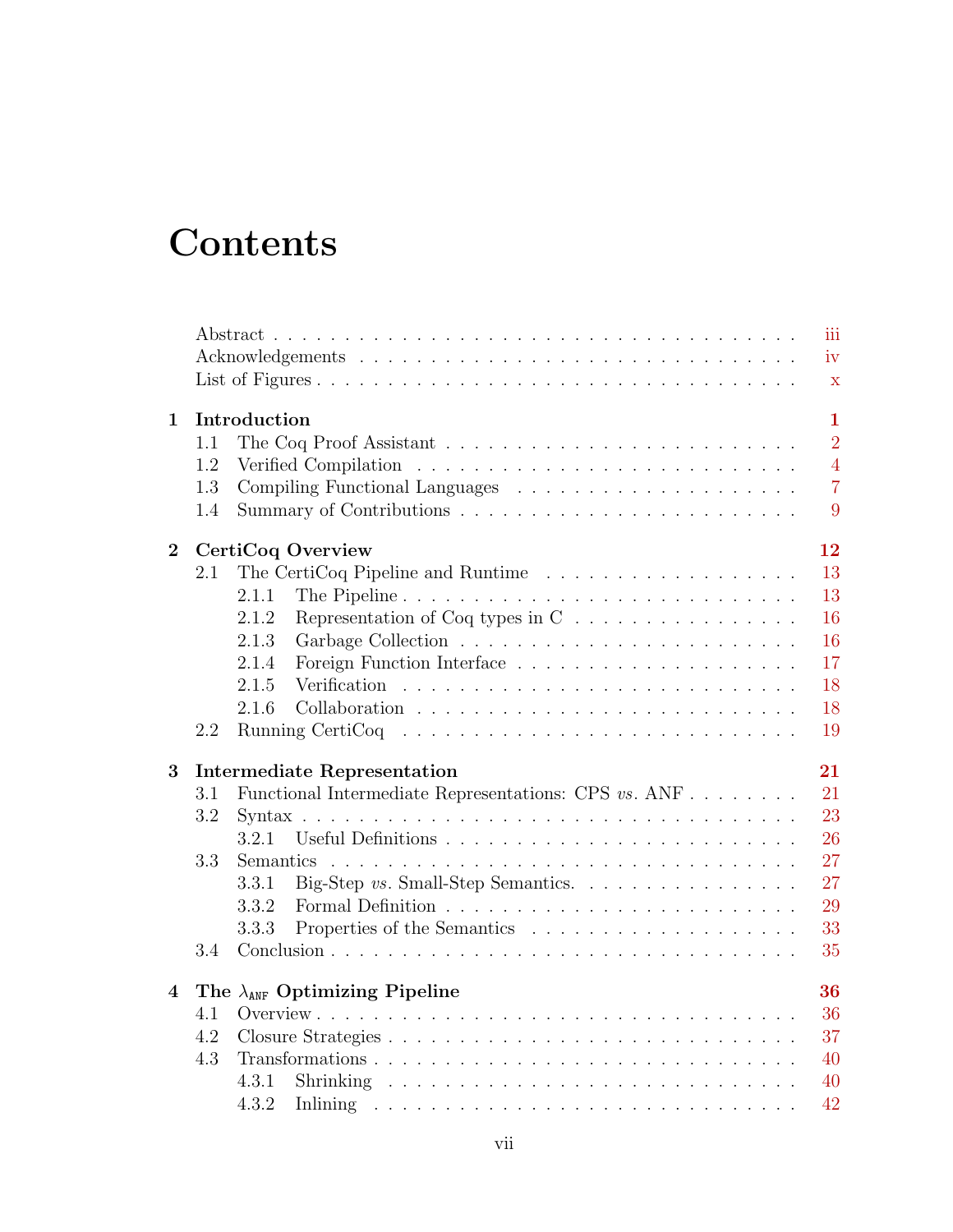|                 |     | 4.3.3                                                                                                | 45 |
|-----------------|-----|------------------------------------------------------------------------------------------------------|----|
|                 |     | 47<br>4.3.4                                                                                          |    |
|                 |     | 48<br>4.3.5                                                                                          |    |
|                 |     | 4.3.6                                                                                                | 50 |
|                 | 4.4 |                                                                                                      | 51 |
|                 | 4.5 |                                                                                                      | 55 |
|                 |     | Optimizations in Other Verified Compilers<br>4.5.1                                                   | 55 |
|                 |     | Compilation-by-Transformation in other Compilers<br>4.5.2                                            | 56 |
|                 | 4.6 |                                                                                                      | 58 |
| $5\overline{)}$ |     | <b>Relational Proof Framework</b><br>59                                                              |    |
|                 | 5.1 | 61                                                                                                   |    |
|                 |     | 61<br>5.1.1                                                                                          |    |
|                 | 5.2 | 63                                                                                                   |    |
|                 |     | Reasoning with the Logical Relation $\ldots \ldots \ldots \ldots$<br>65<br>5.2.1                     |    |
|                 |     | 66<br>5.2.2                                                                                          |    |
|                 |     | 69<br>5.2.3                                                                                          |    |
|                 |     | 69<br>5.2.4                                                                                          |    |
|                 |     | Reasoning with Local and Global Postconditions<br>5.2.5                                              | 73 |
|                 |     | 5.2.6                                                                                                | 76 |
|                 |     | Properties of the Logical Relations<br>81<br>5.2.7                                                   |    |
|                 | 5.3 |                                                                                                      | 83 |
|                 | 5.4 |                                                                                                      | 86 |
|                 |     | Other Verified Compilers for Functional Languages<br>86<br>5.4.1                                     |    |
|                 |     | Compositional Compiler Correctness<br>5.4.2                                                          | 87 |
|                 |     | Relational Reasoning for Program Resources<br>90<br>5.4.3                                            |    |
|                 | 5.5 |                                                                                                      | 90 |
| 6               |     | <b>Correctness of Transformations</b><br>92                                                          |    |
|                 | 6.1 | 92                                                                                                   |    |
|                 |     | 93<br>6.1.1                                                                                          |    |
|                 |     | 95                                                                                                   |    |
|                 |     | 6.1.3                                                                                                | 96 |
|                 |     | Closure Conversion, Hoisting, and Lambda Lifting<br>6.1.4                                            | 96 |
|                 | 6.2 |                                                                                                      | 97 |
|                 | 6.3 |                                                                                                      | 97 |
|                 |     | Specification $\ldots \ldots \ldots \ldots \ldots \ldots \ldots \ldots \ldots \ldots$<br>97<br>6.3.1 |    |
|                 |     | 6.3.2                                                                                                | 99 |
|                 |     | 6.3.3<br>99                                                                                          |    |
| 7               |     | <b>Space Safety</b><br><b>100</b>                                                                    |    |
|                 | 7.1 | 100                                                                                                  |    |
|                 | 7.2 | 102                                                                                                  |    |
|                 |     | 102<br>7.2.1                                                                                         |    |
|                 |     | 7.2.2<br>104                                                                                         |    |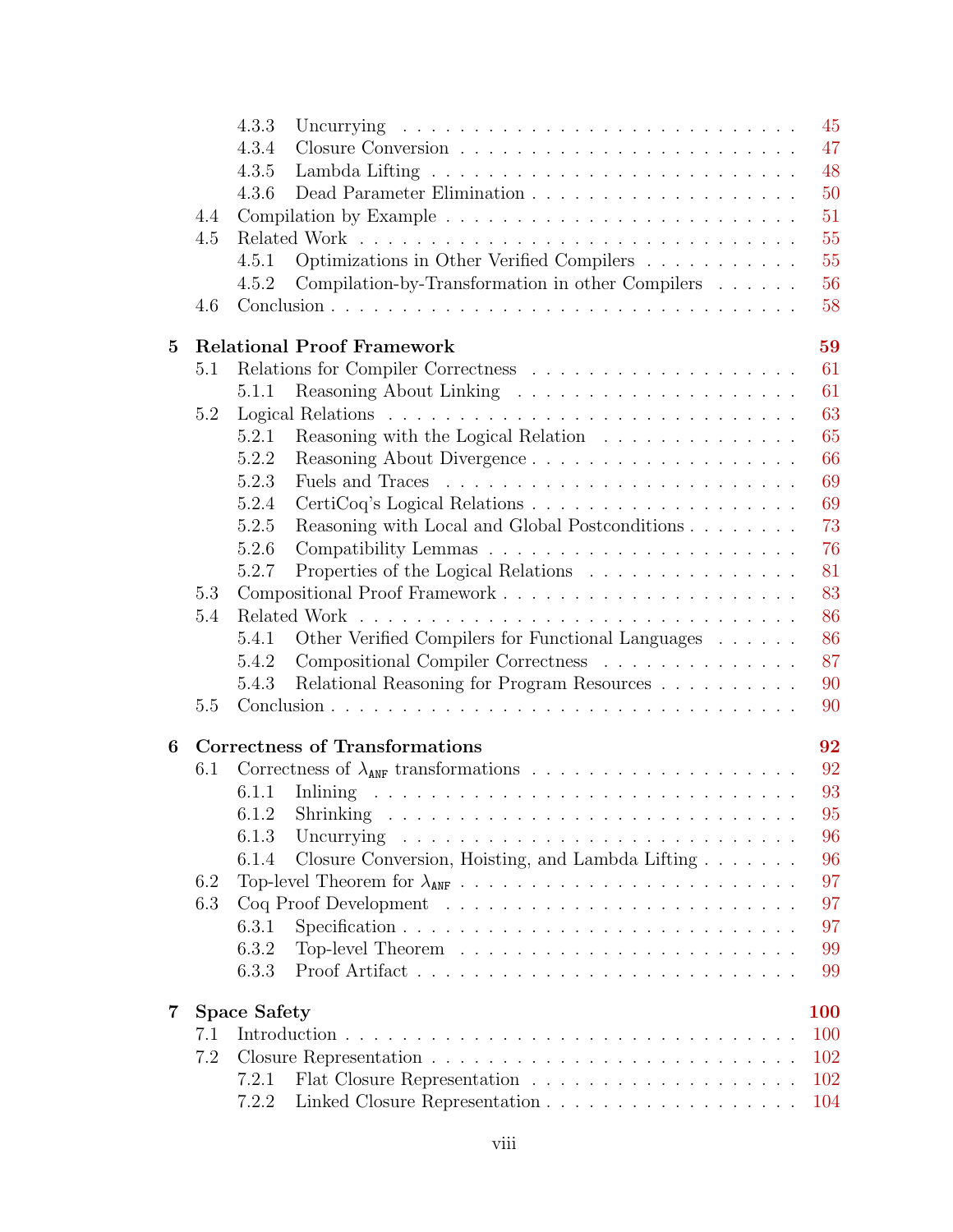|   |                                    | 7.2.3               |                                                                              | 105 |
|---|------------------------------------|---------------------|------------------------------------------------------------------------------|-----|
|   | 7.3                                |                     |                                                                              | 105 |
|   |                                    | 7.3.1               |                                                                              | 106 |
|   | 7.4                                |                     |                                                                              | 108 |
|   | 7.5                                |                     |                                                                              | 110 |
|   |                                    | 7.5.1               | Formal Model of Garbage Collection                                           | 112 |
|   |                                    | 7.5.2               |                                                                              | 113 |
|   | 7.6                                |                     |                                                                              | 116 |
|   | 7.7                                |                     |                                                                              | 118 |
|   |                                    | 7.7.1               | Configuration Relation: A Failed Attempt                                     | 119 |
|   |                                    | 7.7.2               |                                                                              | 121 |
|   |                                    | 7.7.3               |                                                                              | 124 |
|   | 7.8                                |                     |                                                                              | 127 |
|   |                                    | 7.8.1               |                                                                              | 127 |
|   |                                    | 7.8.2               | Space Bound $\ldots \ldots \ldots \ldots \ldots \ldots \ldots \ldots \ldots$ | 127 |
|   |                                    | 7.8.3               |                                                                              | 130 |
|   | 7.9                                |                     |                                                                              | 132 |
|   |                                    |                     |                                                                              | 135 |
| 8 |                                    | Evaluation          |                                                                              | 136 |
|   | 8.1                                |                     |                                                                              | 136 |
|   | 8.2                                |                     |                                                                              | 137 |
|   | 8.3                                |                     |                                                                              | 137 |
|   |                                    | 8.3.1               | CertiCoq CPS vs. CertiCoq ANF vs. OCaml                                      | 137 |
|   |                                    | 8.3.2               | $CompCert vs. Clang \dots \dots \dots \dots \dots \dots \dots \dots \dots$   | 138 |
|   |                                    | 8.3.3               |                                                                              | 139 |
| 9 | <b>Conclusions and Future Work</b> |                     |                                                                              | 146 |
|   | 9.1                                |                     |                                                                              | 147 |
|   | 9.2                                |                     |                                                                              | 148 |
|   |                                    | <b>Bibliography</b> |                                                                              | 149 |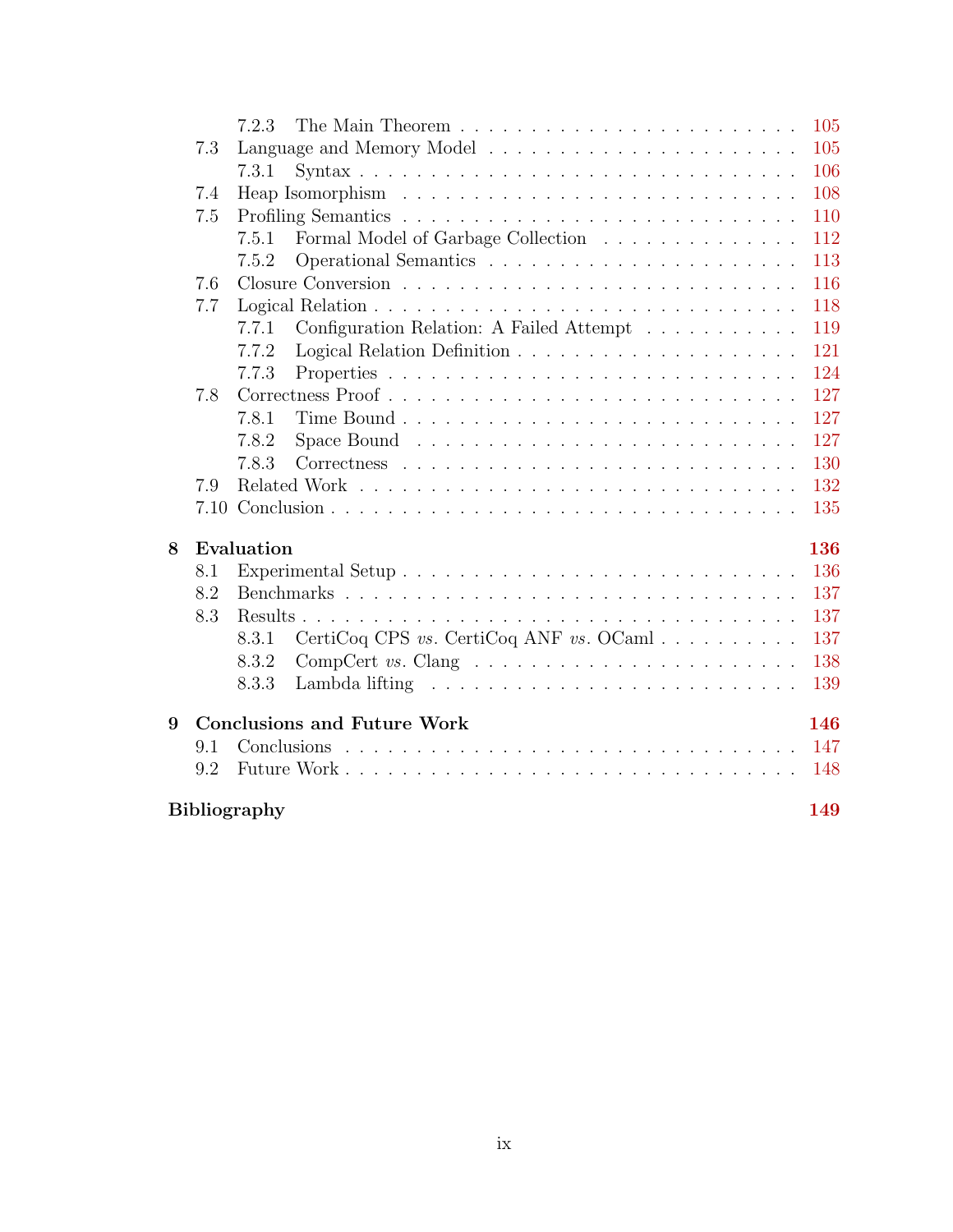# <span id="page-9-0"></span>List of Figures

| 2.1<br>2.2                   |                                                                                                                                                                                                                                                                                                                                                                                                  | 13<br>16             |
|------------------------------|--------------------------------------------------------------------------------------------------------------------------------------------------------------------------------------------------------------------------------------------------------------------------------------------------------------------------------------------------------------------------------------------------|----------------------|
| 3.1<br>3.2                   |                                                                                                                                                                                                                                                                                                                                                                                                  | 24<br>32             |
| 4.1<br>4.2<br>$4.3\,$        | Inlining of let-bound calls. $\ldots \ldots \ldots \ldots \ldots \ldots \ldots \ldots$                                                                                                                                                                                                                                                                                                           | 40<br>44<br>45       |
| 5.1<br>5.2<br>5.3<br>$5.4\,$ | The $\mathcal{E}^+$ relation.<br>and a construction of the construction of the construction of                                                                                                                                                                                                                                                                                                   | 70<br>71<br>84<br>85 |
| 7.1                          | Flat and linked closure representations. Linked closures appear to save<br>space; for example, the flat closure environment for $h$ is three words<br>$(x, y, u)$ but the linked representation is just one word. But linked<br>closures are not safe for space; suppose $k$ is live but $g$ is not, then with<br>flat closures $w$ is garbage-collectible but with linked closures $w$ is still |                      |
| 7.2                          | reachable. If $w$ is the root of a large data structure, this is significant.<br>Linked closures are not safe for space. Each $g$ closure contains (indi-<br>rectly) a <i>different</i> long list $l$ , while a flat closure for $g$ would contain                                                                                                                                               | 103<br>105           |
| 7.3                          |                                                                                                                                                                                                                                                                                                                                                                                                  | 106                  |
| 7.4                          | Big-step operational semantics (source). $\ldots \ldots \ldots \ldots \ldots$                                                                                                                                                                                                                                                                                                                    | 114                  |
| 7.5                          |                                                                                                                                                                                                                                                                                                                                                                                                  | 115                  |
| 7.6                          | Free variable judgment                                                                                                                                                                                                                                                                                                                                                                           | 117                  |
| 7.7                          |                                                                                                                                                                                                                                                                                                                                                                                                  | 118                  |
| 7.8                          |                                                                                                                                                                                                                                                                                                                                                                                                  | 123                  |
| 8.1                          | CertiCoq benchmarks: CertiCoq (ANF and CPS) $vs.$ OCaml (native<br>and bytecode). OCaml numbers for color are omitted because Coq's                                                                                                                                                                                                                                                              |                      |
|                              |                                                                                                                                                                                                                                                                                                                                                                                                  | 138                  |
| 8.2<br>8.3                   | CertiCoq benchmarks: CertiCoq + Clang vs. CertiCoq + CompCert.<br>CertiCoq benchmarks: CertiCoq ANF/CPS vs. CertiCoq ANF/CPS                                                                                                                                                                                                                                                                     | 139                  |
|                              |                                                                                                                                                                                                                                                                                                                                                                                                  | 140                  |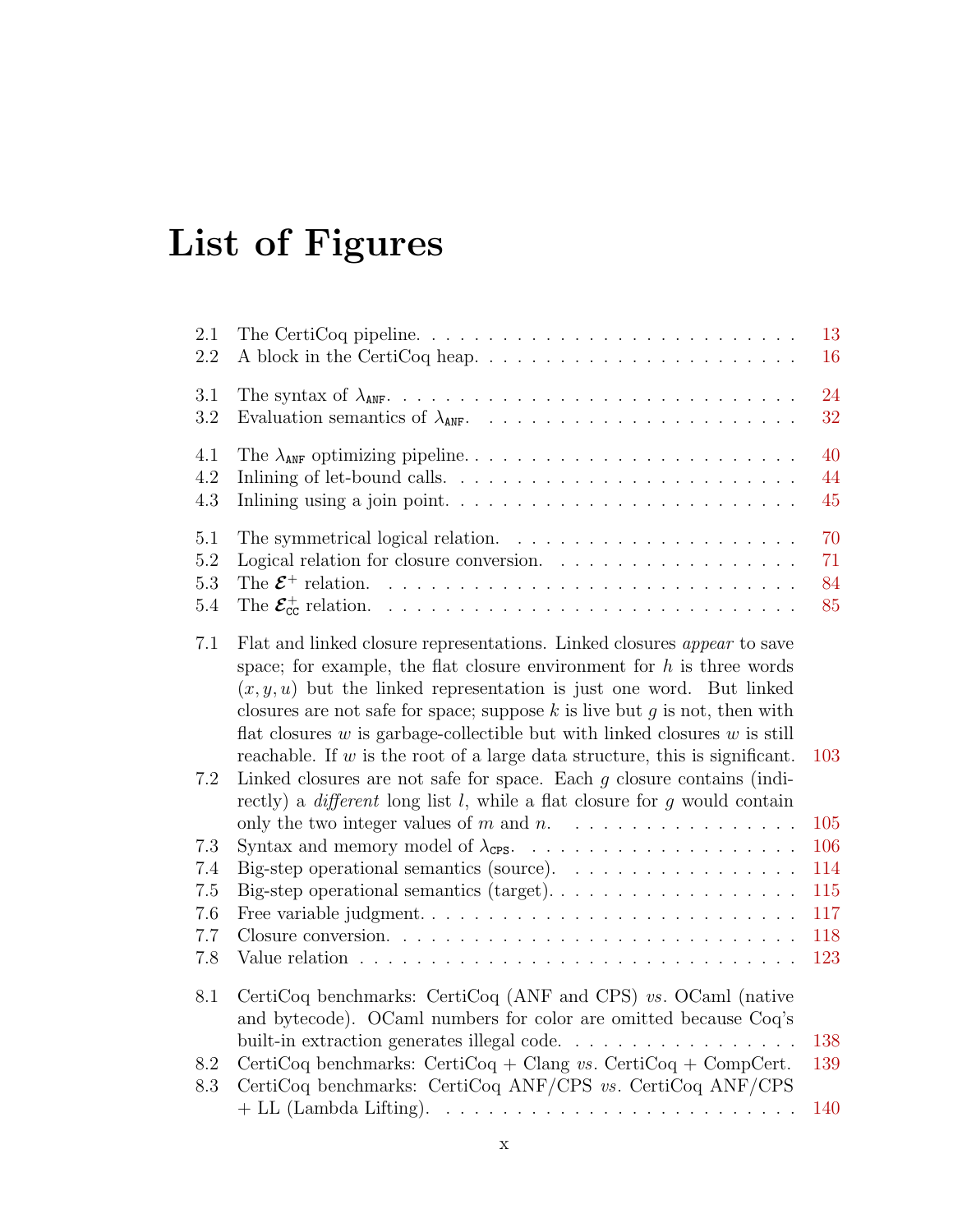| 8.4 CertiCoq benchmarks: CertiCoq ANF/CPS + $LLc$ (conservative inlin- |  |
|------------------------------------------------------------------------|--|
| ing) vs. CertiCoq ANF/CPS + LL <sup>a</sup> (aggressive inlining) 142  |  |
| 8.5 CertiCoq benchmarks: comparison of lambda lifting allowing parame- |  |
| ters to be live at most during <i>n</i> calls $(LL^n)$ . 143           |  |
| 8.6 CertiCoq benchmarks: CertiCoq ANF/CPS + $LL^n$ (no inlining in     |  |
| wrappers) vs. CertiCoq ANF/CPS + LL <sup>i</sup> (inlining). 143       |  |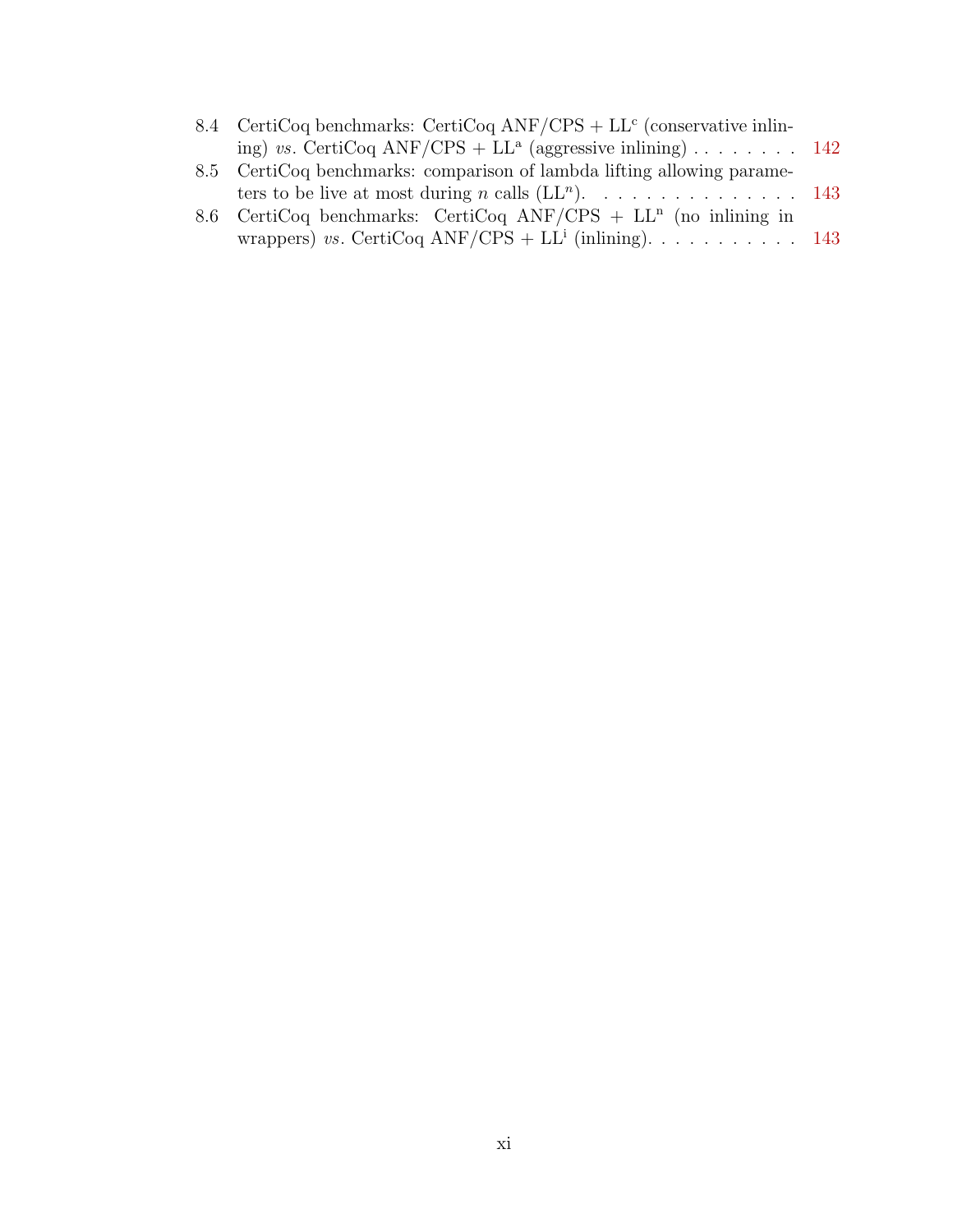# <span id="page-11-0"></span>Chapter 1 Introduction

A formal proof in a formal system of logic is a sequence of formulas expressed in the formal language of the system, such that each formula in the sequence is either an axiom or it can be derived by previous formulas in the sequence using an inference rule. A formal proof can be *machine checked*: given a computer representation of a formal system and a proof written in it, a computer program can decide if the proof is valid. This is in contrast with usual mathematical proofs that argue about the truth of a statement using informal meta-mathematical language, and can conceal logical fallacies, or "proof bugs". The idea that computer programs can, and should, be used to verify the validity of mathematical proofs dates back to the early days of computing and led to the development of algorithms, languages, and tools that allow mathematicians and computer scientists to express, mechanically verify, or even automatically derive mathematical proofs [\[93,](#page-167-0) [136,](#page-171-0) [94\]](#page-167-1).

Computer programs, just as proofs, can have bugs that prevent them from carrying out a computation correctly. With formal verification, we can reason about the absence of bugs in programs by using machine checked proofs to prove that they satisfy a formal specification. Therefore, we transfer the trust from the implementation to the *specification*. We trust such proofs because the soundness of the formal system has been demonstrated with a metatheoretical proof argument, giving us confidence that we cannot construct a proof for an absurd proposition. Nevertheless, the proofchecking program can be an intricate piece of software and as such, it can itself have bugs that may allow invalid proofs to be constructed. In addition, after the software is verified against its specification, it will be compiled to machine code and executed on a machine. For the specification to be met by the executable program, the executable is assumed to have the same the computational behavior as the source program, as this is prescribed by the semantics of the source language. Consequently, when we carry out machine-checked proofs about programs, we have to trust not only that the proof checker implements the formal system correctly, but also that the compiler and the runtime system correctly compile and execute the program. These, together with the formal specification of the verified program, constitute the *trusted computing base* (TCB) of formal verification. Of course, we can remove the implementations of the proof-checking program and compiler from the TCB, by mechanically verifying them with respect to the aforementioned specifications.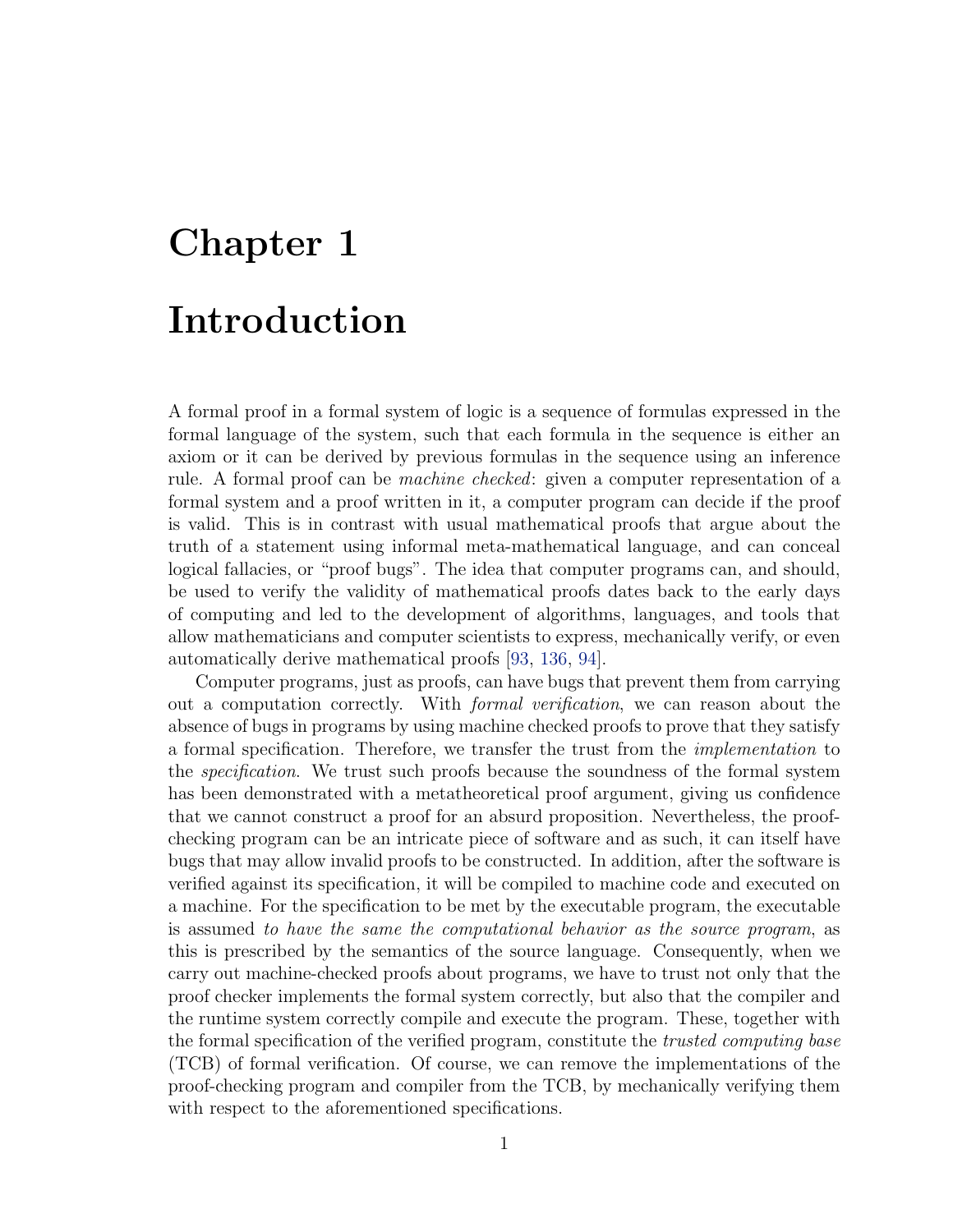In this thesis, I explore the design, implementation and verification of a large part of the CertiCoq verified compiler for Coq: one of the most widely used proof assistants today that enables formally verified software to be built and run. In the process of building and verifying (part of) the CertiCoq compiler, I make technical contributions to the design space of verified compilers and the available proof techniques for proving compilers correct. In the rest of this introduction, I will give an overview of the Coq proof assistant, a brief introduction to compiler correctness and compilation of functional languages, and an overview of the work presented in this thesis.

# <span id="page-12-0"></span>1.1 The Coq Proof Assistant

A proof assistant is software comprising a proof checking program and an interactive proof-development environment that helps the user construct a proof. Coq [\[37\]](#page-162-0), as well as a number of other proof assistants, is based on dependent type theory. In the type theoretic approach of proof-checking, the problem of proof checking reduces to the problem of type-checking. This is made possible by the so-called propositionsas-types interpretation [\[19,](#page-160-0) [135\]](#page-171-1): formulas and proofs in logical systems can be interpreted as types and typing derivations in type systems. The logical formalism on which Coq is based is the Calculus of Inductive Constructions (CiC) [\[38,](#page-162-1) [110\]](#page-169-0). In Coq, a logical proposition is a type and a proof of this proposition is a lambda-term that inhabits this type, known as the proof term. Types and proofs are written in the same specification language, Gallina. Gallina can be used to write computations and proofs about computations, both expressed as pure functional programs. The Coq kernel, which is implemented in OCaml, is used to type-check Gallina programs The TCB of Coq includes the Coq kernel as well as the OCaml compiler that is used to compile the implementation, the OCaml runtime system, and the C compiler that compiled the runtime system.

Certified Programming with Coq. But how does one go about building actual verified software in Coq? Coq itself provides an interpreter for Gallina terms, which is a part of the Coq kernel and implements term normalization required for typechecking. This, though, is an inefficient way of running software built in Coq. The Coq toolchain features an extraction mechanism [\[90,](#page-167-2) [89\]](#page-167-3) that erases non-computational content from a Gallina program, *i.e.*, proofs and (dependent) types, and prints out a functional program (written in OCaml, Haskell or Scheme). A program that has been formally verified in Coq can be extracted to one of these languages, compiled, and executed.

Extraction is a particularly useful tool that enables practical software verification. It has been used to verify realistic, certified software, such as a verified C compiler [\[83\]](#page-166-0), an operating system kernel [\[55\]](#page-164-0), and a web browser kernel [\[66\]](#page-165-0). However, both the Coq extraction program and the compiler of the languages into which Coq is extracted are unverified; hence, they belong to the TCB of the formally verification in Coq.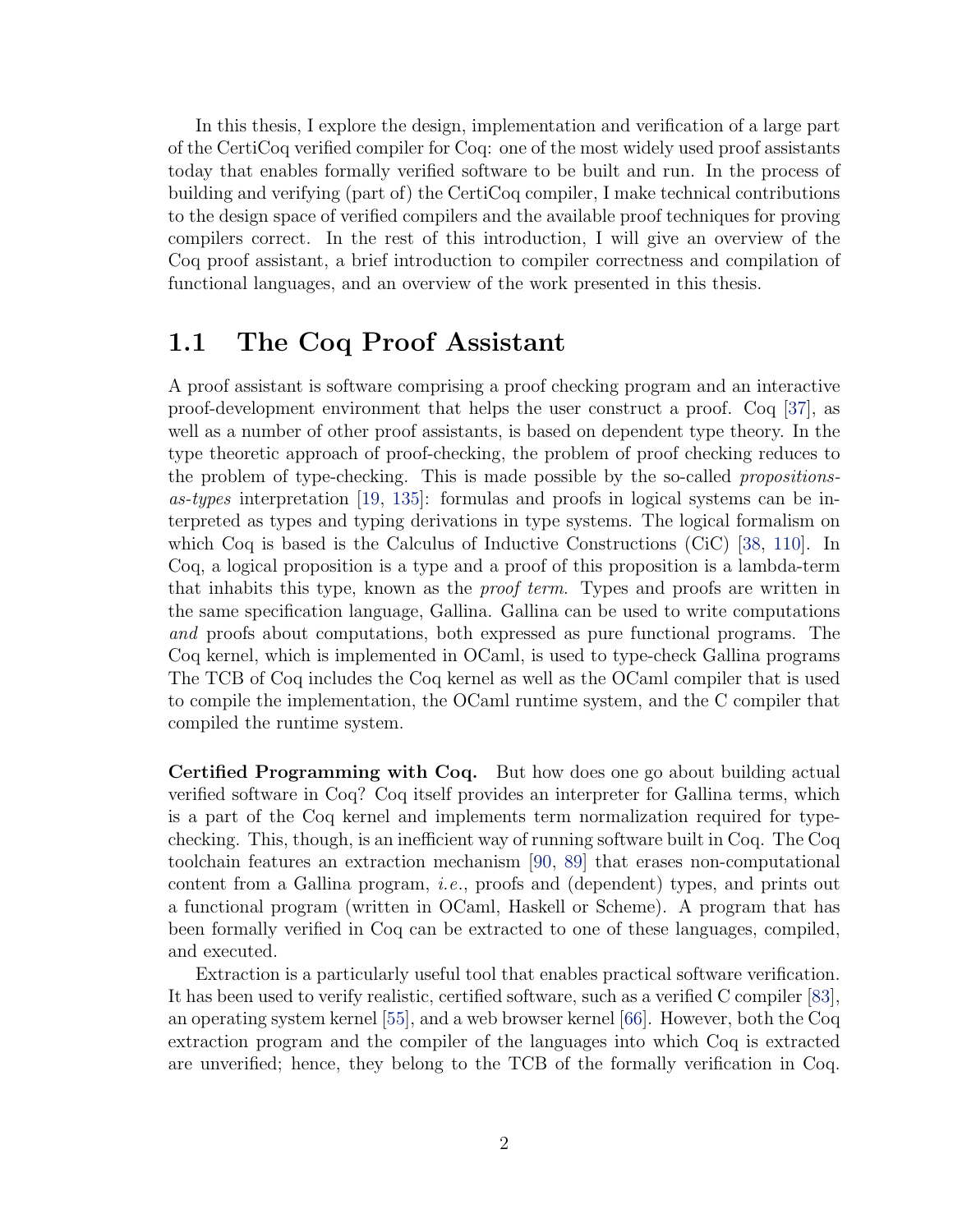Bugs have been found in all parts of Coq's TCB: the Coq kernel,<sup>[1](#page-13-0)</sup> the extraction mechanism<sup>[2](#page-13-1)</sup> and the OCaml compiler, defeating the purpose of formally verifying software in Coq.

CertiCoq [\[8\]](#page-159-1) aims to reduce the TCB of Coq formal developments by providing a compilation pipeline which is itself written and verified in Coq. CertiCoq targets Clight, a large subset of the C language, that can be translated to machine code via the CompCert verified compiler [\[84\]](#page-167-4). Targeting Clight gives us the opportunity to take advantage of CompCert's already proved-correct optimizations for an imperative, low-level language (e.g., register allocation), and focus on the efficient compilation of a higher-order functional language to a first-order representation. Moreover, by compiling to Clight we can target all of the architectures that CompCert already does (PowerPC, ARM, RISC-V and x86). Apart from providing a verified extraction pipeline for Coq programs, CertiCoq could be used in the future in combination with the MetaCoq [\[123,](#page-170-0) [124\]](#page-170-1) project to further reduce the TCB of Coq programs. MetaCoq provides a Coq implementation of the Coq kernel in Coq and a proof that it correctly implements type checking in the Calculus of Inductive Constructions<sup>[3](#page-13-2)</sup> correctly). Currently, there is no way of extracting and running the verified implementation of the type checker: extracting the verified type checker produces an ill-typed term [\[124\]](#page-170-1). Compiling MetaCoq's type checker with CertiCoq could be used to produce a certified type checker for Coq.

It is worth mentioning that no one can ever hope for a provably foolproof proof assistant, one without a TCB. First, from Göedel's incompleteness theorems, the soundness of the underlying proof system (assuming it is expressive enough) cannot be proved in the system itself. We can, nonetheless, have an implementation of the proof checking algorithm that is proved correct with respect to the specification of the theory  $(e.g., the MetaCoq typechecker)$ . Even so, the knot cannot be tied: a verified implementation of the theory needs a verified compiler and a verified compiler needs a verified implementation of theory. It is clear that we should start with some amount of trust [\[131\]](#page-170-2). But from a security standpoint, bugs in the Coq kernel or the OCaml compiler are much harder to be exploited if these programs are used only to proof check and compile specific programs (like the Coq kernel and the CertiCoq compiler), as opposed to arbitrary programs picked by an adversary.

<span id="page-13-0"></span><sup>&</sup>lt;sup>1</sup>A list of critical bugs in the Coq kernel compiled by the Coq developers can be found in [https:](https://github.com/coq/coq/blob/master/dev/doc/critical-bugs/) //github.[com/coq/coq/blob/master/dev/doc/critical-bugs/](https://github.com/coq/coq/blob/master/dev/doc/critical-bugs/)

<span id="page-13-1"></span><sup>2</sup>Extraction erases dependent Coq types by introducing unsafe OCaml operations, a frequent source of bugs in extracted Coq programs. Extracted Coq programs sometimes may fail to typecheck in the extraction language or even cause segmentation faults and other runtime errors. Examples of such bugs can be found in Coq's bug tracker https://github.[com/coq/coq/labels/part%3A%](https://github.com/coq/coq/labels/part%3A%20extraction) [20extraction](https://github.com/coq/coq/labels/part%3A%20extraction). Xuan et al.  $[82]$  and Sozeau et al.  $[124]$  report verified artifacts for which extraction fails to generate a valid OCaml file. In Chapter [8,](#page-146-0) one of the benchmarks used for the evaluation of CertiCoq also fails to compile when extracted to OCaml because of a type error.

<span id="page-13-2"></span><sup>3</sup>Or, more accurately, in the Polymorphic, Cumulative Calculus of Inductive Constructions (PCUIC).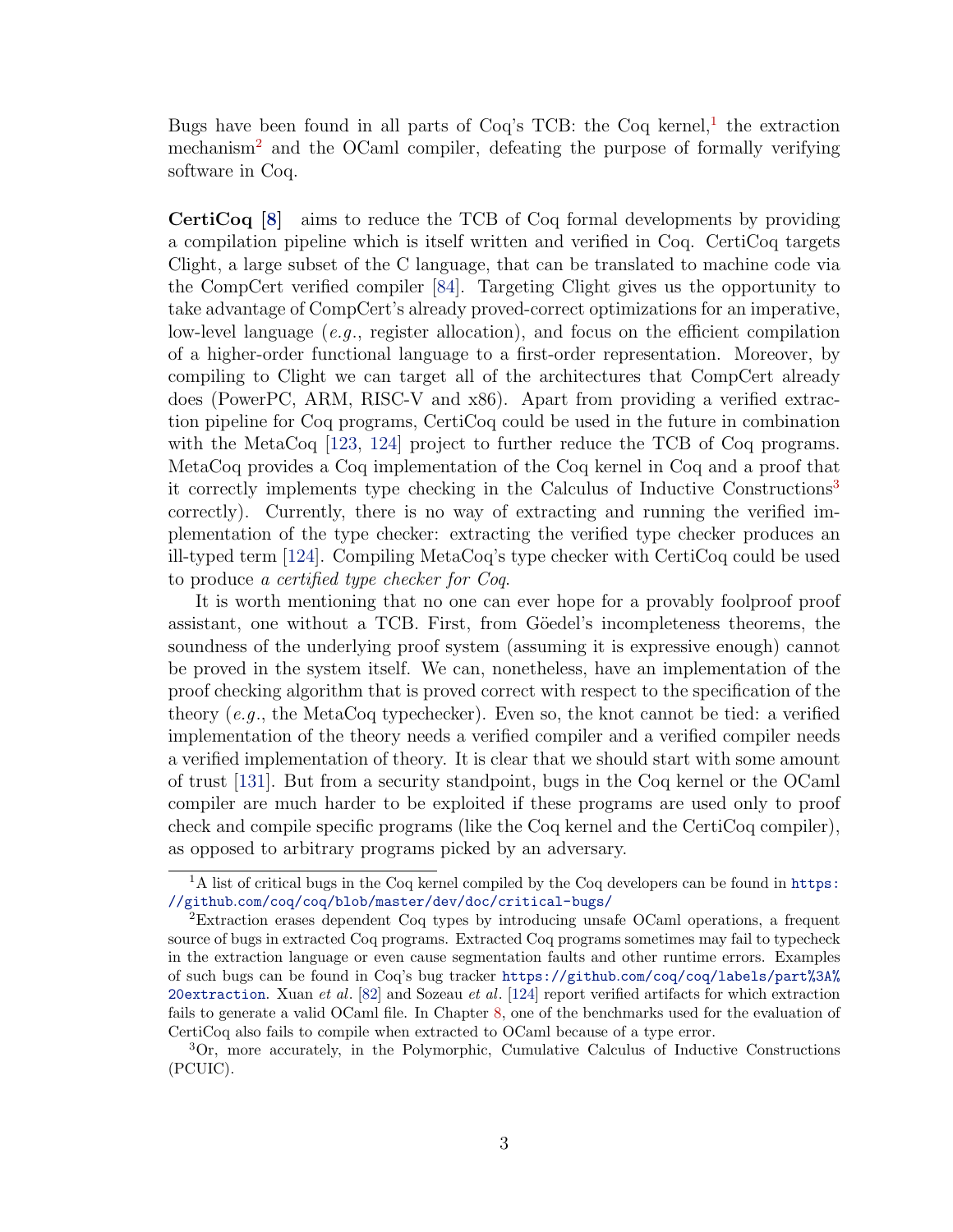# <span id="page-14-0"></span>1.2 Verified Compilation

Verified compilation is an idea that dates back to the 1960s; it has been studied for its own sake or in combination with source-level formal verification frameworks in order to decrease their TCB. The first attempt to prove a compiler correct is attributed to McCarthy and his graduate student Painter [\[95\]](#page-167-5) who provide a correctness proof for a simple compiler for arithmetic expressions. Although the compiler is proved correct with pen and paper, their ultimate goal was the mechanization of compiler correctness proofs. Half a decade later, Milner and Weyhrauch [\[98\]](#page-168-0) built a mechanically verified compiler for an ALGOL-like language. The proof was carried out in Milner's LCF framework, the predecessor of the HOL-family proof assistants, which is based on Scott's logic for computable functions [\[97\]](#page-168-1).

Since then, there has been remarkable progress in the area of verified compilation, both in the scale of the compilers that are being verified and in the development of mathematical techniques that are used to carry out compiler correctness proofs. CompCert and CakeML, briefly described below, are two of the most influential verified compilers. They provide verified, optimizing pipelines for practical source languages that are comparable to industrial-strength compilers.

• **CompCert** [\[83,](#page-166-0) [86\]](#page-167-6) is a landmark in modern compiler verification and demonstrates that practical, optimizing compilers can be formally verified with machine-checked proofs. CompCert achieves comparable performance to GCC optimization level 1, with CompCert being roughly  $10\%$  slower than gcc-01 on a PowerPC architecture. The TCB of CompCert includes (i) the formal specification of the source and target language semantics (ii) the toolchain with which CompCert is itself compiled (*i.e.*, Coq's extraction mechanism and the OCaml compiler), and (iii) the kernel of the Coq proof assistant. Since CompCert's first development, several extensions have been made to support concurrent computations (CompCertTSO [\[133\]](#page-171-2)), different notions of compositional compiler correctness (e.g., SepCompCert [\[73\]](#page-166-2), CompCompCert [\[127\]](#page-170-3), CompCertX [\[54\]](#page-163-0), CompCertM [\[122\]](#page-170-4)), preservation of stack-space bounds [\[27\]](#page-161-0), and preservation of cryptographic constant-time behavior [\[20\]](#page-160-1).

CompCert is important for demonstrating not only that verification in this scale is feasible but also worthwhile. In a study that tested various C compilers with Csmith, a randomized test-case generation tool, CompCert was the only compiler for which Csmith could not find any miscompilation errors [\[140\]](#page-171-3).[4](#page-14-1)

• CakeML [\[130,](#page-170-5) [129\]](#page-170-6) is a verified, optimizing compiler for a large subset of the ML language. The implementation and verification of CakeML are carried out

<span id="page-14-1"></span><sup>&</sup>lt;sup>4</sup> This study discovered a few bugs in the unverified portions of CompCert's front end. The bugs were fixed and, in addition, the CompCert team has extended the verified portion of CompCert's front end to include a verified parser [\[71\]](#page-165-1). Another bug was found that was due to misunderstanding of the PowerPC semantics. The authors of the study write: "As of early 2011, the under-development version of CompCert is the only compiler we have tested for which Csmith cannot find wrong-code errors." [\[140,](#page-171-3) Section 3.1]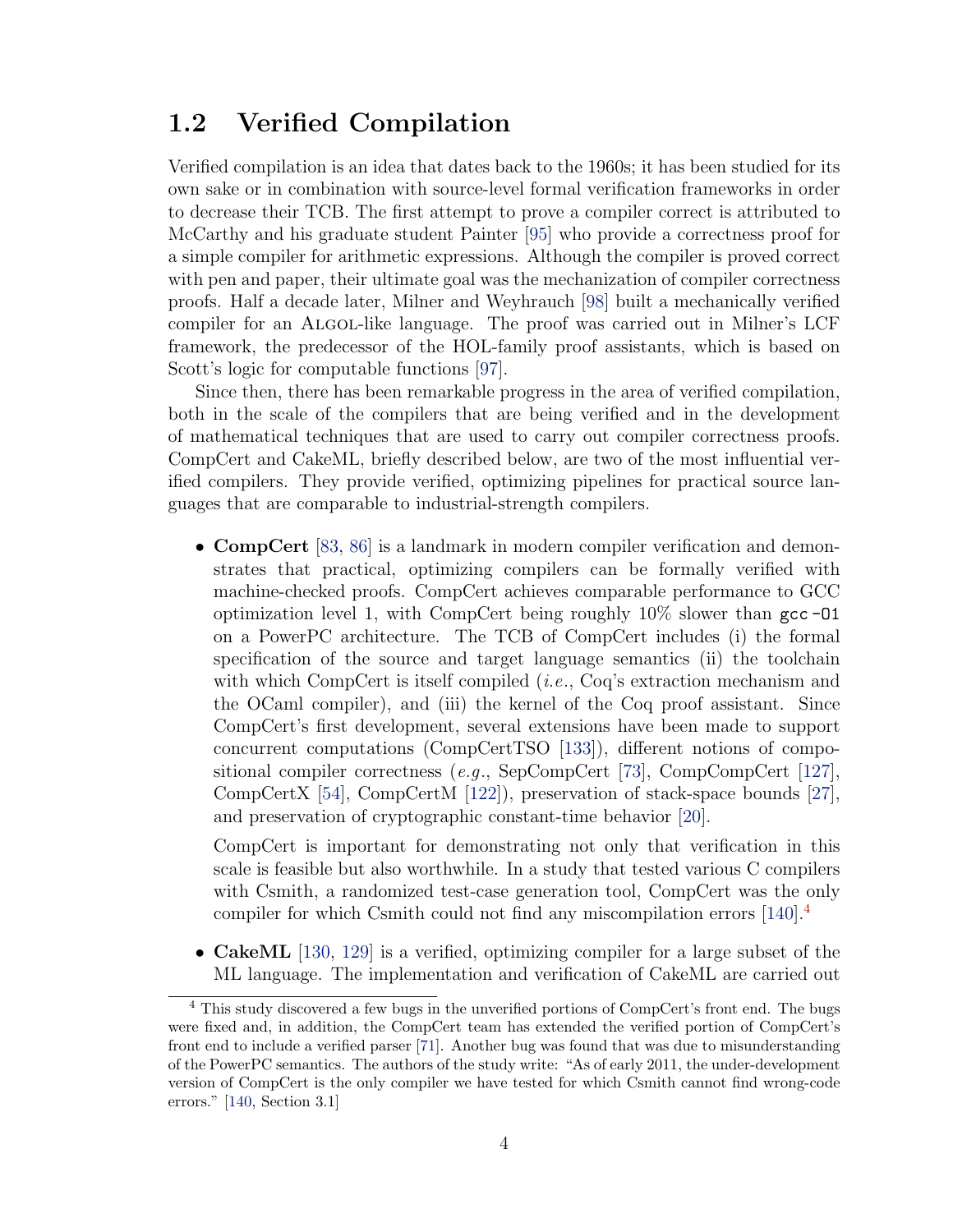in the HOL4 theorem prover. CakeML is unique in that it is bootstrapped inside the logic of the HOL theorem prover [\[79\]](#page-166-3). Using the technique of proofproducing synthesis [\[103\]](#page-168-2), the compiler definition, expressed in HOL, is translated to a CakeML program, represented as abstract syntax in HOL, producing a proof that the semantics of the CakeML program correspond to the HOL definition of the compiler. Then, the application of the compiler to its CakeML abstract-syntax representation can be evaluated within the logic to produce binary code that has provably the same operational behavior as the CakeML abstract-syntax definition of the compiler.

The Spectrum of Verified Compilation. Broadly speaking, a compiler is correct if the compiled program preserves the meaning of the source program. The source program can be assigned meaning abstractly, in a machine-independent way, by a formal semantics (e.g., structural operational semantics). A compiler also assigns meaning to a source program by mapping it to a target program. The target program can be executed on a machine, giving concrete meaning to the source program. The meaning of the target program can also be described abstractly, with a formal semantics that provides a mathematical model of the concrete behavior of the program. The goal of compiler correctness is to prove that for any source program, the target program obtained by compilation correctly models the behavior of the source program, according to the formal semantics of the source and target languages. This is typically captured by a behavioral refinement specification: a compiler is correct if the observable behaviors prescribed by the formal semantics of the target program are included in the observable behaviors prescribed by the formal semantics of the source program. This guarantees that all the behaviors that can be exhibited by the target program are valid behaviors of the source program.

There are different degrees to which the semantic definition of the source language captures the behavior of the program. When a program runs on a computer, we can observe far more than the result of the computation (or the absence thereof). We can observe how much time the program needs to compute the result, how much memory it consumes, how it affects the CPU usage, the power consumption, the microarchitectural state, and so on. Different compiler correctness specifications can vary vastly in both the set of behaviors that are modeled by the semantic definitions used and the assumptions under which they guarantee preservation of meaning. Some aspects of frequently used compiler correctness notions are outlined below.

• Whole-program correctness is the most straight forward notion of compiler correctness. It asserts that when a program is compiled as a whole, the meaning of the program is preserved. A whole program is a program that is closed, that is, it has no references outside its own code. The initial version of the CompCert development as well as the CakeML compiler are verified with respect to wholeprogram compilation.

However, real programs are hardly ever stand-alone units. In most real-world situations, program modules are compiled separately and linked together at the target level. A program might use libraries that are compiled separately with the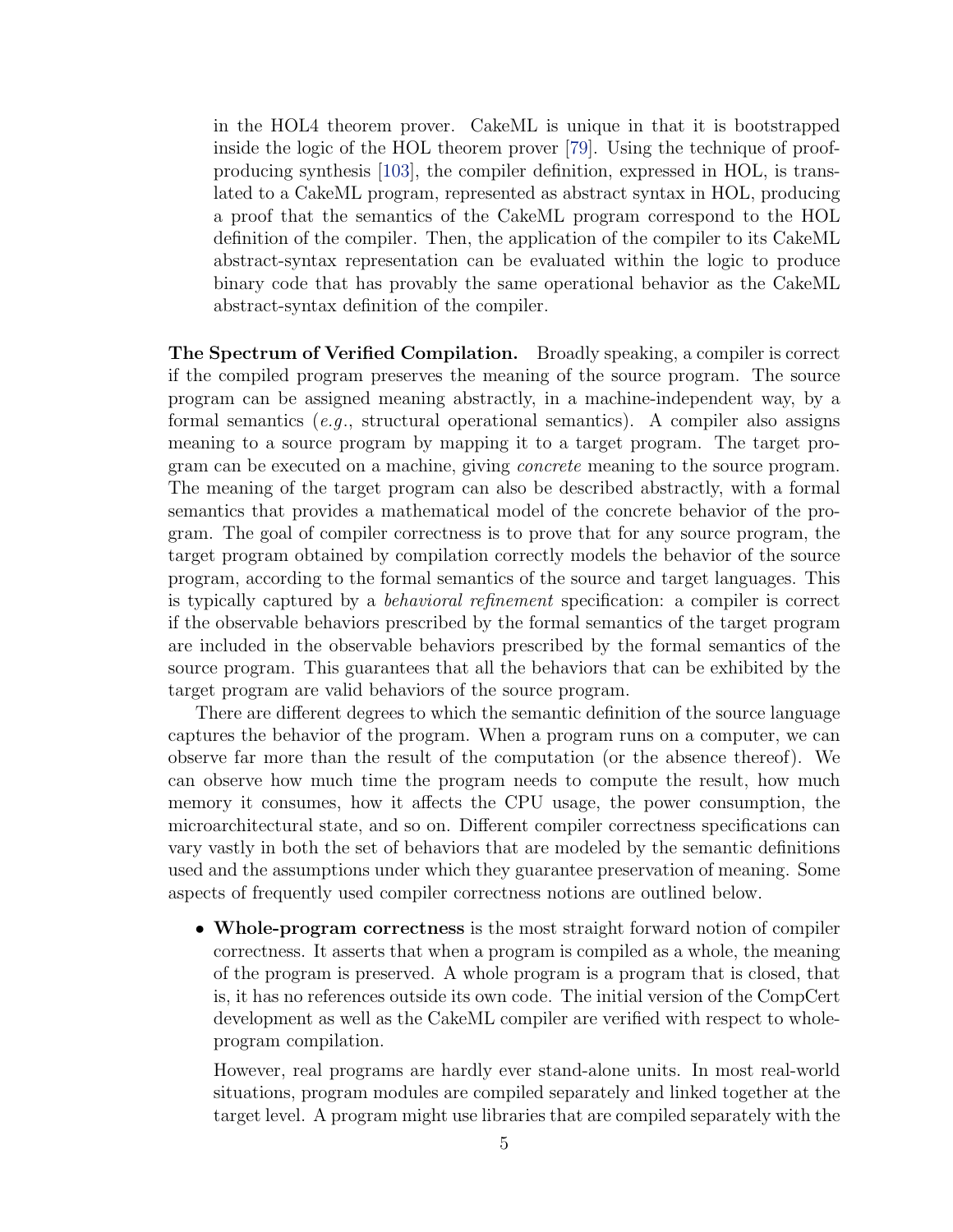same or different compilers (or the same compiler with different optimization levels), or call a routine written in an entirely different language through a foreign-function interface (FFI). In these situations whole-program compiler correctness does not apply.

- Compositional compiler correctness extends whole-program correctness by allowing the specification of the behavior of program modules that are compiled separately and linked at the target level. Compositional compiler correctness, as the name suggests, is concerned with proving semantic preservation for each of the compiled modules separately and composing these specifications to derive a specification for the whole target program, after linking. Compositional compiler correctness is a challenging verification problem and different solutions have been suggested in the literature that vary in strength, complexity and domain of application. There is a spectrum of compositional compiler correctness theorems, depending on the assumptions that are made about the separately compiled modules. Examples of compositionally verified compilers along this spectrum include:
	- SepCompCert [\[73\]](#page-166-2) allows linking of modules that have been compiled separately with CompCert, but perhaps using different optimizations levels.
	- PILSNER [\[104\]](#page-168-3), a verified compiler for an ML-like language, supports linking with modules that are expressible in the same source language. This includes programs compiled with PILSNER, programs that are written in the same language but compiled with other compilers (verified with the same methodology), and even hand-written target programs that provably refine the behavior of some source program.
	- CompCertM  $[122]$  supports multi-language linking, *i.e.*, linking of modules that are compiled from different source languages.

Patterson and Ahmed [\[108\]](#page-169-1) characterize the spectrum of compositional compiler correctness and provide a general statement for compositional compiler correctness.

• Preservation of quantitative properties. So far, we have implicitly assumed that the compiler correctness theorem asserts that the compiler pre-serves only the result of the computation.<sup>[5](#page-16-0)</sup> However, programmers commonly reason about the asymptotic behavior of a program with respect to computational resources according to some cost model for the source language. Failure to preserve properties such as the asymptotic running time or space of a program are considered bugs in compilers. Such compiler bugs are not uncommon: JavaScript's V8 closure representation can prevent memory from being reclaimed by the garbage collector, introducing memory leaks [\[51,](#page-163-1) [46\]](#page-163-2). A bug in

<span id="page-16-0"></span><sup>5</sup>Depending on the language, the result of a computation can be either a value (common in pure functional languages), a machine state, or a trace of events (common in languages with imperative features and side-effects).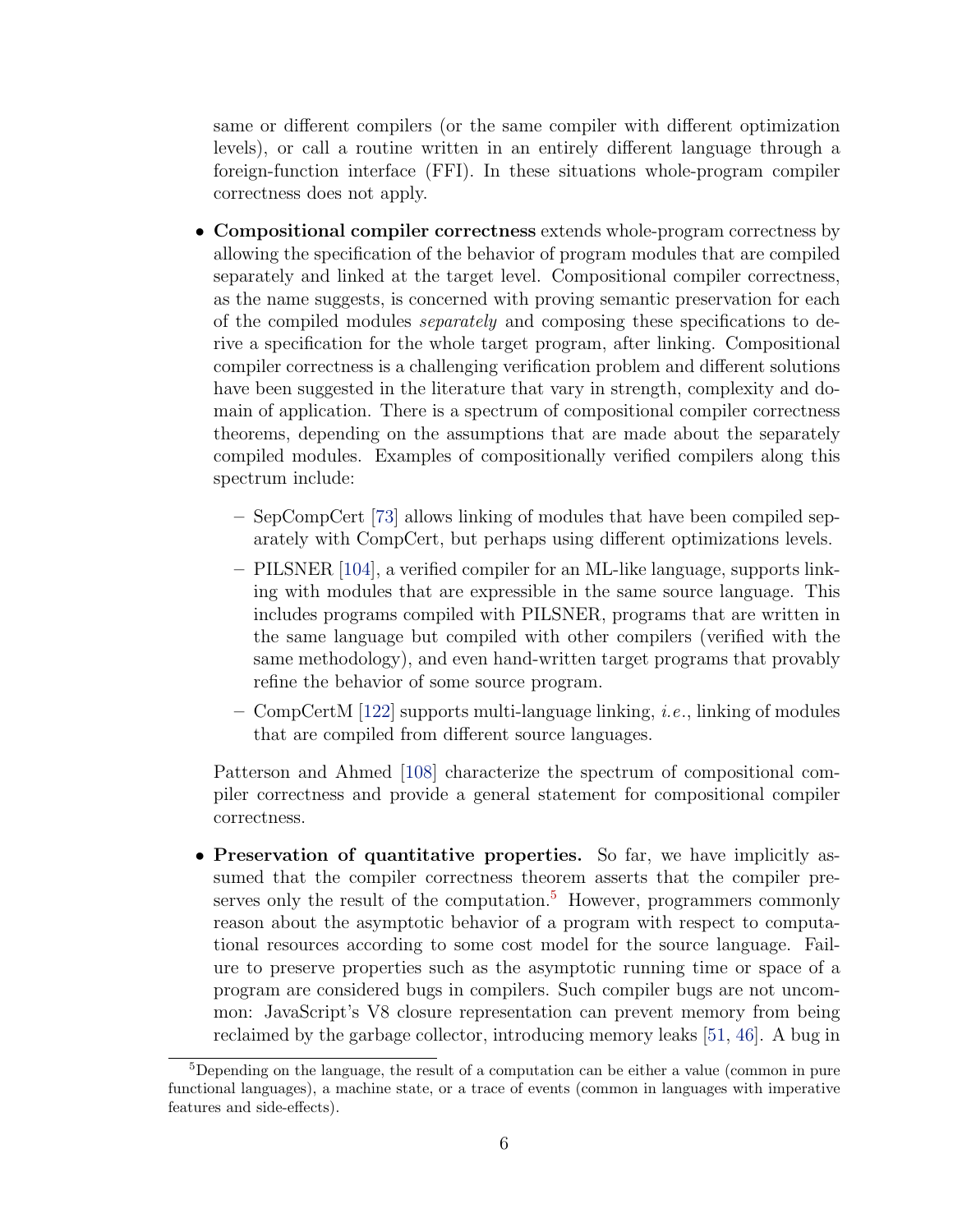GCC [\[78\]](#page-166-4) can prevent objects in C++ from being properly destroyed in certain situations, also resulting memory leaks.

In recent years, there has been an increasing interest in verifying that compilers preserve resource bounds. CompCert's proof has been extended to include verification of stack-space bounds [\[26\]](#page-161-1) and guarantee that memory consumption is preserved through compilation [\[24\]](#page-161-2). In functional languages, which are commonly garbage collected, the problem of defining a space cost model and verifying that it is preserved through compilation becomes significantly harder. It has been studied for individual transformations [\[99,](#page-168-4) [107,](#page-168-5) [28\]](#page-161-3) and also, very recently, for an end-to-end verified compiler [\[53\]](#page-163-3).

The correctness theorem for the CertiCoq asserts that both terminating and divergent behaviors of the source program are preserved to the target program. Although well-typed Gallina programs are always terminating, the middle-end pipeline of Certi-Coq aims to provide a general compilation pipeline for functional languages that allow nonterminating source programs to be expressed. The theorem of CertiCoq applies to whole-program compilation as well as separate compilation of programs through pipelines that go through the same series of intermediate languages. To obtain a compositional compiler correctness theorem, I develop a novel technique for lightweight compositional compiler correctness. The framework supports compositional compiler correctness with the restriction that the pipelines involved must go through the same series of intermediate languages.

In the second part of the thesis, I extend the proof framework so that it can be used to show that time and space bounds are preserved by transformations. I apply this extended framework to show that the closure conversion pass of CertiCoq is safe for time and space.

## <span id="page-17-0"></span>1.3 Compiling Functional Languages

A compiler for Gallina not only has to be correct, but it should also generate efficient code. Specifically, the performance a Gallina program compiled with CertiCoq and CompCert should not be much worse than the performance of the program when it is extracted to OCaml and compiled it with OCaml compiler. An optimizing compiler, however, is a strictly more complicated program than an nonoptimizing one. And as software becomes more complicated, so does its proof of correctness. To that end, the design of a verified compiler should facilitate both verification and production of efficient code.

Functional languages, like Gallina, support first-class functions, allowing functions to be treated as any other form of data in the program. In such languages, functions can be higher-order: they can take functions as arguments or return functions as a result. Moreover, functions can be assigned to variables or stored in data structures, need not be named, and can be defined at any point inside a program. First-class functions are both a blessing and a curse: they add a lot of expressiveness to the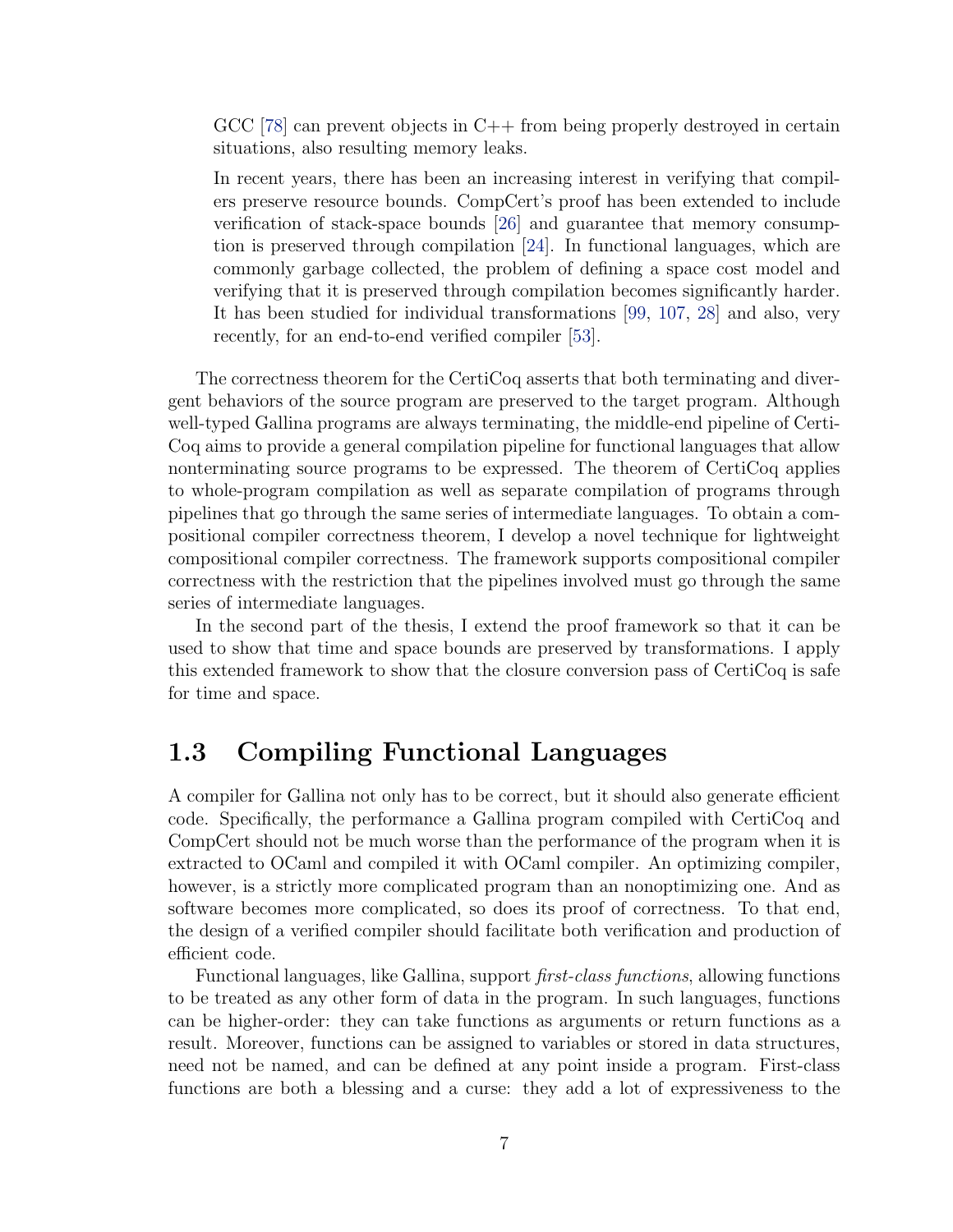source language but they introduce implementation difficulties and have been associated with high runtime costs. When compiling functional languages to low-level imperative languages without such features, like assembly, first-class functions need to be implemented using first-order representations.<sup>[6](#page-18-0)</sup> But the combination of higherorder, nested functions with lexical scoping complicates the runtime representation of functions that now have to become converted to *closures*. In addition, multi-argument functions in higher-order languages are *curried*, taking one argument at a time and returning a function that accepts the next argument. Compilers for functional languages put a lot of effort in optimizing the representation of functions by performing efficient closure-conversion transformations that optimize the representation of closures, and uncurrying transformations that introduce proper multi-argument functions.

Closure Conversion. When functions are nested they can refer to variables that are not their own parameters or local variables, but free variables that are defined in the scope of one of the enclosing functions. Since functions can flow (through parameter passing or function return) to arbitrary scopes where their environment is not available, their representation needs to contain information about the values of their free variables. Compilers commonly do that with a closure-conversion trans-formation<sup>[7](#page-18-1)</sup> that compiles functions to *closures*: pairs of the function code and the function environment that contains the values of the free variables of the function. Closures are an expensive representation for both time and space: they need to be constructed, stored in the heap of the program, accessed multiple times, and garbage collected. To produce efficient code, compilers must carefully pick the functions that need to be closure converted and their closure representations. In Chapter [4,](#page-46-0) I discuss in more detail efficient closure allocation strategies.

Uncurrying. In the higher-order view of functions, functions are *curried*: a multiargument function is just a function-returning function that takes only one argument at a time, allowing the function to be partially applied. When compiling a functional language, multi-argument functions should be introduced to avoid the performance overhead of successively applying  $n$ -ary functions and allocating a closure for each intermediate function return.

This thesis is concerned with building and verifying an optimizing middle-end pipeline for CertiCoq that is aimed at efficiently compiling an untyped, higher-order functional language (with first-class, curried functions) to subset of the language that is closure-less and flat-scoped. In this subset of the language, functions that are passed as parameters and returned as results can be implemented solely using function pointers and do not require any additional runtime information. In this

<span id="page-18-0"></span><sup>6</sup>Technically, some limited form of higher-order functions can be implemented in low-level languages like C and assembly using function pointers. I consider this a first-order representation since the object that is passed around is effectively an address.

<span id="page-18-1"></span><sup>&</sup>lt;sup>7</sup>Alternatively, some compilers  $(e.g., \text{MLton } [139])$  $(e.g., \text{MLton } [139])$  $(e.g., \text{MLton } [139])$  perform a defunctionalization pass [\[41\]](#page-162-2).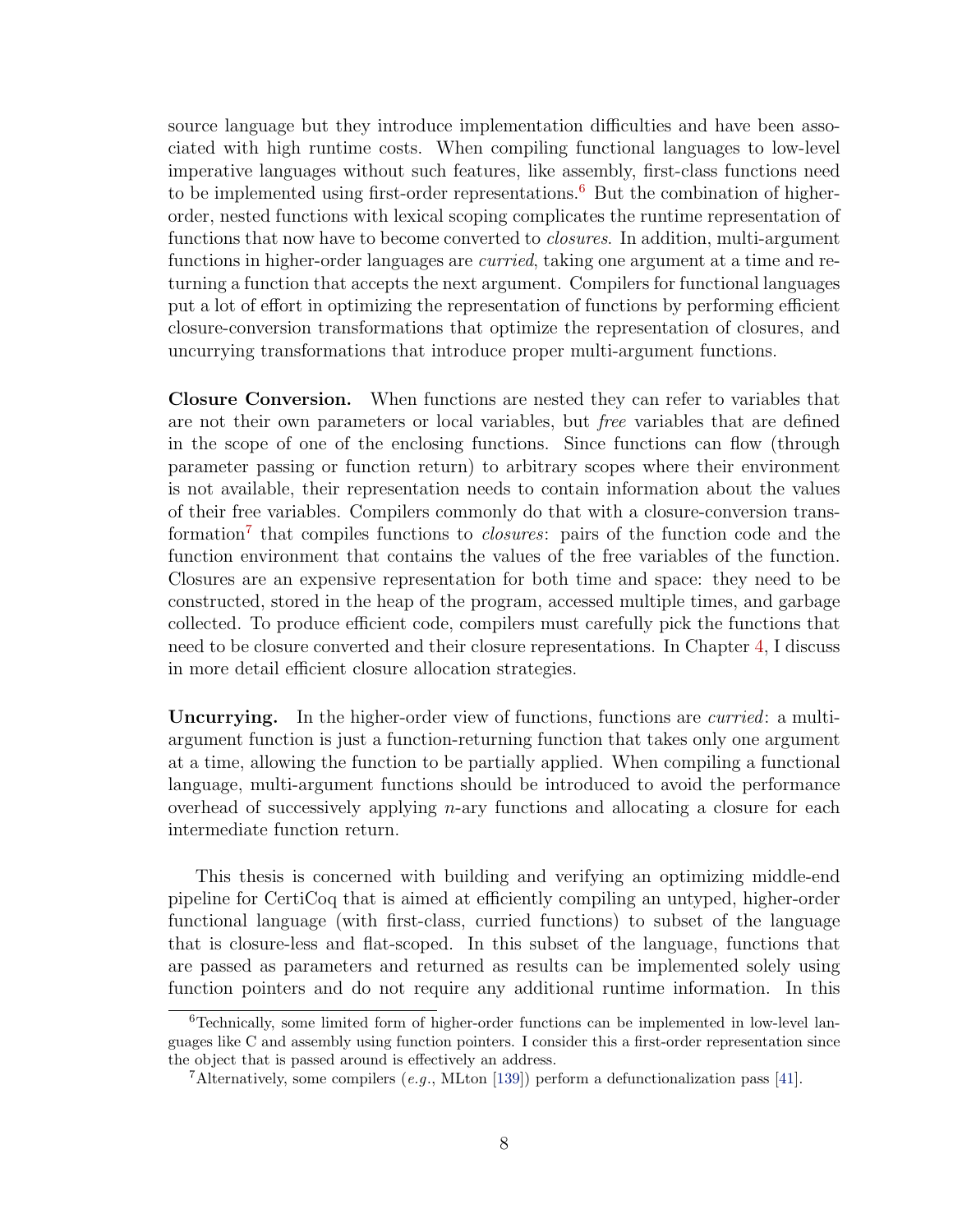thesis, I refer to this subset of the language as first-order since it can be mapped directly to a first-order language.

The optimizing pipeline uses an A-normal form  $(ANF)^8$  $(ANF)^8$  intermediate language (henceforth  $\lambda_{ANF}$ ). Through a series of modular  $\lambda_{ANF}$ -to- $\lambda_{ANF}$  transformations, the pipeline compiles away first-class functions, introduces multi-argument functions, implements efficient closure allocation strategies, and performs additional code simplification and optimization. The pipeline is built around the following design principles.

Principle 1: Separation of Concerns. The CompCert compiler for C provides verified and reasonably efficient code generation for a first-order imperative language. By targeting CompCert, we can focus on the task of efficiently compiling a higherorder functional language to a first-order representation.

Principle 2: Compilation by Program Transformation. Following a compilation-by-program-transformation approach [\[75\]](#page-166-5) we employ a number of transformations to compile a higher-order language to a closure-less, flat scope subset of the same language. The output of the  $\lambda_{ANF}$  pipeline can be the translated to different back ends. So far, CertiCoq only has a C back end but targeting other back ends, like LLVM [\[81\]](#page-166-6) or WebAssembly  $[58]$ , would also be possible.

**Principle 3: Modularity.** Optimizations in the  $\lambda_{\text{ANF}}$  pipeline are the result of the interaction of small, cooperating program transformations rather than monolithic allat-once transformations. Apart from facilitating maintenance and extensibility, this design is particularly suitable to formal verification.

# <span id="page-19-0"></span>1.4 Summary of Contributions

In this thesis, I present the implementation and verification of a multi-pass optimizing pipeline for the CertiCoq compiler. The optimizing pipeline operates on the  $\lambda_{\text{ANF}}$ intermediate representation and consists of seven distinct  $\lambda_{\text{ANF}}$  program transformations. The  $\lambda_{\text{ANF}}$  pipeline advances the state of the art in optimizing verified compilers, by implementing more efficient strategies for closure allocation.

The verified pipeline aims to provide a practical, verified optimizing pipeline for compiling functional languages. The  $\lambda_{\text{ANF}}$  intermediate representation is a general intermediate representation that can be used to compile meaningful subsets of generalpurpose functional languages like ML and OCaml. With modest extensions (described in Chapter [3\)](#page-31-0) it can scale to more diverse language features like references and arrays. The output of the  $\lambda_{\text{ANF}}$  middle-end pipeline can be compiled to different backends. The modular and extensible design of the  $\lambda_{\text{ANF}}$  pipeline and the  $\lambda_{\text{ANF}}$  verification framework allows new optimizations to be easily added and verified.

<span id="page-19-2"></span><span id="page-19-1"></span><sup>&</sup>lt;sup>8</sup>A more in depth discussion about functional intermediate representations is given in Chapter [3.](#page-31-0) <sup>9</sup>WebAssembly currently lucks support for memory management, although there are proposals for adding such feature [\[45,](#page-163-4) Chapter 4]. Currently, to target WebAssembly from CertiCoq, we would have to implement a garbage collector in some other language  $(e,q, C)$  and compile it to Wasm.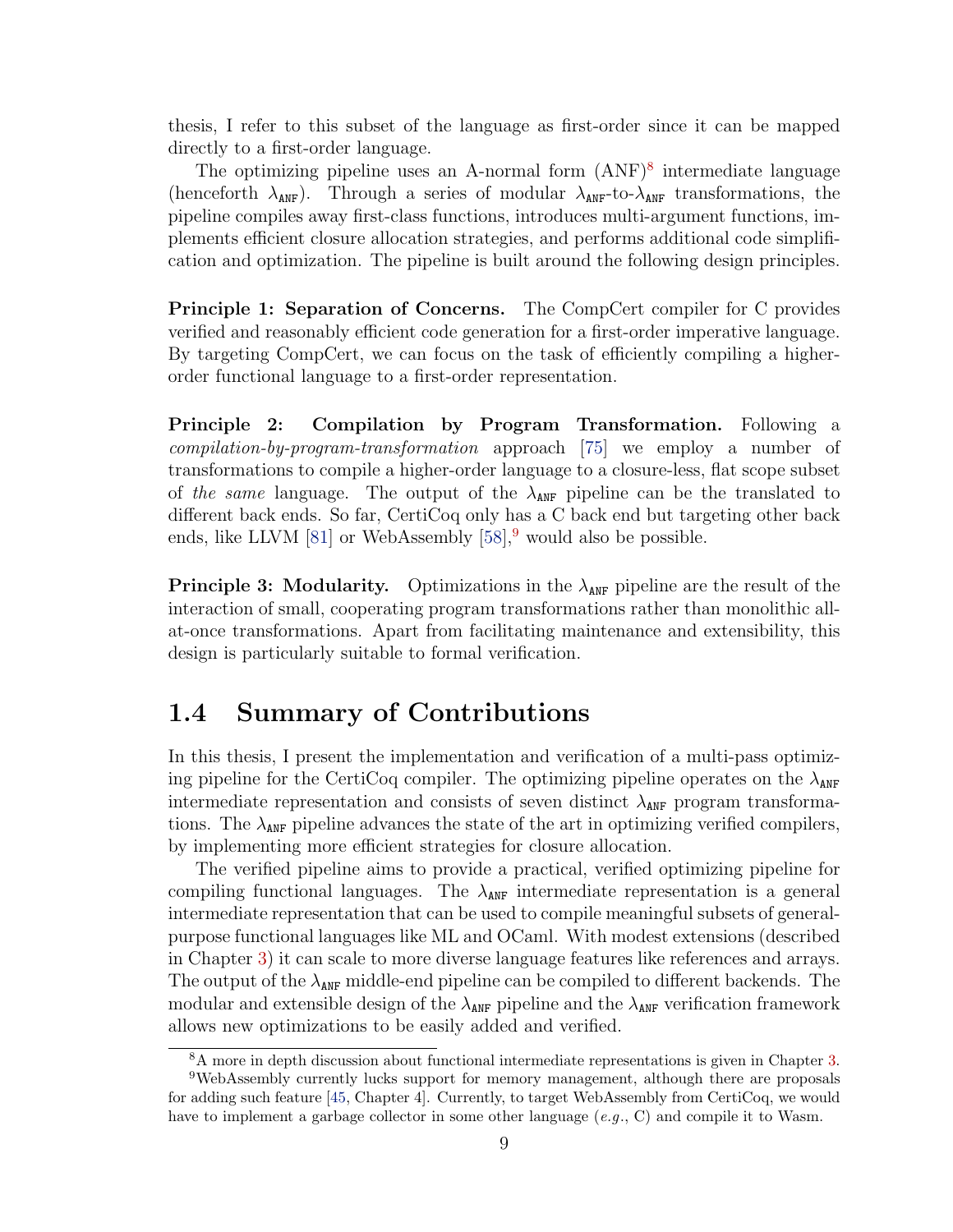To verify the pipeline I develop a framework based on logical relations that involves the following novel technical contributions.

- The logical relations used are extended with relational pre- and postconditions that can be used to specify instensional aspects of the source and target computations in addition to their extensional behavior. I demonstrate how this enables us to reason about the resource consumption of compiled programs simultaneously with functional correctness.
- The framework supports reasoning about preservation of divergence. In their standard formulation, logical relations do not support reasoning about preservation of nonterminating behaviors. I show how the relational postcondition enables us to extend the reasoning to nonterminating source programs.
- The framework supports lightweight verification of separate compilation with a novel technique for composing logical relations. This technique can be used to reason about linking programs compiled through the same series of intermediate languages (but not necessarily the same transformations). It does not require any modification to the logical relations, the theorem statements, and the proofs of each transformation.

The logical-relation framework has been used by myself and others to verify the  $\lambda_{\text{ANF}}$  transformations of the CertiCoq compiler. The correctness theorem of the  $\lambda_{\text{ANF}}$ pipeline supports whole-program compilation, as well as separate compilation of programs compiled with different sets of optimizations.

In the second part of the thesis (Chapter [7\)](#page-110-0), I use the logical-relation framework to show that the closure conversion transformation of CertiCoq is not only functionally correct but also *safe for space*. This is the first space-safety proof of a closureconversion transformation.

The results presented in this thesis are all mechanized in the Coq proof assistant. The rest of the thesis is structured as follows:

- In Chapter [2,](#page-22-0) I give a broad overview of the CertiCoq compiler, including the transformations before the  $\lambda_{\text{ANF}}$  pipeline and the code generation phase.
- In Chapter [3,](#page-31-0) I present the  $\lambda_{\text{ANF}}$  intermediate representation and its semantics.
- In Chapter [4,](#page-46-0) I describe the transformations of  $\lambda_{\text{ANF}}$  pipeline and the optimizations they achieve.
- In Chapter [5,](#page-69-0) I describe the logical-relation framework and the compositional compiler correctness framework, which is built on top of the logical relation framework.
- In Chapter [6,](#page-102-0) I demonstrate the correctness results for the  $\lambda_{\text{ANF}}$  pipeline.
- In Chapter [7,](#page-110-0) I extend the semantics of the intermediate representation to make the memory model of the language explicit. I adapt the logical relation to the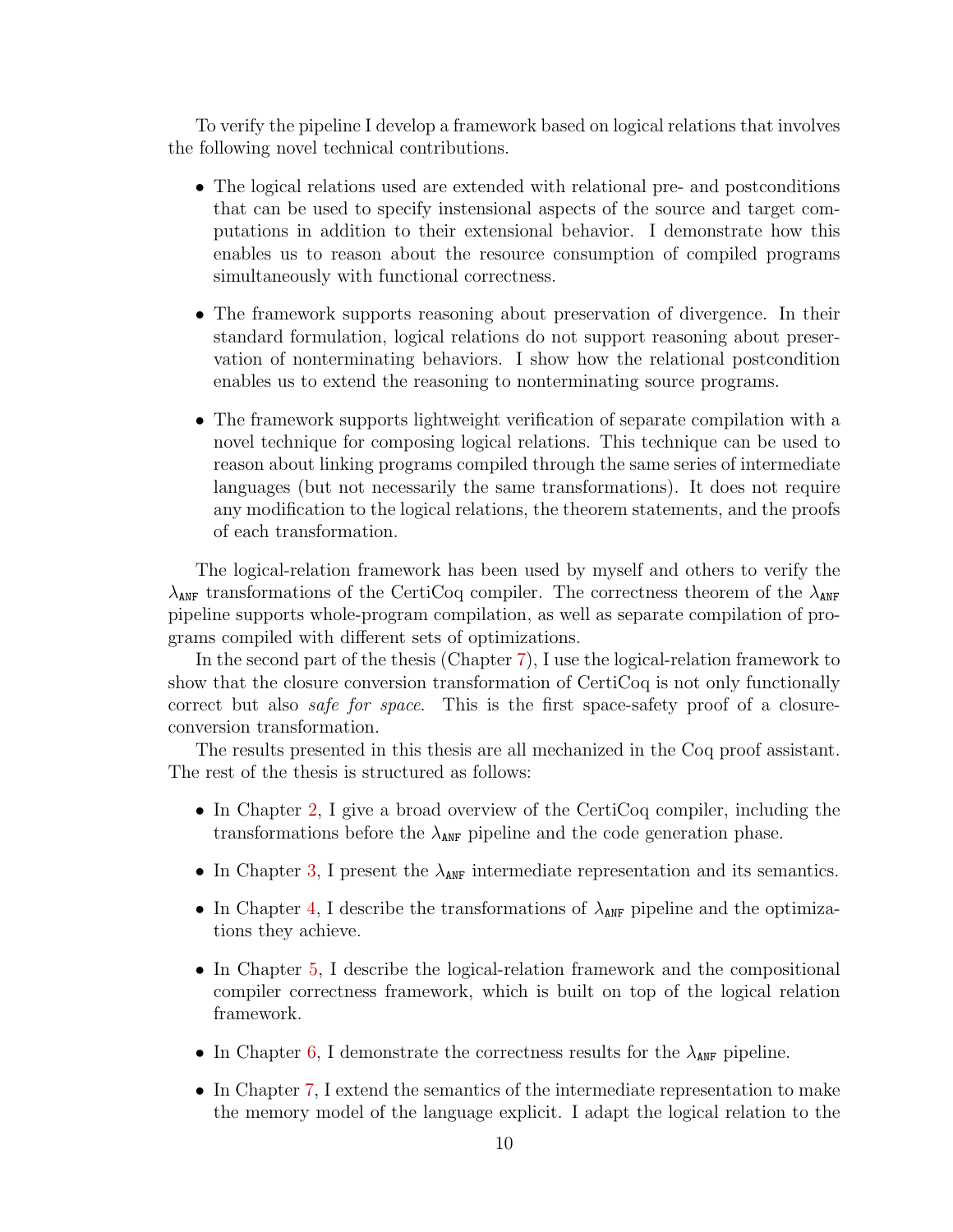new semantics and extend it to facilitate reasoning about the resource consumption of programs. I apply the framework to show that closure conversion is safe for space. This chapter was previously published as Closure Conversion is Safe for Space by Paraskevopoulou and Appel [\[107\]](#page-168-5).

- In Chapter [8,](#page-146-0) I provide an experimental evaluation of the CertiCoq compiler. I compare the performance of Gallina programs compiled with CertiCoq to the performance the same programs extracted to OCaml and compiled with the OCaml compiler. I also evaluate the performance improvement of CertiCoq's optimizing closure strategies.
- In Chapter [9,](#page-156-0) I conclude by summarizing the presented work and discussing open questions and possible future directions.

The verification of CertiCoq is a product of collaborative research. In Section [2.1.6,](#page-28-1) I give an detailed account of individual contributions to the development of CertiCoq.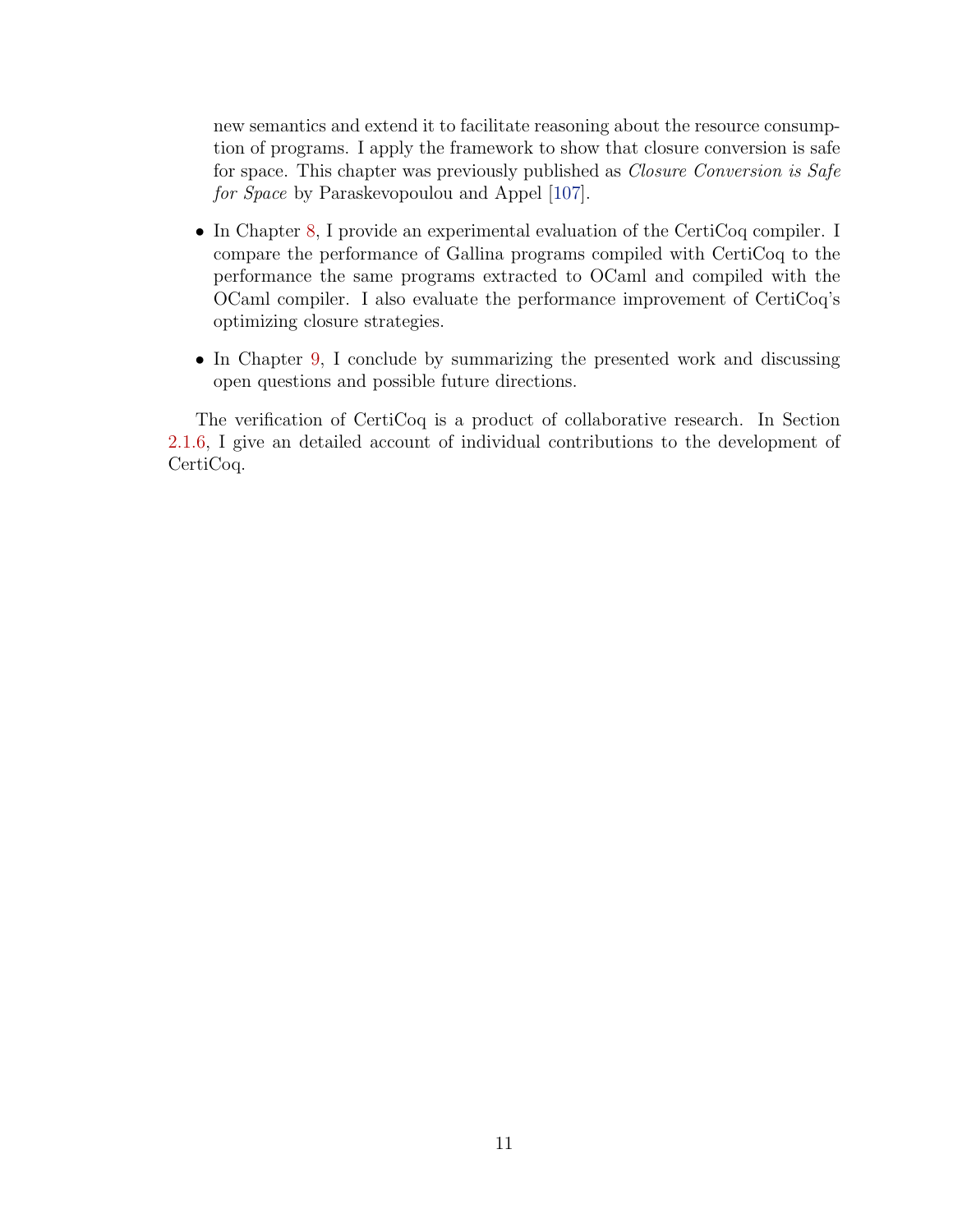# <span id="page-22-0"></span>Chapter 2 CertiCoq Overview

In this chapter I give an account of the overall architecture of the CertiCoq compiler. Although the rest of the thesis can be read and understood independently of CertiCoq, this chapter aims to provide the context in which the presented work fits in. The goal of the CertiCoq project is to build a verified and efficient compilation pipeline from Coq all the way to assembly language, decreasing the trusted computing base of formal verification in the Coq proof assistant. CertiCoq compiles a pure functional program to Clight [\[25\]](#page-161-4), a front-end intermediate representation of the CompCert compiler that is a subset of the C language. The Clight program can be then compiled to different architectures using the CompCert verified compiler.

There are three reasons for targeting C and compiling with CompCert instead of targeting machine language directly. First, we can take advantage of a mature verified compiler and its already proved-correct optimizations. Second, we target all of the architectures that CompCert targets (PowerPC, ARM, RISC-V, x86 and x86- 64), while we only deal with platform-independent aspects of compilation. Third, by emitting C we can link Coq programs with C programs that allow them to interact in meaningful ways with their environment. Gallina, Coq's specification language, is a pure functional language: it can perform computations but it cannot interact in any way with its environment. For the Coq program to get inputs and return its output to the environment linking with some external drivers is required. In Coq's extraction pipeline this is achieved by linking the extracted Coq code with programs written in the extraction language. In CertiCoq, this is done by linking with C programs and using a foreign function interface (FFI) that provide facilities to construct and destruct values in the format expected by the compiled program. In addition, this architecture allows verified Coq programs to be part of larger unverified code bases, providing a way to formally verify only critical components of a system.

This thesis is about only a part of CertiCoq: the part that compiles efficiently a pure, untyped functional program to a first-order representation, which can be directly compiled to a low-level imperative language. This is achieved with a multipass optimizing pipeline (the  $\lambda_{\text{ANF}}$  middle-end pipeline) that consists of a number of source-to-source transformations. Before the  $\lambda_{\text{ANF}}$  pipeline, CertiCoq employs a few passes that perform simplification steps and an A-normal form (ANF) or continuationpassing style (CPS) transformation to convert the program to the  $\lambda_{ANF}$  intermediate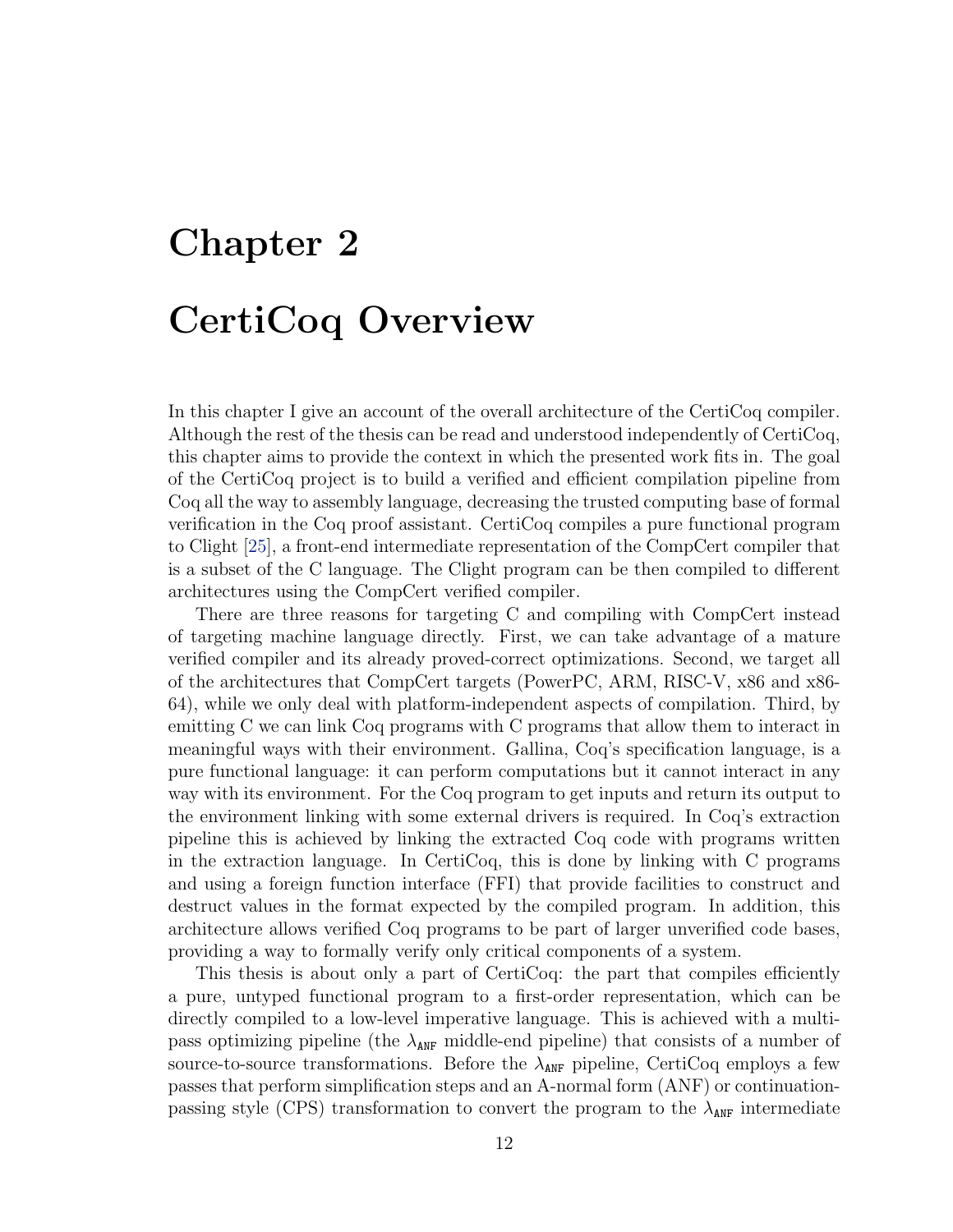representation. The output of the  $\lambda_{\text{ANF}}$  pipeline is then directly translated to C. The compiled program is linked with a garbage collector, which is itself written and verified in C [\[138\]](#page-171-5), using the Verified Software Toolchain (VST) [\[11\]](#page-160-2). In the next section I go over the different parts of CertiCoq in greater detail, and I explain how the  $\lambda_{\text{ANF}}$ pipeline fits in the CertiCoq pipeline.

# <span id="page-23-0"></span>2.1 The CertiCoq Pipeline and Runtime

#### <span id="page-23-1"></span>2.1.1 The Pipeline

The CertiCoq pipeline is shown in Figure [2.1.](#page-23-2) The boxes represent the transformations that are applied to the code. The text above the arrows indicates the intermediate representation before and after a transformation is applied. All boxes represent one-pass transformations except for the  $\lambda_{\text{ANF}}$  pipeline that is a multi-pass optimization pipeline (represented by a double border).

<span id="page-23-2"></span>

Figure 2.1: The CertiCoq pipeline.

Reification. Starting from a Coq program, we use Template-Coq [\[9\]](#page-160-3), a metaprogramming library for Coq that is part of the MetaCoq project [\[123,](#page-170-0) [124\]](#page-170-1), to obtain its deeply embedded representation inside Coq. The abstract syntax of reified Coq programs represents terms in the Polymorphic, Cumulative Calculus of Inductive Constructors (PCUIC), the core calculus of Coq. The language of PCUIC is a pure, dependently typed lambda calculus, extended with projections, case analysis, letbindings, and (co)recursion operators (fix and cofix). Its static (typing judgment) and dynamic semantics are formalized as part of the MetaCoq project.

Erasure. The next step erases non-computational content from a PCUIC term (*i.e.*, proofs and types) to produce a  $\lambda_{\Box}$  term (pronounced lambda-box). We use a verified erasure procedure that is part of the MetaCoq project. After erasure, proofs and types are replaced by a new language constructor, namely  $\Box$ . After erasure, a  $\Box$  can only be eliminated in function-application position. A  $\Box$  can be applied to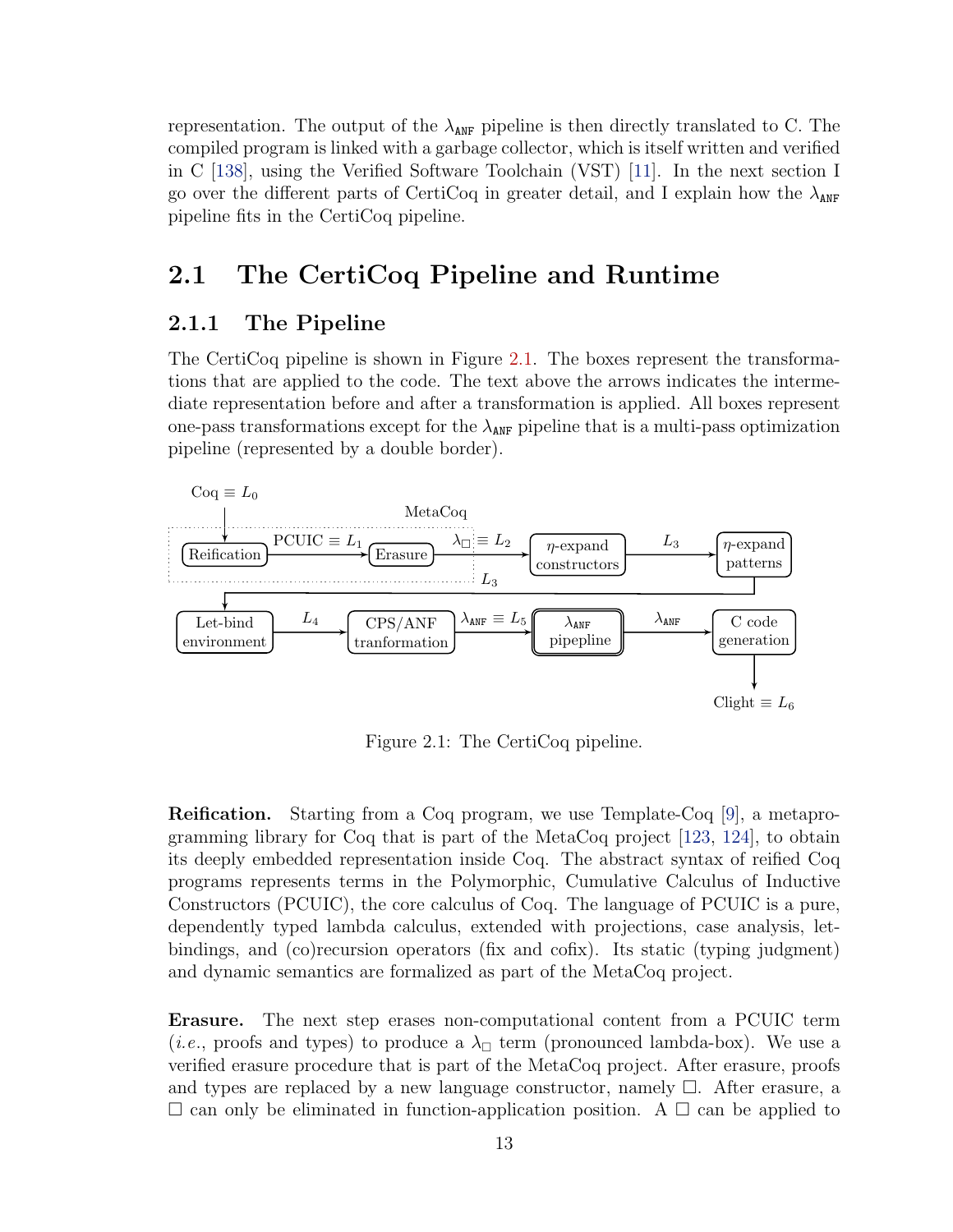any argument and, according to its semantics, the application will evaluate to a  $\Box$ . The  $\Box$  constructor is propagated through the CertiCoq pipeline and eventually gets replaced with a function that consumes every argument that is being passed (that is, fix  $f(x) = f$  during CPS/ANF conversion.

Eta expansion of constructors. The next transformation in the pipeline takes care of converting partially applied constructors to fully applied constructors and removing the parameters of inductive types from constructors. Making constructors fully applied is a necessary compilation step since in the low-level representation of constructed values, there is no notion of partial constructor application. Furthermore, this steps allows to remove parameters of an inductive type, which are computationally irrelevant, from the constructors of the inductive type.

Full application is achieved by eta-expanding constructor applications: constructors are wrapped in lambdas that fully apply the constructor to the number of arguments that it expects. For instance, consider a partial application of the cons constructor of the list data type: cons nat 1. The constructor is applied first to the type parameter of the inductive type and then the element 1. It expects one more argument, the tail of the list, which is not provided. After the transformation, it will be converted to the partial function application:  $(\lambda nd. \lambda t)$ . cons hd tl) 1. The constructor is now fully applied and the type parameter has been removed. The redundant abstractions and applications that are generated by the transformation when an argument of the constructor is already applied will be eliminated during the  $\lambda_{\text{ANF}}$  pipeline. For instance, the above example will be statically evaluated to  $\lambda$  tl. cons 1 tl.

**Eta expansion of patterns.** In  $L_2$ , the patterns in the branches of a match do not explicitly bind the arguments of the constructors: the expressions in the branches of the match are expected to be functions. For instance, in a pattern cons  $\Rightarrow$  e of a match that discriminates a list of type list a, e is expected to have type  $a \rightarrow 1$  ist  $a \rightarrow b$ , where b is the return type of the match. This transformation will make sure that  $e$  is in the form  $\lambda$ hd.  $\lambda$ tl.  $e'$ . This allows the following transformation to easily strip the lambdas and add the bindings to the pattern. This is achieved by converting e to  $\lambda$ hd.  $\lambda$ tl. e hd tl. Again, redundant lambdas (introduced when e is already a lambda abstraction) will be eliminated by the  $\lambda_{\text{ANF}}$  pipeline.

Let binding of environment. The current working version of CertiCoq will produce whole programs by prepending all external definitions to the beginning of the compiled program. More precisely, when a Coq program is reified with Template-Coq a pair is produced: a term together with its environment (*i.e.*, a list of all definitions that are referenced by the reified program). Earlier transformations have to be applied to both the term and the environment. This transformation will explicitly let-bind the environment at the beginning of the term, so that a whole program is produced. In addition, it strips the lambdas from the expressions in the branches of a match, and introduces patterns that explicitly bind the arguments of the constructor.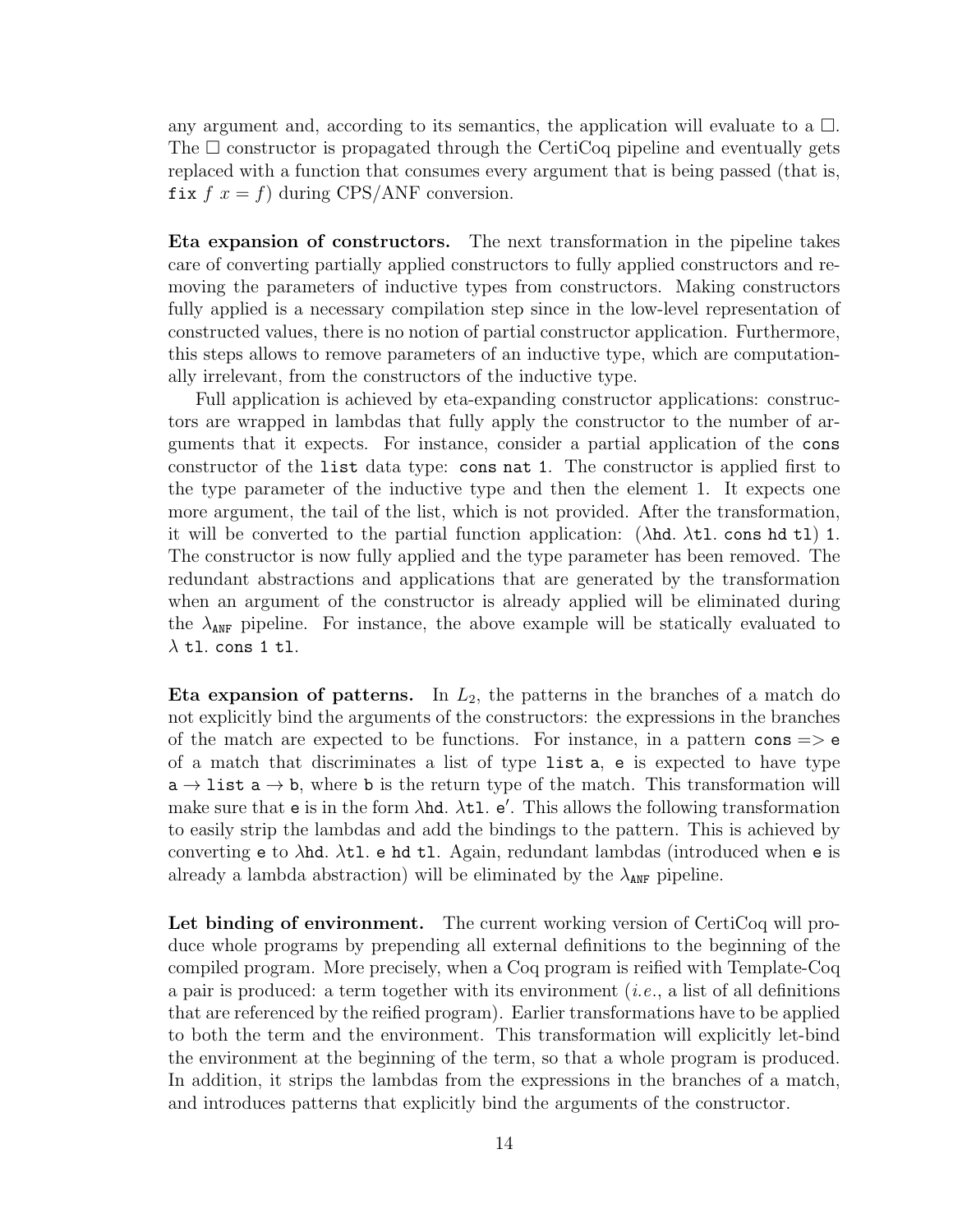ANF/CPS transformation. After erasure, eta expansion of constructors and patterns, and let-binding of environment, the code is translated via ANF or CPS transformations to the  $\lambda_{\text{ANF}}$  intermediate representation. This transformation is also responsible for moving from De Bruijn indices (used by all previous intermediate representations) to named binders. In addition, it removes (again) the explicit bindings from the patterns of a pattern match moving to patterns that do not bind constructor arguments. In  $\lambda_{\text{ANF}}$  the arguments of a constructor must be explicitly projected. The transformation introduce explicit projections at the beginning of the expression of each branch that project the arguments of a constructor and bind them to variables.

 $\lambda_{\text{ANF}}$  pipeline. The  $\lambda_{\text{ANF}}$  pipeline, which is the subject of this thesis, is responsible for efficiently compiling a pure lambda calculus with (mutually) recursive functions, constructors, projections, and pattern matching to a first-order representation. The  $\lambda_{\text{ANF}}$  optimizing pipeline is described in detail in Chapter [4.](#page-46-0) The transformations performed include closure conversion, lambda lifting, inlining, uncurrying, shrinking (a transformation that performs shrink reductions [\[15,](#page-160-4) [23\]](#page-161-5)), and dead parameter elimination.

The input of the  $\lambda_{\text{ANF}}$  pipeline is a purely functional program with nested function definitions, closures (i.e., functions with free variables), and unary functions and applications. The output of the  $\lambda_{\text{ANF}}$  pipeline is a program with multi-argument functions that are closed and defined at the top-level of the program that has only two levels of scope: the global one containing all names of the top-level function, and the local scope of each top-level function. In this program higher-order functions can be implemented simply with function pointers and closures are constructed explicitly in the code.

The  $\lambda_{\text{ANF}}$  pipeline aims to be more general than the previous CertiCoq compilation pipeline and can be seen independently from both the front-end and the codegeneration (back-end) parts of the compiler. One could easily write and (perhaps less easily) verify code generators for other low-level representations such as LLVM [\[81\]](#page-166-6) or WebAssembly  $[58]$ <sup>[1](#page-25-0)</sup>, would also be possible. The same goes for the front end of CertiCoq that has been subject to many changes since the start of the CertiCoq project, and will perhaps change more as CertiCoq is being actively developed. For example, although currently CertiCoq compiles whole programs, the  $\lambda_{\text{ANF}}$  pipeline is built and verified with separate compilation in mind and does not assume that the input will be a whole program.

C-code generation. The last phase of the CertiCoq compiler is the C-code generation that translates the output of the  $\lambda_{\text{ANF}}$  pipeline to Clight. Coq values of inductive types are represented in the heap of the C program following similar to the OCaml object format (Section [2.1.2\)](#page-26-0) and are stored in an isolated memory chunk, the Certi-Coq heap. Functions are represented as C functions and are being passed around as

<span id="page-25-0"></span><sup>&</sup>lt;sup>1</sup>As mentioned in the introduction, WebAssembly currently lucks support for memory management [\[45,](#page-163-4) Chapter 4]. To target WebAssembly from CertiCoq, we would have to implement a garbage collector in some other language  $(e.g., C)$  and compile it to Wasm.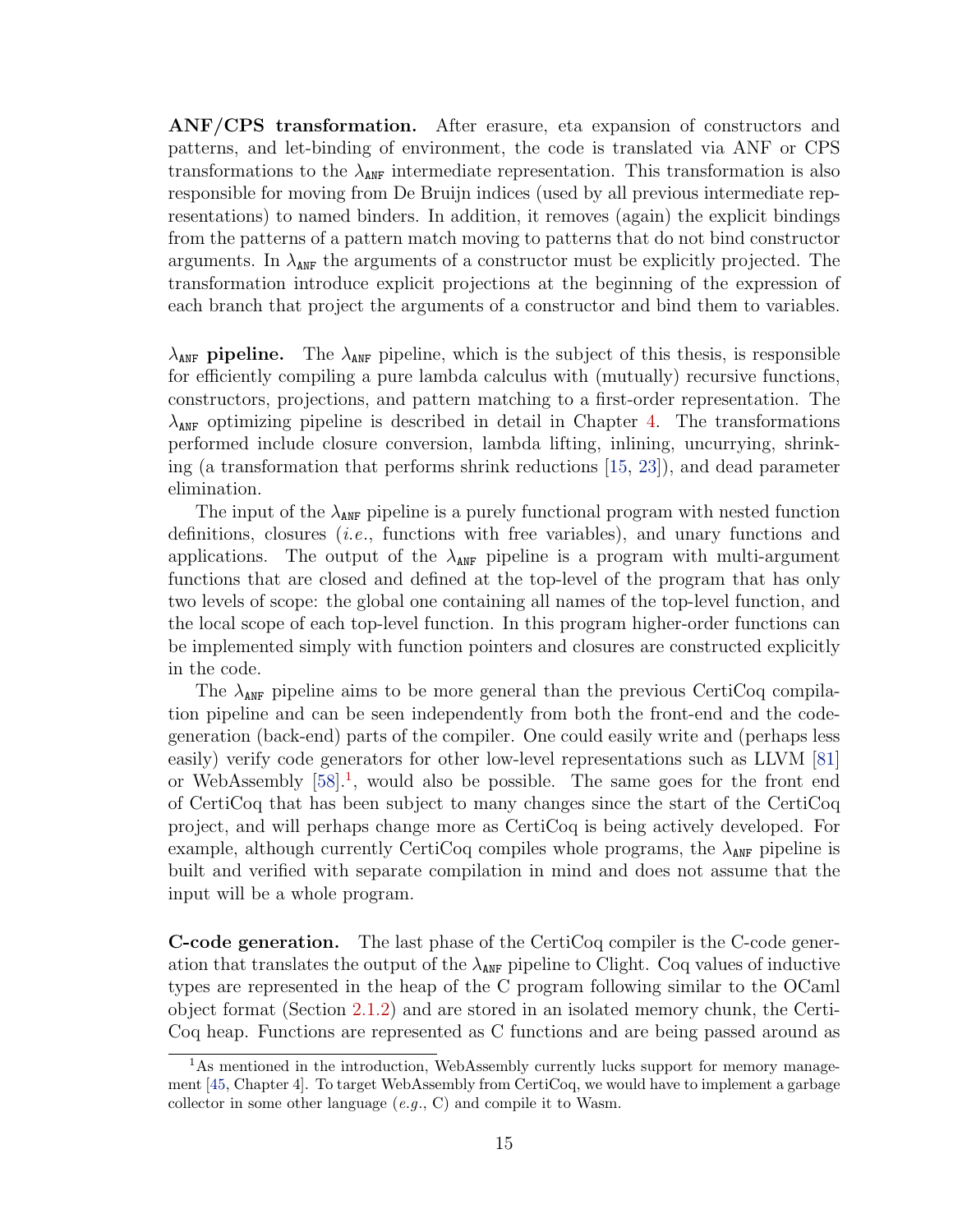function pointers. The code generation phase (for the CPS subset of  $\lambda_{\text{ANF}}$ ) is described in detail in Savary Bélanger's thesis  $[21]$ . The code generator is also responsible for generating calls to a garbage collector in appropriate sites. The generated program will be then linked with the implementation of the garbage collector (Section [2.1.3\)](#page-26-1) and compiled with a C compiler.

#### <span id="page-26-0"></span>2.1.2 Representation of Coq types in C

A Coq value of an inductive type is represented in C as an unsigned long integer<sup>[2](#page-26-3)</sup>, that represents either a pointer to an address in the CertiCoq heap or an integer. Values are represented in memory using the OCaml memory model [\[61,](#page-164-2) Chapter 21]. A nullary constructor has an unboxed representation con siting of an integer that uniquely identifies each unboxed constructor in an inductive type. Constructors of non-zero arity are boxed and are represented as as pointers to the second word of a block in the CertiCoq heap. A block consists of a word-sized header, followed by n contiguous values that represent the constructor arguments, where  $n$  is the arity of the constructor (after removing parameters of the inductive type). The header of the block stores information about the size of the block, its garbage collection state, and the tag of the constructor, that uniquely identifies a boxed constructor of an inductive type. The representation of a boxed value is shown schematically in Figure [2.2.](#page-26-2)

<span id="page-26-2"></span>

Figure 2.2: A block in the CertiCoq heap.

Boxed and unboxed values are distinguished using the last bit of their representation that is always 1 for integers and 0 for pointers.

#### <span id="page-26-1"></span>2.1.3 Garbage Collection

CertiCoq uses a generational collector to deallocate dead objects from the CertiCoq heap. In essence, the CertiCoq heap is an array of generations, each of them being a linear memory region. The generated C code performs a garbage collection test to determine if there is enough memory for all the allocations of the program until the next garbage collection test, and invokes the garbage collector if there is not. Garbage collection tests are placed upon function entry and after the return of (nontail) function calls in the body of a function.

As usual, the garbage collector determines the live portion of the heap by following the chain of memory references from the set of live roots, which is the set of live

<span id="page-26-3"></span><sup>&</sup>lt;sup>2</sup>CertiCoq can generate C in any of several C compiler configurations, in which pointers may be 32-bit or 64-bit, and the corresponding unsigned integer type may be unsigned long or unsigned long long. In this discussion, we will use a "typical" C configuration in which pointers are 64 bits, and represented as unsigned long long integers (also 64 bits).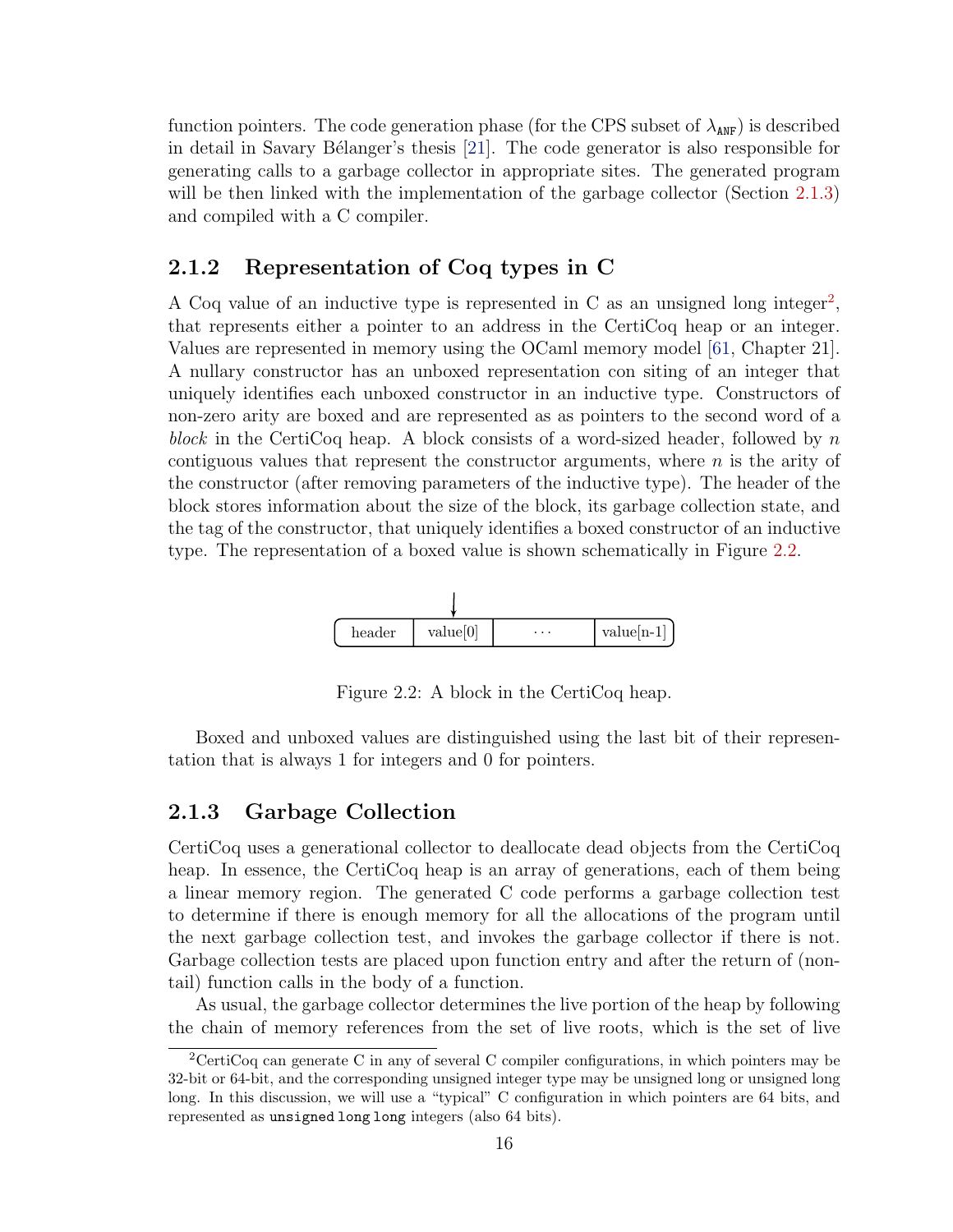variables (parameters and local variables) at a particular point in the execution of the program. In traditional implementations of garbage-collected languages, the set of live variables is found in the call stack of the program where the arguments of a function call and local variables are stored. However, we do not have access to the runtime environment of the C program, and therefore, we don't have any way to parse the C call stack. To circumvent this issue, we implement a *shadow stack* [\[96,](#page-167-7) [60\]](#page-164-3), which is a linked list threaded through the call stack of the C program. Each element of this list is a shadow stack frame which is defined as local variable in the stack frame of each active function. The shadow stack scheme works in the following way. Each activation of a function will allocate in its stack a new shadow stack frame and will link it to the shadow stack frame of the caller, which is passed to the function as a parameter. Before each intermediate function call and garbage-collector call, we push the variables that are live  $(i.e.,$  variables that occur free in the rest of the program) in the current shadow stack frame and pop them upon function return. At the end of the function body, before the function returns or performs a tail call, the current stack frame is discarded. When the garbage collector is called, it traverses the linked shadow stack frames, that reflect the current call stack of the execution, in order to find the set of live roots.

#### <span id="page-27-0"></span>2.1.4 Foreign Function Interface

CertiCoq provides a foreign function interface that allows the user of the code that has been compiled to C from Coq to construct and destruct the C representation of a Coq datatype. Using the foreign function interface the user can construct inputs for the compiled Coq program and inspect the output by, e.g., writing iterators that print out the result.

As an example, consider the list datatype in Coq:

```
Inductive list (A : Type) : Type :=| nil : list A
| cons : A -> list A -> list A
```
CertiCoq will automatically generate the following C functions to manipulate the C representation of the Coq list type.

```
// Constructors
unsigned long long make_list_nil(void);
unsigned long long make_list_cons(unsigned long long,
                                  unsigned long long,
                                  unsigned long long *);
// Eliminators
unsigned int get_list_tag(unsigned long long);
struct nil_args *get_nil_args(unsigned long long);
struct cons_args *get_cons_args(unsigned long long);
// Struct representation of types
struct nil_args { };
struct cons_args {
  unsigned long long cons_arg_0;
```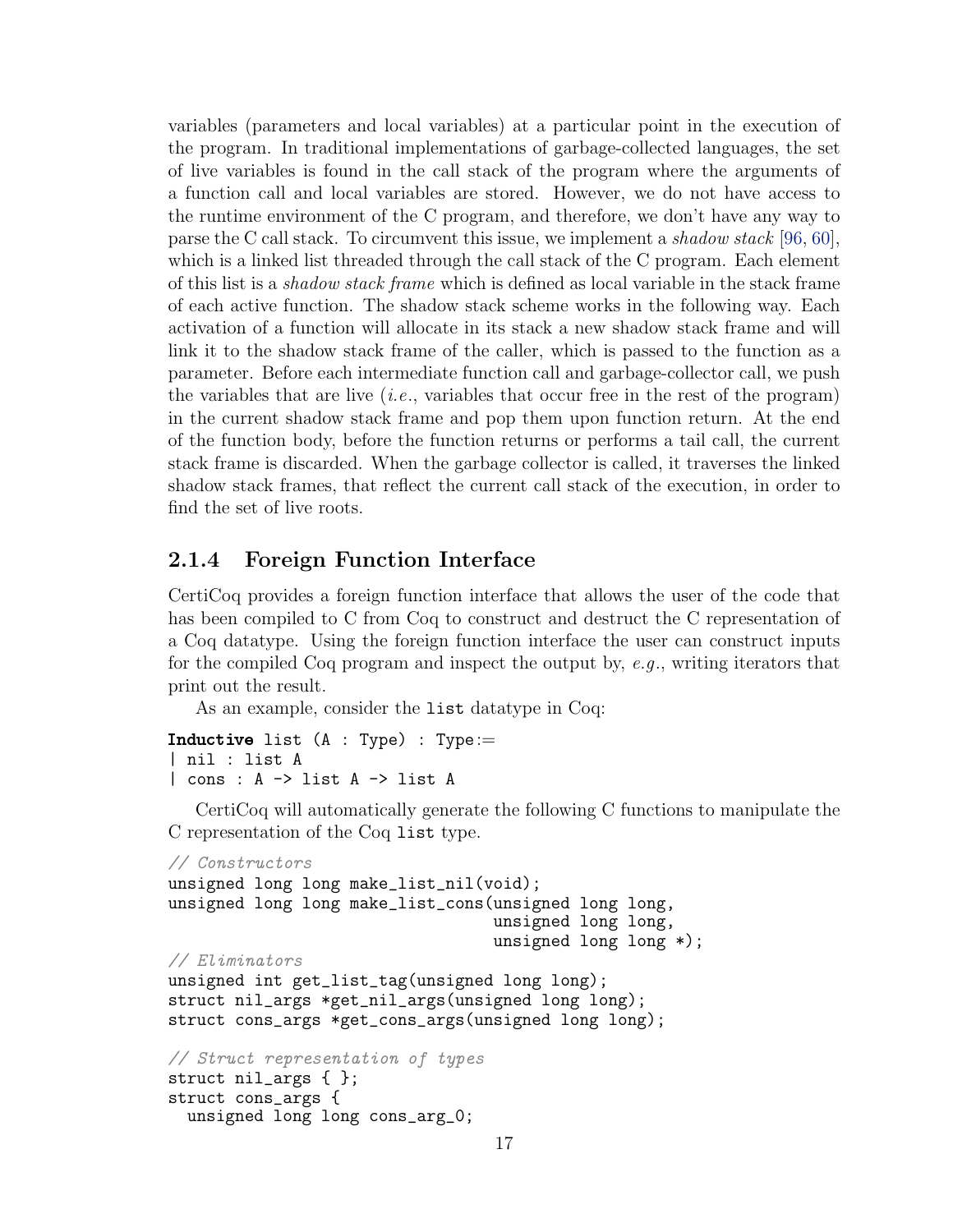unsigned long long cons\_arg\_1; };

The function make\_list\_nil returns the (unboxed) representation of the nil constructor. The function make\_list\_cons takes three arguments: the head and tail arguments of cons and a pointer to the address where the value should be stored. It returns the pointer to the constructed block, which by convention is the address where the first argument of the constructor is  $(i.e.,$  the input address offsetted by a word).

The function get\_list\_tag inspects a value and returns the tag of its outermost constructor, which is the order in which it appears in the inductive type (in this example, 0 for nil or 1 for cons. The functions cons\_args and nil\_args will return the arguments of constructor put in a struct (also automatically generated) that has as many fields as the constructor arguments.

#### <span id="page-28-0"></span>2.1.5 Verification

Although this thesis presents an end-to-end verified, optimizing pipeline that is used in the CertiCoq compiler, the end-to-end verification of the CertiCoq compiler is work in progress. At the time when this thesis is written, the following are still ongoing research.

- Completion of some front-end proofs and the code-generation proof.
- An end-to-end theorem for CertiCoq, composing the correctness theorem of the  $\lambda_{\text{ANF}}$  pipeline with those of individual transformations.
- An end-to-end theorem for CertiCoq  $+$  CompCert, composing the correctness theorems of CertiCoq and CompCert.
- The connection of the verified garbage collection specification with the specification of the correctness of the C-code generator.
- Extension of CertiCoq to handle separate compilation.

### <span id="page-28-1"></span>2.1.6 Collaboration

CertiCoq is the product of collaboration of many researchers across different institutions. In the current working version of CertiCoq the following contributions were made.

- Reification and erasure are part of the MetaCoq project and are implemented and verified by the MetaCoq team [\[123,](#page-170-0) [124\]](#page-170-1).
- The Eta expansion of constructors and patterns phases are implemented and verified by Randy Pollack.
- The  $L_3$  to  $L_4$  transformation is implemented and verified by Matthieu Sozeau.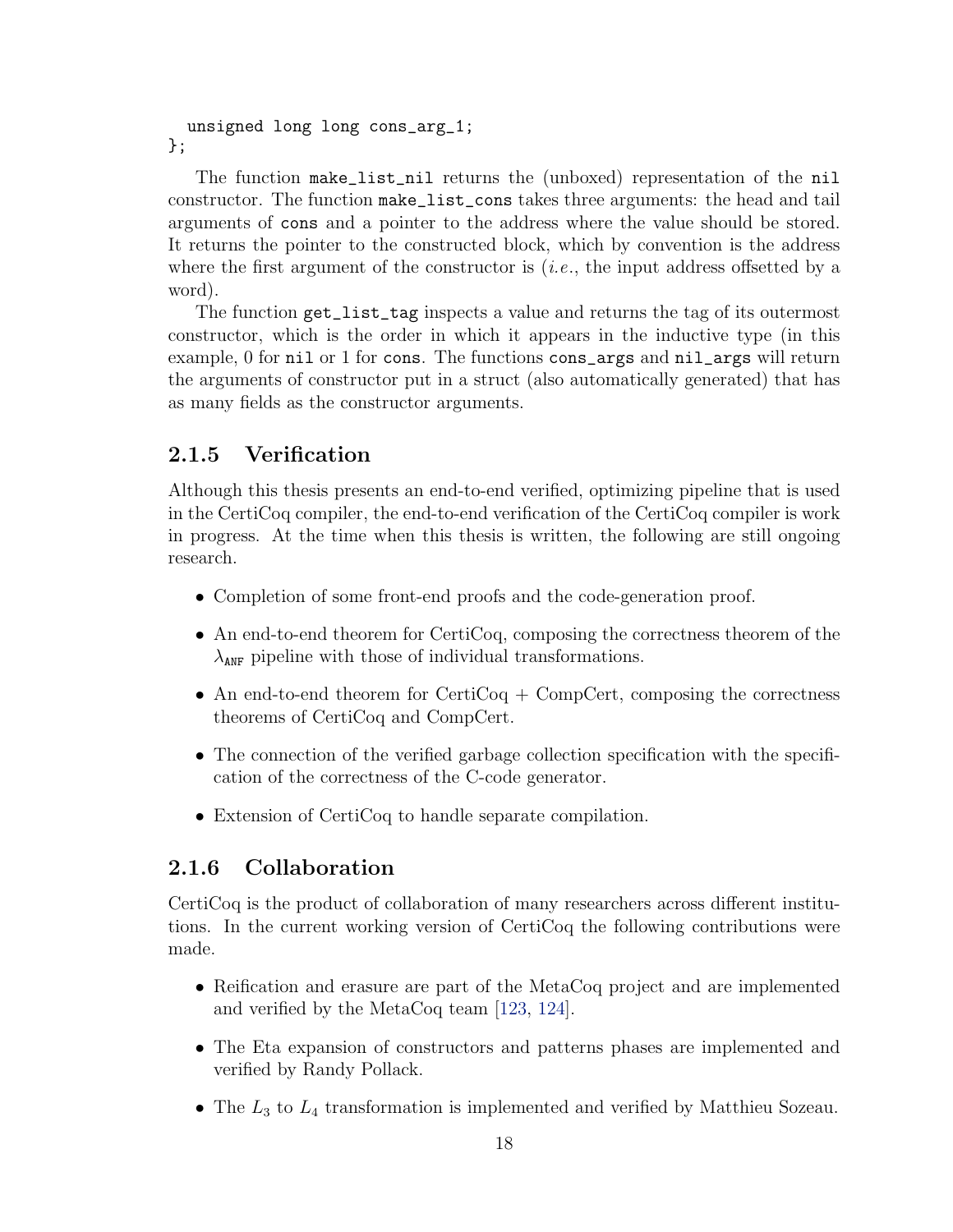- The CPS transformation is implemented and currently being verified by Anvay Grover. The ANF translation was implemented by me and it is not currently verified.
- The proof framework that is used by myself and others to prove correct the  $\lambda_{\text{ANF}}$ transformations, was designed and mechanized in Coq by me.
- The overall design of the  $\lambda_{\text{ANF}}$  pipeline is my own research. This includes  $\lambda_{\text{ANF}}$ and its semantics, presented in this thesis.  $\lambda_{\text{ANF}}$  is based on a CPS intermediate representation initially designed by Andrew Appel and Greg Morrisett. The implementation and verification of the  $\lambda_{\text{ANF}}$  transformations was divided as follows:
	- Lambda lifting, closure conversion, hoisting, and inlining was implemented and verified by me. The implementation of inlining was based on an earlier implementation by Savary Bélanger. John Li proved that the closure conversion program is correct with respect to the inductive definition of closure conversion.
	- The initial implementation of uncurrying is due to Greg Morrisett and was later adapted by me and John Li. John Li did the correctness proof of uncurrying.
	- Dead parameter elimination was initially implemented by Katja Vassilev. It was later adapted and currently being proved correct by me.
	- Olivier Savary B´elanger implemented and verified the shrinking transformation as part of his PhD thesis [\[22,](#page-161-6) [21\]](#page-160-5). The early implementation and proof of shrinking only handled the CPS subset of the current  $\lambda_{\text{ANF}}$  IR. They were later extended to the full fragment of  $\lambda_{ANF}$  by me.
- The code generation phase was implemented and verified by Savary Bélanger as part of his PhD thesis [\[21\]](#page-160-5), and extended by Matthew Weaver. Again, the implementation (but not the verification) was later extended by me to apply to the full  $\lambda_{\text{ANF}}$  language. These extensions include the implementation of the shadow stack and the relevant extensions to the garbage collector.
- The implementation of the foreign function interface was done by Joomy Korkut.

# <span id="page-29-0"></span>2.2 Running CertiCoq

Currently, there are two ways of running the CertiCoq compiler on a Coq program: by evaluating the application of the compiler within Coq or by extracting the compiler to OCaml and compiling it with the OCaml compiler.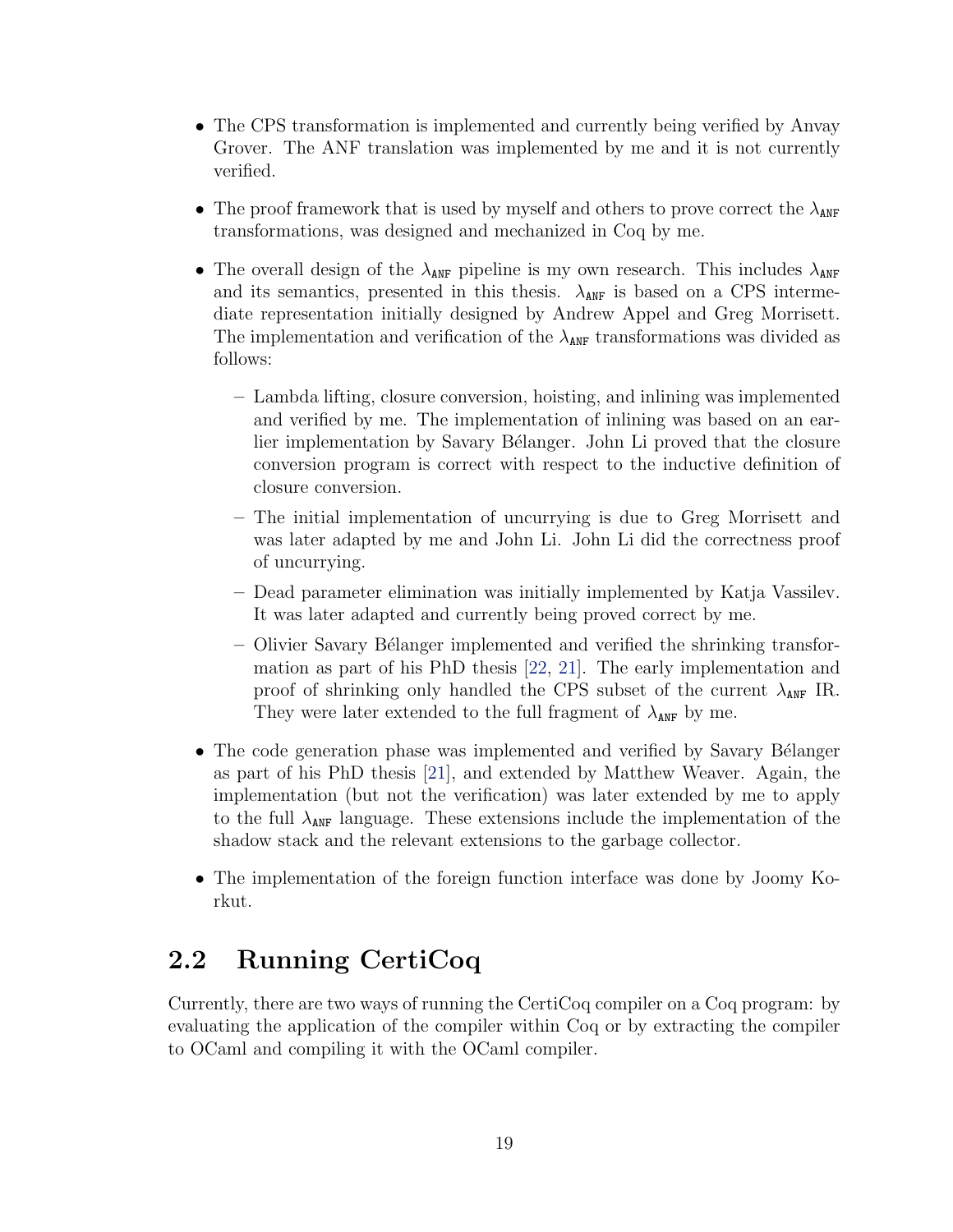Evaluation in Coq. CertiCoq can be invoked on a Coq program within the Coq interactive environment and evaluated using the term reduction mechanism that is part of the Coq kernel. To do so, one can use the Template-Coq plugin to quote a Gallina program and evaluate the application of the compiler on the quoted program. The output, a Clight AST, can be then printed to a file (with the use of a Coq plugin) and compiled with a C compiler. However, evaluating the application of CertiCoq within Coq can be very inefficient even for small programs and it will raise a stack overflow for larger programs.

The CertiCoq plugin. Alternatively, the CertiCoq compiler can be extracted to OCaml, compiled with the OCaml compiler, and invoked within Coq as a Coq plugin. The extracted CertiCoq compiler can be invoked using the command

#### CertiCoq Compile program.

where program is the identifier of the program intended for compilation. The command will generate a C file with the compiled code and a C file that contains the corresponding glue code. By default, the compiler will use the CPS translation. To compile a program with the direct ANF translation the flag -direct can be used.

Bootstrapping Ideally, the CertiCoq compiler will be used to compile itself, removing the dependency on the unverified extraction plugin and the OCaml compiler. Currently, there are technical issues that prevent us from quoting and using the erasure function on the erasure function itself. Therefore, at the moment, it is not possible to compile CertiCoq with CertiCoq. If these issues are overcome, we could possibly have a bootstrapped compiler.

To bootstrap CertiCoq, we could evaluate the application of the CertiCoq compiler on the quoted CertiCoq compiler using the term reduction mechanism that is part of the Coq kernel. Evaluating such term inside Coq will be costly for time and memory, but for a sufficiently large stack limit it could, in principle, terminate. That would allow us to obtain a compiled version of the compiler that does not depend on the unverified extraction.

As outlined in the introduction, it is not be possible to completely remove the OCaml compiler from the TCB of formal verification in Coq. However, bootstrapping CertiCoq would allow us to completely remove the unverified extraction program from the TCB of formal verification in Coq.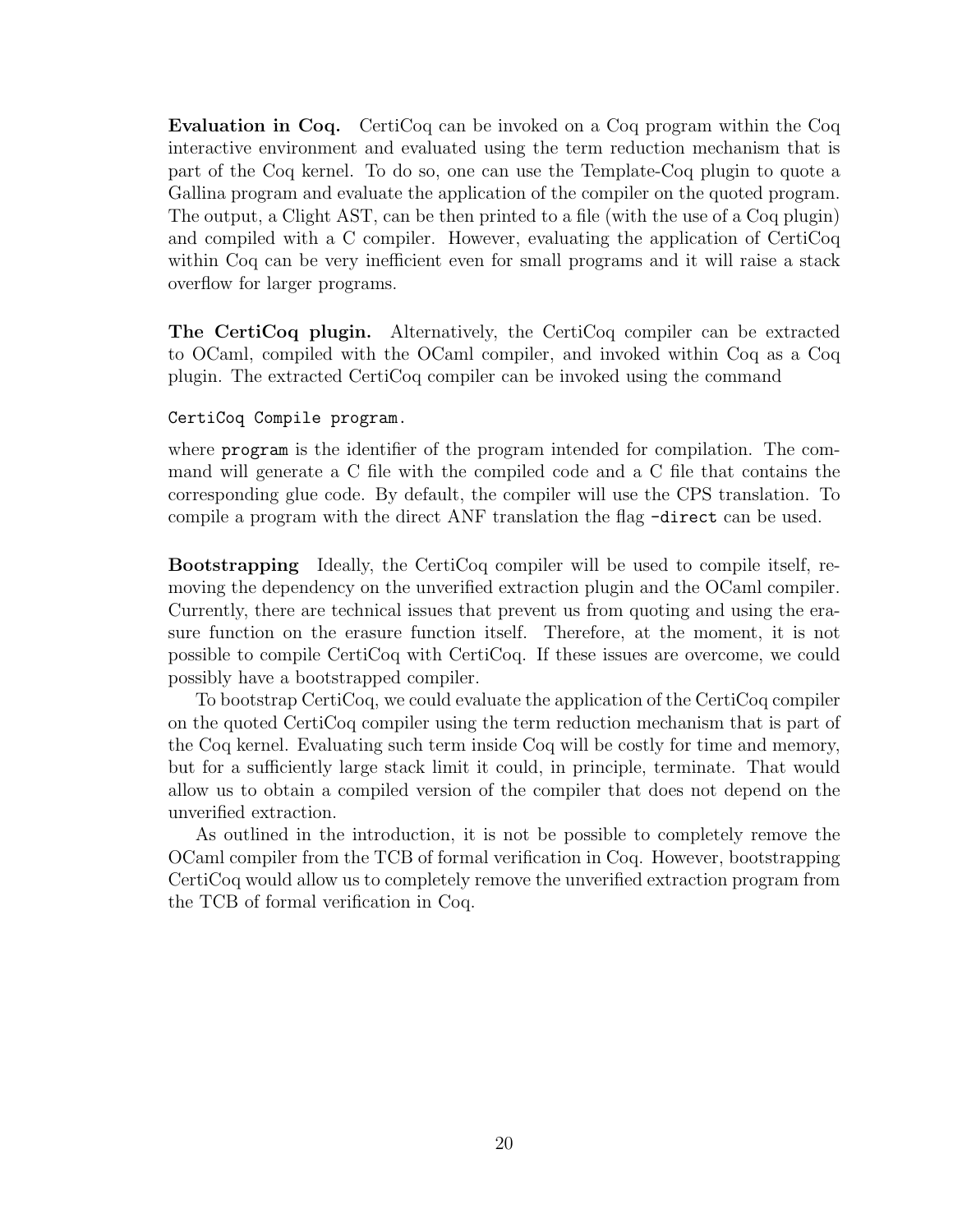# <span id="page-31-0"></span>Chapter 3 Intermediate Representation

In this chapter, I describe the  $\lambda_{\text{ANF}}$  intermediate representation that is used throughout the CertiCoq middle end, after the CPS/ANF conversion until the C-code generation phase. The next chapter, that describes the  $\lambda_{\text{ANF}}$  transformations in detail, makes use of the formal syntax of the language. In Chapter [5,](#page-69-0) I will use the semantics presented here to define the relational framework that is used to verify the pipeline transformations.

# <span id="page-31-1"></span>3.1 Functional Intermediate Representations: CPS vs. ANF

The choice of the intermediate representations (IRs) in a compiler pipeline is key to the design of a good compiler. Compilers usually employ a number of intermediate representations, gradually moving from higher-level to lower-level IRs. For instance, the IR that is used for type-checking, which is commonly one of the very first steps in the front end of a compiler for a typed language, is a high level representation that preserves almost all of the constructs of the source language. As high level abstractions are compiled away, the intermediate representations become more and more low level, until there is a direct correspondence between the IR and the instruction set architecture (ISA) of the target machine. Two common low-level functional intermediate representations, suited for the purposes of the  $\lambda_{\text{ANF}}$  pipeline of CertiCoq, are the CPS (continuation-passing style) and the ANF (administrative normal form) languages. In fact, the question of whether CPS or a direct-style intermediate representation, like ANF, is more adequate for compilation is a long-standing debate in the programming languages research community [\[48,](#page-163-5) [18,](#page-160-6) [76,](#page-166-7) [92,](#page-167-8) [47,](#page-163-6) [36\]](#page-162-3).

Continuation-passing style is a way of writing programs that makes control flow and data flow explicit: all intermediate computations have to be passed as arguments to their continuation that specifies what is the next computation to be performed. As a result, all intermediate results are named, and functions never return: they simply pass the control to their continuation that is passed as an extra argument. CPS as a compiler intermediate representation was first used in RABBIT [\[125\]](#page-170-7), the first compiler for Scheme and one of the earliest implementations of a higher-order, lexically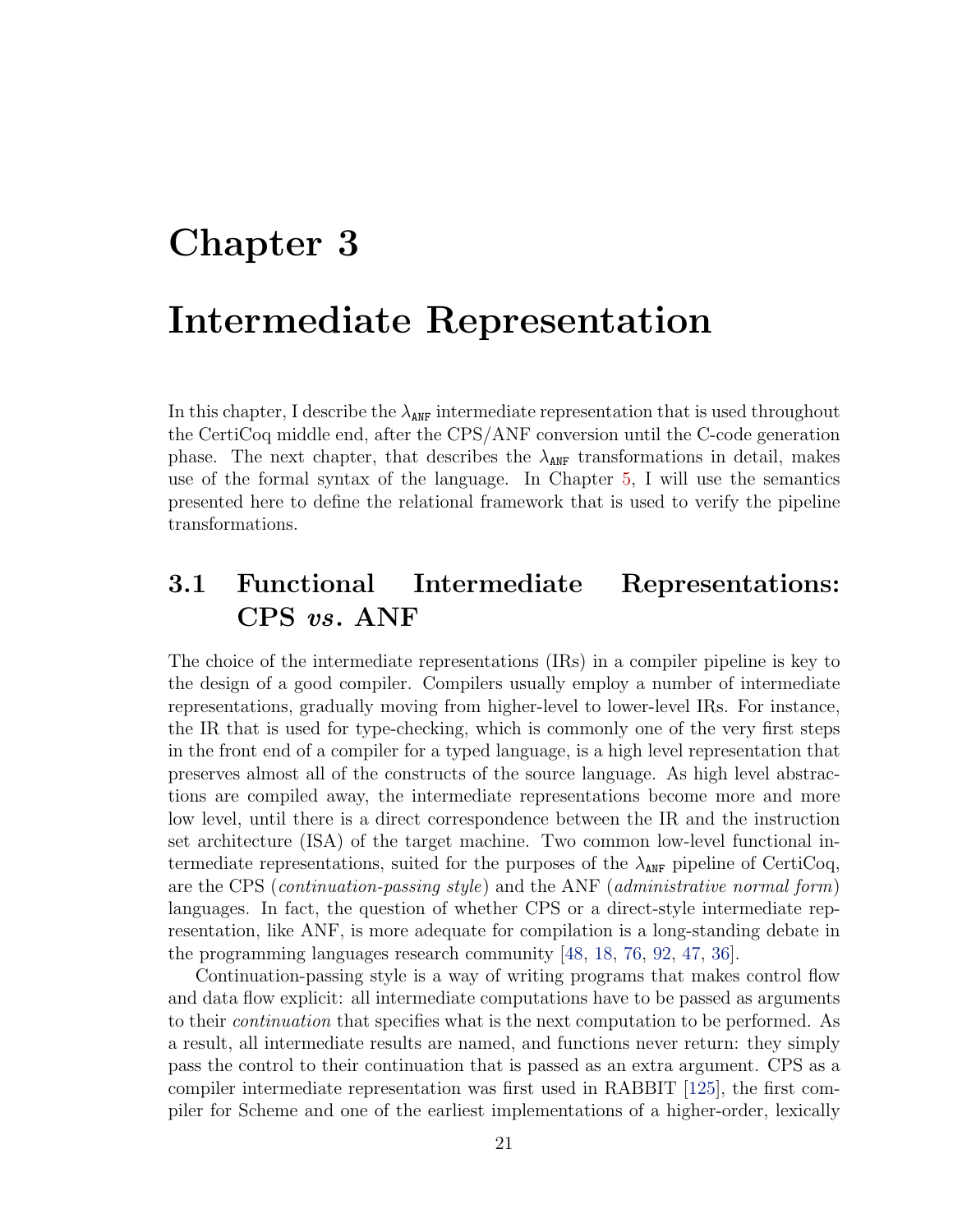scoped functional language. Other examples of compilers that use a CPS intermediate representation is the ORBIT [\[2\]](#page-159-2) compiler for Scheme, early implementations of the SML/NJ compiler [\[10\]](#page-160-7) compiler, and the SML.NET compiler [\[76\]](#page-166-7). From a compiler implementation perspective the use of CPS has many advantages. CPS encodes the evaluation strategy in the structure of the term, and hence, as Plotkin famously proven by Plotkin's indifference theorem [\[112\]](#page-169-2), the result of evaluation of CPS terms is independent of the evaluation strategy used. As a result, full beta reduction is sound in CPS, which gives strictly more opportunities to perform inlining optimizations compared to direct-style representations where inlining has to respect evaluation strategy of the source. In addition, a lot of useful optimizations, like tail-call elimination, amount to function inlining in a CPS intermediate representation [\[10\]](#page-160-7), making CPS a very appealing IR to perform optimizations. In a CPS-converted program no function ever returns, it just passes the control to its continuation. Therefore, CPS lends itself to a simple implementation by a stackless abstract machine. Put differently, CPS has a very simple implementation using heap-allocated activation records, that eliminates the need for a runtime stack, making both the implementation of the compiler and the runtime simpler.

Despite its virtues, CPS is not a very popular choice among modern compilers. Some possible reasons are that direct-style programs can be read and understood more easily, and some optimizations, like common subexpression elimination, are much harder to perform on CPS. Another reason is that in the straightforward implementation of CPS there is no call stack and therefore all continuation closures must be heap allocated. Heap allocated activation records are traditionally seen as more expensive than stack allocated ones due to worse locallity of reference and its increased need for garbage collection.<sup>[1](#page-32-0)</sup>

ANF is an alternative direct-style intermediate representation, proposed by Flanagan et al. [\[48\]](#page-163-5), who suggested that ANF can be just as good as CPS for a compiler intermediate representation and also avoid some of the nuances related to CPS. Flanagan et al. observe that performing CPS conversion, beta normalization, and the inverse CPS transformation, results in a program in A-normal form, that can be also obtained by performing a set of A-normalization steps directly at the source term. ANF is similar to CPS in that all intermediate expressions are named, making some aspects of the control and data flow explicit, but without making explicit the notion of continuations. Although its creators argue that ANF captures the essence of continuations, and optimizations in ANF can be expressed just as naturally as in CPS, this later proved to be inaccurate [\[76,](#page-166-7) [115\]](#page-169-3). In particular, the ANF representation is not closed under beta reduction, which complicates the application of function inlining. The problem is that after performing a beta reduction, the resulting term is not necessarily in ANF form, and bringing it back to ANF requires performing some

<span id="page-32-0"></span> $1$ A recent study [\[47\]](#page-163-6) suggests that the performance of stack vs. heap allocated activation records depends on the language features. For sequential languages without advanced control features the traditional C-like stack implementation seems to be the most efficient choice. Though it is possible for heap allocated activation records in combination with generational garbage collection to have performance comparable to that of stack allocated records [\[18\]](#page-160-6), it involves complicated implementation techniques [\[120,](#page-170-8) [17\]](#page-160-8).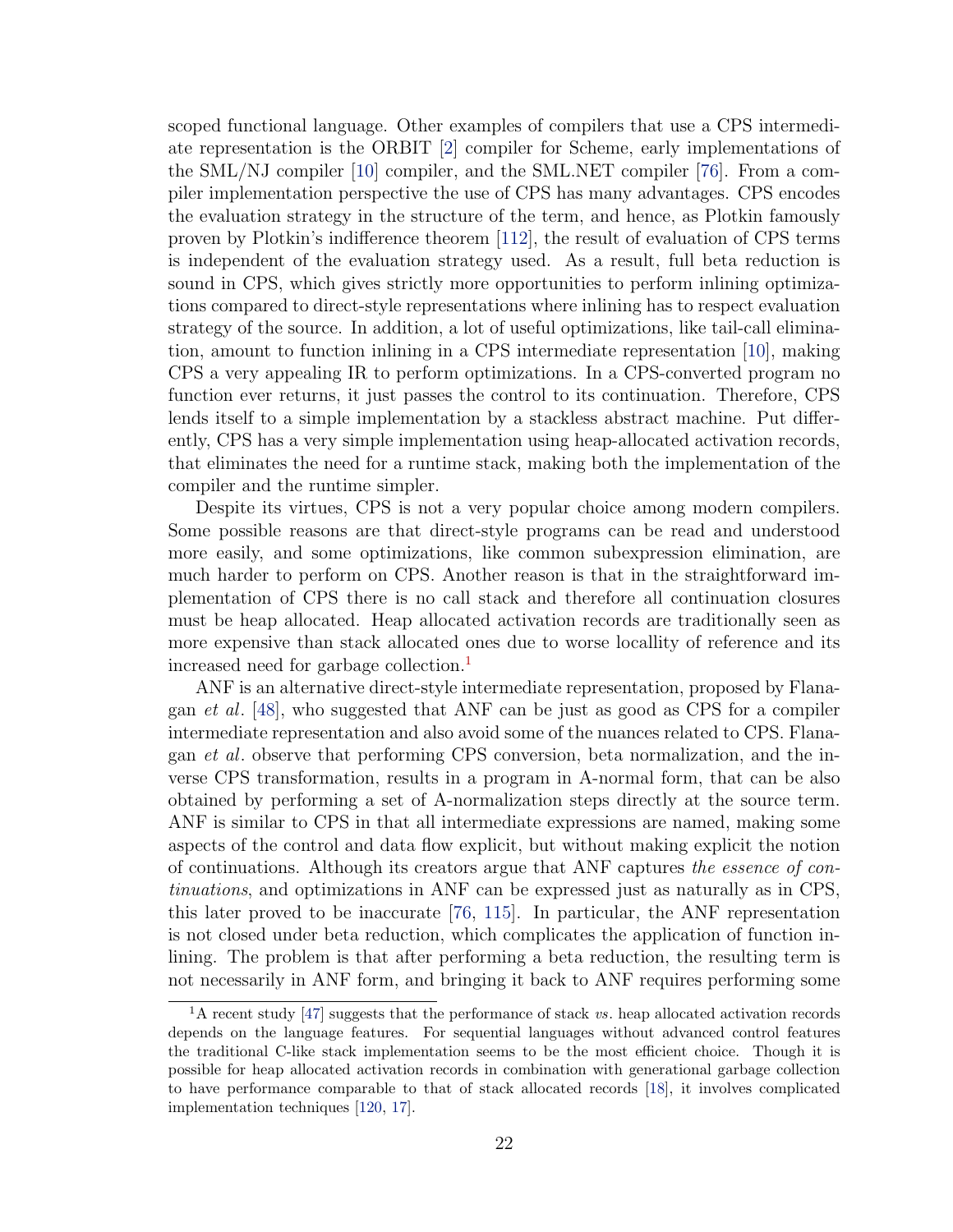extra normalization steps. The situation gets more complicated when the language involves conditionals or case analysis constructs where renormalizing the term introduces a *join point*, which is a local continuation that captures the continuation of the conditional and avoids code duplication. I will come back to the inlining problem of ANF when I discuss the inlining transformation of  $\lambda_{\text{ANF}}$  in Chapter [4.](#page-46-0) Moreover, unlike CPS, in ANF function calls cannot be implemented simply as immediate jumps and the implementation requires a runtime call stack. Despite these shortcomings, ANF has gained a lot of popularity in compilers. Notably the Glasgow Haskell Compiler (GHC) uses ANF extended with a special syntactic construct that represents join points as second class continuations allowing for more optimizations and more efficient compilation [\[92\]](#page-167-8).

For the CertiCoq middle-end pipeline we choose an ANF intermediate representation. However, our ANF representation is syntactically a superset of CPS and therefore we can obtain  $\lambda_{\text{ANF}}$  program with either direct-style or CPS conversion to  $\lambda_{\text{ANF}}$ . The transformations of the  $\lambda_{\text{ANF}}$  pipeline are designed to apply to both direct and CPS programs, so that the  $\lambda_{\text{ANF}}$  pipeline is independent of whether direct or CPS transformation was used earlier in the pipeline. Of course, choosing to compile with CPS or direct-style ANF transformation suffers from the respective drawbacks of each representation. If the compiled program is in direct style, the application of function inlining is more restricted. On the other hand, compiling programs by converting them to CPS form results in a large number of heap allocated closures and produces less efficient code. The same code generation and the runtime implementations can handle both ANF and CPS converted programs. Extending the code generation phase and the runtime to handle ANF programs in addition to CPS was a non-trivial task that required implementing a shadow stack. In Chapter [8,](#page-146-0) I compare the performance of the code generated with direct-style ANF transformation with the performance of code generated with CPS transformation, contributing with one more datapoint to the CPS vs. ANF debate.

The rest of this chapter describes the syntax of the  $\lambda_{\text{ANF}}$  intermediate representa-tion and useful syntactic definitions (Section [3.2\)](#page-33-0), and the semantics of  $\lambda_{\text{ANF}}$  and some of its useful properties (Section [3.3\)](#page-37-0). The definition of the semantics is particularly interesting from a technical prospective: it is a big step semantics tailored to allow us to prove divergence preservation and it is parameterized by abstract notions of resource and traces.

## <span id="page-33-0"></span>3.2 Syntax

Figure [3.1](#page-34-0) shows the syntax of  $\lambda_{\text{ANF}}$ . We fix two countably infinite sets Var and Constr from which we draw names for variables and constructors. In the formal Coq development we use the set of positive numbers for both sets. In  $\lambda_{\text{ANF}}$  all intermediate computations must be explicitly bound to a variable and all operations of the IR can only refer to variables and cannot contain nested operations. Expressions in  $\lambda_{\text{ANF}}$ belong to one of the following syntactic categories.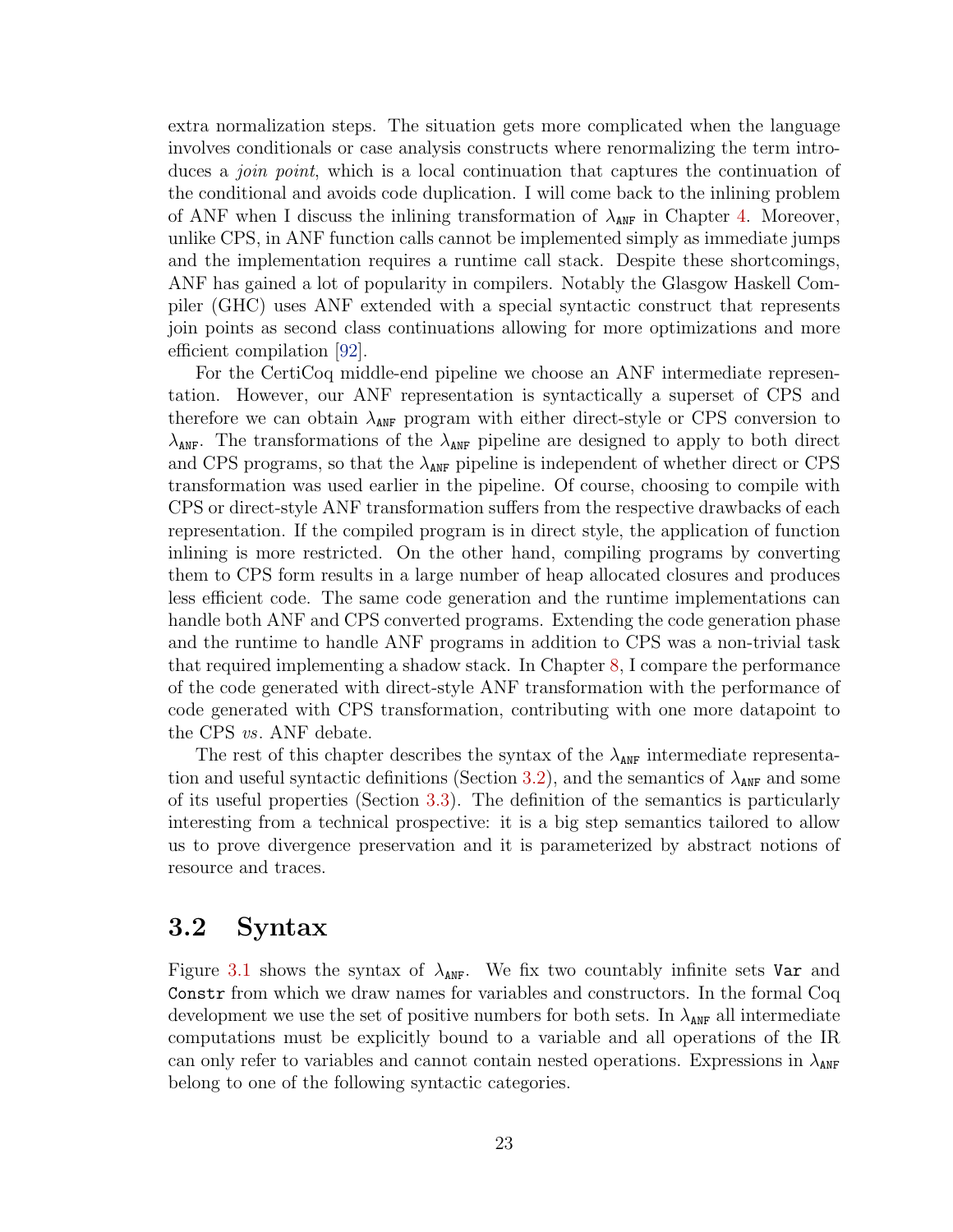<span id="page-34-0"></span> $(Variables)$   $x, y \in$  Var  $(Constraints)$  C  $\in$  Constr  $(Ex pressions)$   $e \in \text{Exp}$  ::= let  $x = C(\overline{y})$  in e Constructor  $\text{let } x = y \text{.} \text{ i in } e$  Projection case y of  $[C_i \rightarrow e_i]_{i \in I}$ Case fun  $f \overline{x} = e_1$  in  $e_2$  Function def.  $\text{let } x = f \overline{y} \text{ in } e$  Function call  $f \bar{x}$  Tail call  $\text{ret}(x)$  Return (Values)  $v \in$  Val ::=  $\mathcal{C}(\overline{v})$  | Clo $(\sigma, \text{fun } f \ \overline{x} = e)$  $(Environments) \quad \sigma \quad \in$  Env = Var  $\rightarrow$  Val  $(Contents)$   $\mathcal{E} \in \text{ctx} ::= [\cdot]$ let  $x = C(\overline{y})$  in  $\mathcal E$ let  $x = y.i$  in  $\mathcal E$ fun  $f \overline{x} = e$  in  $\mathcal{E}$ | let  $x = f \overline{y}$  in  $\mathcal E$ | fun  $f \overline{x} = \mathcal{E}$  in  $e$  $[\begin{array}{ccc} \texttt{case} \ x \ \texttt{of} \ [\overline{\texttt{C}} \ \rightarrow \ e, \texttt{C}_j \ \rightarrow \ \mathcal{E}, \overline{\texttt{C}} \ \rightarrow \ e'] \end{array}]$ 

Figure 3.1: The syntax of  $\lambda_{\text{ANF}}$ .

Constructors. This construct applies a constructor to a list of arguments (that are syntactically restricted to variables) and binds the resulting value to the variable  $x$ .

**Projections.** Similarly, this construct projects the  $i$ -th argument of a (constructed) value and binds it to x.

Case analysis. Case analysis discriminates the value of a variable against a finite set of constructors. Note that case analysis will only discriminate the outermost constructor of the scrutinee but it will not bind the arguments of the constructor to variables. The code of each branch is responsible for projecting the arguments of the constructor with explicit projections. In typed source languages, it is common to combine these into a match construct that is more easily typechecked; but our untyped  $\lambda_{\text{ANF}}$  has lower level combinational primitives to facilitate optimization and code generation.

**Function Definition.** This construct defines  $a -$  possibly recursive – function. In the mechanized Coq development,  $\lambda_{\text{ANF}}$  supports mutually recursive functions as well. To keep presentation simple, here I restrict the language to only include single recursive functions.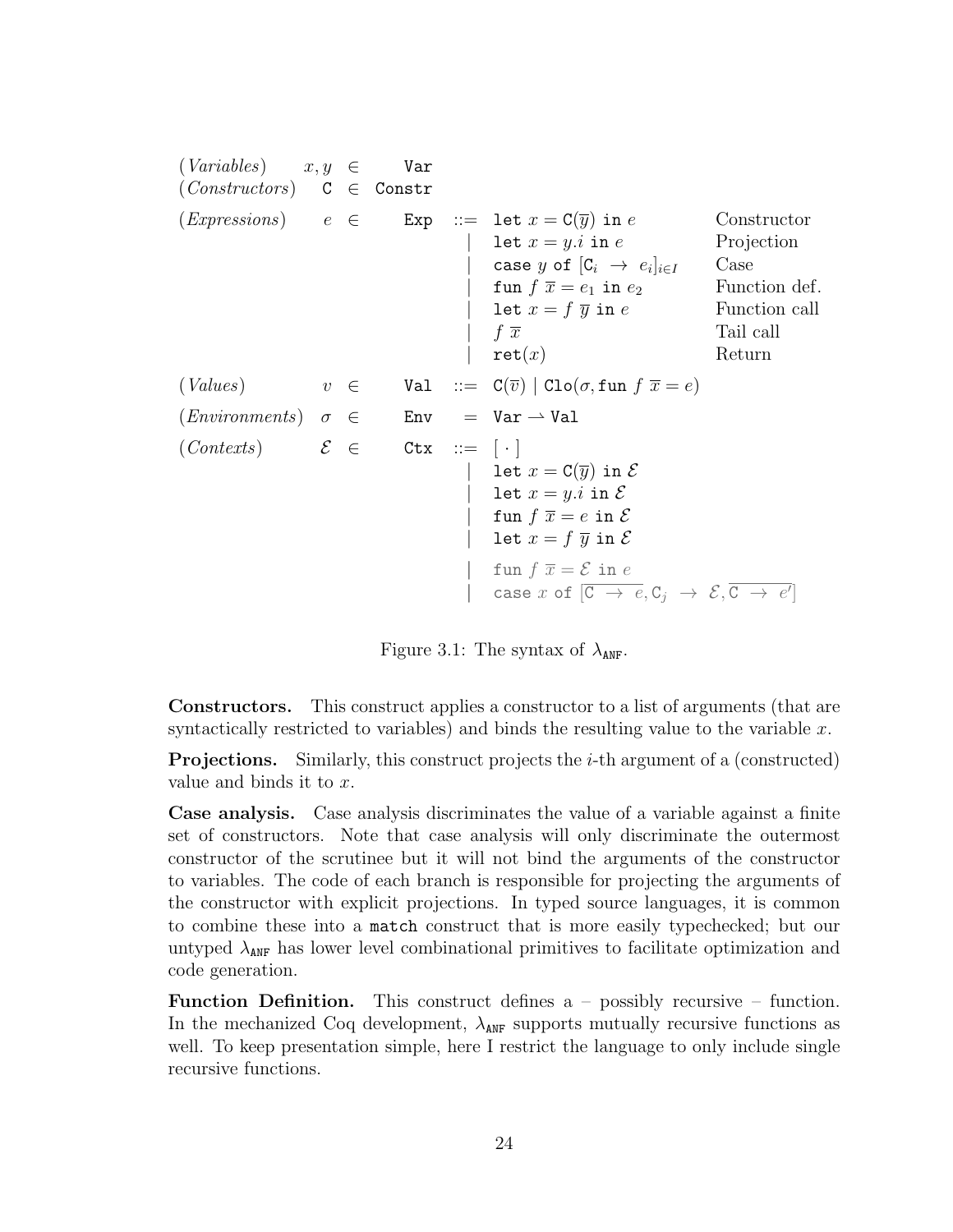Function Application. We distinguish two cases for function application: tail and non-tail function calls. Tail calls are leaves in the abstract syntax tree and execution will never return to the caller after the tail call. In non-tail function calls, the control is returned to the caller after the function is finished executing and the result of function application is bound to a variable This is exactly the difference between programs in CPS and ANF forms: when we translate to the CPS subset of  $\lambda_{\text{ANF}}$ , we never generate non-tail function applications — and our transformations and optimizations never introduce nontail calls into a program with only tail calls.

Return. This construct terminates the execution of an expression by returning the value of a variable.

It is also useful to define the following types.

Environments and values. To define the semantics of the language, we need notions of values *(i.e.*, the result of evaluating a computation) and environments (i.e., an evaluation state that keeps track of the intermediate results). A value can be either a constructor applied to a (possibly empty) list of values, or a *closure*, a pair of a function together with an environment. The environment is a partial map from variables to values.

Contexts. We define a notion of 1-hole contexts that we use to formulate various definitions. Context application, written  $\mathcal{E}[e]$ , forms an expression by filling e in the hole position of  $\mathcal E$ . It is useful to restrict the notion of contexts to binding contexts: contexts that are strictly linear (no case analysis) with the hole at tail position. A binding context (written in darker font in Figure [3.1\)](#page-34-0), is a context without caseanalysis nodes or function-definition nodes with the hole at the function body. A binding context  $\mathcal E$  satisfies the predicate binding  $\text{ctx}(\mathcal E)$ .

For binding contexts, we can define an interpretation relation that given an environment, evaluates a binding context and returns a new environment that contains the bindings of that context. For example, consider a binding context let  $x =$  $C_0()$  in let  $y = C_S(x)$  in let  $z = y.1$  in  $\lceil \cdot \rceil$  where  $C_0$  is the constructor for zero and  $\mathsf{C}_\mathsf{S}$  the constructor for successor. It can be evaluated in an environment  $\rho$  to obtain  $\rho[x \mapsto C_0(0), y \mapsto C_S(C_0(0)), z \mapsto C_0(0)]$ . This is not possible for unrestricted contexts; we cannot, e.g., interpret a context that has a case-analysis node at the top level.

Many  $\lambda_{ANF}$  transformations generate binding contexts.<sup>[2](#page-35-0)</sup> It is useful to use the context interpretation relation, which composes with the evaluation relation of the language, $3$  to reason about this code.

Notice that by requiring all subcomputations to be bound to variables, the structure of the functional program resembles a low-level imperative language. We can easily image replacing let  $x = \ldots$  in e constructs with assignments and sequencing operations  $x := \ldots : e$ , to obtain a representation that is very close to assembly language.

<span id="page-35-0"></span><sup>2</sup>For example, closure conversion generates such contexts to project the code and environment for the closure pair

<span id="page-35-1"></span><sup>3</sup>This property is formally stated in Section [3.3.3.](#page-43-0)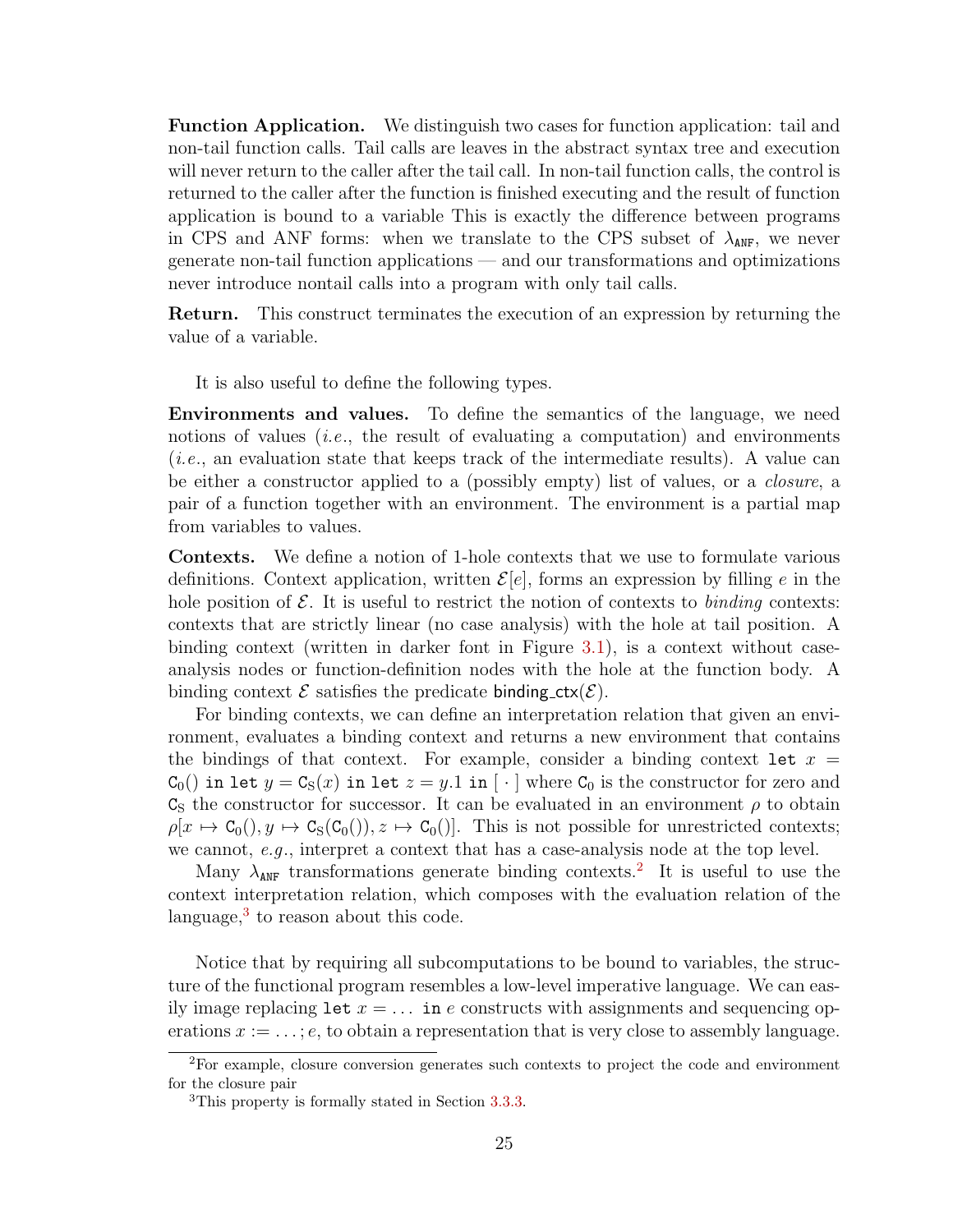In fact, the only thing that prevents us from translating  $\lambda_{\text{ANF}}$  directly to assembly language (or another low-level IR, which in our case is Clight) is the presence of nested functions that refer to bindings outside of the scope of their own definition. This is one of the purposes of the  $\lambda_{ANF}$  pipeline: efficiently compile away nested functions to top-level function definitions, allocating closures when needed. After compilation we will have a program that is in the form fun  $f_1 \overline{x_1} = e_1$  in ... fun  $f_n \overline{x_n} = e_n$  in  $e_{\text{main}}$ , where  $e_{i\in[1,n]}$  and  $e_{\text{main}}$  do not contain function definitions and the top-level function definitions do not have any free variables, except from references to top-level functions. This first-order subset of  $\lambda_{ANF}$  has the property that functions can be implemented solely with function pointers. The compiler program can now be compiled to  $C<sup>4</sup>$  $C<sup>4</sup>$  $C<sup>4</sup>$  or assembly (though for the latter, we would also need register allocation to produce efficient code).

### <span id="page-36-1"></span>3.2.1 Useful Definitions

Bound variables. An occurrence of a variable is bound if it is the binder of let expression, a function name, or a function argument. The scope of a binder  $x$  in a let expression let  $x = \ldots$  in e is the expression e. In a function definition fun  $f(\bar{x}) =$  $e_1$  in  $e_2$  the scope of the function name is both of the expressions  $e_1$  and  $e_2$ , and the scope of the function arguments  $\bar{x}$  is just the function body  $e_1$ . The set of bound variables of an expression e (resp. context  $\mathcal{E}$ ) is denoted as  $\mathsf{bv}(e)$  (resp.  $\mathsf{bv}(\mathcal{E})$ ). Although formally these are two distinct definitions, to keep the paper presentation simple I overload the same notation.

**Free variables.** A variable x is free in an expression e if it occurs in a non-bound position and it is not in the scope of a binder with the same name. The set of free variables of an expression e (resp. context  $\mathcal{E}$ ) is denoted as  $f\nu(e)$  (resp.  $f\nu(\mathcal{E})$ ). A term that has no free variables satisfies  $\mathsf{closed}(e) \stackrel{\text{def}}{=} (\mathsf{fv}(e) \subseteq \emptyset)$ 

Unique bindings. An expression  $e$  (resp. context  $\mathcal{E}$ ) has unique bindings, denoted as  $\mathsf{ub}(e)$  (resp.  $\mathsf{ub}(\mathcal{E})$ ), if all of its bound variables are distinct.

**Substitution.** I denote  $e\{y/x\}$  the substitution of variable x with variable y in expression e. Note, that in  $\lambda_{ANF}$  it is only possible to substitute variables with other variables, and not expressions.

Well-scopedness.  $\lambda_{\text{ANF}}$  programs are expected to adhere to some syntactic restriction that will be preserved by  $\lambda_{\text{ANF}}$  transformations. In particular, a well scoped  $\lambda_{\text{ANF}}$ term e (well\_scoped(e)) has the property of unique bindings ( $ub(e)$ ) and the set of its free variables is disjoint from the set of its bound variables  $(fv(e) \cap bv(e) = \emptyset)$ .

<span id="page-36-0"></span><sup>4</sup>Provided that the C compiler can handle efficient tail calls without growing the stack. Twentieth century C compilers (generally) could not do this, but 21st-century C compilers can: gcc does a very impressive job on tail calls, clang/LLVM does a good job, and CompCert does a rudimentary job, allowing tail calls only when the callee has exactly the same number of parameters as the caller.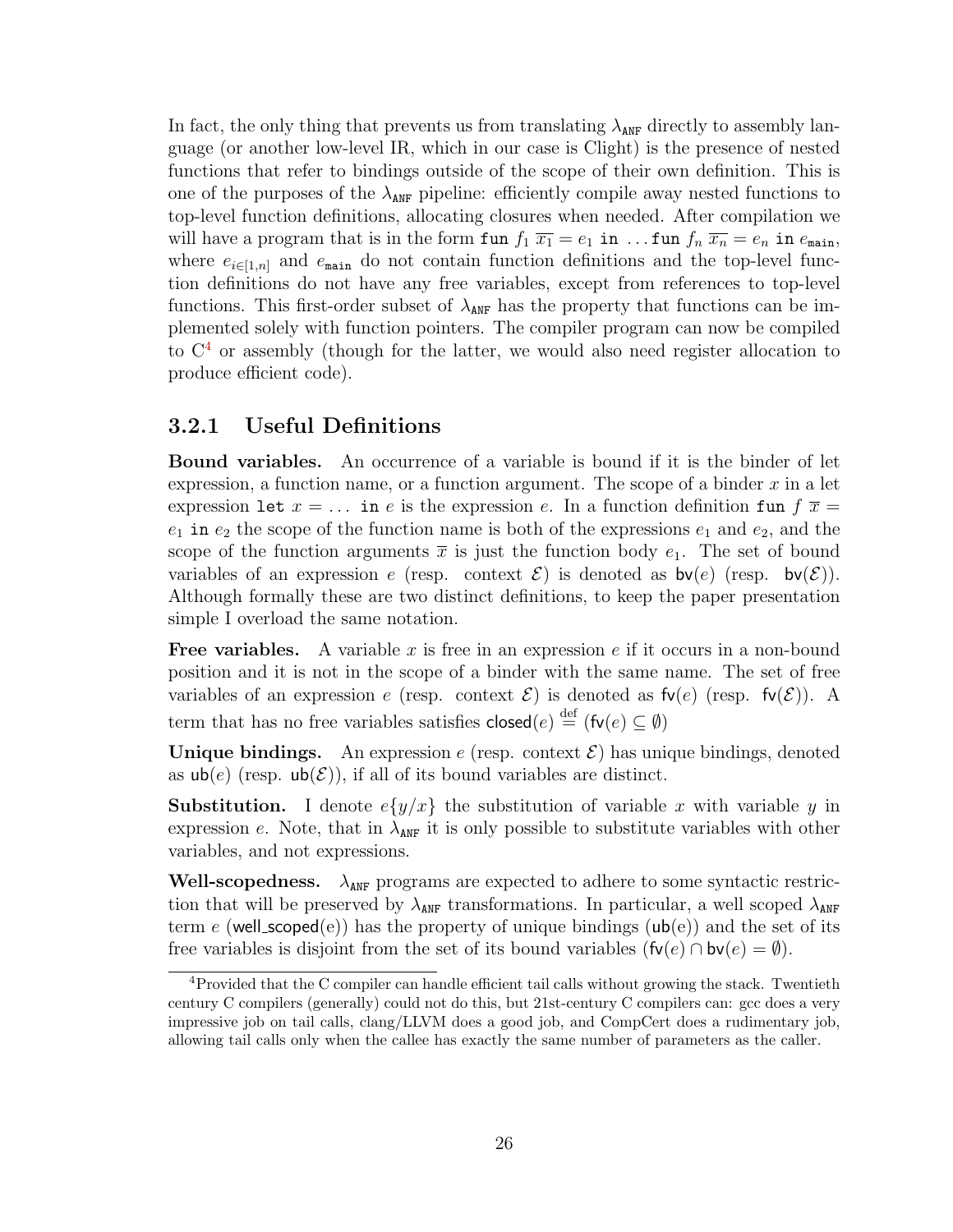## 3.3 Semantics

The semantic definitions of the source and target languages are central to a compiler correctness theorem. To show that some aspect of computation is preserved, it must be captured by the semantics of both the source and target language. For the correctness of the  $\lambda_{\text{ANF}}$  pipeline we are interested in preserving two properties: (i) If the source program terminates, so does the target program and the results of the computation are logically related. (ii) If the source program diverges, so does the target program. In Coq all functions are required to be terminating, which is syntactically enforced by checking that each recursive call is made to a structurally smaller argument. This is required to prevent logical inconsistencies (a non-terminating function can have an arbitrary return type and hence it can be used to prove false) and also to keep type checking decidable (type checking uses term normalization: if the normalization function can diverge then so can type checking). We are nevertheless interested in showing that divergence is preserved: the  $\lambda_{\text{ANF}}$  could act as a general-purpose verified optimizing pipeline for functional languages if extended with additional constructs (e.g., primitive operations). In addition, preservation of nonterminating behaviors is an interesting problem from a compiler correctness prospective and I wish to demonstrate the generality of the approaches presented in this thesis.

### 3.3.1 Big-Step vs. Small-Step Semantics.

Both small-step and big-step semantics are extensively used in programming languages theory. To motivate the choices in the semantic definition of  $\lambda_{\text{ANF}}$ , let us look at some important differences of small-step and big-step semantics.

Big-step (or natural) semantics. Big-step semantics relates a program with the final result of its evaluation, and therefore, it can only capture terminating executions of a program. A big-step semantics is particularly convenient for compiler correctness proofs, but, in its basic formulation, it can only be used to show correctness of compilation only for terminating programs.

Small-step semantics. A small-step semantics is defined using a notion of a onestep reduction that can be used to form finite or infinite reduction sequences. Therefore small-step semantics can be used to model terminating, diverging, and stuck executions of programs. Small-step semantics can vastly complicate compiler correctness proofs [\[88\]](#page-167-0), but they allow proving that divergence is preserved.

Typically, a compiler correctness statement formulated using small-step semantics states that, starting from related initial states, whenever the source programs takes a step, the target program takes zero or more steps and the two resulting states are also related. Since the transformation might reduce the number of steps, then there might be steps in the source that do not correspond to any steps in the target  $(e.g.,)$ think of function inlining). Notice, however, that this correctness statement does not guarantee divergence preservation: infinite reduction steps in the source might correspond to a finite number of reduction steps in the target. This is commonly referred to as the stuttering problem [\[86\]](#page-167-1) and can be avoided by requiring that some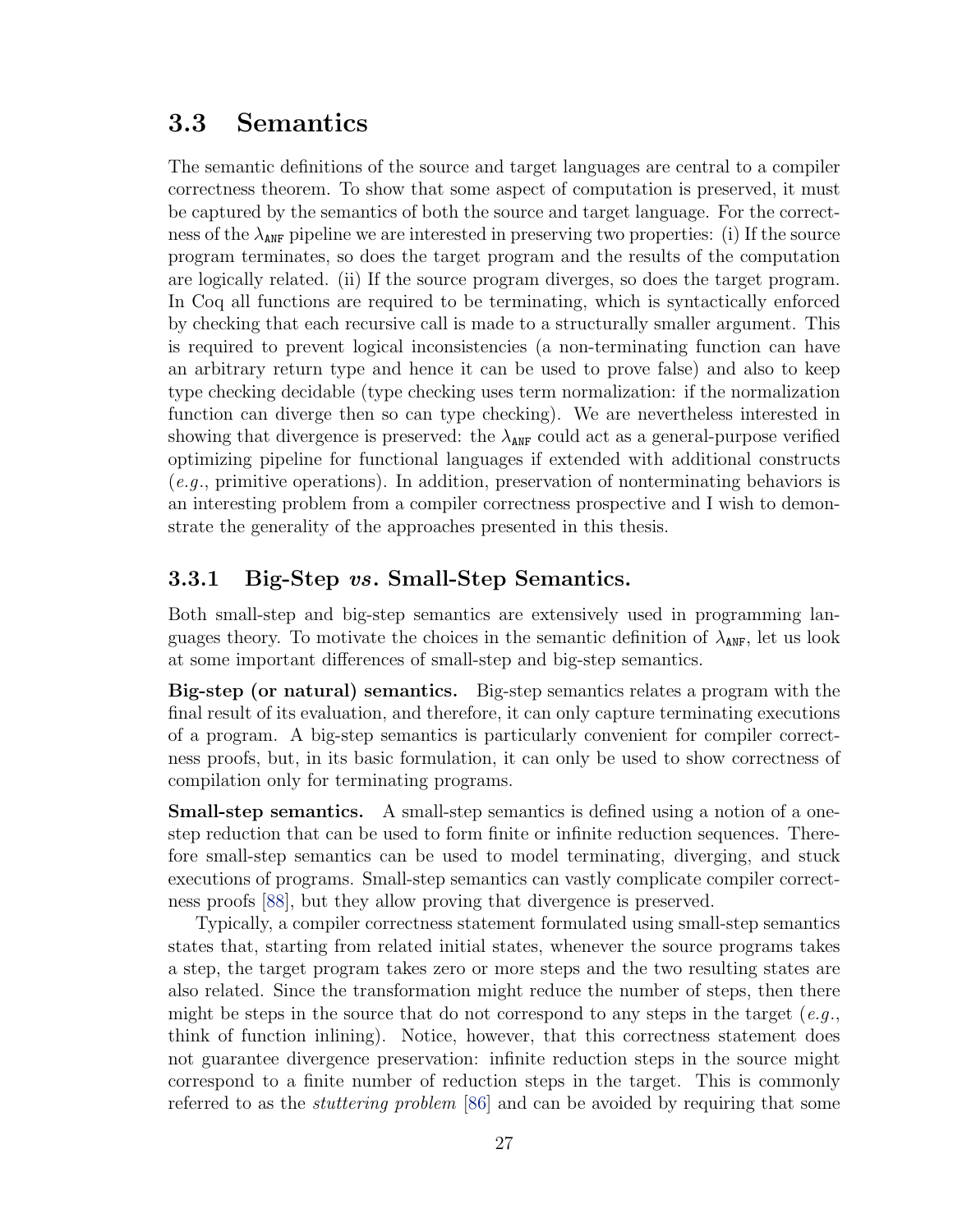measure function over source program states is strictly decreasing whenever the target performs zero steps. This provides an upper bound to the source steps that do not correspond to a reduction step in the target. Therefore, one can derive that infinite reduction sequences in the source correspond to infinite reduction sequences in the target.

There are different approaches in the literature that can be used to reconcile big-step semantics and diverging programs.

Coinductive big-step semantics. One approach to model diverging executions is to use an additional coinductive big-step judgment to form infinite evaluation derivations [\[39,](#page-162-0) [88\]](#page-167-0). The weakness of this approach is that two separate semantic preservation proofs have to be done: one for terminating and one for diverging executions. To avoid writing two separate evaluation judgments, coevaluation [\[88,](#page-167-0) [33\]](#page-162-1) can be used that interprets the standard evaluation relation coinductively. This is viewed as a less satisfactory solution as it does not capture all nonterminating executions and it is not very well behaved in semantic preservation proofs.

Functional big-step semantics. The CakeML compiler handles divergence preservation by using functional big-step semantics [\[105\]](#page-168-0). The semantics is fuel-based and, similar to ours, throws an out-of-time exception when the fuel value is not enough to evaluate the next execution step. Unlike the semantics of  $\lambda_{\text{ANF}}$ , it is defined as an interpreter rather than an inductive definition. CakeML uses functional big-step semantics to show that nontermination is preserved: if the source term times out with some fuel value then so does the target term for the same fuel value. Of course, this does not always hold: a program may timeout for some fuel value  $f$ , but after program optimization, f might be enough to execute the target program. CakeML works around that by introducing a special Tick instruction whose only effect is to reduce the fuel. It is introduced by transformations whenever some instruction that winds down the clock is optimized away. The drawback is that an additional Tick construct is introduced in the IRs of the compiler and is propagated all the way to the back end of the compiler. An additional tick-erasure pass has to be made at the final compilation step, and of course the corresponding proof. The proof is a backward simulation stating that the behavior of a program with ticks erased is subsumed by the behavior with a program with ticks.

My solution to the divergence-preservation problem is inspired by both the CakeML approach and the solution to the small-step stuttering problem. Similar to CakeML, I use a fuel-based big-step semantics that will time-out whenever there is not enough fuel. However, I avoid the use of ticks by showing that whenever the source execution times out for some fuel value c the target times out for some fuel value c', such that  $c \leq f(c')$ , for some function f. It is then easy to show that if f has the property<sup>[5](#page-38-0)</sup>  $f(x) \leq f(y) \Rightarrow x \leq y$  then divergence is preserved.

Finding an upper bound for the execution cost of the source in terms of the execution cost of the target is not always easy. To that end, apart from the fuel, the semantics keeps track of the an execution *trace* that provides additional information

<span id="page-38-0"></span> ${}^{5}$ This inequality holds iff f is strictly monotonic.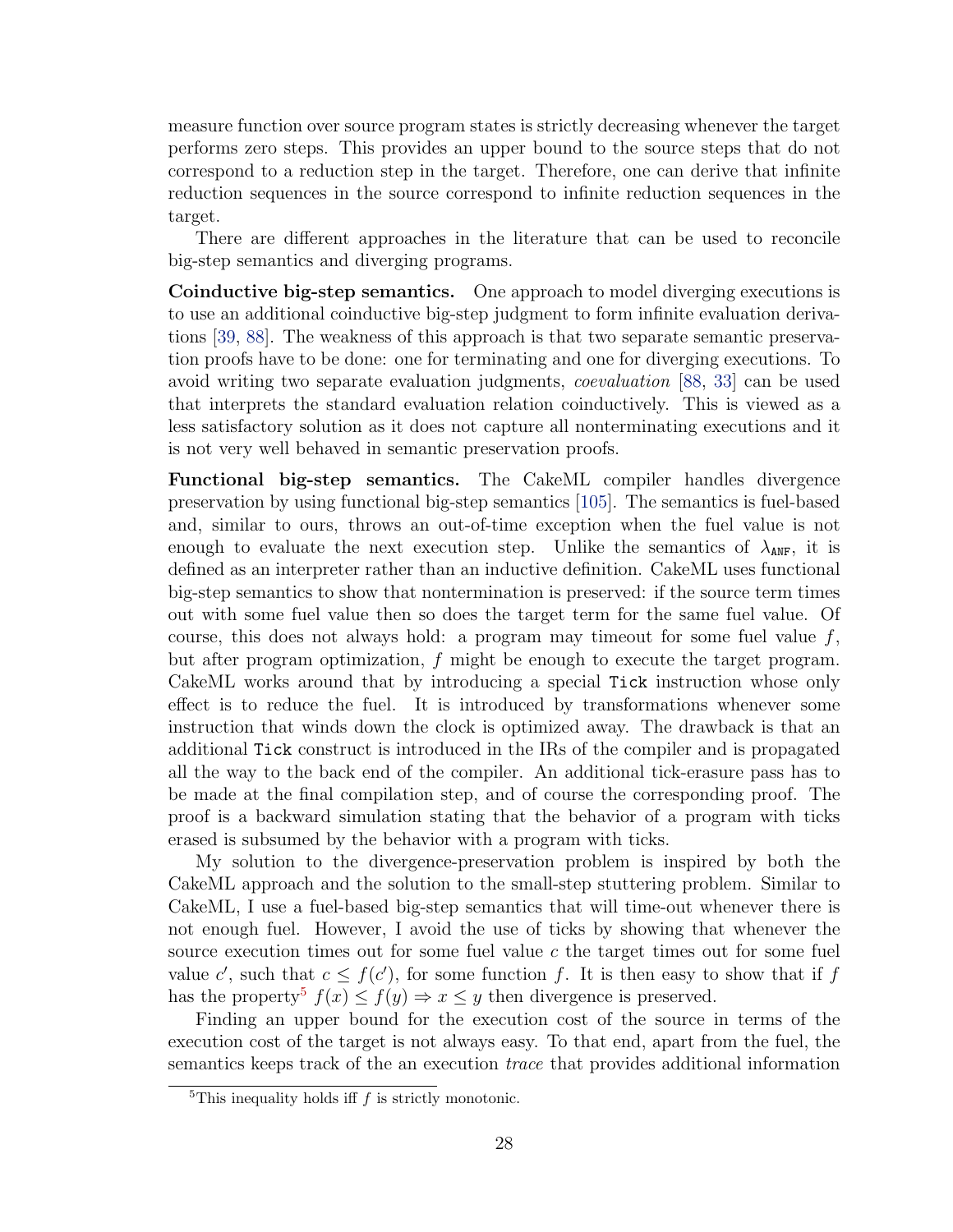for (e.g., number of a particular type of evaluation steps) that can be used to express the upper bound. The trace will be used to show that the inlining transformation preserves divergence. For the rest of the transformations using just fuel is enough.

### 3.3.2 Formal Definition

To define our notion of semantics we use a fuel-based big-step definition. The evaluation relation is written  $(\sigma, e)$   $\int \psi \, r$  and reads as follows. Given a configuration  $(\sigma, e) \in \text{Env} \times \text{Exp}$  and a fuel value f, evaluation produces a result r that can be either a value or an out-of-time exception:

$$
r ::= \mathsf{Res}(v) \mid \mathsf{OOT}
$$

Furthermore, it returns an execution trace t that captures certain aspects of the computation. Notice that both the trace and the fuel have a similar purpose: they profile aspects of the computation that are not related to the final result. Their difference is that the semantics will inspect the fuel value and it will return an OOT exception if there is not enough fuel to carry out the computation. On the other hand, the trace is never inspected and it is constructed "on the side" of the main computation.

### Monoids

In the semantic definition both notions of fuel and traces are abstract, and can be instantiated later on with different cost and trace models. I achieve that by parameterizing the semantics with two commutative monoids:  $\langle \mathcal{F}, \langle + \rangle_{\mathcal{F}}, \langle 0 \rangle_{\mathcal{F}}\rangle$  and  $\langle \mathcal{T}, \langle + \rangle_{\mathcal{T}}, \langle 0 \rangle_{\mathcal{T}}\rangle$  for the fuel and the trace type respectively. For each of them we have that the binary operation is associative and commutative and has the zero as its identity element. Each monoid gives rise to a preorder:

$$
x \leq_{S} y \stackrel{\text{def}}{=} \exists z, \ y = z \langle + \rangle_{S} x \quad \text{with } S \in \{ \mathcal{F}, \mathcal{T} \}
$$

Furthermore, I assume that there is a way of generating "elementary" elements for the two sets F and T. I assume two functions  $\langle \cdot \rangle_{\mathcal{F}} : \exp \to \mathcal{F}$  and  $\langle \cdot \rangle_{\mathcal{T}} : \exp \to \mathcal{T}$ that map expressions of the language to  $\mathcal F$  and  $\mathcal T$ . The fuel and the trace monoids are the free monoids generated by the codomains of  $\langle \cdot \rangle_{\mathcal{F}}$  and  $\langle \cdot \rangle_{\mathcal{T}}$  respectively.

For the F monoid, I also assume a strict partial order  $\leq_{\mathcal{F}}$ , which is used by the semantics to check if there is enough fuel to perform an execution step. The ordering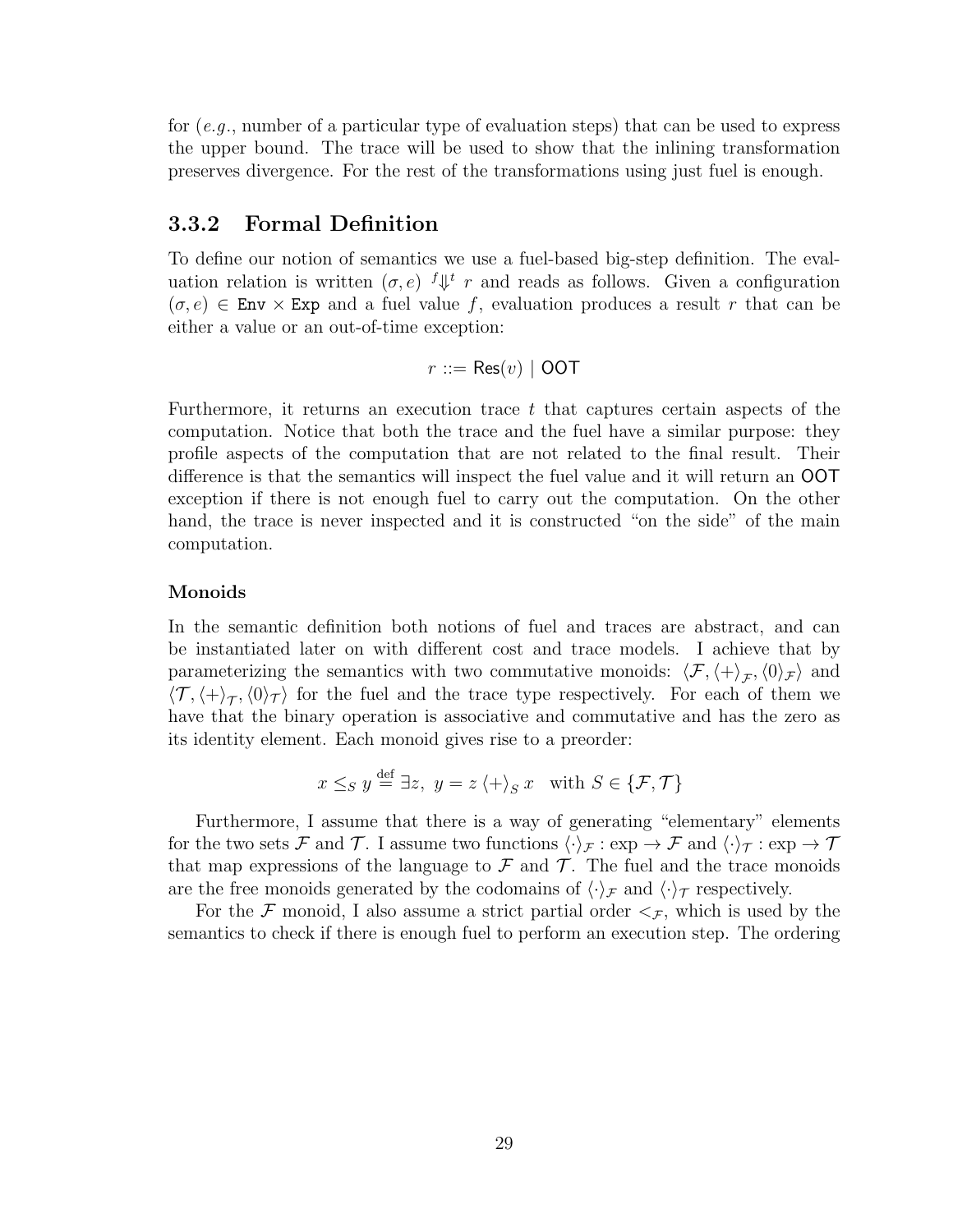$\leq$  must satisfy the following axioms.<sup>[6](#page-40-0)</sup>

$$
\forall x y z, x <_{\mathcal{F}} y \rightarrow y <_{\mathcal{F}} z \rightarrow x <_{\mathcal{F}} z
$$
 (Transitivity)  
\n
$$
\forall x, x \nleq_{\mathcal{F}} x
$$
 (Irreflexivity)  
\n
$$
\forall x, x \nleq_{\mathcal{F}} \langle 0 \rangle_{\mathcal{F}}
$$
  
\n
$$
\forall e x, \langle 0 \rangle_{\mathcal{F}} <_{\mathcal{F}} \langle e \rangle_{\mathcal{F}}
$$
  
\n
$$
\forall x y z, x <_{\mathcal{F}} y \leftrightarrow x \langle + \rangle_{\mathcal{F}} z <_{\mathcal{F}} y \langle + \rangle_{\mathcal{F}} z
$$
 ((*k*) <sub>$\mathcal{F}$</sub>  is strictly greater than  $\langle 0 \rangle_{\mathcal{F}}$ )  
\n
$$
\forall x y, x <_{\mathcal{F}} y \lor y \leq_{\mathcal{F}} x
$$
 (Decidability)  
\n
$$
\forall x y, x <_{\mathcal{F}} y \lor y \leq_{\mathcal{F}} x
$$

When referring to the binary operation, the identity element, the generator function, or the orders of the monoids I will often drop the subscript when it is clear from the context to which of the two monoids I am referring.

In Chapter [5,](#page-69-0) where I set up the relational framework for proving correctness I will also make use of a homomorphism  $\uparrow : \mathcal{F} \to \mathbb{N}$  that must satisfy the following.

$$
\forall x \ y, \ \uparrow(x \ \langle + \rangle_{\mathcal{F}} \ y) = \uparrow x + \uparrow y \quad (\uparrow \ preserves \ \langle + \rangle_{\mathcal{F}})
$$
  

$$
\forall x \ y, \ \uparrow(\langle 0 \rangle_{\mathcal{F}}) = 0 \qquad (\uparrow \ preserves \ \langle 0 \rangle_{\mathcal{F}})
$$

Monoids (especially partial commutative monoids) have been traditionally used to give a general model to both resources and traces in the semantics of programming languages. For example, resource monoids are used in Iris [\[72\]](#page-165-0) as a generic way to express protocols on shared state and in cost analysis [\[62\]](#page-164-0) to express generically the composition of resource consumption.

The fuel and trace monoids are kept abstract during semantic preservation proofs. They are only need to be instantiated at the top-level, when one wants to derive the divergence preservation theorem.

#### Example 3.1 (Fuel Monoid)

For the purposes of this thesis, I will instantiate the fuel monoid with  $\langle \mathbb{N}, +, 0 \rangle$ . There are different generators than can be used, that define a different cost model for the language. In order to show divergence preservation, it suffices to consider  $\langle e \rangle \stackrel{\text{def}}{=} 1$ .

### Example 3.2 (Trace Monoid)

I will use the trace monoid to profile the number of different kind of steps that a program takes. These are then used to form an upper bound for fuel consumption of the source program. I will use the trace monoid  $\langle N \times N, +, (0, 0) \rangle$ , where  $+$  is pairwise addition. The first component keeps track of the non-application steps, while

<span id="page-40-0"></span><sup>&</sup>lt;sup>6</sup>I could have also taken  $x <_{\mathcal{F}} y \stackrel{\text{def}}{=} \exists z, z \neq \langle 0 \rangle_{\mathcal{F}} \land y = z \langle + \rangle_{\mathcal{F}} x$ . This would be sufficient to prove transitivity, but I would again have to make assumptions about the underlying structure so that all the required axioms are provable.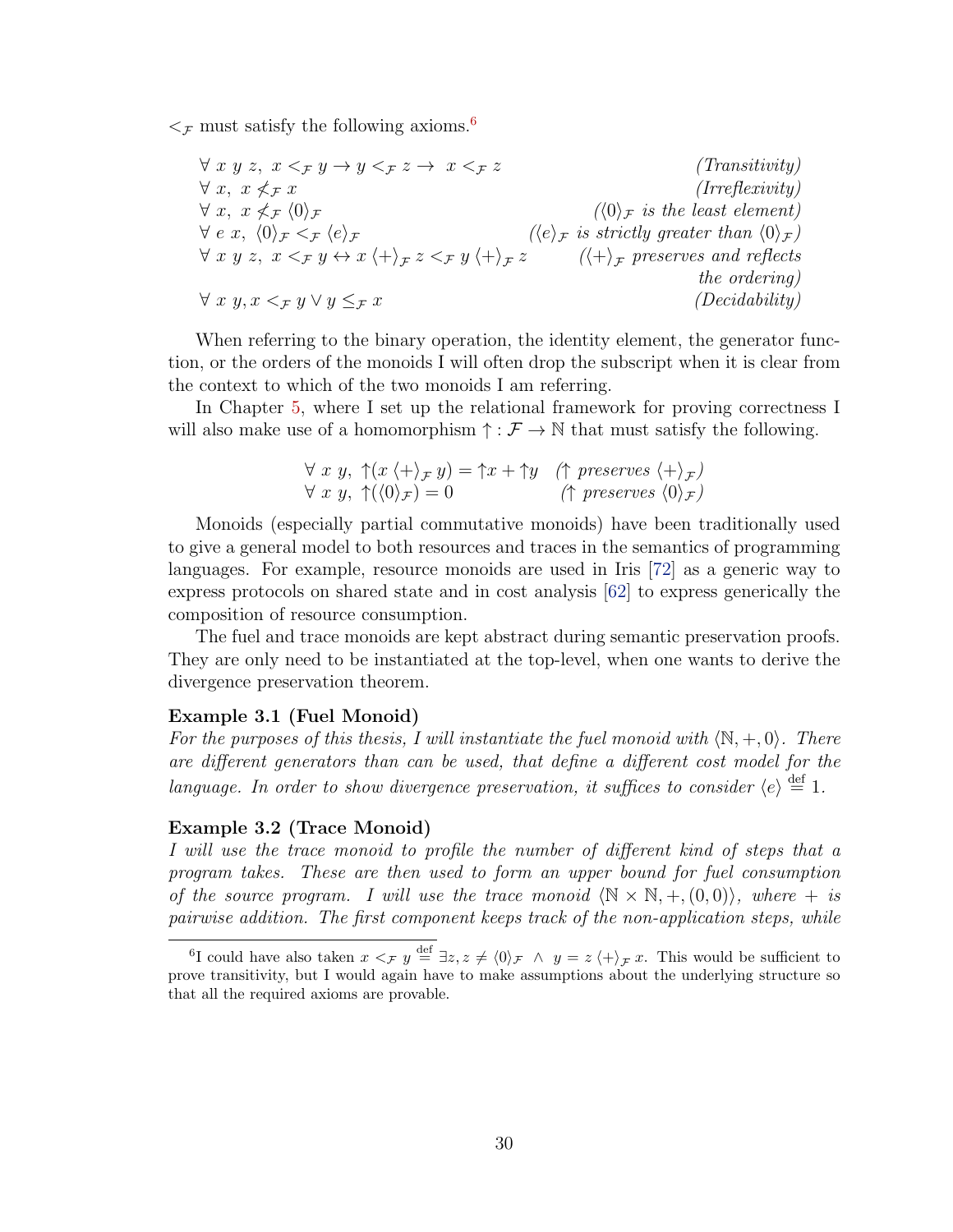the second one the application steps. The corresponding generator is:

$$
\begin{array}{ll}\n\langle \text{let } x = \text{C}(\overline{y}) \text{ in } e \rangle \stackrel{\text{def}}{=} (1,0) & \langle \text{let } x = y.i \text{ in } e \rangle \stackrel{\text{def}}{=} (1,0) \\
\langle \text{case } y \text{ of } [C_i \rightarrow e_i]_{i \in I} \rangle \stackrel{\text{def}}{=} (1,0) & \langle \text{fun } f \overline{x} = e_1 \text{ in } e_2 \rangle \stackrel{\text{def}}{=} (1,0) \\
\langle \text{let } x = f \overline{y} \text{ in } e \rangle \stackrel{\text{def}}{=} (0,1) & \langle f \overline{y} \rangle \stackrel{\text{def}}{=} (0,1) \\
\langle \text{ret}(x) \rangle \stackrel{\text{def}}{=} (1,0)\n\end{array}
$$

### Semantics

The inductive definition of the semantics is shown in Figure [3.2.](#page-42-0) The  $\downarrow$  relation is defined simultaneously with an auxiliary relation  $\downarrow$ . Intuitively, the rules of  $\downarrow$  are responsible for the fuel and trace profiling, whereas  $\downarrow$  is responsible for performing the evaluation step. This avoids obfuscating the evaluations rule of each constructor with additional premises that manipulate the fuel.

The first rules are the introduction (rule CONSTR) and elimination (rules PROJ and Case) of constructed values are straightforward. Similarly the rule Fun introduces a closure value, and rules LET-APP, LET-APP-OOT and APP eliminate a closure value with function application. Rule LET-APP prescribes what happens when the function body evaluates to a value, whereas rule LET-APP- $OOT$  prescribes what happens when evaluating the function body results in an **OOT**. Rule RET terminates a computation by returning the value that corresponds to the returned variable. Rule OOT throws an OOT exception if the value of the fuel is less than the fuel required for the evaluation of the outermost constructor of the expression. Rule STEP invokes the auxiliary relation for the evaluation of the topmost constructor, and adjusts the values of the fuel and the trace.

For evaluation of closed programs in the empty environment I will write  $e^{ct}$   $\psi^t$  r, dropping the fuel and trace superscripts when they are irrelevant.

### Divergence

Diverging programs are defined using the evaluation relation. In particular, a program diverges if for all values of the fuel, evaluation raises an OOT exception with some trace value.

$$
(\sigma, e) \uparrow \stackrel{\text{def}}{=} \forall c, \exists f, (\sigma, e) \ ^c \Downarrow^f \text{ OOT}
$$

### Context Interpretation

The evaluation semantics extend naturally to the interpretation of binding contexts. The relation is written

 $(\sigma, \mathcal{E}) \overset{c}{\triangleright}^t o$ 

where

$$
o ::= \mathsf{Res}(\sigma) \mid \mathsf{OOT}
$$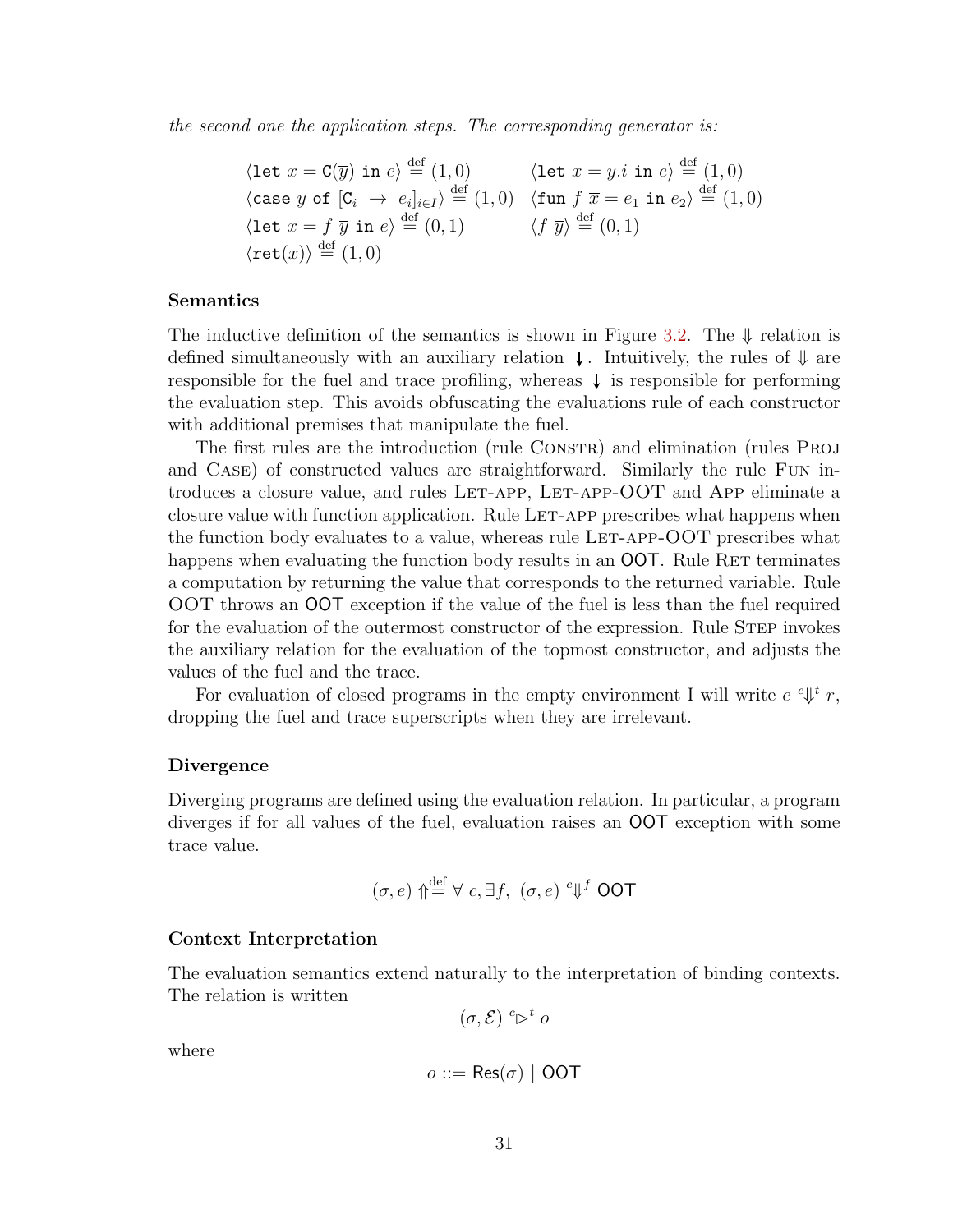<span id="page-42-0"></span>
$$
\frac{\sigma(\overline{y}) = \overline{v} \qquad (\sigma[x \mapsto C(\overline{v})], e) \ ^{c} \psi^t r}{(\sigma, \text{let } x = C(\overline{y}) \text{ in } e) \ ^{c} \psi^t r} \text{ ConsTR}
$$
\n
$$
\frac{\sigma(y) = C(v_1, \dots, v_j, \dots, v_n) \qquad (\sigma[x \mapsto v_j], e) \ ^{c} \psi^t r}{(\sigma, \text{let } x = y \cdot j \text{ in } e) \ ^{c} \psi^t r} \text{ ProU}
$$
\n
$$
\frac{\sigma(x) = C_i(\overline{v}) \qquad (\sigma, e_i) \ ^{c} \psi^t r}{(\sigma, \text{case } x \text{ of } \{C_i \rightarrow e\}_{i \in I}) \ ^{c} \psi^t r} \text{ CasE}
$$
\n
$$
\frac{(\sigma[f \mapsto \text{Clo}(\sigma, \text{fun } f \overline{x} = e_1)], e_2) \ ^{c} \psi^t r}{(\sigma, \text{fun } f \overline{x} = e_1 \text{ in } e_2) \ ^{c} \psi^t r} \text{Fun}
$$
\n
$$
\sigma(\overline{y}) = \overline{v} \qquad (\sigma_g[\overline{z} \mapsto \overline{v}][g \mapsto \text{Clo}(\sigma_g, \text{fun } g \overline{z} = e_g)] \text{ on } e_g) \ ^{c_1} \psi^t \text{ Res}(v_1)
$$
\n
$$
\frac{\sigma(x) = \text{Clo}(\sigma_g, \text{fun } g \overline{z} = e_g)}{(\sigma(x \mapsto v_1), e) \ ^{c_2} \psi^t z} \text{ Res}(v_1)
$$
\n
$$
\frac{\sigma(x) = \text{Clo}(\sigma_g, \text{fun } g \overline{z} = e_g)}{(\sigma_g \text{let } x = f \overline{y} \text{ in } e) \ ^{c_1} \psi^t z} \text{ Res}(v_1)
$$

$$
\sigma(\overline{y}) = \overline{v} \qquad (\sigma_g[\overline{z} \mapsto \overline{v}][g \mapsto \text{Clo}(\sigma_g, \text{fun } g \overline{z} = e_g)]{\sigma(\overline{y})}^{\text{cl}} + \sigma(\sigma_g[\overline{z} \mapsto \overline{v}][g \mapsto \text{Clo}(\sigma_g, \text{fun } g \overline{z} = e_g)]{\sigma(g) \circ \psi^t \text{ OOT}}
$$
  

$$
(\sigma, \text{let } x = f \overline{y} \text{ in } e) {^c \psi^t \text{ OOT}}
$$
LET-APP-OOT

$$
\sigma(f) = \text{Clo}(\sigma_g, \text{fun } g \overline{z} = e_g)
$$

$$
\sigma(\overline{y}) = \overline{v} \qquad (\sigma_g[\overline{z} \mapsto \overline{v}][g \mapsto \text{Clo}(\sigma_g, \text{fun } g \overline{z} = e_g)], e_g) \overset{c}{\downarrow}^t r
$$

$$
(\sigma, f \overline{y}) \overset{c}{\downarrow}^t r
$$
APP

$$
\frac{\sigma(x) = v}{(\sigma, \text{ret}(x)) \stackrel{\langle 0 \rangle}{\longrightarrow} \sqrt{\text{Res}(v)}} \text{RET} \qquad \frac{i < \langle e \rangle_{\mathcal{F}}}{(\sigma, e) \stackrel{i}{\Downarrow} \langle 0 \rangle \text{ OOT}} \text{OOT}
$$
\n
$$
\frac{(\sigma, e) \stackrel{c}{\Downarrow} r}{(\sigma, e) \stackrel{c}{\longleftarrow} \langle e \rangle_{\Downarrow} t \stackrel{\langle + \rangle \langle e \rangle}{\Downarrow} \gamma} \text{STEP}
$$

Figure 3.2: Evaluation semantics of  $\lambda_{\text{ANF}}$ .

Given an environment  $\sigma$ , it interprets the binding context  $\mathcal E$  to obtain a result o that can be either an environment or an out-of-time exception. A context cannot be interpreted if it is not a binding context. Analogous to  $\Downarrow$  and  $\downarrow$   $\triangleright$  is defined simultaneously with an auxiliary relation  $\blacktriangleright$ . The rules closely follow the rules of the evaluation relation and are not shown.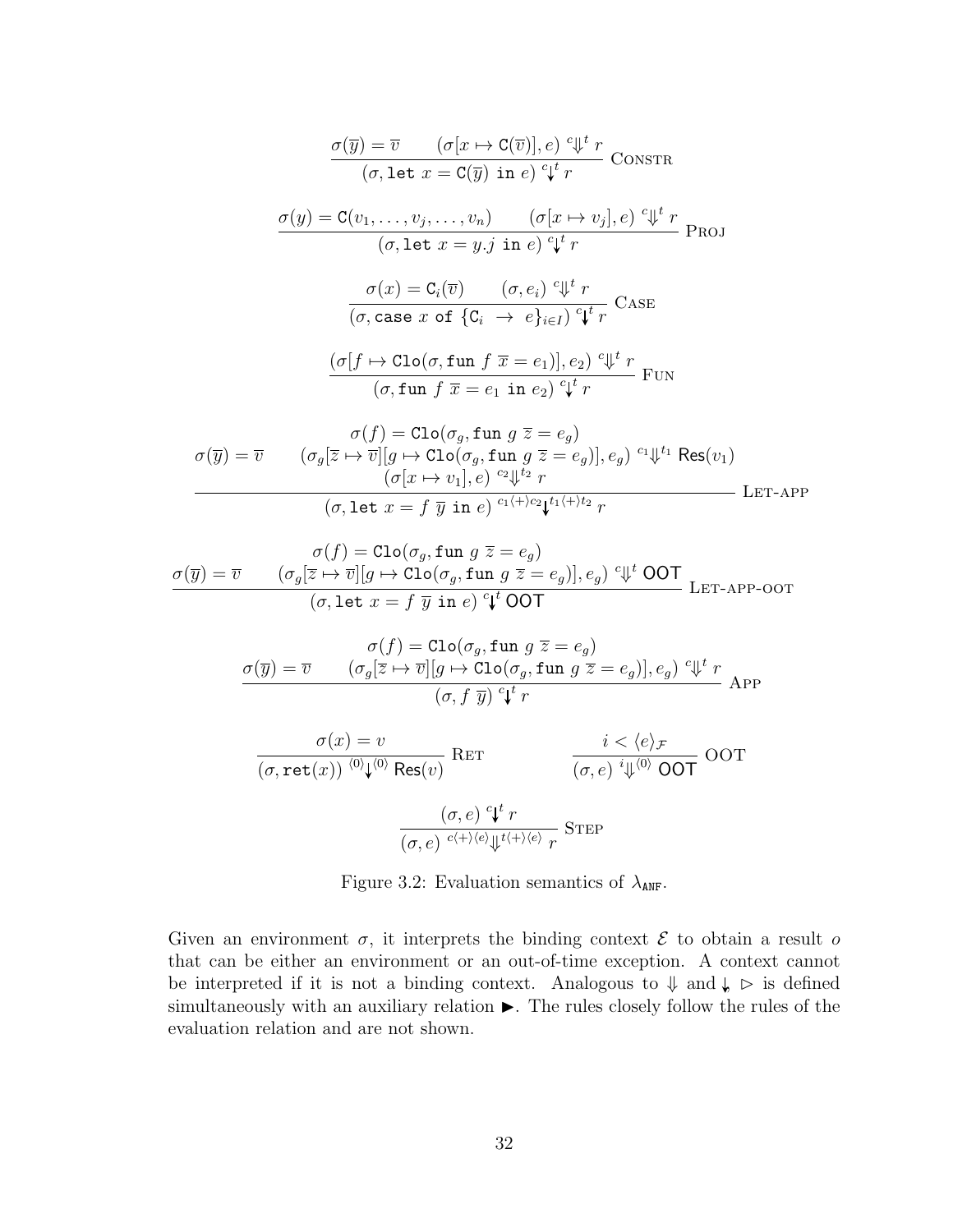### 3.3.3 Properties of the Semantics

I describe some important properties of the semantics. The proofs of these theorems are fully mechanized and hence omitted, unless they elucidate some particular methodology.

The following lemma asserts that every computation times out with an empty trace when evaluated with zero fuel.

## Lemma 3.3 (Evaluation with zero fuel)

For all  $\sigma$  and e, we have  $(\sigma, e)$   $\langle 0 \rangle \psi \langle 0 \rangle$  OOT.

The semantics is deterministic in the following sense: whenever we have two terminating executions of the same configuration, both the trace and the fuel must be the same.

### Lemma 3.4 (Determinism (termination))

Let  $(\sigma, e)$  <sup>c</sup> $\Downarrow$ <sup>t</sup> Res $(v)$  and  $(\sigma, e)$  <sup>c'</sup> $\Downarrow$ <sup>t'</sup> Res $(v')$  be two terminating evaluation derivations. Then  $c = c'$ ,  $v = v'$  and  $t = t'$ .

Furthermore, if a configuration terminates with some fuel a trace value then for all strictly smaller values of fuel there exists some trace, which is a subtrace of the original one, such that the configuration times out.

### Lemma 3.5 (Evaluation with less fuel)

Let  $(\sigma, e)$  <sup>c</sup> $\Downarrow$ <sup>t</sup> Res $(v)$  be a terminating derivation. Then for all  $c' <_{\mathcal{F}} c$  there exists a trace  $t' \leq_\mathcal{T} t$  such that  $(\sigma, e)$  <sup>c'</sup> $\Downarrow^{t'}$  OOT.

Notice that it is not possible to obtain an evaluation derivation for values of fuel strictly greater than the one of the terminating execution.

### Lemma 3.6 (Evaluation with more fuel)

Let  $(\sigma, e)$  <sup>c</sup> $\Downarrow$ <sup>t</sup> Res $(v)$  be a terminating derivation. Then for all c' such that  $c <_{\mathcal{F}} c'$ , trace t', and result r, the is no derivation  $(\sigma, e)$   $c' \Downarrow t'$  r.

Incomplete evaluations are monotonic in the fuel value in the sense that given an OOT-evaluation of a program, we know that for any smaller value of the fuel the evaluation will time out giving a subtrace of the original trace.

### <span id="page-43-0"></span>Lemma 3.7 (Monotonicity (OOT))

Let  $(\sigma, e)$  <sup>c</sup> $\Downarrow^t$  OOT be an OOT-derivation. Then for all  $c' \leq_{\mathcal{F}} c$  there exists a trace  $t' \leq_{\mathcal{T}} t$  such that  $(\sigma, e)$  <sup>c'</sup> $\Downarrow^{t'}$  OOT.

Given two OOT-evaluations of the same configuration, we know that the one with the smaller fuel will also produce a smaller trace.

Lemma 3.8 (Monotonicity (OOT)) Let  $(\sigma, e)$  <sup>c</sup> $\Downarrow$ <sup>t</sup> OOT and  $(\sigma, e)$  <sup>c'</sup> $\Downarrow$ <sup>t'</sup> OOT. Then if  $c' \leq_{\mathcal{F}} c$  we have that  $t' \leq_{\mathcal{T}} t$ .

Given two evaluations of the same configuration with the same fuel, we know that the results and traces must also be the same.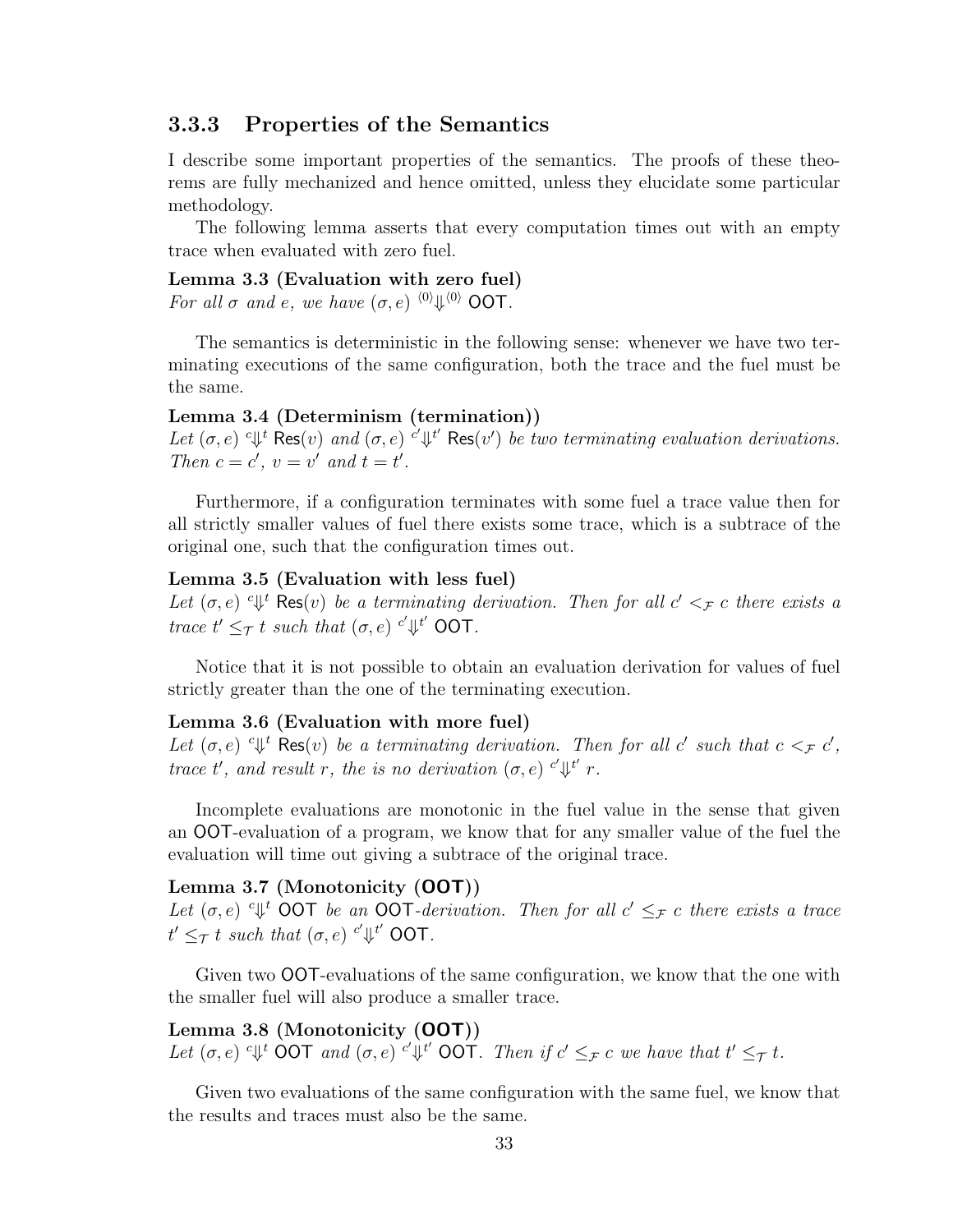### Lemma 3.9 (Evaluation with the same fuel (determinism))

Let  $(\sigma, e)$   $\cup$ <sup>t</sup> r and  $(\sigma, e)$   $\cup$ <sup>t'</sup> r' be two evaluation derivations. Then  $r = r'$  and  $t = t'$ .

The context interpretation relation has similar properties.

We can also formally state the divergence preservation theorem that was described earlier.

### Lemma 3.10 (Divergence preservation)

Let f be a function  $\mathcal{F} \to \mathcal{F}$  such that  $f(x) \leq_{\mathcal{F}} f(y) \Rightarrow x \leq_{\mathcal{F}} y$ . Assume that for two configurations  $(\sigma_1, e_1)$  and  $(\sigma_2, e_2)$  we know that if  $(\sigma_1, e_1)$  <sup>c<sub>1</sub> $\,\Downarrow$ <sup>t<sub>1</sub></sup> OOT then there exist</sup>  $c_2$  and  $t_2$  such that  $(\sigma_2, e_2)$   $c_2 \Downarrow^{t_2}$  OOT and  $c_1 \leq f(c_2)$ . Then if  $(\sigma_1, e_1) \Uparrow$  we have that  $(\sigma_2, e_2)$   $\Uparrow$ .

PROOF Let c be a fuel value. We must show that there exists t such that  $(\sigma_2, e_2)$   $\in \mathbb{R}^t$ **OOT**. From the hypothesis that  $e_1$  is a diverging program, we know that  $(\sigma_1, e_1)$   $f^{(c)} \psi^{t_1}$ OOT for some  $t_1$ . Therefore, we can derive that  $(\sigma_2, e_2)$  <sup> $c_2 \Downarrow^{t_2}$ </sup> OOT for some  $c_2$  and  $t_2$ such that  $f(c) \leq f(c_2)$ . But from the hypothesis about f we have that  $c \leq c_2$ . From lemma [3.7](#page-43-0) we obtain  $t \leq t_2$  such that  $(\sigma_2, e_2)$  <sup>c</sup> $\Downarrow$ <sup>t</sup> OOT.

We can also state how the evaluation relation composes with the interpretation of a binding context. If a context  $\mathcal E$  is interpreted in environment  $\sigma$  as a new environment  $\sigma'$  and an expression e evaluates to a result in the environment  $\sigma'$ , then the expression  $\mathcal{E}[e]$  evaluates to the same result in the initial environment  $\mathcal{E}$ .

### Lemma 3.11 (Composition)

Let  $(\sigma, \mathcal{E})$   $c_1 \triangleright c_1$  Res $(\sigma')$  and  $(\sigma', e)$   $c_2 \Downarrow^{t_2} r$ . Then  $(\sigma, \mathcal{E}[e])$   $c_1 \leftrightarrow c_2 \Downarrow^{t_1 \leftrightarrow t_2}$  Res $(v)$ .

In the interpretation of a context  $\mathcal E$  times out with some fuel value c, then for any expression e so does  $\mathcal{E}[e]$  for the same fuel value.

### Lemma 3.12 (Composition (OOT))

Let  $(\sigma, \mathcal{E}) \in \mathcal{S}^t$  OOT. Then  $(\sigma, \mathcal{E}[e]) \in \mathcal{V}^t$  OOT.

Given an evaluation of  $\mathcal{E}[e]$  for some binding context  $\mathcal{E}$ , we can decompose it to the interpretation of  $\mathcal E$  and the evaluation of e. We distinguish two cases: the evaluation of expression  $\mathcal{E}[e]$  returns a result and the evaluation of  $\mathcal{E}[e]$  times out. In the former case the interpretation of  $\mathcal E$  terminates with a new environment and the evaluation of e terminates in the new environment.

### Lemma 3.13 (Decomposition)

Let  $(\sigma, \mathcal{E}[e])$  <sup>c</sup> $\Downarrow$ <sup>t</sup> Res $(v)$  for some binding context  $\mathcal{E}$ . Then there exist fuel values  $c_1$ and  $c_2$  and trace values  $t_1$  and  $t_2$  such that  $(\sigma, \mathcal{E})$   $c_1 \triangleright^{t_1} \text{Res}(\sigma')$ ,  $(\sigma', e)$   $c_2 \Downarrow^{t_2} \text{Res}(v)$ ,  $c = c_1 \langle + \rangle_{\mathcal{F}} c_2$ , and  $c = t_1 \langle + \rangle_{\mathcal{T}} t_2$ .

The latter case is more complicated. If the evaluation of  $\mathcal{E}[e]$  times out for some fuel c, then either the interpretation of  $\mathcal E$  times out for the same fuel, or the interpretation of  $\mathcal E$  terminates for some smaller fuel value and the evaluation of  $e$  times out for the remaining fuel.

### Lemma 3.14 (Decomposition (OOT))

Let  $(\sigma, \mathcal{E}[e])$  <sup>c</sup> $\Downarrow$ <sup>*t*</sup> OOT for some binding context ctx. Then either  $(\sigma, \mathcal{E})$  <sup>c</sup> $\triangleright$ <sup>t</sup> OOT or there exist  $c_1$  and  $c_2$  and trace values  $t_1$  and  $t_2$  such that  $(\sigma, \mathcal{E})$   $c_1 \triangleright^{t_1} \text{Res}(\sigma')$ ,  $(\sigma', e)$  <sup>c</sup><sup>1</sup> $\downarrow$ <sup>t<sub>2</sub></sup> **OOT**,  $c = c_1 \langle + \rangle_{\mathcal{F}} c_2$ , and  $c = t_1 \langle + \rangle_{\mathcal{T}} t_2$ .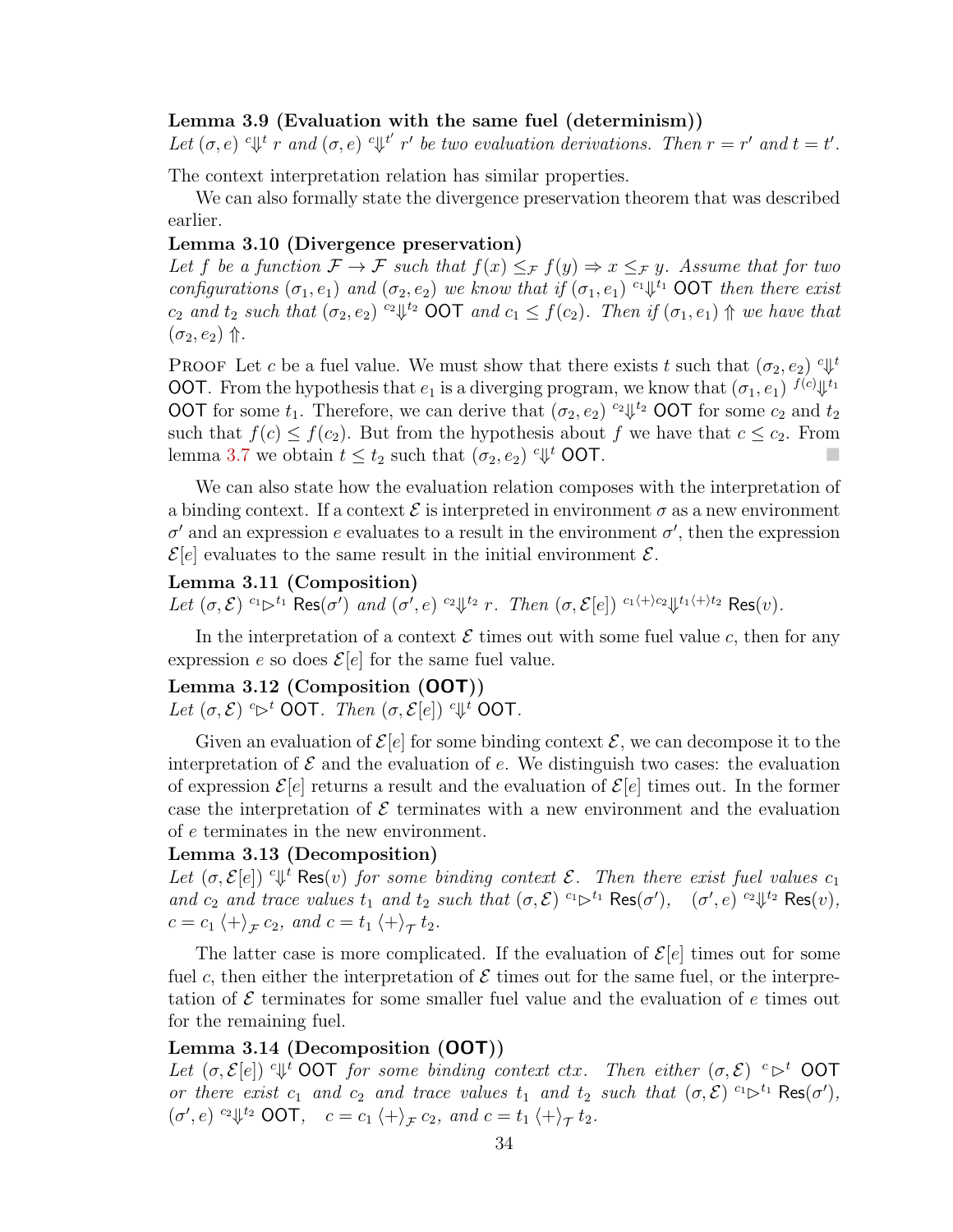## 3.4 Conclusion

In this chapter I presented the syntax and semantics of  $\lambda_{\text{ANF}}$ , the intermediate representation on which CertiCoq optimizations are performed. The big-step semantics of  $\lambda_{\text{ANF}}$  is designed to enable tracking runtime information about the resource consumption of programs through abstract fuel and trace monoids. The semantics is fuel-based, facilitating reasoning about nonterminating behaviors.

The  $\lambda_{\text{AMF}}$  language can serve a general compilation target for functional languages. With small extensions (primitive operations and datatypes) it could handle source languages with more features (e.g., references) and be used to compile reasonable fragments of languages like OCaml.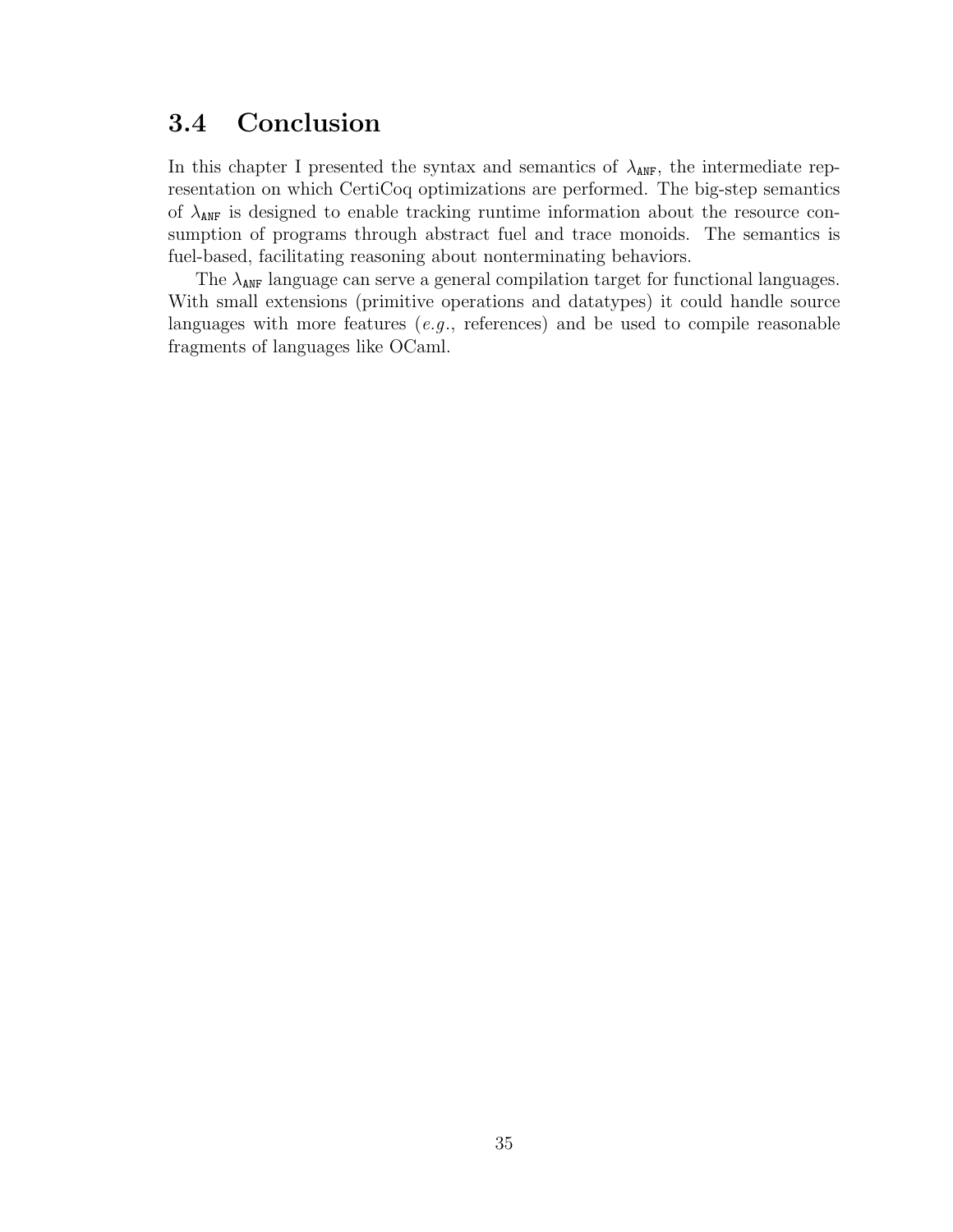# Chapter 4 The  $\lambda_{ANF}$  Optimizing Pipeline

## 4.1 Overview

The  $\lambda_{\text{ANF}}$  optimizing pipeline captures the *essence of compiling a pure functional* language. Its input is a pure functional program with higher-order functions, nested lexical scoping, and curried functions (meaning that they expect exactly one user argument — and a continuation argument if CPS transformation is used). The output of the  $\lambda_{\text{ANF}}$  pipeline, while still in (a subset of) the  $\lambda_{\text{ANF}}$  language, can be easily compiled to a low-level, first-order intermediate representation. In this subset of  $\lambda_{\text{ANF}}$  used at the back end of the pipeline, functions can be implemented simply with function pointers, available in assembly or C. The  $\lambda_{\text{ANF}}$  pipeline compiles away lexically nested functions, by explicitly introducing closures, introduces multi-argument functions, and simplifies the code with a series of optimization passes. However, merely compiling away higherorder functions by introducing closures will not generate efficient code. Crucially, the optimizing  $\lambda_{\text{ANF}}$  pipeline generates efficient function calls by implementing specialized closure-allocation and parameter-passing strategies for known functions.

The  $\lambda_{\text{ANF}}$  follows a compilation-by-transformation [\[75,](#page-166-0) [69\]](#page-165-1) approach: it uses many small and modular same-language transformations to optimize the code and compile away features that are not supported by the target language. Optimizations of  $\lambda_{\text{ANF}}$ take heavy advantage of the "cascade effect": performing a code simplification often exposes new opportunities for optimization. The  $\lambda_{\text{ANF}}$  transformations can be divided into two categories:

- Simplification passes that make static reductions in the code. These consist of *inlining* that performs static beta reductions, and **shrinking** [\[15,](#page-160-0) [23\]](#page-161-0) that performs shrink reductions: projection folding, case folding, dead code elimination, and inlining (of functions that are called exactly once). Such transformations are crucial to simplify administrative redexes introduced by the transformations in the next category.
- Transformations that change the calling strategies of functions:  $uncurringing$ , lambda lifting, closure conversion, and dead parameter elimination. Uncurrying introduces multi-argument functions, closure conversion compiles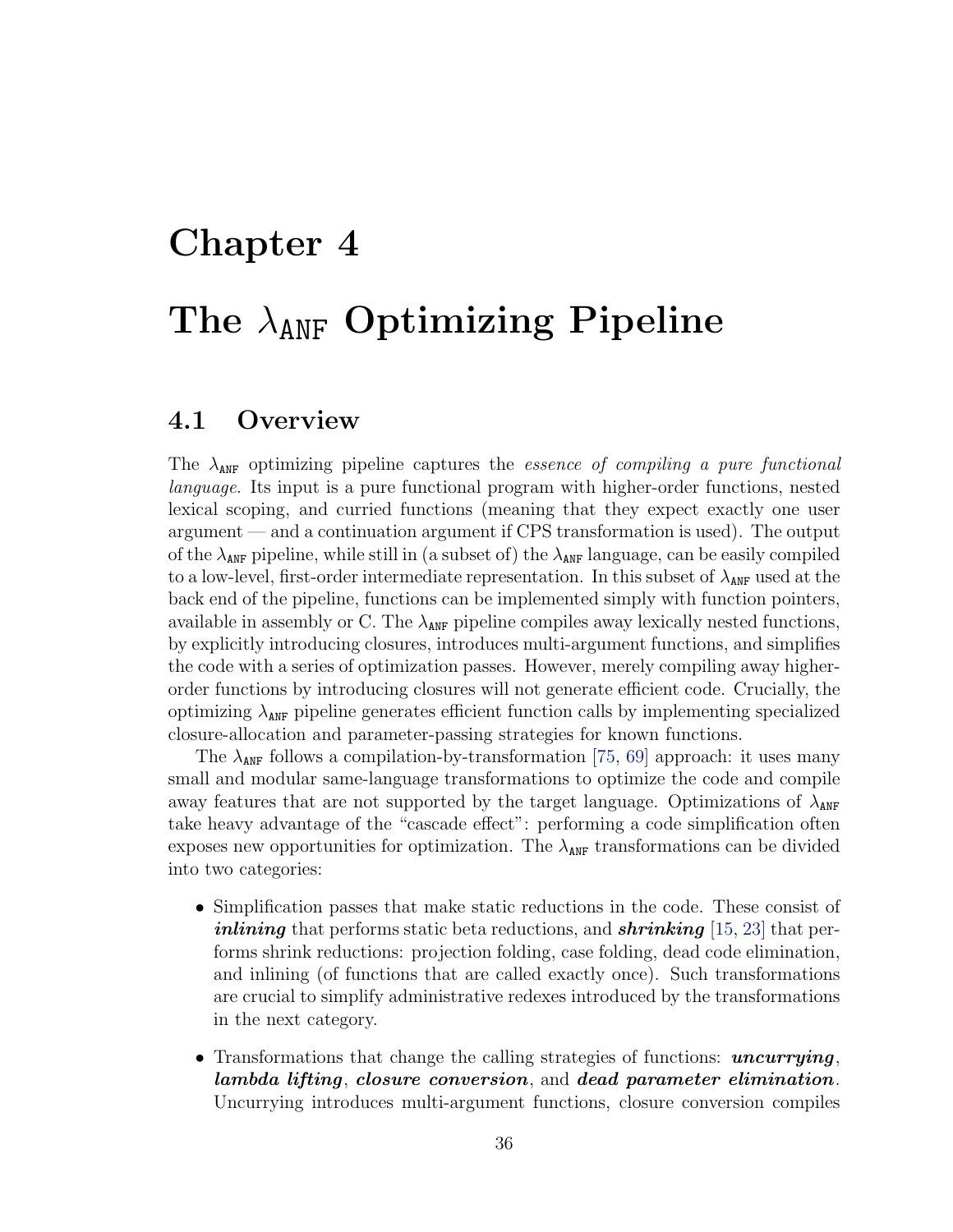nested lexical scoping into flat scoping, lambda lifting turns free variables into parameters in order to eliminate closures when this is possible, and dead parameter elimination removes parameters that are not needed (that can be initially present in the code or introduced by other transformations, e.g., closure conversion). The simplification transformations are called multiple times, between other  $\lambda_{\text{ANF}}$  transformations, and perform administrative reductions that help keep these transformations simple. For example, by doing separate inlining passes we can express both uncurrying and lambda lifting as local transformations. Shrinking statically reduced administrative redexes introduced by closure conversion, and dead parameter elimination removes useless environment parameters. These allow us to keep closure-conversion transformation very simple: our closure-conversion transformation will blindly closure convert each function. Useless closures will be eliminated by other transformations.

Before proceeding with explaining further the individual  $\lambda_{\text{ANF}}$  transformations and their interactions, I give some background on some common compilation techniques for efficient closure implementation.

## <span id="page-47-0"></span>4.2 Closure Strategies

Efficient implementation of closures is essential for good performance of functional code. Heap-allocated closures are expensive for function creation (an environment and a closure pair must be allocated in the heap), function call (the heap must be accessed to project the code and environment from the closure pair) and function execution (the heap must be accessed to fetch the values of free variables of a function). Furthermore, closures increase heap allocation and stress the garbage collector. Although heap allocated closures are required to fully support higher-order functions, not every function needs to be represented with a heap-allocated closure at run time. The RABBIT compiler for Scheme [\[125\]](#page-170-0) was the first compiler for a functional higherorder language to investigate efficient closure-allocation strategies. It demonstrated that function calls in languages with first-class functions need not be expensive and it inspired the subsequent generation of compilers for functional languages including the ORBIT compiler for Scheme [\[2\]](#page-159-0) and the SML/NJ compiler [\[10\]](#page-160-1). Here, I review some common closure allocation strategies that enable efficient code generation.

First-class functions can escape their original scope of definition by being passed as arguments, returned as results of functions or stored in data structures. The presence of nested functions with lexical scoping however, functions can capture references to their environment that may not be available when they are called. The general solution to that is to represent a function as heap-allocated closure: a code pointer together with an environment that holds the values of the free variables of the function. However, not all functions need the full generality of closures, and the overhead of heap-allocated closures can often be avoided. We say that a function escapes downwards if it escapes only through parameter passing, and that it escapes upwards if it is being returned as a result. A function is known if all of is call sites are known. We can now distinguish the following cases for closure allocation.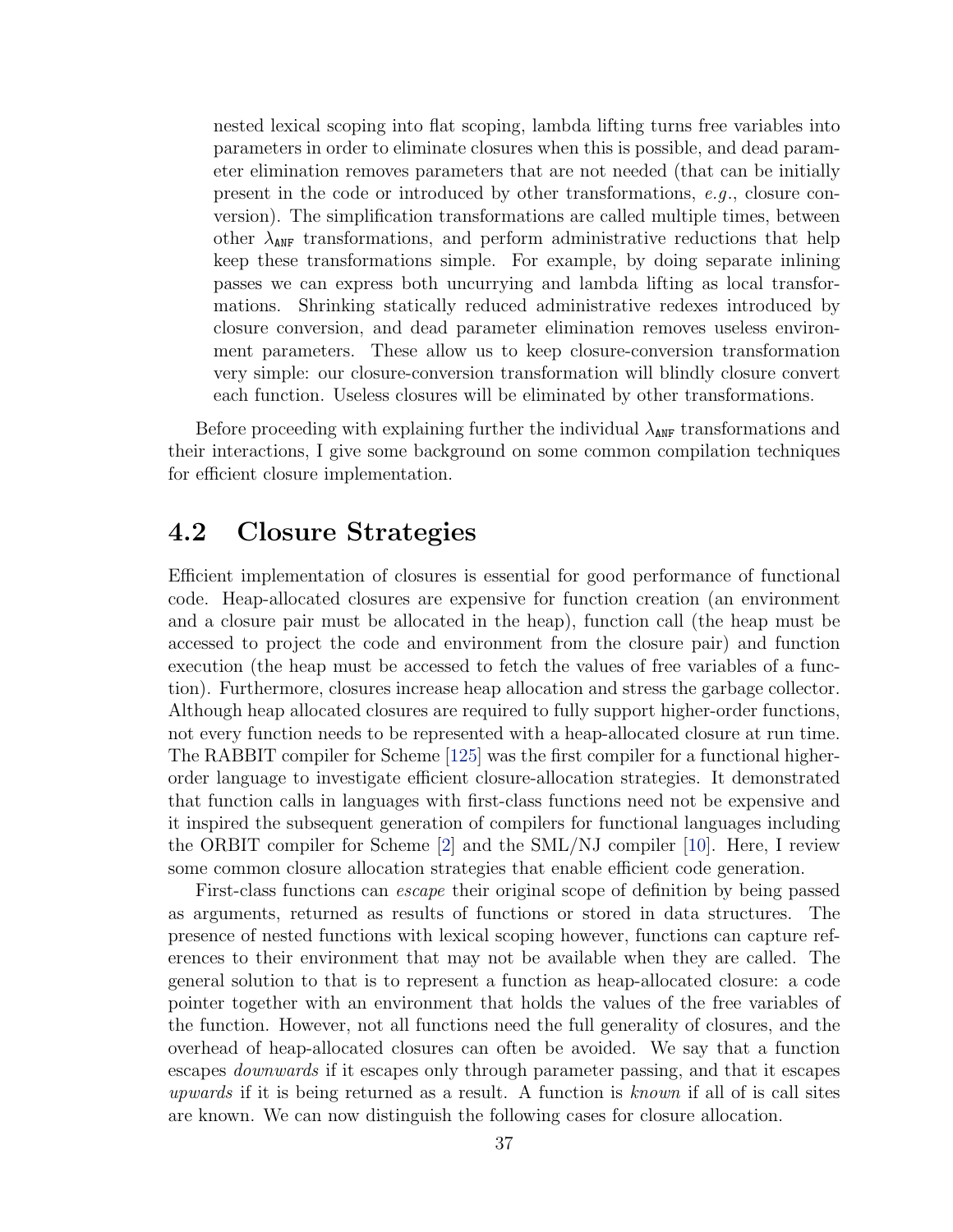- Known functions with no free variables. A known function with no free variables does not, generally, need a closure. It does not have free variables and since it does not escape it cannot flow to the same application position where a function with free variables does. Therefore its closure can be safely eliminated.
- Known functions with free variables. When a function is known but has free variables, these variables can be stored in registers by being passed as parameters to the function. Since all call sites of the function are known, they can be modified accordingly to pass free variables as extra parameters. This eliminates closure allocation and the memory accesses associated with fetching free variables. The transformation that turns free variables to extra parameters is known as lambda lifting  $[67]$ . When the number of arguments of the function after lambda lifting exceeds the number of the available registers in the machine then a closure may be used to avoid register spilling.

Storing closure environments in registers is a common technique for CPS [\[125,](#page-170-0) [2,](#page-159-0) [10\]](#page-160-1) and direct-style compilers [\[69,](#page-165-1) [87\]](#page-167-2). Lambda lifting is used by both GHC [\[69\]](#page-165-1) and OCaml's Flambda optimization pipeline [\[87,](#page-167-2) Chapter 21] to reduce closure allocation. In both cases, lambda lifting is reported to improve the performance of some programs and worsen the performance of some other programs. In Chapter [8,](#page-146-0) I evaluate several design aspects of lambda lifting, some of which were never investigated before, identifying potential sources of overhead. Our resulting lambda lifting transformation never worsens the performance of programs in our benchmark suite compiled with ANF. Furthermore, we observe substantial speedup in certain programs.

• Downward escaping functions. The closure of functions that only escape downwards can be stack allocated. This is possible because downward escaping functions have a limited extent: a downward escaping function cannot be called after its original scope of definition is no longer active. This is better understood if we consider a function that only escapes through parameter passing. Such function cannot be called after the function to which it is passed as argument has returned.

In languages like ALGOL and Pascal functions can only escape downwards. This allows the compilers to enforce a stack discipline for closure allocation and avoid the need for garbage collection. In the general case, where upward and downward escaping functions coexist, deciding where to allocate each closure (stack or heap) requires intraprocedural escape analysis [\[52\]](#page-163-0) to approximate the set of downward escaping functions.

Note, that in presence of first-class continuations (callcc) downward functions can have an unlimited extent, which complicates stack allocation of downward escaping functions.

CertiCoq does not implement the stack allocation strategy.

• Upward escaping functions. Upward escaping functions require the full generality of heap-allocated closures. Such functions can have unlimited extent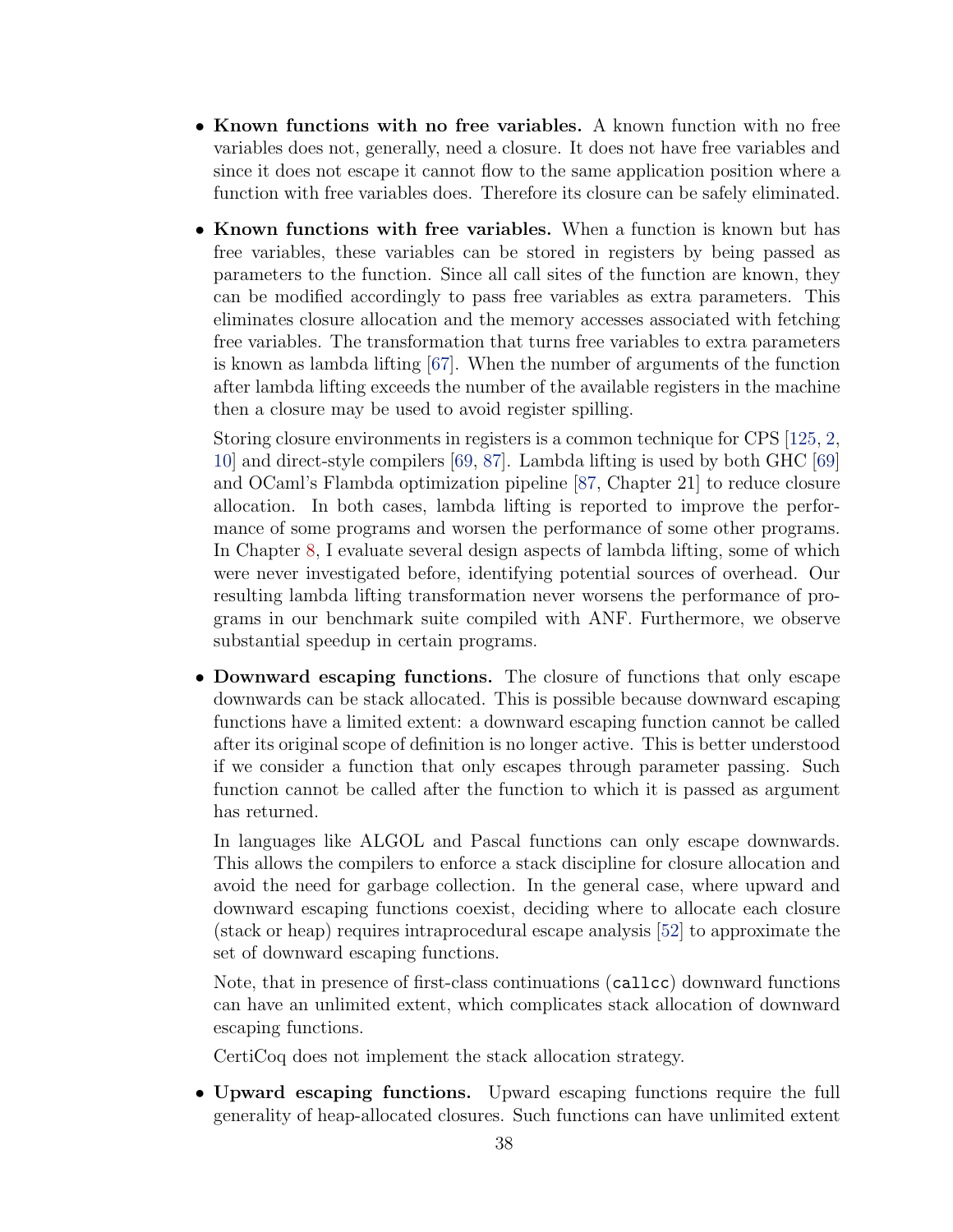and therefore can be called after their original scope of definition has been deactivated. For closures of upward escaping functions a deallocation point cannot be statically determined and therefore they must be heap allocated and garbage collected.

- Known functions called from nested functions. Generally, a known function that is called from a function that escapes inherits the closure strategy of the function that calls it. That is, a function that is called from an escaping function is considered itself escaping, and its closure must be contained in the closure environment of the calling function. An exception to this rule is when the closure environment of the callee is a subset of the environment of the closure of the caller (which is trivially true if the callee is a closed function). In this case, all free variables of the function are available at the time of the call and they can be passed as arguments.
- Functions with both known and escaping occurrences. A function may both be applied at a known call site and escape. In such case, we want the known function application to avoid using a closure, even though a closure must be allocated when the function escapes. This is achieved by creating two instances of each function [\[10\]](#page-160-1): one that is used at known call sites and a second one, that is a wrapper around the known function, and is used at escaping positions. In this way, an optimized entry point is created for known calls to the function, while unknown calls must go through its closure-converted wrapper.

The CertiCoq compiler implements the above closure strategies, with the exception of the stack allocated closures.

Closure environment representations. Closures can also be optimized for their environment representation. Even though the closure-pair layout must be uniform for all functions that can flow into the same application positions, this is not true for the layout of the closure environment whose representation is private to each closure and its layout can be different for each function. The RABBIT, ORBIT compilers for Scheme and early implementations of the SML/NJ compiler used *linked closure* environments, where nested functions share parts of the closure environment with their enclosing function to improve space performance and optimize closure creation time. However, this representation was later shown to be unsafe for space [\[10\]](#page-160-1), meaning that it can introduce space leaks, worsening the asymptotic space complexity of a program. A common alternative, which is also used in CertiCoq, is to use flat environments that contain exactly the free variables of each function and are safe for space. In Chapter [7,](#page-110-0) where I prove the space safety of CertiCoq's closure conversion, I give concrete examples of different environment representations and a counterexample for space safety for the linked environment representation.

Closure-environment sharing optimizations that are also safe for space are possible and have been employed by the SML/NJ compiler [\[120,](#page-170-1) [121\]](#page-170-2).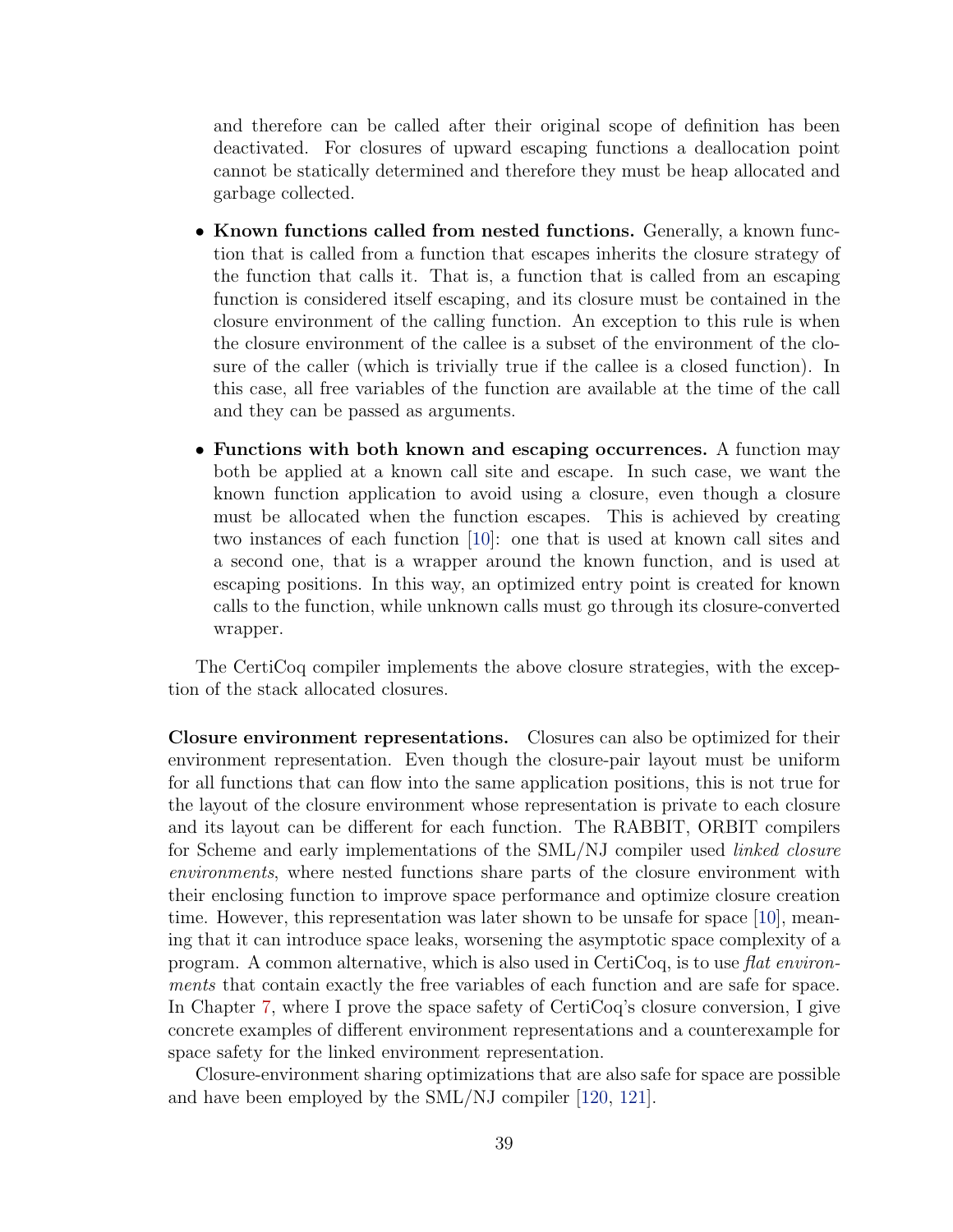## <span id="page-50-3"></span>4.3 Transformations

In this section, I describe each  $\lambda_{\texttt{ANF}}$  optimization and the subtleties that it involves. I also describe the combined effect that is achieved by the coordination of the  $\lambda_{\text{ANF}}$  transformations. The  $\lambda_{\text{ANF}}$  pipeline is shown in Figure [4.1.](#page-50-0) Between transformations, we iteratively perform an inline pass followed by a shrinking pass, until no more redexes in the program can be reduced. It is important to sequence these two transformations in this way in order to enable cascading optimizations.<sup>[1](#page-50-1)</sup>

<span id="page-50-0"></span>

Figure 4.1: The  $\lambda_{\text{ANF}}$  optimizing pipeline.

Presentation conventions. I do not explicitly provide the code or the relational specification of each transformation, I instead give a pointer to the online code repository where the code can be found. I describe the effect that the transformation has as a set of local rewrite steps. This often is informal as not every transformation can be described as a set of local rewrite steps  $(e.g.,$  closure conversion). In addition, the actual transformations will require alpha renamings to ensure the resulting term is well scoped. Recall from Section [3.2.1](#page-36-1) that a term is well scoped (denoted well\_scoped $(e)$ ) if it has unique bindings and its free variables are distinct from its bound variables. For the purposes of the presentation, I will allow reusing the same binder names, ignoring alpha renaming.

## 4.3.1 Shrinking<sup>[2](#page-50-2)</sup>

The pipeline starts with a shrinking transformation pass that performs static reductions and simplifications that are guaranteed to never increase the size of the code (hence its name). Shrinking performs simple dead code elimination (i.e., without liveness analysis), case folding, projection folding, and inlining of functions that are called exactly once. These steps are called shrink reductions. Shrinking is guaranteed to eliminate all administrative redexes after CPS conversion [\[22\]](#page-161-1), significantly reducing the code size. CertiCoq's shrinking transformation for CPS is explained in detail in Savary Bélanger's thesis  $[21]$ . Here, I review the functionality of shrinking and I describe its extension to  $\lambda_{\text{ANF}}$ .

<span id="page-50-2"></span><span id="page-50-1"></span><sup>1</sup>Despite its iterative nature, this pass has minimal effect on the performance of the compiler.

<sup>2</sup>CertiCoq's shrinking transformation was implemented and verified for CPS by Savary B'elanger [\[15,](#page-160-0) [22\]](#page-161-1). The implementation and proof were later extended by me to apply to the full  $\lambda_{\text{ANF}}$ language.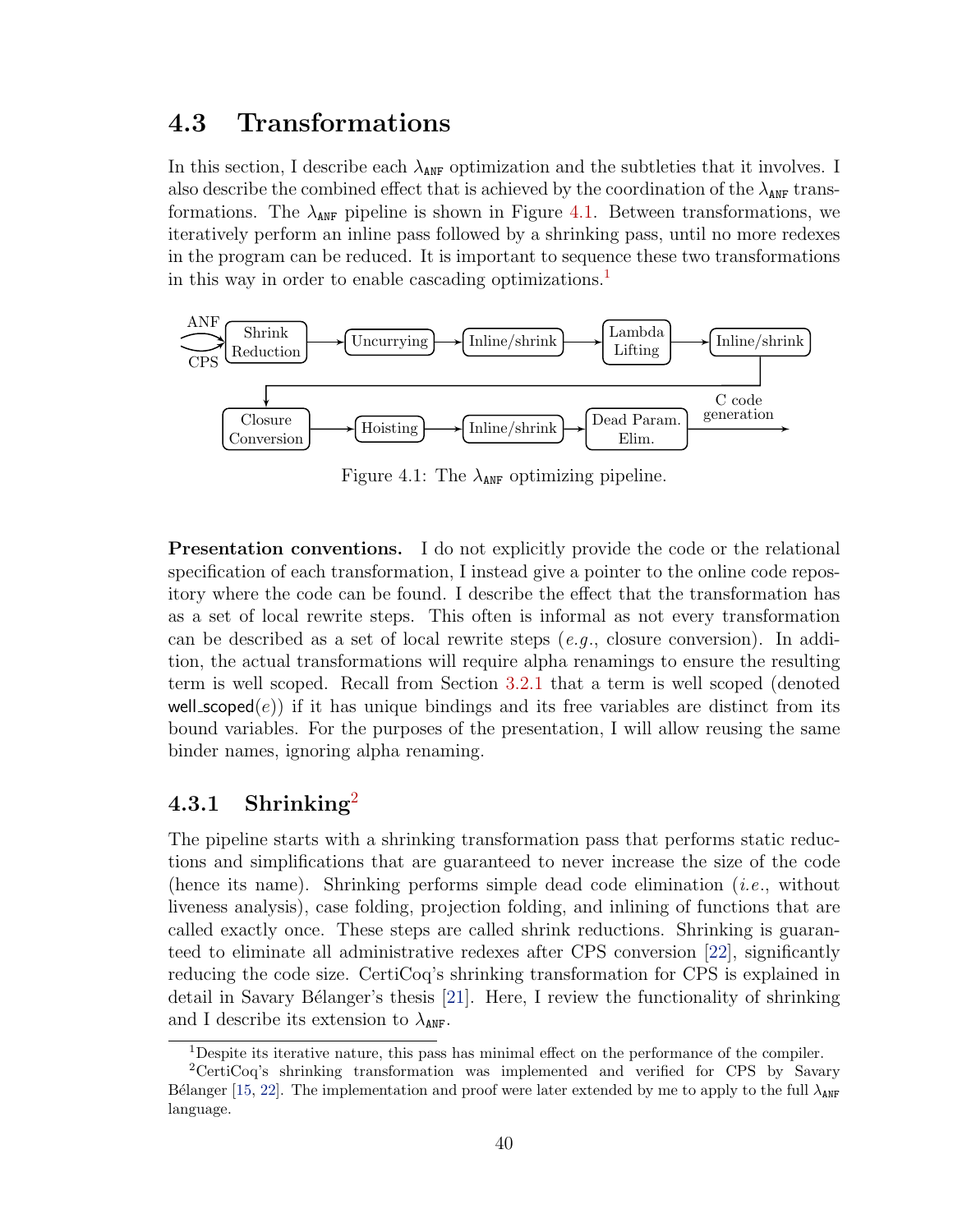Dead code elimination. Shrinking will remove let-bindings that are not explicitly used in the rest of the program. In particular the transformation will perform the following reductions.

let 
$$
x = C(\overline{y})
$$
 in e  
or  
let  $x = y.i$  in  $e \rightarrow e$  if  $x \notin f_v(e)$   
or  
fun  $x \overline{y} = e'$  in e

Note that, in general, the following reduction cannot be performed in a non-terminating language.<sup>[3](#page-51-0)</sup>

$$
\text{let } x = f \overline{y} \text{ in } e \quad \leadsto \quad e \quad \text{if } x \notin \mathsf{fv}(e)
$$

The problem is that application of  $f$  might never terminate, in which case the input program will diverge and the target might not necessarily do so. One however, can activate this reduction step if the input is restricted to terminating languages like Coq.

Projection folding. Shrinking will statically evaluate projections whenever the value of the destructed variable is statically known. The following reduction will evaluate let  $z = x \cdot i$  in e to  $e\{y_i/x\}$  if the value of z is statically known to be a constructor whose *i*-th argument is  $y_i$ .

let 
$$
x = C(y_1, \ldots, y_n)
$$
 in  $\mathcal{E}[\text{let } z = x.i \text{ in } e]$ 

\nlet  $x = C(y_1, \ldots, y_n)$  in  $\mathcal{E}[e\{y_i/x\}]$  if  $x \notin \text{bv}(\mathcal{E})$  and  $y_i \notin \text{bv}(\mathcal{E}) \cup \text{bv}(e)$ 

Capturing of  $y_i$  must be avoided by requiring that  $y_i \notin \mathsf{bv}(\mathcal{E}) \cup \mathsf{bv}(e)$ . This is always satisfied by well-scoped programs. Note that in a conventional lambda-calculus, where the  $y_i$  can be expressions representing computations, projection-folding (and other shrink optimizations) can increase work by duplicating computations; but in CPS or ANF, the  $y_i$  are just variables, and no computation is duplicated.

Case folding. Similarly, case constructs will be statically evaluated whenever the scrutinee is statically known to be a constructed value whose constructor appears in the discriminating patterns. In such a case, case x of  $[C_i \rightarrow e_i]_{i \in I}$  becomes  $e_j$  when x is known to be a constructed value with constructor tag  $C_j$  with  $j \in I$ .

$$
\begin{aligned}\n\text{let } x &= \mathbf{C}_j(\overline{y}) \text{ in } \mathcal{E}[\text{case } x \text{ of } [\mathbf{C}_i \ \to \ e_i]_{i \in I}] \\
&\xrightarrow{\sim} \\
\text{let } x &= \mathbf{C}_j(\overline{y}) \text{ in } \mathcal{E}[e_j] \\
&\qquad \qquad \text{if } x \notin \mathsf{bv}(\mathcal{E})\n\end{aligned}
$$

<span id="page-51-0"></span><sup>&</sup>lt;sup>3</sup>A typed Gallina program always terminates.  $\lambda_{ANF}$  proofs do not assume that the source is a terminating program; the  $\lambda_{\text{ANF}}$  pipeline could be used to compile non-terminating languages as well.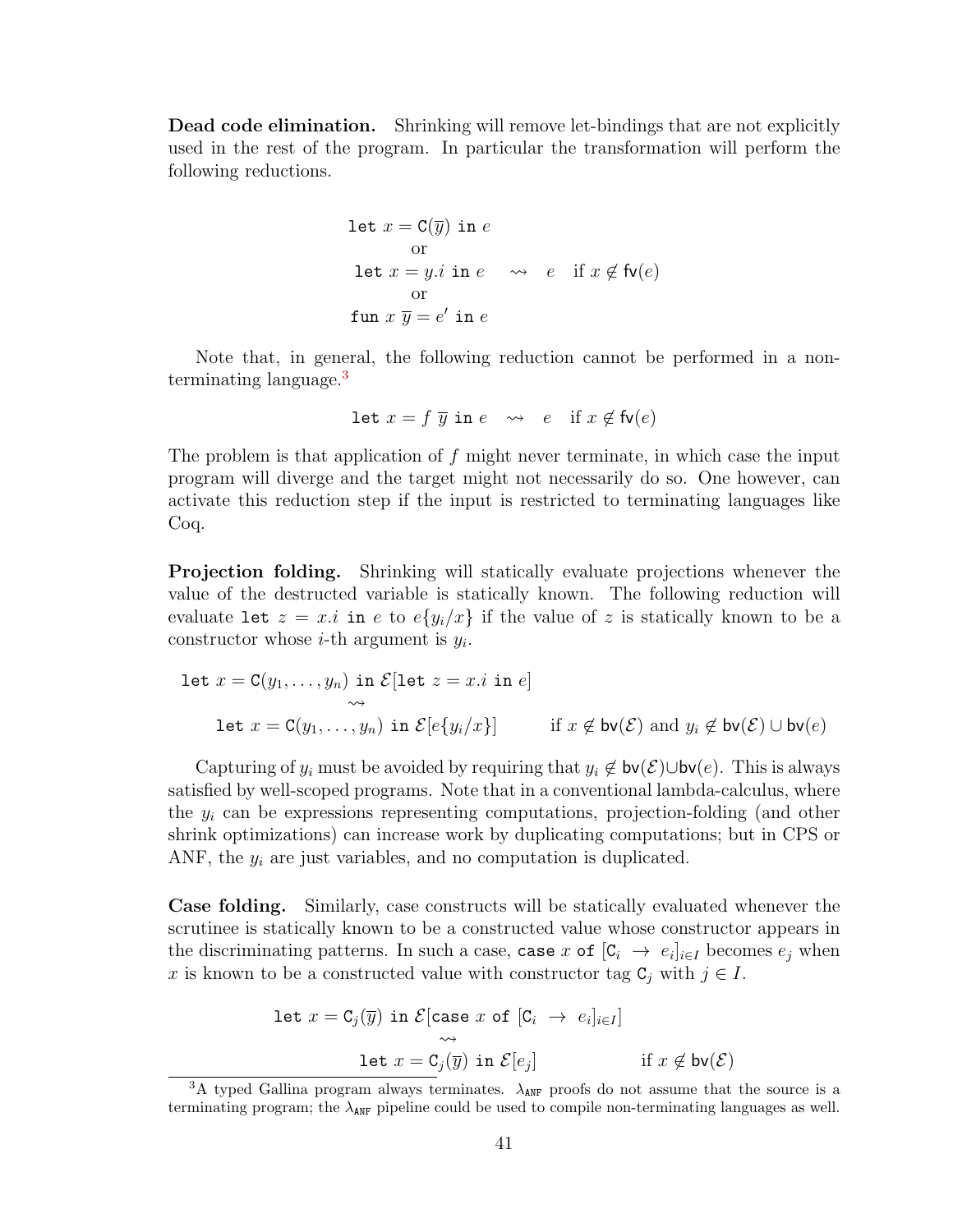**Function Inlining.** Known calls to nonrecursive functions that are called exactly once will become statically evaluated by inlining the function body at the place of the call. Choosing to inline only functions that are used once allows us to delete the function definition once the inlining has happened. Therefore, renaming the binders in the inlined expression is not necessary to preserve well-scopedness. Essentially, extending shrinking to the full  $\lambda_{\text{ANF}}$  involves inlining let-bound function calls. I don't give the rewrite rules for shrink-inline, as they are similar to the rewrite rules for inlining that I describe next.

The shrinking algorithm can perform many cascading optimizations in the same linear-time pass (or  $O(n \log n)$ ) time in a language without mutable arrays, where lookup tables must be implemented as purely functional search trees). Often a shrink reduction might enable another shrink reduction of a different kind. For example, a projection folding might reveal some dead code. Removing the dead code can enable inlining of a function that was previously applied more than once.<sup>[4](#page-52-0)</sup> Shrinking will be applied repeatedly until the program is in shrink-normal form. Shrinking will also perform the necessary substitutions of variables as it traverses the term so that a second traversal is not needed.

The shrinking phase is crucial not only to simplify redexes that the user wrote in source code, but to reduce administrative redexes from the CPS (or ANF) transformation, and to simplify the result of other optimizations such as closure conversion and lambda lifting. To achieve that, shrinking is called multiple times in the  $\lambda_{\text{ANF}}$ pipeline.

### $4.3.2$  Inlining<sup>[5](#page-52-1)</sup>

The inlining transformation will inline known calls to non-recursive functions. It is different from shrink-inlining in that it can inline functions that might be called multiple times in the input program. The choice of which functions to inline (inline heuristic) is a parameter to the transformation and its correctness is orthogonal to this choice. Currently, inlining will inline functions that are marked for inlining by other transformations (uncurrying and lambda lifting) and functions that are sufficiently small (to avoid code blowup). The inlining transformation will alpha-rename the binders of the inlined code with fresh names to ensure that the resulting term is well scoped.

There are two cases of functions calls to inline: tail-calls and let-bound calls. The former is rather straightforward while the latter runs into issues related to the fact that the ANF representation is not closed under beta reduction. I review both cases.

Tail-call inlining. Inlining a tail-call amounts to replacing the call with the body of the function where the formal parameters are substituted with the actual parameters.

<span id="page-52-1"></span><span id="page-52-0"></span><sup>4</sup>This pattern commonly arises after the closure conversion transformation.

<sup>5</sup>CertiCoq's inlining transformation was implemented and proved correct by me. The implementation was based on an earlier implementation by Savary Bélanger.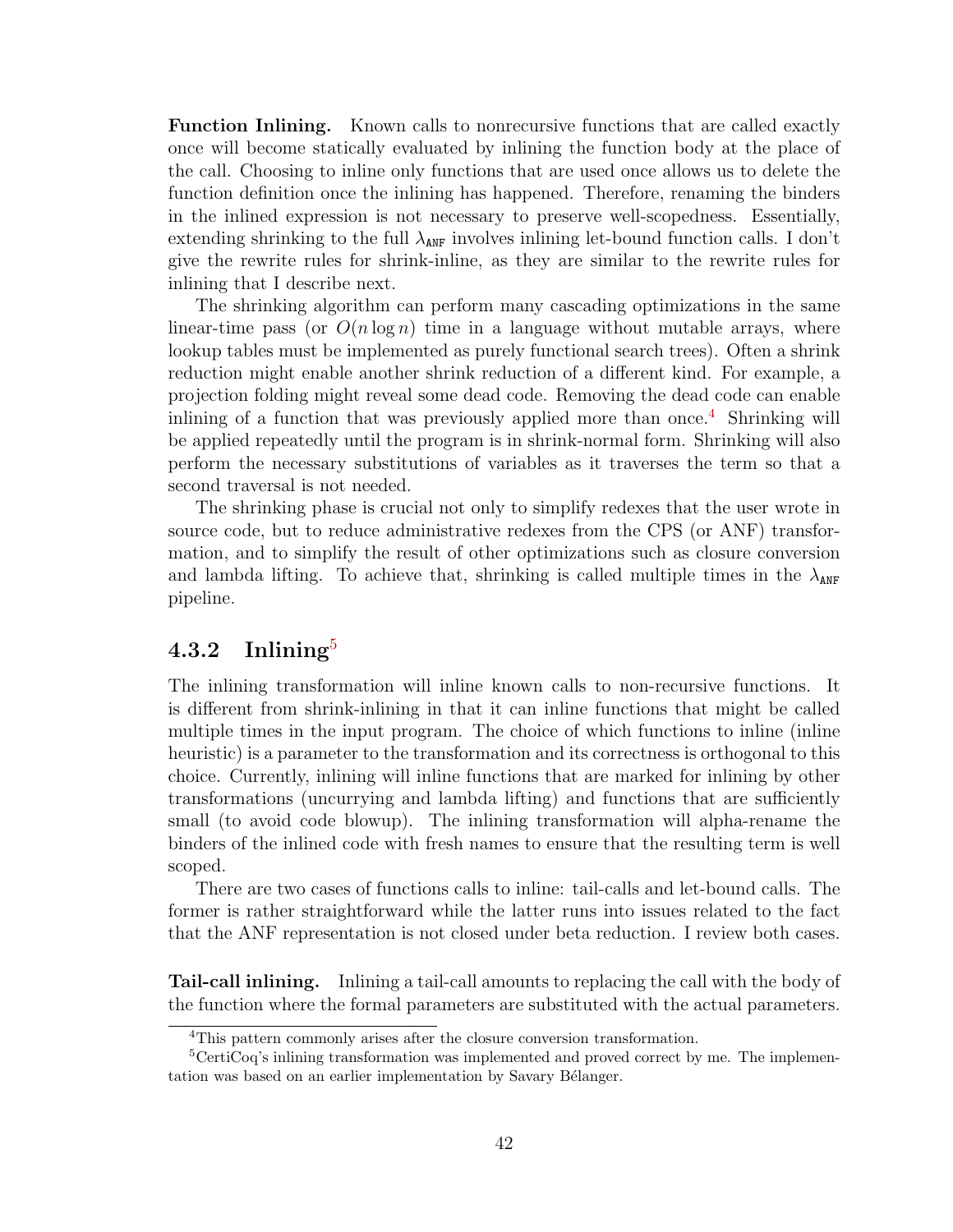This is captured by the following rewrite rule (not showing the alpha-conversion that is needed after inlining).

$$
\begin{aligned}\n\text{fun } f \ \overline{x} &= e \text{ in } \mathcal{E}[f \ \overline{y}] \\
&\leadsto \\
\text{fun } f \ \overline{x} &= e \text{ in } \mathcal{E}[e\{\overline{y}/\overline{x}\}] \quad \text{if } \overline{y} \notin \mathsf{bv}(e) \text{ and } \mathsf{fv}(e) \cap \mathsf{bv}(\mathcal{E}) = \emptyset\n\end{aligned}
$$

Notice that if a function definition becomes dead after some inlinings it will be removed by subsequent passes of shrinking. The side conditions in the rewrite rule to avoid variable capture are always satisfied when the input term is well scoped.

Let-bound call inlining. Inlining of let-bound calls is more complicated. Ideally one would like to replace a known call fun  $f \overline{x} = e_1$  in  $\mathcal{E}[\text{let } x = f \overline{y}$  in  $e_2]$  with fun  $f \bar{x} = e_1$  in  $\mathcal{E}[\text{let } x = e_1 \{\bar{y}/\bar{x}\}$  in  $e_2]$ , however this term is not in ANF. The solution is to renormalize in-place the term let  $x = e_1 \{\overline{y}/\overline{x}\}$ , so that it is in ANF. The situation is more complicated when  $e_1$  involves case analysis at the outermost level of the function body. The current implementation for inlining does not handle inlining of let-bound function calls of functions that perform case analysis. This is not a fundamental limitation: I outline how our current approach can be extended to this case, as well as the reasons why this is not currently handled.

To renormalize a let-bound function application after inlining I use the helper function inline letapp $(\cdot, \cdot)$ . The function receives two arguments: the body to be inlined and an identifier, which is the original name of the let binding. It returns (optionally) a binding context and an identifier. Intuitively, after evaluating the binding context, the value of the function application will be bound to the returned identifier. The function is shown in Figure [4.2.](#page-54-0)

The cases for constructors, projections, function definitions, and let-applications are straightforward. If the recursive call succeeds then the let-binding is appended at the beginning of the context returned by the recursive call, and the returned identifier remains the same. If the recursive call fails, so does the current call. The case of case analysis is also straightforward: it always fails. More subtle are the cases of tail-call and return. If the expression to be inlined ends with a tail call then it will be converted to a let-bound call using as binder the identifier provided as input. Therefore, the result of the inlined function call will be bound at this identifier when the return context is evaluated. When the input expression is a return, then the result of the inlining function is the empty evaluation context and the returned variable, since this is the result of the function call. Conceptually, the variable that is returned by inline letapp $(\cdot, \cdot)$  is the input variable if the expression to be inlined ends with a tail call or the variable that is being returned, if the expression ends with a return.

I can now express the rewrite rule using the inline letapp $(\cdot, \cdot)$  function.

$$
\text{fun } f\ \overline{x} = e_1 \text{ in } \mathcal{E}_1[\text{let } z = f\ \overline{y} \text{ in } e_2] \qquad \text{if } \text{inline\_letapp}(e_1\{\overline{y}/\overline{x}\}, z) = \text{Some}(\mathcal{E}_2, z') \\ \text{and } \overline{y} \notin \text{bv}(e_1) \text{ and } \text{fv}(e_1) \cap \text{bv}(\mathcal{E}_1) = \emptyset \\ \text{fun } f\ \overline{x} = e_1 \text{ in } \mathcal{E}_1[\mathcal{E}_2[e_2\{z'/z\}]] \qquad \text{and } z' \notin \text{bv}(e_2) \text{ and } \text{fv}(e_2) \setminus \{z\} \cap \text{bv}(e_2) = \emptyset
$$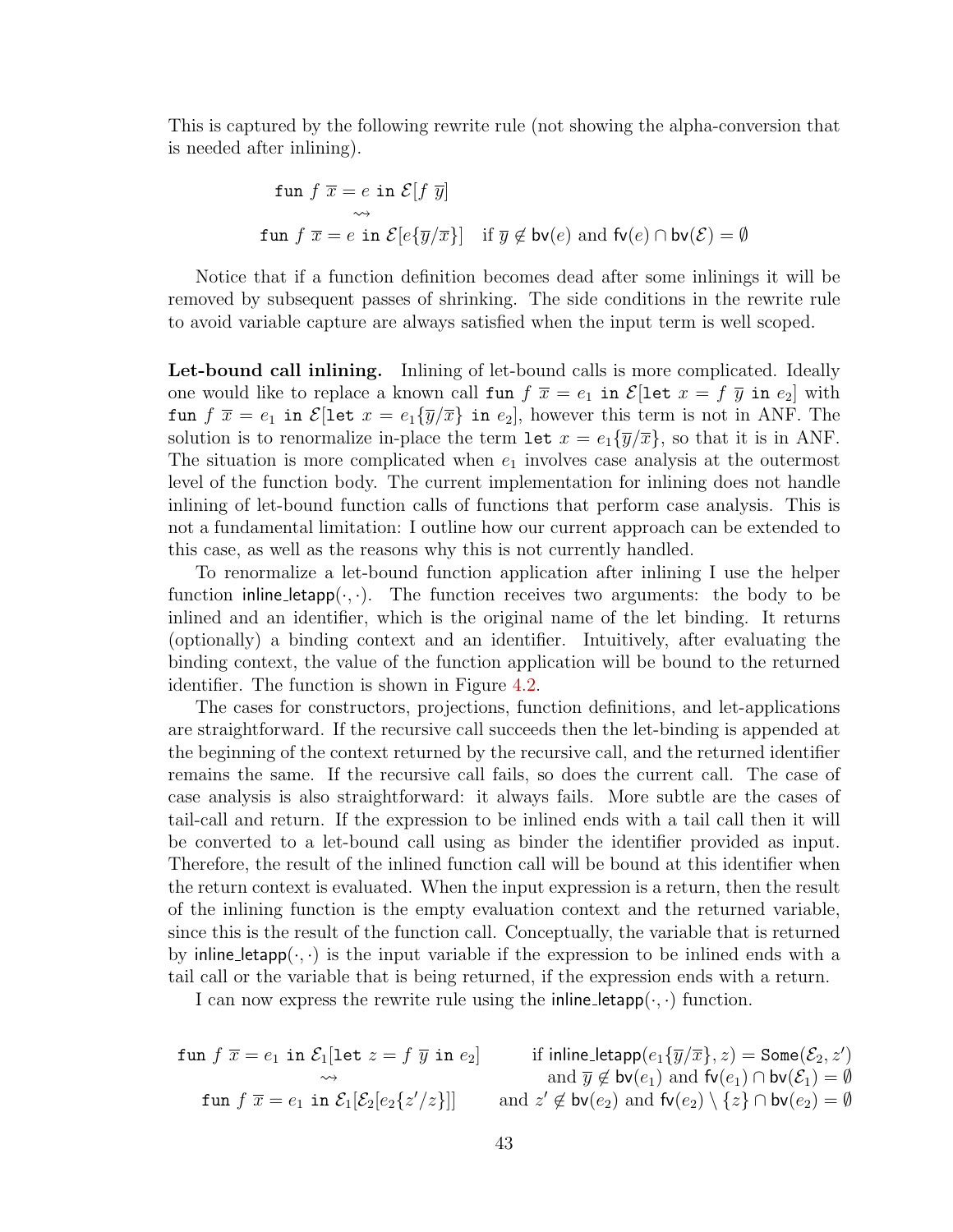<span id="page-54-0"></span>
$$
\text{inline\_letapp}(\text{let } x = \text{C}(\overline{y}) \text{ in } e, z) \overset{\text{def}}{=} \begin{cases} \text{Some}(\text{let } x = \text{C}(\overline{y}) \text{ in } \mathcal{E}, z') \\ \text{if } \text{inline\_letapp}(e, z) = \text{Some}(\mathcal{E}, z') \\ \text{None} \\ \text{inline\_letapp}(\text{case } y \text{ of } [C_i \rightarrow e_i]_{i \in I}, z) \overset{\text{def}}{=} \begin{cases} \text{Some}(\text{let } x = y.i \text{ in } \mathcal{E}, z') \\ \text{if } \text{inline\_letapp}(e, z) = \text{Some}(\mathcal{E}, z') \\ \text{None} \\ \text{None} \end{cases} \\ \text{inline\_letapp}(\text{fun } f \overline{x} = e_1 \text{ in } e_2, z) \overset{\text{def}}{=} \begin{cases} \text{Some}(\text{fun } f \overline{x} = e_1 \text{ in } \mathcal{E}, z') \\ \text{if } \text{inline\_letapp}(e_2, z) = \text{Some}(\mathcal{E}, z') \\ \text{if } \text{inline\_letapp}(e_2, z) = \text{Some}(\mathcal{E}, z') \\ \text{None} \\ \text{then } e_1 \text{ then } e_2 \text{ then } e_3 \text{ then } e_4 \text{ then } e_5 \text{ then } e_6 \text{ then } e_7 \text{ then } e_7 \text{ then } e_8 \text{ then } e_9 \text{ then } e_9 \text{ then } e_1 \text{ then } e_1 \text{ then } e_1 \text{ then } e_1 \text{ then } e_2 \text{ then } e_1 \text{ then } e_1 \text{ then } e_2 \text{ then } e_3 \text{ then } e_4 \text{ then } e_5 \text{ then } e_6 \text{ then } e_7 \text{ then } e_7 \text{ then } e_7 \text{ then } e_7 \text{ then } e_8 \text{ then } e_9 \text{ then } e_9 \text{ then } e_9 \text{ then } e_1 \text{ then } e_1 \text{ then } e_1 \text{ then } e_1 \text{ then } e_2 \text{ then } e_1 \text{ then } e_2 \text{ then } e_3 \text{ then } e_4 \text{ then } e_5 \text{ then } e_6 \text{ then } e_7
$$

Figure 4.2: Inlining of let-bound calls.

The let-bound call will be replaced by the context returned from inline-letapp $(\cdot, \cdot)$ after the formal parameters are substituted with the actual parameters. In the rest of the expression, the variable  $z$  that previously bound the result of the call will be substituted by  $z'$ . As before, the side conditions are necessary to avoid erroneously capturing variables, and will always hold when the expression is well scoped.

It is worth noting that the substitutions shown in the rules above do not happen as a separate substitution pass, but in the same traversal as the inlinings.

Although inlining of expressions that include case analysis is not currently handled I outline how that could be possible. Handling inlining of case constructs involves introducing a join point: a local continuation that captures the continuation of the inlined call [\[92\]](#page-167-3). Inlining the call to f in fun  $f \overline{x} = e_1$  in  $\mathcal{E}_1$ [let  $z = f \overline{y}$  in  $e_2$ ] would convert the program to fun  $f \overline{x} = e_1$  in  $\mathcal{E}_1$ [fun  $k z = e_2$  in cont\_app $(e_1\{\overline{y}/\overline{x}\}, k)$ ] The function cont\_app $(\cdot, \cdot)$  (Figure [4.3\)](#page-55-0) traverses the term (first argument) and applies the continuation (second argument) to the result of the computation. Note that if the input term has no case analysis, then the continuation will be used only once and therefore will be inlined by the shrinking transformation. The result of that would be exactly the inlining strategy achieved by inline letapp $(\cdot, \cdot)$ .

It is arguable what the efficiency gain of introducing a join point is. Indeed, we are able to inline strictly more functions with this strategy, but we also introduce a new call to the continuation k. First, observe that both calls to f and k are known, so it is is likely that their free variables can be passed as parameters and no closures are used. If none of the functions requires a closure, the two calls have approximately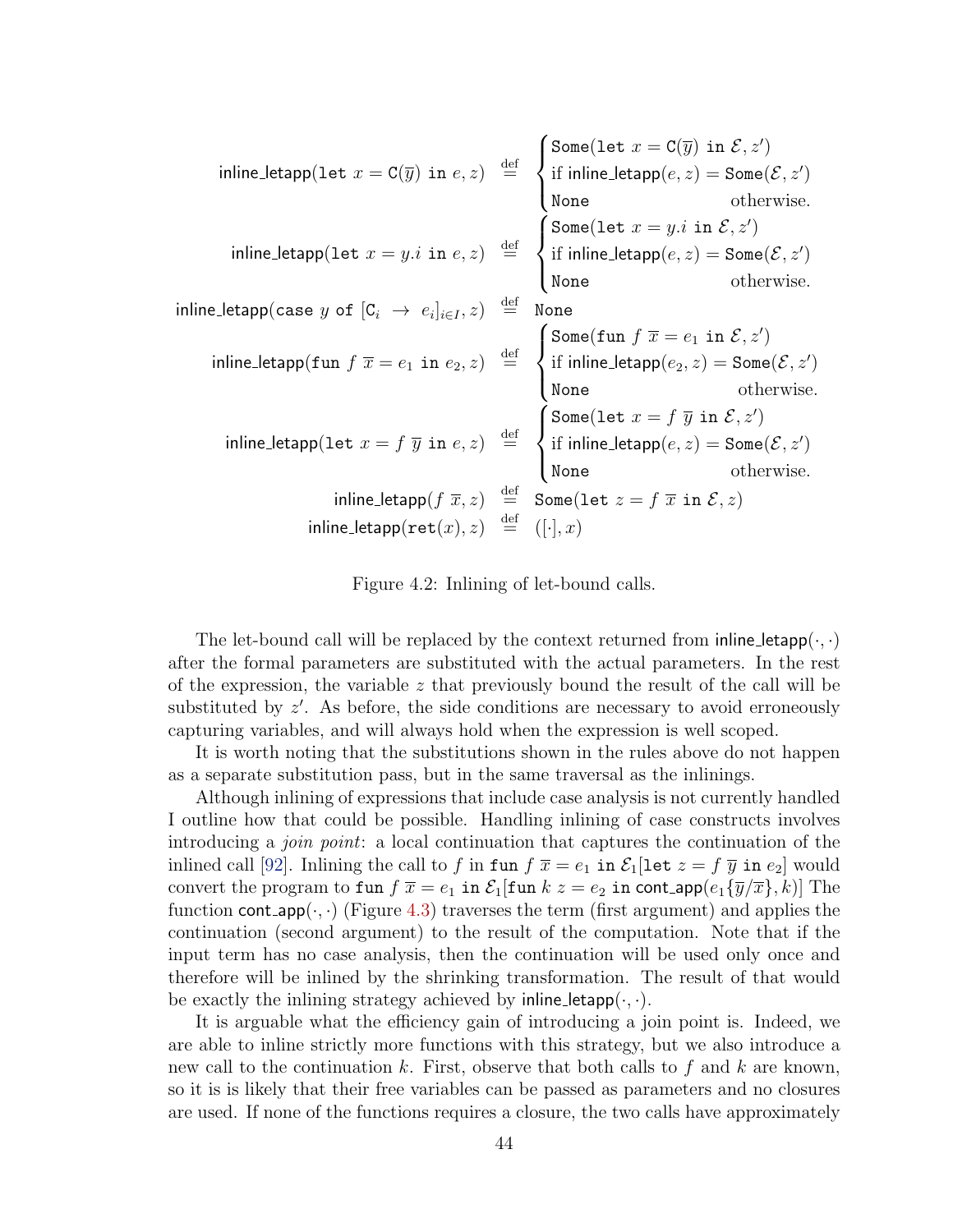the same efficiency (passing parameters in registers is a cheap operation so we can assume that the performance difference that arises from different number of arguments is negligible). It is also possible that one or both functions need a closure. If both functions need a closure, then inlining with join point will be faster if  $k$  has fewer free variables than f. If only  $k$  needs a closure, then it is clearly better to avoid inlining. If only  $f$  needs a closure, then inlining will be the most sensible choice. Clearly, an educated choice of whether  $f$  should be inlined using a join point requires knowing whether f or k require a closure. We did not implement this heuristic decision to keep the implementation simple.

<span id="page-55-0"></span>
$$
\begin{array}{rcl}\n\text{cont\_app}(\text{let } x = \text{C}(\overline{y}) \text{ in } e, k) & \stackrel{\text{def}}{=} & \text{let } x = \text{C}(\overline{y}) \text{ in } \text{cont\_app}(e, k) \\
\text{cont\_app}(\text{let } x = y.i \text{ in } e, k) & \stackrel{\text{def}}{=} & \text{let } x = y.i \text{ in } \text{cont\_app}(e, k) \\
\text{cont\_app}(\text{case } y \text{ of } [C_i \rightarrow e_i]_{i \in I}, k) & \stackrel{\text{def}}{=} & \text{case } y \text{ of } \{C_i \rightarrow \text{cont\_app}(e_i, k)\}_{i \in I} \\
\text{cont\_app}(\text{fun } f \overline{x} = e_1 \text{ in } e_2, z) & \stackrel{\text{def}}{=} & \text{fun } f \overline{x} = e_1 \text{ in } \text{cont\_app}(e_2, z) \\
\text{cont\_app}(\text{let } x = f \overline{y} \text{ in } e, k) & \stackrel{\text{def}}{=} & \text{let } x = f \overline{y} \text{ in } \text{cont\_app}(e, k) \\
\text{cont\_app}(\text{rct}(x), k) & \stackrel{\text{def}}{=} & k x\n\end{array}
$$

Figure 4.3: Inlining using a join point.

## 4.3.3 Uncurrying $6$

Uncurrying is responsible for transforming calls to known curried functions to calls to multi-argument functions. By default, all functions in the input of  $\lambda_{\text{ANF}}$  are either unary (in direct style programs) or have two arguments (in continuation-passing style programs). This produces inefficient function calls since applying a multi-argument function involves a series of successive function applications. Even worse, each of the intermediate function-returns allocates a closure.

The uncurrying transformation recognizes curried function definitions and uncurries them, one argument at a time. Uncurrying works by creating an uncurried function definition where all arguments are supplied at once. Then, it declares copies of the function that take one argument at a time as wrappers around the uncurried version. The call sites are not changed by the uncurrying transformation: all uses of the function refer to the wrapper (that has the original name of the function). Function inlining, that happens after uncurrying in the pipeline, will inline wrappers at known call sites, forcing the uncurried function to be used.

<span id="page-55-1"></span>As a rewrite rule this looks like,

 ${}^6$ CertiCoq's uncurrying transformation was first implemented by Greg Morrisett and was later adapted by me and John Li. John Li proved the transformation correct.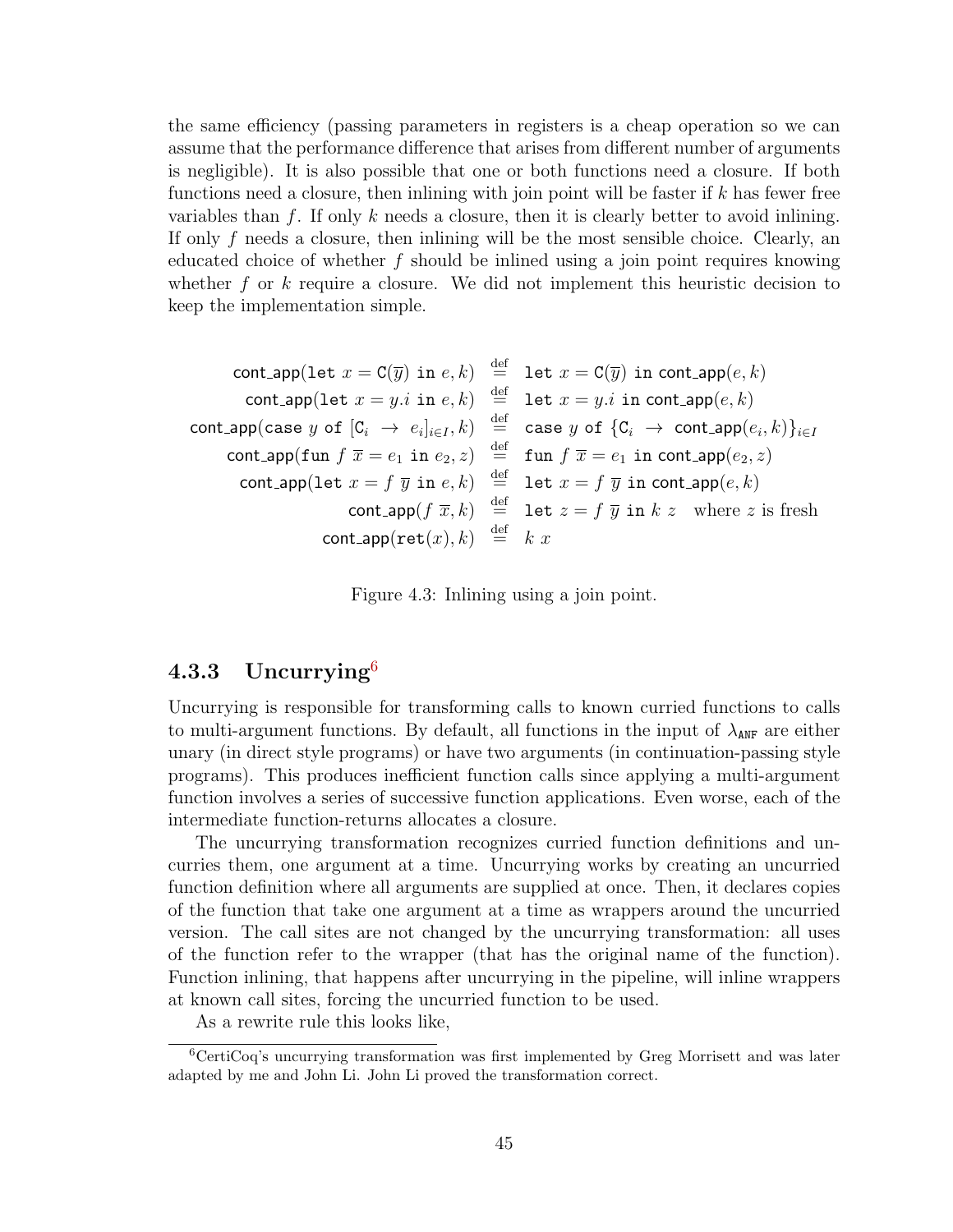$$
\begin{array}{ll}\n\text{fun } f \ \overline{x} = & \text{fun } f' \ \overline{x} + \overline{y} = e_1 \\
\text{fun } g \ \overline{y} = e_1 \ \text{in } \text{ret}(g) \quad \leadsto \quad \text{fun } f \ \overline{x} = & \text{if } g \notin \text{fv}(e_1) \\
\text{in } e_2 \qquad & \text{fun } g \ \overline{y} = f' \ \overline{x} + \overline{y} \ \text{in } \text{ret}(g) \\
& \text{in } e_2\n\end{array}
$$

The side condition is needed to ensure that the inner function  $q$  is not recursive, in which case the rewrite would not be sound since when the uncurried function is introduced  $g$  is no longer in scope. This uncurry pattern covers direct style programs. The pattern for CPS programs is slightly different and is shown below.

| \n $f(x) = f(x) + f(x) = f(x)$ \n | \n $f(x) = f(x) + f(x) = f(x)$ \n | \n $f(x) = f(x) + f(x) = f(x)$ \n | \n $f(x) = f(x) + f(x)$ \n | \n $f(x) = f(x) + f(x)$ \n | \n $f(x) = f(x) + f(x)$ \n | \n $f(x) = f(x) + f(x)$ \n | \n $f(x) = f(x) + f(x)$ \n | \n $f(x) = f(x) + f(x)$ \n | \n $f(x) = f(x) + f(x)$ \n | \n $f(x) = f(x) + f(x)$ \n | \n $f(x) = f(x) + f(x)$ \n | \n $f(x) = f(x) + f(x)$ \n | \n $f(x) = f(x) + f(x)$ \n | \n $f(x) = f(x) + f(x)$ \n | \n $f(x) = f(x) + f(x)$ \n | \n $f(x) = f(x) + f(x)$ \n | \n $f(x) = f(x) + f(x)$ \n | \n $f(x) = f(x) + f(x)$ \n | \n $f(x) = f(x) + f(x)$ \n | \n $f(x) = f(x) + f(x)$ \n | \n $f(x) = f(x) + f(x)$ \n | \n $f(x) = f(x) + f(x)$ \n | \n $f(x) = f(x) + f(x)$ \n | \n $f(x) = f(x) + f(x)$ \n | \n $f(x) = f(x) + f(x)$ \n | \n $f(x) = f(x) + f(x)$ \n | \n $f(x) = f(x) + f(x)$ \n | \n $f(x) = f(x) + f(x)$ \n | \n $f(x) = f(x) + f(x)$ \n | \n $f(x) = f(x) + f(x)$ \n | \n $f(x) = f(x) + f(x)$ \n | \n $f(x)$ |
|-----------------------------------|-----------------------------------|-----------------------------------|----------------------------|----------------------------|----------------------------|----------------------------|----------------------------|----------------------------|----------------------------|----------------------------|----------------------------|----------------------------|----------------------------|----------------------------|----------------------------|----------------------------|----------------------------|----------------------------|----------------------------|----------------------------|----------------------------|----------------------------|----------------------------|----------------------------|----------------------------|----------------------------|----------------------------|----------------------------|----------------------------|----------------------------|----------------------------|-----------|
|-----------------------------------|-----------------------------------|-----------------------------------|----------------------------|----------------------------|----------------------------|----------------------------|----------------------------|----------------------------|----------------------------|----------------------------|----------------------------|----------------------------|----------------------------|----------------------------|----------------------------|----------------------------|----------------------------|----------------------------|----------------------------|----------------------------|----------------------------|----------------------------|----------------------------|----------------------------|----------------------------|----------------------------|----------------------------|----------------------------|----------------------------|----------------------------|----------------------------|-----------|

The difference is that in CPS  $f$  does not return  $g$  but it applies it to its continuation k. The continuation of f, which will not occur in the body  $e_1$ , is not needed as an argument in  $f'$ .

The uncurrying transformation of CertiCoq will uncurry all functions in one pass, by making a recursive call to  $\text{fun } f'(\overline{x}) + \overline{y} = e_1$ . This one-pass implementation is due to John Li.

Uncurrying of escaping functions. CertiCoq does not currently handle uncurrying of escaping functions. It is not generally possible to change how parameters are passed if the function is not known as different functions might flow into the same position. Some more restricted form of uncurrying can be achieved with flow analysis. If the set of functions that flow into the same escaping position can all be uncurrried in the same way, then the call sites of the unknown function can be safely modified (if they are all known) and the uncurried functions can be used at the escaping positions instead. As an example consider the higher-order function fold whose first argument is a function that takes two arguments. Since this is an unknown function it will not be uncurried and in the body of fold it will be first applied to its first argument, returning a function that will be then applied to the second argument. If the compiler can statically prove that all of the functions that flow to the first argument of fold are curried functions, then the uncurried instances can be used as the first parameter to fold and fold can change the application of its first argument to multi-argument application.

Excessive use of unknown curried functions applications can also be mitigated by argument specialization. Argument specialization can remove higher-order arguments that are always instantiated with the same actual parameter by replacing them with the actual parameter.

Uncurrying of higher-order functions is possible as a typed-directed program transformation, where the type information can be used to determine the arity of the function [\[59,](#page-164-1) [43\]](#page-163-1).

CakeML achieves uncurrying [\[106\]](#page-168-1) of higher-order functions by allowing partial application in the semantics of the language.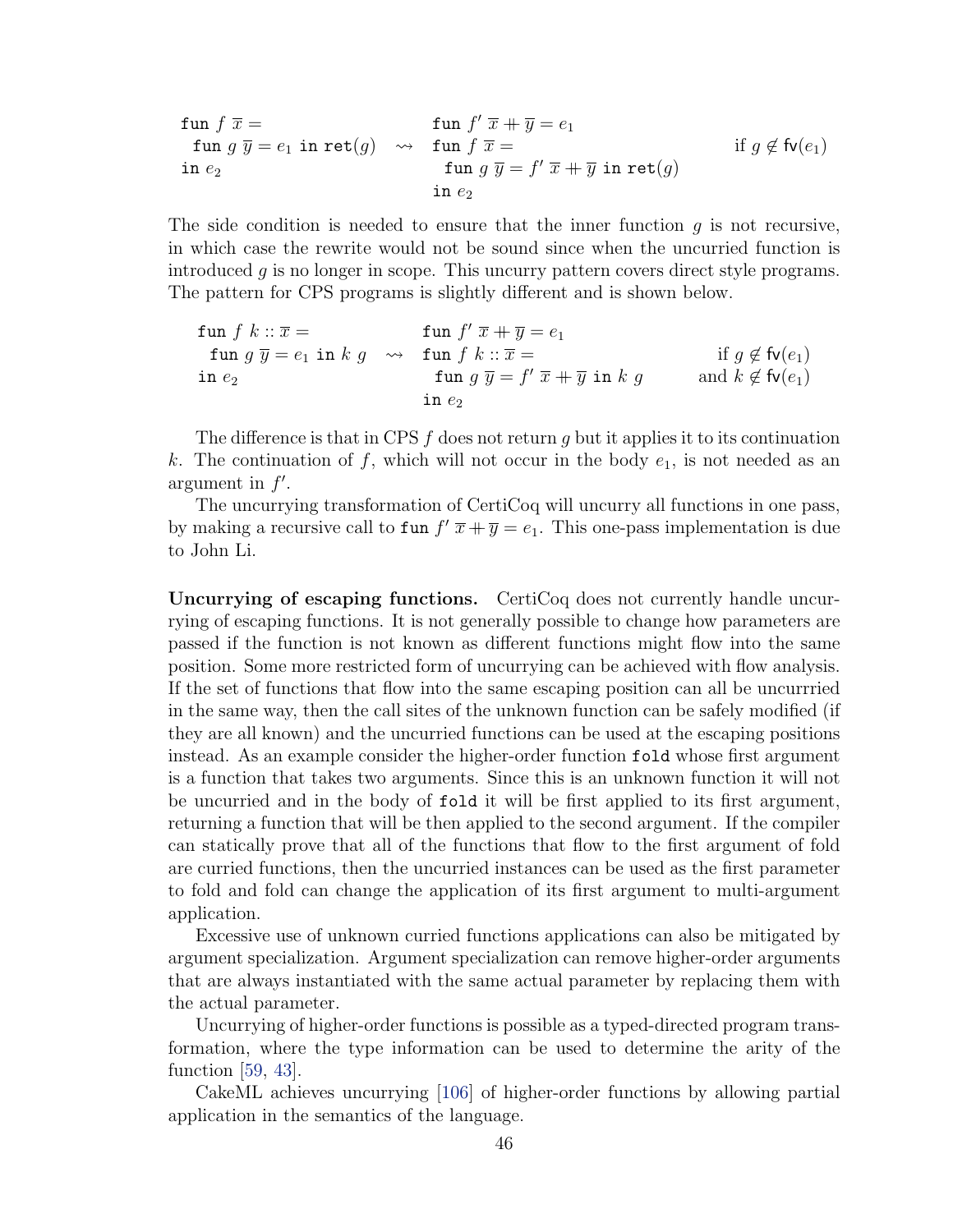## 4.3.4 Closure Conversion<sup>[7](#page-57-0)</sup>

Closure conversion compiles nested functions with free variables into closed functions that can be moved to the top-level of the program. In Section [4.2,](#page-47-0) I explained different closure strategies that are used by CertiCoq. Despite that, closure conversion will handle all functions uniformly. Closure environments will be installed for all functions and all functions will form closure pairs together with their environment. All function calls will be handled as calls to closure-converted functions. Lambda lifting (Section [4.3.5\)](#page-58-0) in combination with shrinking and dead parameter elimination will take care of implementing the specialized closure strategies. The reason for this design is to keep the implementation, specification, and correctness proof of closure conversion as simple and modular as possible.

CertiCoq's closure conversion is a  $\lambda_{\text{ANF}}$  transformation. It is common for compilers to implement closure conversion as a cross-language transformation or as part of the code generator. In CertiCoq, having the closure conversion be part of the transformational  $\lambda_{\text{ANF}}$  pipeline allows us to keep the closure-conversion transformation simple and modular (compared with other compilers, in which lambda lifting and hoisting are often performed as a monolithic pass). We can also run the (same, proved correct) inliner after closure conversion, where more opportunities for inlining may appear: functions are no longer nested and they are all defined at the top-level, making it easier to inline functions that had contained nested functions before closure conversion.

I show (rather informally) how closure conversion works using rewrite steps. Upon function definition, closure conversion will install an environment parameter to every function, and free variables of the function will be replaced with accesses to the environment. After the definition of the function the closure environment will be constructed (using a unique constructor tag<sup>[8](#page-57-1)</sup> for each closure, represented as  $C_f()$ below) that has the free variables of the function. A closure pair will be then formed whose first component is the function pointer and its second component is the closure environment. The constructor tag for the closure pair is the same for every closure (represented as  $C_{cc}$ ) below). To lower register pressure (*i.e.*, the number of simultaneously live local variables), the closure pair will not be formed right after the definition of the function but before its first use. A subtle point is that references to known closed functions shall never be considered free variables of another function, even if they appear to be so syntactically. In the final program, such functions will be top-level global definitions and should not end up in closure environments. Every function definition will undergo the following transformation.

<span id="page-57-0"></span><sup>7</sup>The implementation and semantic preservation proof of CertiCoq's closure conversion was done by me. John Li proved that the closure conversion program is sound with respect to the specification of closure conversion as an inductive relation.

<span id="page-57-1"></span><sup>8</sup>A closure is a heap-allocated pair of function-pointer and environment pointer, but in CertiCoq's representations of tuples any "pair" type is really an inductive data type with one 2-argument constructor; it is the tag of this constructor that is mentioned here.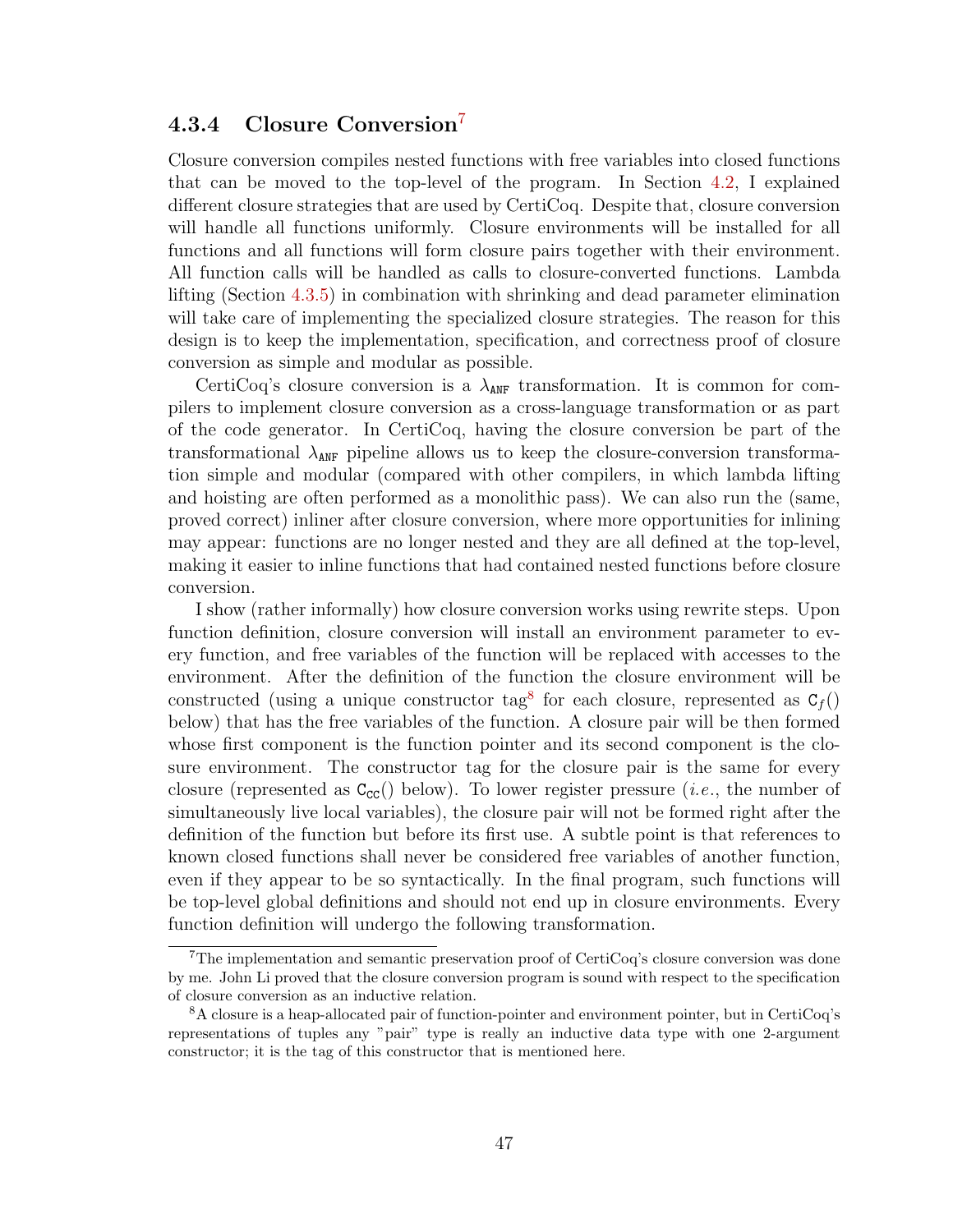$$
\begin{array}{rl} &\text{fun}\,\, f\,\, \gamma::\overline{x}=e'_1\,\, \text{in}\\ \text{fun}\,\, f\,\, \overline{x}=e_1\,\, \text{in}\,\, e_2 \quad \leadsto \quad \text{let}\,\, \Gamma= \texttt{C}_f(\overline{f v})\,\, \text{in}\\ &\text{let}\,\, f_{clo}=\texttt{C}_{\texttt{CC}}(f,\Gamma)\,\, \text{in}\,\, e'_2 \end{array}
$$

In the above,  $\overline{fv}$  is a list with the free variables of f without the references to known closed functions,  $e'_1$  is the closure-converted program  $e_1$  with references to free variables replaced with accesses to the environment, and  $e'_2$  is the rest of the closureconverted program where references to  $f$  are replaced with references to the closure  $f_{clo}$  and call sites are modified as described by the following transformation.

$$
\begin{array}{rl} & \texttt{let}\; f_{code} = f_{clo}.1\; \texttt{in} \\ f_{clo}\; \overline{x}\; & \leadsto & \texttt{let}\; f_{env} = f_{clo}.2\; \texttt{in} \\ & & f_{code}\; f_{env} :: \overline{x} \end{array}
$$

After closure conversion a separate hoisting pass will move all of the function definitions to the top-level of the program. After this pass there are no nested functions in the program and there are only two scope levels: the global scope and a local scope for each function definition.

## <span id="page-58-0"></span>4.3.5 Lambda Lifting<sup>[9](#page-58-1)</sup>

Lambda lifting [\[67\]](#page-165-2) is a well-known program transformation that passes free variables of functions as extra arguments. In CertiCoq, lambda lifting happens before closure conversion and its functionality is crucial for the implementation of the closure strategies at the target program. When a function is lambda lifted, two copies are created: one that is used in known application positions and one that is used in escaping positions. Furthermore, lambda lifting will turn free variables of the known copy of the function to parameters. The escaping copy, which has exactly the same free variables as the original function, is defined as a wrapper around the known function that passes the free variables as parameters. Known calls to the original function are inlined to call the known function copy and pass its free variables as parameters.

This is summarized in the following simple rewrite step (recall that inlining will be performed in a separate pass).

$$
\begin{aligned}\n\textbf{fun } f \ \overline{x} &= e_1 \ \textbf{in } e_2 \\
\textbf{fun } f \ \overline{x} &= f' \ \overline{f} \overline{v} + \overline{x} \ \textbf{in } e_1 \\
\textbf{fun } f \ \overline{x} &= f' \ \overline{f} \overline{v} + \overline{x} \ \textbf{in } e_1 \\
\textbf{fun } f \ \overline{x} &= f' \ \overline{f} \overline{v} + \overline{x} \ \textbf{in } e_2\n\end{aligned}
$$
\n
$$
\text{where } \overline{f} \overline{v} \subseteq \textbf{fv}(\textbf{fun } f \ \overline{x} = e_1)
$$

The function  $f'$  is the known copy of the function and  $\overline{f}v$  is a subset of the free variables of the function that is chosen to be passed as parameters. After the function definition, a copy of the function  $f$  is declared that calls  $f'$  and passes the free variables as parameters. Note that now  $\overline{fv}$  are free variables of f but not of f'. A copy is also

<span id="page-58-1"></span><sup>9</sup>The implementation and verification of CertiCoq's lambda lifting was done by me.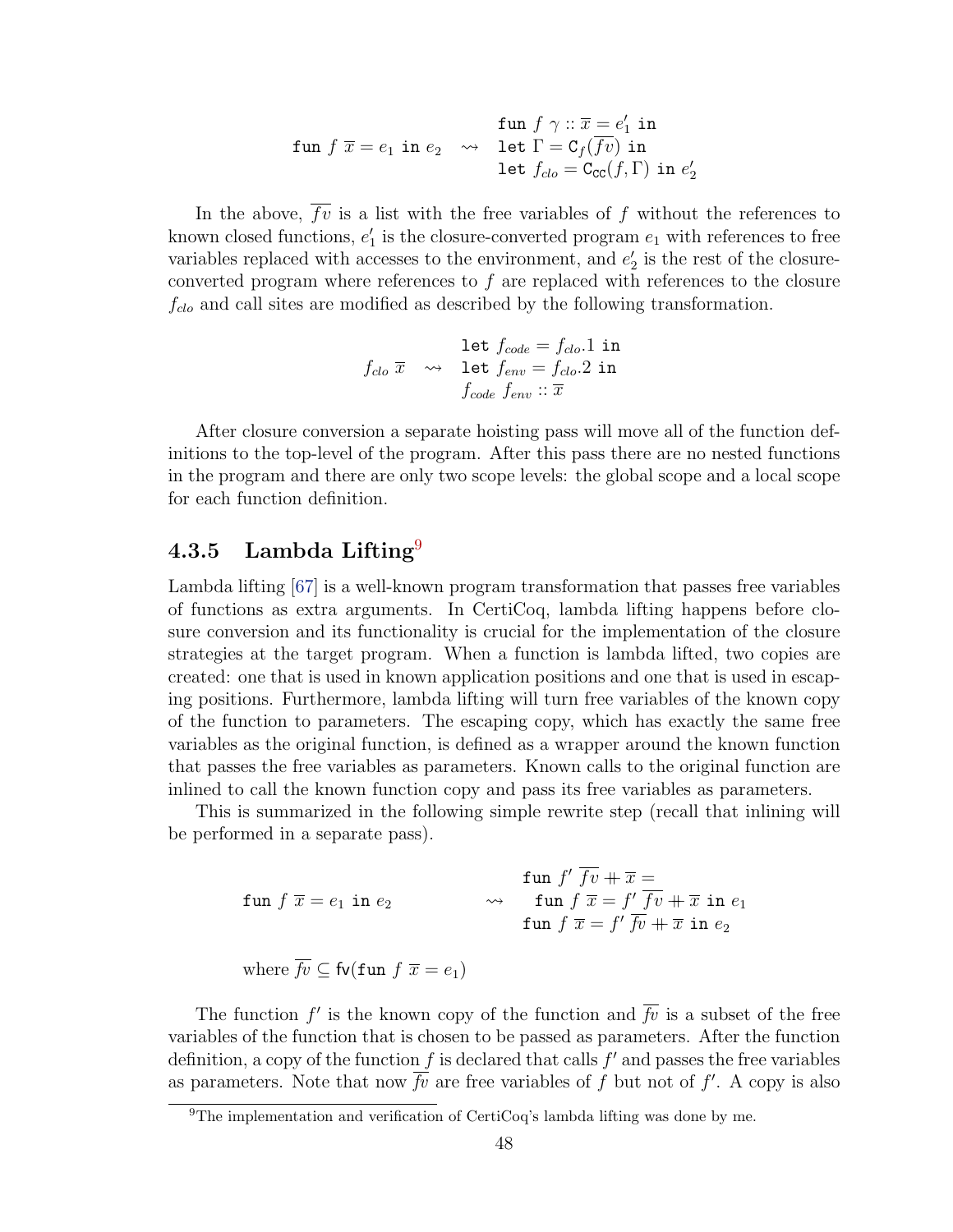declared upon entering the body  $f'$  as the function might be recursive. Known calls to  $f$  can now be inlined to call  $f'$  instead.

In the rule above,  $\overline{fv}$  is only required to be a subset of the free variables of a function. In practice, our lambda lifter will lambda-lift a function only if all of its free variables are eligible to become parameters (as in closure conversion a reference to a known closed function is not considered a free variable — this includes functions that might become closed during lambda lifting.). After lambda lifting, both copies of the function will be closure-converted. But since  $f'$  is closed its closure and closure environment will be eliminated by subsequent calls to shrinking and dead parameter elimination. The wrapper  $f$  will be closure converted and will be used only if the function escapes, otherwise it will be deleted by shrinking.

An important aspect of the transformation involves calls to recursive functions from unknown call sites. In this case, the entry to the function will happen through the closure-converted wrapper  $f$ . After entry, free variables will be projected from the environment and will be passed as parameters to the function  $f'$ , and will not be projected out of the environment for the rest of the recursion. If the original closureconverted function was called instead, then free variables would be projected out of the environment at each iteration.

The above transformation is functionally correct whatever the choice of free variables and known function calls to be inlined is. However, several design decisions can be made about what function to lambda lift and which known calls to inline, which can affect the performance of the lambda lifting transformation. For best performance, not every free variable should be passed as parameter and not every known call should be inlined to call  $f'$ . These choices are crucial for the performance of the generated code but the heuristic or algorithm that makes these choices does not need to be proved correct. The design choices we investigate are summarized bellow.

Passing free variables as parameters. Generally, it might not be desirable to turn a free variable into a parameter. We observe that free variables that remain live across intermediate function calls in the body of the function in which they are free are more expensive to turn into parameters. This because the values of registers (where parameters are typically stored) that remain live across calls must be saved by the caller by pushing them into the stack before the call and popping them after the call returns.<sup>[10](#page-59-0)</sup> I experimentally evaluate this performance trade-off in Chapter [8.](#page-146-0)

In addition, we require that the total number of parameters of a function after lambda lifting does not exceed the available registers in the machine.

Inlining of calls to lambda-lifting wrappers. If a function is called in the same scope of definition in which it was defined, then the call can be safely replaced with the call to  $f'$  since all of its free variables are in scope. The situation is more tricky when a known call to f happens from within a function g that is defined after f. If it happens that the free variables that are parameters of  $f'$  are a subset of the free variables of  $g$  then again  $f'$  can be safely called. If this is not true, then inlining

<span id="page-59-0"></span><sup>10</sup>This analysis assumes that no callee-save registers are used.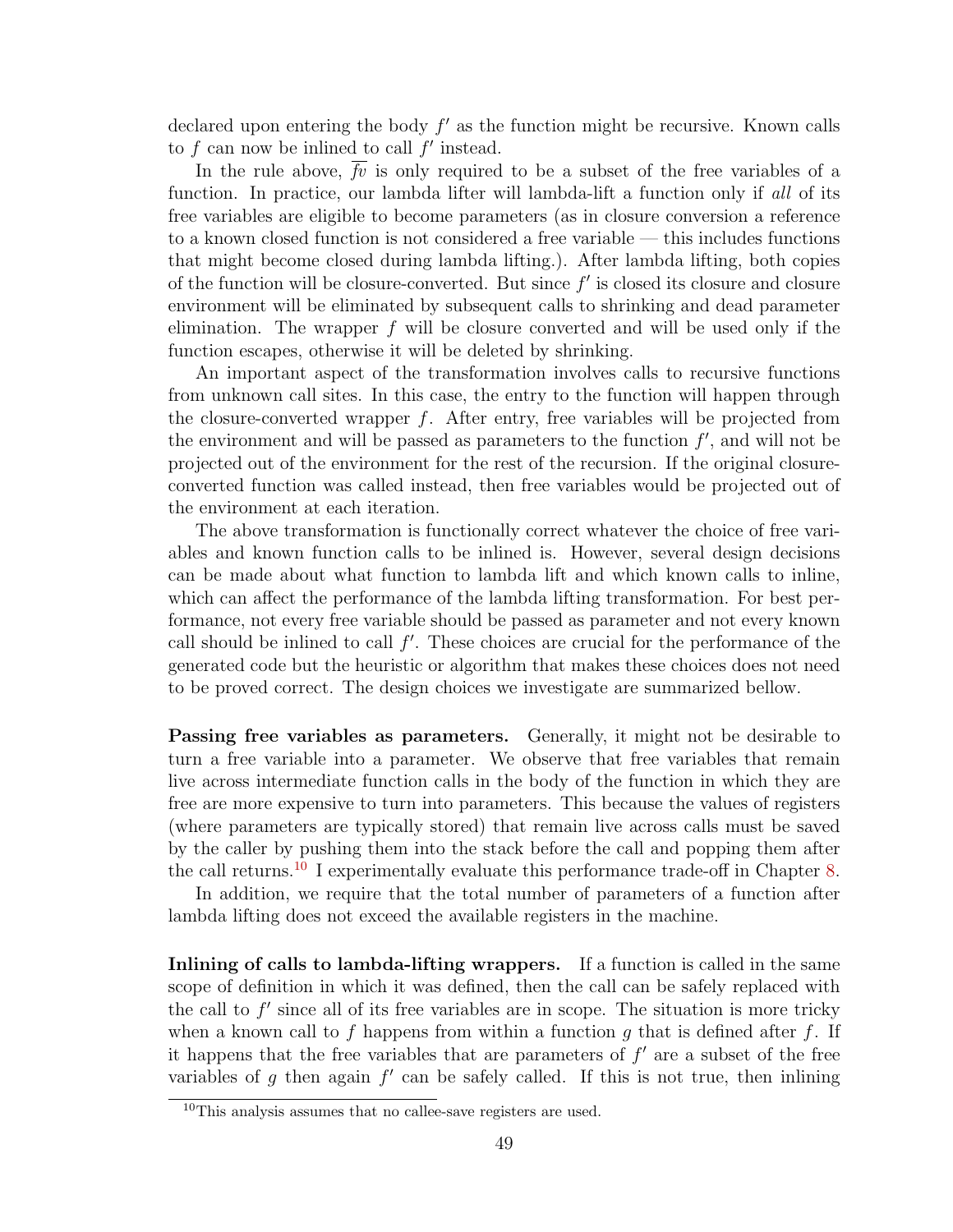f inside g will increase the free variables of g. If these extra free variables cannot become parameters of q then the closure environment of q will grow (or, even worse, a previously closed function will now become a closure). In the current implementation we explore two possibilities: we can conservatively decide not to inline calls that increase the free variables of a function to avoid increase in closure allocation, or we can aggressively decide to inline all known calls. I experimentally evaluate these two approaches in Chapter [8.](#page-146-0)

Inlining known calls inside wrappers. The wrapper functions, which are used in escaping positions, will immediately call the known function. One could consider inlining the body of known functions inside the wrappers when the body of the original function is small enough (OCaml's Flambda takes a similar approach). These calls are tails calls to known functions, and can be implemented very efficiently as jumps. We chose not to inline these calls. Our experimental results suggest no improvement in performance when this inlining is performed.

## 4.3.6 Dead Parameter Elimination<sup>[11](#page-60-0)</sup>

Dead parameter elimination is needed to eliminate empty closure environments of known closed functions that are by default installed by closure conversion. Recall that closure conversion installs environments to nonescaping closed functions too as it makes no distinction between known and escaping functions. Such environments will never be accessed by the code of the function; they will however be passed as arguments to recursive calls of the function. Arguments that are passed as parameters to (mutually) recursive functions – but never otherwise used – are dead and can be deleted. Such arguments are free (syntactically occur) in function bodies, but only to be passed as useless parameters. Our transformation performs liveness analysis to find which parameters are used by each function. After the set of live parameters has been computed for each function, dead parameters of known functions can be dropped and the corresponding call sites should be modified to only pass the live parameters.

For each function, the set of live parameters is the smallest set that satisfies the following.

- 1. If a parameter is used as a constructor argument or in a projection or as a scrutinee in case analysis or in function application position, then it is live.
- 2. If a parameter is used as an argument in a known function call, it is live if the corresponding formal parameter is live.
- 3. If a parameter is used as an argument in a unknown function call, it is live.

This set can be computed with the following algorithm. A state is kept that labels each parameter of every function as live or dead.

<span id="page-60-0"></span><sup>11</sup>The implementation of CertiCoq's dead parameter elimination of CertiCoq was done by Katja Vassilev and me. The verification of dead parameter elimination was done my me.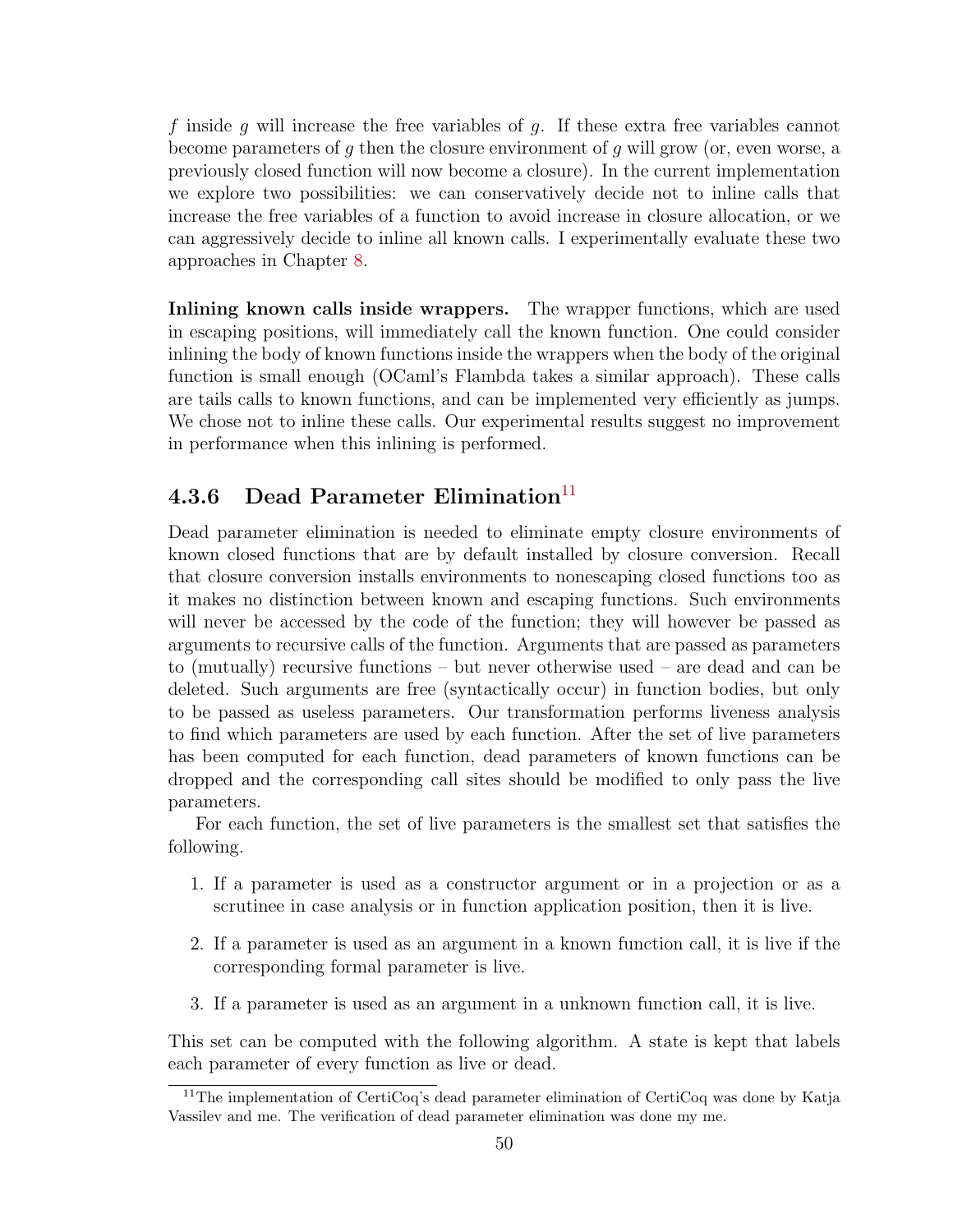- Initialize the state by marking parameters of known functions as dead and parameter of escaping function as live.
- At each iteration, traverse the program and mark parameters that are live according to rules 1-3 above. Use the current state to determine if a parameter that is passed as an argument to another function is live.
- Stop when a fixed point is reached.

The program is traversed once for each iteration. At most, there will be as many iterations as the total number of function parameters since at least one parameter should be marked as live at each iteration. Therefore, the worst-case complexity of liveness analysis is  $O(n^2)$ , where n is the size of the program. Since the CertiCoq algorithm is implemented using only purely functional data structures, its worst-case complexity will be  $O(n^2 \log n)$ . This algorithm can be easily extended to full dead code elimination, that removes other dead bindings as well as dead parameters.

## 4.4 Compilation by Example

In this section, I provide a bigger example that elucidates how the  $\lambda_{\text{ANF}}$  pipeline achieves the closure strategies described in Section [4.2.](#page-47-0) In the example presented here I will deviate slightly from the syntax of  $\lambda_{\text{ANF}}$  by allowing nested constructor applications in order to keep the code shorter and more readable. I will also use the standard list notation (:: for cons and [] for nil).

Consider the following program where variables y and z are bound in the local scope but are free in function interleave.

```
fun interleave 1 =case l of
    || \Rightarrow ||x : 1 \Rightarrow x :: y :: z :: (interleave 1)end
in
let 11 = [1, 2, 3] in
let l = [11, 11, 11] in
let 11' = interleave 11 in
let l' = map interleave 1 in
```
The recursive function interleave receives a list as input and inserts y and z after each element of the list. This function is later called on list l1 and also on each element of the list l (which is a list of lists) with the use of the higher-order function map. For simplicity, assume that map is defined earlier in the program and it is not being compiled separately.

Let us also assume that the program is already uncurried and that the next transformation to take place is lambda lifting. Both of the free variables of interleave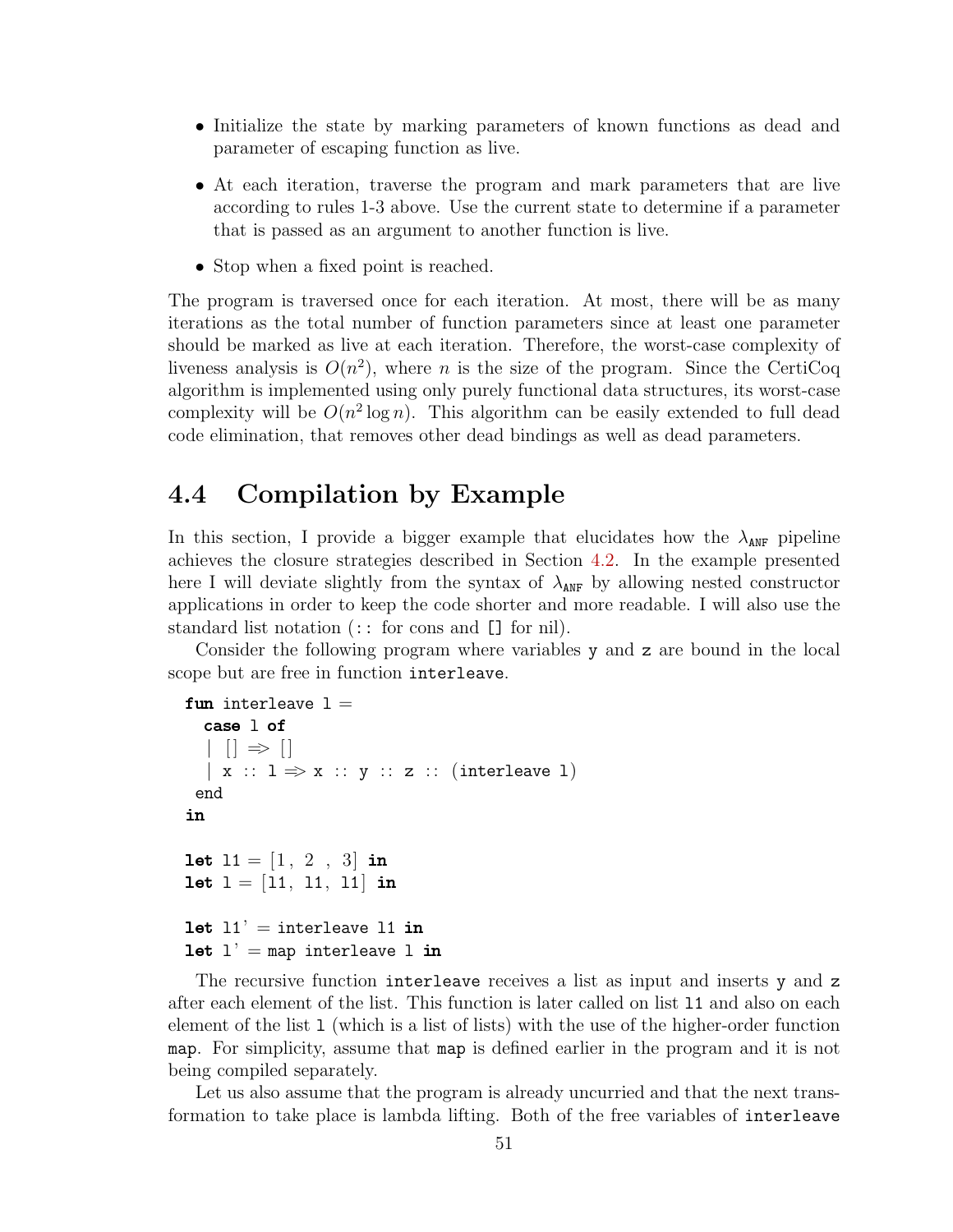can be lambda lifted. A new function, interleave\_known, is declared that takes as extra arguments the variables y and z. Then interleave is defined in terms of the new function, both inside the function body and immediately after the function definition.<sup>[12](#page-62-0)</sup>

```
fun interleave_known 1 x y =fun interleave l = interleave_known l \times y in
  case l of
  | \t| \Rightarrow |\vert x : 1 \Rightarrow x :: y :: z :: (interleave 1)end
in
fun interleave l = interleave_known l \times y in
let 11 = \begin{bmatrix} 1 \\ 2 \\ 3 \end{bmatrix} in
let l = [11, 11, 11] in
let 11' = interleave 11 in
let l' = map interleave 1 in
```
The two known calls to interleave can be inlined so that interleave\_known is called. The definition of interleave inside the body of the function will be deleted by the shrinking transformation since it is not used anymore. The call to map, assuming that map is defined earlier in the program and "splitted" in the same way, will also be replaced with map\_known. It is a closed function, so no extra parameters are passed. This leaves us with the following code.

```
fun interleave_known 1 x y =case l of
  | | | \Rightarrow |\vert x : 1 \Rightarrow x :: y :: z :: (interleave\_known 1 x y)end
in
fun interleave 1 = interleave_known 1 x y in
let 11 = \begin{bmatrix} 1 \\ 2 \\ 3 \end{bmatrix} in
let l = [11, 11, 11] in
let 11' = interleave_known 11 x y in
let l' = map_known interleave 1 in
```
Next closure conversion will run. It will closure-convert each function, regardless of their free variables and their status as escaping or known. I use record notation for the closure and environment records. The comments in the code indicate where closures are created and applied.

<span id="page-62-0"></span> $12$ In the actual implementation, the local variables x and y of interleave known would have to be renamed to avoid violating the "global unique bindings" property of our intermediate representation.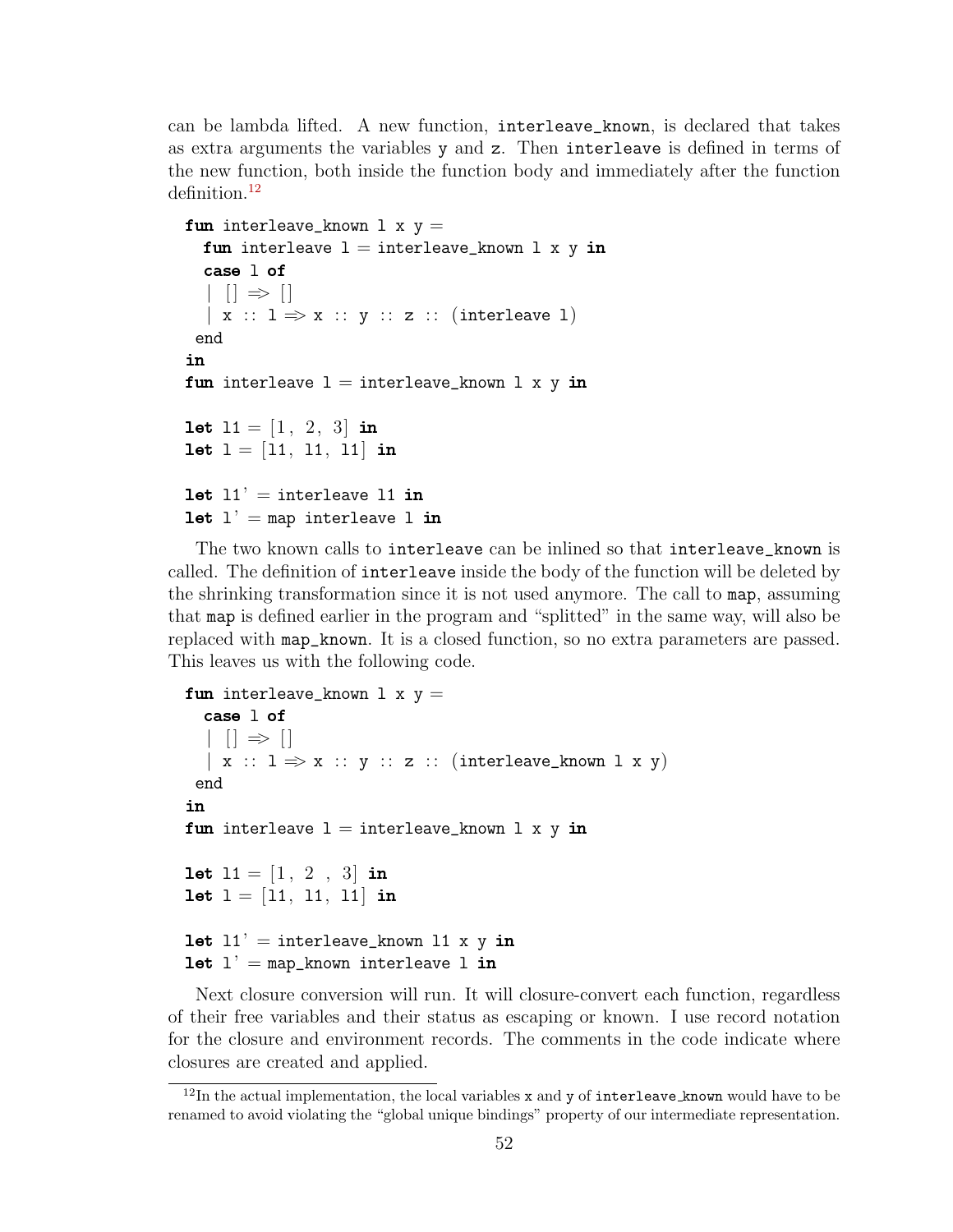```
fun interleave_known 1 x y env =case l of
  | \ | \ \Rightarrow \|\vert x : 1 \Rightarrow x :: y :: z :: (interleave_k) is x y \in yend
in
(* closure of interleave_known is created *)
let interleave_known_env = \{ \} in
let interleave_known_clo = \{ interleave_known , interleave_known_env \}fun interleave 1 env =let x = env.1 in
  let y = env.2 in
  (* application of interleave_known *)
  let interleave_known = interleave_known_clo.1 in
  let env' = interleave_knowr\_clo.2 ininterleave_known l x y env'
in
(* closure of interleave is created *)
let interleave_env = {x, y } in
let interleave_clo = { interleave , interleave_env }
let 11 = \begin{bmatrix} 1 \\ 2 \\ 3 \end{bmatrix} in
let l = [11, 11, 11] in
(* application of interleave_known *)
let interleave_known = interleave_known_clo.1 in
let env = interleave known clo.2 in
let 11' = interleave_known 11 x y env in
(* application of map *)let map_know = map_know_n_to.1 inlet env = map_known_clo.2 inlet l' = map_known interleave_clo l env in
```
In the above code all functions are closure-converted and all applications are converted so that they project the code and the environment from the closure pair. However the closures of interleave\_known and map\_known are statically known, so the projections of code and environment will be folded by shrinking. After that interleave\_known\_clo is dead code so it will be removed.

```
fun interleave_known 1 x y env =case l of
  | \t| \Rightarrow |\vert x : 1 \Rightarrow x :: y :: z :: (interleave_k) and x y env
```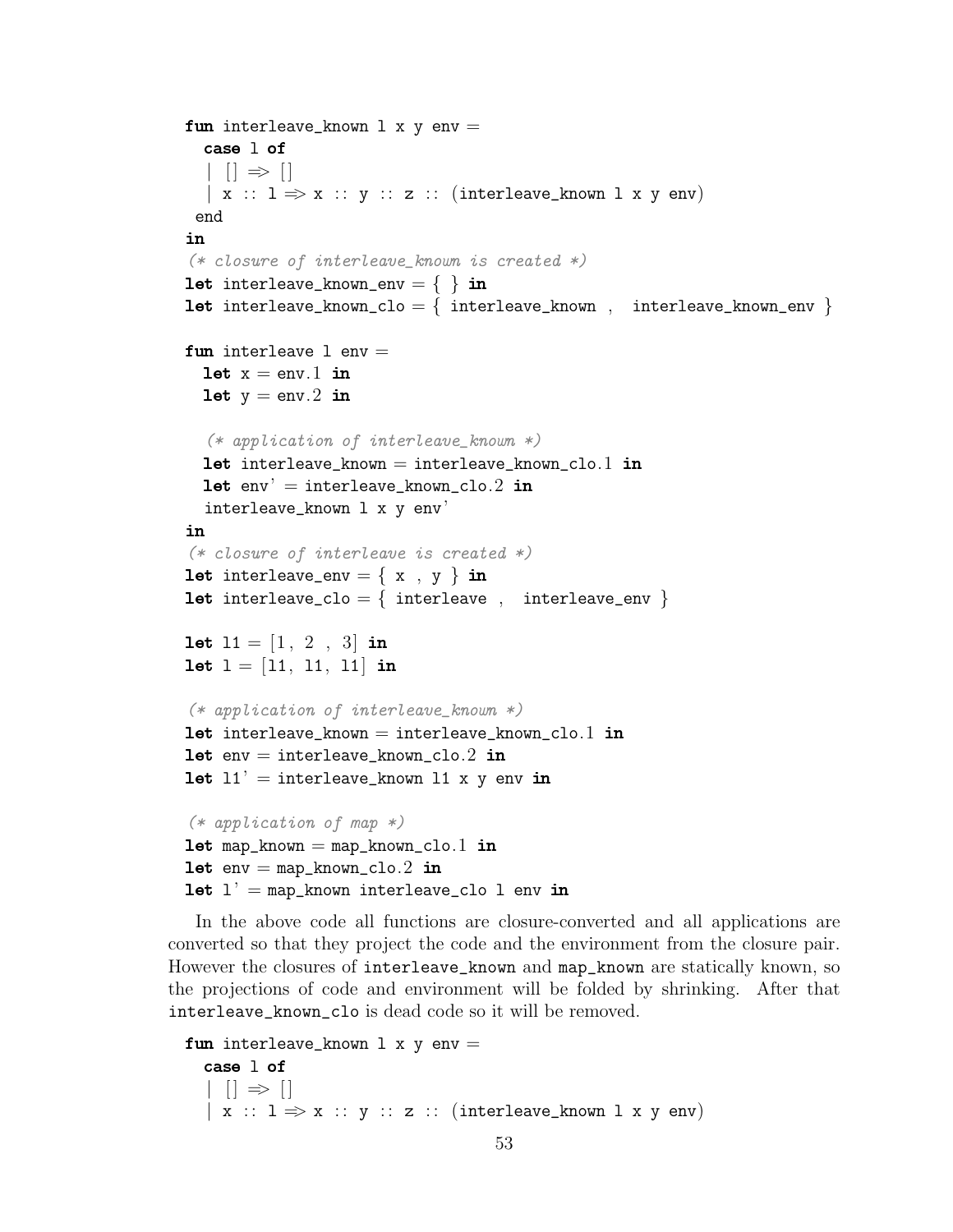```
end
in
let interleave_known_env = \{ \} in
fun interleave 1 env =
  let x = env.1 in
  let y = env.2 in
  (* application of interleave_known *)
  interleave_known l x y interleave_known_env
in
(* closure of interleave is created *)
let interleave_env = {x, y } in
let interleave_clo = { interleave , interleave_env }
let 11 = \begin{bmatrix} 1 \\ 2 \\ 3 \end{bmatrix} in
let l = [11, 11, 11] in
let 11' = interleave_known 11 x y interleave_known_env in
(* application of map *)let l' = map_known interleave_clo l map env in
```
Now only the escaping function interleave has a closure. However, the functions interleave\_known and map\_known still have an empty environment parameter, which is never accessed but only passed as an argument at every call to these functions. Dead parameter elimination will remove these. Then interleave\_known\_env defined right after interleave\_known will not be used anymore and will be removed by the shrinking pass. Here's the final program.

```
fun interleave_known 1 x y =case l of
  | \t| \Rightarrow |\vert x : D \Rightarrow x :: y :: z :: (interleave_k)end
in
fun interleave 1 env =
  let x = env.1 in
  let y = env.2 in
  (* application of interleave_known *)
  interleave_known l x y
in
(* closure of interleave is created *)
let interleave_env = {x, y } in
```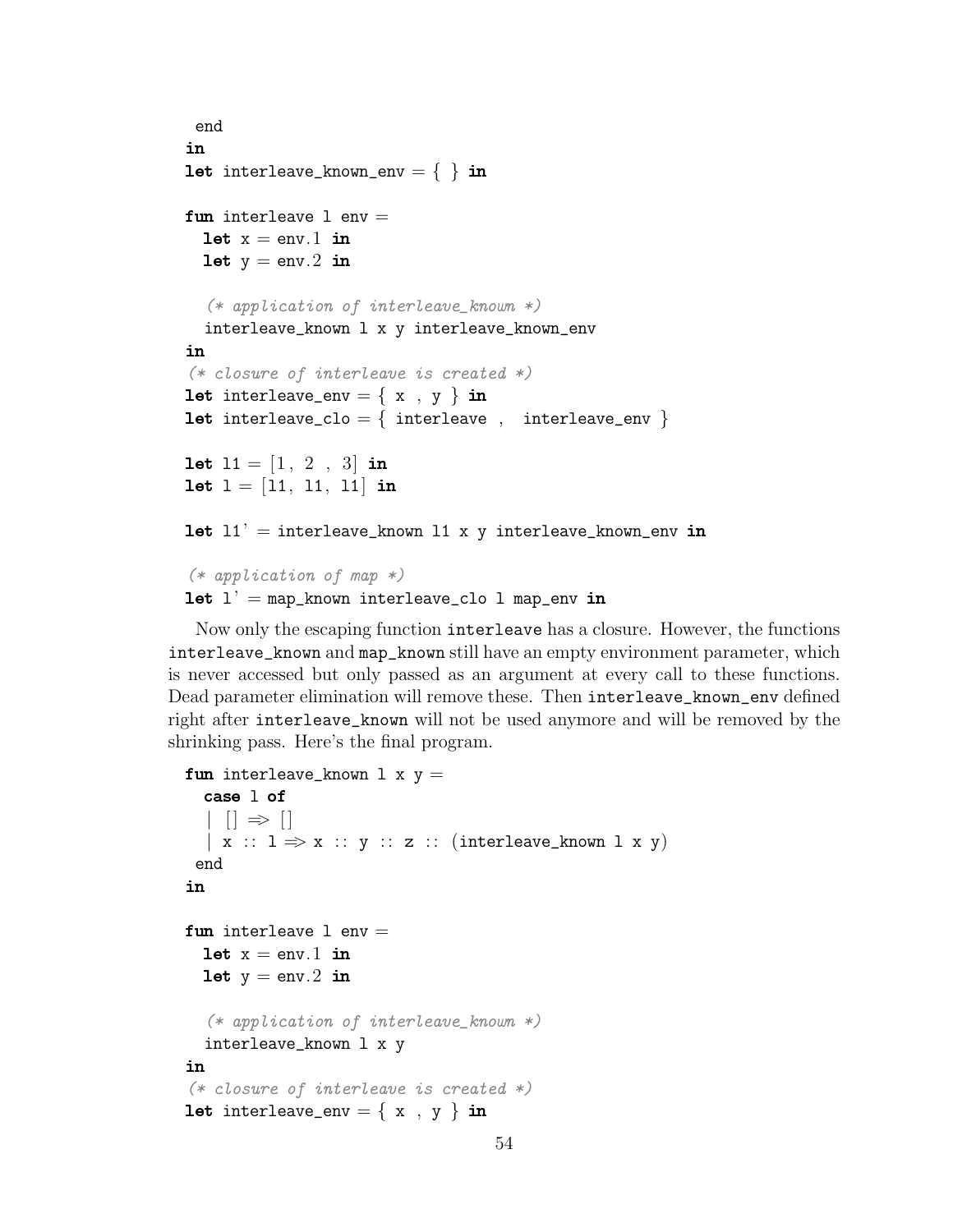```
let interleave_clo = { interleave , interleave_env }
let 11 = \begin{bmatrix} 1 \\ 2 \\ 3 \end{bmatrix} in
let l = [11, 11, 11] in
let 11' = interleave_known 11 x y in
(* application of map *)let l' = map_known interleave_clo l in
```
In the above program, the function interleave\_known has no closure, it just receives two extra arguments with the values of its free variables. All known calls to interleave now call interleave\_known. The function interleave gets closure converted, and its closure is passed as the first argument of map. The function will be invoked from within the body of map, and after projecting x and y from the environment, it will call interleave\_known.

The above example illustrates how calls to known functions can be compiled more efficiently than calls to escaping functions, by eliminating closures of nonescaping functions. It also illustrates how this is achieved using a naive closure conversion algorithm, with the use of a separate lambda lifting pass, shrinking and dead parameter elimination.

## 4.5 Related Work

In this section, I compare the optimizations performed by the  $\lambda_{ANF}$  pipeline of CertiCoq with those of other verified compilers for functional languages. The verified compilers I consider are the PILSNER [\[104\]](#page-168-2), Œuf[\[102\]](#page-168-3), CakeML [\[106\]](#page-168-1) and Lambda Tamer [\[34\]](#page-162-2). I also compare CertiCoq's optimizing pipeline with similar pipelines in GHC and the OCaml compiler.

### 4.5.1 Optimizations in Other Verified Compilers

**PILSNER** [\[104\]](#page-168-2) is a compositionally verified compiler for an ML-like source language to an idealized assembly language. PILSNER translates the source language to a CPS intermediate representation where it performs optimizations and then it generates target code. The optimizations that are performed by PILSNER are function inlining (of top-level functions only), dead code elimination (without liveness analysis), contification, hoisting of let-bindings out of function definitions to avoid recomputation during loops, and common subexpression elimination.

PILSNER does not introduce multiple arguments and functions remain curried. It also does not try to eliminate closures of known (user) functions. Calls will always access the closure record to fetch the code pointer. Continuations (that escape only downwards and therefore have a limited extent) are stack allocated, and free variable accesses are lookups in the stack, therefore no heap allocated closure is needed. PIL-SNER also performs a simple contification [\[49\]](#page-163-2) optimization that will turn functions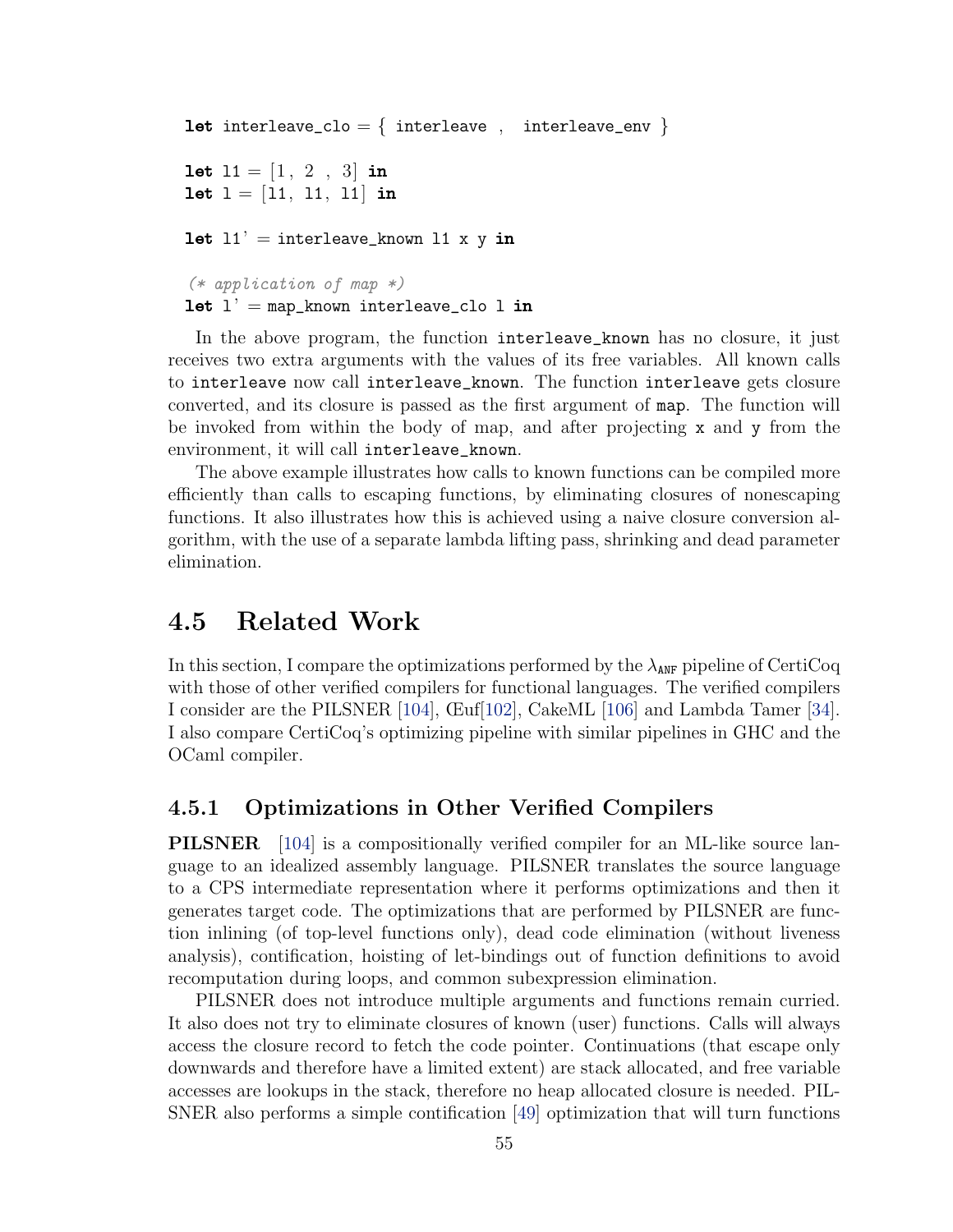that are always called with the same continuation into continuations, causing them to be stack allocated.

Œuf [\[102\]](#page-168-3) is a prototype compiler implementation from a subset of Gallina to CompCert's Cminor. As a prototype implementation, Œuf does not perform any optimizations. Multi-argument functions are always curried and all functions are closure converted. Calls to known functions always enter through the code pointer in the closure pair.

CakeML [\[129\]](#page-170-3) is the most mature verified compiler for a functional language. It offers the most advanced optimizations for known function calls [\[106\]](#page-168-1) among the compilers considered in this section. Compared to CertiCoq, CakeML performs fewer optimizations for closure strategies but it manages to uncurry calls to unknown functions, which CertiCoq currently does not. CakeML optimizes calls to known functions that are closed, by avoiding extracting the function pointer from the closure record. However, CakeML will always allocate closures for known functions with free variables. On the other hand CakeML, unlike CertiCoq, does optimize curried function applications to unknown calls. In CakeML, all functions, regardless of their status as known or escaping, are uncurried. Multi-argument applications of unknown functions are implemented using a *mismatch* semantics that allows partial application. A runtime check is performed to determine if the numbers of actual parameters matches the arity of the function. If a function is applied to exactly as many arguments as it expects, then its body is evaluated avoiding allocating closures for the intermediate results of the uncurried application. If a function is applied to fewer arguments than it expects, then a closure is allocated. If a function is applied to more arguments than it expects, the body is evaluated and the result is applied to the remaining arguments.

To achieve these optimizations, CakeML uses an intermediate representation, CLOSLANG, that is more complicated than  $\lambda_{\text{ANF}}$ . It distinguishes two types of calls, C-style calls for optimized known functions, and ML-style calls. Similarly, it has three different kinds of function definitions: local anonymous functions, local recursive functions, and a global immutable code table for closed known functions. In order to recognize known calls that can be optimized the compiler performs additional flow analysis (which CertiCoq has avoided by "splitting" functions into known and escaping instances).

Lambda Tamer [\[34\]](#page-162-2) is a verified compiler for an imperative higher-order language. It uses a naive closure-conversion transformation that does not optimize closures of known functions.

### 4.5.2 Compilation-by-Transformation in other Compilers

Many modern compilers use a transformational approach for compilation. Here, I review the transformational pipelines of GHC and OCaml, that have a similar design with that of  $\lambda_{ANF}$ .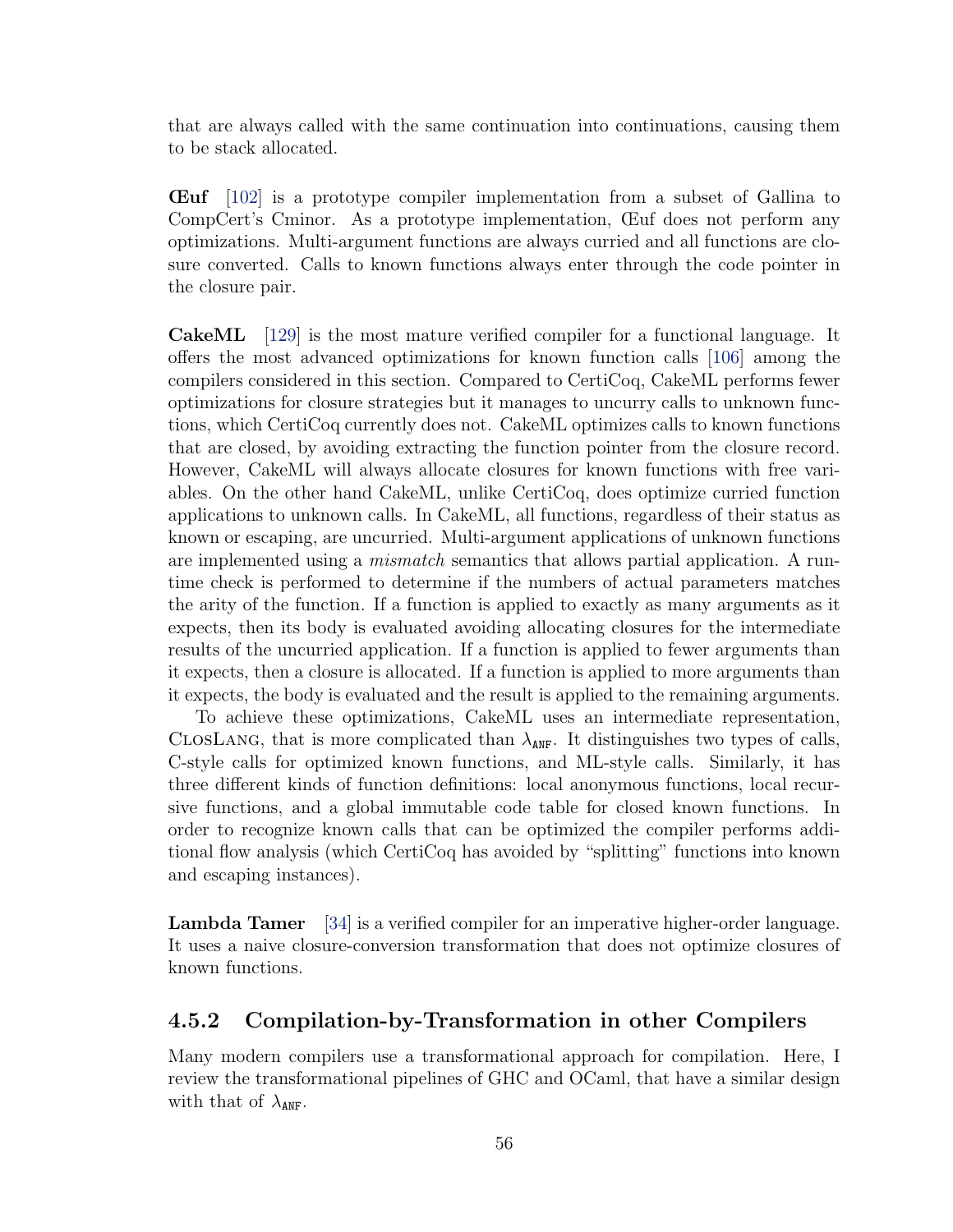GHC. GHC's Core-to-Core optimization pipeline [\[69,](#page-165-1) [68\]](#page-165-3) consists of many small modular passes that are used to optimize the code. The pipeline has a *simplifier*, that performs code simplifications including inlining, constant folding, eta-expansion, and case-of-case transformation. These transformations are performed simultaneously to take advantage of the cascade effect. This pass corresponds to our shrinking/inlining loop. The Core-to-Core pipeline performs a few other global transformations, including strictness analysis, argument specialization, lambda lifting and static argument transformation  $(i.e.,$  lambda dropping that removes arguments of functions and introduces free variables). As in our  $\lambda_{\text{ANF}}$  pipeline, the simplifier will run between optimization passes to remove administrative redexes.

GHC's lambda lifting [\[69\]](#page-165-1) is, just like ours, selective and will not lambda lift every function. The selection is based on whether lambda-lifting a function will increase closure allocation in one of the callers (we consider this but also other design parameters). GHC's lambda lifting will not split functions into known and unknown instances. Lambda-lifted functions will be partially applied before an escaping oc-currence.<sup>[13](#page-67-0)</sup> Because of our splitting strategy, our lambda-lifting transformation can make a more fine-grained choice about which functions to lambda-lift (since different calls to the same functions can call either the lambda-lifted or the original function, i.e., the wrapper). Lambda lifting in GHC improves the performance of some programs but worsens the performance of others. The selective approach mitigates the overhead.

Flambda. OCaml's Flambda optimization pipeline [\[87,](#page-167-2) Chaper 21] has a similar design. It features a pass that performs inlining and code simplification (constant folding, dead code elimination). Other transformations include argument specialization, code motion transformations, removal of unused arguments, and lambda lifting.

Flambda's lambda lifting works in a similar way to ours by splitting a function into a known and an escaping instance, which is defined as a wrapper around the known instance. The known wrapper will be inlined at known call sites. To mitigate the overhead of unknown calls going through the wrappers, if a function is small enough Flambda will duplicate it and will use the original function at escaping occurrences and the lambda-lifted function at known call sites. However, this will miss the opportunity to eliminate closures of escaping recursive functions. In our lambda lifting implementation the free variables will be projected just once out of the environment, when they are first called. Flambda's lambda lifting does not always improve performance. It is not clear whether Flambda's lambda lifting implements any heuristic decision about which functions to lambda lift or if it follows an all-or-nothing approach.

<span id="page-67-0"></span> $13\text{We cannot do that because partial application of multi-argument functions in not supported by }$ the semantics of  $\lambda_{ANF}$ .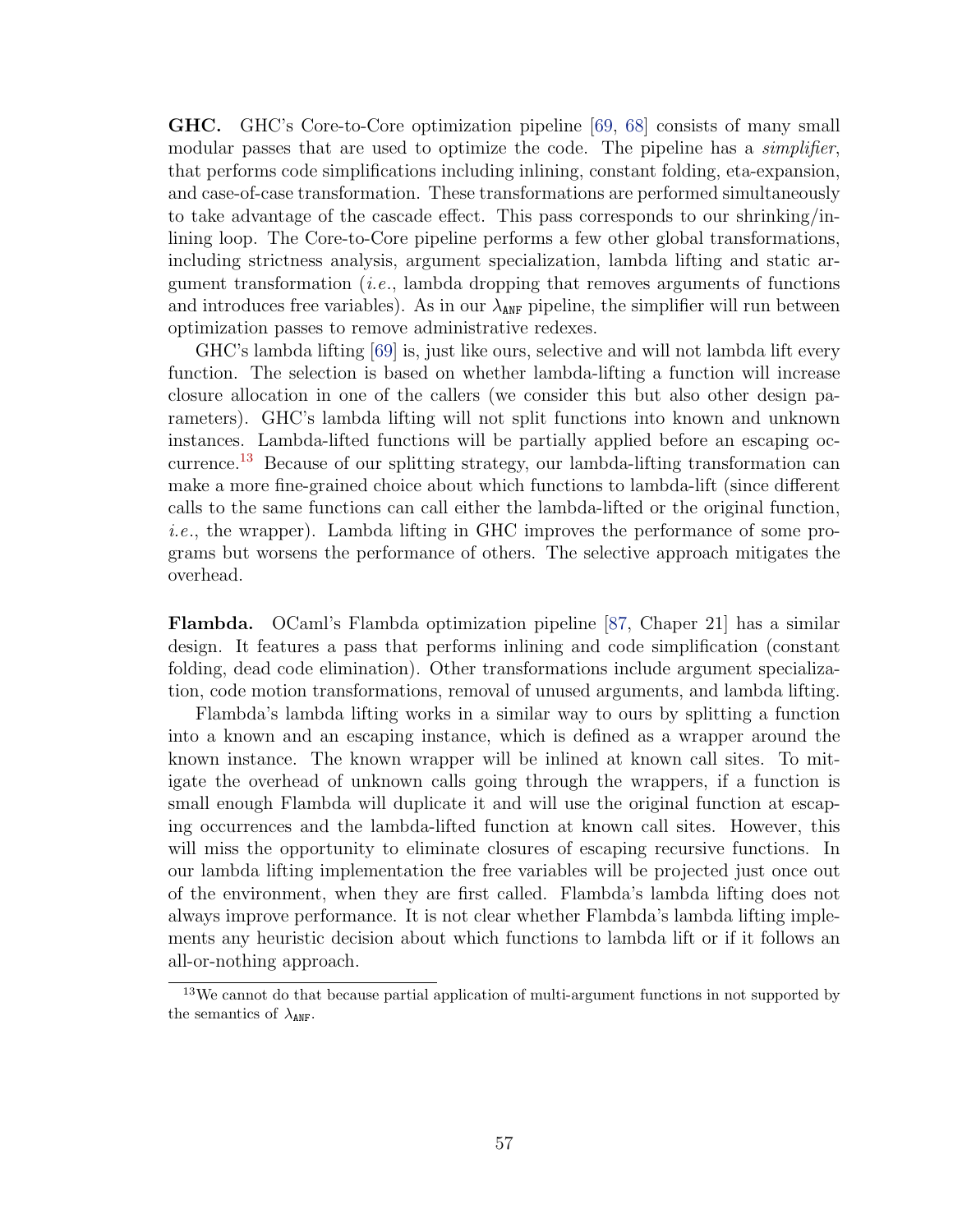## 4.6 Conclusion

In this chapter, I presented the  $\lambda_{\text{ANF}}$  optimizing pipeline of CertiCoq. The pipeline performs various code simplification transformations to optimize the code. These optimizations include dead code elimination, case and projection folding, function inlining and dead parameter elimination. Most importantly, the  $\lambda_{\text{ANF}}$  pipeline optimizes known function calls by implementing uncurrying and efficient closure strategies. The design of the  $\lambda_{\text{ANF}}$  pipeline follows a compilation-by program-transformation approach: a number of simple and small program transformations are composed and produce an optimized target that can be readily compiled to C or other first-order, low-level representations. Optimizations are decomposed into small and simple transformations that are proved correct individually and they are then recomposed to achieve optimizations that in other compilers are expressed as monolithic passes. In the next chapter, I introduce the proof framework that is used to verify the  $\lambda_{\text{ANF}}$  pipeline.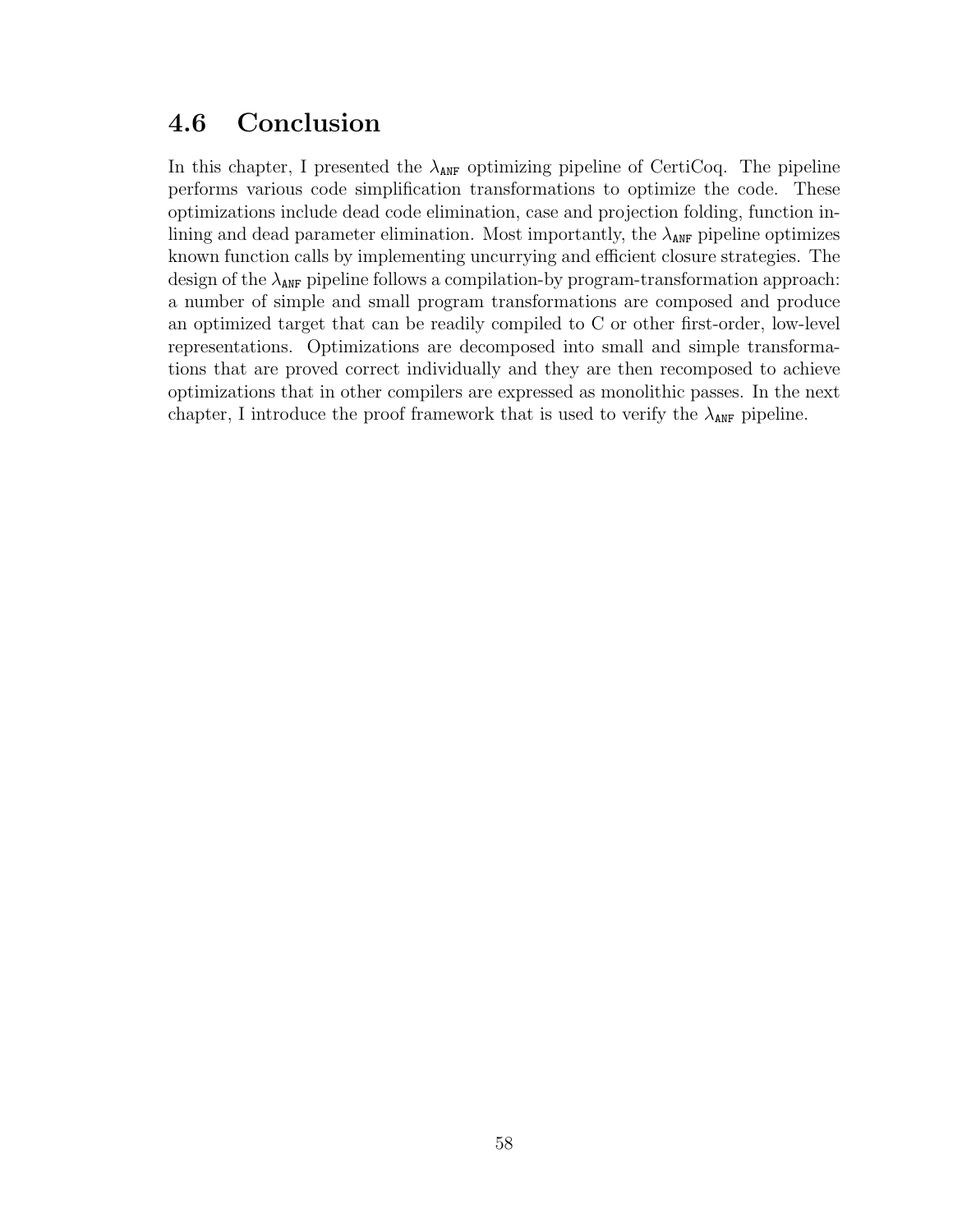## <span id="page-69-0"></span>Chapter 5 Relational Proof Framework

To carry out a correctness proof for a program transformation, it is often convenient to set up a more general relation and show that the input and the output of the transformation inhabit the relation. First, let us examine the compiler correctness specification that we wish to establish for the  $\lambda_{\text{ANF}}$  pipeline. A compiler is correct if the observable behaviors exhibited by the target program are included in observable behaviors of the source program. For the language in question,  $\lambda_{\text{ANF}}$ , a program has two possible observable behaviors: it may terminate yielding a result or it may diverge. We shall therefore prove that whenever the source program terminates producing a result so does the target, and two results are observationally the same, and whenever the source diverges so does the target program.<sup>[1](#page-69-1)</sup>

### Definition 5.1 (Behavioral refinement in  $\lambda_{ANF}$ )

We say that program  $e'$  refines the behavior of program  $e$ , written<sup>[2](#page-69-2)</sup>  $e \supseteq_{B} e'$ , iff

<span id="page-69-3"></span>
$$
(e \Downarrow \text{Res}(v) \Rightarrow \exists v', e' \Downarrow \text{Res}(v') \land v \approx v') \land (\text{termination})
$$
  

$$
e \Uparrow \Rightarrow e' \Uparrow (\text{divergence})
$$

The relation  $\approx$  asserts that two  $\lambda_{ANF}$  values are observationally the same if they are both constructed values with the same constructor tag and pairwise related arguments, or if they are both function values.

if 
$$
m = n
$$
 and  $C_1 = C_2$  and  $\forall i, v_i \approx v'_i$   
 $C_1(v_1, \ldots, v_m) \approx C_2(v'_1, \ldots, v'_n)$ 

 $\text{Clo}(\sigma, \text{fun } f\ \overline{x} = e) \approx \text{Clo}(\sigma', \text{fun } g\ \overline{y} = e')$ 

A compiler is correct if  $\forall e, e \supseteq_{\mathbb{B}} \text{comp}(e)$ .

<span id="page-69-1"></span><sup>&</sup>lt;sup>1</sup>This describes a *forward simulation*. This is enough to show semantic preservation for deterministic languages. In presence of nondeterminism one must show a backward simulation. See Leroy [\[86\]](#page-167-1) for a relevant discussion.

<span id="page-69-2"></span><sup>&</sup>lt;sup>2</sup>I will also use  $(\sigma, e) \supseteq_{\mathbf{B}} (\sigma', e')$  for evaluation in a non-empty environment.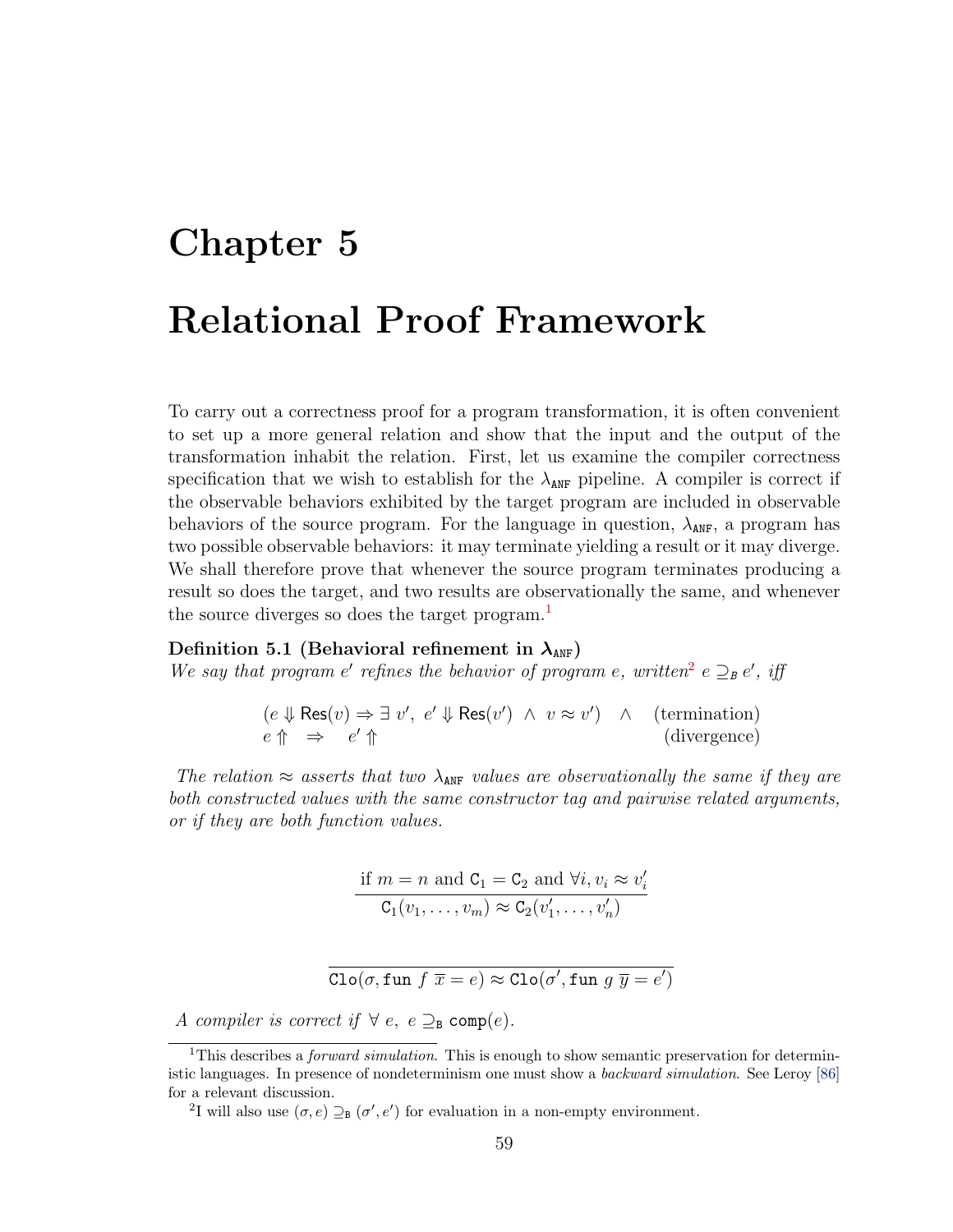In the above statement any two functions are considered observationally the same. For programs that run in isolation this is sufficient. A whole program is expected to have a first-order type, an inductive datatype whose values (represented in memory as data structures) can be traversed with appropriate knowledge of constructor representations. In contrast, in ML-like languages, function values are not considered "intensionally observable", one does not expect to examine their internals and print them out. To observe the result of a program when this is a function, the program must be linked with another program that applies this function. I will discuss linking extensively in the next section.

Notice that the refinement relation is not a symmetric relation: a program that has no evaluation derivation—*i.e.*, a program that is "stuck"—is trivially refined by any target program. This specification allows the compiler to map a stuck source program to any target program, permitting undefined behavior whenever the semantics of the source program is ill-defined.<sup>[3](#page-70-0)</sup>

Now that we know what to prove, we should examine how to prove it. Of course, one can attempt to do this semantic-preservation proof by reasoning directly about the semantics of the source and target languages. The semantic refinement cannot be proved directly because it asserts nothing about related functions and hence, it does not provide a strong enough induction hypothesis. One would have to strengthen the specification by relating function values too. This is typically done syntactically by using the compilation function itself: two functions are related if the target function is the compilation of the source function. Such *syntactic* simulations depend on the transformation that is being proved correct. Now imagine attempting to prove the correctness of the  $\lambda_{\text{ANF}}$  pipeline using syntactic simulations. One would have to use seven different syntactic value relations! Changes in the transformation would result in changes in the corresponding syntactic value relation. Modifications in the semantics would incur modifications in all seven proofs.

The ad-hoc nature of reasoning with syntactic simulations can be avoided by setting up a relation between the source and target languages that relates values semantically and provides a more principled way of reasoning. Such relations act as a proxy between the semantics of the languages and the correctness proof. They come with a proof theory, often in form of *compatibility* lemmas or equational rules, that enable compositional reasoning about program refinement. Modifying the semantics requires adjusting the theory of the relation, but generally not the correctness proofs of transformations. In addition, semantic relations can be used for proving the correctness of more than one transformation, facilitating proof reuse. Examples of such relations in the literature include logical relations [\[16,](#page-160-3) [3\]](#page-159-1), bisimulations [\[111,](#page-169-0) [63\]](#page-164-2), and more advanced relations that combine best of both worlds [\[65,](#page-165-4) [104\]](#page-168-2). For the correctness of the  $\lambda_{\text{ANF}}$  pipeline we chose the method of logical relations. But before getting into the details of the technical framework, let us first discuss some desirable properties of a relation that is used for compiler correctness.

<span id="page-70-0"></span><sup>3</sup>By virtue of type safety, we known that the Gallina programs we are compiling are safe and semantically well-defined. Restricting the compiler specification to source programs with well-defined semantics is standard in compiler correctness theorems [\[86\]](#page-167-1).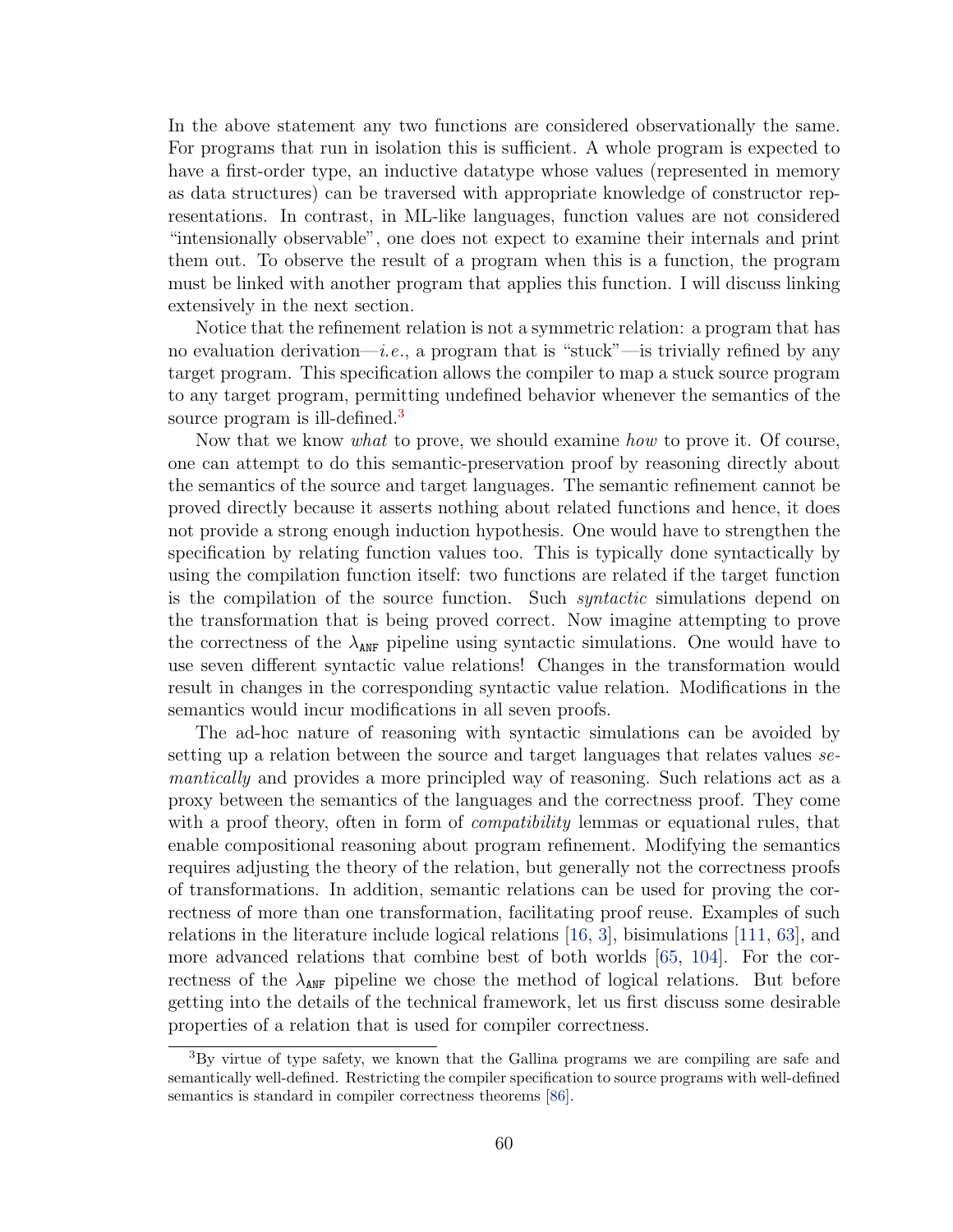## 5.1 Relations for Compiler Correctness

What is a good relation for compiler correctness? At the very least, a relation for compiler correctness should imply the behavioral refinement that we interested in establishing, which in our case is definition [5.1.](#page-69-3) A relation that has this property is said to be adequate. If we are only interested in compilation of whole programs adequacy is enough. We can establish behavioral refinement for each transformation separately, using the relation of choice, and then compose the individual refinement proofs[4](#page-71-0) to derive the top-level correctness theorem.

However, the situation gets more complicated when we want to reason about semantic preservation for programs that are compiled separately and linked at the target level. To have a framework to talk about separate compilation and linking it is useful to formalize a notion of linking  $\lambda_{\text{ANF}}$  programs.

### Definition 5.2 (Linking  $\lambda_{\text{ANF}}$  programs)

Let e<sub>client</sub> be a  $\lambda_{\text{ANF}}$  program with exactly one external reference x and e<sub>lib</sub> be a closed  $\lambda_{\text{ANF}}$  program. The linking operator substitutes the reference x with the result of evaluating the expression  $e_{\text{lib}}$ .

$$
[x \mapsto e_{\text{lib}}]e_{\text{client}} \stackrel{\text{def}}{=} \text{fun } f [] = e_{\text{lib}} \text{ in let } x = f [] \text{ in } e_{\text{client}}
$$

The linking operator can be generalized to more than one external reference.

Intuitively, we can think of the linking operator as a closing substitution. Only that in  $\lambda_{\text{ANF}}$  we cannot simply substitute an identifier for an expression or simply write let  $x = e_{\text{lib}}$  in  $e_{\text{client}}$  for reasons related to the syntactic restrictions of ANF, described in Section [4.3—](#page-50-3)so we use a zero-arity function.

**Note:** Although in the case of  $\lambda_{\text{ANF}}$  the source and target languages of compilation are the same, the linking specification and the following discussion generalize to a cross-language setting as well.

### 5.1.1 Reasoning About Linking

Verification of a compiler with respect to not only whole-program compilation but also separate compilation of program components is referred to as compositional com-piler correctness. There are different notions of compositional compiler correctness,<sup>[5](#page-71-1)</sup> depending on how broad the notion of linking is. A compositional correctness theorem may support:

- 1. Linking of programs produced by exactly the same compiler.
- 2. Linking of programs produced by different configurations of the same compiler. Such configuration can use different optimization passes.

<span id="page-71-1"></span><span id="page-71-0"></span><sup>4</sup>Program refinement is a transitive relation.

<sup>&</sup>lt;sup>5</sup>For an extensive discussion of the spectrum of compositional compiler correctness the reader can look at Patterson and Ahmed [\[108\]](#page-169-1).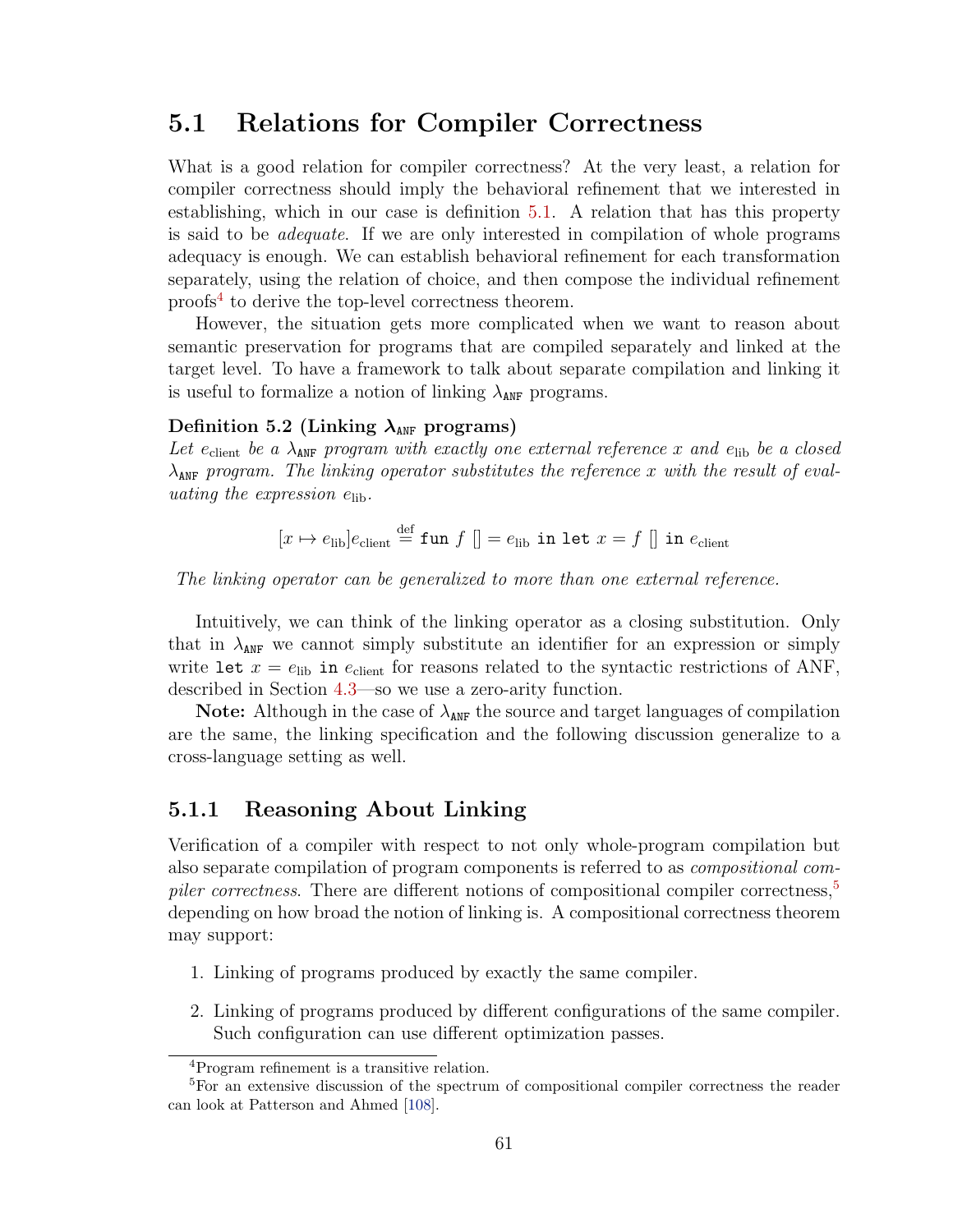- 3. Linking of programs produced by different compilers but are compiled from the same source language.
- 4. Linking of programs produced by different compilers and are written in different source languages. Such programs may or may not be expressible in the same source language.

<span id="page-72-0"></span>In this chapter, I will limit the discussion to linking programs that are compiled from the same source language. The following statement captures correctness of linking for cases 1-3 above.

#### Definition 5.3 (Correctness of linking)

Let  $comp<sub>1</sub>$  and  $comp<sub>2</sub>$  be compilers between the same source and target languages. A program compiled using  $comp_1$  can be safely linked with a program compiled using  $\texttt{comp}_2 \textit{ if } [x \mapsto e']e \supseteq_{\texttt{B}} [x \mapsto \texttt{comp}_2(e')] \texttt{comp}_1(e).$ 

That is, linking at the target level is correct if it refines the behavior of a whole source-level program produced by linking two programs at the source level.

Statement [5.3](#page-72-0) trivially holds when the two source programs are compiled with the same compiler (*i.e.*,  $\texttt{comp} = \texttt{comp}_1 = \texttt{comp}_2$ ) and the compilation function commutes with linking  $(i.e., \text{comp}([x \mapsto e'_{s}]e_{s}) = [x \mapsto \text{comp}(e'_{s})] \text{comp}(e_{s}))$ . Then, from the compiler correctness statement we know that  $[x \mapsto e'_s]e_s \supseteq_{\mathsf{B}} \textsf{comp}([x \mapsto e'_s]e_s)$ . Using the above equality, we derive  $[x \mapsto e'_s]e_s \supseteq_{\mathbf{B}} [x \mapsto \text{comp}(e'_s)]\text{comp}(e_s)$  that proves the case.

For the  $\lambda_{\text{ANF}}$  pipeline this is not generally the case. For now let's assume that we are compiling all programs with exactly the same  $\lambda_{\text{ANF}}$  optimizations. Depending on what optimizations are used, we might be able to prove that compilation commutes with linking but only up to alpha-conversion, as the binders will get renamed during compilation. In this case, to establish the linking correctness theorem we would have to prove that alpha-conversion preserves behavioral refinement, which requires additional proof effort. The compiler could also choose to inline the zero-arity linking function f of Definition [5.2](#page-71-0) or closure convert  $f^6$  $f^6$ . We would then have to prove additional lemmas (e.g., strengthening and weakening lemmas for the semantics) to reason about such cases. Generally speaking, changing the pipeline would require us to reestablish the linking theorem, which might be a non-trivial task.

The situation gets trickier when we attempt to link programs that are compiled with different configurations of the  $\lambda_{\text{ANF}}$  pipeline that use different optimization passes. This is a common scenario in compilation: separately compiled programs might have been compiled with different optimization flags, or different versions of the compiler (e.g., one might add an argument specialization optimization to  $\lambda_{\text{ANF}}$  and link programs compiled with the new transformation with programs that were compiled before adding this pass). Then there is no general recipe for proving correctness of separate compilation. Using a suitable relation to prove behavioral refinement can enable us to derive correctness of separate compilation *compositionally*, just by showing that each

<span id="page-72-1"></span> $6$ Our compiler eliminates closures of known closed functions, such as  $f$ , but some other pipeline might not perform this optimization.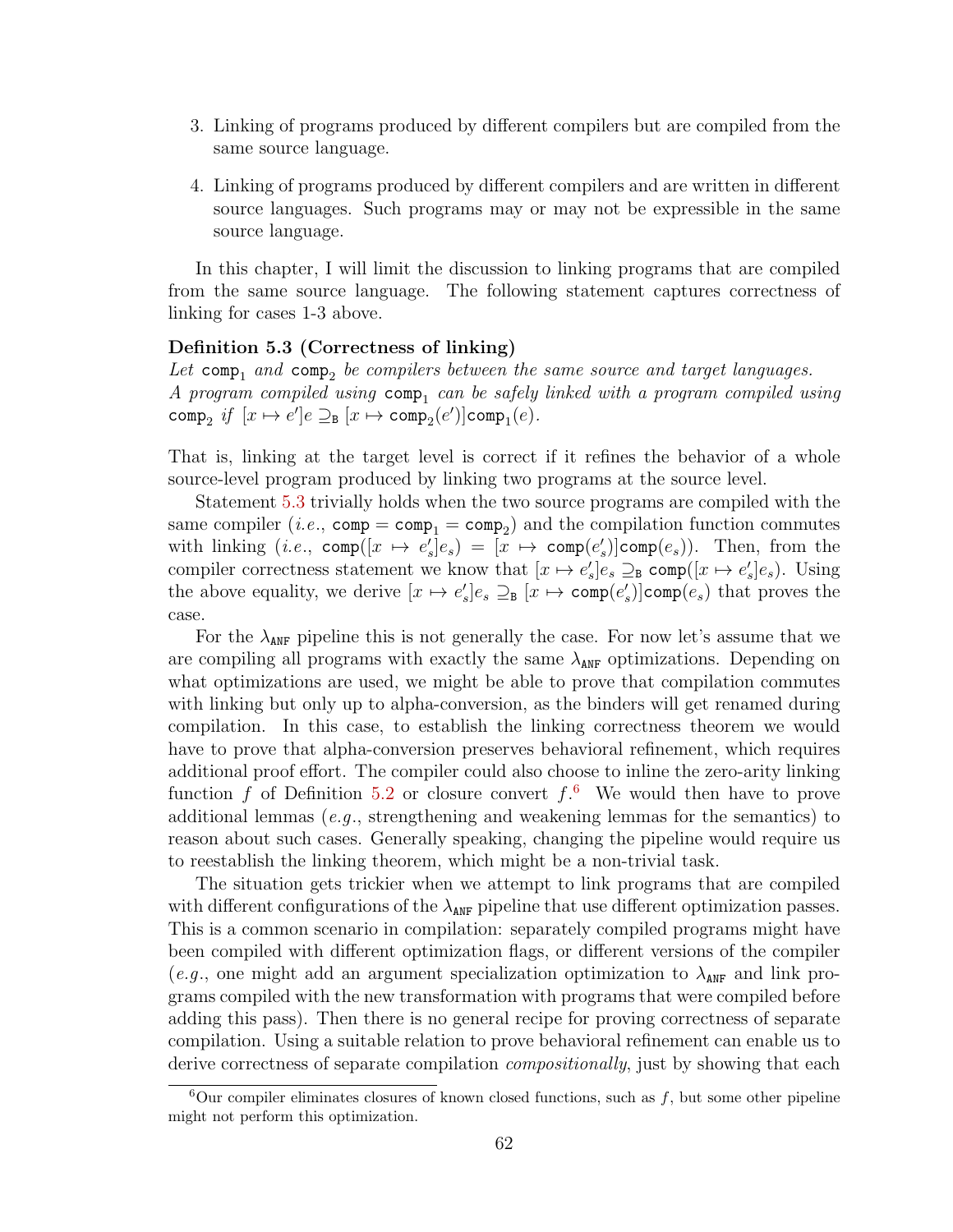of the pipelines inhabits the relation. In this case, we can prove a linking theorem that is independent of the compilation function and only depends on the relation that is used to prove correctness. Correctness of separate compilation for pipelines that inhabit the relation is a corollary of the linking theorem.

To make things more formal, let  $\mathcal{R} \subseteq \exp \times \exp$ . We call this relation *compatible* with *linking* if it satisfies the following.

$$
\forall e_s \ e_s' \ e_t \ e_t', \ \mathcal{R} \ (e_s, e_t) \ \Rightarrow \ \mathcal{R} \ (e_s', e_t') \ \Rightarrow \mathcal{R} \ ([x \mapsto e_s']e_s, [x \mapsto e_t']e_t)
$$

Clearly, if  $R$  is also an adequate relation, then we can derive behavioral refinement for linking for any two compilers that satisfy  $R$ . This property is also referred to as horizontal compositionality. If  $\mathcal R$  is also transitive, then it can be used to prove correct each intermediate optimization and then such proofs can be composed to show that the whole compiler is in  $\mathcal{R}$ .

Unfortunately, compiler correctness relations for higher-order languages that are adequate, compatible with linking, and transitive are extremely rare. There is only one such type of relations in the literature, Parametric Inter-Language Simulations  $(PILS)$ , which are used to verify the PILSNER compiler [\[104\]](#page-168-0). The technical framework of PILS is quite complicated, and according to the authors, the proof of transitivity is very involved.

In this thesis, I show that if we restrict linking to programs compiled by compilers that have exactly the same sequence of intermediate representations, then a compositional linking theorem can be obtained in a very lightweight and general way. In the framework that I present in this chapter, each transformation is proved correct with respect to a relation that is adequate and compatible with linking. The pipeline then inhabits the composition of all intermediate relations that are used to prove correctness. But the top-level relation is the composition of adequate and compatible relations and as such, it is also an adequate and compatible relation that enables us to prove a compositional compiler correctness theorem.

The linking theorem of  $\lambda_{ANF}$  is similar in strength with the one of SepCompCert [\[73\]](#page-166-0). However the proof technique is more general, and it allows strictly more programs to be linked with each other. Unlike SepCompCert, it requires no modification to the proof of each transformation. I make a more detailed comparison between the two techniques in the related work section of this chapter (Section [5.4\)](#page-96-0).

In the rest of this chapter, I present the relational framework that is used to prove correct the  $\lambda_{ANF}$  transformation, its extension to verification of separate compilation, briefly the correctness result of each transformation, and the end-to-end, top-level theorem of the  $\lambda_{\text{ANF}}$  pipeline. I conclude with related work about proof techniques for compiler verification.

# 5.2 Logical Relations

Logical relations let us avoid syntactically relating function values by using an extensional notion of function relatedness. With logical relations, two functions are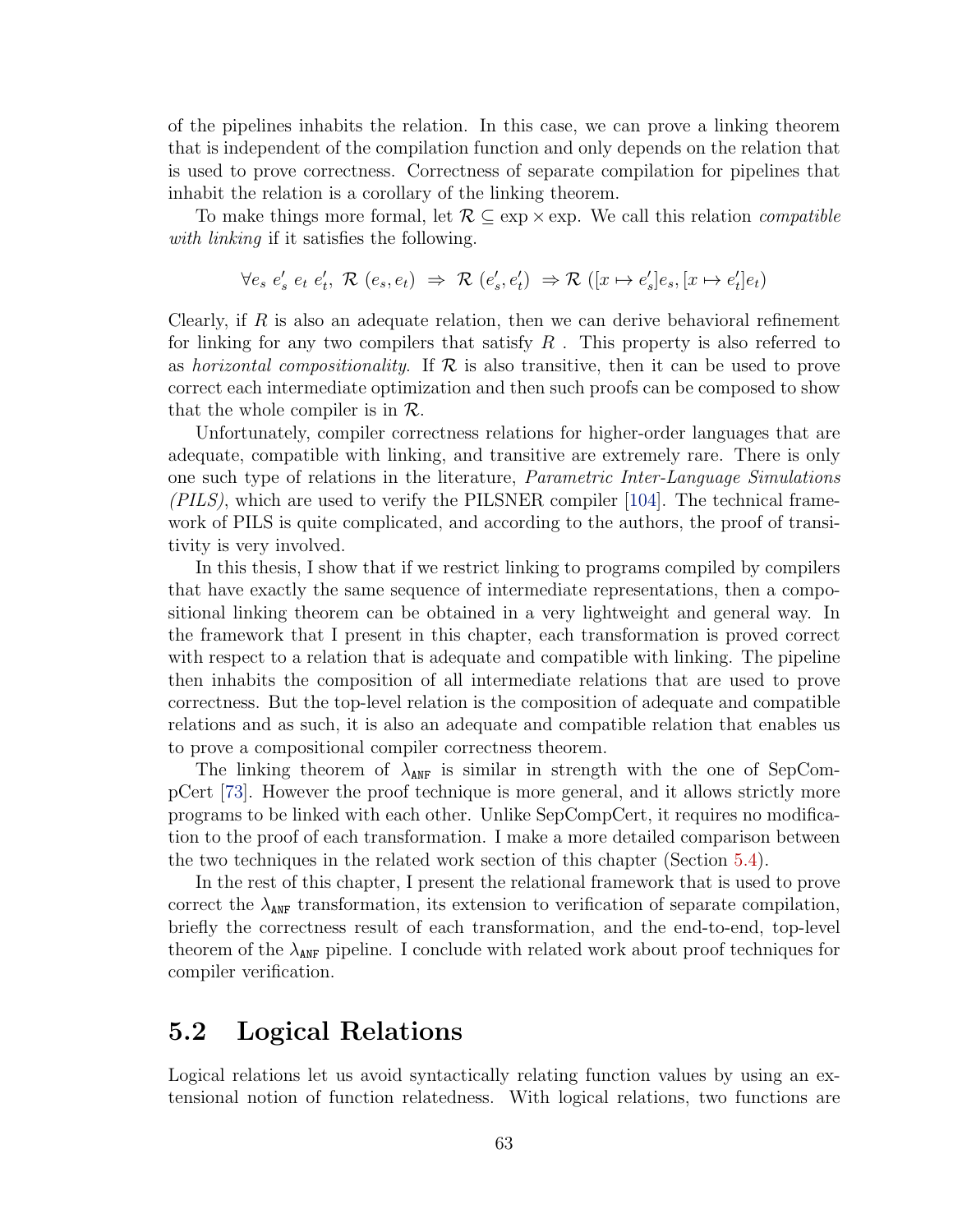related if applying them to related arguments yields semantically related results. Logical relations have a long history in programming languages and have been used to prove a wide variety of properties about lambda calculus (and related languages). Unary logical relations, which are predicates over just one program, have been used to show properties such as strong normalization [\[128,](#page-170-0) [50\]](#page-163-0) and type safety [\[16,](#page-160-0) [4\]](#page-159-0). Binary logical relations are a useful tool to show program equivalence and refinement. Reynolds famously used a logical relation to show relational parametricity [\[114\]](#page-169-0). In compiler correctness, logical relations are being used to show behavioral refinement. Commonly, logical relations are indexed by the types of the language, but they can be used in untyped settings as well [\[106,](#page-168-1) [1\]](#page-159-1). For CertiCoq, we use untyped logical relations.

Step-indexing. Typically, defining a logical relation requires defining a different relation for different syntactic category of the language—e.g., an expression relation, a value relation, etc. Let us, just for the purpose of this example, use  $\prec$  for the value relation and  $\leq$  for the expression relation. Using a simple untyped lambda calculus with substitution semantics (so that we do not have to include evaluation environments in our definitions), let us try to define the value relation for functions, which states that functions are related if they map related inputs to related outputs. The following definition captures the intuition described above.

$$
\lambda x_1 e_1 \prec \lambda x_2 e_2 \stackrel{\text{def}}{=} \forall v_1 v_2, v_1 \sim v_2 \Rightarrow e_1 \{v_1/x_1\} \preceq e_2 \{v_2/x_2\}
$$

Yet, the above definition has a problem: it is not a well-founded definition. In the recursive call of  $\sim$  nothing gets strictly smaller: the values  $v_1$  and  $v_2$  are arbitrary values and not sub terms of the related functions. To overcome this, we use a step  $index$  [\[16\]](#page-160-0): a natural number that gets strictly smaller in recursive calls and guarantees that the recursion is well-founded. Using a step index, the above definition becomes:

$$
\lambda x_1 \cdot e_1 \prec_k \lambda x_2 \cdot e_2 \stackrel{\text{def}}{=} \forall (i < k) \ v_1 \ v_2 \cdot v_1 \sim_i v_2 \Rightarrow e_1 \{v_1 / x_1\} \preceq_i e_2 \{v_2 / x_2\}
$$

That is, two functions are related at step index  $k$ , if for all arguments related at some *strictly* smaller step index i the bodies of the function after substituting the formal for the actual parameter, are also related at step index i. That means that in order to apply two functions to see if they are related, we have to spend one step. Intuitively, if two expressions are related at step index  $k$  then we can establish behavioral refinement for the next  $k$  steps of computation—but we do not know what happens after that. This becomes more clear with the definition of the expression relation.

$$
e_1 \preceq_k e_2 \stackrel{\text{def}}{=} \forall c_1 \ v_1, \ e_1 \stackrel{c_1 \psi}{=} v_1 \Rightarrow \exists c_2 \ v_2, \ e_2 \stackrel{c_2 \psi}{=} v_2 \ \land \ v_1 \prec_{k-c_1} v_2
$$

The expression relation states that if the source program evaluates to some value in some amount of steps  $c_1$  that is smaller than the step index, then the target program also evaluates to a value, and the two values are related for the remaining number of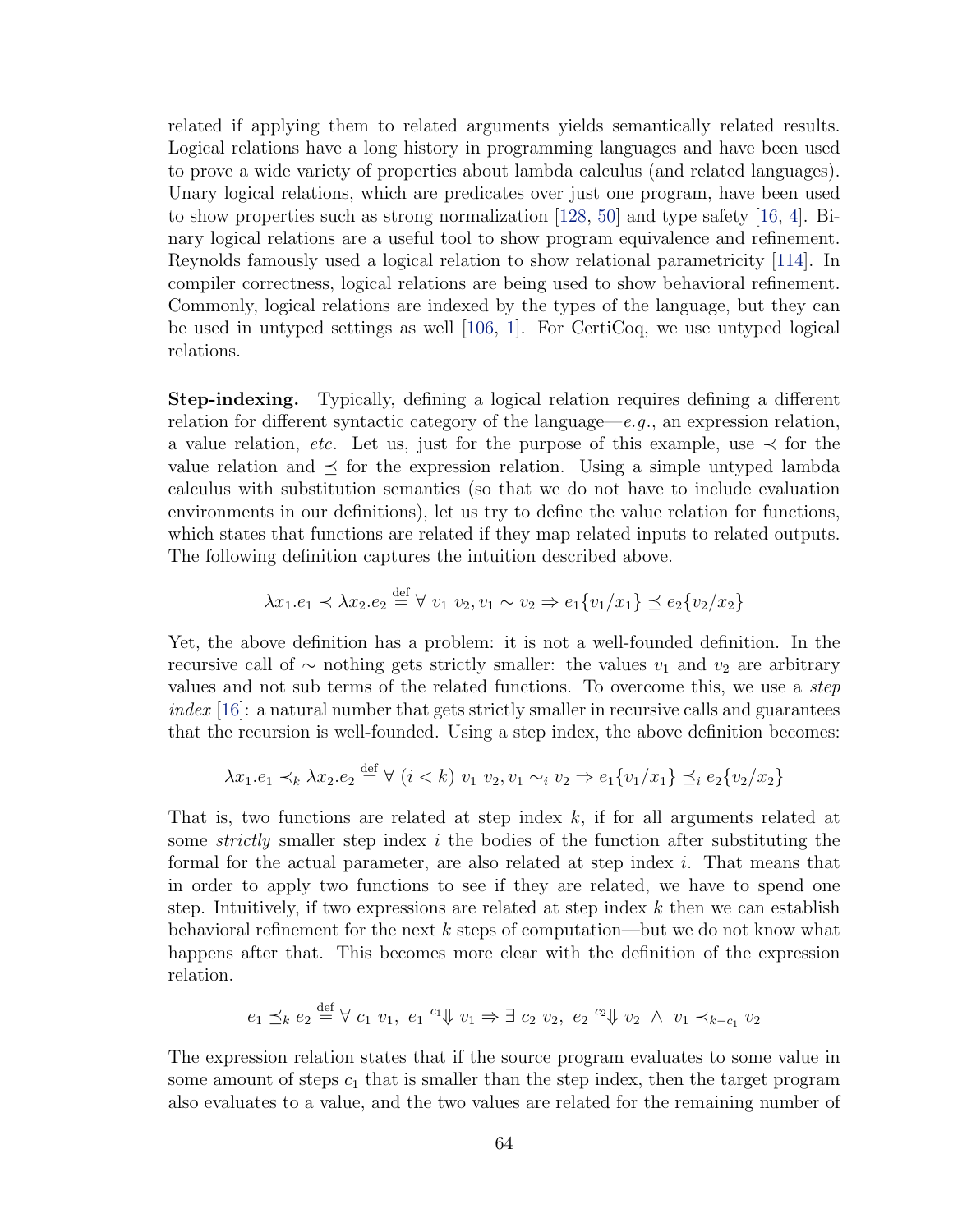steps. To show that a transformation is correct we prove that the source and target program are related for all step indices:  $\forall k, e_1 \preceq_k e_2$ .

### <span id="page-75-0"></span>5.2.1 Reasoning with the Logical Relation

To reason about logical relatedness of programs we use the so-called compatibility lemmas of the logical relation. These lemmas state that relatedness of configurations is preserved for various transitions of the two configurations. It enables us to establish relatedness of two congifurations by the relatedness of subconfigurations.

First, let us adapt the logical relation from the previous section to the  $\lambda_{ANF}$  language. Since the  $\lambda_{\text{ANF}}$  semantics is environment-based, the  $\lambda_{\text{ANF}}$  expression relation relates configurations (*i.e.*, pairs of environments and expressions). Let us also slightly change the notation that was used in the example above and use the symbol  $\mathcal E$  with prefix notation for the expression relation and the symbol  $\mathcal V$  for the value relation (which we will define later). A logical relation adapted to  $\lambda_{\text{ANF}}$  is shown in the following definition.

$$
\mathbf{\mathcal{E}}^{k}(\sigma_1, e_1) \ (\sigma_2, e_2) \stackrel{\text{def}}{=} \forall \ c_1 \ v_1, \ (\sigma_1, e_1) \stackrel{c_1 \Downarrow}{\rightarrow} v_1 \Rightarrow
$$
  

$$
\exists \ c_2 \ v_2, \ (\sigma_2, e_2) \stackrel{c_2 \Downarrow}{\rightarrow} v_2 \ \wedge
$$
  

$$
\mathbf{\mathcal{V}}^{k-c_1}(v_1, v_2)
$$

An example of compatibility lemma is demonstrated below. Let  $C_1$  and  $C_2$  be binding contexts (recall, from Section [3.2,](#page-33-0) that a binding context is a linear 1-hole context with the hole at continuation position). Then we can show that any two configurations  $(\sigma_1, C_1[e_1])$  and  $(\sigma_2, C_2[e_2])$  are related if the configurations  $(\sigma'_1, e_1)$  and  $(\sigma_2, e_2)$  are related, where  $\sigma_1'$  (resp.  $\sigma_2'$ ) is the environment obtained by interpreting  $C_1$  (resp.  $C_2$ ) in the environment  $\sigma_1$  (resp.  $\sigma_2$ ). This is captured by the following compatibility lemma.

#### Lemma 5.4 (Context application compatibility (simplified).)

Let  $C_1$  and  $C_2$  be binding contexts such that

- $(\sigma_1, \mathcal{E}_1) \, \triangleright \, \text{Res}(\sigma'_1),$
- $(\sigma_2, \mathcal{E}_2) \, \triangleright \, \text{Res}(\sigma'_2), \text{ and}$
- $\bullet$   $\mathcal{E}^{k}(\sigma'_{1},e_{1})$   $(\sigma'_{2},e_{2})$

Then we can derive that  $\mathcal{E}^k(\sigma_1, C_1[e_1])$   $(\sigma_2, C_2[e_2])$ .

The above statement is slightly simplified in that it ignores the fuel and resource values in the context interpretation judgment. We will come back to that in subsequent sections. The proof of this lemma uses the composition lemmas for the evaluation and context interpretation judgments of Section [3.3.3.](#page-43-0)

We state and prove such generic rules for different language constructs that we then use to establish that transformation are in the logical relation.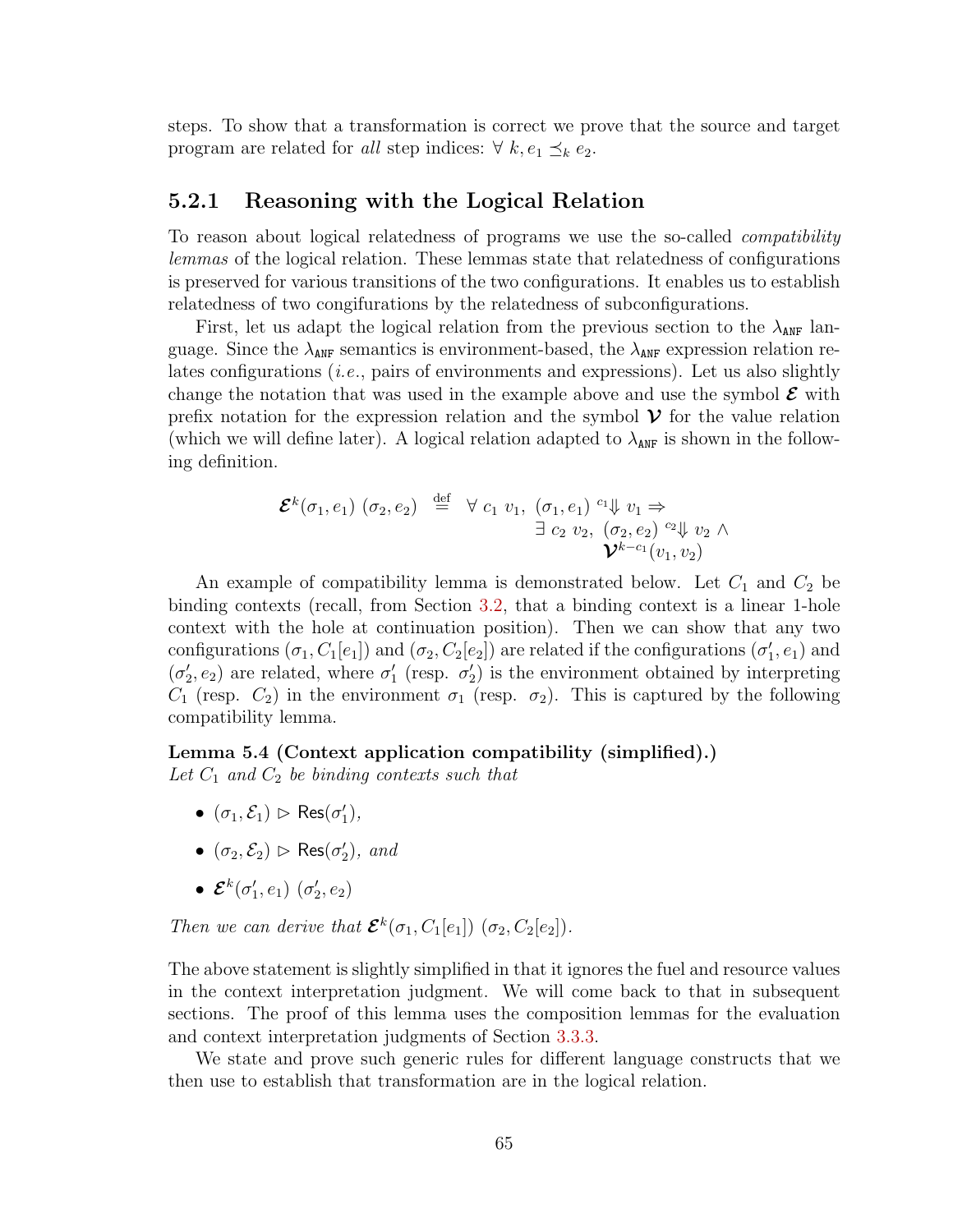## 5.2.2 Reasoning About Divergence

We aim to use a logical relation to reason about  $\lambda_{\text{ANF}}$  transformations. As stated in the previous section, the logical relation prescribes what happens when the source program terminates, but leaves unspecified the behavior of the target program when the source program diverges or get stuck. Yet, the refinement we wish to prove asserts that whenever the source program diverges so does the target program. As I discussed in Section [3.3,](#page-37-0) we can prove divergence preservation for a transformation if we can prove that the number of steps that the source program performs is upper bounded by some strictly monotonic function of the number of steps of the target program (Lemma [3.10\)](#page-44-0). To perform such reasoning we can extend the definition of the logical relation to assert that some relation between the source and target steps of execution holds. For example, the following logical relation asserts that the target steps is always greater or equal to the source steps.

$$
\mathcal{E}^{k}(\sigma_1, e_1) \ (\sigma_2, e_2) \stackrel{\text{def}}{=} \forall \ c_1 \ v_1, \ (\sigma_1, e_1) \stackrel{c_1 \Downarrow}{\rightarrow} v_1 \Rightarrow
$$
  

$$
\exists \ c_2 \ v_2, \ (\sigma_2, e_2) \stackrel{c_2 \Downarrow}{\rightarrow} v_2 \ \land
$$
  

$$
\mathcal{V}^{k-c_1}(v_1, v_2)
$$

For two programs that satisfy the above logical relation we can prove, using Lemma [3.10,](#page-44-0) that whenever  $e_1$  diverges so does  $e_2$ . Unfortunately, not all transformations satisfy the simple relation  $c_1 \leq c_2$  for the steps of the source  $c_1$  and the steps of the target  $c_2$ . To be able to establish the relation for programs that whose steps are related in different ways, we parameterize the logical relation with a relational postcondition Q that captures an arbitrary relationship between the fuel values of the two programs. Such relational postcondition can be instantiated differently for each pair of programs that we want to relate. This is reflected in the following logical relation definition.

$$
\mathcal{E}^{k}(\sigma_1, e_1) \ (\sigma_2, e_2) \{Q\} \stackrel{\text{def}}{=} \forall c_1 \ v_1, \ (\sigma_1, e_1) \stackrel{c_1 \Downarrow}{\rightarrow} v_1 \Rightarrow
$$
  

$$
\exists c_2 \ v_2, \ (\sigma_2, e_2) \stackrel{c_2 \Downarrow}{\rightarrow} v_2 \ \wedge
$$
  

$$
\mathcal{V}^{k-c_1}(v_1, v_2)
$$

This is not a complete definition: the definition of value relation also needs to be parameterized by a postcondition in order to pass it to the expression relation. To make this clear, let us define the value relation for closure values. Observe that the value relation we defined for untyped lambda calculus with substitution semantics relates function values. When an environment semantics is used, we need to relate closure values (*i.e.*, pairs of code and environment) in order to assign values to the free variables of the functions.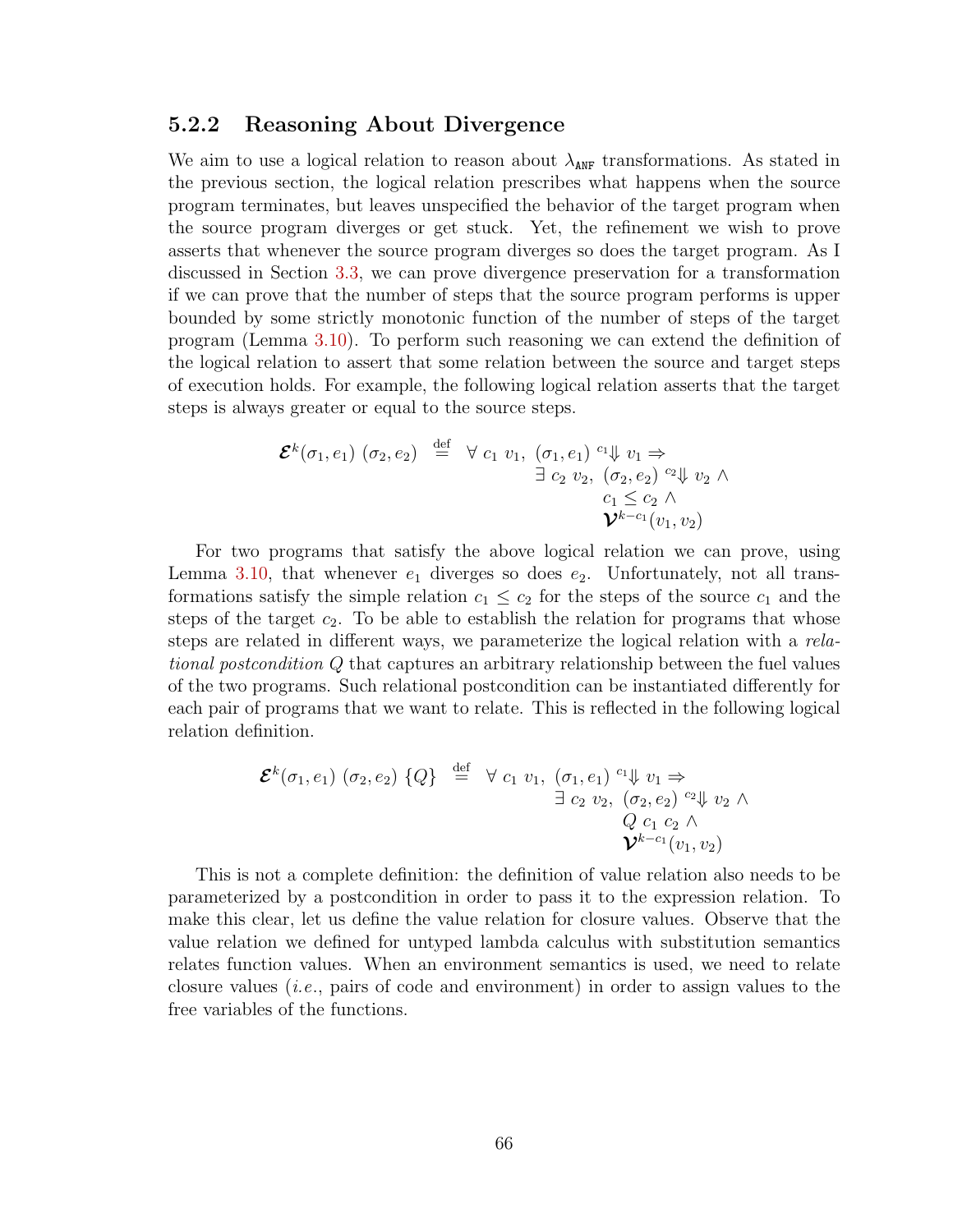$$
\mathcal{V}^k(\text{Clo}(\sigma_1, \text{fun } f \overline{x} = e_1), \text{Clo}(\sigma_2, \text{fun } g \overline{y} = e_2)) \{Q\} \stackrel{\text{def}}{=} \forall i < k \overline{v_1} \overline{v_2},
$$
  
\n
$$
\mathcal{V}^i(\overline{v_1}, \overline{v_2}) \{Q\} \Rightarrow
$$
  
\n
$$
\text{len}(\overline{x}) = \text{len}(\overline{v_1}) \Rightarrow
$$
  
\n
$$
\text{len}(\overline{y}) = \text{len}(\overline{v_2}) \land
$$
  
\n
$$
\mathcal{E}^i(\sigma'_1, e_1) \ (\sigma'_2, e_2) \{Q\}
$$
  
\nwhere  $\sigma'_1 = \sigma_1[\overline{x} \mapsto \overline{v_1}, f \mapsto \text{Clo}(\sigma_1, \text{fun } f \overline{x} = e_1)]$   
\nand  $\sigma'_2 = \sigma_2[\overline{y} \mapsto \overline{v_2}, g \mapsto \text{Clo}(\sigma_2, \text{fun } g \overline{y} = e_2)].$ 

Two closure values are related if for any two lists of pairwise related values the configurations consisting of the bodies of the functions and the closure environments extended with appropriate bindings are related. The closure environments are related with bindings that bind the formal parameters to the actual parameters and the function name to the closure value, which is needed when the function is recursive. The definition also requires that the actual parameters of the source function have the same length as its formal parameters, and ensures the same for the target function, essentially requiring that related functions have the same arity. The value relation takes a postcondition as parameter which is the postcondition at which the two function bodies are related.

Now, the value relation is also parameterized by the postcondition. This postcondition is enforced at the function bodies of related closures. Going back to the expression relation, we need to instantiate the postcondition parameter of the value relation. The most obvious choice would be to use the same Q parameter for relating both the fuels of the current configurations and future executions of results (that may contain closures). This however is too restrictive: it might be true when we are considering whole program executions, but it might not hold when we consider executions of subcomputations of the two programs, which may be related at a different postcondition. By imposing the same postcondition on the current computations and on future application of the results, we are forced to relate the current configurations with the same postcondition that holds for whole function executions. However, to achieve compositional reasoning we must be able to allow the postcondition of the current configurations to vary independently when we are considering transitions of the configurations we are trying to relate.

As an example, consider the following simple program. As in previous examples, I deviate slightly from the  $\lambda_{\text{ANF}}$  syntax for conciseness and readability. I also use standard notation for natural numbers and lists (:: for cons and [] for nil).

$$
e_{\text{src}} \stackrel{\text{def}}{=} \begin{array}{l} \text{fun } f \ x \ l = x \colon : x \colon : l \ \text{in} \\ \text{let } h = 42 \ \text{in} \\ \text{let } t = [] \ \text{in} \\ f \ h \ t \end{array}
$$

Assuming that all language operations take unary cost, the program runs in 5 units of time. Now consider that we inline the function  $f$  in the above program and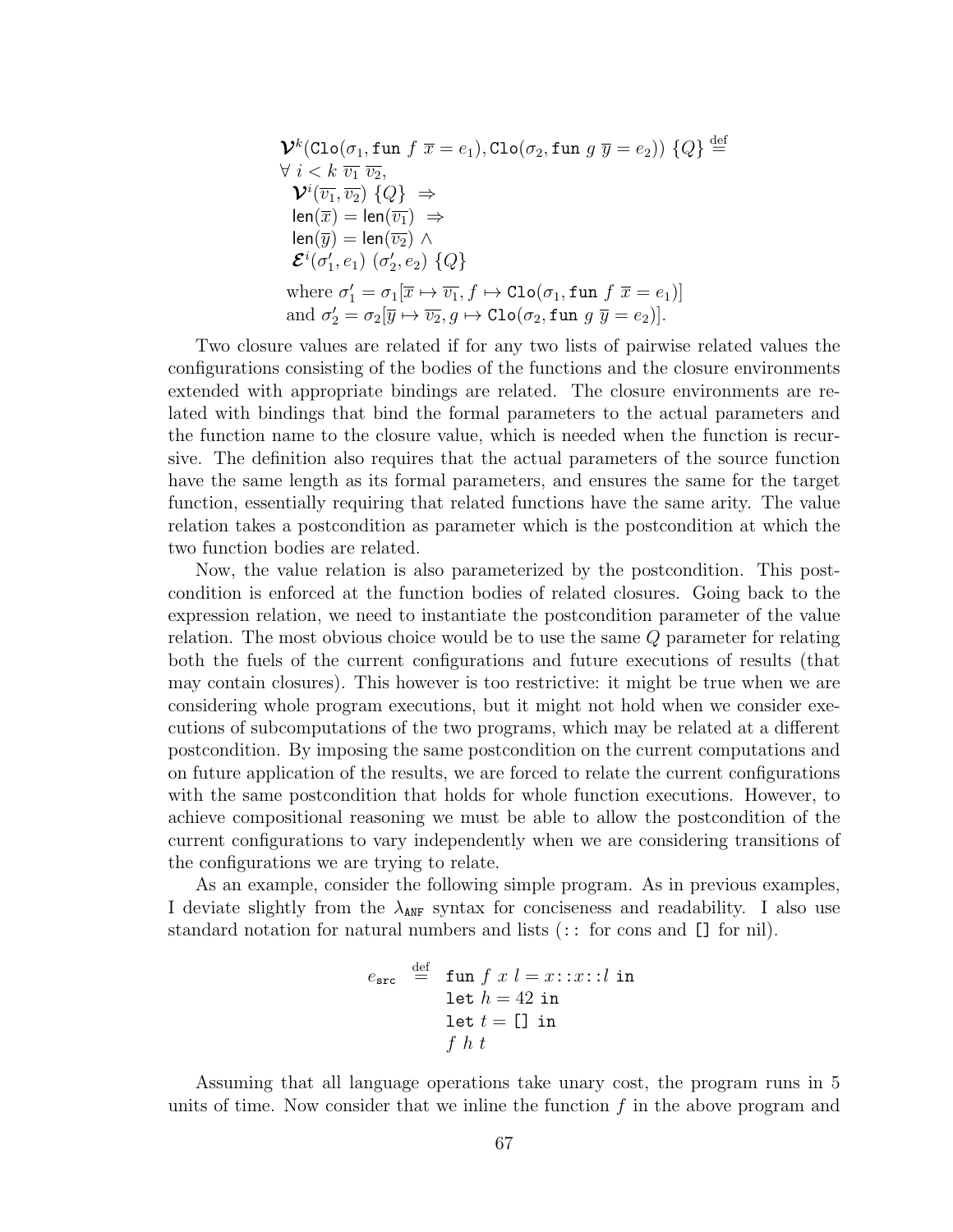we obtain the program  $e_{\text{trg}}$ , in which the definition of f has been inlined and deleted since is not used anymore.

$$
e_{\text{trg}} \stackrel{\text{def}}{=} \text{let } h = 42 \text{ in}
$$

$$
\text{let } t = [] \text{ in}
$$

$$
h::h::t
$$

The inlined program is more efficient and executes in just 3 units of time. We now wish to prove that for any environments  $\sigma_{src}$  and  $\sigma_{trg}$  we have that  $\mathcal{E}^{k}(\sigma_{\text{src}}, e_{\text{src}})$  ( $\sigma_{\text{trg}}, e_{\text{trg}}$ ) {Q} for  $Q$  ( $c_{\text{src}}, c_{\text{trg}}$ )  $\stackrel{\text{def}}{=} c_{\text{src}} \leq c_{\text{trg}} + 2$ . This obviously holds for the whole executions of the two programs. However, we wish to reason compositionally about the relatedness of the two programs, showing that the relatedness of the two top-level configurations follows from the relatedness of subconfigurations. For that, we can use Lemma [5.7.](#page-85-0)

Let us apply the lemma for  $C_1 = \text{fun } f x l = x : x : l \text{ in } [\cdot], e_1 = e'_{\text{src}}, C_2 = [\cdot]$ and  $e_2 = e_{\text{trg}}$ , where  $e'_{\text{src}}$  is defined below.

$$
e'_{\text{src}} \stackrel{\text{def}}{=} \text{let } h = 42 \text{ in}
$$
  
let  $t = []$  in  
 $f h t$ 

We have that

 $(\sigma_{\tt src}, \texttt{fun}\; f\; x\; l=x\!:\!:\!x\!:\!:l\; \texttt{in}\; [\;\cdot\;]) \vartriangleright \mathsf{Res}(\sigma_{\tt src}')\; \text{ and } \; (\sigma_{\tt trg}, [\;\cdot\;]) \vartriangleright \mathsf{Res}(\sigma_{\tt trg})$ 

where  $\sigma_{\text{src}}' = \sigma_{\text{src}}[f \mapsto \text{Clo}(\sigma_{\text{src}}, \text{fun } f \ x \ l = x \colon :x : l)].$ 

To prove the goal, we need to show that  $\mathcal{E}^k(\sigma'_{\text{src}}, e'_{\text{src}})$  ( $\sigma_{\text{trg}}, e_{\text{trg}}$ ) { $Q$ }. But these configurations are no longer related by the logical relation for the Q we picked earlier! The source program needs 4 execution steps while the target still needs 3 executions steps, which invalidates the postcondition. Because of lack of postcondition monotonicity, we are forced to make a choice for Q for the whole program and stick with it during the whole proof, as we execute more instructions of the two programs.

To get around this issue, we decouple the postcondition to a local postcondition and a *global postcondition*. The local postcondition holds locally for the executions of the two programs, while the global one holds for future executions of the results. The logical relation is shown in the following definition.  $Q_L$  denotes the local postcondition and  $Q_G$  the global postcondition.

$$
\mathcal{E}^{k}(\sigma_{1}, e_{1}) \ (\sigma_{2}, e_{2}) \ \{Q_{L}; Q_{G}\} \stackrel{\text{def}}{=} \forall c_{1} \ v_{1}, \ (\sigma_{1}, e_{1}) \ v_{1} \Downarrow c_{1} \Rightarrow \exists c_{2} \ v_{2}, \ (\sigma_{2}, e_{2}) \ v_{2} \Downarrow c_{2} \land \nQ_{L} \ c_{1} \ c_{2} \land \n\mathcal{V}^{k-c_{1}}(v_{1}, v_{2}) \ \{Q_{G}\}
$$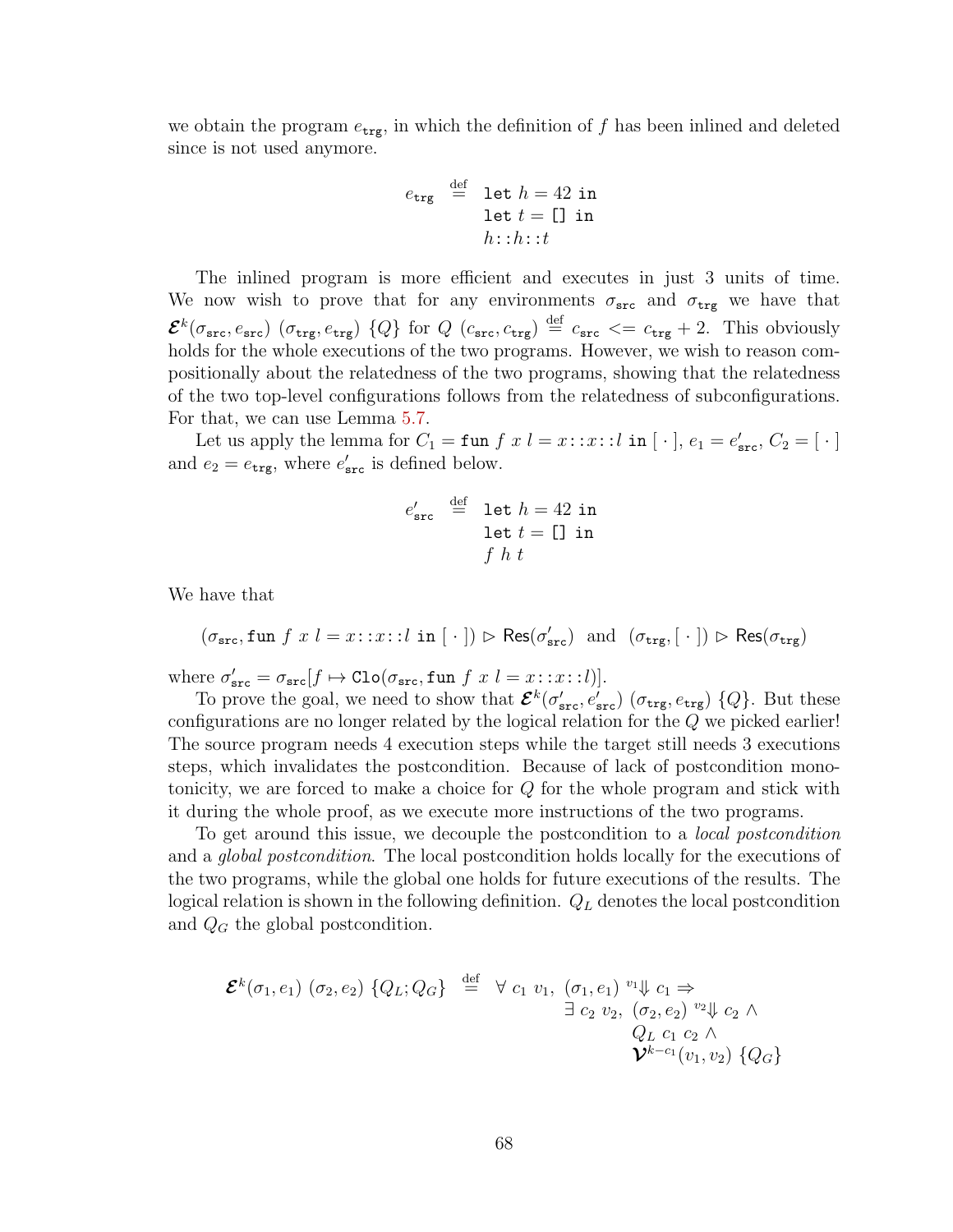Using this definition, we can establish the postcondition of choice for the top-level program and allow it to vary when we perform local reasoning steps.

# 5.2.3 Fuels and Traces

So far the logical relation definitions use a natural number to denote the number of steps that a program takes. However, the  $\lambda_{\text{ANF}}$  semantics uses an abstract notion of fuel to model the execution steps and also an abstract notion of trace to profile other aspects of the computation. Both the fuel and the trace are represented as commutative monoids. Recall the definition of fuel  $\langle \mathcal{F}, \langle + \rangle_{\mathcal{F}}, \langle 0 \rangle_{\mathcal{F}}\rangle$  and trace  $\langle \mathcal{T}, \langle + \rangle_{\mathcal{T}}, \langle 0 \rangle_{\mathcal{T}}\rangle$ monoids from Section [3.3.2.](#page-39-0) The fuel value acts as a virtual clock that winds down as the program is being evaluated. The program fails with an out-of-time exception (OOT) if there is not enough fuel to carry out a computation. The trace value is used to profile other information about the program's execution.

The logical relation that I will define in this chapter also treats the fuel and trace monoids abstractly. The postconditions that are used for the  $\lambda_{\text{ANF}}$  logical relations are relations over pairs of a fuel and a trace value. The proof of each transformation is also parametric in the fuel and trace monoids and also the postcondition, which is only required to obey certain restrictions. We derive a top-level theorem by instantiating each proof with concrete fuel and trace types and also a concrete postcondition, which is typically different for each program. If the postcondition implies that the source steps are upper bounded by some strictly monotonic function of the target steps, then we can also derive divergence preservation.

Although we are only interested in relating the fuel values, the trace value is also helpful to express the bound we want to establish. To show divergence preservation, I use the trace monoid to count separately different kinds of steps that a program takes. In particular, the execution trace keeps a count of application steps and a count of nonapplication steps. This is particularly useful to express the bound for the inlining transformation (Section [6.1.1\)](#page-103-0). Later on, in Chapter [7,](#page-110-0) where I extend the logical relation to reason about space consumption, I will use the trace monoid to profile the amount of memory that the program uses.

# 5.2.4 CertiCoq's Logical Relations

For the verification of the  $\lambda_{\text{ANF}}$  pipeline I will use two different logical relations: one for transformations that do not globally change the way functions are represented and applied (*i.e.*, all transformations except closure conversion), and a different one for closure conversion. The first one symmetrically relates closure values with other closure values (so I will refer to it as symmetrical<sup>[7](#page-79-0)</sup> to distinguish it from the closureconversion relation). The second one relates closure values with closure records constructed by closure conversion. The definitions of the logical relations are shown in Figure [5.1](#page-80-0) and Figure [5.2](#page-81-0) respectively. Most of the definitions are the same except

<span id="page-79-0"></span><sup>&</sup>lt;sup>7</sup>Not to be confused with the standard notion of a symmetric relation. The logical relation is not a symmetric relation.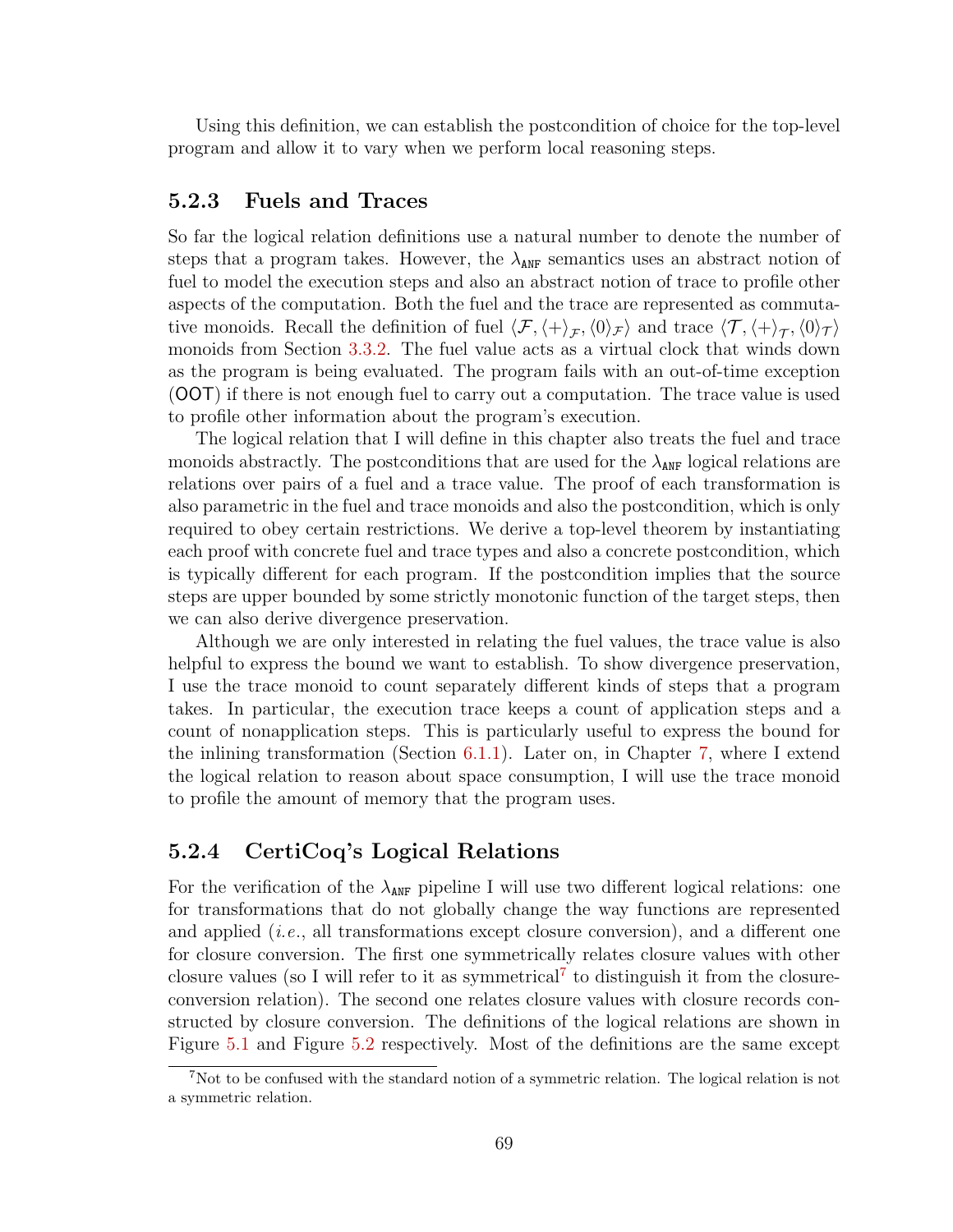for the closure value relation. The definition of the logical relation consists of an expression relation, a value relation, a variable relation, and an environment relation. We also define the auxiliary result relation since in our formalization final results of computations can be either values or out-of-time exceptions. I go through each one of these definitions separately.

#### <span id="page-80-0"></span>Value relation

$$
\mathcal{V}^{k}(C_{1}(\overline{v_{1}}), C_{2}(\overline{v_{2}})) \{Q\} \stackrel{\text{def}}{=} C_{1} = C_{2} \wedge \mathcal{V}^{k}(\overline{v_{1}}, \overline{v_{2}}) \{Q\}
$$
\n
$$
\mathcal{V}^{k}(C_{10}(\sigma_{1}, \text{fun } f \overline{x} = e_{1}), C_{10}(\sigma_{2}, \text{fun } g \overline{y} = e_{2})) \{Q\} \stackrel{\text{def}}{=} \forall i < k \overline{v_{1}} \overline{v_{2}},
$$
\n
$$
\mathcal{V}^{i}(\overline{v_{1}}, \overline{v_{2}}) \{Q\} \Rightarrow
$$
\n
$$
\text{len}(\overline{x}) = \text{len}(\overline{v_{1}}) \Rightarrow
$$
\n
$$
\text{len}(\overline{y}) = \text{len}(\overline{v_{2}}) \wedge
$$
\n
$$
\mathcal{E}^{i}(\sigma'_{1}, e_{1}) \left(\sigma'_{2}, e_{2}\right) \{Q; Q\}
$$
\nWhere  $\sigma'_{1} = \sigma_{1}[\overline{x} \mapsto \overline{v_{1}}, f \mapsto \text{Clo}(\sigma_{1}, \text{fun } f \overline{x} = e_{1})]$ 

 $\mathcal{V}^k(v_1,v_2)$   $\{Q\}$ 

For all other cases.

and  $\sigma'_2 = \sigma_2[\overline{y} \mapsto \overline{v_2}, g \mapsto \text{Clo}(\sigma_2, \text{fun } g \ \overline{y} = e_2)].$ 

#### Result relation

 $\mathcal{R}^k(\mathsf{OOT},\mathsf{OOT})\; \{Q\} \stackrel{\rm def}{=} \mathsf{True}$  $\mathcal{R}^k(\mathsf{Res}(v_1),\mathsf{Res}(v_2))$   $\{Q\} \stackrel{\text{def}}{=} \mathcal{V}^k(v_1,v_2)$   $\{Q\}$  $\mathcal{R}^k(r_1,r_2)$   $\{Q\}$ 

For all other cases.

# Expression relation

 ${\mathcal E}^k(\sigma_1,e_1)~(\sigma_2,e_2)~\{Q_L;Q_G\} \stackrel{\rm def}{=}$  $\forall c_1 \; r_1 \; t_1, \; \uparrow c_1 \leq k \; \Rightarrow$  $(\sigma_1, e_1) \overset{c_1 \parallel t_1}{\rightarrow} r_1 \Rightarrow$  $\exists \; c_2 \; r_2 \; t_2, \; (\sigma_2,e_2) \; {}^{c_2}\Downarrow {}^{t_2} \; r_2 \; \wedge \; Q_L(c_1,t_1) \; (c_2,t_2) \; \wedge \; \mathcal{R}^{k-\uparrow c_1}(r_1,r_2) \; \{Q_G\}$ 

### Variable relation

$$
\mathcal{X}^k(x, \sigma_1) (y, \sigma_2) \{Q\} \stackrel{\text{def}}{=} \forall v_1, \ \sigma_1(x) = v_1 \ \Rightarrow \ \exists v_2, \sigma_2(y) = v_2 \ \land \ \mathcal{V}^k(v_1, v_2) \{Q\}
$$

#### Environment relation

 $S \vdash \mathcal{C}^k(\sigma_1, \sigma_2) \{Q\} \stackrel{\text{def}}{=} \forall x \in S, \; \mathcal{X}^k(x, \sigma_1) \; (x, \sigma_2) \{Q\}$ 

Figure 5.1: The symmetrical logical relation.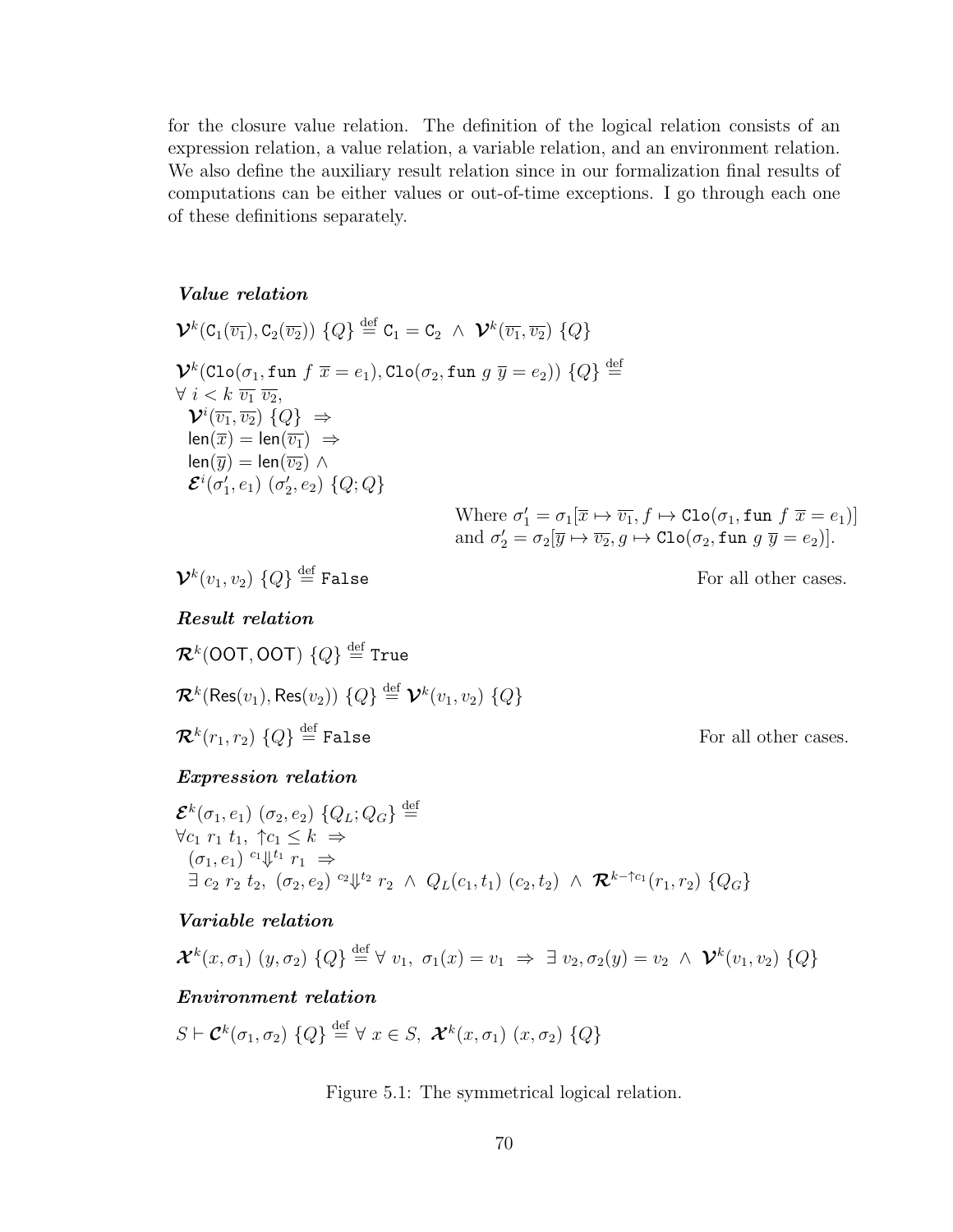### <span id="page-81-0"></span>Value relation

$$
\mathcal{V}_{\text{CC}}^{k}(C_{1}(\overline{v_{1}}), C_{2}(\overline{v_{2}})) \{Q\} \stackrel{\text{def}}{=} C_{1} = C_{2} \land \mathcal{V}_{\text{CC}}^{k}(\overline{v_{1}}, \overline{v_{2}}) \{Q\}
$$
\n
$$
\mathcal{V}_{\text{CC}}^{k}(C_{10}(\sigma_{1}, \text{fun } f \overline{x} = e_{1}), C_{\text{CC}}(C_{10}(\sigma_{2}, \text{fun } g \gamma \dots \overline{y} = e_{2}), env)) \{Q\} \stackrel{\text{def}}{=} \forall i < k \overline{v_{1}} \overline{v_{2}},
$$
\n
$$
\mathcal{V}_{\text{CC}}^{i}(\overline{v_{1}}, \overline{v_{2}}) \{Q\} \Rightarrow
$$
\n
$$
l_{\text{enc}}(\overline{x}) = len(\overline{v_{1}}) \Rightarrow
$$
\n
$$
len(\overline{y}) = len(\overline{v_{2}}) \land
$$
\n
$$
\mathcal{E}_{\text{CC}}^{i}(\sigma_{1}', e_{1}) \left(\sigma_{2}', e_{2}\right) \{Q; Q\}
$$
\nWhere  $\sigma_{1}' = \sigma_{1}[\overline{x} \mapsto \overline{v_{1}}, f \mapsto \text{Clo}(\sigma_{1}, \text{fun } f \overline{x} = e_{1})$   
\nand  $\sigma_{2}' = \sigma_{2}[\gamma \mapsto env, \overline{y} \mapsto \overline{v_{2}}, f \mapsto \text{Clo}(\sigma_{2}, \text{fun } g \overline{y} = e_{2}).$ 

$$
\mathcal{V}_{\text{CC}}^k(v_1,v_2)\ \{Q\} \stackrel{\text{def}}{=} \text{False}
$$

For all other cases.

## Result relation

 $\mathcal{R}_{\text{cc}}^k(r_1,r_1)$   $\{Q\}$ Same as before.

## Expression relation

 $\mathcal{E}_{cc}^{k}(\sigma_1, e_1)$   $(\sigma_2, e_2)$  { $Q_L; Q_G$ } Same as before.

# Variable relation

 $\mathcal{X}^k_{\texttt{CC}}(x,\sigma_1)$   $(y,\sigma_2)$  {Q} Same as before.

# Environment relation

 $S \vdash \mathcal{C}_{\text{CC}}^k(\sigma_1, \sigma_2) \{Q\}$  Same as before.

Figure 5.2: Logical relation for closure conversion.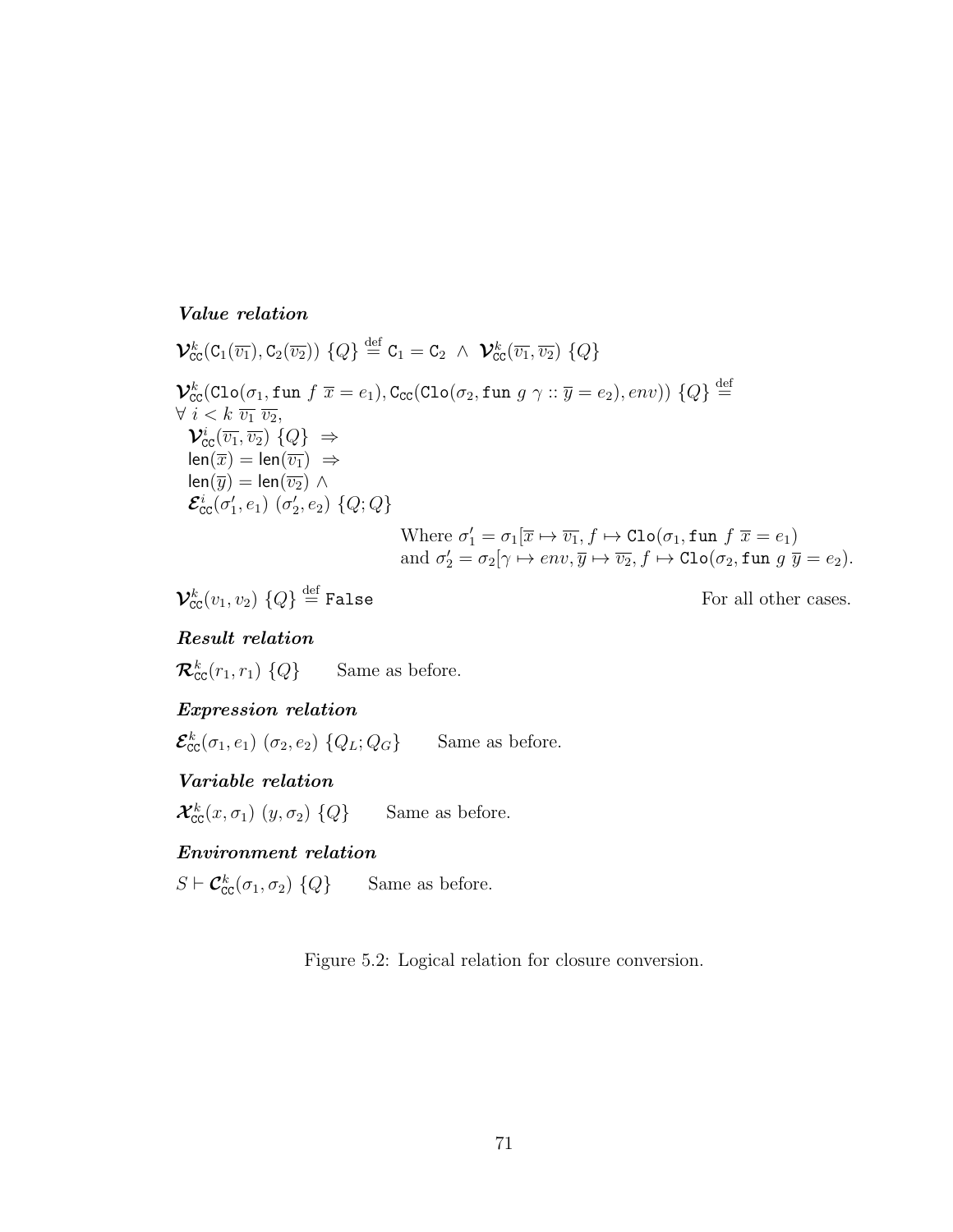Expression relation. The symmetrical expression relation (Figure [5.1\)](#page-80-0) is denoted  ${\cal E}^k(\sigma_1,e_1)$  ( $\sigma_2,e_2$ ) { $Q_L;Q_G$ }. The subscripted symbol  ${\cal E}_{cc}$  (Figure [5.2\)](#page-81-0) is used to denote the expression relation used for closure conversion. The first argument  $k$  is the usual step index that is needed for the well-foundedness of the definition. The next two arguments are the configurations (pairs of environments and expressions) that are being related. The last two arguments are the local postcondition and global postcondition that are relations over two pairs of fuel and trace  $(Q_L, Q_G \subseteq (\mathcal{F} \times \mathcal{T}) \times$  $(\mathcal{F} \times \mathcal{T})$ ). The relation asserts that if the the source configuration evaluates to some result and trace with some fuel value that is less or equal to the step index, then there exists target fuel, trace, and result values, such that the evaluation of the target configuration with the target fuel produces the target result and trace. Furthermore, the two results are related by the result relation for the remaining step indices, after subtracting the consumed fuel from the initial step index. As explained earlier, in order to support divergence preservation, we also require that the two pairs of fuel and trace are related by the local postcondition. To compare the fuel value with the step index, which is a natural number, I use the  $\uparrow : \mathcal{F} \to \mathbb{N}$  homomorphism defined in Section [3.3.2.](#page-39-0)

Note: In the mechanized development and also in Chapter [7,](#page-110-0) the postconditions are relations over triples of configurations, fuel values, and trace values. This is useful to express fuel bounds that are dependent on the size of the source term. Since the bounds that are required to establish preservation of divergence are not dependent on the source configurations, in the paper presentation of the logical relations of this chapter, I use postconditions that are relations over pairs of a fuel a trace value.

**Result relation.** The result relation is denoted  $\mathcal{R}^k(r_1, r_2)$  {Q} (or  $\mathcal{R}_{cc}$  for the closure-conversion relation). It is true whenever the two results are both out-of-time exceptions or related values, and false otherwise.

Value relation. The value relation relates values of the language and it is denoted  $\mathcal{V}^k(v_1, v_2)$  {Q} (or  $\mathcal{V}_{cc}$  for the closure-conversion relation). It is the only definition that differs between the two logical relations. In both cases, two constructed values are related if they are constructed with the same constructor, and the arguments of the two constructors are of the same length and pairwise related with the value relation. Two closure values are related with  $\mathcal V$  at some step index k if they map lists of arguments related at some step index  $i < k$  to configurations related at step index i. Each configuration consist of the body of the function part of the corresponding closure and the environment part of the closure extended with appropriate bindings. The closure environments are extended with the formal parameters of each function bound to the values of the actual parameters, and the function name bound to the closure value, which is needed for recursive functions. Recall that the closure environment is the evaluation environment at the time of function definition and contains the values of the function's free variables.

For the closure-conversion relation  $\mathcal{V}_{cc}$ , the value relation for closure values is different. In this relation, a closure value is not related with another closure value,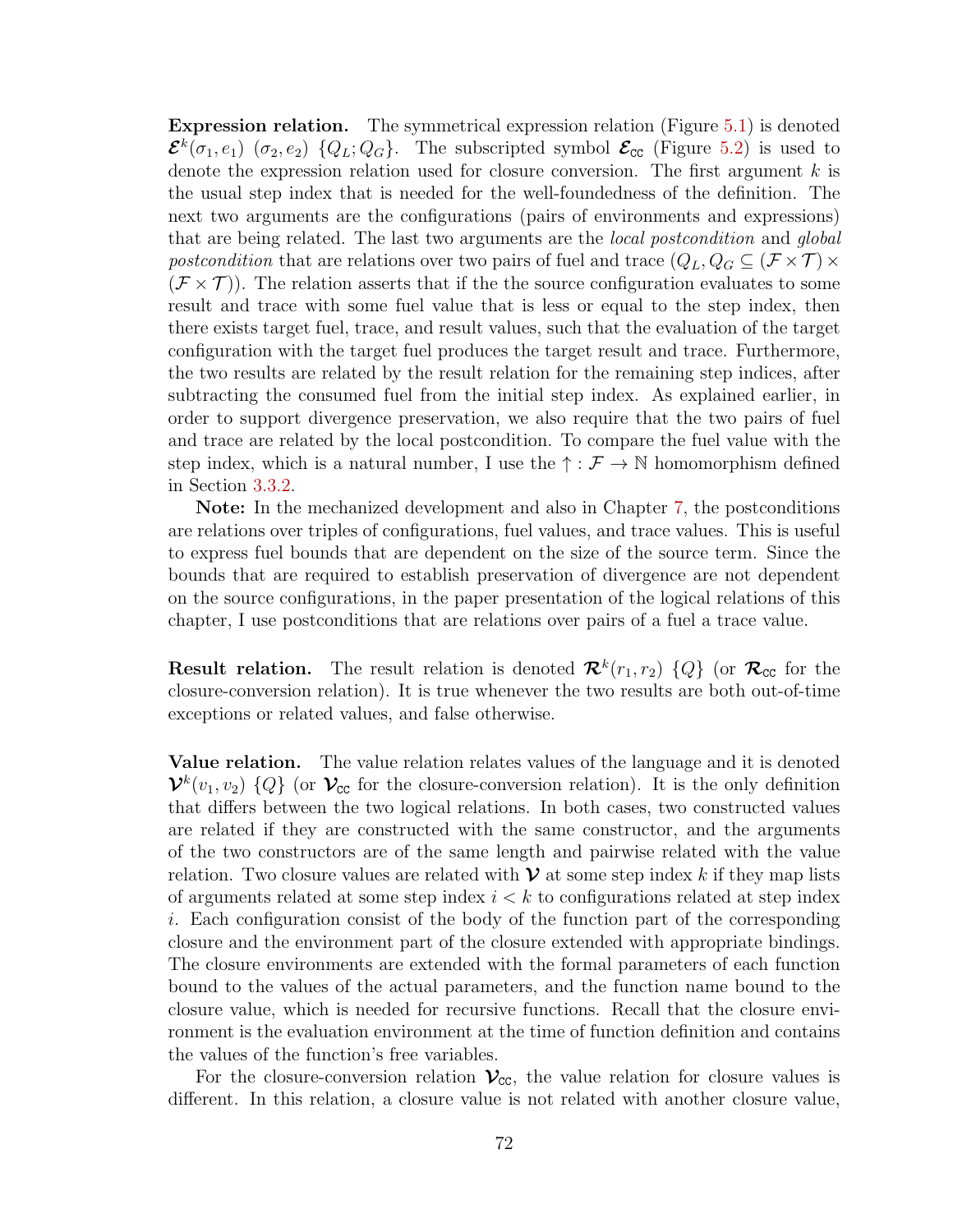but with an explicitly constructed closure record, created with the closure constructor  $C_{\text{CC}}$ . The code component of the closure record is a closure<sup>[8](#page-83-0)</sup> and the environment component an arbitrary value. We require that the second function definition has an additional argument  $\gamma$  for the closure environment. The two closure values are related as before, with the only difference that in the environment of the second configuration the argument  $\gamma$  is mapped to the value of the environment in the closure record.

**Note:** I use the notation  $\mathcal{V}^k(\overline{v_1}, \overline{v_2})$  {Q} to denote that the two lists  $\overline{v_1}$  and  $\overline{v_2}$ have the same number of elements that are pairwise related.

Variable and environment relations. The variable relation is denoted  $\mathcal{X}^k(x, \sigma_1)$   $(y, \sigma_2)$   $\{Q\}$  (or  $\mathcal{X}_{cc}$  for the closure-conversion relation). It asserts that whenever  $x$  is defined in the environment then so is  $y$ , and, furthermore, that their values are related. As with the value relation, I will also use the variable relation with lists of variables meaning that the lists have the same number of elements that are pairwise related with the variable relation. The environment relation is denoted  $S \vdash \mathcal{C}^k(\sigma_1, \sigma_2)$  {Q} (or  $\mathcal{C}_{cc}$  for the closure-conversion relation) and it is defined in terms of the variable relation. It asserts that any binder  $x$  that belongs to the set  $S$ and the domain of  $\sigma_1$  it also belongs to the domain of  $\sigma_2$ , and the values of the two environments at x are related with the value relation.

**Mnemonic:**  $\mathcal{E}$  is used for the expression relation and  $\mathcal{V}$  is used for the value relation. C is used for relating environments, which provide contexs for the free variables of the term.  $\mathcal X$  is used for the variable relation, named after the ubiquitous variable name  $x$ .

# 5.2.5 Reasoning with Local and Global Postconditions

The expression logical relation is parameterized with a local and a global postcondition. The local postcondition relates the fuel and trace values of the two program executions, whereas the global one holds for later executions of the (possibly higherorder) results. Separating the global from the local postcondition allows the local postcondition to vary independently from the global postcondition which enables compositional reasoning.

The compatibility lemmas of the logical relation, which we will state in the following section, enable us to reason compositionally about the executions of two programs. We state and prove these lemmas for abstract postconditions that satisfy certain requirements. In particular, will impose some conditions in the local and global postconditions that assert that the relations are preserved when different constructors of the language are evaluated.

To make this clear let us consider the context compatibility lemma (Lemma [5.7\)](#page-85-0). The statement of this lemma will now use the expression relation that is extended with the local and the global postcondition:

<span id="page-83-0"></span><sup>8</sup>Observe that even after closure conversion function values are still closures. This is because functions are not necessarily closed yet. They may contain free variables that refer to other closed functions. After hoisting, all functions will be defined at the same mutually-recursive function bundle, and all functions become closed.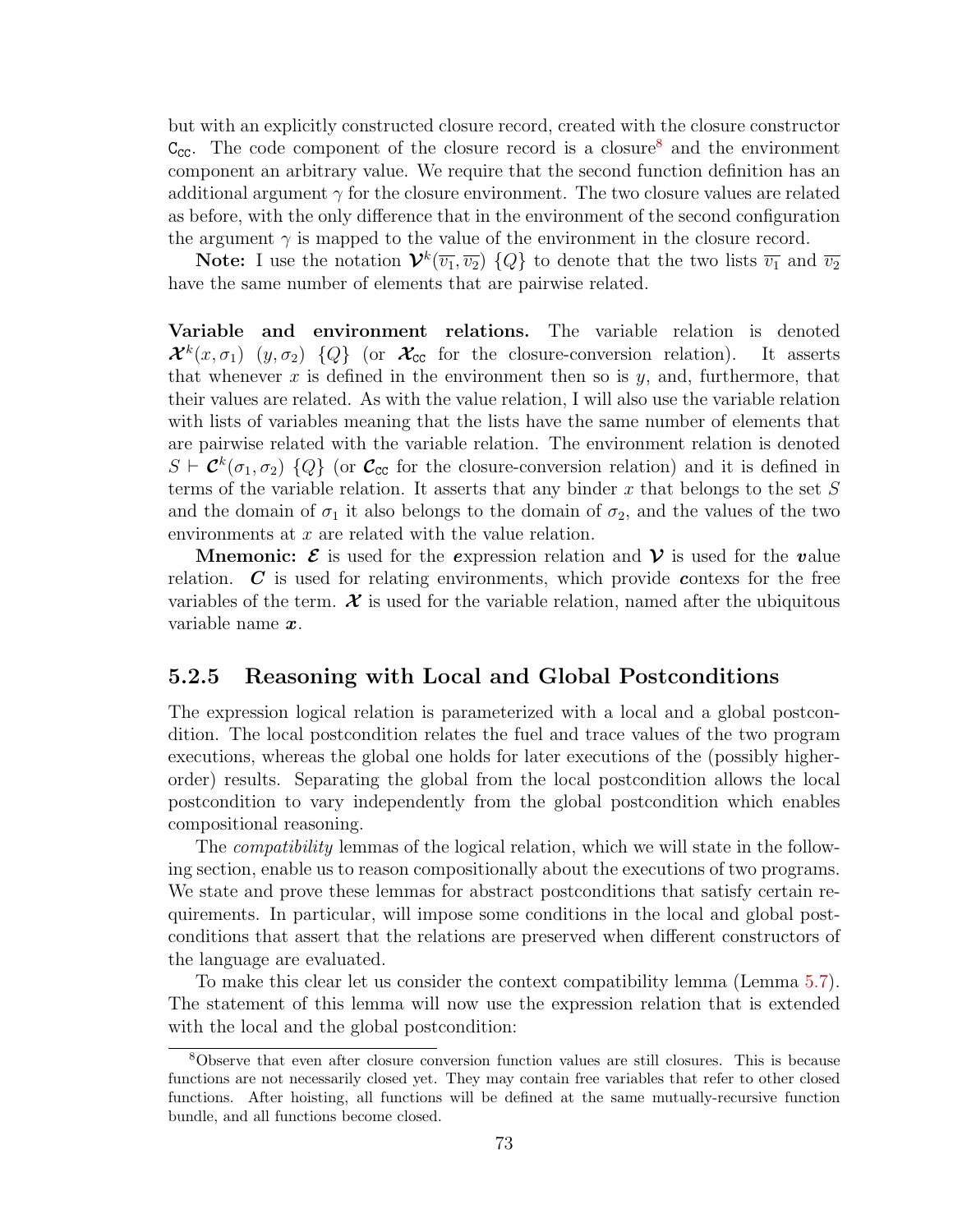$$
(\sigma_1, \mathcal{E}_1) \stackrel{c_1 \rhd^{t_1} \rhd s(\sigma'_1)}{\rhd} \Rightarrow
$$
  
\n
$$
(\sigma_2, \mathcal{E}_2) \stackrel{c_2 \rhd^{t_2} \rhd s(\sigma'_2)}{\rhd} \Rightarrow
$$
  
\n
$$
\mathcal{E}^{(\sigma'_1, e_1)}(\sigma'_2, e'_2) Q_1 \{Q_G; \} \Rightarrow
$$
  
\n
$$
\mathcal{E}^k(\sigma_1, C_1[e_1]) (\sigma_2, C_2[e_2]) \{Q_2; Q_G\}
$$

Where  $c_1$  and  $c_2$  the fuel values and  $t_1$  and  $t_2$  are trace values (which were elided from the previous statement of the lemma).  $Q_G$  is the global postcondition that remains invariant throughout the execution of two configurations.  $Q_1$  and  $Q_2$  are the local postconditions for the two congifurations. As we argued in Section [5.2.1,](#page-75-0) the local postcondition in the assumption and the goal need not necessarily be the same.

To prove this lemma we need to make certain assumptions about  $Q_1$  and  $Q_2$ . First, we need to be able to derive  $Q_2$  for the fuel and trace values of the evaluation of the configurations  $(\sigma_1, C_1[e_1])$  and  $(\sigma_2, C_2[e_2])$  from  $Q_1$  for the fuel and trace values of the evaluation of the configurations  $(\sigma'_1, e'_1)$  and  $(\sigma'_2, e'_2)$ . Let c, t (resp. c', t') be the fuel and trace values of the configuration  $(\sigma'_1, e_1)$  (resp.  $(\sigma'_2, e_2)$ ) for which we know  $Q_1(c, t)$   $(c', t')$ . Then, because of the compositionality of the interpretation judgment with the evaluation judgment, we know that the fuel and trance of configuration  $(\sigma_1, C_1[e_1])$  (resp.  $(\sigma_2, C_2[e_2])$ ) will be  $c\langle + \rangle_{\mathcal{F}} c_1$  and  $t\langle + \rangle_{\mathcal{T}} t_1$  (resp.  $c'(\tau)_{\mathcal{F}}c_2$  and  $t'(\tau)_{\mathcal{T}}t_2$ . To prove the compatibility lemma, we need to establish that  $Q_2$   $(c \langle + \rangle_{\mathcal{F}} c_1, t \langle + \rangle_{\mathcal{T}} t_1)$   $(c' \langle + \rangle_{\mathcal{F}} c_2, t' \langle + \rangle_{\mathcal{T}} t_2)$ . This is described by the following predicate.

Definition 5.5 (Postcondition compatibility, context application) PostCompatCtx  $Q_1$   $Q_2$   $c_1$   $t_1$   $c_2$   $t_2$  holds iff whenever

$$
Q_1(c,t)~(c',t')
$$

we also have

$$
Q_2(c\langle + \rangle_{\mathcal{F}}c_1, t\langle + \rangle_{\mathcal{T}}t_1) (c'\langle + \rangle_{\mathcal{F}}c_2, t'\langle + \rangle_{\mathcal{T}}t_2).
$$

Furthermore, if the source configuration times out during execution of  $C_1$ , we will need to provide a target fuel value that makes the target configuration time out as well. We could pick the obvious fuel value  $\langle 0 \rangle$ , for which the target configuration trivially times out with trace  $\langle 0 \rangle_T$ . But then we would need to establish that  $Q_2(c, t)$   $(\langle 0 \rangle_{\mathcal{F}}, \langle 0 \rangle_{\mathcal{T}})$  for some arbitrary c and t, which does not hold for the postconditions we are interested. Instead, we assume that  $\text{fuel}(C_1) \leq_{\mathcal{F}} \text{fuel}(C_2)$ , where  $fuel(C)$  is the (statically known) amount of fuel that is required for the execution of the binding context  $C$ . Then, we require that the postcondition holds for the same fuel values (regardless of the trace value).<sup>[9](#page-84-0)</sup>

Definition 5.6 (Postcondition is reflexive for fuel.) PostRefl  $Q$  holds iff  $Q(c, t)(c, t')$ .

<span id="page-84-0"></span><sup>&</sup>lt;sup>9</sup>This does not hold of the concrete postcondition that we use for inlining. Therefore, we cannot use this compatibility lemma in the proof of inlining.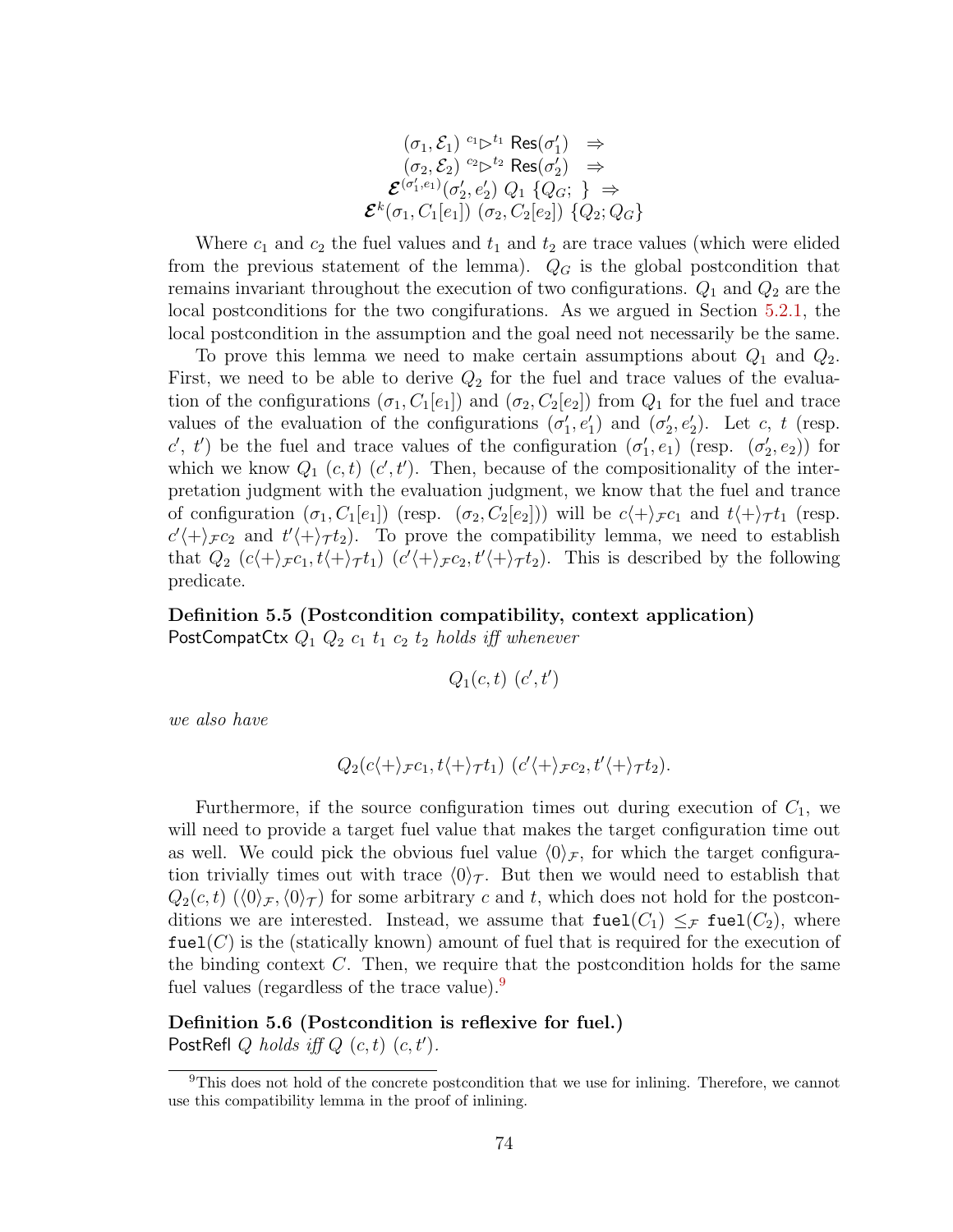Now we can state and prove the context compatibility lemma in presence of postconditions.

# <span id="page-85-0"></span>Lemma 5.7 (Context application compatibility.) Assume that PostRefl  $Q_2$  and PostCompatCtx  $Q_1$   $Q_2$   $c_1$   $t_1$   $c_2$   $t_2$ .

Let  $C_1$  and  $C_2$  be binding contexts such that

- fuel $(C_1) \leq_{\mathcal{F}}$  fuel $(C_2)$ ,
- $(\sigma_1, \mathcal{E}_1)$   $c_1 \rhd^{t_1}$  Res $(\sigma'_1)$ ,
- $(\sigma_2, \mathcal{E}_2)$   $c_2 \triangleright^{t_2}$  Res $(\sigma_2'),$  and
- $\bullet$   ${\cal E}^k(\sigma_1^{\prime}, e_1)$   $(\sigma_2^{\prime}, e_2)$   $\{Q_1; Q_G\}$

Then we can derive that  $\mathcal{E}^{k}(\sigma_1, C_1[e_1])$   $(\sigma_2, C_2[e_2])$   $\{Q_2; Q_G\}$ .

In the rest of this section, I will define the different conditions that we need to impose on local and global postconditions when proving compatibility lemmas for the logical relations. These rules assert that the postconditions are preserved when different constructors of the language are evaluated. In the next section, I will state more *compatibility* lemmas of the logical relation that will make use of these definitions.

In most of the compatibility lemmas, we will need to establish a postcondition when both programs have zero fuel remaining and they both time out throwing an out-of-time exception. This is captured by the following definition.

#### Definition 5.8 (Postcondition holds for zero)

PostZero Q holds iff  $Q(\langle 0 \rangle_{\mathcal{F}},\langle 0 \rangle_{\mathcal{T}} )$   $(\langle 0 \rangle_{\mathcal{F}},\langle 0 \rangle_{\mathcal{T}} )$ .

Similarly, we need to be able to establish the postcondition when the two programs terminate by returning some (related) values.

Definition 5.9 (Postcondition holds for return) PostRet Q holds iff  $Q(\langle \text{ret}(x)\rangle_{\mathcal{F}},\langle \text{ret}(x)\rangle_{\mathcal{T}} )$   $(\langle \text{ret}(y)\rangle_{\mathcal{F}},\langle \text{ret}(y)\rangle_{\mathcal{T}} ).$ 

We are also required to assume that the postcondition is preserved when both the source and target perform one evaluation step.

Definition 5.10 (Postcondition compatibility) PostCompat  $Q_1$   $Q_2$   $e_1$   $e_2$  holds iff whenever

$$
Q_1(c_1, t_1) (c_2, t_2)
$$

we also have

$$
Q_2(c_1\langle + \rangle_{\mathcal{F}}\langle e_1 \rangle_{\mathcal{F}}, t_1\langle + \rangle_{\mathcal{T}}\langle e_1 \rangle_{\mathcal{T}}) (c_2\langle + \rangle_{\mathcal{F}}\langle e_2 \rangle_{\mathcal{F}}, t_2\langle + \rangle_{\mathcal{T}}\langle e_2 \rangle_{\mathcal{T}}).
$$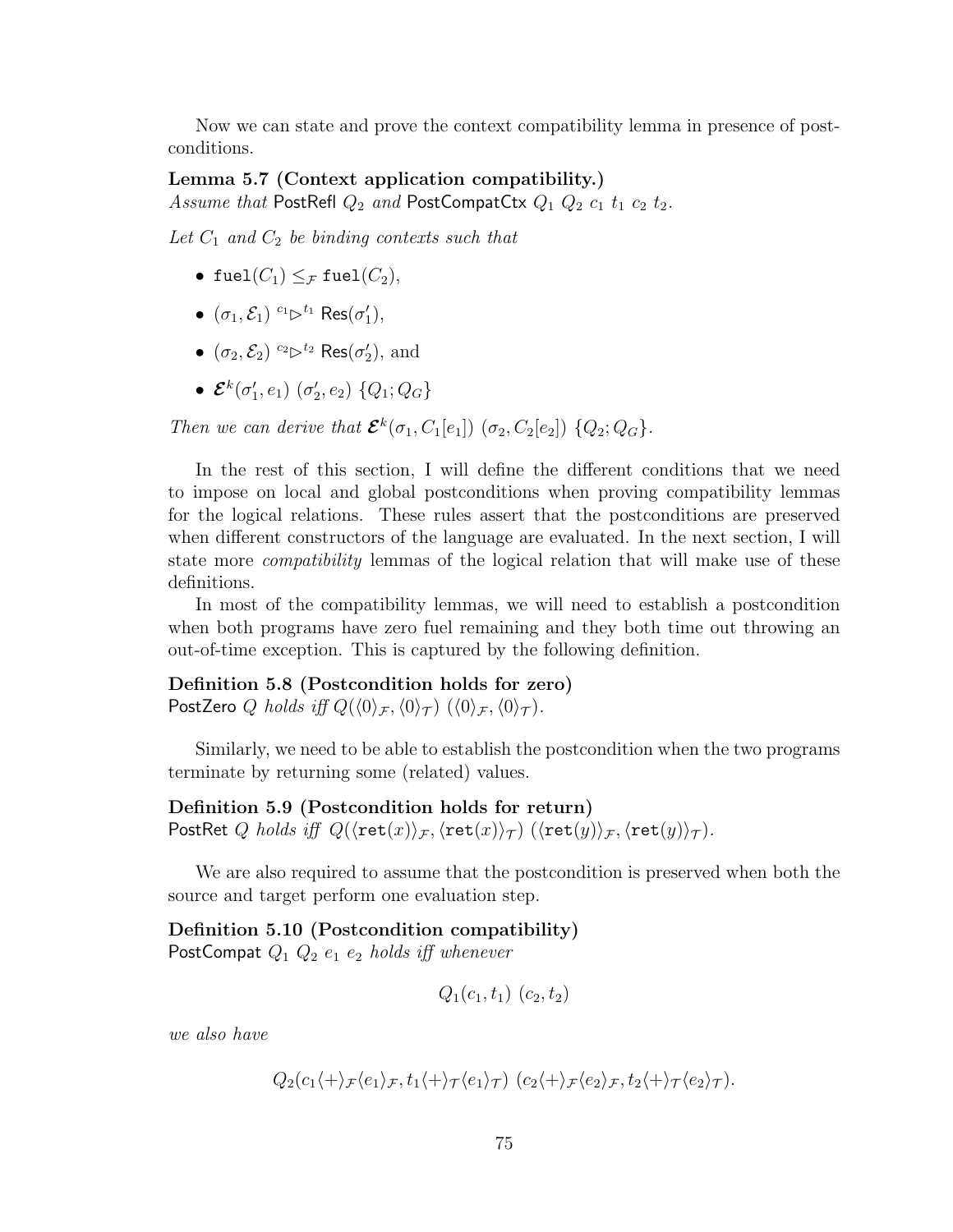We use two different postconditions,  $Q_1$  and  $Q_2$ , to allow the postconditions be different before and after preforming the evaluation step (for the reasons explained in Section [5.2.1\)](#page-75-0).

We use a slightly different compatibility rule is to establish the local postcondition for programs whose outermost constructors are let-bound applications (nontail calls). In this case, from the postcondition of the function and the postcondition of the execution of the rest of the program, we derive the postcondition for the execution of the let-bound call.

Definition 5.11 (Postcondition compatibility for let-bound application) PostLetApp  $Q_1 Q_2 Q_3 P e_1 e_2$  holds iff whenever

 $Q_1(c_1, t_1)$   $(c_2, t_2)$  and  $Q_2(c'_1, t'_1)$   $(c'_2, t'_2)$ 

we also have

 $Q_3(c_1\langle +\rangle c_1'\langle +\rangle\langle e_1\rangle, t_1\langle +\rangle t_1'\langle +\rangle\langle e_1\rangle) (c_2\langle +\rangle c_2'\langle +\rangle\langle e_2\rangle, t_2\langle +\rangle t_2'\langle +\rangle\langle e_2\rangle).$ 

With these definitions in hand, we can now state the compatibility lemmas for the logical relation.

## 5.2.6 Compatibility Lemmas

The compatibility lemmas assert that the relation is preserved during the execution of two programs.

Note: Properties that hold for both for both logical relations will be denoted with  $\dagger$  next to the name of the theorem. Unless this symbol is used a theorem holds only for the relation that it is stated for.

The lemma for constructor states that two constructor expressions are related if 1. their variable arguments are pairwise related in the two environments, and 2. if for every pair of lists of pairwise related values the rest of the two programs are related in the environments extended to bind the let-bound variables two newly allocated constructed values.  $Q_G$  is the global postcondition while  $Q_1$  is the local poscondition that holds for the evaluation of the continuations of the contructors, and  $Q_2$  is the local postcondition that is eshtablished for the two expressions.

Lemma 5.12 (Compatibility (constructor) †)

Assume that PostZero  $Q_2$  and PostCompat  $Q_1$   $Q_2$  (let  $x_1 = C(\overline{y_1})$  in  $e_1$ ) (let  $x_2 = C(\overline{y_2})$  in  $e_2$ ).

If

- $\bullet$   $\mathcal{X}^{k}(\overline{y_{1}},\sigma_{1})$   $(\overline{y_{2}},\sigma_{2})$   $\{Q_{G}\}$
- $\bullet\not\forall\,\overline{v_1}\,\overline{v_2},\,\boldsymbol{\mathcal{V}}^k(\overline{v_1},\overline{v_2})\,\{Q_G\}\,\Rightarrow\,\boldsymbol{\mathcal{E}}^k(e_1,\sigma_1[x_1\mapsto \boldsymbol{\mathcal{C}}(\overline{v_1})])\,\left(e_2,\sigma_2[x_2\mapsto \boldsymbol{\mathcal{C}}(\overline{v_2})]\right)\,\{Q_1;Q_G\}$

then 
$$
\mathcal{E}^k(\text{let } x_1 = \text{C}(\overline{y_1}) \text{ in } e_1, \sigma_1)
$$
 (let  $x_2 = \text{C}(\overline{y_2}) \text{ in } e_2, \sigma_2$ )  $\{Q_2; Q_G\}$ .

The rule for projections is in similar spirit.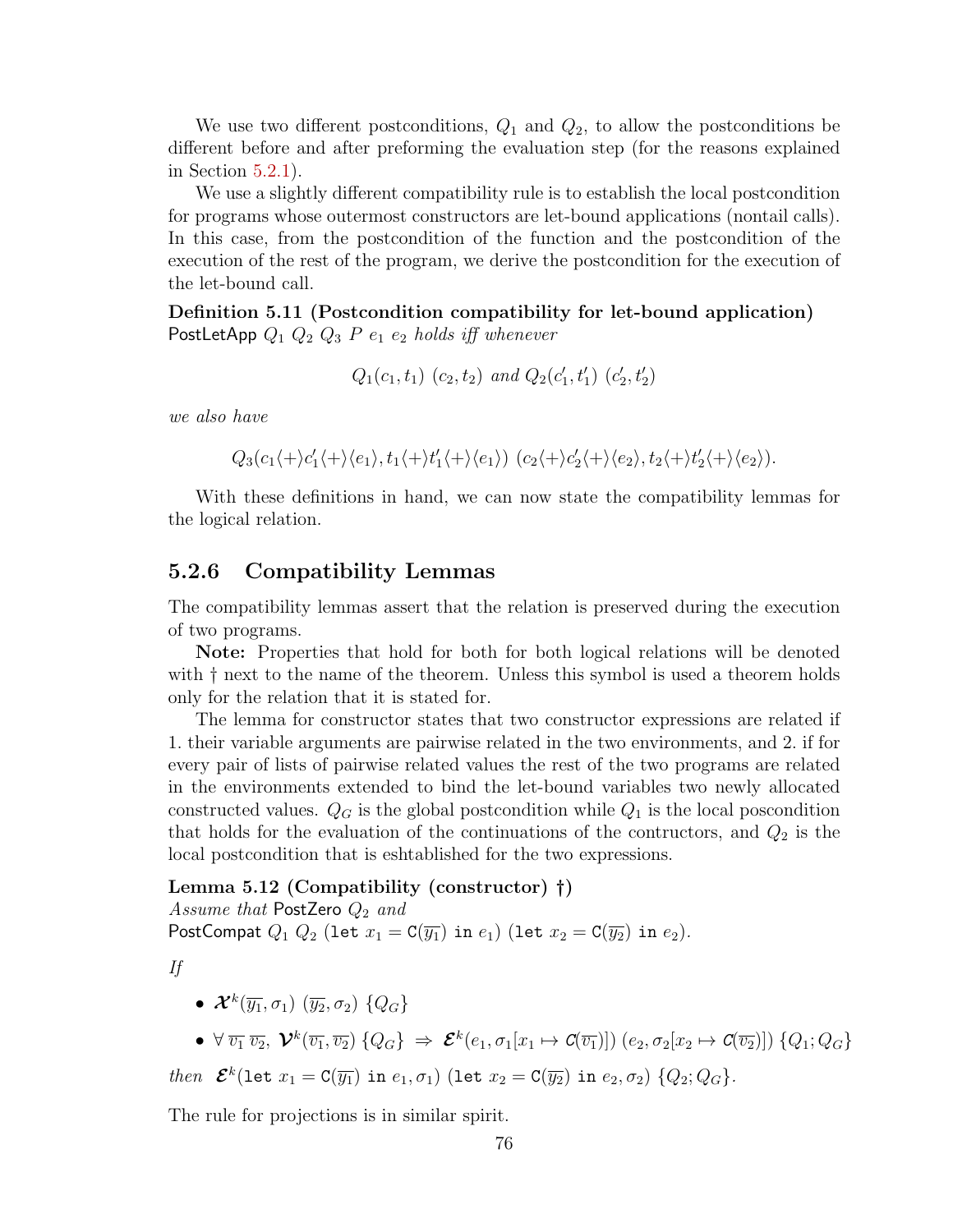#### Lemma 5.13 (Compatibility (projection) †)

Assume that PostZero  $Q_2$  and PostCompat  $Q_1 Q_2$  (let  $x_1 = y_1.i$  in  $e_1$ ) (let  $x_2 = y_2.i$  in  $e_2$ ).

If

- $\bullet$   $\mathcal{X}^{k}(y_1,\sigma_1)$   $(y_2,\sigma_2)$   $\{Q_G\}$
- $\forall v_1 v_2, \; \mathcal{V}^k(v_1, v_2) \; \{Q_G\} \; \Rightarrow \; \mathcal{E}^k(e_1, \sigma_1[x_1 \mapsto v_1]) \; (e_2, \sigma_2[x_2 \mapsto v_2]) \; \{Q_1; Q_G\}$

then  $\mathcal{E}^{k}(\text{let } x_1 = y_1 \text{ i in } e_1, \sigma_1)$  (let  $x_2 = y_2 \text{ i in } e_2, \sigma_2)$   $\{Q_2; Q_G\}$ .

The lemma for case analysis requires that the two scrutinees are related in the environment, that the patterns are pairwise the same and that expressions of each pattern are pairwise related in the current environment.

#### Lemma 5.14 (Compatibility (case analysis) †)

Assume that PostZero  $Q_2$  and

PostCompat  $Q_1$   $Q_2$  (case  $y_1$  of  $[\mathsf{C}_i \rightarrow e_i]_{i \in I}$ ) (case  $y_2$  of  $[\mathsf{C}_i \rightarrow e_i']_{i \in I}$ ).

If

- $\bullet$   $\mathcal{X}^k(y_1,\sigma_1)\;(y_2,\sigma_2)$   $\{Q_G\}$
- $\bullet \ \forall \ i, \ \mathcal{E}^{k}(e_{i}, \sigma_{1}) \ (e'_{i}, \sigma_{2}) \ \{Q_{1}; Q_{G}\}\$

 $then~~\boldsymbol{\mathcal{E}}^k(\text{case }y_1\text{ of }[\texttt{C}_i~\rightarrow~e_i]_{i\in I}, \sigma_1)$  (case  $y_2$  of  $[\texttt{C}_i~\rightarrow~e_i']_{i\in I}, \sigma_2)$   $\{Q_2;Q_G\}.$ 

Two function definitions are related if the rest of the programs are related in the current environment extended with bindings that map the function names to the closure consisting of the function bodies and the current environments.

Lemma 5.15 (Compatibility (function definition) †)

Assume that PostZero  $Q_2$  and PostCompat  $Q_1 Q_2$  (fun  $f_1 \overline{x_1} = e'_1$  in  $e_1$ ) (fun  $f_2 \overline{x_2} = e'_2$  in  $e_2$ ).

If

 $\bullet$   ${\mathcal E}^k(e_1,\sigma'_1)$   $(e_2,\sigma'_2)$   $\{Q_1;Q_G\}$ where  $\sigma'_1 = \sigma_1[f_1 \mapsto \text{Clo}(\text{fun } f_1 \overline{x_1} = e'_1, \sigma_1, ])$ and  $\sigma'_2 = \sigma_2[f_2 \mapsto \text{Clo}(\text{fun } f_2 \ \overline{x_2} = e'_2, \sigma_2, ])$ 

then  $\mathcal{E}^{k}(\text{fun } f_1 | \overline{x_1} = e'_1 \text{ in } e_1, \sigma_1)$  (fun  $f_2 | \overline{x_2} = e'_2 \text{ in } e_2, \sigma_2)$  { $Q_2; Q_G$ }.

The lemma for return simply requires that the returned identifiers are related in the current environments.

Lemma 5.16 (Compatibility (return) †) Assume that PostZero Q and PostRet Q

If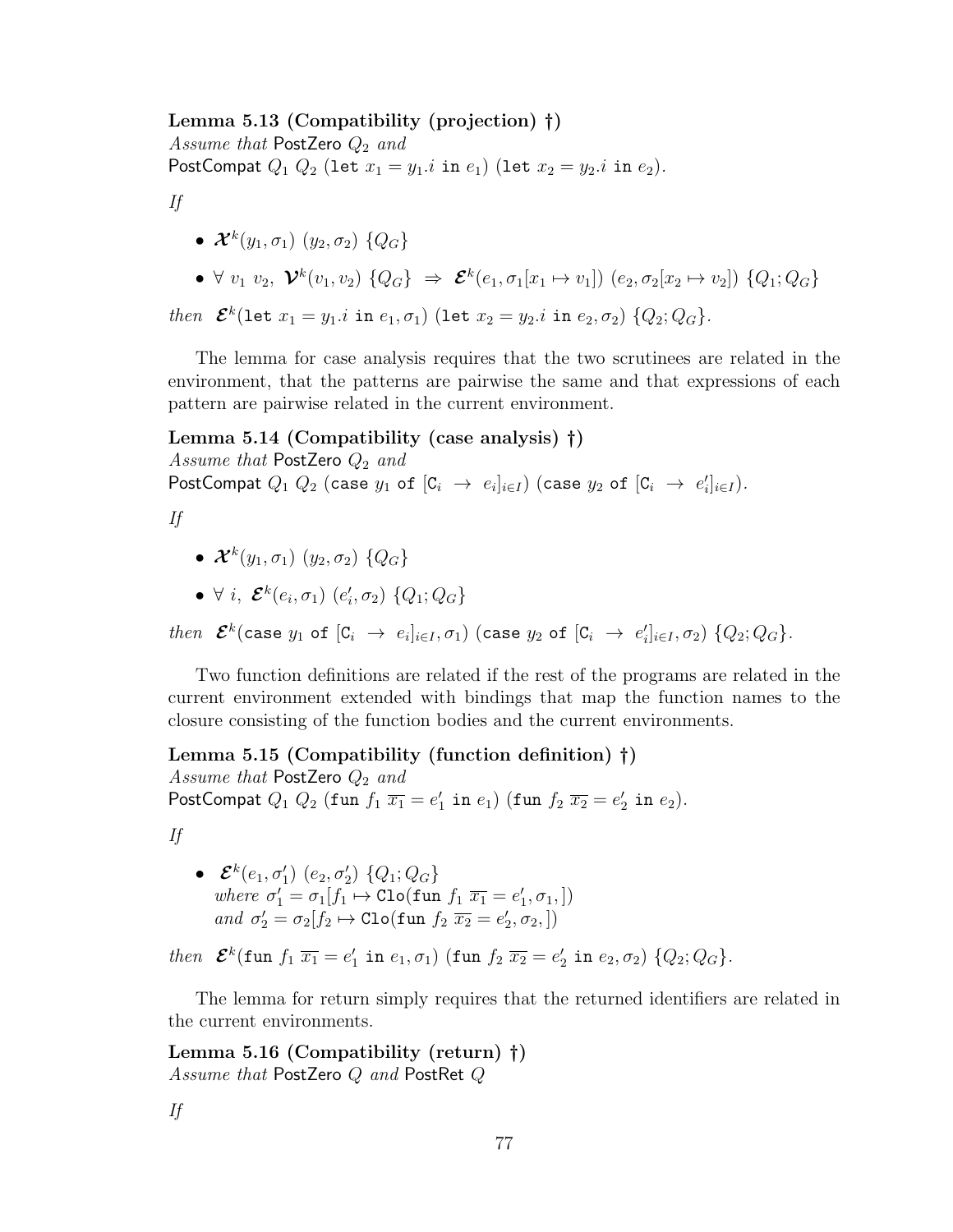$\bullet$   $\mathcal{X}^k(x_1,\sigma_1)$   $(x_2,\sigma_2)$   $\{Q_G\}$ 

then  $\mathcal{E}^k(\texttt{ret}(x_1), \sigma_1)$  (ret $(x_2), \sigma_2$ )  $\{Q; Q_G\}$ .

So far, all of the compatibility lemmas are the same for the two logical relations. The compatibility lemmas for function calls (nontail let-bound calls and tail calls) are different for the two relations, since functions are related differently by the two relations.

In the symmetrical relation, to show that two let-bound function applications are related we require that the identifiers for the applied functions as well as the two lists of arguments are related in the source and target environments. Additionally, we require that the rest of the programs are related in the current environments extended with related mappings for let-bound variables. As usual we require the postcondition to satisfy PostZero. But unlike the previous lemma we also require (using PostLetApp) that if the global postcondition  $Q_G$  holds for the execution of the function calls and the local postcondition  $Q_1$  holds for the evaluation of the rest of the programs, then the local postcondition  $Q_2$  holds for the evaluation of the two function calls.

#### Lemma 5.17 (Compatibility (let-bound application))

Assume that PostZero  $Q_2$  and PostLetApp  $P_G Q_1 Q_2$  (let  $x_1 = f_1 \overline{y_1}$  in  $e_1$ ) (fun  $f_2 \overline{y_2} = e_2$  in ).

If

- $\bullet$   $\mathcal{X}^k(f_1,\sigma_1)$   $(f_2,\sigma_2)$   $\{Q_G\}$
- $\bullet$   $\mathcal{X}^{k}(\overline{y_{1}},\sigma_{1})$   $(\overline{y_{2}},\sigma_{2})$   $\{Q_{G}\}$
- $\forall v_1 v_2, \; \mathcal{V}^k(v_1, v_2) \{Q_G\} \Rightarrow \mathcal{E}^k(e_1, \sigma_1[x_1 \mapsto v_1]) (e_2, \sigma_2[x_2 \mapsto v_2]) \{Q_1; Q_G\}$

Then  $\mathcal{E}^{k}$ (let  $x_1 = f_1 \overline{y_1}$  in  $e_1, \sigma_1$ ) (let  $x_2 = f_2 \overline{y_2}$  in  $e_2, \sigma_2$ )  $\{Q_2; Q_G\}$ .

To show that two tail calls are related, we only require that the identifiers being applied and the lists of arguments are related in the two environments. We assume that the postcondition holds if the two programs time out (PostZero) and that if the global postcondition holds for the execution of the two functions, then the local postcondition holds for the execution of the applications (PostCompat).

Lemma 5.18 (Compatibility (tail-call)) Assume that PostZero Q and PostCompat  $Q_G Q(f_1 \overline{y_1}) (f_2 \overline{y_2}).$ 

If

- $\bullet$   $\mathcal{X}^{k}(f_1,\sigma_1)$   $(f_2,\sigma_2)$   $\{Q_G\}$
- $\bullet$   $\mathcal{X}^{k}(\overline{y_{1}},\sigma_{1})$   $(\overline{y_{2}},\sigma_{2})$   $\{Q_{G}\}$

Then  $\mathcal{E}^k(f_1, \overline{y_1}, \sigma_1)$   $(f_2, \overline{y_2}, \sigma_2)$   $\{Q; Q_G\}.$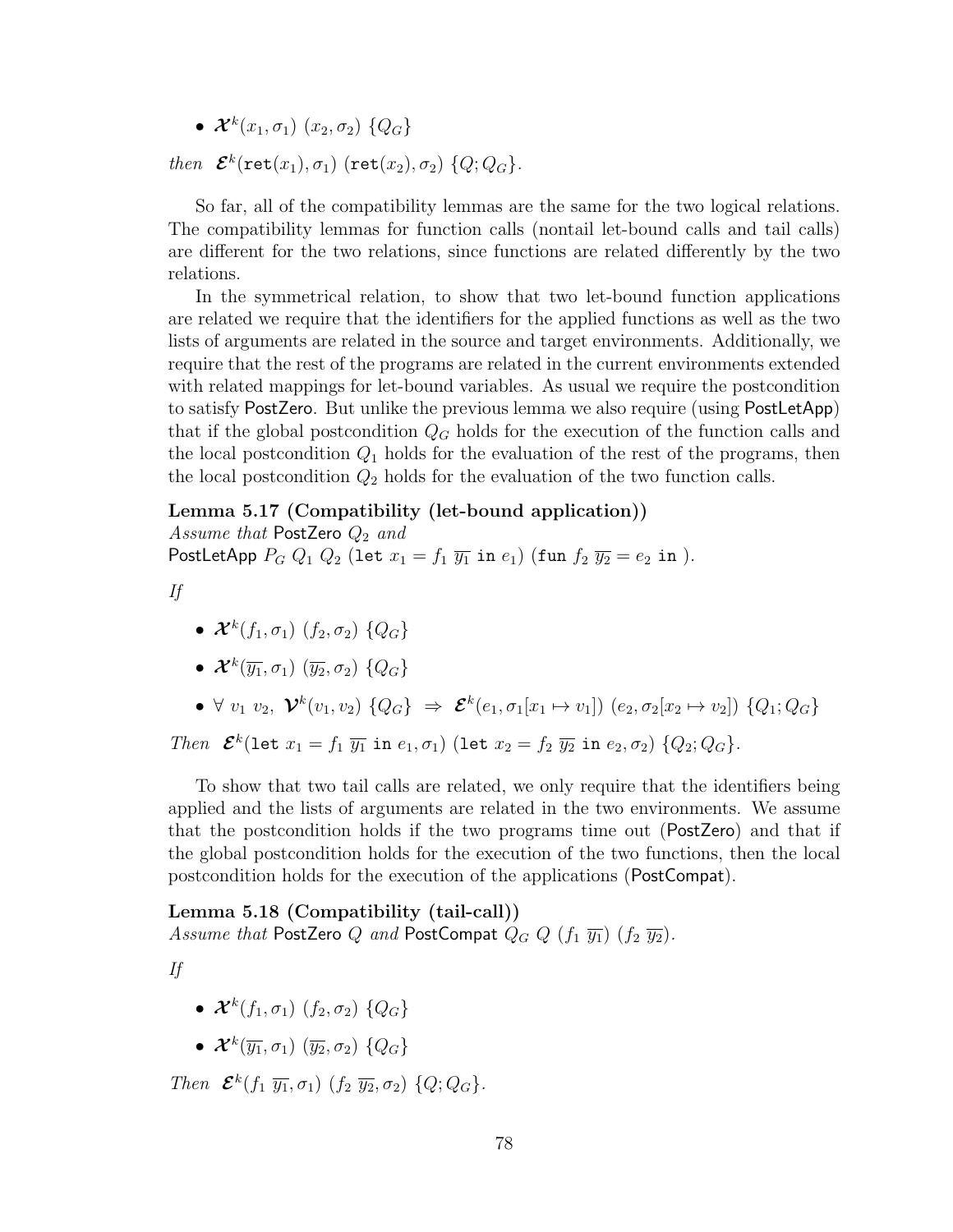To relate function applications before and after closure conversion, we need to convert function calls to application of closure records that project the function and environment out of the explicitly constructed closure records. We also need to state different rules for the preservation of the postconditions. The rules are similar to those of the symmetrical relation but they account for the fuel and trace of projecting the code and the environment from the closure pair.

Definition 5.19 (Postcondition compat. for tail app., closure conversion) Let  $c_{app} \stackrel{\text{def}}{=} \langle f_{code} \; \overrightarrow{f_{env}} :: \overrightarrow{y_2} \rangle \langle + \rangle \langle \text{let } f_{env} = f_2.2 \text{ in } ... \rangle \langle + \rangle \langle \text{let } f_{code} = f_2.1 \text{ in } ... \rangle$ and  $t_{app} \stackrel{\text{def}}{=} \langle f_{code} f_{env} : \overline{y_2} \rangle \langle + \rangle \langle \text{let } f_{env} = f_2.2 \text{ in } \dots \rangle \langle + \rangle \langle \text{let } f_{code} = f_2.1 \text{ in } \dots \rangle.$ 

PostAppCC  $Q_1$   $Q_2$  holds iff whenever

$$
Q_1(c_1, t_1) (c_2, t_2)
$$

we also have

$$
Q_2(c_1\langle +\rangle\langle f_1 \overline{x_1}\rangle, t_1\langle +\rangle\langle f_1 \overline{x_1}\rangle) (c_2\langle +\rangle c_{app}, t_2\langle +\rangle t_{app}).
$$

Definition 5.20 (Postcondition compat. for let app., closure conversion) Let  $c_{app} \stackrel{\text{def}}{=} \langle \texttt{let } x_2 = f_{code} \ f_{env} :: \overline{y_2} \ \texttt{in } \dots \rangle \langle + \rangle \langle \texttt{let } f_{env} = f_2.2 \ \texttt{in } \dots \rangle \langle + \rangle \langle \texttt{let } f_{code} = f_1 \ \texttt{in } \dots \rangle$  $f_2.1$  in  $\ldots$ and  $t_{app}\stackrel{\rm def}{=} \langle {\tt let}\ x_2=f_{code}\ f_{env}::\overline{y_2}\ {\tt in}\ \ldots\rangle\langle +\rangle\langle {\tt let}\ f_{env}=f_2.2\ {\tt in}\ \ldots\rangle\langle +\rangle\langle {\tt let}\ f_{code}=$  $f_2.1$  in  $\ldots$ ). Also, let  $e'_1 \stackrel{\text{def}}{=} \texttt{let } x_1 = f_1 \overline{x_1} \texttt{ in } e_1.$ 

PosLetAppCC  $Q_1$   $Q_2$   $Q_3$  holds iff whenever

$$
Q_1(c_1, t_1)
$$
  $(c_2, t_2)$  and  $Q_2(c'_1, t'_1)$   $(c'_2, t'_2)$ 

we also have

$$
Q_3(c_1\langle +\rangle c_1'\langle +\rangle\langle e_1'\rangle,t_1\langle +\rangle t_1'\langle +\rangle\langle e_1'\rangle) (c_2\langle +\rangle c_2'\langle +\rangle c_{app},t_2\langle +\rangle t_2'\langle +\rangle t_{app}).
$$

We can now state compatibility lemmas for function application for the closureconversion relation. The let-bound function application lemma states that applying a function is related to a closure application (that is, applying a function after projecting the code and the environment out) if the identifiers of the function and the arguments are related in the current environment and the rest of the programs are related when the current environments are extended with related values. Notice, that in the target environment we also need to add bindings for the identifiers that are used for the code and the environment. We achieve that by using the binding-context interpretation relation.

Lemma 5.21 (Compatibility (let-bound application, closure conversion)) Let  $e'_2$  = let  $f_{code} = f_2.1$  in let  $f_{env} = f_2.2$  in let  $x_2 = f_{code}$   $f_{env} :: \overline{y_2}$  in  $e_2$  and that the identifiers  $f_{code}$  and  $f_{env}$  are distinct and different from  $f_2$  and  $\overline{y_2}$ .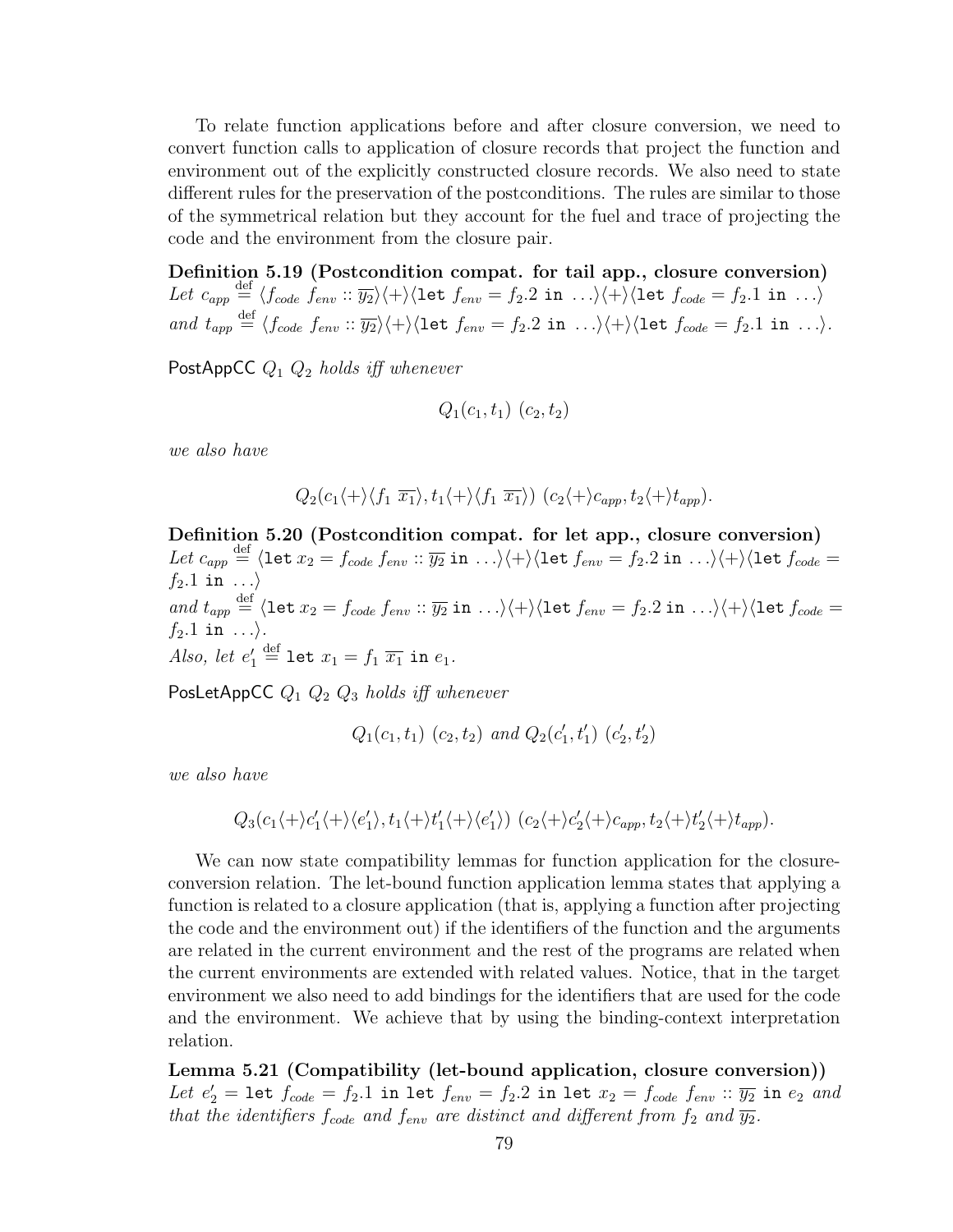Assume that PostZero Q and PostLetAppCC  $Q_G Q_1 Q_2$ .

If

- $\bullet$   $\mathcal{X}_{\text{CC}}^k(f_1,\sigma_1)$   $(f_2,\sigma_2)$   $\{Q_G\}$
- $\bullet$   $\mathcal{X}_{\text{CC}}^{k}(\overline{y_{1}},\sigma_{1})$   $(\overline{y_{2}},\sigma_{2})$   $\{Q_{G}\}$
- $\bullet \ \forall \ v_1 \ v_2 \ \sigma'_2, \ \mathcal{V}_{cc}^k(v_1, v_2) \ \{Q_G\} \ \Rightarrow$  $(\sigma_2, \texttt{let}~ \bar{f}_{code} = f_2.1~ \texttt{in}~ \texttt{let}~ f_{env} = f_2.2~ \texttt{in}~[] ) \vartriangleright \mathsf{Res}(\sigma_2') \Rightarrow$  $\mathcal{E}_{cc}^{k}(e_1, \sigma_1[x_1 \mapsto v_1]) (e_2, \sigma'_2[x_2 \mapsto v_2]) (Q_1; Q_G)$

Then  $\mathcal{E}_{\text{CC}}^k(\text{let } x_1 = f_1 \ \overline{x_1} \ \text{in } e_1, \sigma_1) \ (e'_2, \sigma_2) \ \{Q_2; Q_G\}.$ 

A tail call is related to a closure-converted tail call if the identifiers for the function and the arguments are related in the current environment.

Lemma 5.22 (Compatibility (tail application, closure conversion)) Let  $e'_2$  = let  $f_{code} = f_2.1$  in let  $f_{env} = f_2.2$  in  $f_{code}$   $f_{env}$  ::  $\overline{y_2}$  and assume that the identifiers  $f_{code}$  and  $f_{env}$  are distinct and different from  $f_2$  and  $\overline{y_2}$ .

Assume that PostZero Q and PostAppCC  $Q_G Q$ .

If

- $\bullet$   $\mathcal{X}^{k}_{\texttt{CC}}(f_1,\sigma_1)$   $(f_2,\sigma_2)$   $\{Q_G\}$
- $\bullet$   $\mathcal{X}^{k}_{\texttt{CC}}(\overline{y_1},\sigma_1)$   $(\overline{y_2},\sigma_2)$   $\{Q_G\}$

Then  $\mathcal{E}_{cc}^k(f_1 \overline{x_1}, \sigma_1)$   $(e'_2, \sigma_2)$   $\{Q; Q_G\}$ .

This concludes the compatibility lemmas for the two relations.

It is useful to define a shorthand for assuming the set of requirements over the postconditions that allow the compatibility lemmas to be proved.

## Definition 5.23 (Postcondition properties shorthand)

PostProperties  $Q_G Q_1 Q_2$  holds whenever the following are satisfied.

- PostZero  $Q_2$
- PostRet  $Q_2$
- PostCompat  $Q_1$   $Q_2$
- PostLetApp  $Q_G Q_1 Q_2$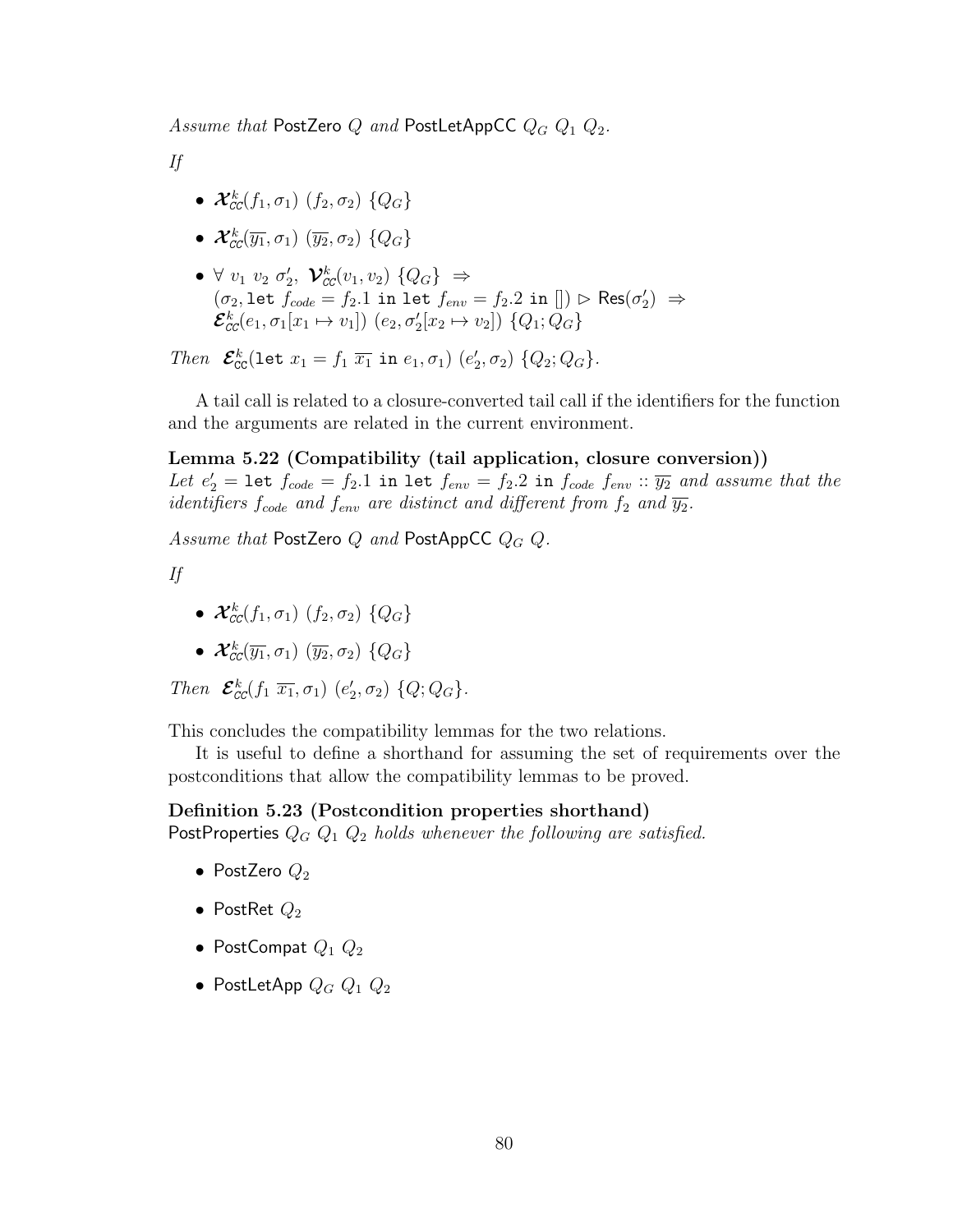## 5.2.7 Properties of the Logical Relations

In this section I present some important properties of the logical relations. As usual, both logical relations are (anti)monotonic in the step index, meaning that whenever the relation holds for a value of the step index it also holds for all smaller values of the step index.

Lemma 5.24 (Step index monotonicity †)  $\forall i \leq k, \ \mathcal{E}^k(\sigma_1, e_1) \ (\sigma_2, e_2) \ \{Q_L; Q_G\} \ \Rightarrow \ \mathcal{E}^i(\sigma_1, e_1) \ (\sigma_2, e_2) \ \{Q_L; Q_G\}.$ 

The same holds for the value, result, variable and environment relation.

We can also prove that the logical relation is monotonic in the local postcondition. Observe that this property hold because we have decoupled the local and the global postcondion. If we had used the same postcondition for the local and global postconditions, we would have been able to prove monotonicity, because the global postcondition occurs in both negative and positive in the definition of the logical relation

Lemma 5.25 (Local postcondition monotonicity †)  $\forall \; Q \supseteq Q', \; \mathcal{E}^k(\sigma_1, e_1) \; (\sigma_2, e_2) \; \{Q; Q_G\} \; \Rightarrow \; \mathcal{E}^i(\sigma_1, e_1) \; (\sigma_2, e_2) \; \{Q'; Q_G\}.$ 

The symmetrical logical relation is also reflexive. For any expression  $e$  and for any two environments that are related in the set of free variables of the expression e, then the configuration ( $\sigma_1, e$ ) is related to the configuration ( $\sigma_2, e$ ). Observe that such a property does not hold for the closure-conversion relation since the closure-conversion relation is inhabited only by a suitably closure-converted program.

#### <span id="page-91-0"></span>Lemma 5.26 (Reflexivity)

Assume that PostProperties  $Q_G Q Q$  and PostProperties  $Q_G Q_G Q_G$  and  $Q \supseteq Q_G$ .

If  $\mathsf{fv}(e) \vdash \mathcal{C}^k(\sigma_1, \sigma_2) \{Q\}$  then  $\mathcal{E}^k(\sigma_1, e)$   $(\sigma_2, e) \{Q_L; Q_G\}$ .

**PROOF** By induction on the step index and nested induction on the expression  $e$ . Each case follows from the corresponding compatibility lemma (therefore, we need to assume the required properties for the postconditions hold). The condition that the local postcondition implies the global postcondition is needed in order to show that adding the same two function definitions (satisfying the local postcondition by the induction hypothesis) in two related environments, gives us related environments. The condition that  $P_G$  also satisfies PostProperties is required by the induction hypothesis. T.

Two other crucial properties of the logical relation are adequacy and compatibility with linking (horizontal compositionality). Adequacy of the logical relation for terminating behaviors follows trivially for the definition of the expression logical relation. In order to prove adequacy for nonterminating behaviors we shall assume that the local postcondition implies that the fuel value of the source is upper bounded by some strictly monotonic function of the target fuel value.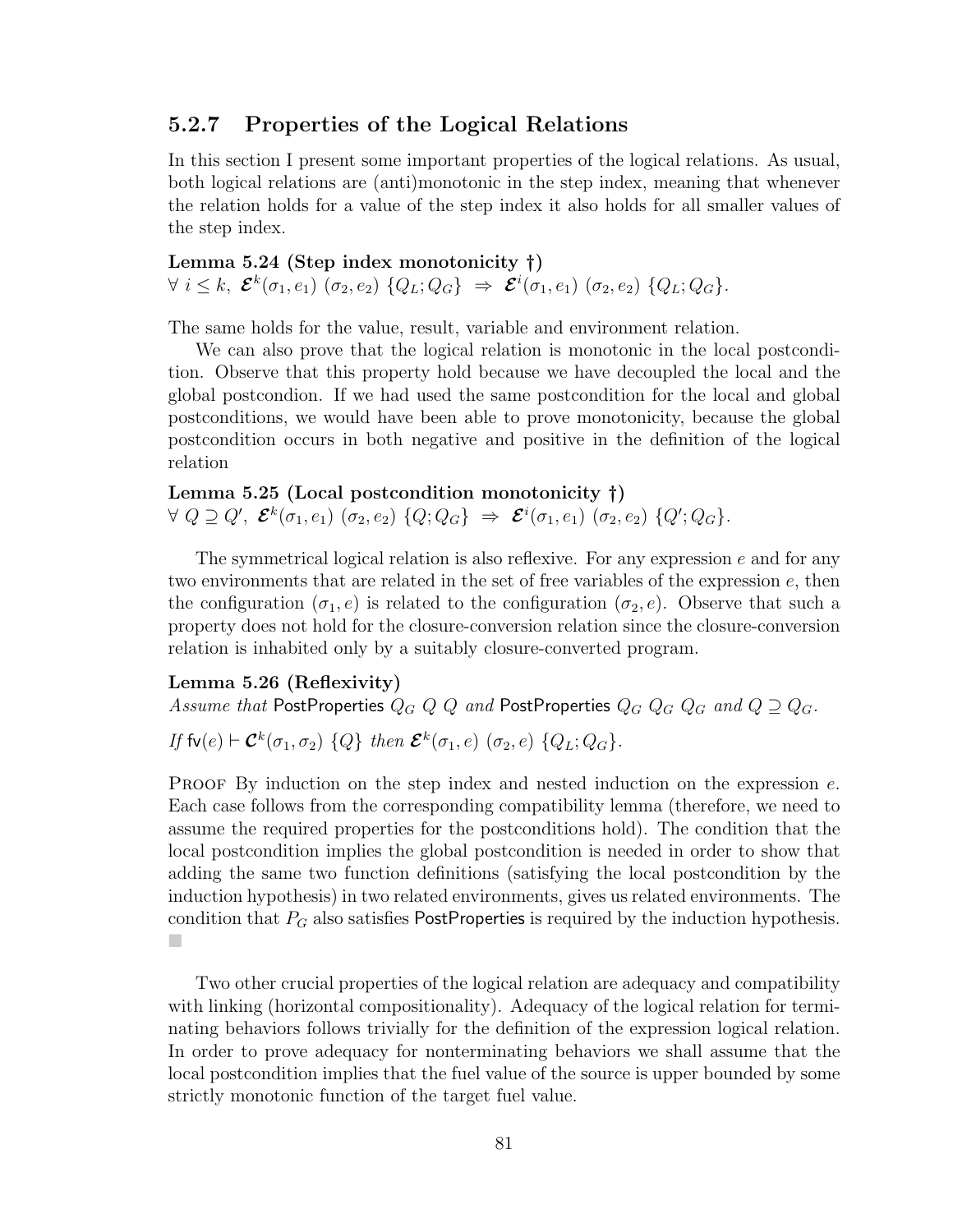#### Definition 5.27 (Postcondition, upper bound)

PostUpperBound Q holds iff there exists a function f such that  $\forall x, y, f(x) \leq_{\mathcal{F}} f(y) \Rightarrow$  $x \leq_{\mathcal{F}} y$  and for all fuel values  $c_1$ ,  $c_2$  and trace values  $t_1$ ,  $t_2$  if  $Q(c_1, t_1)$   $(c_2, t_2)$  then  $c_1 \le f(c_2)$ .

We can now state the adequacy property of the logical relation.

Lemma 5.28 (Adequacy †) Assume that PostUpperBound Q.

Then if  $\forall k, \ \mathcal{E}^k(\sigma_1, e_1) \ (\sigma_2, e_2) \ \{Q; Q_G\}$  we have that  $(e_1, \sigma_1) \supseteq_B (e_2, \sigma_2)$ .

PROOF The termination case follows easily by the definition of the expression relations and by the fact that the value relation implies the value refinement  $\approx$ . The nontermination case follows by the divergence preservation lemma of the semantics (Lemma [3.10\)](#page-44-0).

In addition both of the relations are compatible with linking.

Lemma 5.29 (Linking compatibility †) Assume that PostProperties  $Q_G Q Q$ .

If

<span id="page-92-0"></span>• 
$$
\forall k \space \sigma_1 \space \sigma_2
$$
,  $\mathcal{E}^k(e_1^{\text{lib}}, \sigma_1) \space (e_2^{\text{lib}}, \sigma_2) \space \{Q; Q_G\}$ 

•  $\forall k \sigma_1 \sigma_2, \{x\} \vdash \mathcal{C}^k(\sigma_1, \sigma_2) \{Q_G\} \Rightarrow \mathcal{E}^k(e_1^{\text{client}}, \sigma_1) (e_2^{\text{client}}, \sigma_2) \{Q; Q_G\}$ 

Then  $\forall k \space \sigma_1 \space \sigma_2$ ,  $\mathcal{E}^k(\sigma_1, [x \mapsto e_1^{\text{lib}}]e_1^{\text{client}}) \space (\sigma_2, [x \mapsto e_2^{\text{lib}}]e_2^{\text{client}}) \space \{Q; Q_G\}.$ 

The above statement asserts that if the library programs are related in all possible environments, and that the client programs are related in all environments that are related in the value of the external reference  $x$ , then linking in the source is related with linking in the target.

This relational model does not have the necessary vertical compositionality properties that are required to prove that the end-to-end pipeline inhabits the relation. In the next chapter I will set up a relational framework built on top of the logical relation framework that allows us to obtain a top-level relation that is inhabited by the end-to-end pipeline and is adequate and compatible with linking.

#### Vertical Compositionality

<span id="page-92-1"></span>Despite the fact that that the two relations do not support a general, unrestricted notion of vertical compositionality, they do support a restricted form of vertical compositionality that can be useful in certain proofs. In particular, the symmetrical logical relation is transitive given that the local and global postconditions satisfy some requirements.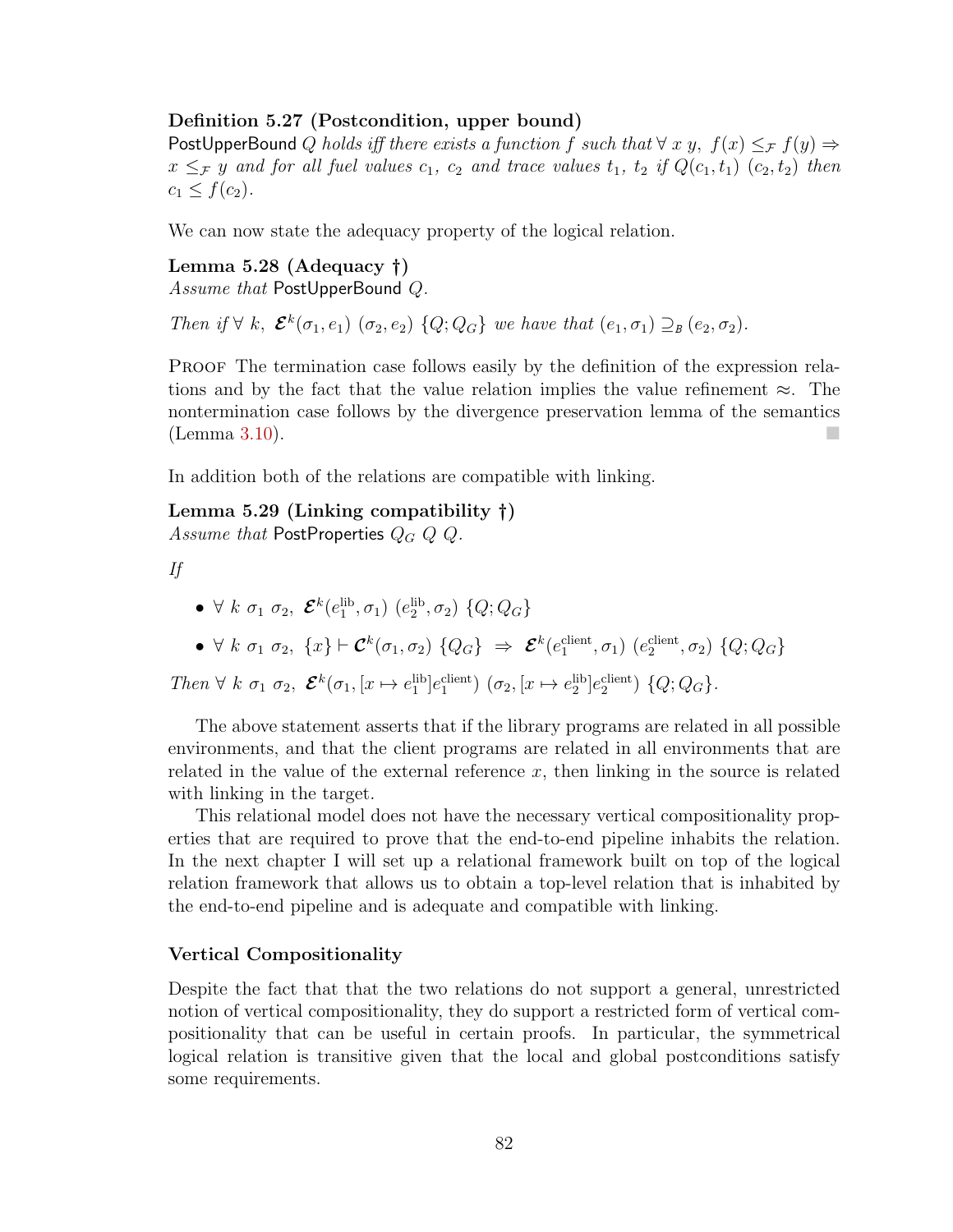#### Lemma 5.30 (Transitivity)

Assume that  $Q_G \supseteq Q_1$ ,  $Q_G \supseteq Q_2$  and  $Q_1 \circ Q_2 \supseteq Q_G$ .

If

- $\bullet$   ${\mathcal E}^k(\sigma_1,e_1)$   $(\sigma_2,e_2)$   $\{Q_1;Q_G\}$
- $\forall k, \ \mathcal{E}^{k}(\sigma_2, e_2) \ (\sigma_3, e_3) \ \{Q_2; Q_G\}$

then  $\mathcal{E}^{k}(\sigma_1, e_1)$   $(\sigma_3, e_3)$   $\{Q_1 \circ Q_2; Q_G\}$ 

The above lemma requires that the global postcondition implies each of the local postconditions and, furthermore, that the composition of the two local postconditions imply the global postcondition. To understand what these restrictions imply assume that both local postconditions are the same as the global postconditions, which is the case for the top-level theorems of the transformations that we will want to compose. Then for the postcondition it must hold that  $Q_G \circ Q_G \supseteq Q_G$ . This (semi-idempotency) requirement holds for simple postconditions like  $c_1 \leq c_2$ , where  $c_1$  is the fuel of the source and  $c_2$  the fuel of the target. But it does not hold for the postconditions required by transformations that reduce the number of steps a program takes.  $\lambda_{\text{ANF}}$ transformations such as inlining and shrinking reduce the number of steps that the program takes, and therefore we cannot use the transitivity lemma to compose  $\lambda_{\text{ANF}}$ transformations proved correct with  $\mathcal{E}$ .

We can also compose the closure-conversion relation with the symmetrical relation, but only if the closure conversion relation comes first. Again we have similar restrictions on the postconditions.

Lemma 5.31 (Composition of  $\mathcal{E}_{cc}$  with  $\mathcal{E}$ ) Assume that  $Q_G \supseteq Q_1$ ,  $Q_G \supseteq Q_2$  and  $Q_1 \circ Q_2 \supseteq Q_G$ .

| ٠ |  |
|---|--|

- $\bullet$   $\mathcal{E}_{cc}^{k}(\sigma_{1},e_{1})\ (\sigma_{2},e_{2})\ \{Q_{1};Q_{G}\}$
- $\forall k, \ \mathcal{E}^{k}(\sigma_2, e_2) \ (\sigma_3, e_3) \ \{Q_2; Q_G\}$

then  $\mathcal{E}_{cc}^{k}(\sigma_1, e_1)$   $(\sigma_3, e_3)$   $\{Q_1 \circ Q_2; Q_G\}$ 

We cannot use that lemma since some transformations after closure conversion reduce the number of steps a program takes.

# 5.3 Compositional Proof Framework

The compositional relational framework presented in this section is based on the observation that adequacy and compatibility with linking are closed under relation composition. That is, if we have two adequate and compatible relations, the composition of these relations will be an adequate and compatible relation. I set up a relation that is defined as the composition of the intermediate logical relations that are used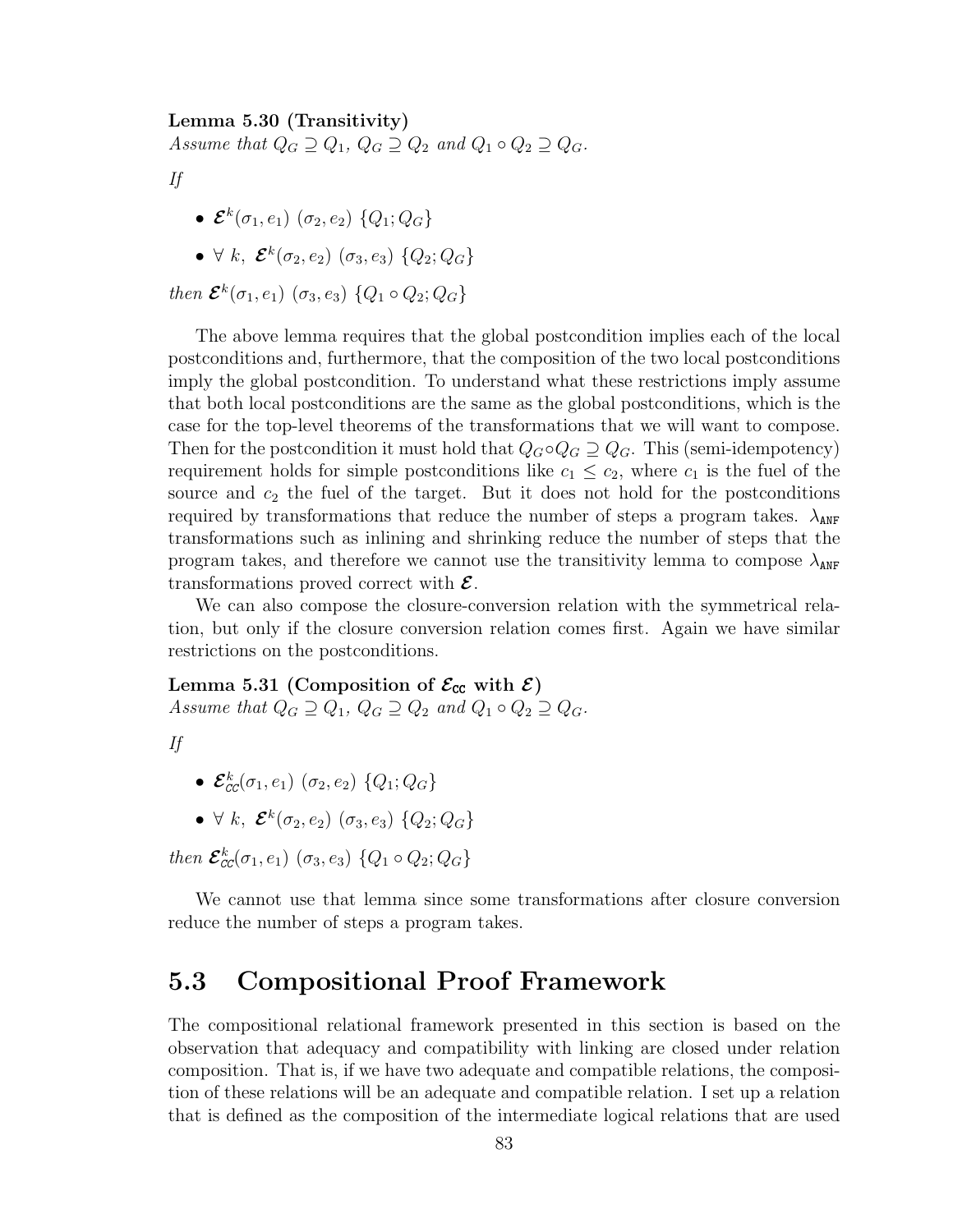to prove correctness of the individual transformations. Then, the whole pipeline can be easily show to inhabit the composition of these relations, without requiring that the individual relations support vertical compositionality. The composition of the intermediate relations is an adequate and compatible relation, therefore we can obtain the desired correctness result for the pipeline.

An important aspect of the framework is that linking is supported not only for programs that are compiled through the same  $\lambda_{\text{ANF}}$  transformation, but also for programs that are compiled by any  $\lambda_{\text{ANF}}$  pipeline that is proved correct with respect to the same logical relations. For instance, one can link  $\lambda_{\text{ANF}}$  programs that are compiled with optional optimizations with programs that are compiled without any optimiza-tion.<sup>[10](#page-94-0)</sup> Or, one could link programs that are compiled with different implementations of closure conversion, as long as they are proved correct with the same logical relation.

The first ingredient of the compositional framework is the transitive closure of the symmetrical logical relation, denoted  $\mathcal{E}^+$ . The definition of the relation is shown in Figure [5.3.](#page-94-1) Two expressions  $e_1$  and  $e_2$  are related with  $\mathcal{E}^+$  if for all environments  $\sigma_1$  and  $\sigma_2$  that are related in the set of free variables of  $e_1$ , and the free variables of  $e_1$  are in the domain of  $\sigma_1$ , then the configurations  $(\sigma_1, e_1)$  and  $(\sigma_2, e_2)$  are related. The local and global postconditions are existentially quantified and never exposed. We do however require that they satisfy PostProperties (which is needed to derive compatibility with linking) and PostUpperBound (which is needed to derive adequacy).

<span id="page-94-1"></span>PostProperties 
$$
Q_G Q
$$
 PostUpperBound  $Q$   
\n $(\forall \sigma_1 \sigma_2 k, \text{fv}(e_1) \vdash \mathcal{C}^k(\sigma_1, \sigma_2) \{Q_G\} \Rightarrow \text{fv}(e_1) \in \text{dom}(\sigma_1) \Rightarrow$   
\n $\mathcal{E}^k(e_1, \sigma_1) (e_2, \sigma_2) \{Q; Q_G\})$   
\n $\mathcal{E}^+ e_1 e_2$   
\n $\mathcal{E}^+ e_1 e_2$   
\nTrans

Figure 5.3: The  $\mathcal{E}^+$  relation.

Observe that we require not only that the environments are related in the set of free variables of the first expression, but also that these variables are bound in the source environment. This is a necessary precondition of the correctness of some transformations, namely closure conversion and lambda lifting. If the free variables are not present in the environment then the source program might get stuck when the target program does not, or vice versa.

The transitive closure  $\mathcal{E}^+$  closure is inhabited by the same program (because  $\mathcal{E}$  is reflexive) or any program that has gone through one or more transformations proved correct with  $\mathcal{E}$ . That practically means that a program that has been  $(e.g.,)$  shrinkreduced and inlined can be linked with a program that has been uncurried. Or, that

<span id="page-94-0"></span><sup>&</sup>lt;sup>10</sup>In fact, the only  $\lambda_{\text{ANF}}$  transformation that is non-optional and is required for code generation is closure conversion and hoisting of function definitions to the top level.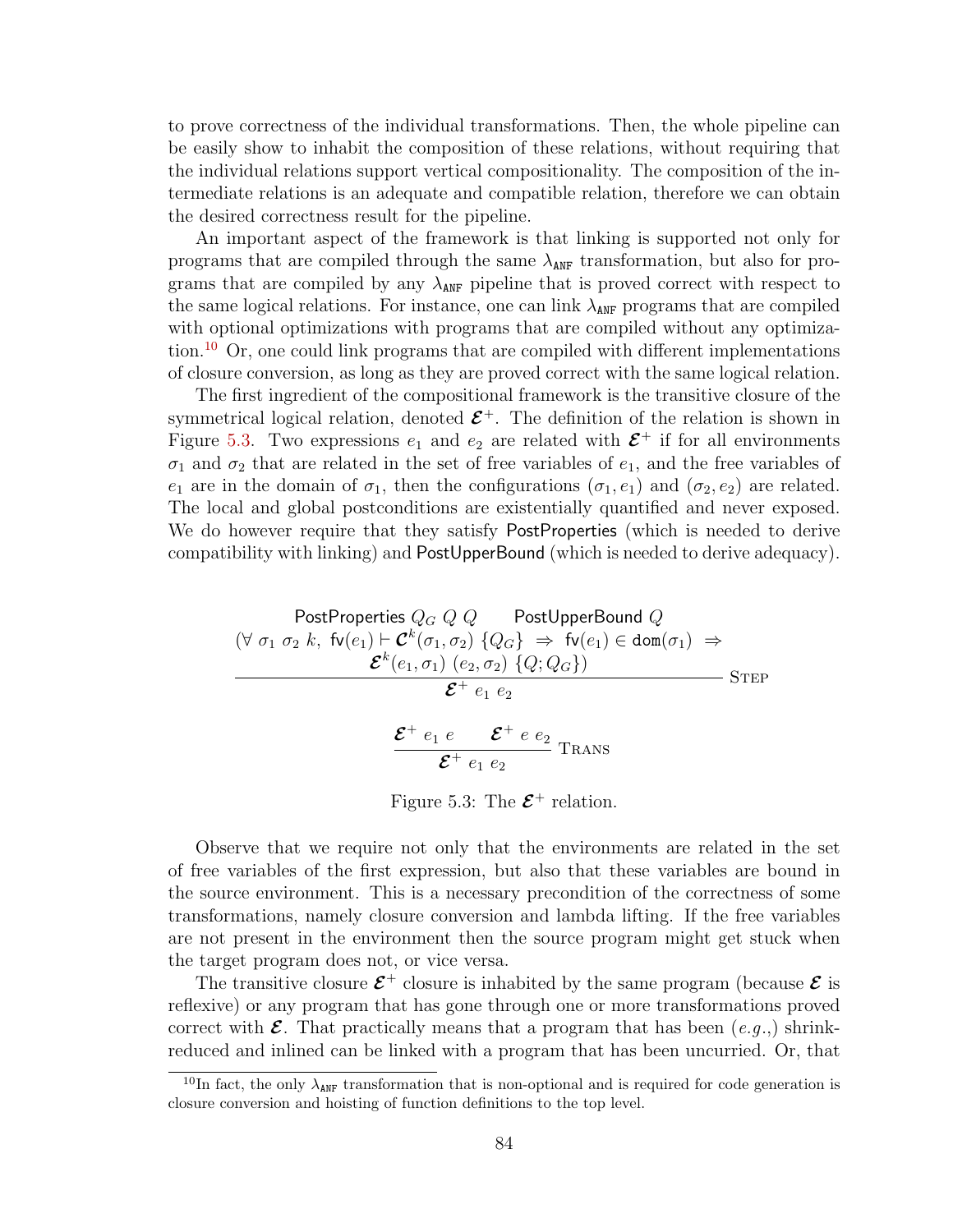a program that has been shrink-reduced, inlined and uncurried, can be linked with a program that has not gone through any transformation. This is reflected in the following lemma.

Lemma 5.32 (Linking compatibility of  $\mathcal{E}^+$ ) If

$$
f_{\rm{max}}
$$

 $\bullet$   $\mathcal{E}^+$   $e_1^{\text{lib}}$   $e_2^{\text{lib}}$ 

• 
$$
\mathcal{E}^+
$$
  $e_1^{\text{client}}$   $e_2^{\text{client}}$ 

Then  $\mathcal{E}^+$  [ $x \mapsto e_1^{\text{lib}}$ ] $e_1^{\text{client}}$  [ $x \mapsto e_2^{\text{lib}}$ ] $e_2^{\text{client}}$ .

It is worth outlining the proof of the above lemma, as it exposes the technique by which composition is achieved. The difficulty is that the two uses of the  $\mathcal{E}^+$ relation in the assumptions might use different number of transitivity steps, and each of them can use an entirely different postcondition. However, according to Lemma [5.29,](#page-92-0) compatibility of  $\mathcal E$  requires the two relations that are composed have the same postconditions. The solution is to horizontally compose each intermediate relation with an identity transformation, what satisfies any postcondition (Lemma [5.26\)](#page-91-0). This is reflected in the following two auxiliary lemmas.

Lemma 5.33 (Linking compatibility of  $\mathcal{E}^+$  (lib)) If  $\mathcal{E}^+$   $e_1^{\text{lib}}$   $e_2^{\text{lib}}$  then  $\mathcal{E}^+$  [ $x \mapsto e_1^{\text{lib}}$ ] $e_1^{\text{client}}$  [ $x \mapsto e_2^{\text{lib}}$ ] $e_1^{\text{client}}$ .

Lemma 5.34 (Linking compatibility of  $\mathcal{E}^+$  (client)) If  $\mathcal{E}^+$  explient  $e_2^{\text{client}}$  then  $\mathcal{E}^+$  [ $x \mapsto e_1^{\text{lib}}e_1^{\text{client}}$  [ $x \mapsto e_1^{\text{lib}}e_2^{\text{client}}$ .

The two lemmas are proved by induction on the  $\mathcal{E}^+$  relation. Lemma [5.35](#page-95-0) is a direct corollary of the above two lemmas. That means that whenever the client programs are related with this relation using  $m$  transitivity steps, and the library programs are related using  $n$  transitivity steps, the linked programs will be related using  $m + n$  transitivity steps.  $\mathcal{E}^+$  is also adequate (the statement is omitted).

<span id="page-95-1"></span>PostProperties 
$$
Q_G
$$
  $Q$   $Q$  PostUpperBound  $Q$   
\n $\mathcal{E}^+ e_1 e'_1$   
\n $(\forall \sigma_1 \sigma_2 k, \text{fv}(e'_1) \vdash \mathcal{C}^k(\sigma_1, \sigma_2) \{Q_G\} \Rightarrow \text{fv}(e'_1) \in \text{dom}(\sigma_1) \Rightarrow$   
\n $\mathcal{E}^k_{cc}(e'_1, \sigma_1) (e'_2, \sigma_2) \{Q_G\})$   
\n $\mathcal{E}^+ e'_2 e_2$   
\n $\mathcal{E}^+_{cc} e_1 e_2$   
\nCOMPOSE

Figure 5.4: The  $\mathcal{E}_{\text{cc}}^{+}$  relation.

Using  $\mathcal{E}^+$  we can state the relation  $\mathcal{E}^+_{cc}$  (Figure [5.4\)](#page-95-1) that will be inhabited by the pipeline. Then  $\mathcal{E}^+$  is the composition of  $\mathcal{E}^+$ ,  $\mathcal{E}_{cc}$ , and  $\mathcal{E}^+$ . It is inhabited by the closure conversion transformation, preceded and followed by any number of transformations proved correct by  $\mathcal{E}$ . It is therefore inhabited by the  $\lambda_{\text{ANF}}$  pipeline.

<span id="page-95-0"></span>As composition of relations that are compatible with linking and adequate,  $\mathcal{E}_{\text{CC}}^{+}$  is also compatible with linking and adequate.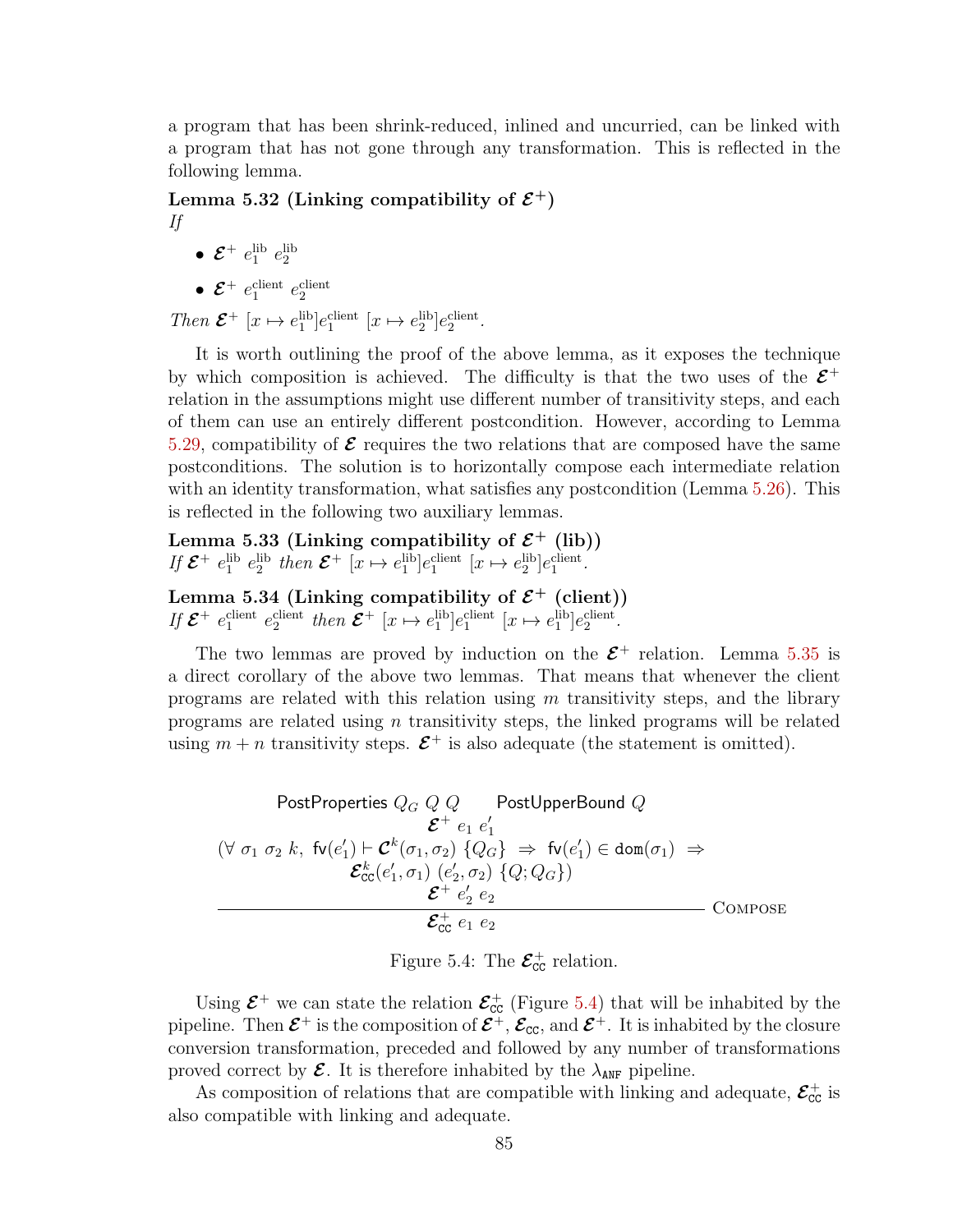Lemma 5.35 (Linking compatibility of  $\mathcal{E}_{\text{cc}}^+$ ) If

- $\bullet$   $\mathcal{E}_{cc}^{+}$   $e_{1}^{\mathrm{lib}}$   $e_{2}^{\mathrm{lib}}$
- $\mathcal{E}_{cc}^+$   $e_1^{\text{client}}$   $e_2^{\text{client}}$

Then  $\mathcal{E}_{cc}^+$  [ $x \mapsto e_1^{\text{lib}}$ ] $e_1^{\text{client}}$  [ $x \mapsto e_2^{\text{lib}}$ ] $e_2^{\text{client}}$ .

# <span id="page-96-1"></span>Lemma 5.36 (Adequacy of  $\mathcal{E}_{\text{cc}}^{+}$ )

Assume that PostUpperBound Q.

Then if  $\mathcal{E}_{cc}^+$  e<sub>1</sub> e<sub>2</sub> and closed(e<sub>1</sub>) we have that  $e_1 \supseteq_{B} e_2$ .

The above framework allows us to derive correctness of separate compilation without additional proof effort. It suffices to prove that each individual transformation inhabits the logical relation. We can derive, as an easy corollary, that any pipeline comprising of transformations proved correct with the logical relations are in the  $\mathcal{E}_{cc}^+$ relation. From Lemma [5.35,](#page-95-0) which is proved once and for all, we obtain that we can link any programs compiled pipelines that satisfy  $\mathcal{E}_{cc}^+$ .

Cross-language setting. The above framework generalizes to a cross-language setting with more than one IR. Conceptually, the closure-conversion logical relation behaves as a cross-language asymmetrical logical relation. If more than one IR were used then we would have to compose all cross-language relations, in the same sequence that are used in the compiler, perhaps adding an intermediate symmetrical relation for the IRs where same-language transformations happen.

3ex

This concludes the definition of the relational proof framework that we use to prove correct the  $\lambda_{ANF}$  transformations. In the next chapter, I present the theorem for each transformation and the top-level theorem of the  $\lambda_{\text{ANF}}$  pipeline. In the rest of this chapter, I present related work on relational reasoning and compositional compiler correctness.

# <span id="page-96-0"></span>5.4 Related Work

In this section, I survey proof techniques that are used in other verified compilers for functional languages as well as related work in compositional compiler correctness and relational reasoning about programs.

# 5.4.1 Other Verified Compilers for Functional Languages

CakeML is proved correct with a combination of syntactic simulations and logical relations [\[106,](#page-168-1) [129\]](#page-170-1). The CakeML compiler does not provide a separate compilation theorem. However, older versions of the compiler [\[80\]](#page-166-1) were running in a REPL (readeval-print loop) that requires the same style of reasoning as linking with programs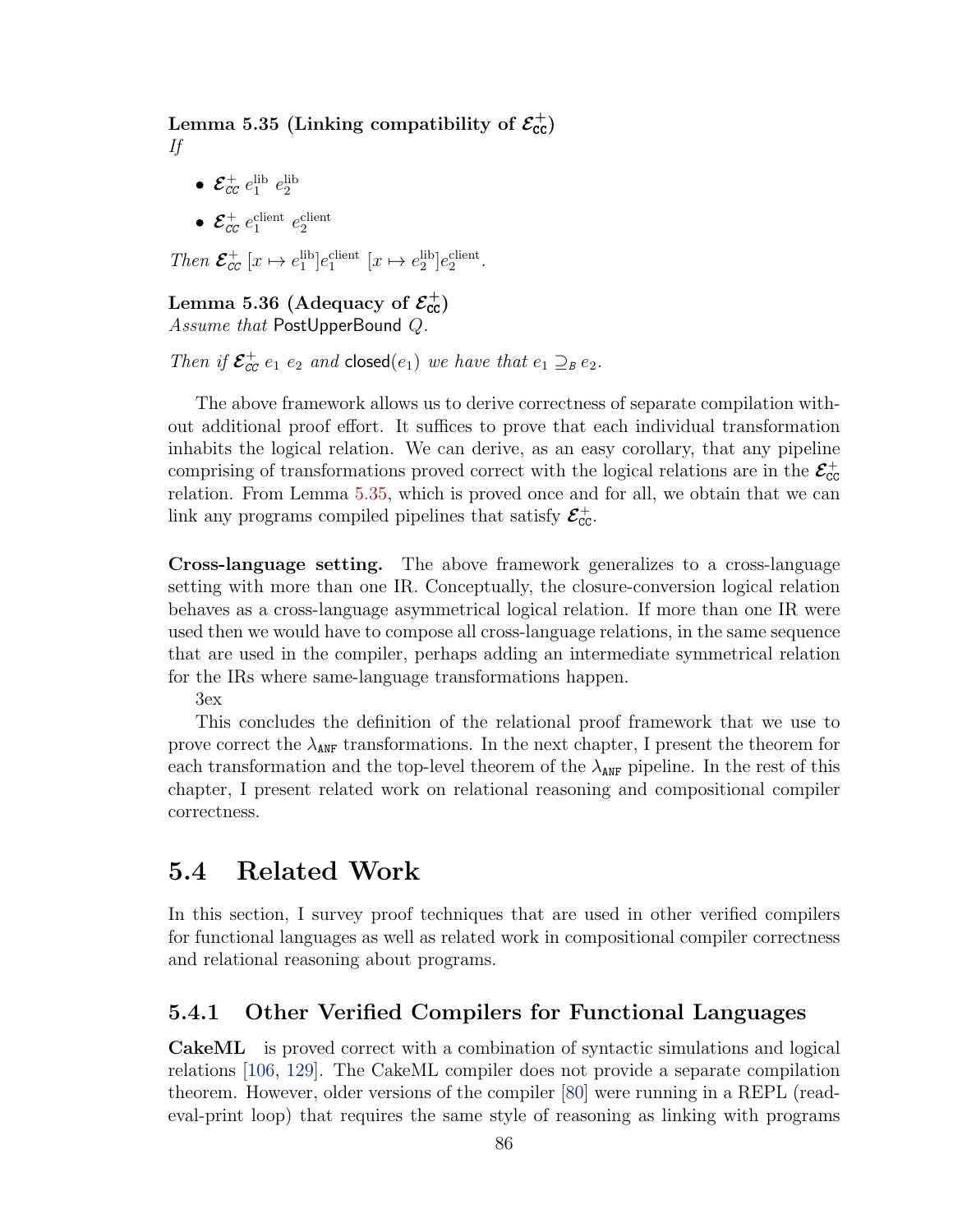that are compiled with the same compiler. Therefore, it is likely that a separate compilation theorem for programs compiled with exactly the same CakeML compiler could be obtained. Additional effort would be required to port the CakeML's correctness theorem to stronger notions of compositional compiler correctness.

CakeML's ClosLang optimizations [\[106\]](#page-168-1) are verified using a logical relation. In order to show divergence preservation, the logical relation forces the step index to be the same for both programs. This enables showing that if the source program diverges so does the second program, but it forces the two programs to use the same amount of fuel. To enable verification of transformations that reduce the amount of steps that a program takes, the language has a special instruction, Tick, that has no observable effect but only decrements the fuel value. Programs that increase the amount of steps cannot be shown related in this model. This would be detrimental for the  $\lambda_{\text{ANF}}$  pipeline since a lot of transformations introduce administrative redexes that are removed by subsequent transformations. Furthermore, and additional Tickerasure pass must be proved correct before the final code generation phase. CertiCoq's proof framework overcomes these issues by allowing the steps of the two programs to be related by an arbitrary relation, the postcondition, and formally characterizing the postconditions that allow to derive divergence preservation. With this model we can relate programs that both reduce and increase the amount of steps, without the need for a Tick instruction.

Œuf [\[102\]](#page-168-2) is proved correct using syntactic simulations. Unlike CertiCoq, Œuf's reification phase (which is currently unverrified) is proved correct using denotational semantics: the denotation of the reified term is equivalent of the original Gallina program.

Lambda Tamer [\[34\]](#page-162-0) is proved correct using syntactic simulations. The novelty of the compiler lies in that the intermediate representations are formalized parametric higher-order abstract syntax (PHOAS). The correctness theorem of the compiler does not support separate compilation.

# 5.4.2 Compositional Compiler Correctness

SepCompCert. In terms of the strength of the linking theorem, SepCompCert [\[73\]](#page-166-0) is the most closely related work. SepCompCert supports verified linking of programs that are compiled through CompCert using different sets of optional optimizations. SepCompCert achieves that by forcing transformations to be in lockstep in each of the linked pipelines, by padding the pipeline that does not perform an optional optimization with the identity transformation. The correctness statement of each optional optimization must be modified such that either the initial simulation holds between the source and target or the target is the same as the source. Therefore the new statement is satisfied by both the optional and the identity transformation. Then the simulations that are used to verify each pipeline are in lockstep and linking can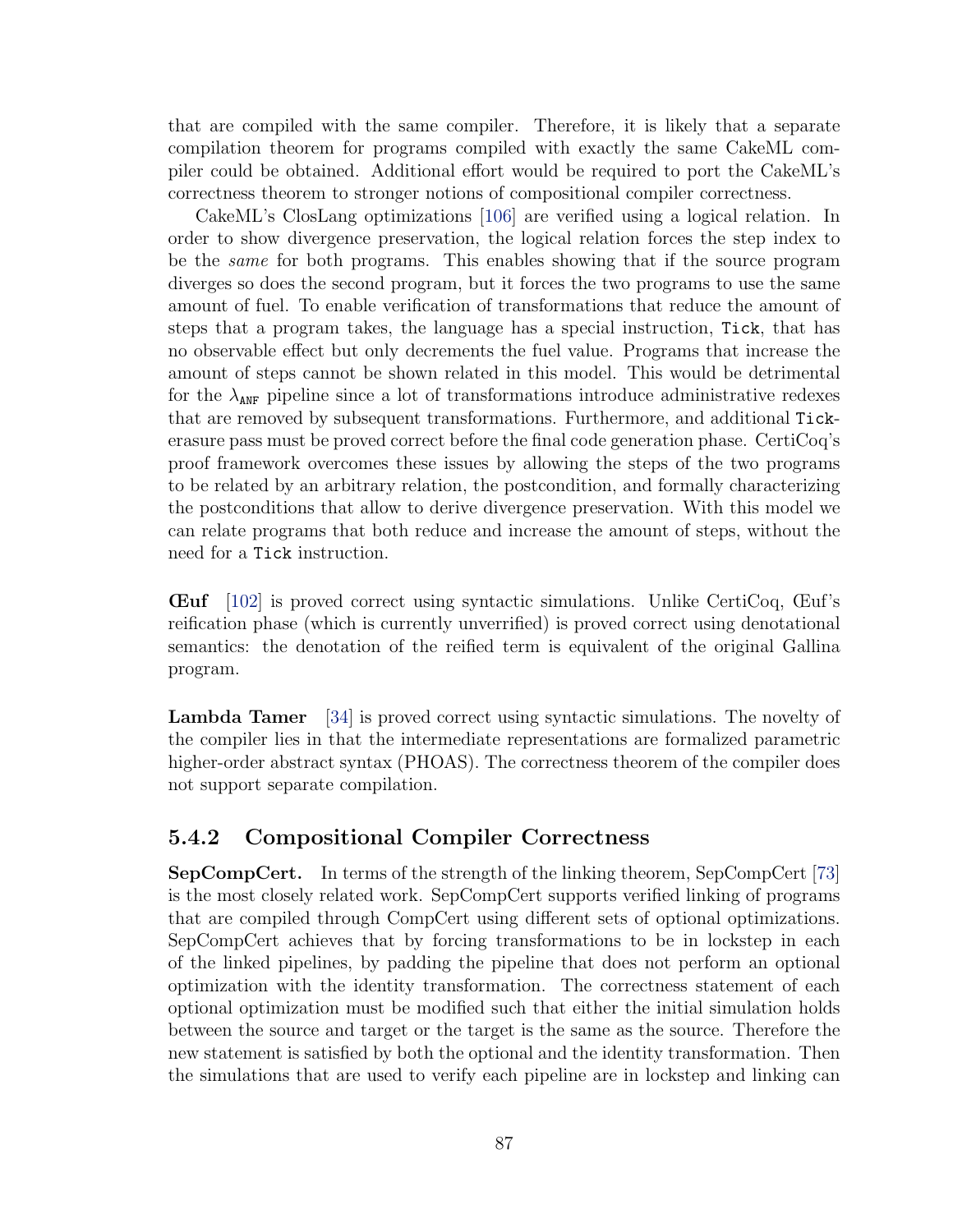be proved correct in the same way that linking programs compiled through exactly the same pipeline can be proved correct.

The framework presented in this chapter follows a similar idea as SepCompCert: to show Lemma [5.35](#page-95-0) we essentially pad with the identity transformation by using the reflexivity property of the logical relation. However, the CertiCoq framework is stronger than SepCompCert in that provides a compositional compiler correctness theorem; SepCompCert's theorem is formed in terms of whole-program correctness. That has a few implications. First, the CertiCoq framework requires zero modification of correctness statements and their proofs. Second, in SepCompCert whenever a new optional transformation is added or some transformations are reordered, a new linking theorem must be proved (or at the very least the proof of the old linking theorem must modified), so that there is a theorem that covers each possible linking combination. In our case, the only thing that we need to do is to show that each pipeline we want to link with inhabits the  $\mathcal{E}_{\text{cc}}^+$  relation. Then the linking theorem follows as an direct corollary. Lastly, the linking theorem of SepCompCert can be applied only for optional transformations that can be replaced with the identity transformation. This is not true for closure conversion. With our framework we can link two programs compiled with different closure conversion transformations granted that they are both in the  $\mathcal{E}_{\text{CC}}$  relation.<sup>[11](#page-98-0)</sup> That would not have been possible with the SepCompCert proof technique.

CompCompCert. Compositional CompCert [\[127\]](#page-170-2) supports a general notion of linking that allows the source program to be linked with programs that are written in any of the CompCert languages. This is achieved using interaction semantics that defines a protocol that can model cross-language function calls. Interaction semantics require that the languages involved have the same memory model and value representation, and therefore it is not directly applicable to functional languages where closure conversion necessarily changes the value representation of functions.

CompCertM [\[122\]](#page-170-3) introduces the RUSC (Refinement Under Self-related Contexts) relation, a lightweight proof technique for compositional compiler correctness. It supports a quite general notion of compositional compiler correctness, similar in strength with CompCompCert. Given a set of adequate and compatible relations, two programs are related under RUSC if the target program refines the behavior of the source under any context that is self-related by all the relations in the given set. The RUSC relation is adequate and has both vertical and horizontal compositionality. To link the output of two compilers proved correct with a set of adequate and horizontally composable relations it suffices to form a RUSC with the set of relations that are used to prove the compilers correct. Then correctness of linking follows by the fact that the two compilers are in RUSC and that RUSC can be composed horizontally. As in the case of interaction semantics, RUSC can only be applied to languages that share

<span id="page-98-0"></span><sup>&</sup>lt;sup>11</sup> and our  $\mathcal{E}_{\text{CC}}$  relation is quite general: it would permit, for example, sophisticated closure representations such as Shao and Appel's safe-for-space hybrid flat/linked closures [\[120\]](#page-170-4).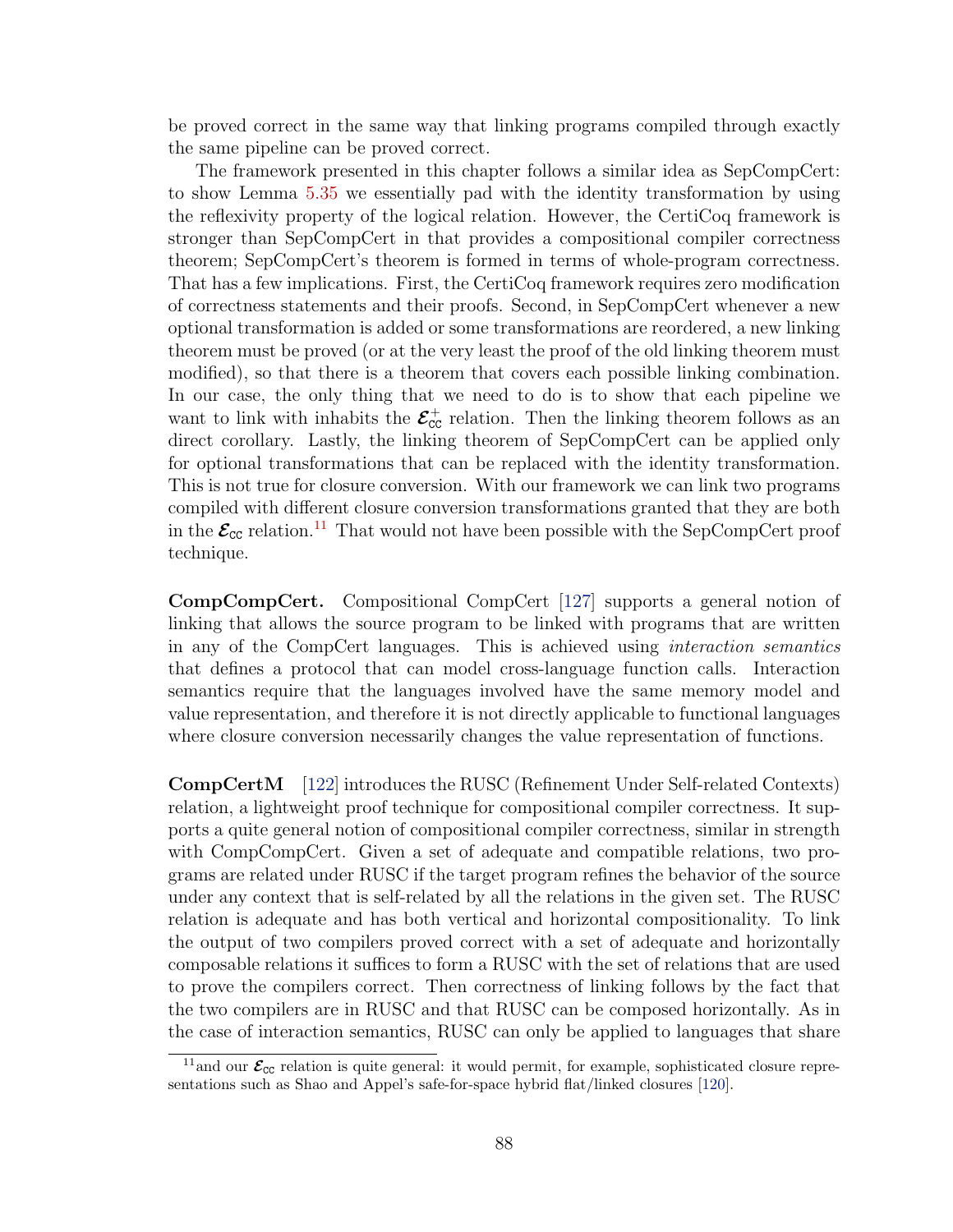the same notion of values and memory models, and therefore it is not clear how it could be applied to functional languages.

Parametric bisimulations and inter-language simulations. Hur *et al.* [\[65\]](#page-165-0) develop parametric bisimulations (PBs) that combine aspects of Kripke logical relations and bisimulations to obtain a relational framework that can be transitively composed. The model avoids the use of step-indexing (which hinders transitivity in logical relations) by using a coinductively defined relation. A crucial technical novelty of the construction is the notions of local and global knowledge. Local knowledge captures the terms that are currently shown to be equivalent, while global knowledge captures all other terms that are known to be equivalent. In this relational model, two functions are related if they map arguments related by global knowledge to results that are related by local knowledge. This allows functions to be linked not only with code that satisfies the local knowledge, but rather the more general notion of global knowledge that captures, e.g., programs compiled with a different proved-correct compiler. Crucially, the relation is parametric on the notion of global knowledge that can be instantiated with various relations.

Building on top of PBs, Neis et al. [\[104\]](#page-168-0) develop parametric inter-language simulations (PILS) and use them in a inter-language setting to verify the Pilsner multi-pass compiler from an ML-like source language to assembly, and also Zwickel, a simple one-pass compiler between the same languages. The proof technique allows them to derive that programs compiled with Pilsner can be linked with other programs compiled with Pilsner, with programs compiled with Zwickel, and also with handwritten assembly that refines some source-level code. RTS and PILS do not admit the eta-conversion rule that is crucial for functional-language compilers (for example, CertiCoq's uncurrying transformation is based on eta-expansion). A solution has been suggested [\[77\]](#page-166-2), but has not been incorporated into PILS. Compared to CertiCoq's logical relations, PILS support a stronger notion of compositional compiler correctness, they are, however, more technically involved. According to the authors [\[104,](#page-168-0) Section 4], the metatheory of RTS (including the transitivity proof) and PILS is quite complex and requires a lot of effort. A PILS-based relation could, in principle, be used to verify CertiCoq, if the solution that makes eta-conversion admissible were incorporated into the model.<sup>[12](#page-99-0)</sup>

Multi-language Semantics. Perconti and Ahmed [\[109\]](#page-169-1) use the notion of multilanguage semantics[\[91\]](#page-167-0) in order to support source-independent linking that poses no restriction on the programs that are linked. They define a two-pass compiler from a high-level typed language to a low-level language, that uses some intermediate language. They then define a language where the source, intermediate, and target languages can be embedded and can be used to model interoperability between them. This framework allows linking source programs with arbitrary target code that has the right (source) type. The multi-language nature of the language allows to prove

<span id="page-99-0"></span><sup>&</sup>lt;sup>12</sup>The solution [\[77\]](#page-166-2) is to allow stuttering steps by using some notion of fuel that specifies how many stuttering steps a program may take between two actual steps.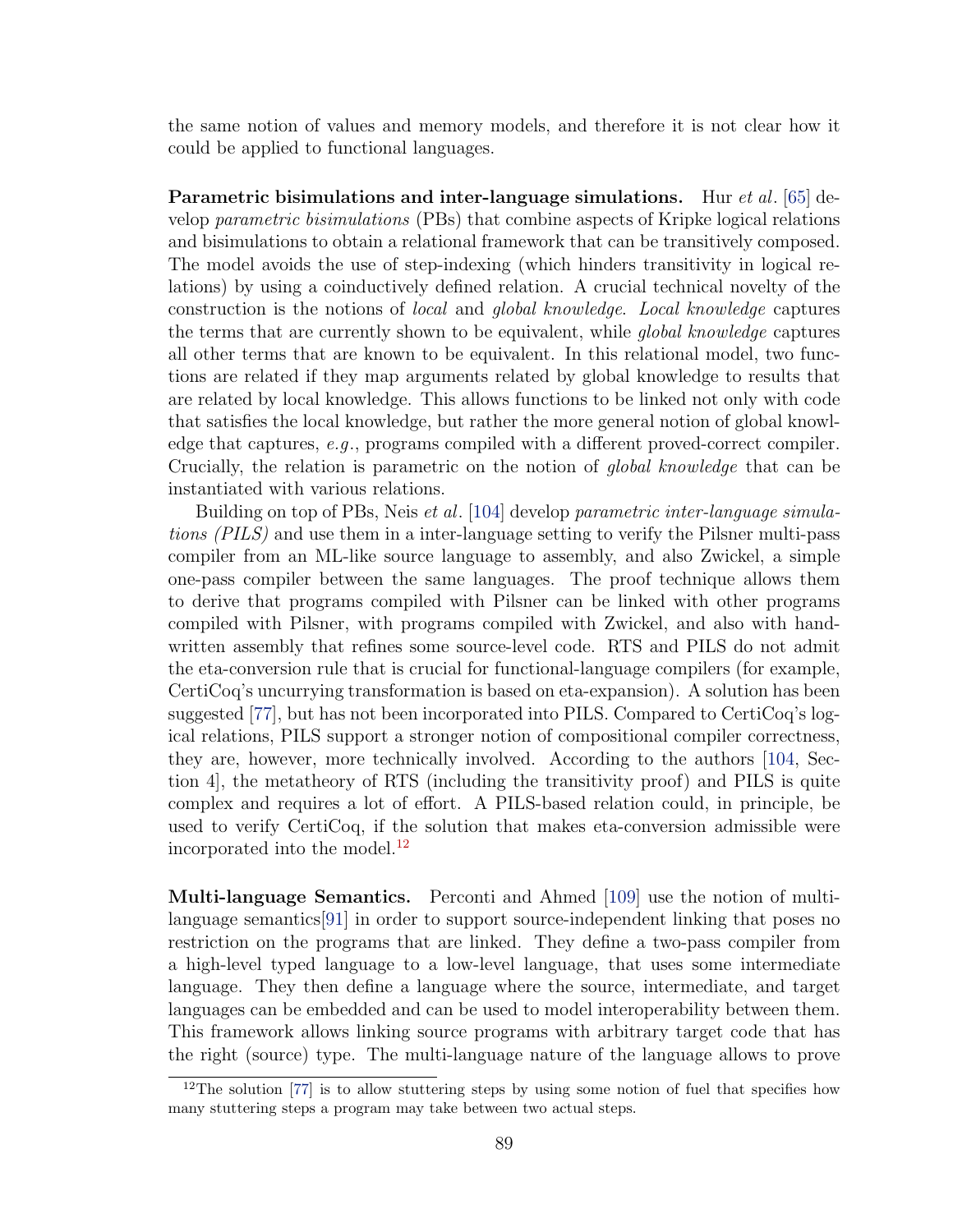contextual equivalence between programs defined in different languages. In particular, the linking theorem asserts that linking a source program with an embedded target program with the right type is contextually equivalent with linking the compiled source program with the target program. Contextual equivalences are proved using logical relations. This technique scales beyond separate compilation and allows to model foreign-function interfaces, which is outside the scope of the framework presented in this chapter.

## 5.4.3 Relational Reasoning for Program Resources

Relational cost analysis [\[35,](#page-162-1) [30,](#page-161-0) [29,](#page-161-1) [113\]](#page-169-2) is concerned with devising ways that to relate the execution cost of two programs by means of static analysis. Type systems for relational cost analysis are used to derive precise bounds on the difference of the execution cost of the two programs. Typechecking [\[31\]](#page-161-2) can be used to mechanize these proofs. The framework of this thesis also allows to establish bounds on the resource consumption of two programs (together with relatedness of the results). Whereas relational cost analysis is targeted at source level verification of relational resource bounds, the framework of this chapter is targeted at showing that the resource consumption of programs, as defined by the semantics of the language, is preserved by program transformations.

The soundness of relational type systems for cost analysis is often demonstrated using a binary logical relation (indexed by types) that asserts that the bound obtained by means of typing indeed holds for the execution time of the two programs. For example the logical relation by Cicek et al. [\[29\]](#page-161-1) is parameterized by a bound that it is enforced on the difference of the execution times of this program. The logical relations presented in this chapter, albeit not indexed by types, both take inspiration from, and generalize the logical relations in [\[35,](#page-162-1) [30,](#page-161-0) [29\]](#page-161-1). The machinery presented in this thesis to track runtime and resource information and capture their relationship could be likely reused in the context of relational resource analysis to show soundness of relational resource analysis methods.

# 5.5 Conclusion

In this chapter, I presented the relational framework that is used in the verification of the  $\lambda_{\text{ANF}}$  pipeline. The framework is based on step-indexed logical relations and makes a few novel technical contributions that tackle compositional compiler correctness and divergence preservation. First, the logical relation is parameterized by a novel notion of relational postcondition that is used to relate the abstract resource consumption of the two programs. The resource consumption is captured by semantics of the program using abstract trace and fuel monoids that can be instantiate in different ways. This machinery allows us to derive divergence preservation for programs that are related by the logical relation at certain postconditions that satisfy some property. Second, I show how such logical relation proofs can be composed to derive a compositional compiler correctness theorem, providing a novel, lightweight solution to a challenging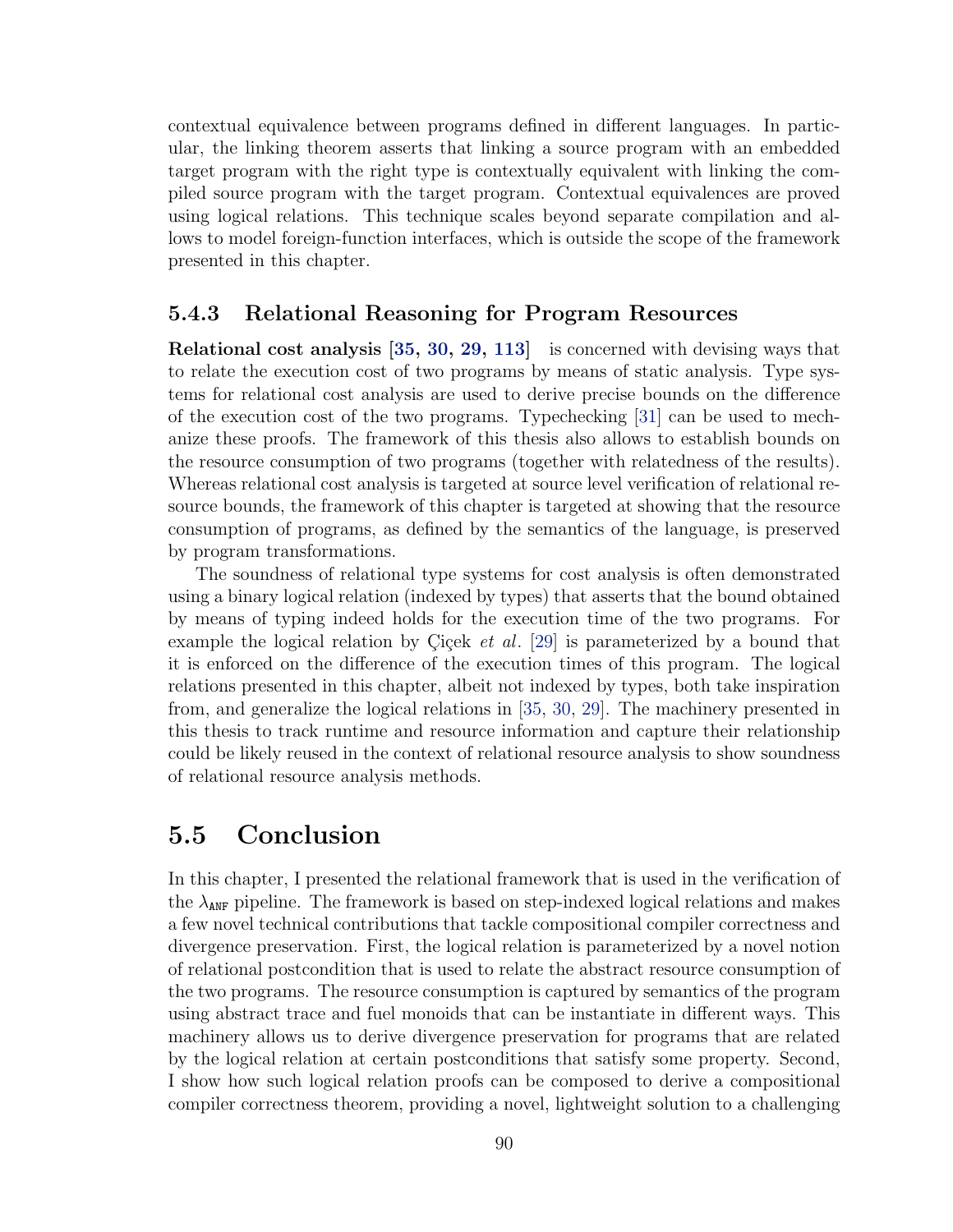problem. This compositional compiler correctness theorem can be applied to programs that are separately compiled with compilers that go through the same series of intermediate languages.

It would be interesting to examine whether this restriction can be lifted by so that the framework can be used to prove correct compilers that need not have the same internal intermediate representations. If possible, this would most likely require providing back translations between adjacent intermediate representations and proving them correct.

Another useful extension would be to define the logical relation in a languagegeneric way so that the same relation can be used to verify other parts of CertiCoq, extending the end-to-end formal guarantees. Language-generic logical relations exists in the literature [\[64\]](#page-165-1) and perhaps the same ideas could be used for the logical relations presented in this chapter.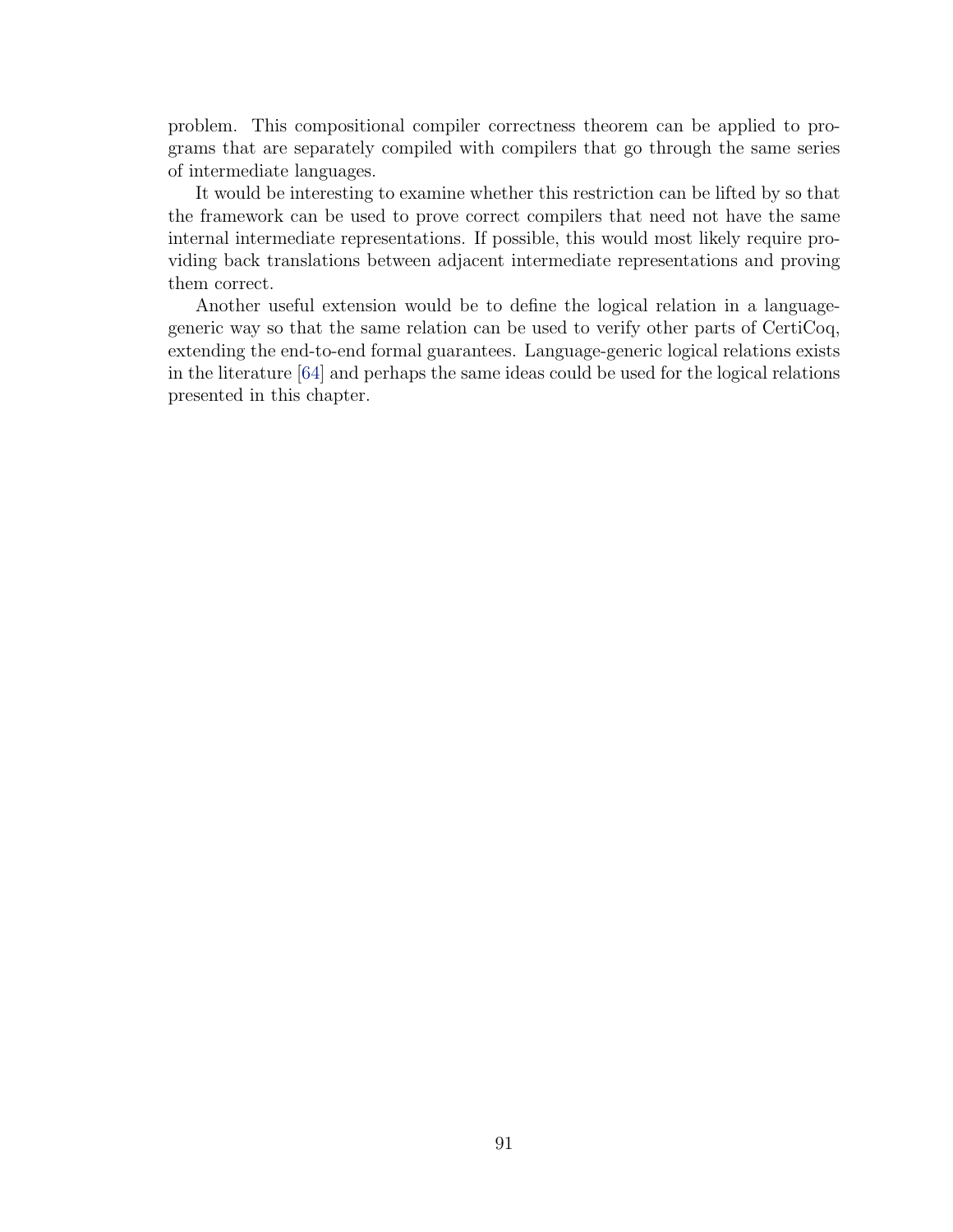# Chapter 6

# Correctness of Transformations

In this chapter, I apply the relational proof framework of the previous chapter to show that  $\lambda_{ANF}$  transformation are correct. I also give an account of the mechanized proof development showing the top-level theorems as they are stated and proved in Coq.

# 6.1 Correctness of  $\lambda_{ANF}$  transformations

In this section I give a mostly high-level account the individual proofs for the  $\lambda_{\text{ANF}}$ transformations. For the correctness of each transformation we assume that the program is well scoped. Therefore we also need to show that each transformation preserves well-scopedness.

The proofs of many transformations in the  $\lambda_{\text{ANF}}$  pipeline are structured in layers. First, a relational specification is proved to inhabit the logical relation. Then a second theorem is proved that the implementation of the transformation satisfies its relational specification. This allows us to separate the details of semantics preservation proof from the details of implementation.

The individual top-level theorems have generally the same shape (with the exception of shrinking, which is discussed later in this section). In particular we show the following statement.

$$
\forall e e', \text{ Trans } e e' \Rightarrow
$$
  
well\_scoped(e)  $\Rightarrow$   
well\_scoped(e')  $\land$   
 $(\forall \sigma_1 \sigma_2 k, \text{fv}(e) \vdash \mathcal{C}^k(\sigma_1, \sigma_2) \{Q_G\} \Rightarrow$   
 $\text{fv}(e) \in \text{dom}(\sigma_1) \Rightarrow$   
 $\mathcal{E}^k(e, \sigma_1) (e', \sigma_2) \{Q; Q_G\})$ 

Trans e e' denotes that e' is the translation of e. The relations  $\mathcal{E}_{cc}$  and  $\mathcal{C}_{cc}$  are used in the case of closure conversion. The precondition  $f\nu(e) \in \text{dom}(\sigma_1)$  is needed only in the case of lambda lifting and closure conversion. In both transformations the translated program will use free variables before their first use in the source program, either to construct a closure environment or to pass as parameters. If these variables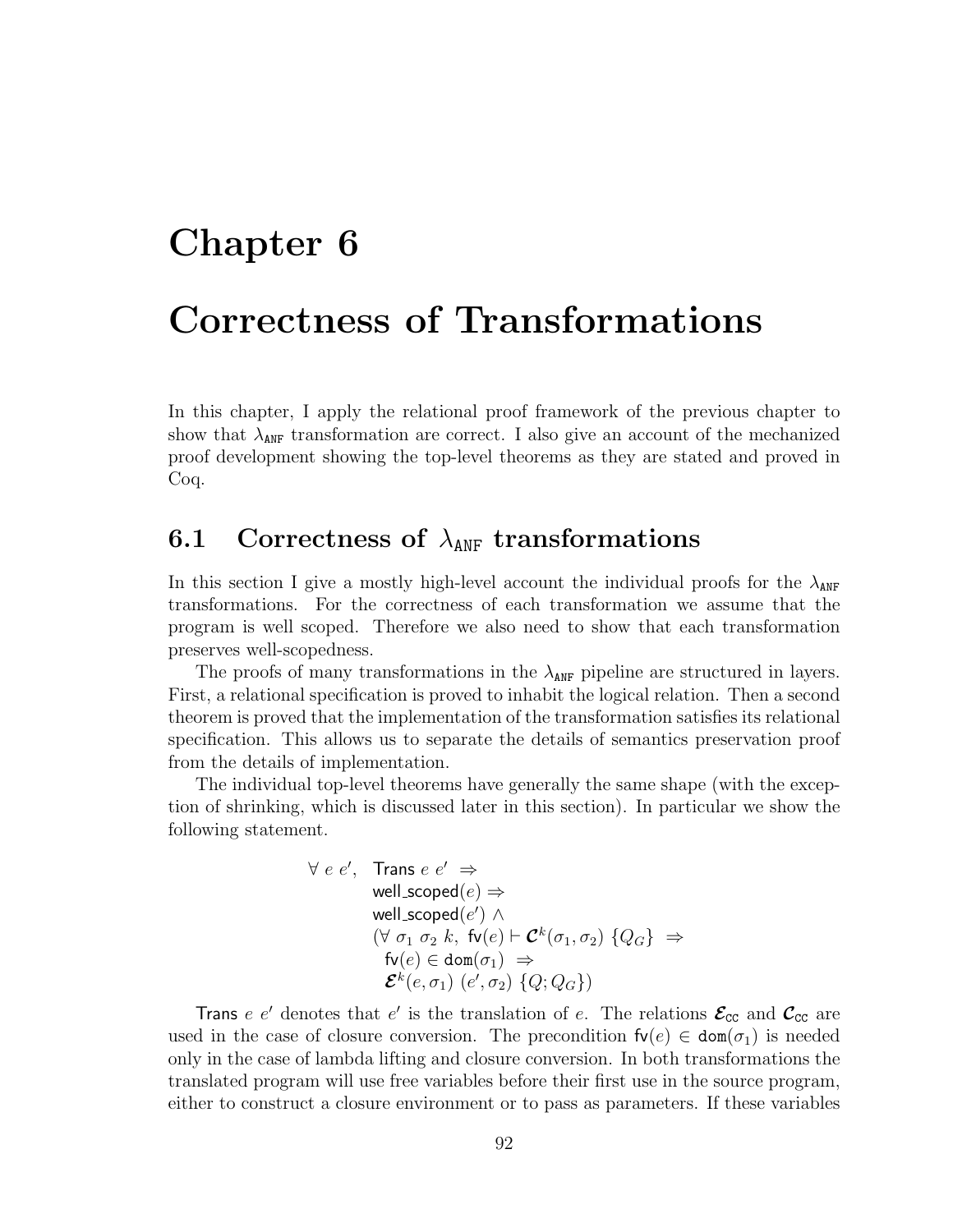where not in the domain of the source environment, then target program would get stuck before the source did, invalidating the correctness theorem.

The main difference between the correctness theorems of each transformation is the postcondition, which is generally different for each transformation. In the remainder of this section I will refer to the particular details of the correctness theorems of each transformation including the postconditions that are proved.

Concrete fuel and trace monoids Recall from section [3.3.2](#page-39-0) that the concrete monoid we are using for fuel is  $\langle \mathbb{N}, +, 0 \rangle$  with  $\langle e \rangle \stackrel{\text{def}}{=} 1$ . For the trace monoid we are using  $\langle \mathbb{N} \times \mathbb{N}, +, (0, 0) \rangle$  with generator:

$$
\begin{array}{ll}\n\langle \text{let } x = \text{C}(\overline{y}) \text{ in } e \rangle \stackrel{\text{def}}{=} (1,0) & \langle \text{let } x = y.i \text{ in } e \rangle \stackrel{\text{def}}{=} (1,0) \\
\langle \text{case } y \text{ of } [C_i \rightarrow e_i]_{i \in I} \rangle \stackrel{\text{def}}{=} (1,0) & \langle \text{fun } f \overline{x} = e_1 \text{ in } e_2 \rangle \stackrel{\text{def}}{=} (1,0) \\
\langle \text{let } x = f \overline{y} \text{ in } e \rangle \stackrel{\text{def}}{=} (0,1) & \langle f \overline{y} \rangle \stackrel{\text{def}}{=} (0,1) \\
\langle \text{ret}(x) \rangle \stackrel{\text{def}}{=} (1,0)\n\end{array}
$$

Intuitively, the fuel monoid counts a unit of time for each execution step. The trace monoid keeps a separate count of the nonapplication steps (first component of the pair) and the application steps (second component of the pair)

## <span id="page-103-0"></span>6.1.1 Inlining

.

In the proof of inlining follows from the compatibility lemmas for each case except of the application cases. For the application cases we need to prove two logical relation lemmas for function inlining. As usual, first we need to state the assumptions that we will impose on the postcondition.

For the tail-call case, we need to be able to derive that the postcondition holds if an application is evaluated only by the source program. In this case the target program does not perform the application step, since the application was statically evaluated.

#### Definition 6.1 (Postcondition (tail-call inlining))

PostAppInline  $Q_1$   $Q_2$  holds iff whenever

$$
Q_1(c_1, t_1) (c_2, t_2)
$$

we also have

$$
Q_2(c_1\langle + \rangle_{\mathcal{F}} \langle f_1 \overline{x_1} \rangle_{\mathcal{F}}, t_1\langle + \rangle_{\mathcal{T}} \langle f_1 \overline{x_1} \rangle_{\mathcal{F}}) (c_2, t_2)
$$

The let-bound application case is more involved. Because of the extra renormalization steps that are required to inline let-bound function in ANF (Section [4.3\)](#page-50-0), the target program can omit one or two steps for each inlined application. As in the tail-call inlining case, the target will not perform the step that applies the function.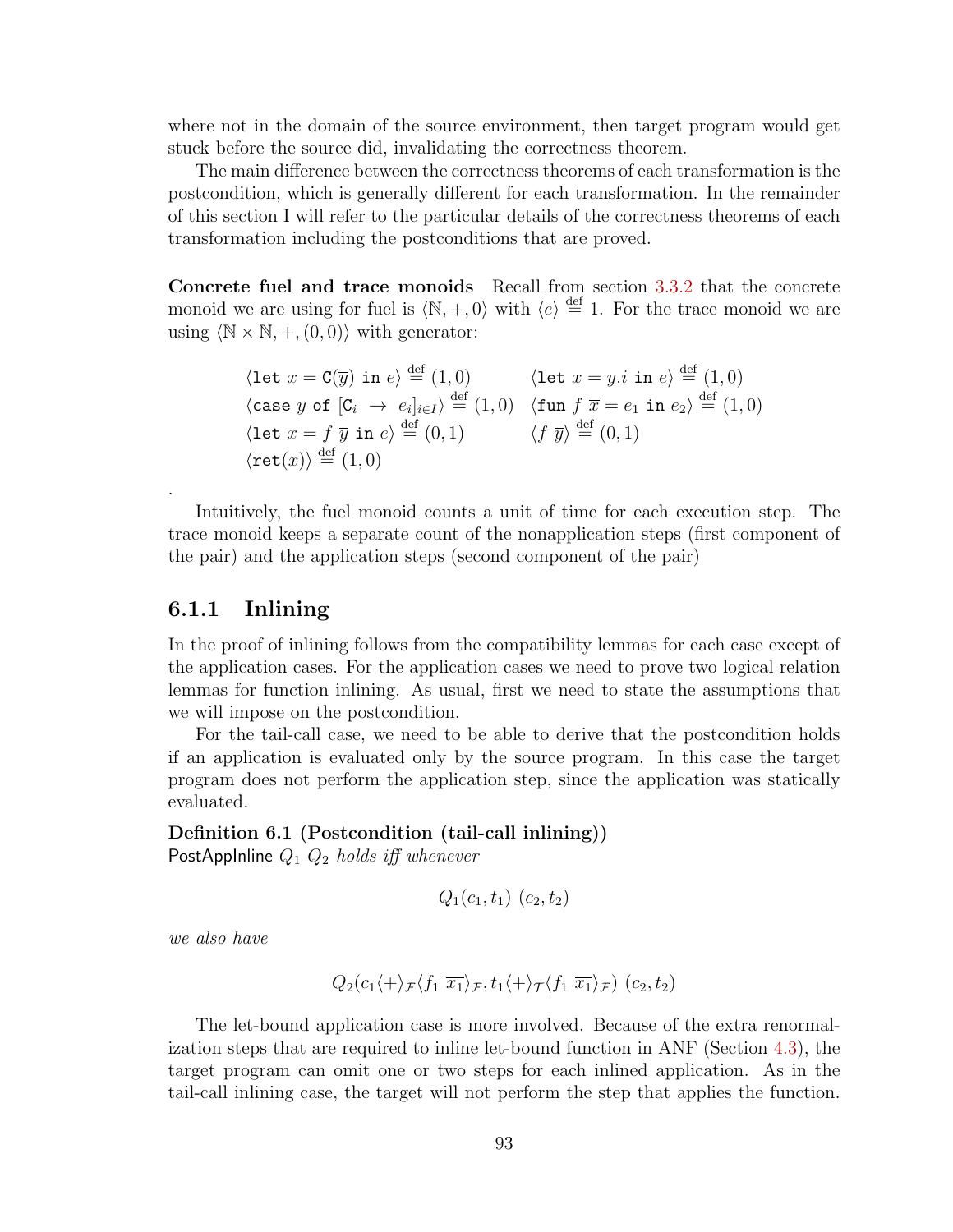Additionally, if the body of the inlined function ends with return, then this instruction will be omitted after inlining (recall the definition of inlining in Figure [4.2\)](#page-54-0).

For let-bound application lemma, we also need to distinguish two cases: one for when the function call terminates and one for when the function call runs out of time. The compatibility rules for the postconditions are shown below.

Definition 6.2 (Postcondition (let-bound call inlining)) PostLetAppInline  $Q_1$   $Q_2$   $Q_3$  holds iff whenever

- $Q_1(c_1, t_1)$   $(c_2, t_2)$  or  $Q_1(c_1, t_1)$   $(c_2\langle + \rangle \langle \text{ret}(y) \rangle, t_2\langle + \rangle \langle \text{ret}(y) \rangle)$ , and
- $Q_2(c'_1, t'_1)$   $(c'_2, t'_2)$

we also have  $Q_3(c_1\langle +\rangle\langle e_1\rangle\langle +\rangle c_1', t_1\langle +\rangle\langle e_1\rangle\langle +\rangle t_1') (c_2\langle +\rangle\langle e_2\rangle\langle +\rangle c_2', t_2\langle +\rangle\langle e_2\rangle\langle +\rangle t_2').$ 

Definition 6.3 (Postcondition (let-bound call inlining OOT)) PostLetAppInlineOOT  $Q_1 Q_2$  holds iff whenever

 $Q_1(c_1, t_1)$   $(c_2, t_2)$  or  $Q_1(c_1, t_1)$   $(c_2\langle +\rangle\langle \text{ret}(y)\rangle, t_2\langle +\rangle\langle \text{ret}(y)\rangle)$ 

we also have

$$
Q_2(c_1\langle +\rangle\langle e_1\rangle, t_1\langle +\rangle\langle e_1\rangle) (c_2\langle +\rangle\langle e_2\rangle, t_2\langle +\rangle\langle e_2\rangle).
$$

In the above rules, the postcondition  $Q_1$  is the postcondition that holds for the function body before and after translation. We distinguish two cases for  $Q_1$ : one where the fuel of the target program is  $c_2$  and one where the fuel of the target is  $c_2\langle +\rangle\langle \text{ret}(y)\rangle$ . The former covers the case when the function body ends with a tail call, and therefore the fuel of the function body is the same before and after inlining. The latter covers the case when the function body ends with return, that will be removed during inlining, and therefore the function body before inlining will perform one extra step (captured by  $\langle \text{ret}(y) \rangle$ ).

Using the above, we can now state the lemmas required for inlining. For tail calls, we have the following lemma.

<span id="page-104-0"></span>Lemma 6.4 (Inlining (tail-cal)) Assume that PostZero  $Q_2$  and PostAppInline  $Q_1$   $Q_2$ .

If

• 
$$
\forall
$$
  $(m < k)$   $g \overline{y} e_1 \overline{v}$ ,  
\n $\sigma_1(f) = \text{fun } g \overline{y} = e_1 \Rightarrow \sigma_1(\overline{x}) = \overline{v} \Rightarrow$   
\n $\mathcal{E}^m(e_1, \sigma_1[\overline{y} \mapsto \overline{v}]) (e_2, \sigma_2) \{Q_1; Q_G\}$ 

Then  $\mathcal{E}^{k}(f_1 \overline{x_1}, \sigma_1)$   $(e_2, \sigma_2)$   $\{Q_2; Q_G\}.$ 

<span id="page-104-1"></span>Similarly for inlining of let-bound applications we prove the following lemma.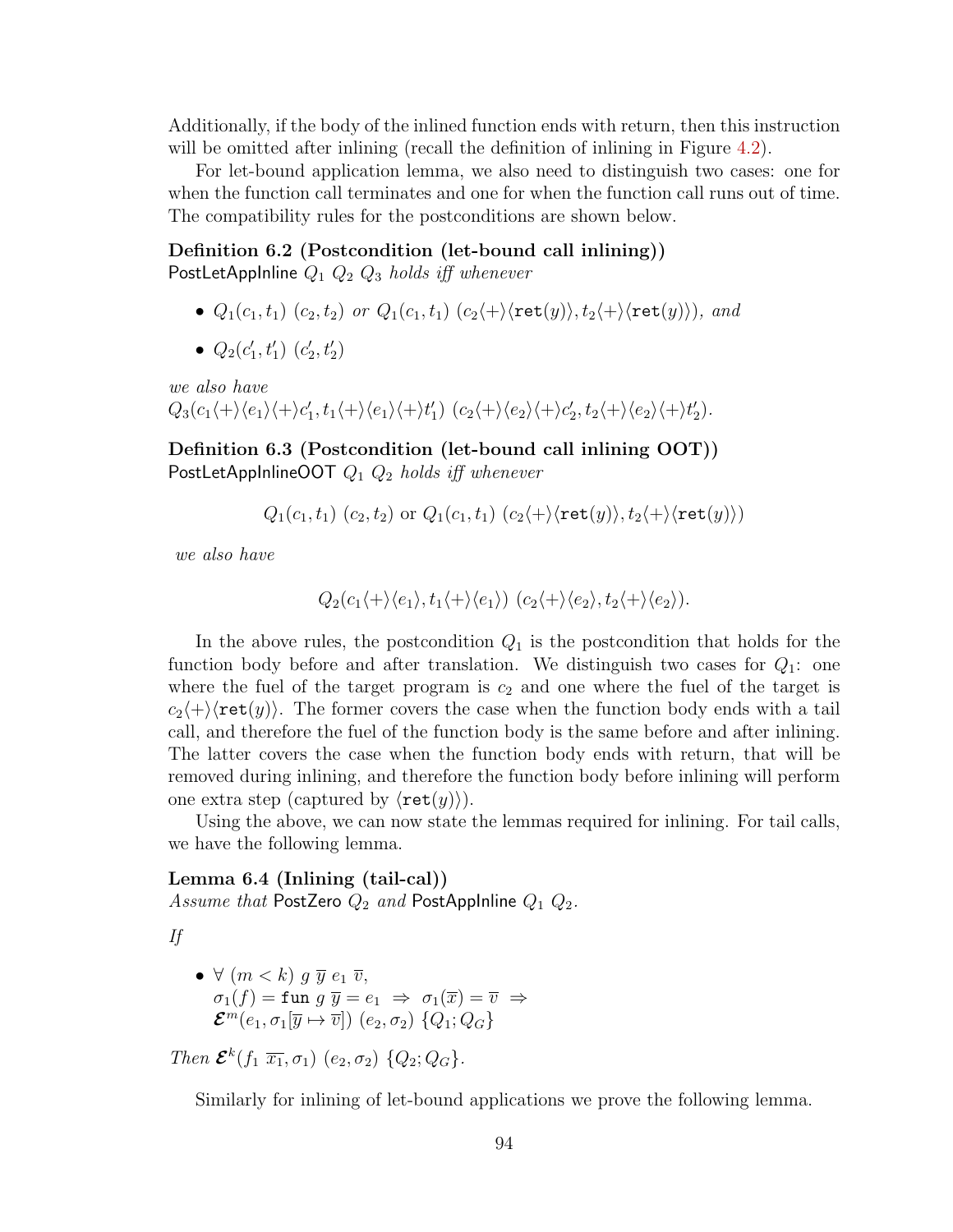Lemma 6.5 (Inlining (let-bound cal)) Assume that PostZero  $Q_2$ , PostLetAppInline  $Q_1$   $Q_2$   $Q_3$ and PostLetAppInlineOOT  $Q_1$   $Q_3$ .

If

- $\forall$   $(m < k)$   $g \overline{y} e_1 \overline{v}$ ,  $\sigma_1(f) = \text{fun } g \overline{y} = e_1 \Rightarrow \sigma_1(\overline{x}) = \overline{v} \Rightarrow$  $\mathcal{E}^m(e'_1,\sigma_1[\overline{y}\mapsto \overline{v}])\;(e'_2,\sigma_2)\;\{Q_1;Q_G\}$
- $\bullet$  inline\_letapp $(e'_2, x) = \texttt{Some}(\mathcal{E}, x')$
- $\bullet \ \forall \ \sigma_1 \ \sigma_2, \ \mathsf{fv}(e_1) \vdash \mathcal{C}^k(\sigma_1, \sigma_2) \ \{Q\} \ \Rightarrow$  $\bm{\mathcal{E}}^k(e_1,\sigma_1[\overline{y}\mapsto \overline{v}])\;(e_2\{x'/x\},\sigma_2)\;\{Q_2;Q_G\}$

Then  $\mathcal{E}^k(\text{let } x_1 = f_1 \overline{x_1} \text{ in } e_1, \sigma_1)$   $(\mathcal{E}[e_2], \sigma_2)$   $\{Q_3; Q_G\}.$ 

Let us now look at the postcondition that needs to be established for inlining. We need to find an upper bound for the execution steps of the source in terms of the steps of the target, but the difficulty is that the steps of the target are fewer than the steps of the source by at most two steps for each application that is executed in the source and not the target. Let  $G$  be the total number of inlining steps during translation, and  $L$  the number of remaining inlining steps at the current program point. To find an upper bound, consider that for each function body that is evaluated in the target there might be at most  $G$  inlining steps that have happened inside this function body, and therefore  $2 * G$  extra steps in the source (G for the number of removed calls, and G for the number of removed returns). In addition we shall account for 2 <sup>∗</sup> L steps for the function body that is currently being translated. Therefore, we want to establish the relation  $c_1 \leq c_2 + 2 * G * c_2 + 2 * L$  for the execution steps of the two program. Unfortunately, this upper bound is too coarse grained and we cannot show that it satisfies the postcondition requirements for let-bound application. We prove the following more fine-grained bound using the number of total application steps that happen in the source program, which is tracked by the trace.

Postlpline 
$$
G L (c_1, (t_1, t_1^{app}) ) (c_2, (t_2, t_2^{app}) ) \stackrel{\text{def}}{=} c_1 \leq 2 + 2 * G * t_1^{app} + 2 * L \wedge t_1^{app} \leq t_2^{app} + 2 * G * t_2^{app} + L \wedge t_2 + t_1^{app} = c_2.
$$

\n(a)  $t_1^{app}$ 

This bound satisfies all the required rules and implies the simpler bound that suffices to show divergence preservation. Being able to state this more precise upper bound is the reason why tracing of application steps is required.

# 6.1.2 Shrinking

The shrinking transformation is proved correct with respect to a rewrite system [\[22\]](#page-161-3). Shrink-reduction steps are modeled as a system of local rewrites that are shown to inhabit the logical relation. The postcondition is the same as in the inlining case, but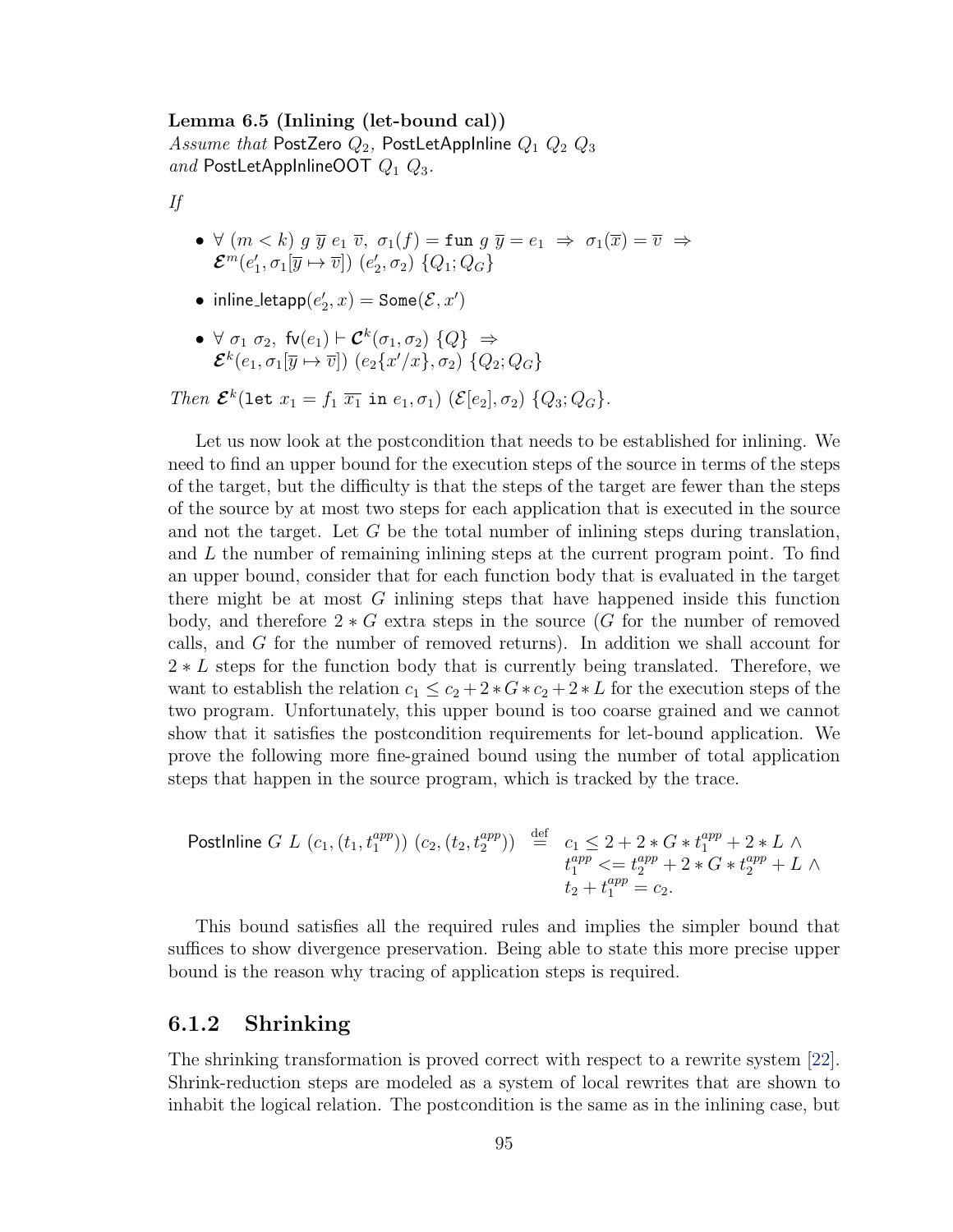this time G is 1 (since we are considering only one rewrite step each time) and L is  $1$ before the rewrite step and 0 after the rewrite step. The Lemma [6.4](#page-104-0) and [6.5](#page-104-1) are also used in the shrinking proof along with similar lemmas for the other shrink-reduction steps.

The shrinking program is shown to be in the transitive, congruent closure of the shrink-rewrite system. Savary Bélanger and Appel [\[22\]](#page-161-3), do not show divergence preservation for shrinking. That permits them to use a relational model that does not require a postcondition and, as a result, it satisfies the transitivity property (Lemma [5.30\)](#page-92-1). Therefore, we can show that the shrink-reduction program is in  $\mathcal E$  (with a trivial postcondition). But when we prove divergence preservation, we use a postcondition that does not satisfy the requirements for transitivity, therefore we can no longer prove that the shrinking transformation is in  $\mathcal{E}$ . Instead, we show that the shrinking program is in the  $\mathcal{E}^+$  relation.

# 6.1.3 Uncurrying

The proof of uncurrying is also layered: we show that performing an uncurry rewrite step is in the logical relation and that the uncurrying transformation is in the transitive, congruent closure of the rewrite step. For uncurrying however, the upper bound that is proved is the following.

SimplePost 
$$
(c_1, (t_1, t_1^{app}))
$$
  $(c_2, (t_2, t_2^{app})) \stackrel{\text{def}}{=} c_1 \leq c_2$ 

The SimplePost upper bound satisfies the requirements for transitivity and therefore uncurrying can be shown to inhabit  $\mathcal{E}$ .

# 6.1.4 Closure Conversion, Hoisting, and Lambda Lifting

The proofs of closure conversion, hoisting, and lambda lifting are similar in style. First, a relational specification of the transformation is proved to inhabit the logical relation, and then the transformation is proved to inhabit the relational specification. For closure conversion and lambda lifting the SimplePost postcondition is used. For hoisting, which reduces the number of steps, a different bound is used. Hoisting will remove nested function definitions (each in incurring unary execution cost) and will move them to the top-level in the same bundle of (potentially) mutually recursive functions (also incurring unary cost). Let again  $G$  be the number of total number of hoisted function definitions and  $L$  the number of remaining number of hoisted function definitions in the current expression. The following bound is proved for the hoisting transformation.

HoistingBound 
$$
G L(c_1, (t_1, t_1^{app})) (c_2, (t_2, t_2^{app})) \stackrel{\text{def}}{=} c_1 \leq c_2 + 2 * G * c_2 + L
$$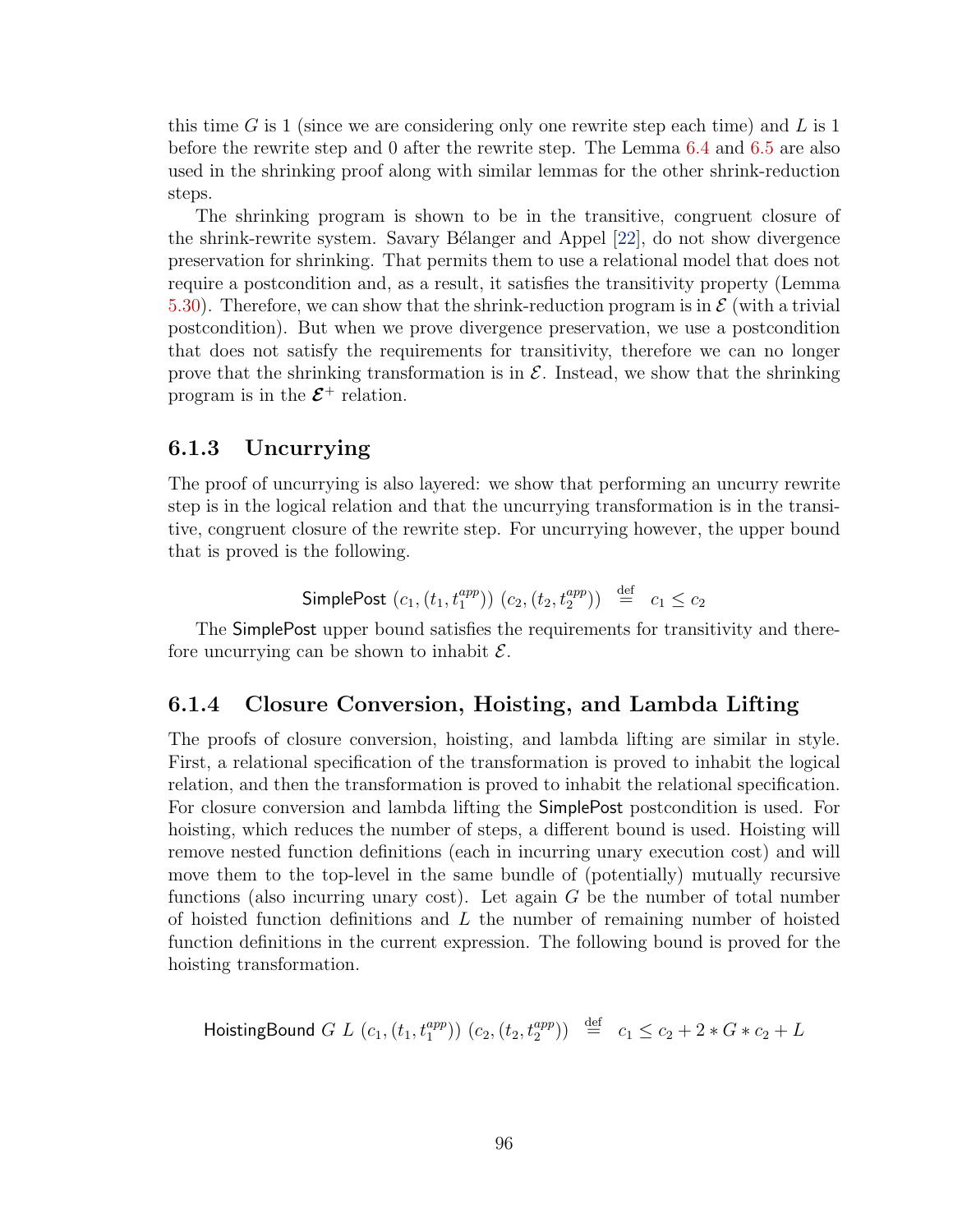# 6.2 Top-level Theorem for  $\lambda_{ANF}$

Using the correctness proofs of individual transformations we can show that the  $\lambda_{\text{ANF}}$ pipeline is in the  $\mathcal{E}^+_{\texttt{CC}}$  relation. Let compile be the  $\lambda_{\texttt{ANF}}$  compilation function. It receives two arguments: opt, which determines which optimizations will be performed, and the source program e. Technically, all optimizations other than closure conversion and hoisting can be disabled. We obtain the following theorem.

Theorem 6.6 (Top-level Theorem for  $\lambda_{ANF}$ )

$$
\forall \; opt \; e \; e', \; \text{ compile } opt \; e = e' \; \Rightarrow
$$
\n
$$
\text{well\_scoped}(e) \Rightarrow
$$
\n
$$
\text{well\_scoped}(e') \; \land \; \mathcal{E}_{cc}^+ \; e \; e'.
$$

Now assume that we use compile to compile the well-scoped programs  $e_{\text{lib}}$  and  $e_{\text{client}}$  with different sets of optimizations  $opt_1$  and  $opt_2$ . From the above theorem and Lemma [5.35](#page-95-0) (compatibility with linking) we can derive the following statement about linking the two programs.

 $\mathcal{E}_{cc}^+$   $([x \mapsto e_{\text{lib}}]e_{\text{client}})$   $([x \mapsto \text{compile } opt_1 \ e_{\text{lib}}] (\text{compile } opt_2 \ e_{\text{client}}))$ 

Therefore from Lemma [5.36](#page-96-1) (adequacy), we obtain that linking the two target programs refines the behavior of linking the two source programs, regardless of what optimizations were used to compile them.

 $([x \mapsto e_{\text{lib}}]e_{\text{client}}) \supseteq_B (x \mapsto \text{compile } opt_1 \ e_{\text{lib}}](\text{compile } opt_2 \ e_{\text{client}}))$ 

# 6.3 Coq Proof Development

The definitions and proofs of the previous chapter are all mechanized in the Coq proof assistant. In this section, I give the Coq statements of the most important top-level theorems. At the time when this thesis is submitted, the dead parameter elimination transformation is not yet proved correct. The top-level theorem disables this transformation in the pipeline.

The proofs of the  $\lambda_{\text{ANF}}$  pipeline are constructive and do not assume any classical logic axioms.

# 6.3.1 Specification

The actual  $\lambda_{ANF}$  transformations are partial functions; programs that may fail on certain inputs.  $\lambda_{\text{ANF}}$  transformations take as input a source term and a compilation state and return a either a target term or an error message and a new compilation state. Since most of the transformations need to generate fresh binders, the compilation state provides a pool for fresh variable names that is threaded through the program.  $\lambda_{\text{ANF}}$ transformations are of type  $anf_{trans} = exp -\text{comp_data} -\text{error} exp * comp_data$ ,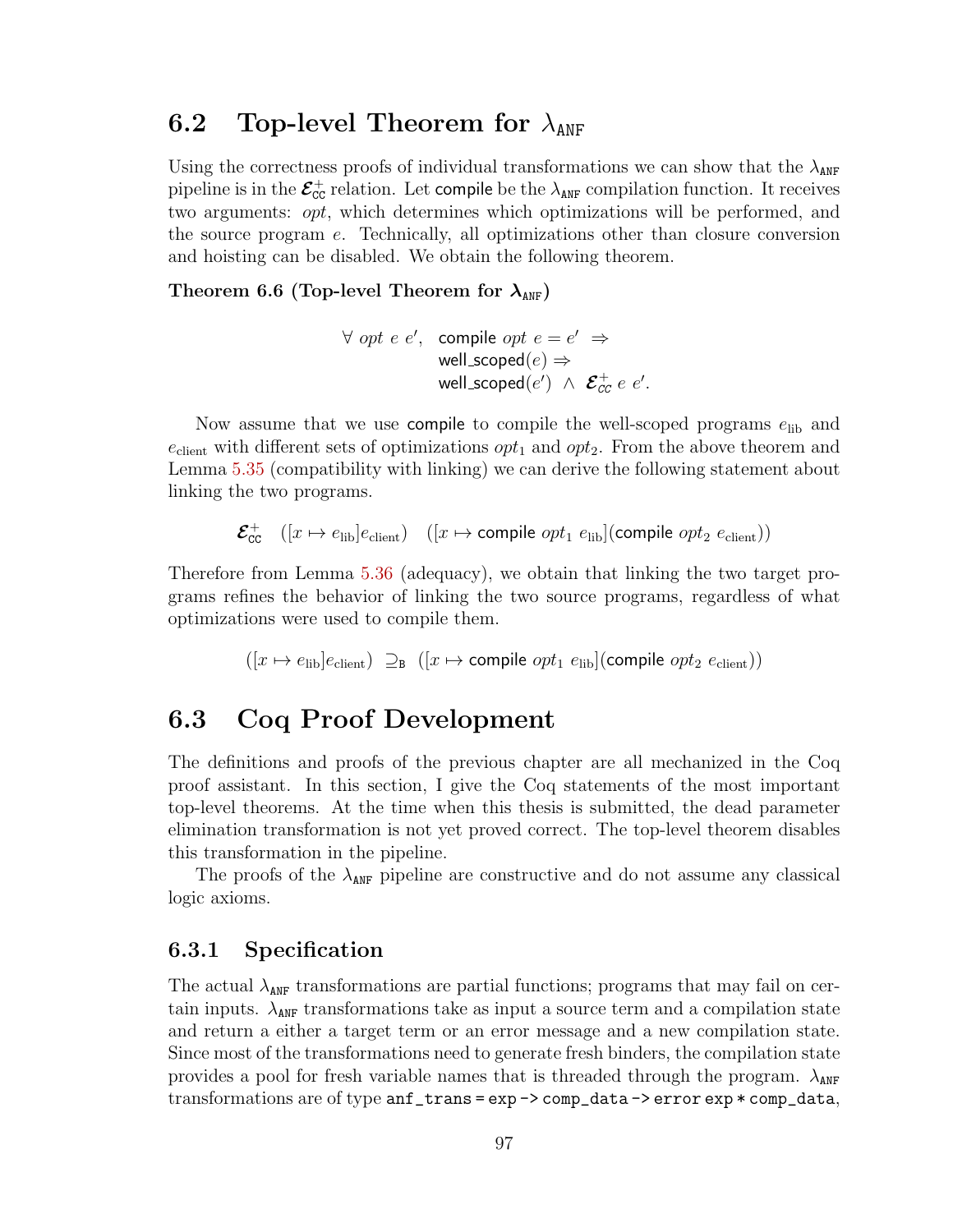where exp is the type of  $\lambda_{ANF}$  terms and comp\_data the type of the compilation state. The type error is a sum type with two variants:

```
Inductive error (A : Type) : Type :=Err : string -> error A | Ret : A -> error A
```
A transformation might return a result (Ret e') or it may fail returning, an error message (Err s). In both cases, the transformation returns a new compilation state (the compilation state tracks debugging information that can be useful when a transformation fails).

The top-level correctness specification for transformations states that if the input is a well-scoped term and the next available variable is *fresh* (*i.e.*, larger than all the variables—free or bound—in the source  $\text{program}$ <sup>[1](#page-108-0)</sup> the transformation is returns a non-error result, the target term is also well-scoped, the new next available variable is fresh in the with respect to the target term, and the source and target term are in the  $\mathcal{E}^+$  relation (or in the  $\mathcal{E}_{cc}^+$  relation in the case of closure conversion).

The following Coq definition captures correctness of "identity" transformations (i.e., transformations that are optional and can be replaced with the identity transformation).

```
Definition correct (trans : anf_trans) :=
  ∀ e c,
    well scoped e \rightarrowmax_var e 1 < next_var c ->
    \exists (e' : exp) (c' : state.comp_data),
      trans e c = (Ret e', c') \wedgewell_scoped e' ∧
      max_var e' 1 < state.next_var c' ∧
      preord_exp_n e e'.
```
In the above, trans is the transformation, next\_var c is the next fresh variable of the compilation state c,  $max\_var$  e is the maximum variable in c, and  $preord\_exp_n$ is the  $\mathcal{E}^+$  relation.

We can prove that if two transformations satisfy correct, so does their sequential composition.

```
Lemma correct_compose (t1 t2 : anf_trans) :
  correct t1 ->
  correct t2 ->
  correct (fun e \Rightarrow e \iff t1 e;; t2 e).
```
In the above  $x < -m$ ; p is notation for the monadic bind bind m (fun  $x \Rightarrow p$ ) for the monadic type constructor  $fun A \Rightarrow comp_data \Rightarrow error A * comp_data$ .

Similarly, we define correct\_cc to capture the correctness of the closure conversion transformation, and any pipeline that includes closure conversion.

<span id="page-108-0"></span><sup>1</sup>Variables are represented as positive numbers. Fresh variables are generated by keeping track of the next available variable and increasing its value by one whenever a new name is needed.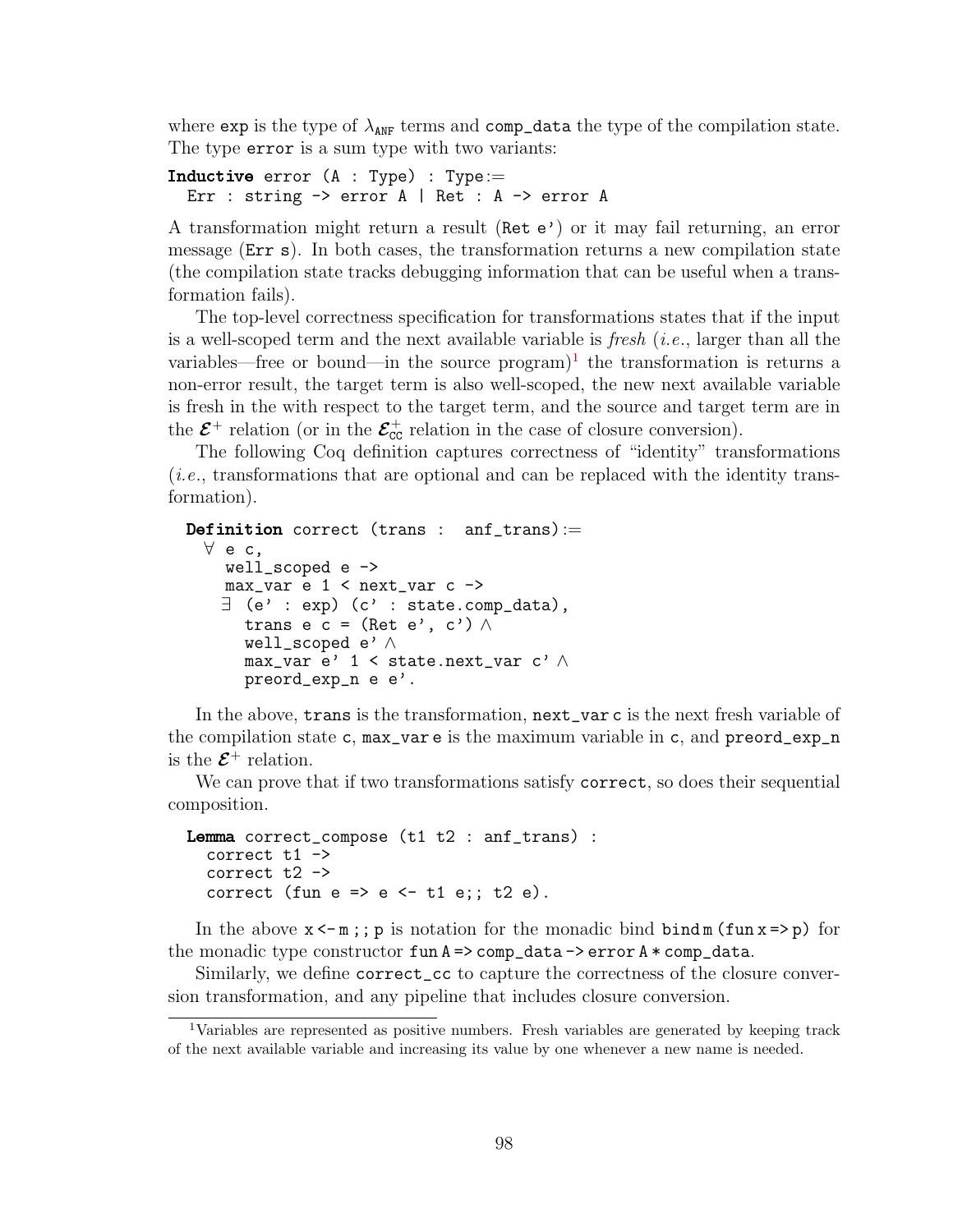```
Definition correct_cc (trans : anf_trans) :=
 ∀ e c,
    well\_scoped e \rightarrowmax_var e 1 < next_var c ->
    ∃ (e' : exp) (c' : state.comp_data),
      trans e c = (Ret e', c') \wedgewell_scoped e' ∧
      max_var e' 1 < next_var c' ∧
      R_cc_exp e e'.
```
This definition is similar to correct but it uses the relation R\_cc\_exp which is the  $\mathcal{E}_{cc}^+$  relation. We can prove lemmas about the sequential composition of transformations that satisfy correct and correct\_cc. These are stated below.

```
Lemma correct_cc_compose_l (t1 t2 : anf_trans) :
  correct cenv t1 ->
  correct_cc cenv clo_tag t2 ->
  correct_cc cenv clo_tag (fun e => e <- t1 e;; t2 e).
```

```
Lemma correct_cc_compose_r (t1 t2 : anf_trans) :
  correct_cc cenv clo_tag t1 ->
  correct cenv t2 ->
  correct_cc cenv clo_tag (fun e => e <- t1 e;; t2 e).
```
## 6.3.2 Top-level Theorem

For each transformation we prove that it is either correct or correct\_cc. The toplevel theorems for the pipeline is obtained by composing these proofs with the lemmas presented above. The following theorem is proved for the  $\lambda_{\text{ANF}}$  pipeline.

```
Theorem anf_pipeline_correct opts :
  dead_param_elim opts = false ->
  correct_cc cenv clo_tag (anf_pipeline opts).
```
The pipeline (anf\_pipeline) takes as input a parameter (opts) that determines which transformations are enabled. In the theorem we require that the dead parameter elimination transformation is disabled because it is not yet proved correct.

## 6.3.3 Proof Artifact

The sources of the CertiCoq compiler can be assessed online at [https://](https://github.com/PrincetonUniversity/certicoq) github.[com/PrincetonUniversity/certicoq](https://github.com/PrincetonUniversity/certicoq). At the time when this thesis is written<sup>[2](#page-109-0)</sup> the toplevel theorems presented in this section are defined in the file https://github.[com/PrincetonUniversity/certicoq/blob/master/theories/](https://github.com/PrincetonUniversity/certicoq/blob/master/theories/L6_PCPS/toplevel_theorems.v) L6 [PCPS/toplevel](https://github.com/PrincetonUniversity/certicoq/blob/master/theories/L6_PCPS/toplevel_theorems.v)\_theorems.v. In the same directory, there are also the definition of the  $\lambda_{\text{ANF}}$  language, the semantics, the logical relation framework, the implementation the  $\lambda_{\text{ANF}}$  transformations and the corresponding proofs.

<span id="page-109-0"></span><sup>2</sup>Which corresponds to commit hash d8afa96 in the code repository.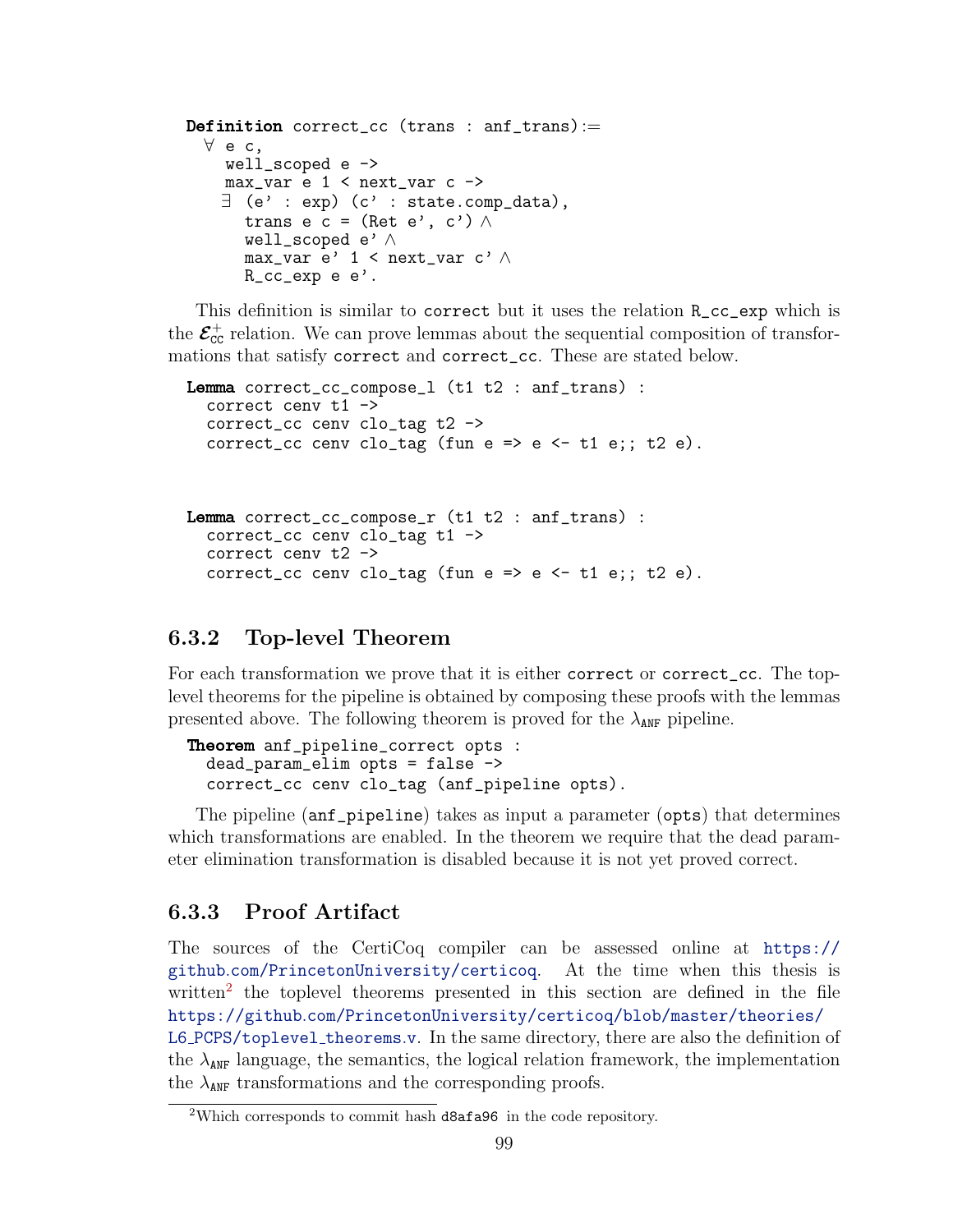# Chapter 7 Space Safety

In this chapter I consider an extension of the proof framework that I described in the previous chapter. The extension makes use of the postcondition machinery of the logical relation to establish upper bounds on the running time and space of programs. To that end I give a new semantics to the intermediate language that formalizes the memory model of the language. I use this framework to show that the closure conversion transformation is both functionally correct and safe for time and space. I also show that the garbage collection strategy of CertiCoq is safe for space. The formalization presented in this chapter is only about the CPS subset (henceforth  $\lambda_{\text{CPS}}$ ) of the  $\lambda_{\text{ANF}}$  intermediate representation that I have used in the previous chapters. The reason for this is chronological as this framework was developed before the intermediate representation was extended to ANF. Although the formalization has not been ported to ANF, at the end of this chapter I outline how this could be done.

# 7.1 Introduction

Formally verified compilers [\[85,](#page-167-0) [80,](#page-166-0) [104\]](#page-168-0) guarantee that the compiled executable behaves according to the specification of the source language. Most of the times this specification is limited to the result of the computation, as the correctness statement only specifies the extensional behavior of the program. But programmers also expect compilers to preserve programs' intensional properties, such as resource consumption, and failure to do so may result in performance and security leaks. At the same time, static cost analysis frameworks enable programmers to formally reason about the running time [\[70,](#page-165-0) [62,](#page-164-0) [137\]](#page-171-0) and memory usage [\[132,](#page-171-1) [6,](#page-159-0) [62\]](#page-164-0) of programs. But a compiler that fails to preserve resource consumption renders source-level cost analysis useless. There are few examples in the literature of program transformations certified with respect to resource consumption [\[40,](#page-162-0) [100\]](#page-168-1), and most are limited to running time. In this chapter, I develop a general proof framework, based on logical relations, that supports reasoning about preservation of resource consumption. Inspired by a well-known example of space-safety failure—the (once widely used) linked closure conversion algorithm—I apply this framework to show that flat closure conversion is safe with respect to both time and space.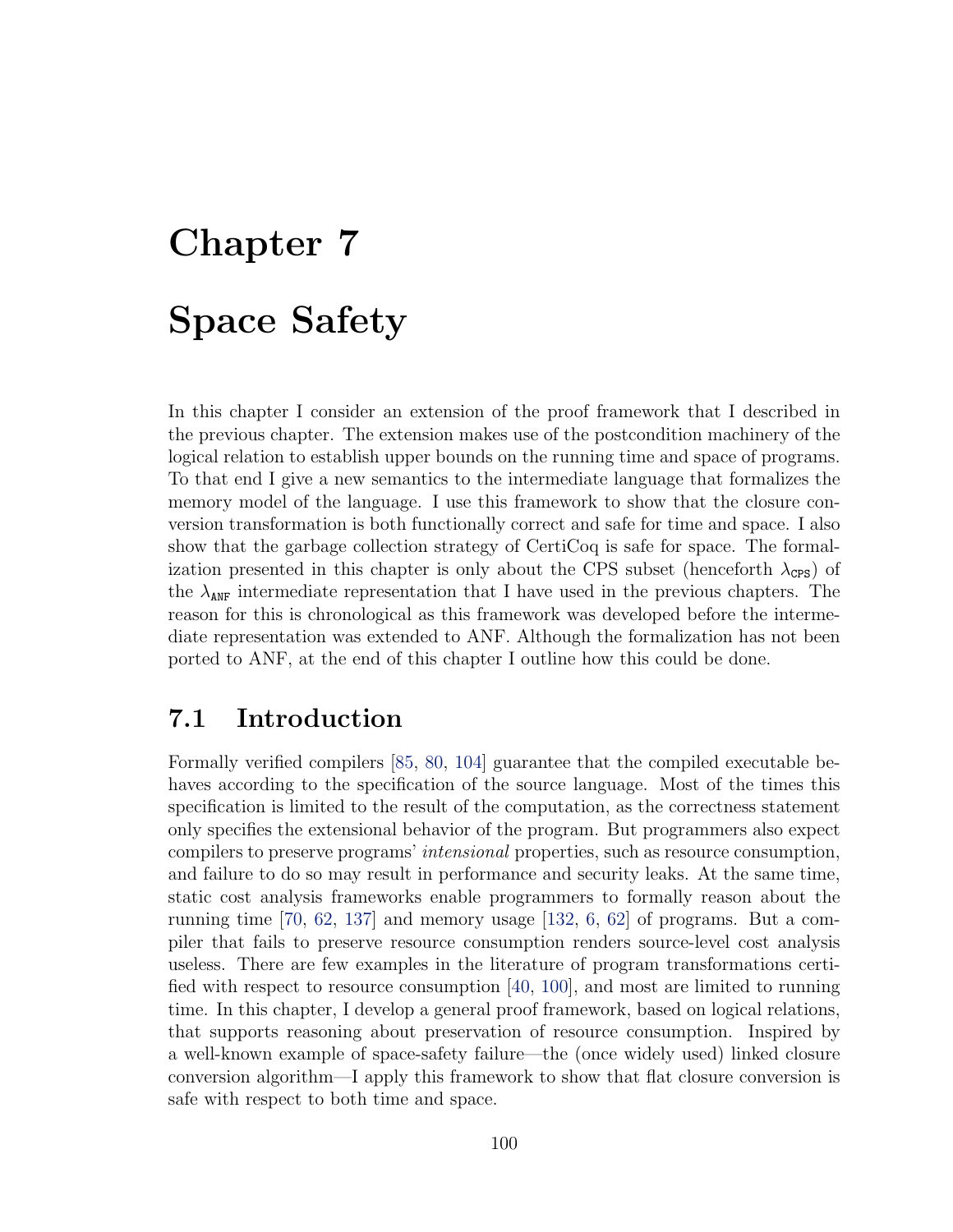Closure conversion is used to implement static scoping in languages with nested functions: a program with nested lambdas that may reference variables nonlocal to their definition is transformed to a flat-scope program in which lambdas do not have free variables, and are packaged together with their environment, that contains the values of their free variables, to form a closure. Designers of optimizing compilers try to optimize the closure data structures for creation time, access depth of variables, and space usage, and a standard optimization technique is to share parts of the closure environment across multiple closures. If a closure, however, contains variables of different future lifetimes (some of which may be pointers to large data structures) then the garbage collector cannot reclaim the data until the entire closure-pair is no longer accessible; this can increase the program's memory use by an amount not bounded by any constant factor [\[10\]](#page-160-0). Closure conversion that does not increase the space (respectively, time) usage of a garbage-collected program (by more than a constant factor per program) is called *safe for space* (respectively, safe for time). In fact, shared environment representations that may leak space are still employed: the JavaScript V8 engine's environment sharing strategy, based on linked environment representations, is not safe for space [\[46\]](#page-163-0). Standard flat closures are safe for space, but not necessarily optimal for creation time. More efficient safe-for-space closure conversion algorithms exist [\[121,](#page-170-0) [120\]](#page-170-1), but no one has attempted to formally reason about space safety of closure conversion.

The difficulty is, to reason formally about space consumption in garbage-collected programs, it is not enough to account for the allocated heap cells during execution. One must explicitly reason about the number of cells simultaneously live in the heap at any point during the execution of the source program, and show that this is preserved for the transformed program. Minamide [\[100\]](#page-168-1) employs this technique to prove space preservation of the CPS transformation. Using a simulation argument, he shows that the maximum size of the reachable heap, *i.e.*, the ideal amount of space required for a program's execution, is preserved by the transformation. In closure conversion this is more challenging as it changes the shape of a program's heap data structures and lifetime much more than CPS conversion. Furthermore, we are also aiming at not just showing that the ideal space usage is preserved, but to connect the idealized space usage model (assumed by the source cost model) with a model closer to the actual implementation, by accounting for the size of the whole heap (not just the reachable part) and explicitly modeling calls to the garbage collector.

The proof uses a standard technique in proving semantics preservation: logical relations. The main technical novelty is that the logical relation imposes pre- and postconditions on the related programs. I use them to establish the (time and space) resource bounds simultaneously with functional correctness, by showing that the input and output programs of the transformation inhabit the logical relation. I show how to overcome several technical difficulties associated with logical relations. The presence of garbage collection complicates Kripke monotonicity, which states that whenever two values are related, they remain related for future states of a program's execution. Invoking a garbage collector causes heaps to not only grow during execution, but also shrink and become renamed (in the case of copying garbage collectors). I overcome this by explicitly quantifying over all future heaps in our logical relation definitions (as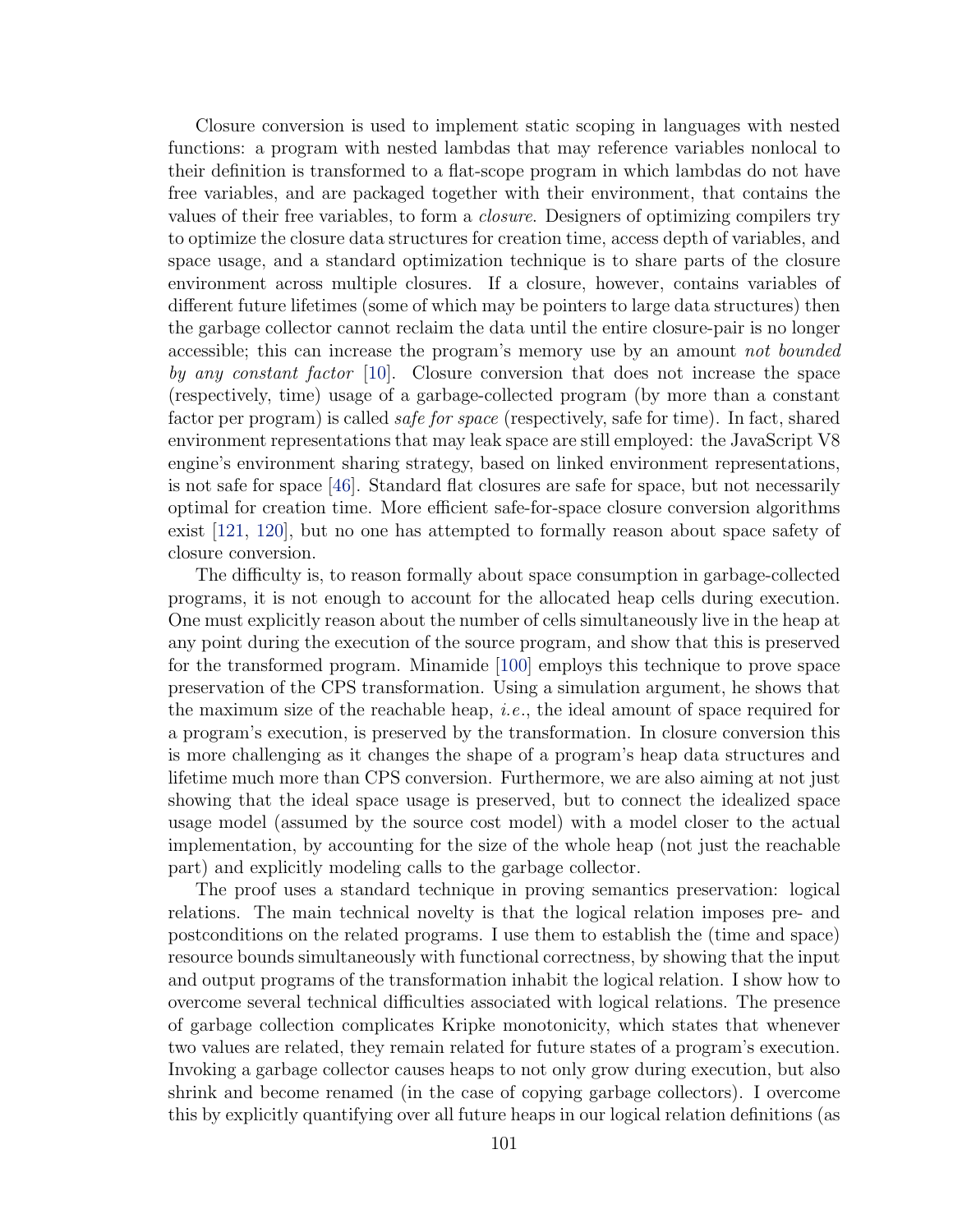is common in Kripke logical relations) for the right notion of "future". I also explain why pre- and postcondition monotonicity (which in Hoare logic enables compositional reasoning with the use of weakening, strengthening, and frame rules) does not hold directly for our logical relations, and how it is possible to restore it. Finally, I show how the logical relation can be used to prove that divergence and space consumption of diverging programs is preserved (a program can run indefinitely in a bounded memory).

This is the first proof that a closure conversion transformation is safe for space. As in the previous chapters, the result is fully mechanized in the Coq proof assistant. The rest of the chapter is structured as follows. In Section [7.2](#page-112-0) I give an overview of closure conversion and different closure environment representations, explaining why linked environments fail to preserve asymptotic complexity. In Sections [7.5](#page-120-0) and [7.6](#page-126-0) I give the formal definition of the language, its semantics, and the closure-conversion transformation. In Section [7.7,](#page-128-0) I describe the logical relation framework and in Section [7.8](#page-137-0) I apply it to prove correctness of the closure conversion transformation. I conclude with related and future work (Sections [7.9](#page-142-0) and [7.10\)](#page-145-0).

# <span id="page-112-0"></span>7.2 Closure Representation

In functional languages like ML, nested functions can access variables that are nonlocal to their definition but are formal parameters or local definitions of an enclosing function. To implement accesses to nonlocal variables, compilers commonly employ a closure-conversion transformation [\[14,](#page-160-1) [75\]](#page-166-1), in which the environment of each function, represented as a record, is passed as an extra parameter and free-variable accesses are compiled to accesses to the environment parameter. Function values are represented as closures, i.e. pairs of a code pointer and the environment. At application time the code and the environment components are projected out of the pair and the latter is passed as an argument to the former.

The representation of closure environments is crucial to the design of a closure conversion algorithm. Several closure representations have been proposed, each of them trying to optimize metrics such as space consumption, number of accesses to the environment, and closure creation time [\[121,](#page-170-0) [120,](#page-170-1) [74\]](#page-166-2). However, the choice of representation may affect the space-safety of a program.

## 7.2.1 Flat Closure Representation

In the flat representation of closures (Figure [7.1b\)](#page-113-0), the environment of each function is a record that contains exactly the values of the function's free variables.

Execution time. The time overhead of flat closure conversion consists of the time needed to allocate the closure environment and pair after each function definition, which is proportional to some constant amount plus the size of the function's environment, and the time needed for fetching free-variable values from the environment, which in flat environments is always constant. Since the size of the environment is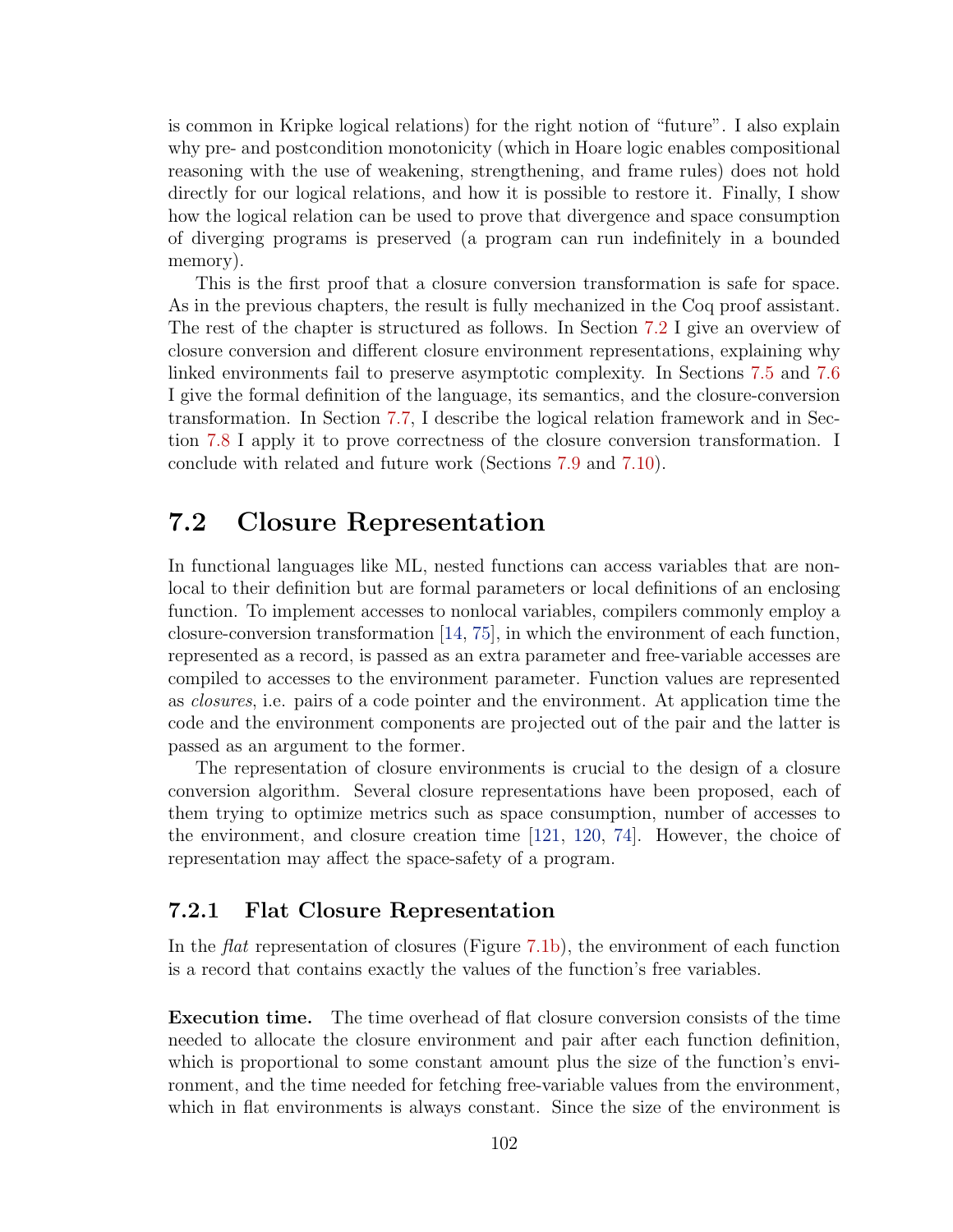<span id="page-113-0"></span>

| fun             | f                            | x                        | y                              | w                              |
|-----------------|------------------------------|--------------------------|--------------------------------|--------------------------------|
| $fun g$         | =                            | $fun h n =$              | $g_{code} \rightarrow x y u w$ | $g_{code} \rightarrow x y u w$ |
| $x + y + n + m$ | $h_{code} \rightarrow x y u$ | $h_{code} \rightarrow m$ |                                |                                |
| $in h w$        | $k_{code} \rightarrow x y n$ | $k_{code} \rightarrow m$ |                                |                                |
| $in g$          | $k_{code} \rightarrow x y n$ | $k_{code} \rightarrow m$ |                                |                                |

(a) Program with nested scopes. (b) Flat environments. (c) Linked environments.

Figure 7.1: Flat and linked closure representations. Linked closures *appear* to save space; for example, the flat closure environment for h is three words  $(x, y, u)$  but the linked representation is just one word. But linked closures are not safe for space; suppose k is live but g is not, then with flat closures w is garbage-collectible but with linked closures w is still reachable. If w is the root of a large data structure, this is significant.

equal to the number of free variables in the function's body, the total time overhead is, in the worst case, proportional to the execution time of the source by a factor that depends linearly on the size of the source program.

In the above analysis, we implicitly assume that, in the source cost model, function definitions incur constant cost. As we will see in Section [7.5,](#page-120-0) in our source cost model, function definitions incur time proportional to the number of their free variables. This decision allows us to establish a more precise bound on the running time of the target.

Execution space. To reason about the space overhead, we must think about the amount of space that is live simultaneously in the heap of the closure-converted program. Constructed values (lists, closure records, closure environments) occupy space as long as they are live, that is, as long as there is some chain of pointers (through such records) that reaches them, starting from a statically live variable of a currently active function. In CPS, of course, there is only one currently active function (in direct-style programs there is a stack of active functions). What is a statically live variable? The execution state of a function is modeled by an expression and an environment. At the beginning of function execution, the expression is the entire function body, and the environment is a finite map whose domain is the set of free variables of that function. As execution proceeds through the function, the current expression is some subexpression of the function body, and the environment may have been augmented by new local bindings. The statically live variables are the free variables of the current expression.<sup>[1](#page-113-1)</sup>

<span id="page-113-1"></span><sup>&</sup>lt;sup>1</sup>In traditional compiler terminology, statically live variables are those whose next use is before their next definition, along some path of control flow—and assuming that branches may go either way. This coincides with the notion of free variable in our CPS expressions.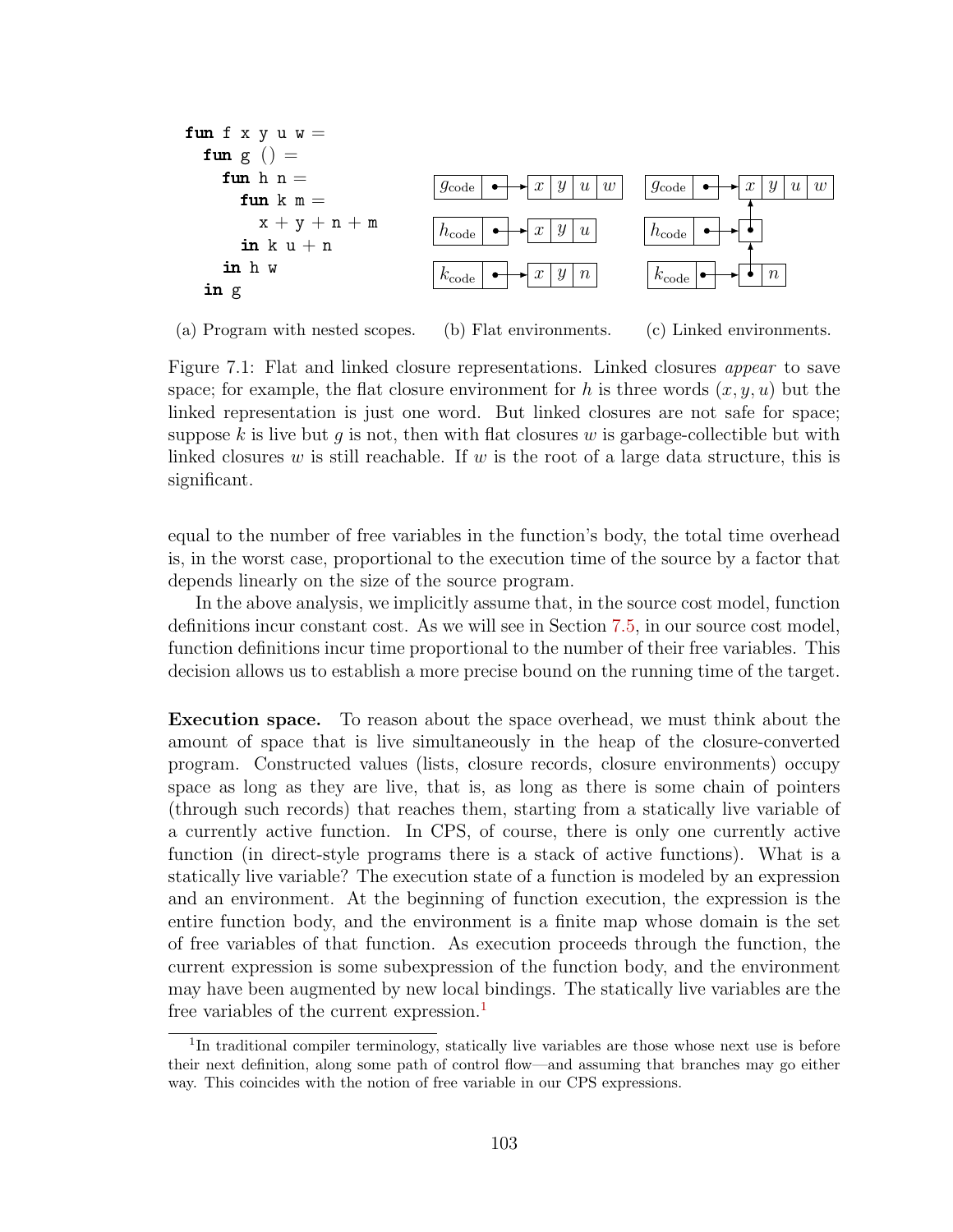Before closure conversion, our space consumption model measures exactly the amount of space that is live during the execution of the program. After closure conversion, the truly live space is approximated by calling the garbage collector upon each function entry and measuring the size of the actual heap. During the execution of a CPS function, the set of live records may increase (as new records are allocated by, e.g., constructor application) or decrease (as local variables live in expression  $e$ become dead in a subexpression of e). But since our CPS functions contain no internal loops—each function is a tree of control flow, of bounded height, terminating in tail calls at the leaves—the approximation error can be (at most) an additive amount proportional to the maximum path length in the execution-tree of the function.

I will, of course, formalize this argument in the remainder of this chapter.

#### 7.2.2 Linked Closure Representation

In the flat environments in Figure [7.1b,](#page-113-0) free variables x, y and z appear multiple times. This increases both the time and the space that the program consumes: when creating environments for nested functions the values of their free variables must be copied from the environment of the immediately enclosing function to the newly constructed environment and, in addition, these environments can be live in the heap simultaneously, holding multiple copies of the same value.

The linked closure representation attempts to avoid this by introducing pointers from the environments of nested functions to the environments of the immediately enclosing functions. When function k is nested within function  $h$ , the linked closure for k contains (locally) only the variables free in k but not in h, and points to h's environment for the remaining free variables of  $k$ .

Although this representation might save time and space through sharing of free variables across function environments, it is not safe for space. In particular, any closure at some nesting depth can access the closure environments of the all the enclosing functions. This extends lifetime of variables across function calls, and can introduce memory leaks.

Figure [7.2](#page-115-0) shows an example adapted from Appel [\[10\]](#page-160-0). The function double n creates a list with  $n$  copies of 0, and then it returns a function that computes the length of the list and that, in turn, returns another function that adds the computed length to n. We expect the space complexity of the program to be  $\mathcal{O}(M)$ : every call to *double* requires  $\mathcal{O}(M)$  space and in the final result we store M closures, each of them taking up constant space. With linked closures, however, each closure that is created for g will maintain a pointer to the closure environment of  $f$  that in turn points to a list of length increasing from 1 to  $M$ , that cannot be reclaimed by the garbage collector, even though it is not needed. Since the final list keeps  $M$  closures, the space required for the execution of the program is  $\mathcal{O}(M^2)$ .

The Javascript V8 engine uses linked environments. Furthermore, it attempts to save time and space by sharing environments between all closures that are defined in the same scope. Environments are created eagerly upon entry to a scope. Although this may appear reasonable as it reduces closure-creation time, if the free variables of different functions have different (future) lifetimes, it is not safe for space. As in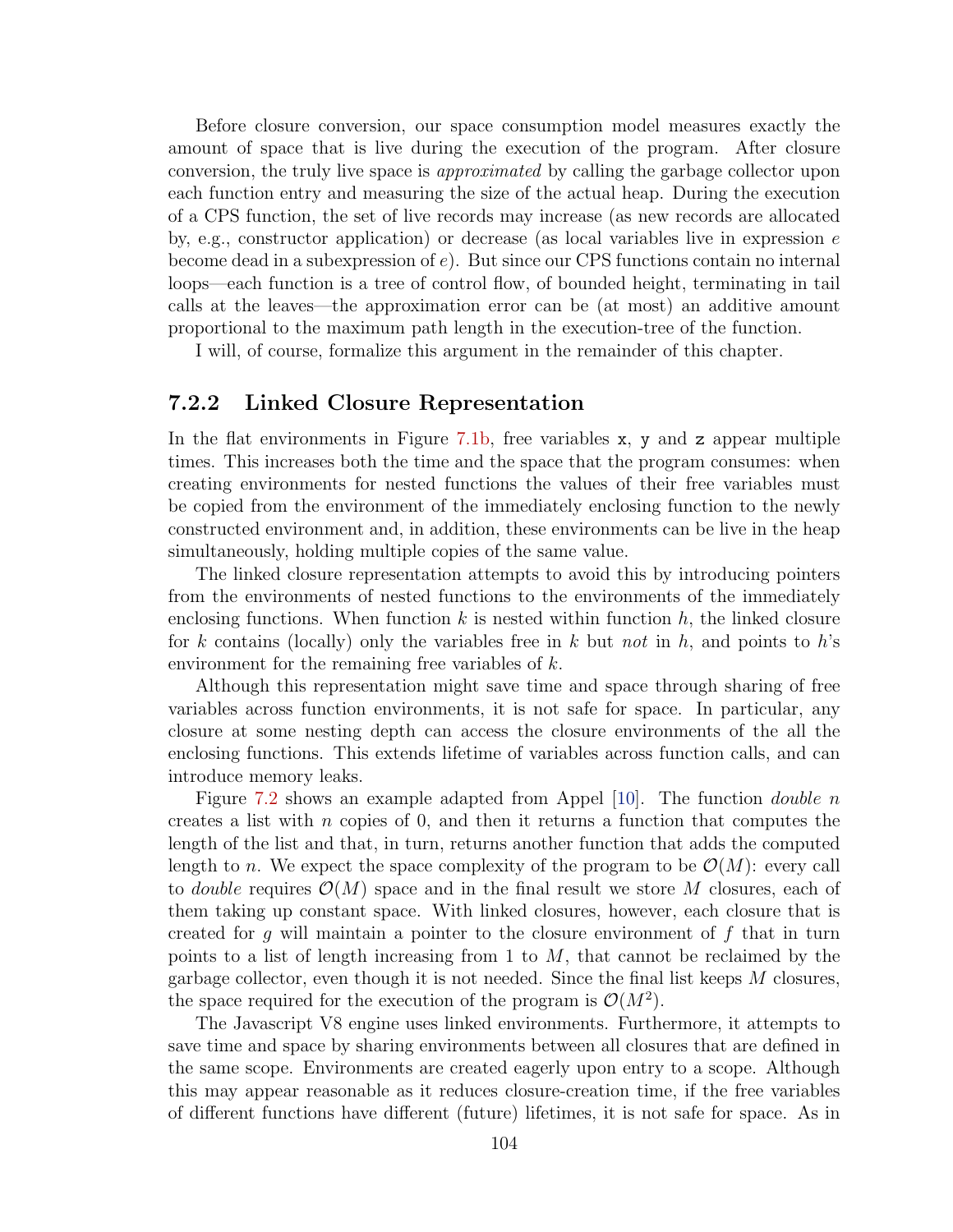<span id="page-115-0"></span>

Figure 7.2: Linked closures are not safe for space. Each g closure contains (indirectly) a different long list  $l$ , while a flat closure for g would contain only the two integer values of  $m$  and  $n$ .

the previous case, variable lifetimes may extend past the lifetime of functions they are originally used, and lead to asymptotically worse space consumption [\[46,](#page-163-0) [51\]](#page-163-1).

Therefore: Since unsafe-for-space closures can worsen the memory usage of a program by much more than a constant factor, it is important to use safe-for-space closure conversion.

### 7.2.3 The Main Theorem

The top-level corollary that we wish to establish states: Let e be a closed program in our compiler's CPS intermediate language. Let  $\bar{e}$ , in the same language, be the output of the closure-conversion phase. Suppose e evaluates to value  $v_1$  and final heap  $H_1$ , using time  $c_1$  and space  $m_1$ . Then  $\bar{e}$  evaluates to value  $v_2$  with heap  $H_2$  using time  $c_2$ and space  $m_2$ , such that:  $(v_1, H_1)$  relates to  $(v_2, H_2)$ ,  $c_1 \leq c_2 \leq K_{\text{time}} * c_1$ , and  $m_2 \leq m_1 + \text{space}_{\text{exp}}(e);$  where  $K_{\text{time}}$  is a small constant and  $\text{space}_{\text{exp}}(e)$  a function linear in the size of the source program e. The additive factor in the space bound accounts for the amount of allocation that happens during the evaluation of the expression  $e(i.e.,$  until the next function call happens or the program returns), that is the maximum that the space consumption of the target can diverge from the idealized space consumption of the source program.

In addition, a second corollary applies to programs  $e$  that diverge:  $\bar{e}$  diverges, but its space consumption is guaranteed to remain within bounds.

# 7.3 Language and Memory Model

Our compiler CPS-converts into a continuation-passing style intermediate representation, and the back-end uses heap-allocated closures for both user functions and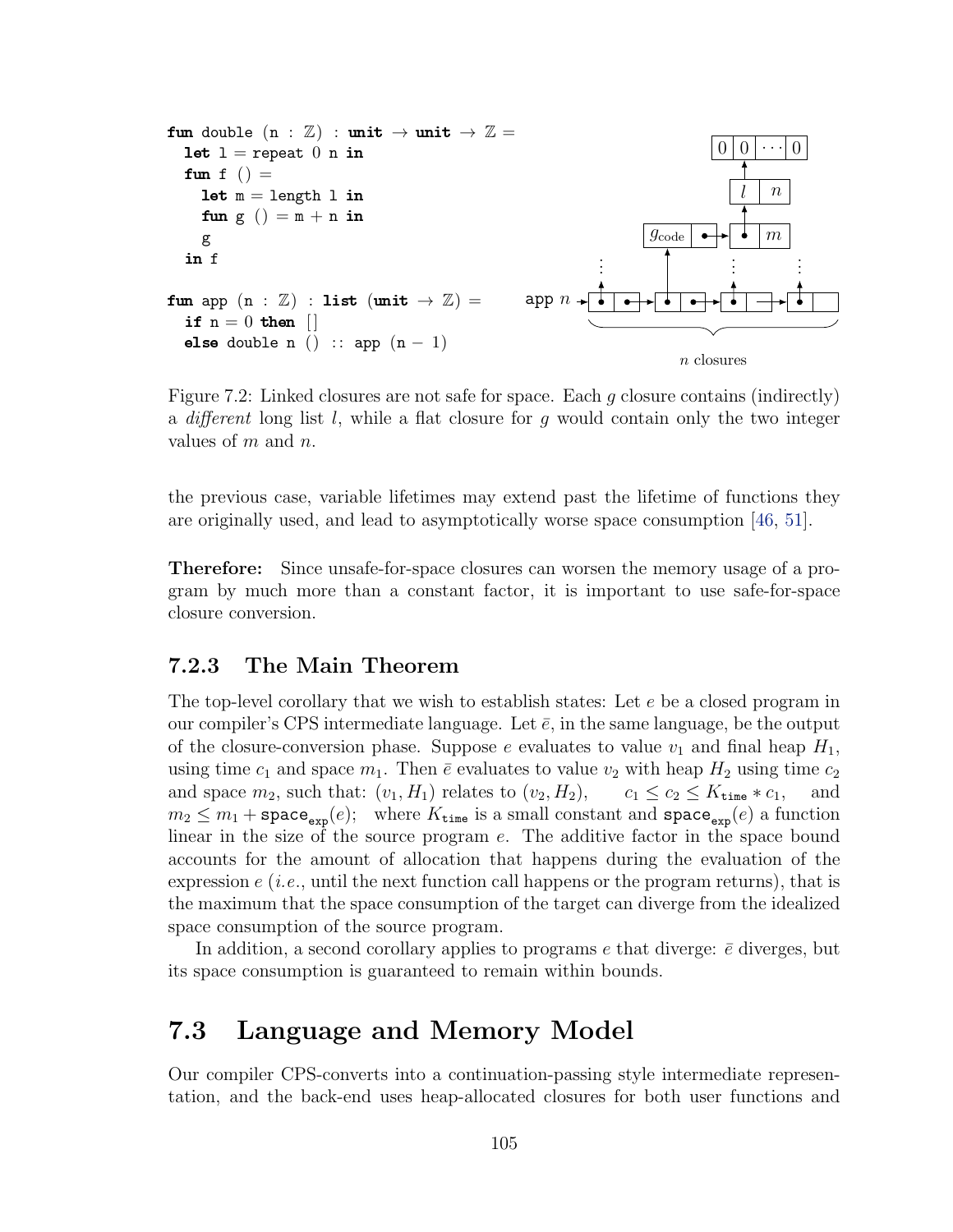continuations, and no runtime stack. This greatly simplifies the interface between the compiler and garbage collector: there is no need to specify how to find roots in the stack. Such specifications can be enormously complicated [\[44\]](#page-163-2); furthermore, no C compiler (and certainly no verified C compiler) supports a method to keep track of root-pointers in the stack. McCreight et al. [\[96\]](#page-167-1) show how to make a source-to-source transformation in C to keep track of roots using a shadow stack, which we employed for the  $\lambda_{\text{ANF}}$  extension.

Let us begin the formalization with the definition of the untyped CPS lambda calculus  $(\lambda_{\text{CPS}})$  on which we apply the closure conversion transformation. We will also formalize the heap model used by the semantics of the language that I will describe in Section [7.5.](#page-120-0)

#### 7.3.1 Syntax

<span id="page-116-0"></span>

| $(Variables)$ $x, y \in$                                                                       |         | Var                   |                                                                                                        |                   |
|------------------------------------------------------------------------------------------------|---------|-----------------------|--------------------------------------------------------------------------------------------------------|-------------------|
| $(Constraints)$ C $\in$ Constr                                                                 |         |                       |                                                                                                        |                   |
|                                                                                                |         |                       | $(Expressions)$ $e \in$ Exp ::= let $x = C(\overline{y})$ in $e$                                       | Construction      |
|                                                                                                |         |                       | let $x = y.i$ in e                                                                                     | Projection        |
|                                                                                                |         |                       | case y of $[C_i \rightarrow e_i]_{i \in I}$                                                            | Case              |
|                                                                                                |         |                       | fun $f \overline{x} = e_1$ in $e_2$                                                                    | Function def.     |
|                                                                                                |         |                       | f $\overline{x}$                                                                                       | Continuation call |
|                                                                                                |         |                       | $\mathtt{ret}(x)$                                                                                      | Halt              |
| $(Contents) \qquad \mathcal{E} \in$                                                            |         |                       | Ctx := $\lceil \cdot \rceil$ let $x = C(\overline{y})$ in $\mathcal{E}$ let $x = y.i$ in $\mathcal{E}$ |                   |
|                                                                                                |         |                       | fun $f \overline{x} = e$ in $\mathcal{E}$                                                              |                   |
| (Locations)                                                                                    |         | $l$ $\in$ $\quad$ Loc |                                                                                                        |                   |
| (Values)                                                                                       |         |                       | $v \in$ Val ::= $l \mid \text{fun } f = e$                                                             |                   |
| $(Enviromments) \quad \sigma \quad \in \quad \sigma \quad = \text{Var} \rightarrow \text{Val}$ |         |                       |                                                                                                        |                   |
|                                                                                                |         |                       | $(Blocks)$ $b \in Block ::= C(\overline{v})   Clo(v_1, v_2)   Env(\sigma)$                             |                   |
| (Heaps)                                                                                        | $h \in$ |                       | Heap $=$ Loc $\rightarrow$ Block                                                                       |                   |
|                                                                                                |         |                       |                                                                                                        |                   |

Figure 7.3: Syntax and memory model of  $\lambda_{\text{CPS}}$ .

**Expressions.** The intermediate language (Figure [7.3\)](#page-116-0) is exactly the same as  $\lambda_{\text{ANF}}$ , presented in Section [3.2,](#page-33-0) but without the let-bound application node. For clarity and completeness, I show the definition of the language here too. In the CPS language, the return construct plays the role for the halting continuation that returns the result of the evaluation to the top-level.

I also (re)define evaluation contexts  $\mathcal E$  for the expressions of the calculus. I will use contexts to describe new code introduced by closure conversion, so we include only the relevant constructors of the language.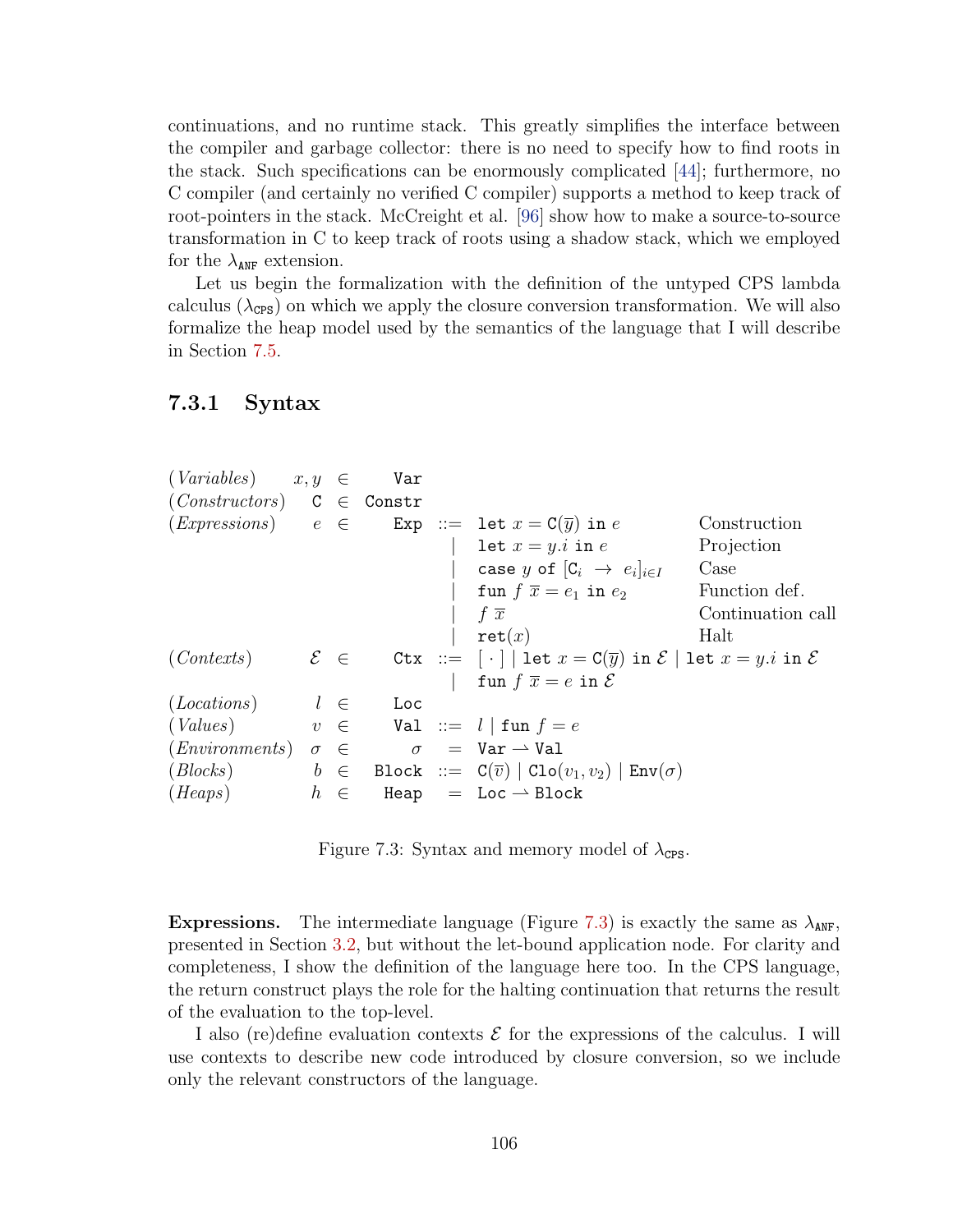Values and Blocks. The notion of value in this formalization is different from the one we previously saw in Section [3.2.](#page-33-0) Values in this formalization are either pointers to heap blocks or function pointers. A heap block represents either a constructed value, a closure, or an environment. A block representing a constructor contains the constructor tag followed by pointers to the constructor arguments. Before closure conversion, closures are represented as a special type of block consisting of a pair of two values, with the first one expected to be a code pointer and the second one an environment, which is also a special type of memory block. After closure conversion, closures and their environments will be explicitly constructed by the program and will be represented as constructed values, therefore the target code will only use blocks that represent constructed values. A heap is represented as a partial map from locations to blocks.

I model function pointers as the actual code of the function: the space taken up by the code of the program is statically known and does not change during the execution. I do not account for executable code in memory.

Heap Implementation. In the formal development, the definitions are parameterized (using Coq's module system) by a heap implementation that satisfies an abstract interface. To prove the realizability of the abstract heap model, I provide a concrete implementation of heaps that realizes the abstract interface.

Let us move on to some definitions that will be useful later for the formalization of the source and target cost models and the garbage collector.

Free Locations. The set of locations that appear in a value can be either a singleton or an empty set:

$$
\mathsf{FL}_{\mathsf{Val}}(l) = \{l\} \qquad \mathsf{FL}_{\mathsf{Val}}(\mathsf{fun} \; f \; \overline{x} = e) = \emptyset
$$

We can then define the locations that appear free in an environment in a subset S of its domain, where  $\sigma[S]$  is the image of S under  $\sigma$ .

$$
\mathsf{FL}_{\sigma}(\sigma)[S] = \bigcup_{v \in \sigma[S]} (\mathsf{FL}_{\mathsf{Val}}(v))
$$

We simply write  $FL_{\sigma}(\sigma)$  to denote the locations of an environment on its whole domain. This is a useful definition: the set  $FL_{\sigma}(\sigma)|fv(e)|$  will be the root set of garbage collection.

Using the above definition we can give a definition for the locations that appear free inside a memory block.

$$
\begin{array}{rcl}\n\mathsf{FL}_{\texttt{Block}}(C(\overline{v})) &=& \bigcup_{v \in \overline{v}}(\mathsf{FL}_{\texttt{Val}}(v)) \\
\mathsf{FL}_{\texttt{Block}}(\texttt{Clo}(v_1, v_2)) &=& \mathsf{FL}_{\texttt{Val}}(v_1) \cup \mathsf{FL}_{\texttt{Val}}(v_2) \\
\end{array} \quad \texttt{FL}_{\texttt{Block}}(\texttt{Env}(\sigma)) = \mathsf{FL}_{\sigma}(\sigma)
$$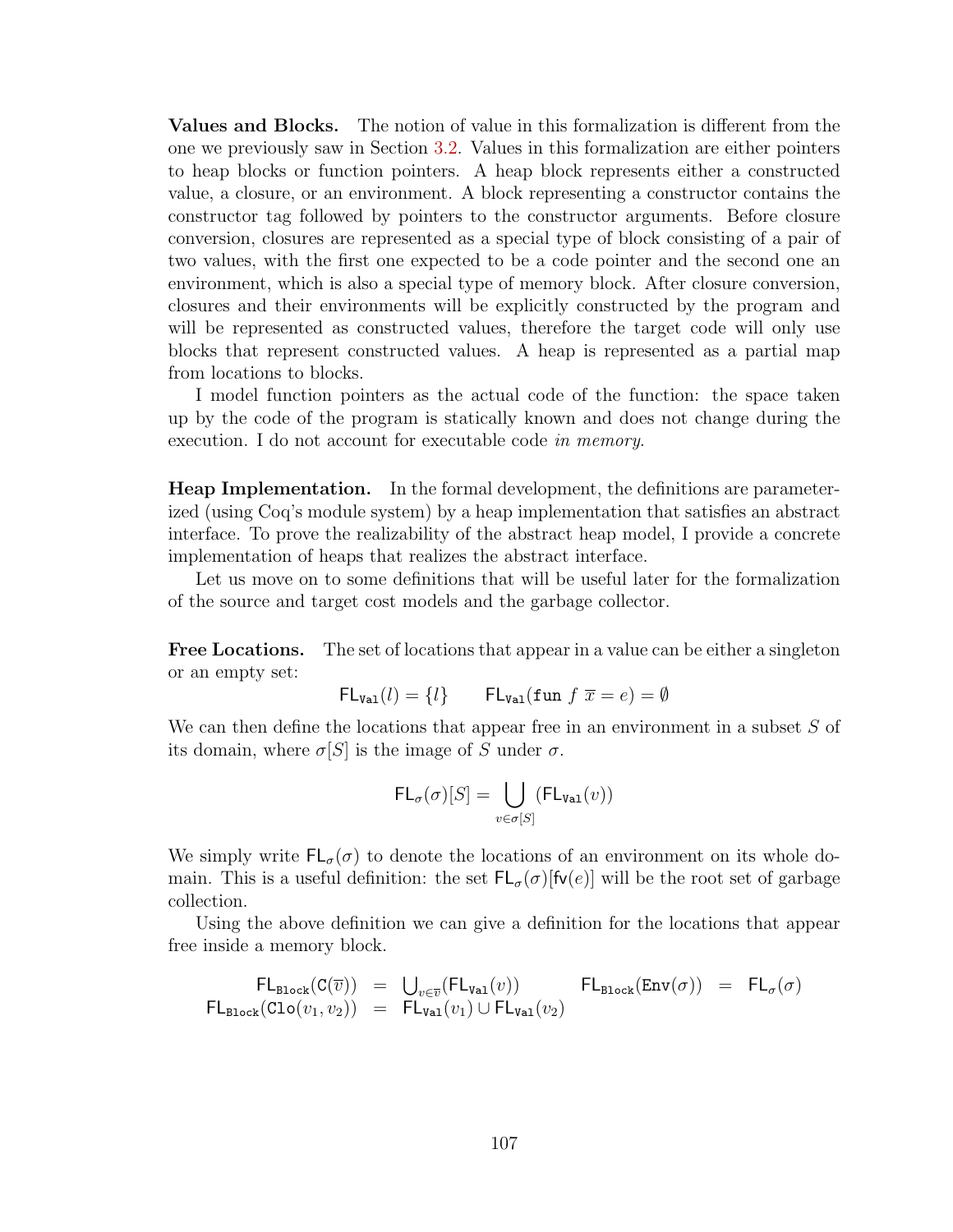**Heap Reachability.** Given a set of locations S and a heap  $H$ , we define the set of locations that can be reached in one dereferencing step from S as follows.

$$
\texttt{Post}(H)[S] = \bigcup_{b \in H[S]} (\texttt{FL}_{\texttt{Block}}(b))
$$

Then, the reachable locations from a root set S of pointers can be defined as the least fixed point of the Post operator.

$$
\mathcal{R}(H)[S] = \bigcup_{n \in \mathbb{N}} ((\text{Post}(H))^n[S])
$$

Heap Size. To give a formal account for the space consumption of a program, we shall first define the size of a heap. We consider values to be word-sized, as they are either heap or function pointers. First, we define the size of a heap-allocated block as the number of words that it takes up in memory. Blocks that represent constructed values have size equal to a word, that is used to represent the constructor tag, plus the number of the arguments, which are all word-sized values. The size of a block that represents a closure has a constant size equal to three words that are taken up by the tag and the two values that follow it. Lastly, environments have size equal to a word (for the tag) plus the number of bindings in the environment.

$$
\mathtt{size}(\mathtt{C}(\overline{v})) = 1 + \mathtt{length}(\overline{v}) \qquad \mathtt{size}(\mathtt{Clo}(v_1, v_2)) = 3 \qquad \mathtt{size}(\mathtt{Env}(\sigma)) = 1 + |\sigma|
$$

We then define the size of the heap as the sum of the sizes of the allocated blocks.

$$
\mathtt{size}(H) = \sum_{l \in \mathtt{dom}(H)} \mathtt{size}(H(l))
$$

It is also useful to define the size of the reachable portion of the heap from a root set  $S$ , by restricting the sum to only those blocks that are both in the domain of the heap and reachable from the root set.

$$
\texttt{size}_{\mathcal{R}}(H)[S] = \sum_{l \in \texttt{dom}(H) \cap \mathcal{R}(H)[S]} \texttt{size}(H(l))
$$

# 7.4 Heap Isomorphism

To specify garbage collection we first formalize a notion of heap isomorphism. After garbage collection the resulting heap will not necessarily be a subheap of the initial heap. Garbage collection algorithms may copy the contents of a location into another to compact the allocated space. Hence, the specification of garbage collection must describe that the reachable portions of the heap before and after garbage collection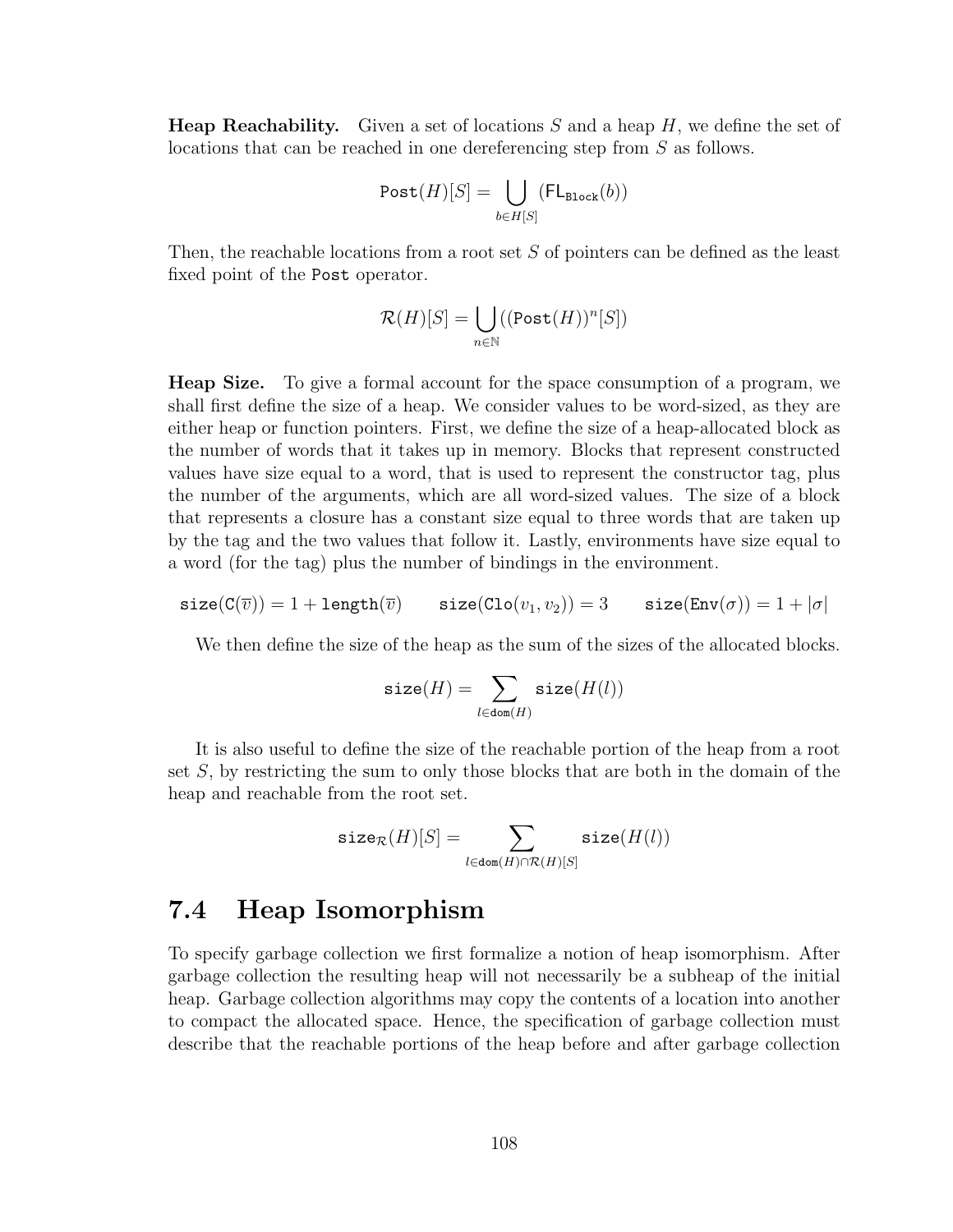are equal up to an injective renaming of locations. Injectivity ensures that the same amount of sharing happens before and after garbage collection.<sup>[2](#page-119-0)</sup>

We start by defining a relation on pairs of values and heaps that holds when two values represent the same data structure in their corresponding heaps. This relation is defined simultaneously with the corresponding relations for environments and heap blocks. These definitions recursively look up pointers in the heap to check if the represented data structures are the same. To ensure well-foundedness of the definitions in the presence of heap cycles, $3$  the definitions are indexed by a natural number indicating the maximum lookup depth in the heap.

Value equivalence<sup>[4](#page-119-2)</sup> is denoted  $(v_1, H_1) \approx_{\beta}^n (v_2, H_2)$  where *n* is the lookup index and  $\beta$  a location renaming, represented as a total function on locations. Two values are equivalent if they are either both equivalent locations or equivalent function pointers. Two locations are equivalent if a.) they agree on the location renaming and b.) they are either both undefined or both point to equivalent blocks (denoted  $(b_1, H_1) \sim_{\beta}^{i}$  $(b_2, H_2)$  and its definition is given below). Two function pointers are equivalent if they syntactically represent the same function.

$$
(l_1, H_1) \approx_{\beta}^{n} (l_2, H_2) \stackrel{\text{def}}{=} l_2 = \beta(l_1) \land \forall i < n, (b_1, H_1) \sim_{\beta}^{i} (b_2, H_2) \quad \text{if } H_1(l_1) = b_1 \n\text{and } H_2(l_2) = b_2
$$
\n
$$
(l_1, H_1) \approx_{\beta}^{n} (l_2, H_2) \stackrel{\text{def}}{=} l_2 = \beta(l_1) \quad \text{if } l_1 \notin \text{dom}(H_1) \n\text{and } l_2 \notin \text{dom}(H_2) \n(v, H_1) \approx_{\beta}^{n} (v, H_2) \stackrel{\text{def}}{=} \text{True } \quad \text{if } v = \text{fun } f \overline{x} = e \n(v_1, H_1) \approx_{\beta}^{n} (v_2, H_2) \stackrel{\text{def}}{=} \text{False} \quad \text{otherwise}
$$

We define environment equivalence and then use this to define equivalence on blocks representing closure environments. Two environments are equivalent in a set S of free variables, denoted  $S \vdash (\sigma_1, H_1) \approx^n_{\beta}$  $\int_{\beta}^{n}$  ( $\sigma_2$ ,  $H_2$ ), if for any variable in the set, both environments map the variable to values that are equivalent in the given heaps, or both mappings are undefined.

$$
S \vdash (\sigma_1, H_1) \approx^n_\beta (\sigma_2, H_2) \stackrel{\text{def}}{=} \forall x \in S, \ (\exists v_1 \ v_2, \ \sigma_1(x) = v_1 \ \land \ \sigma_2(x) = v_2 \ \land \ (v_1, H_1) \approx^n_\beta (v_2, H_2)) \ \lor \ (x \notin \text{dom}(\sigma_1) \ \land \ x \notin \text{dom}(\sigma_2))
$$

When the set S is the set of all variables we simply write  $(\sigma_1, H_1) \approx^{\eta}_{\beta}$  $_\beta^n$   $(\sigma_2, H_2)$ .

<span id="page-119-0"></span><sup>2</sup>Conventional garbage collectors are injective; hash-consing collectors [\[13\]](#page-160-2) are not.

<span id="page-119-2"></span><span id="page-119-1"></span> $3\lambda_{\text{CPS}}$  does not build circular data structures, but the framework is extensible to mutable references.

<sup>&</sup>lt;sup>4</sup>I use the term "equivalence" only nominally for these definitions. Only if we existentially quantify the location renaming are these relations equivalences. However, we want to keep the location renaming transparent in our definitions in order to use it in the semantics.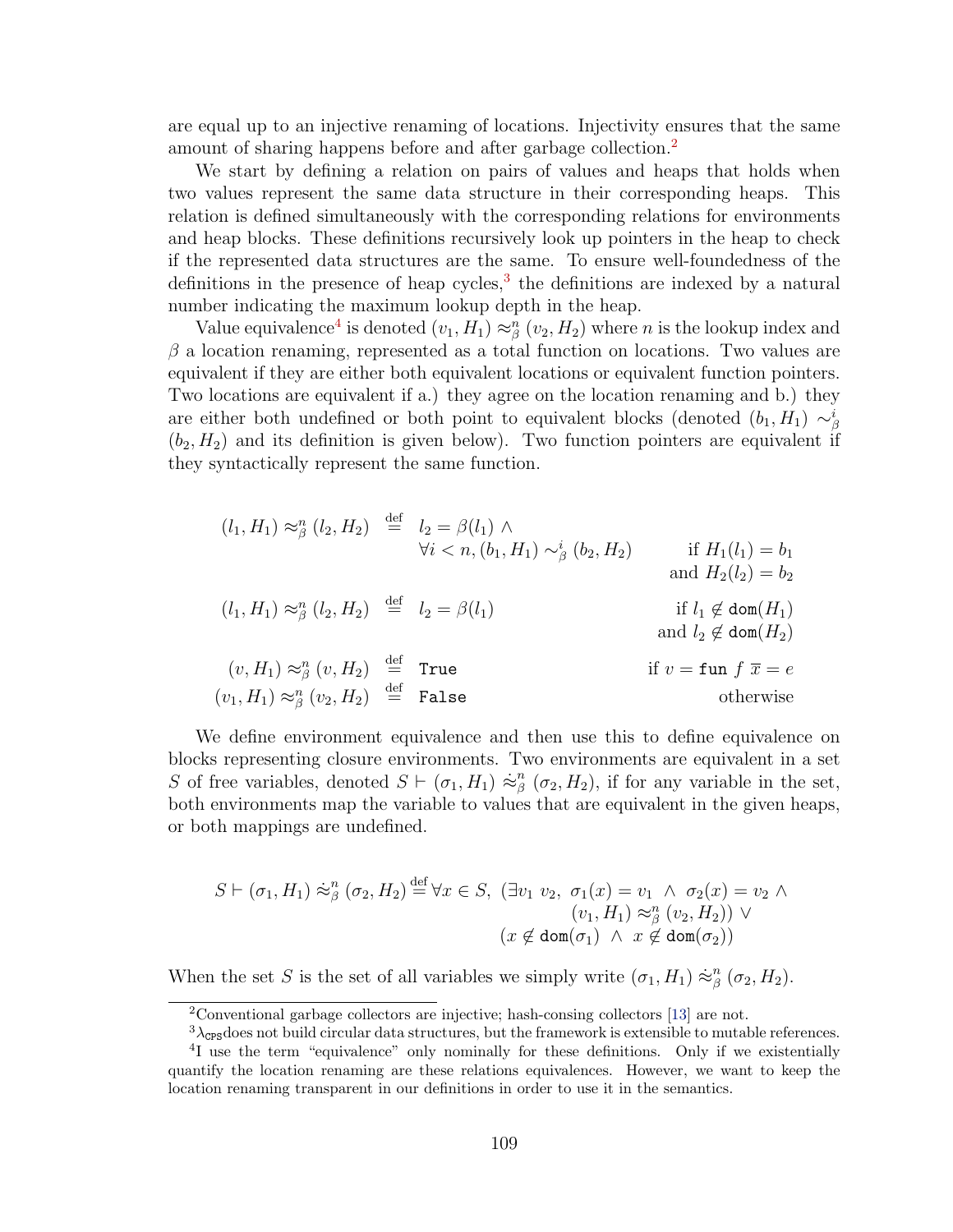Using the above definitions we can define block equivalence. Two heap blocks are equivalent in their corresponding heaps if they are both constructed values with the same outermost constructor and arguments that are pairwise equivalent values, or if they are both closures whose arguments are pairwise equivalent values, or if they are both equivalent environments.

$$
(C(v_1, \ldots v_n), H_1) \sim_{\beta}^n (C(v'_1, \ldots v'_n), H_2) \stackrel{\text{def}}{=} \forall i, (v_i, H_1) \approx_{\beta}^n (v'_i, H_2)
$$
  

$$
(Clo(v_1, v_2), H_1) \sim_{\beta}^n (Clo(v'_1, v'_2), H_2) \stackrel{\text{def}}{=} (v_1, H_1) \approx_{\beta}^n (v'_1, H_2) \land
$$
  

$$
(v_2, H_1) \approx_{\beta}^n (v'_2, H_2)
$$
  

$$
(Env(\sigma_1), H_1) \sim_{\beta}^n (Env(\sigma_2), H_2) \stackrel{\text{def}}{=} (\sigma_1, H_1) \approx_{\beta}^n (\sigma_2, H_2)
$$
  

$$
(b_1, H_1) \sim_{\beta}^n (b_2, H_2) \stackrel{\text{def}}{=} False
$$
 otherwise

That concludes the (mutually recursive) definition of value equivalence. We can now define value, environment, and block equivalence for any lookup depth simply by quantifying over all lookup indexes. To simplify future definitions, we also require that the renaming is an injective function in the set of reachable locations. I use the predicate  $\text{inj}_{S}(\beta)$  that asserts that the function  $\beta$  is injective in the subset S of its domain.

$$
(l_1, H_1) \approx_{\beta} (l_2, H_2) \stackrel{\text{def}}{=} \forall n, (l_1, H_1) \approx_{\beta} (l_2, H_2) \land \text{inj}_{\mathcal{R}(H_1)[\{l_1\}]}(\beta)
$$
  

$$
S \vdash (\sigma_1, H_1) \approx_{\beta} (\sigma_2, H_2) \stackrel{\text{def}}{=} \forall n, S \vdash (\sigma_1, H_1) \approx_{\beta}^n (\sigma_2, H_2) \land \text{inj}_{\mathcal{R}(H_1)[\mathsf{FL}_{\sigma}(\sigma_1)[S]]}(\beta)
$$
  

$$
(b_1, H_1) \sim_{\beta} (b_2, H_2) \stackrel{\text{def}}{=} \forall n, (b_1, H_1) \sim_{\beta}^n (b_2, H_2) \land \text{inj}_{\mathcal{R}(H_1)[\mathsf{FL}_{\text{Block}}(b_1)]}(\beta)
$$

Given a set of locations and a renaming of locations, two heaps are isomorphic with respect to this renaming if all locations in the set are equivalent with their renaming in their corresponding heaps.

$$
S \vdash H_1 \stackrel{\cdot}{\sim}_{\beta} H_2 \stackrel{\text{def}}{=} \forall l \in S, (l, H_1) \approx_{\beta} (\beta(l), H_2)
$$

In the following section we will use this definition to give a specification for garbage collection.

# <span id="page-120-0"></span>7.5 Profiling Semantics

In this section I formalize the source and target level semantics of  $\lambda_{\text{CPS}}$ . As in chapter [3,](#page-31-0) I use environment-based, big-step operational semantics. Unlike the previously described semantics of  $\lambda_{\text{ANF}}$ , the semantics presented in this chapter manipulate explicitly the heap of the program. Another difference is that here we need to set up a different semantics for the source and target programs of closure conversion, even though the languages are the same. The reason is that before closure conversion, whenever a function is defined, the source semantics needs to construct a closure, using the special closure block, by capturing the relevant part of the environment, and storing it in the heap using the special block type for environments. After closure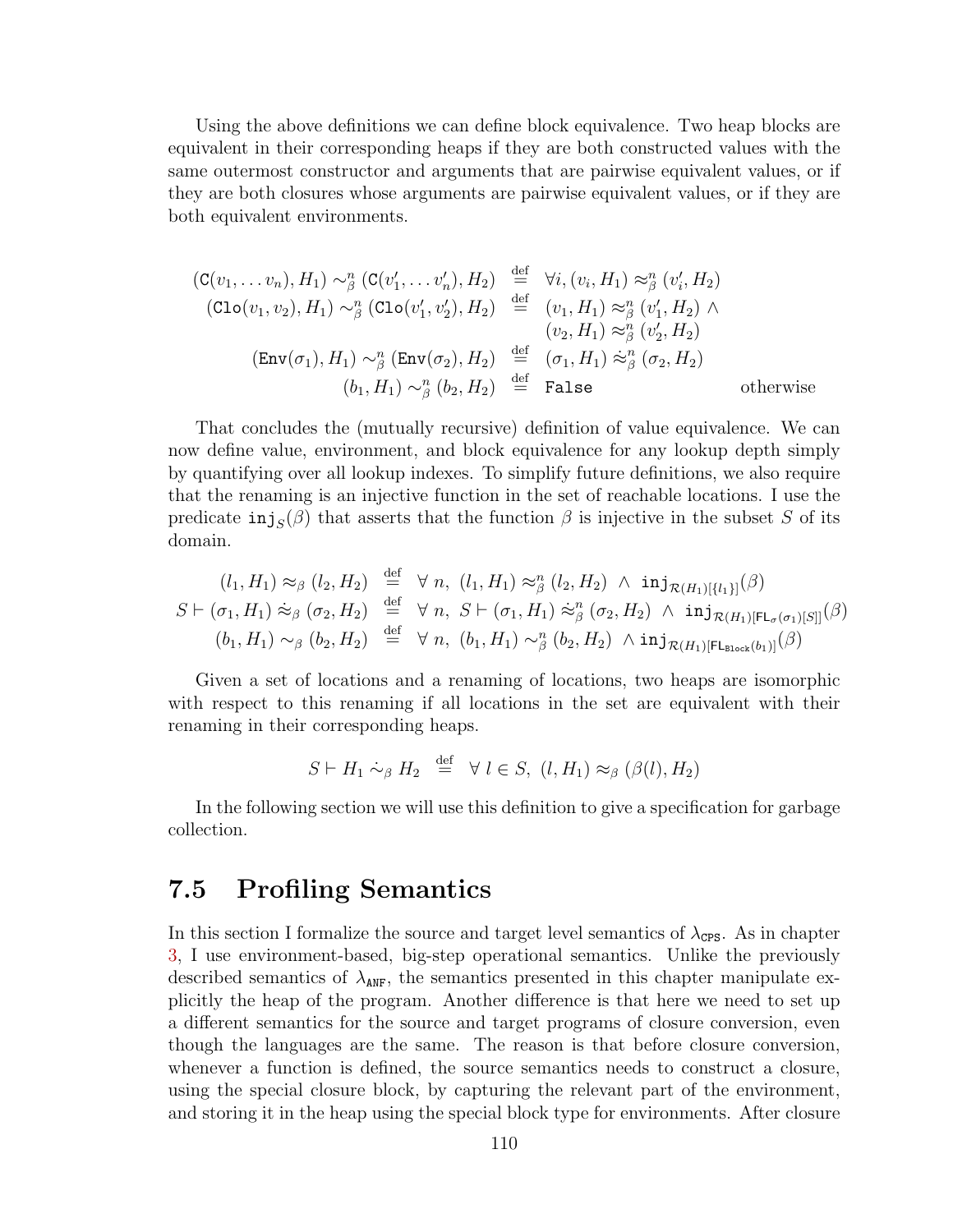conversion, the code explicitly constructs environments as ordinary constructed val-ues, and therefore the target semantics only needs to store the pointer to the closed<sup>[5](#page-121-0)</sup> function. The heap of target code will never use the closure and environment blocks, it will just use constructed values. Our source and target semantics profile the time and space needed for the execution of the program. Before getting into the details of our definitions, we discuss informally how we measure time and space.

Time. We use fuel-based semantics for both the source and the target: the computation times out if there are not enough units of time available. At each execution step the virtual clock winds down by the cost associated with the language constructor that is being evaluated, which is proportional to the size of the constructor. Evaluation succeeds if the provided fuel matches exactly the execution cost of the program.

Space. Our source space-cost semantics measures the size of the reachable heap at every evaluation step, and keeps track of the maximum value. That is, a program's space cost is the maximum reachable heap space during its execution. Conceptually, this is the space consumption of an ideal garbage collector strategy that collects all the unreachable pointers after every execution step.

In principle, we can use the same profiling strategy in the target in order to prove that closure conversion is safe for space. However, we opt for a different strategy in the target that models more accurately the consumed space of the target program. In particular, we keep track of the maximum size of the actual heap (instead of the reachable heap) during the execution but we run a garbage collector upon every function entry. Intuitively, this preserves the idealized measurement of space usage because only a bounded amount of allocation can occur between function calls in CPS. Functions in continuation-passing style are trees of control-flow (no loops) whose leaves are function calls, therefore the amount of heap allocation between function calls is bounded by the path-length of the function. Therefore we overapproximate the truly live data (compared to measuring at every allocation) by an additive amount proportional at worst to the size of the program. By using this profiling strategy in the target, not only we prove that closure conversion is safe-for-space but also that garbage collecting the heap upon every function entry is a safe-for-space garbage-collection strategy. Although this strategy is still idealized with respect to what our real garbage collector is doing, it allows to carry out a part of the refinement proof between the ideal model and our actual garbage collection implementation simultaneously with the space safety proof of closure conversion.

<span id="page-121-0"></span><sup>&</sup>lt;sup>5</sup>The closure conversion transformation presented here is slightly different from the one presented in Chapter [4.](#page-46-0) The closure conversion transformation of this chapter always produces closed functions. The closure conversion transformation of Chapter [4](#page-46-0) allows functions to have free variables if these refer to some know closed function. Here, we do not do that to avoid allocating special closure and environment blocks and account for the space they take in the heap. This optimization would be possible if hoisting functions at the top-level happened simultaneously with closure conversion, so that functions became immediately closed.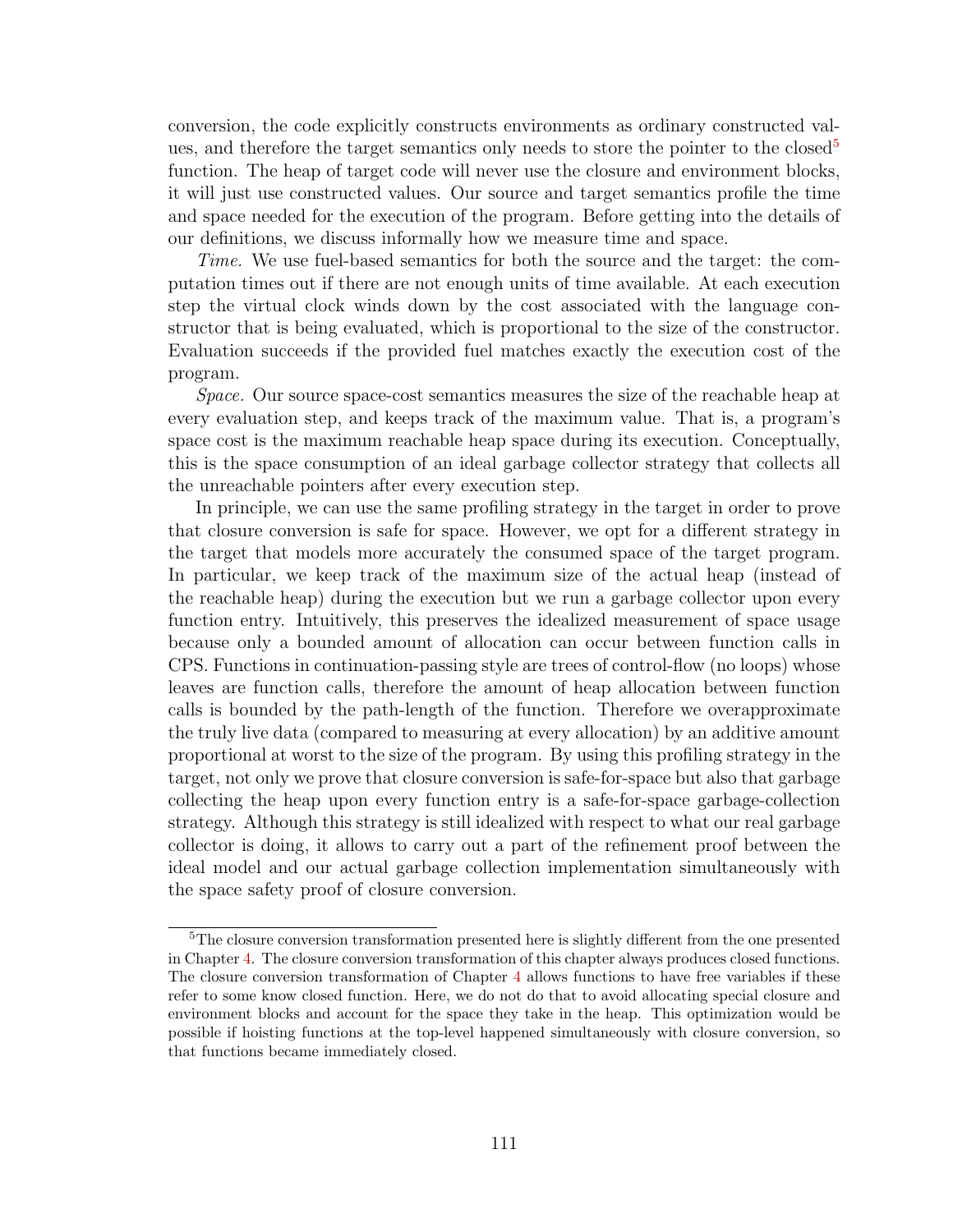#### Theorem 7.1 (Concrete garbage collection cost (not proved in Coq))

There is a simple garbage collector such that, if a program runs in our target semantics with time t and space A, then execution cost with the garbage collector is time linear in t and space linear in A.

**PROOF** Use a simple two-semispace copying collector [\[10,](#page-160-0) Ch. 16] in memory  $M =$ 4A. Each semispace has size 2A, and when it is full, the collector copies it to the other semispace using Cheney's algorithm. Construct an alternate profiling semantics for the target language, which runs the garbage collector at each function call if the size of the heap is  $\geq M/4$ .

In the alternate profiling semantics, one garbage collection takes cA time, for some constant c. The program can run for at least  $A$  instructions (it takes at least one instruction to initialize each word of a newly allocated record) before the next collection. Therefore, the total time to run the program in our alternate semantics is bounded by  $(c+1)t$ , and the memory use of our alternate semantics is 4A.

Finally, there is a simple simulation relation between the "ideal-garbage-collector" target semantics (formalized below) and the "real-garbage-collector" target semantics (which we do not formalize here). The simulation permits unreachable data to be absent from the ideal heap, but present (not yet collected) in the real heap.

The GC specification permits the use of other (more efficient) garbage collection algorithms, such as generational collection. For any such algorithm, one can formulate a "real-garbage-collector" target semantics, prove bounds on the space and time usage of the program, and prove a simulation between the ideal and the real.

### 7.5.1 Formal Model of Garbage Collection

In this section, I present a relational specification of ideal garbage collection. Given a root set S, the specification asserts that some heap is the collection of another for a given location renaming  $\beta$ .

$$
\mathtt{GC}_S(H_1,H_2,\beta) \stackrel{\text{def}}{=} S \vdash H_1 \stackrel{.}{\sim_\beta} H_2 \;\wedge\; \mathtt{dom}(H_2) \subseteq \mathcal{R}(H_2)[\beta(S)]
$$

The two heaps must be isomorphic (up to the given renaming) in the set of the locations reachable from the root set in the initial heap (this also implies that the renaming is injective). To ensure that all the unreachable locations are collected, we require that the domain of the collected heap is a subset of the locations reachable from the root set in the collected heap. We apply the renaming in the initial root set, to find the root set of the collected heap.

To justify the specification of garbage collection, I provide an implementation in Coq of a simple garbage collection algorithm for the concrete heap implementation and I prove that it satisfies the above specification. The algorithm simply computes the set of reachable locations from the root set and restricts the domain of the heap to this set. This algorithm yields the identity renaming, since locations are not moved.

Using the above specification, we can state and prove that garbage collection respects heap equivalences. That is, if a heap is the collection of another for a given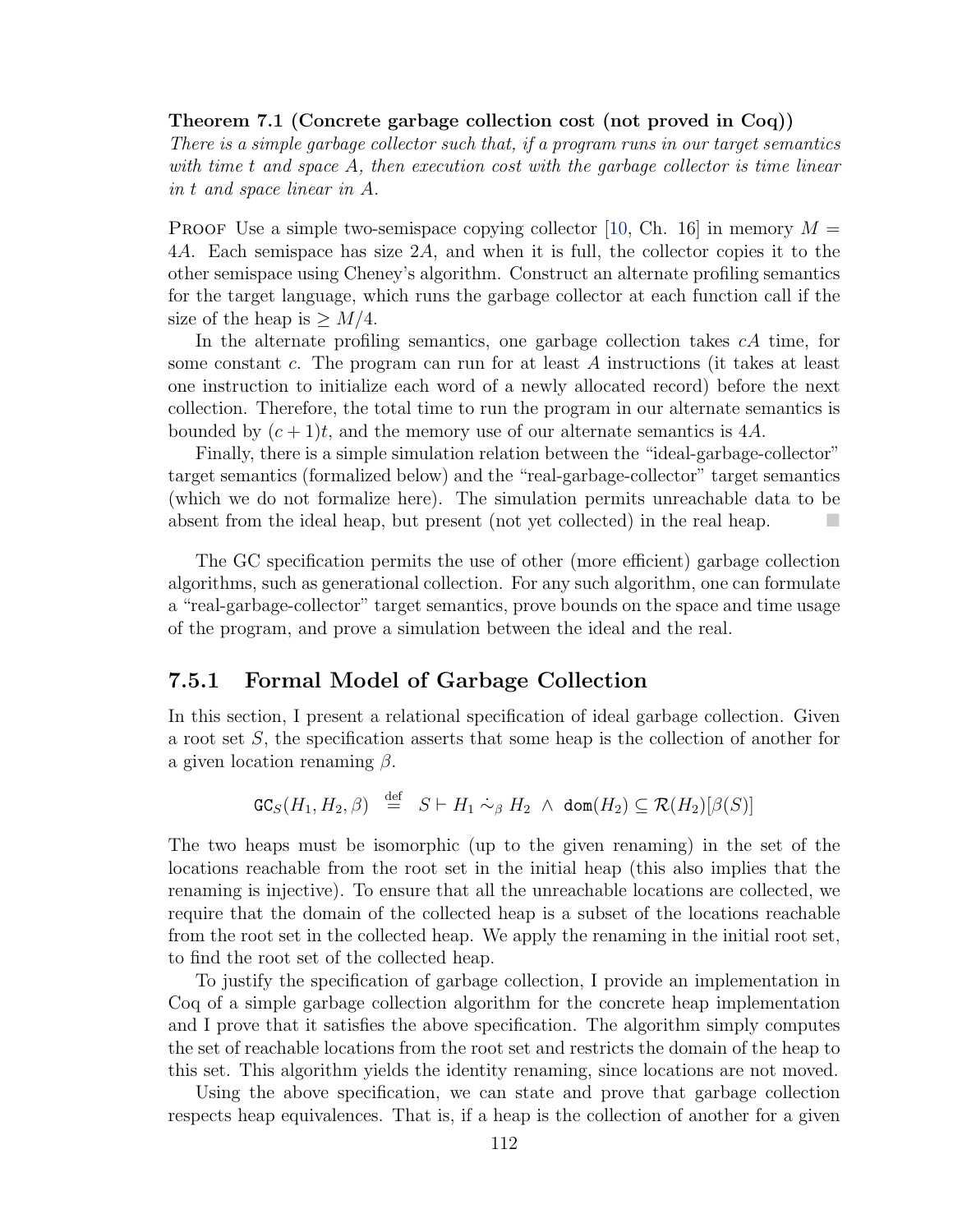root-set then it is also the collection of an isomorphic heap for the corresponding root-set and an appropriate renaming.

Theorem 7.2 (GC respects heap equivalence)

Assume that  $GC_S(H_1, H_2, \beta)$  and  $S \vdash H_1 \sim_{\delta} H'_1$ . Then  $GC_{\delta(S)}(H'_1, H_2, \beta \circ \delta^{-1})$ .

## 7.5.2 Operational Semantics

The big-step operational semantics judgment, written  $H; \sigma; e^{-f} \psi_l^m$  $\begin{array}{cc} m & r & \text{with} & l \end{array} \in$ {src, trg} for the source and target semantics respectively, states that a configuration (Conf  $\in$  Heap  $\times \sigma \times$  Exp) evaluates to a result r. It is indexed by two metrics: a virtual clock f indicating the available execution steps (decreasing as the program executes), and  $m$  indicating the consumed space during execution. The result can be either a pair of a value and a heap or an out-of-time exception, written OOT, that indicates that the program does not terminate within  $i$  steps.

The semantics is parameterized with a fuel and a trace monoid, just as in Chapter [3.](#page-31-0) The fuel monoid models the execution time of the program, just as before. But unlike the previous semantics, in this semantics the trace monoid models the consumed space of the program. The carriers of both monoids are the set of natural numbers. As before we use an auxiliary relation  $\downarrow$  that performs an evaluation step, while  $\Downarrow$  takes care of the time and space profiling.

A program diverges if for all values of the clock it yields an out-of-time exception.

$$
H; \sigma; e \uparrow_l^m \stackrel{\text{def}}{=} \forall i, \exists m', H; \sigma; e^i \Downarrow_l^m \text{OOT } \wedge m' \leq m
$$

The definition is annotated with an upper bound for memory consumption of the diverging program, which might be infinite and hence it belongs to the set  $\mathbb{N} \cup \{\infty\}$ .

Source Semantics. The evaluation rules for the source semantics are shown in Figure [7.4.](#page-124-0) At every step, the memory consumption is calculated by taking the maximum of the memory consumption of the rest of the program and the size of reachable heap before performing the evaluation step (rule STEP). The memory consumption of a program that times out is the size of the reachable portion of the current heap (rule OOT). The memory consumption of a program just before returning is zero (rule OOT). At every evaluation step we decrease the virtual clock by the cost of each rule, which is given by the function  $\csc(e)$ . If at any point the remaining units of computation are fewer that the units required to evaluate the outermost constructor the programs terminates with an out-of-time exception.

Most rules are straightforward; here we review the slightly more complicated rules for function definition and application. The rule for function definition (rule Fun) first allocates the environment of the closure, that is the current environment restricted to those variables that appear free in the function body. This restriction is needed to have an accurate space cost model. It then allocates a closure and evaluates the continuation of the expression in the current environment extended with a mapping from the function name to the closure pointer. The cost of evaluating a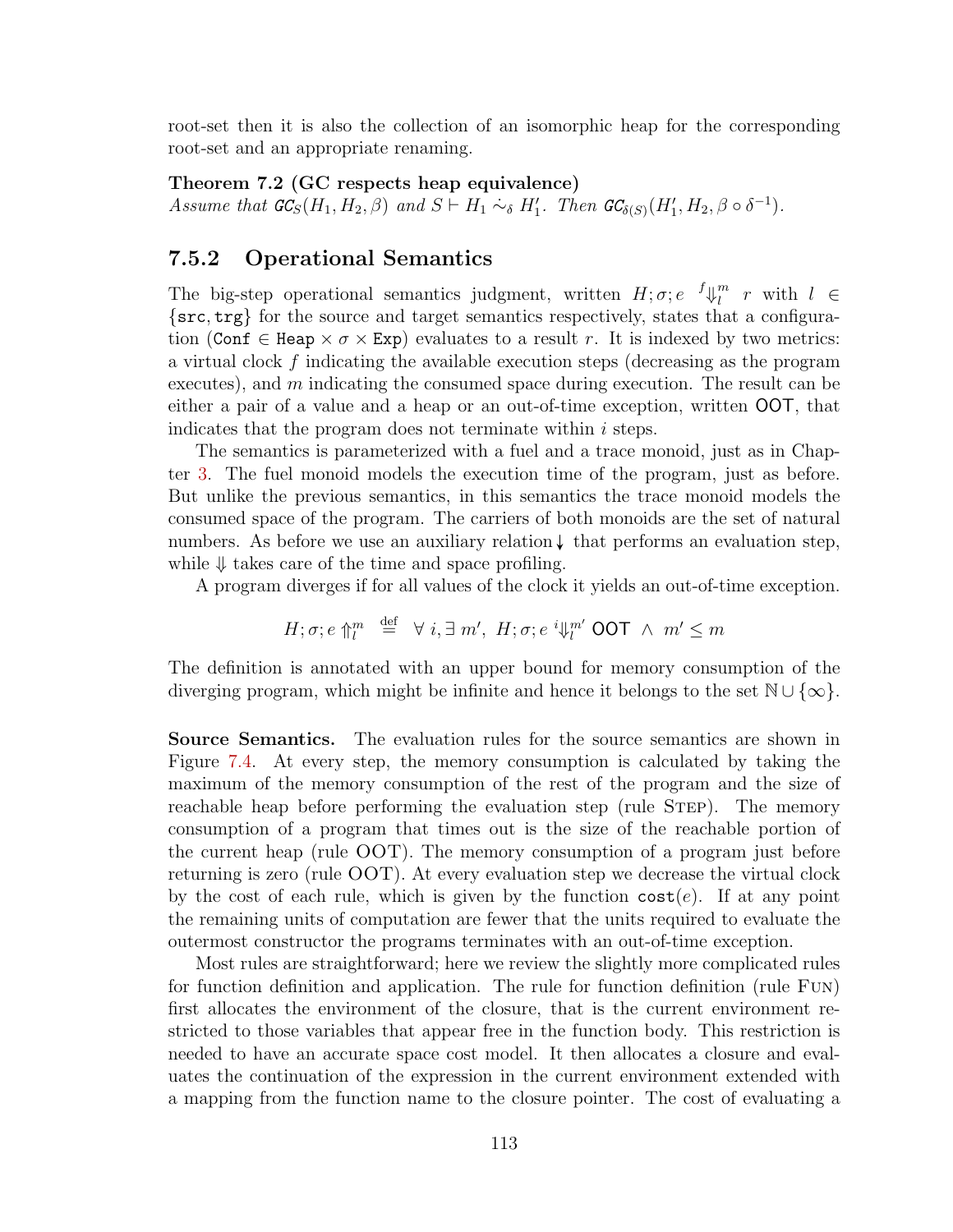<span id="page-124-0"></span>
$$
\frac{\sigma(\overline{y}) = \overline{v} \quad \text{alloc}(C(\overline{v}), H_1) = (l, H_2) \quad H_2; \sigma[x \mapsto l]; e \,^c \psi_{src}^m \, r}{H_1; \sigma; \text{let } x = C(\overline{y}) \text{ in } e \,^c \psi_{src}^m \, r} \text{ConsTR}
$$
\n
$$
\frac{\sigma(y) = l \quad H(l) = C(v_1, \dots, v_j, \dots, v_n) \quad H; \sigma[x \mapsto v_j]; e \,^c \psi_{src}^m \, r}{H; \sigma; \text{let } x = y \, j \text{ in } e \,^c \psi_{src}^m \, r} \text{ProJ}
$$
\n
$$
\frac{\sigma(x) = l \quad H(l) = C_i(\overline{v}) \quad H; \sigma; e_i \,^c \psi_{src}^m \, r}{H; \sigma; \text{case } x \text{ of } \{C_i \to e\}_{i \in I} \,^c \psi_{src}^m \, r} \text{Case}
$$
\n
$$
\frac{\text{alloc}(Env(\sigma|_{f\text{tr}} f_{\overline{x}=e_1}), H_1) = (l_{env}, H_2)}{\text{alloc}(Clo(fun f \, \overline{x} = e_1, l_{env}, .) H_2) = (l_f, H_3) \quad H_3; \sigma[f \mapsto l_f]; e_2 \,^c \psi_{src}^m \, r}{H_1; \sigma; \text{fun } f \, \overline{x} = e_1 \text{ in } e_2 \,^c \psi_{src}^m \, r} \text{Flow}
$$
\n
$$
\frac{\sigma(\overline{x}) = \overline{v} \quad \sigma(f) = l_f \quad H_1(l_f) = \text{Clo(fun } g \, \overline{x} = e_1, l_{env}, )}{H_1(l_{env}) = \text{Env}(\sigma_f) \quad H_1; \sigma_f[\overline{x} \mapsto \overline{v}][g \mapsto l_f]; e_1 \,^c \psi_{src}^m \, r}{H_1; \sigma; \tau \, \overline{x} \,^c \psi_{src}^m \, r} \text{APP}
$$
\n
$$
\frac{\sigma(x) = v \quad c \, \langle e \rangle_{\mathcal{F}} \quad \langle e \rangle_{\mathcal{F}} \text{COP} \text{OOT}}
$$

$$
\frac{H;\sigma;e\ ^{\mathrm{c}}\mathbf{V_{src}^m}\ r}{H;\sigma;e\ ^{c(+)\mathcal{F}\langle e\rangle_{\mathcal{F}}}\mathbf{V_{src}^{m(+)\mathcal{\tau}\langle H;\sigma;e\rangle_{\mathcal{T}}}}\ \mathrm{STEP}}
$$

where

$$
\begin{array}{rclcl} \mathcal{F} & \stackrel{\mathrm{def}}{=} & \mathbb{N} & \mathcal{T} & \stackrel{\mathrm{def}}{=} & \mathbb{N} \\ \langle e \rangle_{\mathcal{F}} & \stackrel{\mathrm{def}}{=} & \mathrm{cost}(e) & \langle H; \sigma; e \rangle_{\mathcal{T}} & \stackrel{\mathrm{def}}{=} & \mathrm{size}_{\mathcal{R}}(H)[\mathsf{FL}_{\sigma}(\sigma)[\mathsf{fv}(e)]] \\ \langle + \rangle_{\mathcal{F}} & \stackrel{\mathrm{def}}{=} & + & \langle + \rangle_{\mathcal{T}} & \stackrel{\mathrm{def}}{=} & \max \end{array}
$$

and

$$
\begin{array}{rcl}\n\text{cost}(\text{let } x = \text{C}(\overline{y}) \text{ in } e) & \stackrel{\text{def}}{=} & 1 + \text{len}(\overline{y}) & \text{cost}(\text{let } x = y \cdot j \text{ in } e) & \stackrel{\text{def}}{=} & 1 \\
\text{cost}(\text{case } x \text{ of } \{C_i \rightarrow e\}_{i \in I}) & \stackrel{\text{def}}{=} & 1 & \text{cost}(\text{ret}(x)) & \stackrel{\text{def}}{=} & 1 \\
\text{cost}(\text{fun } f \ \overline{x} = e_1 \text{ in } e_2) & \stackrel{\text{def}}{=} & 1 + |\text{fv}(\text{fun } f \ \overline{x} = e_1)| & \text{cost}(f \ \overline{x}) & \stackrel{\text{def}}{=} & 1 + \text{len}(\overline{x})\n\end{array}
$$

Figure 7.4: Big-step operational semantics (source).

function declaration is a unit of time plus the number of the free variables of the function, to account for the implicit closure environment creation. The rule for function application (rule App) looks up the value of the applied function in the environment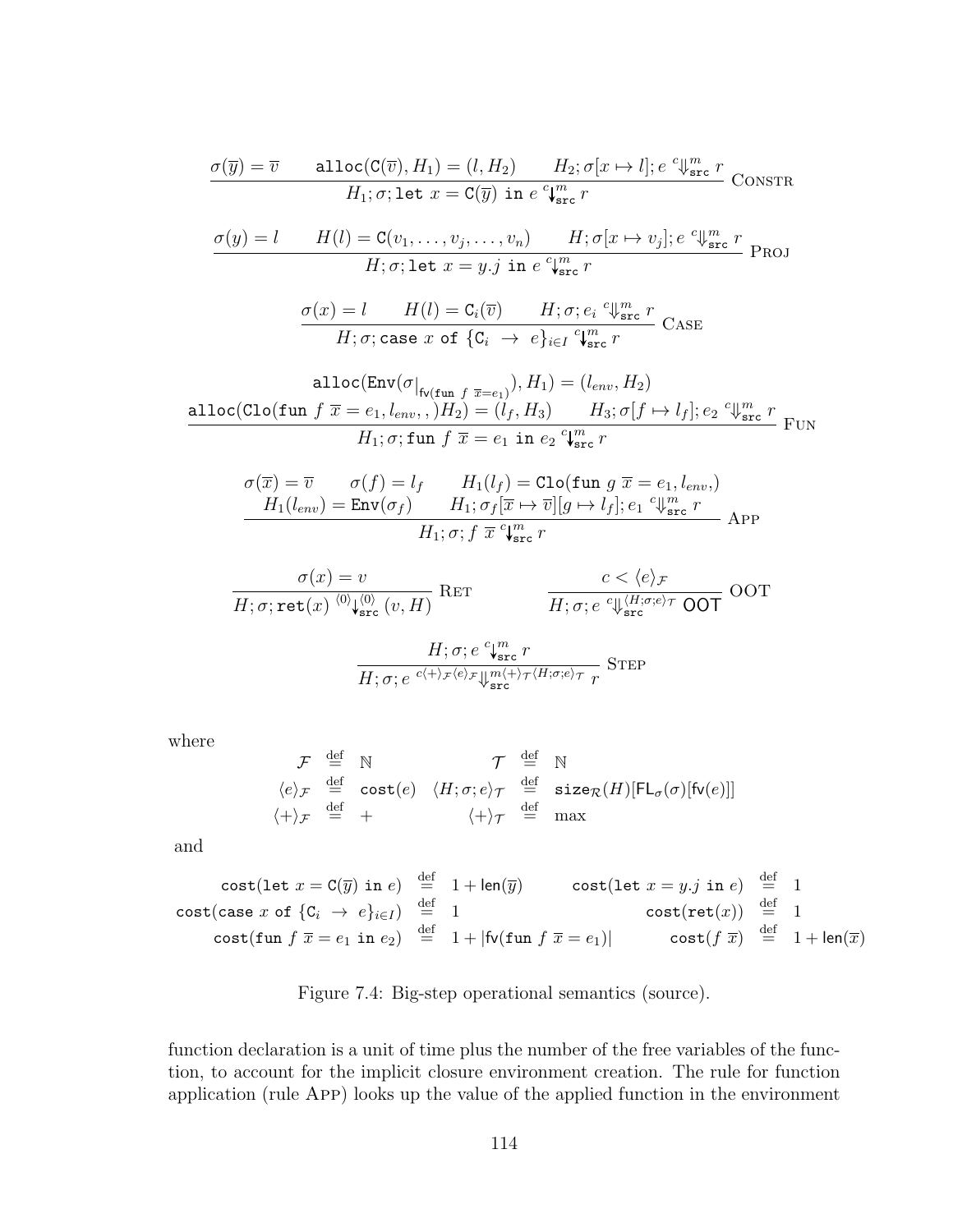that should be a pointer to a closure in the heap. It dereferences the environment pointer of the closure to find the closure environment, which then extends by binding the formal parameters to the values of the actual parameters and the name of the function to the closure pair. It then evaluates the body of the function in the extended closure environment. Notice that the trace generator in this semantics takes as input the whole configuration, in order to compute the reachable size of the heap.

Target Semantics. The semantics for evaluating the code after closure conversion need not construct the closure pair and environment, as this is done explicitly by the code. Therefore the application and function definition are handled differently in the target semantics. We also change the way space profiling works: we profile the actual size of the heap, and we invoke the garbage collector upon function entry. As in the source semantics, evaluating each constructor incurs a cost. In this case the cost associated to the function definition will be just one unit of time since the function is closed and the semantics does not construct the closure environment.

<span id="page-125-0"></span>
$$
H; \sigma[f \mapsto \text{fun } f \overline{x} = e_1]; e_2 \sqrt[4]{\text{tr}_{\text{trg}}} r
$$

$$
H; \sigma; \text{fun } f \overline{x} = e_1 \text{ in } e_2 \sqrt[3]{\text{tr}_{\text{trg}}} r
$$

$$
\sigma(\overline{x}) = \overline{v} \qquad \sigma(f) = \text{fun } g \overline{x} = e \qquad \text{GCE}_{\text{L}_{\sigma}([\overline{x} \mapsto \overline{v}][g \mapsto \text{fun } g \overline{x} = e])[\text{fv}(e)]}(H_1, H_2, \beta)
$$

$$
H_2; \beta \circ ([\overline{x} \mapsto \overline{v}][g \mapsto \text{fun } g \overline{x} = e]); e \sqrt[4]{\text{tr}_{\text{trg}}} r
$$

$$
H_1; \sigma; f \overline{x} \sqrt[4]{\text{tr}_{\text{trg}}} r
$$

$$
\frac{i<\langle e\rangle_{\mathcal{F}}}{H;\sigma;e\sqrt[i]{\text{tr}_{\text{trg}}\hspace{0.1cm}}}\ \text{OOT}_{\text{cc}} \qquad \qquad \frac{H;\sigma;e\sqrt[c]{\text{tr}_{\text{trg}}\hspace{0.1cm}r}}{H;\sigma;e\sqrt[c]{\text{tr}_{\text{trg}}\hspace{0.1cm}r}}\ \text{STEP}_{\text{cc}}
$$

where

$$
\begin{array}{ccc}\n\mathcal{F} & \stackrel{\text{def}}{=} & \mathbb{N} & \mathcal{T} & \stackrel{\text{def}}{=} & \mathbb{N} \\
\langle e \rangle_{\mathcal{F}} & \stackrel{\text{def}}{=} & \text{cost}(e) & \langle H \rangle_{\mathcal{T}} & \stackrel{\text{def}}{=} & \text{size}(H) \\
\langle + \rangle_{\mathcal{F}} & \stackrel{\text{def}}{=} & + & \langle + \rangle_{\mathcal{T}} & \stackrel{\text{def}}{=} & \max\n\end{array}
$$

Figure 7.5: Big-step operational semantics (target).

Selected evaluation rules are shown in Figure [7.5.](#page-125-0) In the function definition case (rule  $FUN_{\text{cc}}$ ), the environment is extended with the function name bound to function pointer before evaluating the continuation. In the application case (rule  $APP_{cc}$ ), the values of the actual parameters and the value of the function that is being looked up in the environment, with the latter expected to be a function pointer. A new environment is constructed by binding the names of the formal parameters to the values of the actual parameters and the function name to the function pointer. Before continuing to the evaluation of the function body, the heap is garbage collected using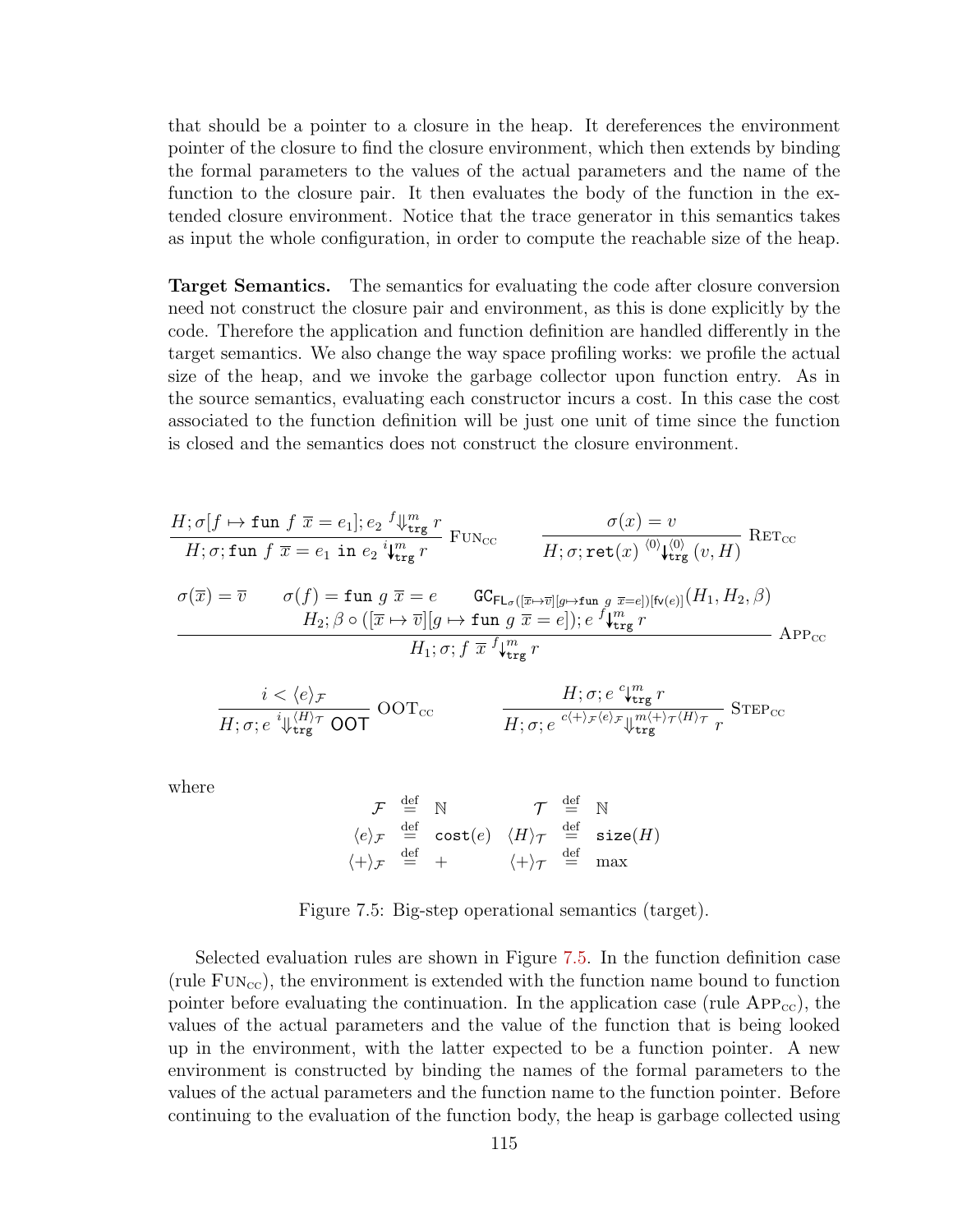as roots the locations in environment bindings of the variables of the function. The garbage collector induces a location renaming that is used to rename the free location of the environment before proceeding to the evaluation of the function body (denoted by function composition).

I also define the interpretation of an evaluation context in some given heap and environment, formalized as a judgment of the form  $H_1; \sigma_1; \mathcal{E} \blacktriangleright_l^c H_2; \sigma_2$ , with  $l \in$  $\{src, trg\}$ . The judgment asserts that the evaluation context  $\mathcal E$  is interpreted in heap  $H_1$  and environment  $\sigma_1$ , yielding a new heap  $H_2$  and environment  $\sigma_2$ , using c units of time. The rules of this judgment follow closely the rules of the evaluation judgment; I do not show them here.

# <span id="page-126-0"></span>7.6 Closure Conversion

In this section I give a formal account of the flat closure conversion transformation on the CPS intermediate representation. The closure-converted code will explicitly construct closure environments and pairs, and will replace free variable occurrences with environment accesses. Function calls will be modified so that they destruct the closure pair and pass the closure environment as an argument to the function. After closure conversion, functions are closed and can be evaluated at the environment that only contains bindings for the formal parameters and the function name. Therefore, the post-closure-conversion semantics does not need to capture the environment at the time of function definition or look it up in the heap during function calls. After closure conversion, all function definitions can be hoisted to the top level, and there are only two levels of scope: the global scope and the scope that is local to every function. The resulting flat, closure-converted code can be directly translated to C.

I formalize closure conversion as a deductive system. The judgment Γ,  $\Phi \vdash_{(\phi,\gamma)}$  $e \rightarrow \overline{e}$  asserts that  $\overline{e}$  is the output of closure conversion of a source program e in a *local* environment Γ, that contains the names of locally bound free variables (*i.e.*, variables declared within the scope of the current function declaration) and a global environment  $\Phi$ , that contains the names of free variables in scopes not local to the current function. The judgment is also indexed by two identifiers:  $\phi$  (a map from function names in scope to their closure environment) and  $\gamma$  (the name of the formal parameter that corresponds to the closure environment in the current function). I write  $e \leadsto \bar{e}$  for the closure conversion of top-level programs in which case Γ, Φ are empty and  $\phi, \gamma$  have dummy values. The global environment  $\Phi$  is an ordered set, that represents the order in which the values of free variables are stored in the closure environment.

I formalize an auxiliary judgment  $\Gamma, \Phi \vdash_{(\phi,\gamma)} \overline{x} \triangleright \mathcal{E}, \Gamma'$  that associates a list of free variables  $\bar{x}$  before closure conversion with an evaluation context  $\mathcal{E}$ , under which the variables should be used in closure converted code, and a possibly updated local environment  $\Gamma'$ . Intuitively, the evaluation context will take care of fetching the values of free variables from the environment parameter or constructing a closure pair when this is needed. Because we want to project each free variable and construct a closure pair at most once within each scope, every time a variable is fetched from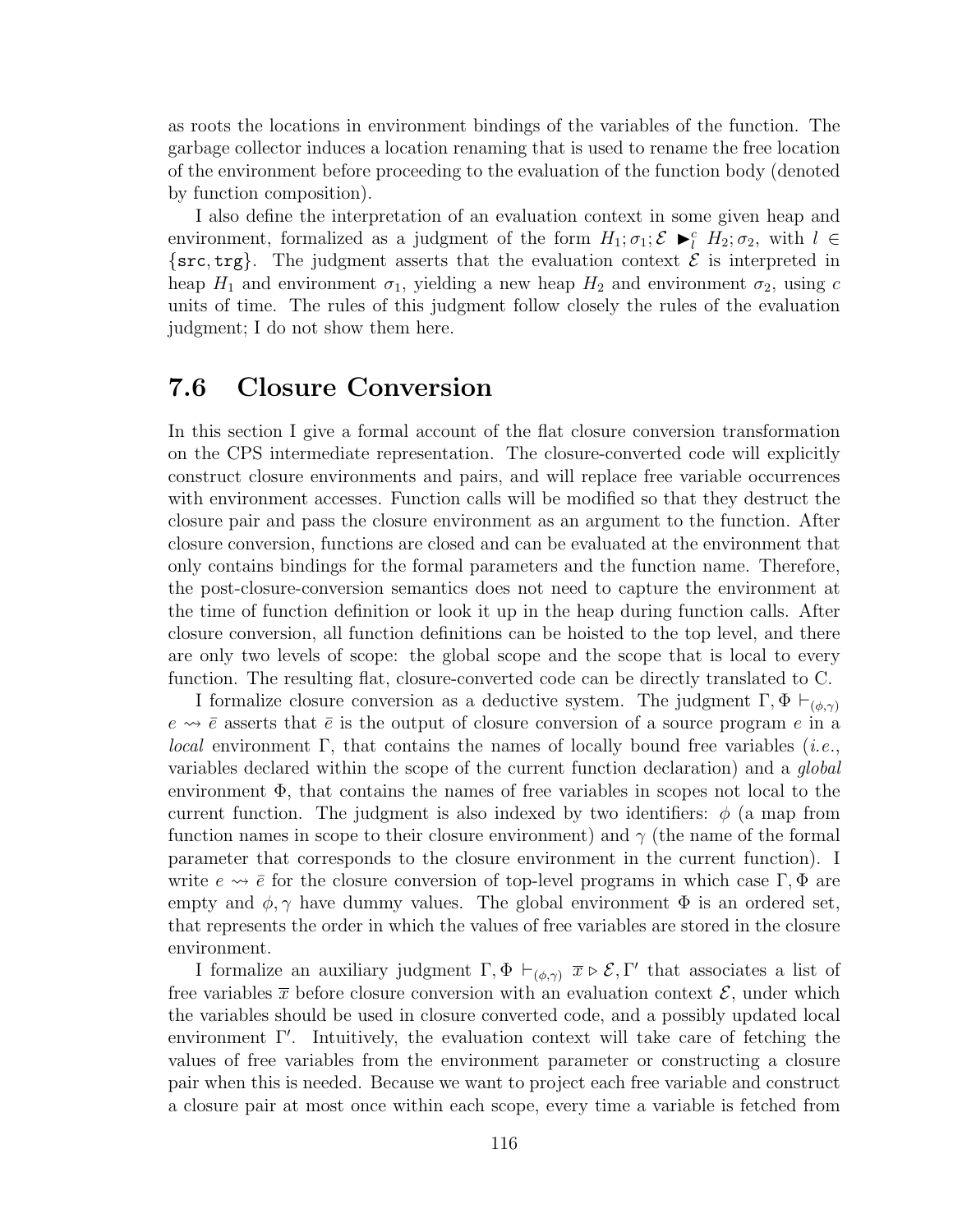the environment or a closure is constructed we update the local environment so that the next time the variable is referenced it will not be projected or constructed again. Apart from the local and global environments ( $\Gamma$  and  $\Phi$  respectively), the judgment has two additional parameters:  $\phi$ , which a partial map that bind function names in scope to their corresponding closure environments, and  $\gamma$ , which is the name of the formal parameter of the environment in the current scope, or a dummy variable if we are at the top-level scope.

<span id="page-127-0"></span>
$$
\frac{x \in \Gamma \qquad \Gamma, \Phi \vdash_{(\phi, \gamma)} \overline{x} \rhd \mathcal{E}, \Gamma'}{\Gamma, \Phi \vdash_{(\phi, \gamma)} x : : \overline{x} \rhd \mathcal{E}, \Gamma'} \text{ Local}
$$
\n
$$
\frac{x_i \notin \Gamma \qquad \Phi = x_1, \dots, x_i, \dots, x_n \qquad \{x\} \cup \Gamma, \Phi \vdash_{(\phi, \gamma)} \overline{x} \rhd \mathcal{E}, \Gamma'}{\Gamma, \Phi \vdash_{(\phi, \gamma)} x_i : : \overline{x} \rhd \text{let } x_i = \gamma. \text{ i in } \mathcal{E}, \Gamma'} \text{GLOBAL}
$$
\n
$$
\frac{f \notin \Gamma \qquad f \in \text{dom}(\phi) \qquad \{f\} \cup \Gamma, \Phi \vdash_{(\phi, \gamma)} \overline{x} \rhd \mathcal{E}, \Gamma'}{\Gamma, \Phi \vdash_{(\phi, \gamma)} f : : \overline{x} \rhd \text{let } f = \text{C}_{\text{CC}}(f, \phi(f)) \text{ in } \mathcal{E}, \Gamma'} \text{ FUNCTION}
$$
\n
$$
\frac{\Gamma, \Phi \vdash_{(\phi, \gamma)} \Box \rhd [\neg, \Gamma]}{\Gamma, \Phi \vdash_{(\phi, \gamma)} \Box \rhd [\neg, \Gamma]} \text{EMPTY}
$$

Figure 7.6: Free variable judgment.

The rules of the free variable judgment are presented in Figure [7.6.](#page-127-0) If a variable is in the local scope (rule Local), then it can be used as-is. The evaluation context and the local environment do not change. If a pre-closure-conversion variable is in the global environment (rule Global), then we project the value from the current environment parameter and we assign it to a binder that shadows its name. We add the variable to the local environment, so subsequent uses do not cause it to be projected out again. If a pre-closure-conversion variable is in the domain of the function environment map  $\phi$  (rule FUNCTION), then it is a function name that must be packed together with its environment (given by the binding of the map) to construct a closure pair. Again, the local environment is extended accordingly.

We may now formalize the closure-conversion judgment (Figure [7.7\)](#page-128-1). The rules for constructor, projection, pattern matching and halt are straightforward propagation rules. All they need to do is to handle the free variables correctly using the free variable judgment. The function case (rule  $\mathrm{CC}_{\text{FUN}}$ ), after picking a fresh name for the formal environment parameter of the closure-converted function, closure-converts the body of the function in a local environment that contains only the formal parameters, a global environment that consists of the free variables of the function definition in some particular order and a function map that has a single binding that maps function name to its formal environment parameter. The closure-converted code will then construct the closure environment. The function map will be extended with a mapping from the newly defined function to the newly constructed environment, and the continuation will be closure-converted. The application case (rule  $\rm CC_{APP}$ ),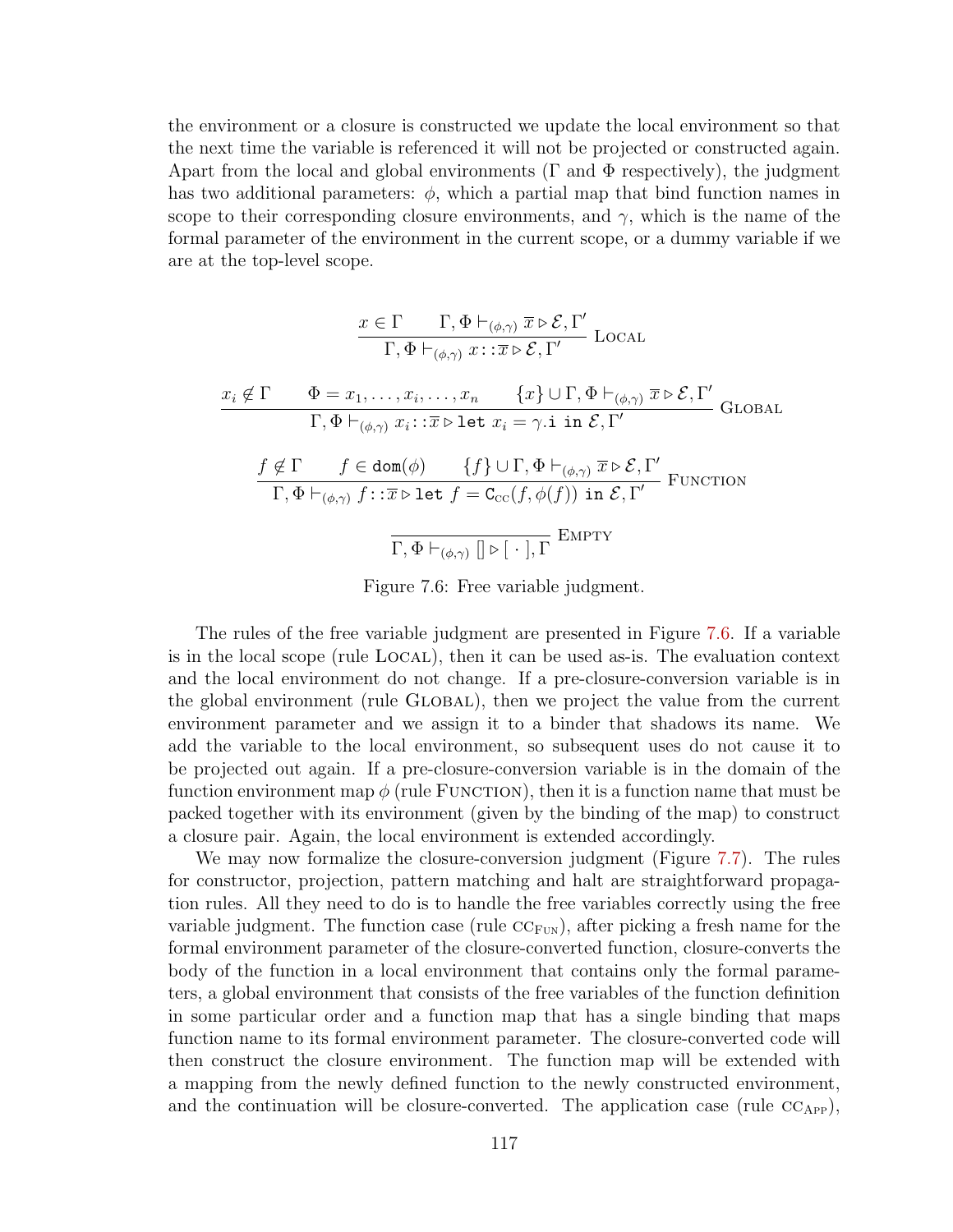after handling the free variables g and  $\bar{x}$ , projects the code pointer and the environment parameter out of the closure and performs the application passing the extra environment argument.

For recursive calls, our closure-conversion transformation will first construct the closure by packing its code with the current environment, then immediately project them out to perform the call. During compilation, these administrative redexes, that do not affect our resource-preservation proof, will be eliminated by a proved-correct shrink-reduction transformation [\[22\]](#page-161-0).

<span id="page-128-1"></span>Γ, Φ `(φ,γ) y . E, Γ 0 {x} ∪ Γ 0 , Φ `(φ,γ) e e¯ Γ, Φ `(φ,γ) let x = C(y) in e E[let x = C(y) in e¯] ccConstr Γ, Φ `(φ,γ) y . E, Γ 0 {x} ∪ Γ 0 , Φ `(φ,γ) e e¯ Γ, Φ `(φ,γ) let x = y.i in e E[let x = y 0 .i in e¯] ccProj Γ, Φ `(φ,γ) x . E, Γ <sup>0</sup> Γ 0 , Φ `(φ,γ) e<sup>i</sup> e¯<sup>i</sup> Γ, Φ `(φ,γ) case x of {C<sup>i</sup> → e}i∈<sup>I</sup> E[case x of {C<sup>i</sup> → e¯}i∈<sup>I</sup> ] ccCase Γ, Φ `(φ,γ) x . E, Γ 0 <sup>Γ</sup>, <sup>Φ</sup> `(φ,γ) ret(x) <sup>E</sup>[ret(x)] ccHalt Γ, Φ `(φ,γ) g::x . E, Γ 0 Γ, Φ `(φ,γ) g x E[let gcode = g.1 in let genv = g.2 in gcode (genv::x 0 )] ccApp F V = fv(fun f x = e1) Γ, Φ `(φ,γ) F V . E, Γ 0 x, F V `([f7→γ<sup>f</sup> ],γ<sup>f</sup> ) e<sup>1</sup> e¯<sup>1</sup> Γ 0 , Φ `(φ[f7→fenv],γ) e<sup>2</sup> e¯<sup>2</sup> Γ, Φ `(φ,γ) fun f x = e<sup>1</sup> in e<sup>2</sup> E[fun f γf::x = ¯e<sup>1</sup> in let fenv=Cenv(F V ) in e¯2] ccFun

Figure 7.7: Closure conversion.

In our compiler we have a closure-conversion program, a Coq function. Although we could prove it correct directly, we provide this inductive definition as a relational specification for closure conversion. This allows us to reason about closure conversion without worrying about the details of the implementation. Then, we prove that closure-conversion program is correct w.r.t. the relational specification.

# <span id="page-128-0"></span>7.7 Logical Relation

In this section I set up the logical relation that we use to prove closure conversion correct and safe for time and space. The idea is that along with proving functional correctness we establish the cost bounds on the resources consumed by the evaluation of the source and target programs. I achieve this by parameterizing the logical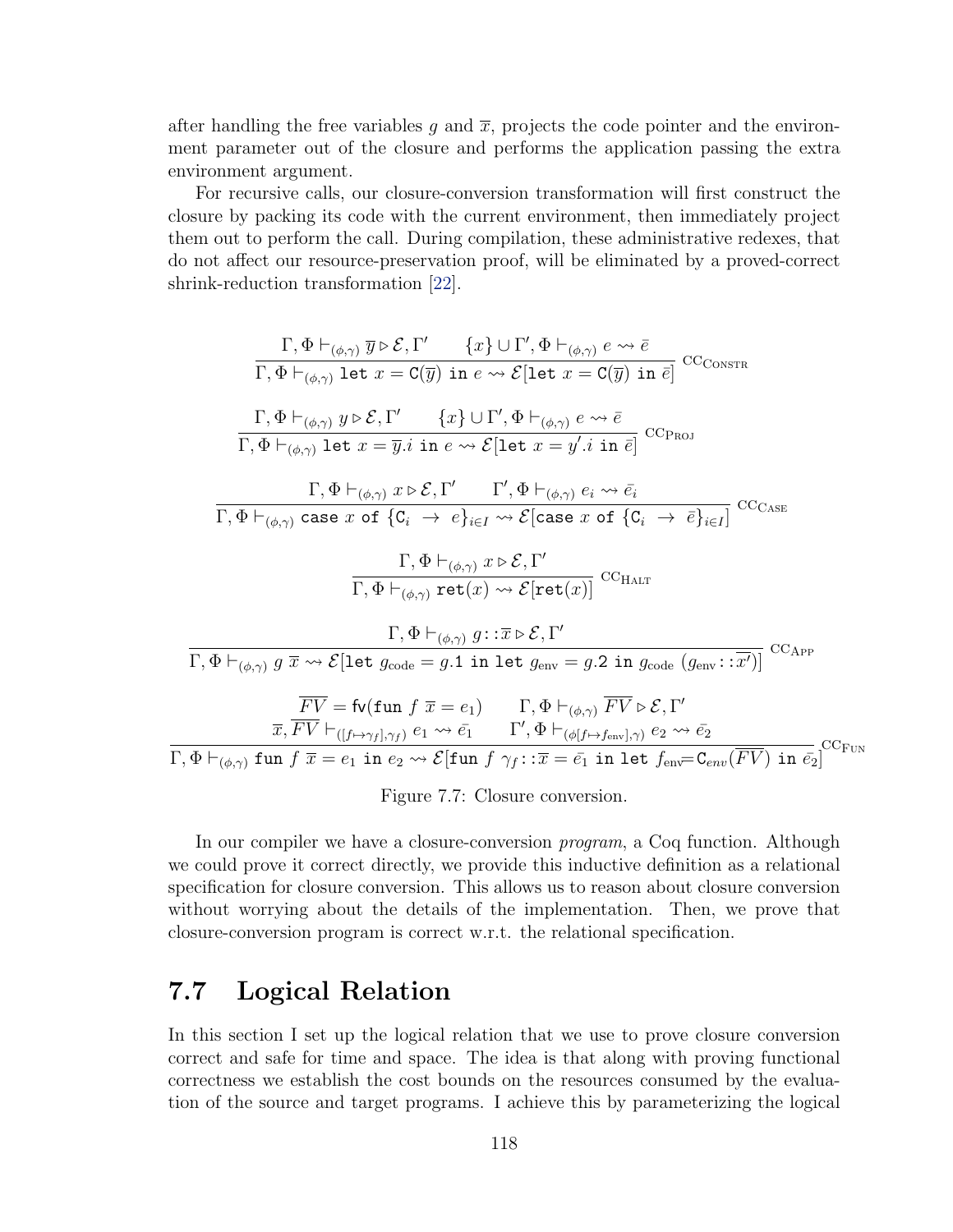relation with a pre- and a postcondition. The precondition is imposed on the initial configurations, and the postcondition is guaranteed to hold on the results of the evaluation. The logical relation extends the logical relation presented earlier and it is nonstandard in the following ways:

- It is parameterized by two pairs of pre- and postconditions. The doubling of preand postconditions allows us to prove monotonicity of the logical relation with respect to these and provide weakening and strengthening rules that important for compositional reasoning.
- For a certain class of pre- and postconditions, the reasoning applies to diverging sources as well: we show that divergence is preserved and the memory bound holds. This is in the same with the divergence preservation result presented in Chapter [5.](#page-69-0) The difference is that in addition to divergence preservation, I show that the memory consumption bound is satisfied by diverging programs as well.
- The logical relation is doubly indexed by a step-index that bounds the depth of recursion (crucial for the well-foundedness of our definition), and a heap lookup index that bounds the look up depth in the heap. Although one index could (seemingly) have served both purposes, we explain why it is important to decouple the two, and quantify over all lookup indexes in the fundamental theorem of the logical relation.
- The logical relation satisfies Kripke monotonicity, in that it respects heap isomorphism: when two configurations are related, they are related for all pairs of configurations that are isomorphic to the original configurations. I achieve this by quantifying over all pairs of isomorphic heap-environment pairs. This allows to maintain relatedness of the evaluation environment through the execution, regardless of how irrelevant portions of the heap may change.

Note: This logical relation is stated using the concrete fuel and trace monoids for time and space profiling and not the abstract fuel and trace monoids.

## 7.7.1 Configuration Relation: A Failed Attempt

We wish to define a logical relation that allows us to relate the costs of the source and target programs along with proving semantics preservation. Setting the value relation aside for now, let us try to define the configuration relation, that relates the execution of a source and a target configuration.

Following the standard pattern in step-indexed logical relations, we start by stating that for a given step index when the source evaluates to a result in steps than the step index, the target program also evaluates to a result that is related with the result of the source using the value relation. Additionally, we parameterize the relation with a resource precondition that is imposed on the initial configurations, and a resource postcondition that holds on the two pairs of the time and space consumption. The resource bounds can be program-dependent, hence we add the source configuration as a parameter to the resource postcondition, that is Post  $\in$  Conf  $\rightarrow$  Relation( $nat \times nat$ ).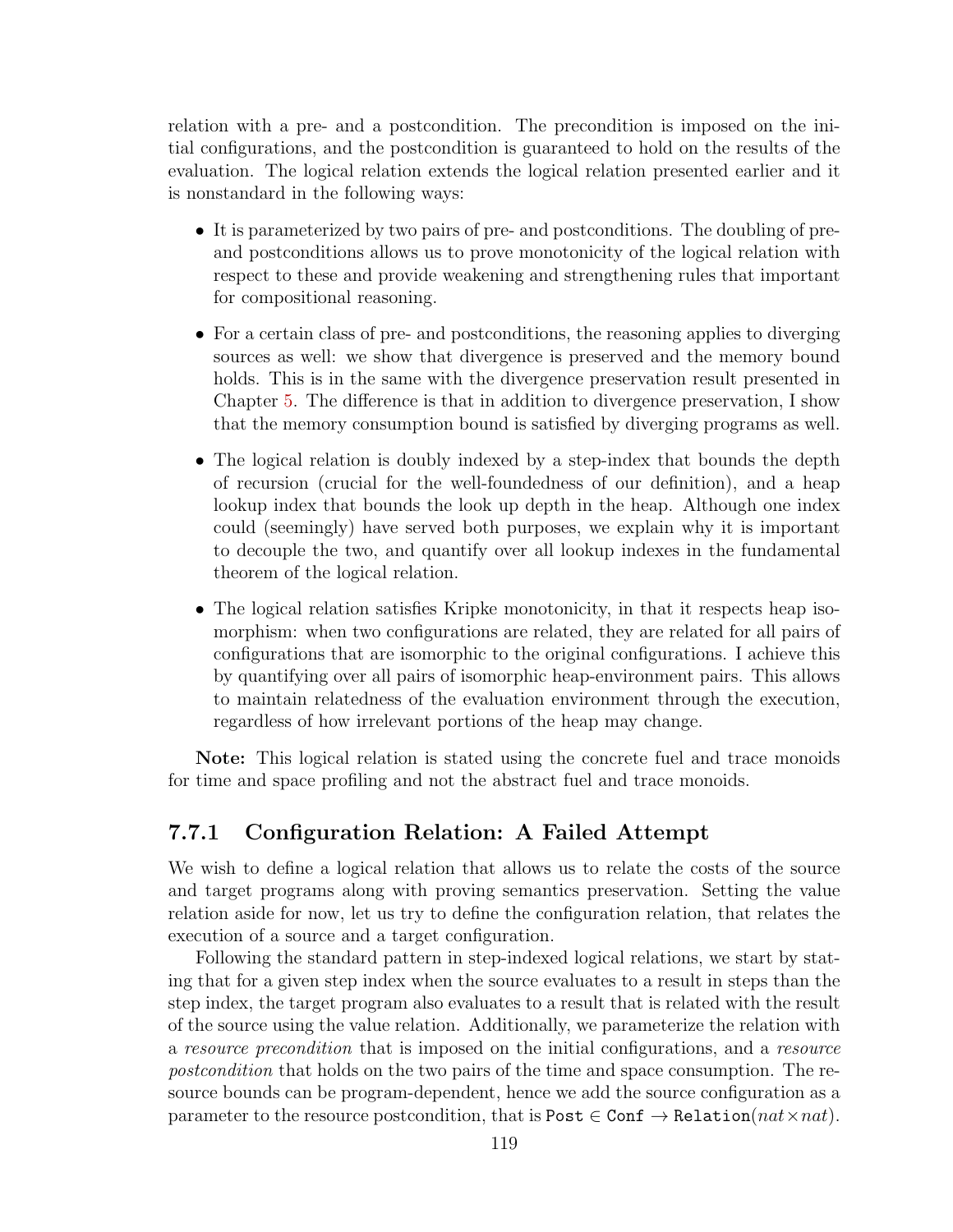This is the initial formulation of the expression, or rather configuration, logical relation:

$$
\mathcal{E}^{k} \{P\} (H_{1}, \sigma_{1}, e_{1}) (H_{2}, \sigma_{2}, e_{2}) \{Q\} \stackrel{\text{def}}{=} \newline \forall r_{1} c_{1} m_{1}, P (H_{1}, \sigma_{1}, e_{1}) (H_{2}, \sigma_{2}, e_{2}) \Rightarrow c_{1} \leq k \Rightarrow H_{1}; \sigma_{1}; e_{1} {}^{c_{1}} \Downarrow_{\text{src}}^{m_{1}} r_{1} \Rightarrow \newline \exists \sigma_{2} c_{2} m_{2}, H_{2}; \sigma_{2}; e_{2} {}^{c_{2}} \Downarrow_{\text{trg}}^{m_{2}} r_{2} \wedge Q (H_{1}, \sigma_{1}, e_{1}) (c_{1}, m_{1}) (c_{2}, m_{2}) \wedge \newline \mathcal{V}^{k-c_{1}} \{P\} r_{1} r_{2} \{Q\}
$$

Where  $\mathcal E$  denotes the relation, k is the step index, P and Q the pre- and postcondition, and  $(H_1, \sigma_1, e_1)$  and  $(H_2, \sigma_2, e_2)$  the source and target configurations.

We would have been satisfied with this definition if we could prove that closure conversion inhabits it, as it entails what we wish to establish for the transformation. But technical complications prevent us from using this definition directly.

Compositional Reasoning. We want to prove compatibility lemmas that we can use in our closure-conversion proof to establish that each step of the transformation yields related programs. For instance, to prove the projection case we would need a compatibility lemma that is stated roughly as follows.

#### Lemma 7.3

Assume that

•  $\mathcal{C}^k$   $\{y\} \vdash \{P\}$   $(\sigma_1, H_1)$   $(\sigma_2, H_2)$   $\{Q\}$ 

• 
$$
\forall v_1 v_2, \mathcal{V}^k \{P\} (v_1, H_1) (v_2, H_2) \{Q\} \Rightarrow
$$
  
 $\mathcal{E}^k \{P\} (H_1, \sigma_1[x \mapsto v_2], e_1) (H_2, \sigma_2[x \mapsto v_2], e_2) \{Q\}$ 

Then  $\mathcal{E}^k$  {P} (H<sub>1</sub>,  $\sigma_1$ , let  $x = y$ .j in  $e_1$ ) (H<sub>2</sub>,  $\sigma_2$ , let  $x = y$ .j in  $e_2$ ) {Q}

The above variant of the lemma is problematic because it forces us to use the same pre- and postconditions before and after the evaluation of the outer constructor. This happens because the same pre- and postcondition that are enforced for the current configuration should hold also for future execution of whole functions. Looking back at the closure-conversion rules, before evaluating the right expression we should evaluate the context that causes the projection of the free variables, which (if not empty) consumes some units of time. Therefore, after evaluating this context, the initial postcondition will no longer hold. The original postcondition should be reestablished after the evaluation of the two projection constructors, allowing us to apply the induction hypothesis. To support compositional reasoning we should allow pre- and postconditions to vary in these rules. As we explain below, we can solve this issue by decoupling the pair of pre- and postconditions that are *local* and hold for the current configurations, from the global that hold for execution of whole functions in the environment and the result. This is the same approach that we took in Chapter [5.](#page-69-0)

Heap Monotonicity. The reader familiar with Kripke logical relations might have already identified a different problem: the logical relation does not directly satisfy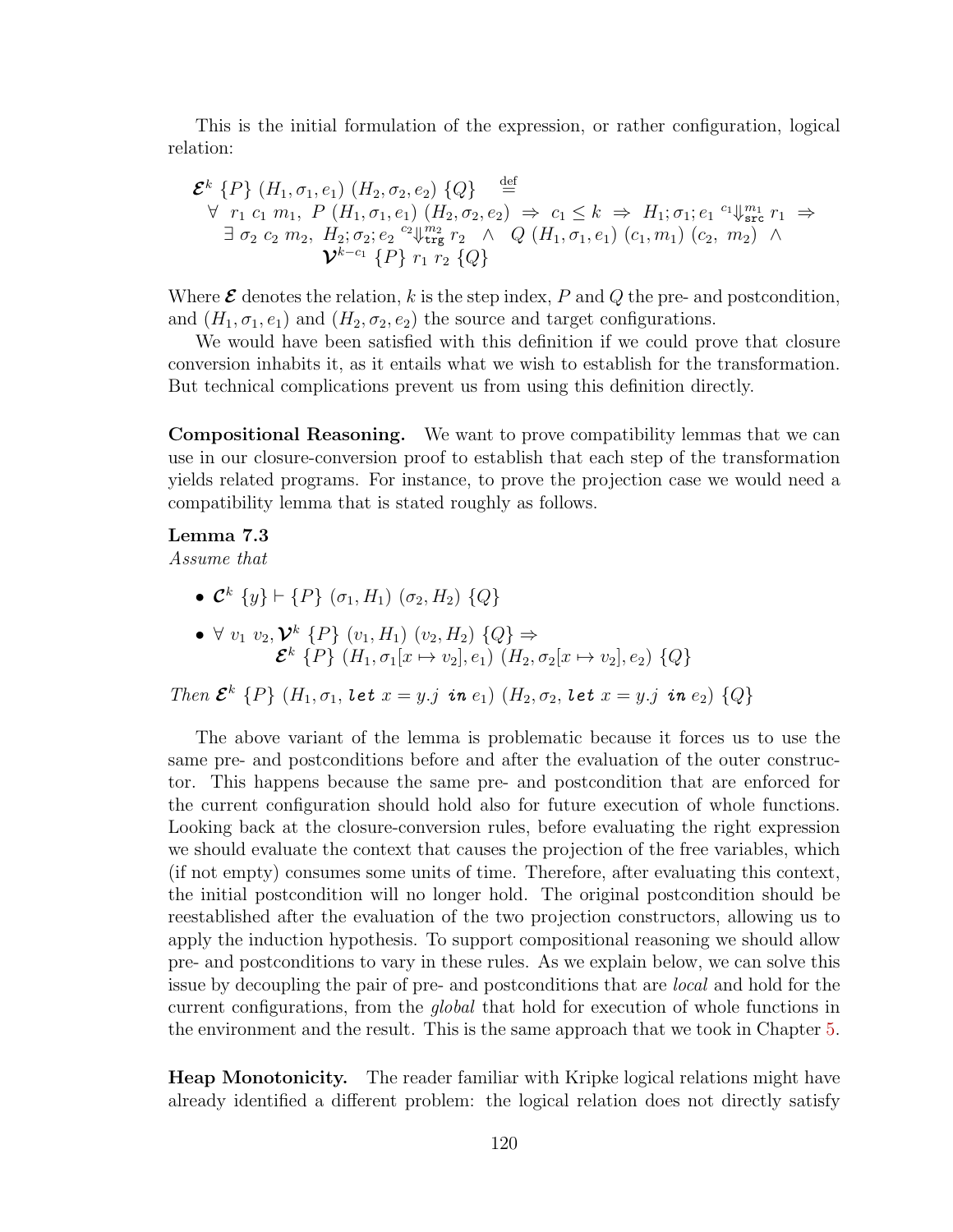the Kripke monotonicity requirement—two configurations that are related should remain related for any future execution states. Kripke monotonicity allows to maintain relatedness of the environments of evaluation during execution of the configuration, and it is crucial to prove that closure conversion inhabits the logical relation. In our case, target heaps not only grow, but also shrink and become renamed because of garbage collection. Our goal is to be able to prove that two related states  $(i.e., pairs)$ of environment and heap) remain related for all isomorphic environment-heap pairs:

$$
\mathcal{E}^{k} \{P\} (H_{1}, \sigma_{1}, e_{1}) (H_{2}, \sigma_{2}, e_{2}) \{Q\} \Rightarrow \n\mathsf{fv}(e_{1}) \vdash (\sigma_{1}, H_{1}) \approx_{\beta_{1}} (\sigma_{1}', H_{1}') \Rightarrow \n\mathsf{fv}(e_{2}) \vdash (\sigma_{2}, H_{2}) \approx_{\beta_{2}} (\sigma_{2}', H_{2}') \Rightarrow \n\mathcal{E}^{k} \{P\} (H_{1}', \sigma_{1}', e_{1}) (H_{2}', \sigma_{2}', e_{2}) \{Q\}
$$

One could argue that it's enough to prove the semantics is deterministic up to heap isomorphism, in order to prove that our logical relation respects heap isomorphism. This is not the case: to do this we would have to impose additional requirements that the pre- and postcondition respect heap isomorphism. However, the concrete instantiations we are interested in are not preserved by heap isomorphism, because isomorphic heaps can have arbitrary sizes. Therefore, to achieve monotonicity, we explicitly close our logical definitions over all pairs of isomorphic environment-heap pairs.

Step Indexing. It is common in logical relations that are used to model the semantics of state, to use the step index to bound the lookup depth in the heap and avoid circularities. This technique was use by Ahmed [\[5,](#page-159-1) [4\]](#page-159-2) to provide a stratified semantics of mutable state. Typically, this heap index is the same as the step index. In our case, we decouple these two indices. The reason is that when we carry out the proof, by induction on the step index, we will need the environment relation to hold for all heap indices, as it enforces useful heap invariants.

## 7.7.2 Logical Relation Definition

With all this in mind, we can now simultaneously define a value relation that relates the results of evaluation, and a configuration relation that relates the execution of two configurations. The relations are defined by induction on two indexes, the usual step index that indicates the maximum recursion depth, and the lookup index that indicates the maximum heap lookup depth.

Configuration Relation. The configuration relation in its final form appears below. Decoupling the indexes i and j is essential for the correctness proof—by quantifying over all lookup indexes we are able to relate the heaps at any depth for any given step index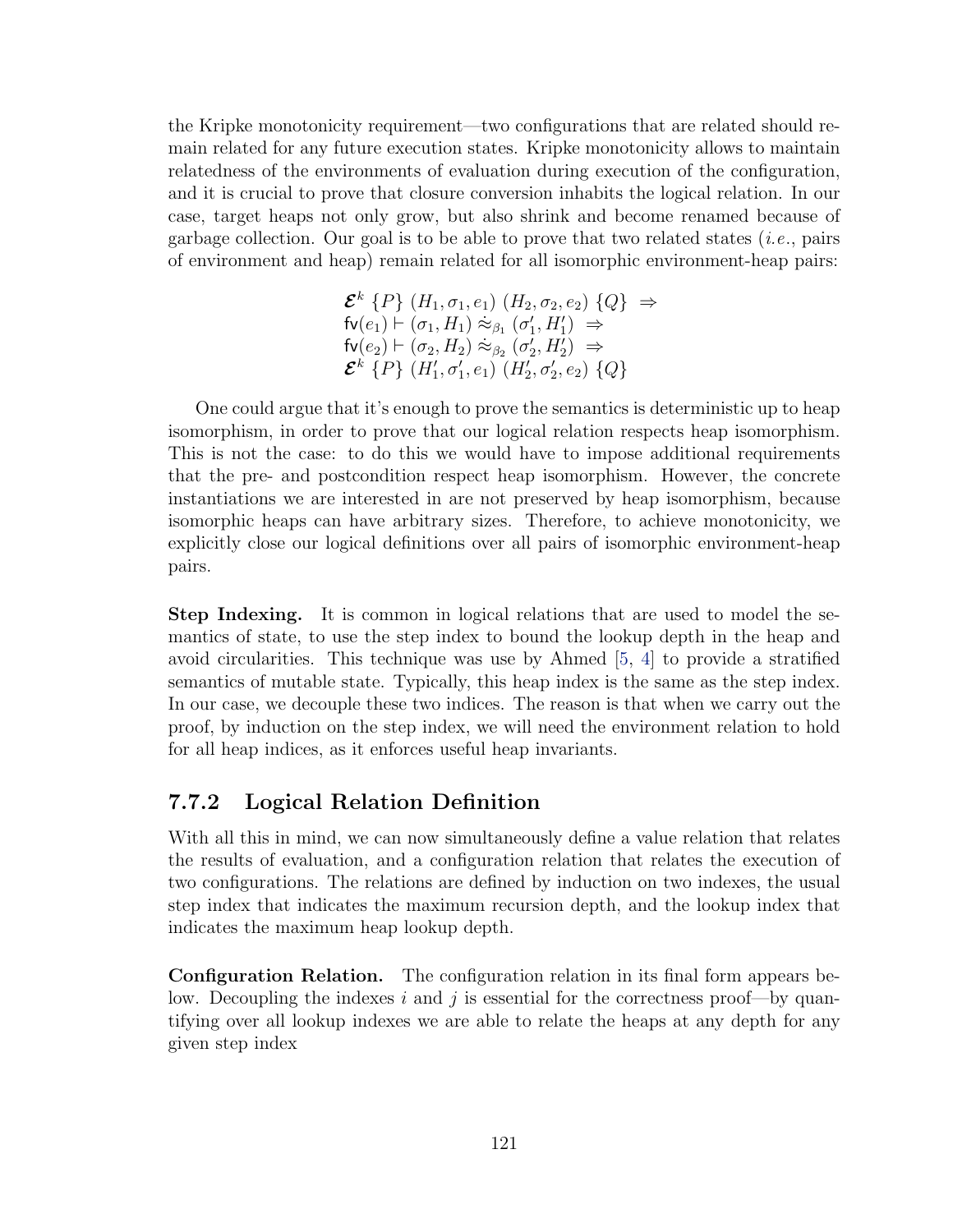E (k,j) {PG; PL} (H1, σ1, e1) (H2, σ2, e2) {QG; QL} def = ∀ σ 0 <sup>1</sup> H<sup>0</sup> <sup>1</sup> β<sup>1</sup> σ 0 <sup>2</sup> H<sup>0</sup> <sup>2</sup> β<sup>2</sup> r<sup>1</sup> c<sup>1</sup> m1, fv(e1) ` (σ1, H1) ≈˙ <sup>β</sup><sup>1</sup> (σ 0 1 , H<sup>0</sup> 1 ) ⇒ fv(e2) ` (σ2, H2) ≈˙ <sup>β</sup><sup>2</sup> (σ 0 2 , H<sup>0</sup> 2 ) ⇒ c1 ≤ k ⇒ P<sup>L</sup> (H<sup>0</sup> 1 , σ<sup>0</sup> 1 , e1) (H<sup>0</sup> 2 , σ<sup>0</sup> 2 , e2) ⇒ H0 1 ; σ 0 1 ; e<sup>1</sup> ⇓ c<sup>1</sup> m<sup>1</sup> src r<sup>1</sup> ⇒ not stuck(H<sup>0</sup> 1 ; σ 0 1 ; e1) ⇒ ∃ r<sup>2</sup> c<sup>2</sup> m<sup>2</sup> β, H0 2 ; σ 0 2 ; e<sup>2</sup> ⇓ c<sup>2</sup> m<sup>2</sup> trg r<sup>2</sup> ∧ Q<sup>L</sup> (H1, σ1, e1) (c1, m1) (c2, m2) ∧ V (k−c1,j) β {PG} r<sup>1</sup> r<sup>2</sup> {QG}

We additionally require that the source program cannot get stuck, that is, for any given fuel it either terminates with a result or yields an out-of-time exception. This is needed to exclude programs that may time out with small fuel values but get stuck later. Observe that this is not a requirement in the logical relations that we saw earlier. This is because the cost model we used in the previous setup assigned the same cost to every constructor of the language. In these semantics, the cost of the constructors can be different and therefore the source might time out for a fuel that allows the target to execute more steps. Knowing that the source is not stuck allows us to prove that the target can time out later than the source program.

Value Relation. The value relation (Figure [7.8\)](#page-133-0) relates the result of two executions at a given step index i, lookup index j and location renaming function  $\beta$ , which keeps track of the mapping between source and target locations. Tracking the renaming allows us to establish that the reachable locations in the two heaps are in bijective correspondence.

Results are related as follows: An out-of-time exception relates only to an out-oftime exception. A pair of a location and a heap is related to another such pair if a.) both locations point to a constructed value in the heap, the target location agrees with the mapping of the source location of renaming function, and the arguments of the constructors are pairwise related at a strictly smaller lookup index; or b.) the source location points to a closure value and the target location points to a closure record. The closure environments must be related by the closure environment relation (shown below). In addition, for any source and target heaps isomorphic to the original ones at the root set that contains the closure environment, the function maps logically related values to logically related results, and any strictly smaller step index. The environment part of the configuration is the environment part of the closure for the source, and singleton environment mapping the environment parameter to the appropriate location for the target, both extended with the appropriate bindings for the formal parameters and the recursive function. We additionally require that the precondition holds upon function entry. This is crucial in order to instantiate the precondition premise of the configuration relation in the application case.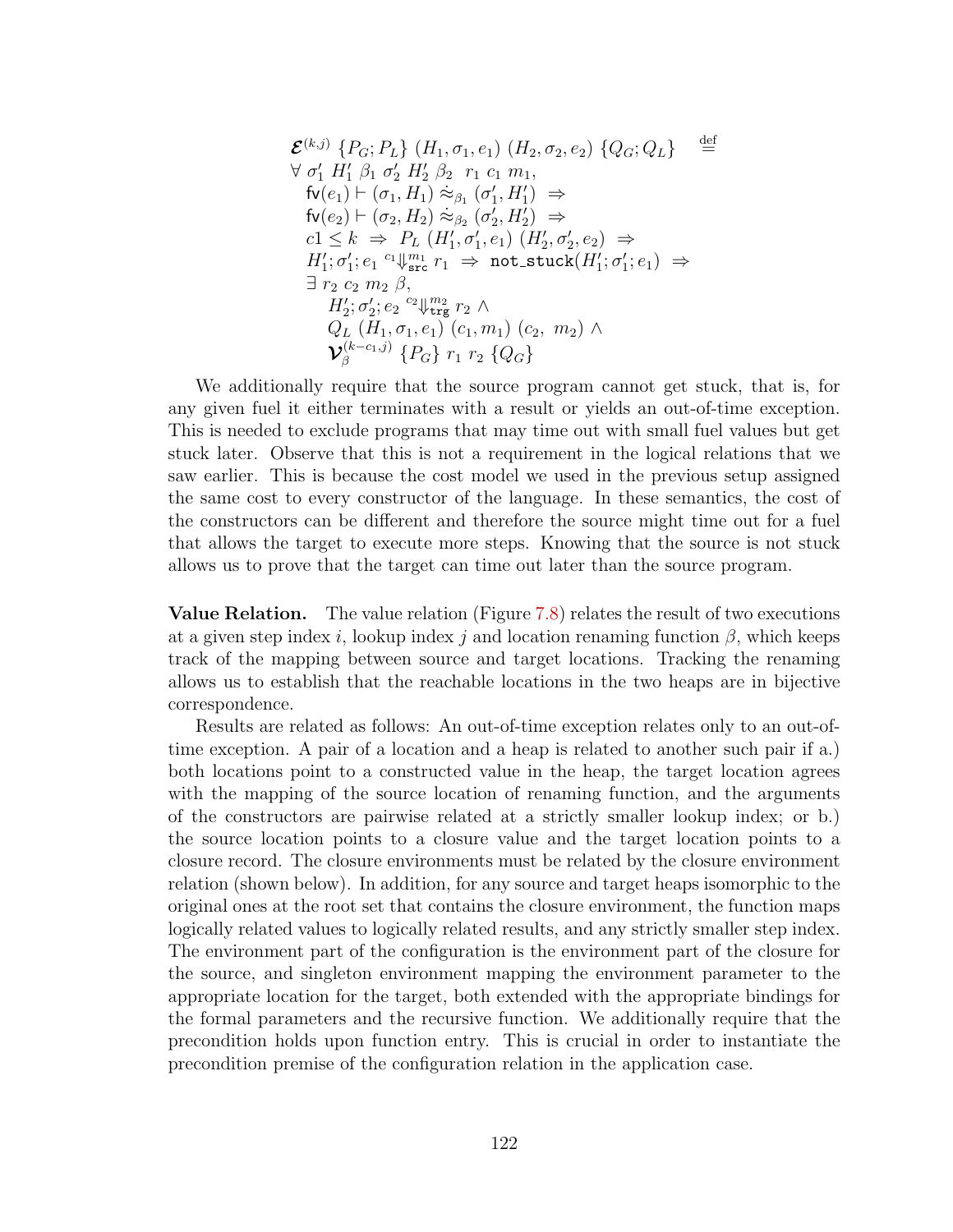<span id="page-133-0"></span>
$$
\mathbf{V}_{\beta}^{(k,j)}\{P\}\text{ OOT OOT}\{Q\} \stackrel{\text{def}}{=} \text{True}
$$
\n
$$
\mathbf{V}_{\beta}^{(k,j)}\{P\}\{l_1, H_1\}(l_2, H_2\} \{Q\} \stackrel{\text{def}}{=} \text{If } H_1(l_1) = \mathbf{C}(\overline{v_1}) \text{ and } H_2(l_2) = \mathbf{C}(\overline{v_2}).
$$
\n
$$
\beta(l_1) = l_2 \land \forall (j' < j), \mathbf{V}_{\beta}^{(k,j')} \{P\} \{(\overline{v_1}, H_1) \ (\overline{v_2}, H_2) \{Q\}
$$
\n
$$
\mathbf{V}_{\beta}^{(k,j)}\{P\}\{l_1, H_1\}(l_2, H_2\} \{Q\} \stackrel{\text{def}}{=} \text{If } H_1(l_1) = \text{Clo}(\text{fun } f_1 \overline{x} = e_1, l_{env_1})
$$
\n
$$
\text{and } H_2(l_2) = \text{C}_{\text{cc}}(\text{fun } f_2 \gamma : : \overline{x} = e_2, l_{env_2}).
$$
\n
$$
\forall (j' < j), \mathbf{C} \mathbf{C}_{\beta}^{(k,j')} \{P\} \ (l_{env_1}, H_1) \ (l_{env_2}, H_2) \{Q\} \land \forall (i < k) \ H_1' \beta_1 l_{env_1}' \ H_2' \beta_2 l_{env_2}' \ \overline{v_1} \ \overline{v_2},
$$
\n
$$
(l_{env_1}, H_1) \approx_{\beta_1} (l_{env_1}', H_1') \Rightarrow (l_{env_2}, H_2) \approx_{\beta_2} (l_{env_2}', H_2') \Rightarrow
$$
\n
$$
\text{alloc}(H_1', \text{Clo}(\text{fun } f_1 \overline{x} = e_1, l_{env_1}'), \text{)} = (l_{f_1}, H_1'') \Rightarrow
$$
\n
$$
H_1'(l_{env_1}') = \text{Env}(\sigma_{f_1}) \Rightarrow
$$
\n
$$
(\forall j, \mathbf{V}_{\beta_2 \circ \beta \circ \beta_1^{-1}} \{P\} \{ \
$$

Figure 7.8: Value relation

Closure Environment Relation. The closure relation mentioned by the above definition is defined simultaneously with the value relation and it relates a source and a target closure environment pointers. It asserts that the locations of the two pointers agree with the location renaming and that the values of each environment are pairwise related.

$$
\mathcal{CL}_{\beta}^{(k,j')} \{P\} (l_1, H_1) (l_2, H_2) \{Q\} \stackrel{\text{def}}{=} \n\exists \sigma, x_1, \dots, x_n, v_1, \dots, v_n, \n l_2 = \beta(l_1) \land H_1(l_1) = \text{Env}(\sigma) \land H_2(l_2) = \text{C}(v_1, \dots, v_n) \land \n\text{dom}(\sigma) = \{x_1, \dots, x_n\} \land \bigwedge^{i \in [1, n]} \mathcal{V}_{\beta}^{(k,j)} \{P\} (\sigma(x_i), H_1) (v_i, H_2) \{Q\}
$$

Environment Relation. As usual, we lift the value relation to environments. The environment relation is annotated with a set of free variables and states that every variable in the set that is bound in the first environment, is also bound in the second environment and the bindings are logically related.

$$
\mathcal{C}_{\beta}^{(k,j)} S \vdash \{P\} (\sigma_1, H_1) (\sigma_2, H_2) \{Q\} \stackrel{\text{def}}{=} \forall (x \in S) \ v_1, \ \sigma_1(x) = v_1 \Rightarrow \exists \ v_2, \ \sigma_2(x) = v_2 \ \land \ \mathcal{V}_{\beta}^{(k,j)} \{P\} \ (v_1, H_1) \ (v_2, H_2) \ \{Q\}
$$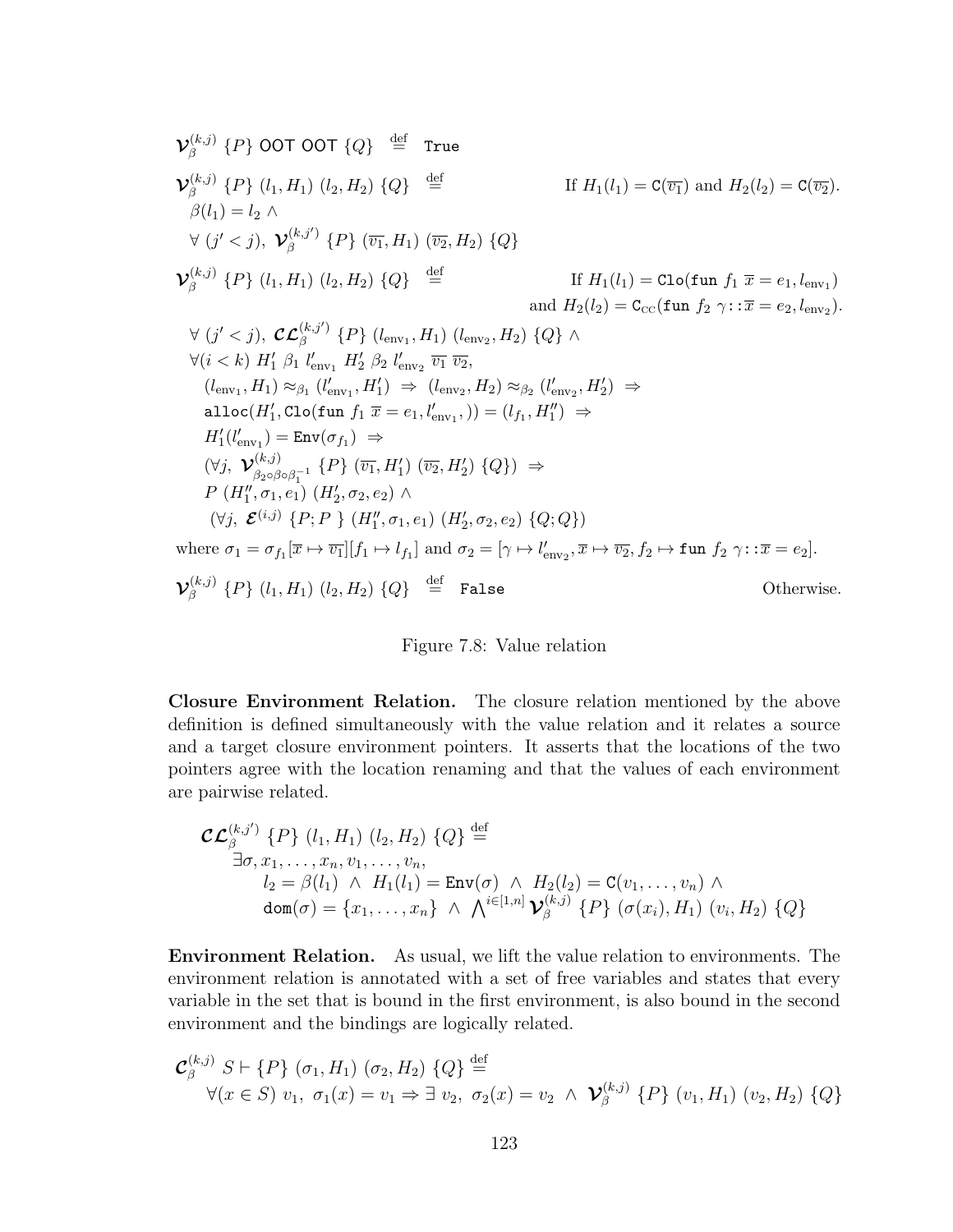## 7.7.3 Properties

I discuss formally some important properties of the logical relation.

Relating Nonterminating Programs. A known limitation of logical relations is the inability to reason about divergence preservation. In the usual formulation of logical relations, two programs are vacuously related if the source program doesn't terminate (or gets stuck). We address this limitation here by adopting a fuel-based semantics and raising out-of-time exceptions, which as a result of the computation is logically related only with an other out-of-time exception. We show how this allows us to prove, for a certain class of postconditions, that the translation of a nonterminating program is also a nonterminating program, whose memory consumption is within the desired bounds.

We say a resource is *downward* (resp. *upward*) f-bounded if for the resource consumption of the source  $r_{\rm src}$  and the target  $r_{\rm trg}$  we have that  $f(r_{\rm src}) \le r_{\rm trg}$  (resp.  $r_{\text{trg}} \leq f(r_{\text{src}})$  for some function f.

#### Theorem 7.4 (Divergence preservation)

Assume  $\mathcal{E}^{(k,j)}$   $\{P_G; P_L\}$   $(H_1, \sigma_1, e_1)$   $(H_2, \sigma_2, e_2)$   $\{Q_G; Q_L\}$  and that  $Q_L$  implies that time cost is downward f-bounded for some invertible function f, and that the memory consumption is upward g-bounded for some monotonic function g. Then if, for some  $m_1, H_1; \sigma_1; e_1 \uparrow_{src}^{m_1} then H_2; \sigma_2; e_2 \uparrow_{trg}^{m_2} for some m_2. Furthermore, if m_1 \neq \infty then$  $m_2 \leq q(m_1)$ .

This theorem requires that the execution time of the source is bounded by the execution time of the target and the memory usage of the target is bounded by the memory usage of the source. The proof below gives some intuition about these requirements.

**PROOF** Consider any fuel value i. We will show that the target program diverges when run with fuel  $i$ , with some memory consumption that satisfies the bound. Since the source diverges, running the source program with  $f^{-1}(i)$  must return an OOT exception with some memory consumption  $m'_1 \leq m_1$ . From the logical relation, there exists a fuel  $j$  for which the target program also returns an **OOT** exception and has some memory consumption  $m'_2$ . Furthermore, from the postcondition,  $f(f^{-1}(i)) \leq j$ , that is  $i \leq j$ . Hence, by monotonicity of the resource consumption of the target evaluation semantics, the target program runs out of time when run with fuel  $i$  with some memory consumption  $m_2'' \le m_2'$ .

To prove the memory bound, we derive from the post condition that  $m'_2 \leq g(m'_1)$ and therefore  $m_2'' \leq g(m_1')$ . By monotonicity of g and the fact that  $m_1' \leq m_1$  we obtain that  $m_2'' \leq g(m_1)$ .

Local Reasoning. In its first simple form the logical relation did not support compositional reasoning. We address that by allowing a pair of local and a pair of global pre- and postconditions that allow us to restate compositional versions of the compatibility lemmas. Conceptually, by decoupling the global from the local conditions, we obtain monotonicity for the local conditions as the local postcondition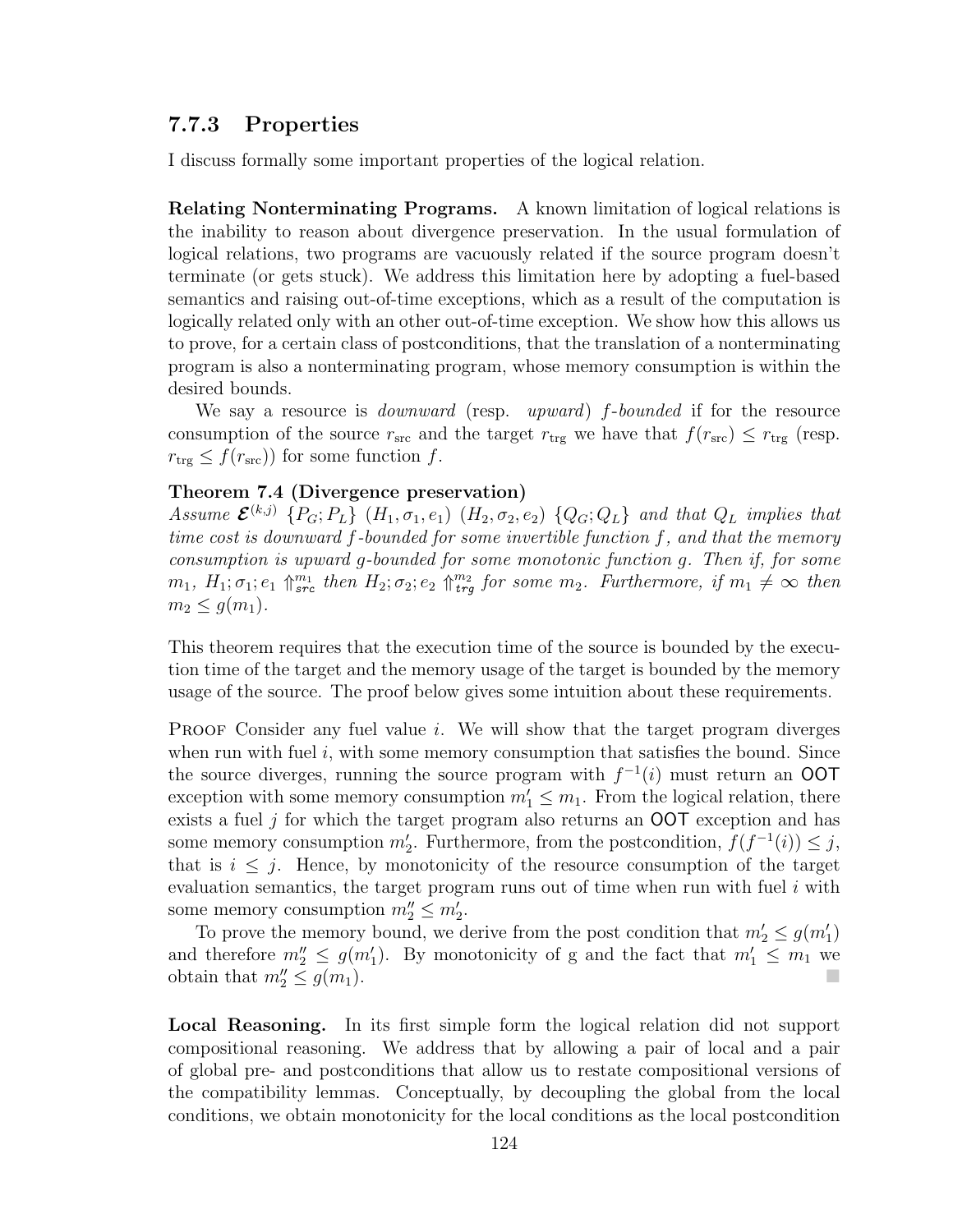can vary without affecting the global invariant that holds for the execution of whole functions. As an example, we look again at the projection case for an example of a compatibility lemma.

First, we state strengthening and weakening properties for the pre- and postconditions. For compactness, we group constructors that are described as evaluation contexts together, although these properties are meaningful only when these contexts are singleton contexts.

#### Definition 7.5 (Precondition strengthening, context application)

PreCtx  $\mathcal{E}_1$   $\mathcal{E}_2$   $e_1$   $e_2$   $P_1$   $P_2$  asserts that for any evaluation context interpretations  $H_1; \sigma_1; \mathcal{E}_1 \blacktriangleright^{c_1} H_1'; \sigma_1'$  and  $H_2; \sigma_2; \mathcal{E}_2 \blacktriangleright^{c_2} H_2'; \sigma_2', \text{ if}$ 

$$
P_2(H_1, \sigma_1, \mathcal{E}_1[e_1]) (H_2, \sigma_2, \mathcal{E}_2[e_2])
$$

holds one the configuration before interpreting the context then

$$
P_1(H'_1, \sigma'_1, e_1) (H'_2, \sigma'_2, e_2)
$$

holds one the final configurations.

Definition 7.6 (Postcondition weakening, context application) PostCtx  $\mathcal{E}_1$   $\mathcal{E}_2$   $e_1$   $e_2$   $Q_1$   $Q_2$  asserts that for any any evaluation context interpretations  $H_1; \sigma_1; \mathcal{E}_1 \blacktriangleright^{c_1} H_1'; \sigma_1'$  and  $H_2; \sigma_2; \mathcal{E}_2 \blacktriangleright^{c_2} H_2'; \sigma_2',$  if

$$
Q_1(H'_1, \sigma'_1, e_1) (c, m) (c', m')
$$

on the final configuration and its resource consumption, then

$$
Q_2(H_1, \sigma_1, \mathcal{E}_1[e_1])
$$
  $(c + c_1, \max(m, \text{size}_{\mathcal{R}}(H_1)[\mathsf{FL}_{\sigma}(\sigma)[\mathsf{fv}(\mathcal{E}_1[e_1])]]))$   $(c' + c_2, m')$ 

holds on the initial configuration and its resource consumption.

Above, the time consumption of the initial configurations is the time needed for evaluation of the final configurations, plus the time needed for the interpretation of the context. The memory consumption of the source is the maximum of the size of the reachable memory from the initial configurations and the memory consumption of the final configurations. The memory consumption of the target configuration is just propagated.

To establish the bounds when both programs timeout, we need to be able to derive the post condition from the precondition on the current configurations.

Definition 7.7 (Precondition entails postcondition, time-out) PrePostOOT  $P$  Q asserts that if

$$
P(H_1, \sigma_1, e_1) (H_2, \sigma_2, e_2)
$$

and  $c < \text{cost}(e_1)$  then

$$
Q(H_1, \sigma_1, e_1) (c, \text{size}_{\mathcal{R}}(H_1)[\mathsf{FL}_{\sigma}(\sigma)[\mathsf{fv}(e_1)]]) (c, \text{size}(H_2))
$$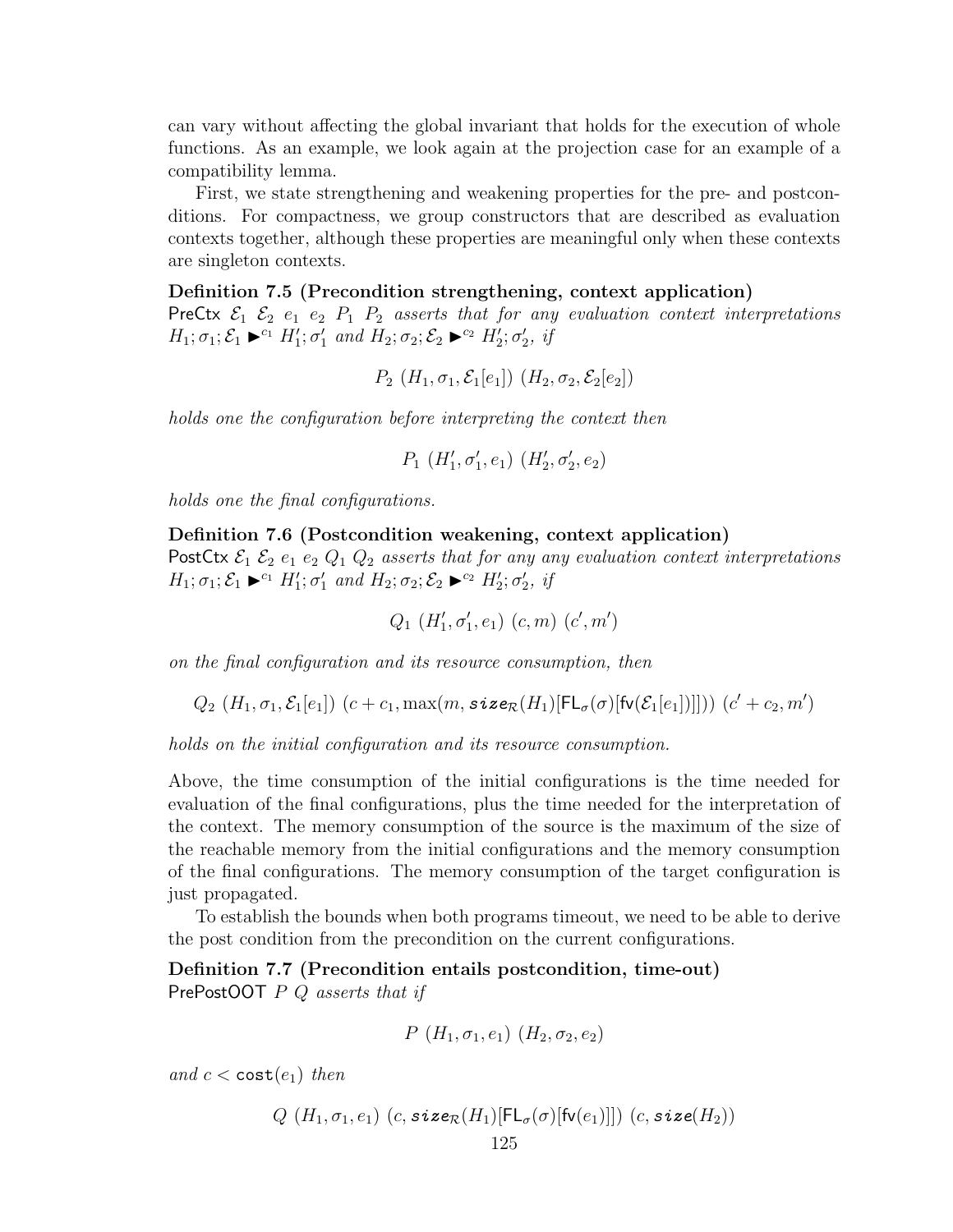We can now state and prove the projection compatibility theorem in its full generality, encompassing the weakening and strengthening rules for pre- and postconditions.

#### Theorem 7.8 (Projection Compatibility)

Assume that

- PreCtx  $(\textit{let } x = y.j \textit{ in } [\; \cdot \;])$   $(\textit{let } x = y.j \textit{ in } [\; \cdot \;]) \textit{ e_1 e_2 } P'_L P_L$
- PostCtx  $(\textit{let} \ x = y.j \ \textit{in} \ [\ \cdot \ ])$   $(\textit{let} \ x = y.j \ \textit{in} \ [\ \cdot \ ]) \ e_1 \ e_2 \ Q_L' \ Q_L$
- PrePostOOT  $P_L Q_L$
- $\bullet$   $\forall$   $j$ ,  $\mathcal{C}_{\beta}^{(k,j)}$  $\{^{(k,j)}_{\beta}\}_{j} \vdash \{P_G\}$   $(\sigma_1, H_1)$   $(\sigma_2, H_2)$   $\{Q_G\}$
- $\bullet \ \forall \ v_1 \ v_2, \mathcal{V}_\beta^{(k,j)}$  $\beta_{\beta}^{(k,j)}$  {P<sub>G</sub>} (v<sub>1</sub>, H<sub>1</sub>) (v<sub>2</sub>, H<sub>2</sub>) {Q<sub>G</sub>}  $\Rightarrow$  $\mathcal{E}^{(k,j)}\{P_G;P'_L\}\ (H_1,\sigma_1[x \mapsto v_2],e_1)\ (H_2,\sigma_2[x \mapsto v_2],e_2)\ \{Q_G;Q'_L\}$

Then

$$
\mathcal{E}^{(k,j)}\{P_G; P_L\}\left(H_1, \sigma_1, \mathcal{E}_1[\text{let } x = y \text{.} j \text{ in } e_1]\right)\left(H_2, \sigma_2, \mathcal{E}_2[\text{let } x = y \text{.} j \text{ in } e_2]\right)\{Q_G; Q_L\}
$$

Heap Size The environment relation has some useful implications for the structure of the two heaps. First, it implies that the reachable portions of the two heaps (up to depth equal to the heap lookup index) are well-formed, meaning that there are no dangling pointers. Therefore, when we quantify over all lookup indexes in the proof statement we avoid having to also assume and show the preservation of additional well-formedness assumptions, that are required for the closure conversion proof. Second, and most importantly, it implies that the set of reachable locations of the two heaps are in correspondence up to the given renaming.

The closure conversion proof uses this fact to show that directly after function entry in the source program, and garbage collection in the target program, the sizes of the heaps are related. By quantifying the environment relation over all heap depths we can derive that the data structures in the reachable portions of two heaps are in 1-1 correspondence, up to the given renaming. Therefore, we can prove that if two environments are related:

$$
\forall j, \mathcal{C}_{\beta}^{(k,j)} \; S \vdash \{P\} \; (\sigma_1, H_1) \; (\sigma_2, H_2) \; \{Q\}
$$

then the size of the reachable portion of the target is upper-bounded by the size of the reachable portion of the source:

$$
\texttt{size}_{\mathcal{R}}(H_2)[\mathsf{FL}_{\sigma}(\sigma_2)[S]] \leq \texttt{size}_{\mathcal{R}}(H_1)[\mathsf{FL}_{\sigma}(\sigma_1)[S]].
$$

Notice the use of less than or equal here, since nothing prevents the renaming from mapping two source locations to the same (related with both) target location.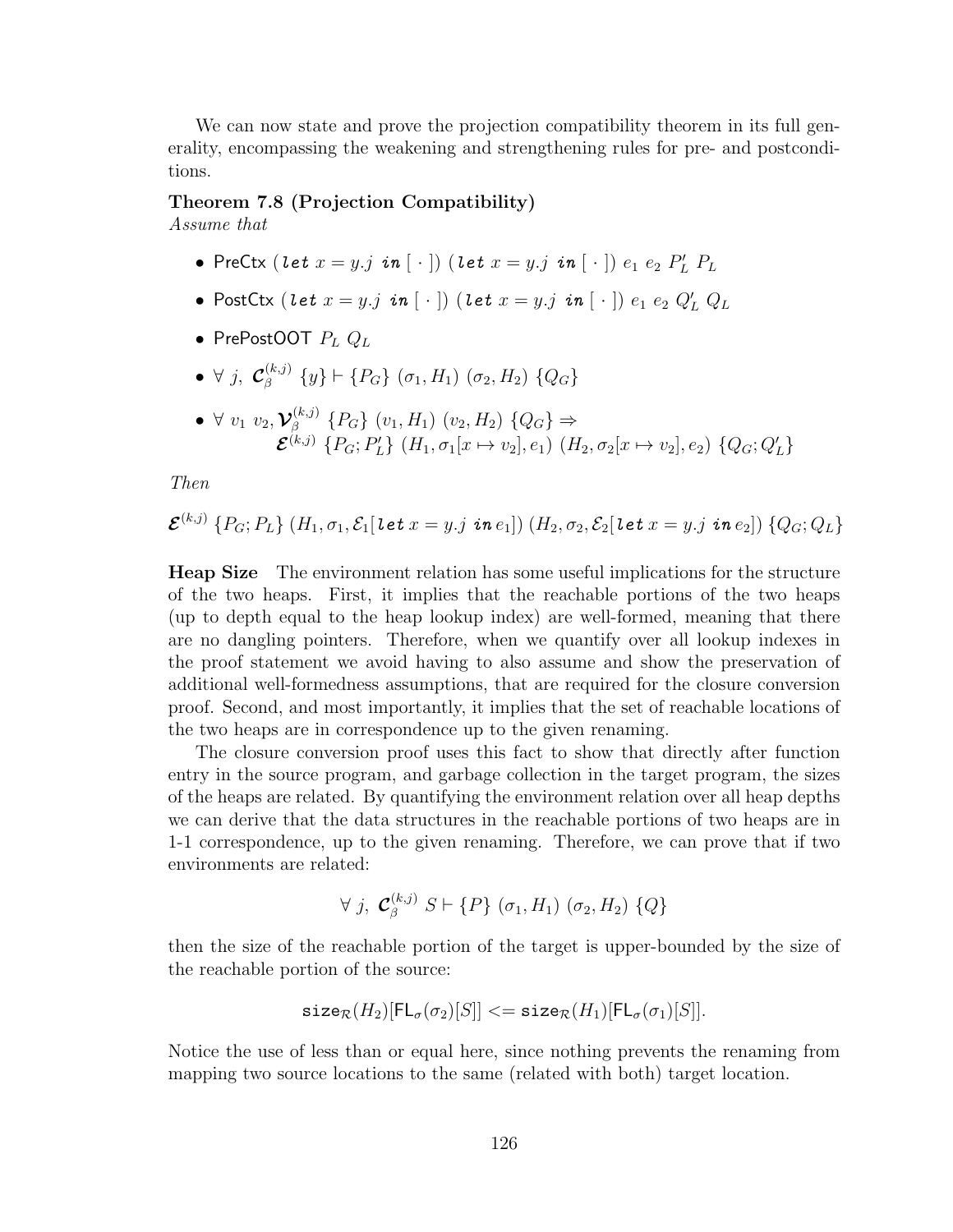# <span id="page-137-0"></span>7.8 Correctness Proof

With this machinery we can prove that closure conversion is correct and safe for space. The theorem states that the source and target programs of closure conversion are logically related for an appropriate choice of pre- and postconditions. In this section, I will give the concrete pre- and postconditions for the logical relation proof and we state the correctness theorem.

## 7.8.1 Time Bound

We are looking to find bounds for the execution time of the target. To handle divergent programs, the execution time of the closure converted program has to be lower-bounded by a function of the execution time of the source. This is easy: closureconversion only adds cost anyway. To derive an upper bound, consider the running time of the closure-converted program: for each source construct there will be an overhead associated with the handling of its free variables, which is at most three steps for each free variable. Function definitions incur additional overhead for the construction of the environment, which costs just one extra step (recall that source cost semantics accounts for cost equal to the number of the free variables of the functions, but this will be zero in the target since functions are closed). For applications there is also an additional overhead equal to three steps, associated with the projections of the code and environment components of the closures and the application of the extra parameter. For each unit of time spent in the source execution, the overhead of the target is at most six units of time. Therefore the cost of evaluating the target will be at most seven times the cost of evaluating the source. The relation we wish to establish for the execution cost of the two programs is  $c_{src} \leq c_{trg} \leq k_{time} * c_{trg}$ , where  $k_{\text{time}} = 7.$ 

## 7.8.2 Space Bound

To derive the space bound, consider how the sizes of the initial configurations relate immediately after the source enters a function body, and the target calls the garbage collector after function entry. The size of the target heap will be equal to its reachable portion, which will contain at most the space reachable from its original arguments and the space reachable from the environment argument (if the function has free variables and the environment is used). The latter includes the allocated space for the environment itself, and the space reachable by the free variables of the original program, whose values are exactly the fields of the environment record. The reachable portion of the source heap will contain at least the space reachable by the arguments, the space reachable by the free variables of the function, and the allocated closure block itself (code pointer  $+$  environment pointer  $+$  tag, 3 words) if the function is recursive and it is references by its own definition. This closure will be allocated for the target closure too, but unlike the source semantics that does it eagerly, the target will do it just before the function name is used; so we must account for the cost of the closure that may be allocated later in the execution of the target. We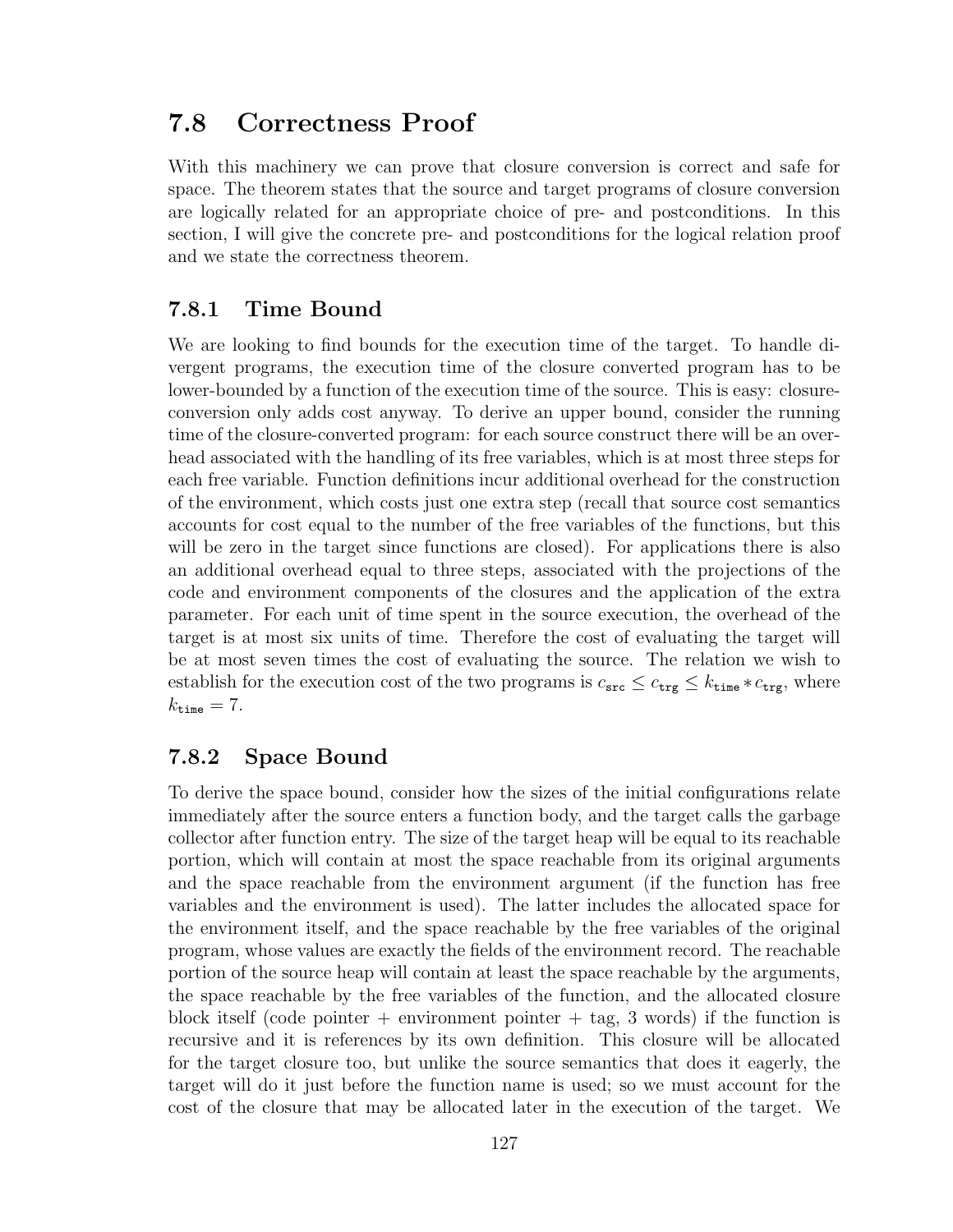also account for the size of the environment that may be present in the target. Let size<sub>clo</sub> =  $3 * |\{f\} \cap \mathsf{fv}(e_1)|$ , be the size of the closure in the target heap. If  $f \in \mathsf{fv}(e_1)$ it is 3 words and 0 otherwise. Also, let  $size_{env} = 1 + |fv(fun f \overline{x} = e_{src})|$  be the size of the environment in the target heap. When a function starts executing the two initial configurations will be related as follows.

$$
\texttt{size}(H_\texttt{trg}) + \texttt{size}_\texttt{clo} \leq \texttt{size}_{\mathcal{R}}(H_\texttt{src})[\mathsf{FL}_{\sigma}(\sigma_\texttt{src})[\mathsf{fv}(e_\texttt{src})]] + \texttt{size}_\texttt{env}
$$

When evaluating the target function, the heap can grow at most by a an amount proportional to the size of  $e_{src}$ , until the program returns or the next function is called and this relation in established again. Let  $space_{\text{exo}}(e_{\text{src}})$  be the maximum amount of allocation that can happen during the evaluation of  $e_{\text{trg}}$ . During the evaluation of the closure converted function, the size of the target heap, will remain below size $\mathcal{R}(H_{\texttt{src}})[\textsf{FL}_{\sigma}(\sigma_{\texttt{src}})[\textsf{fv}(e_{\texttt{src}})]] + \texttt{size}_{\texttt{env}} + \texttt{space}_{\texttt{exp}}(e_{\texttt{src}})$ . Hence, the memory consumption of the target program will be upper bounded by the maximum of the above expression and the memory consumption of the execution of its continuation, which as a function call obeys a similar upper bound. To relate the execution cost of the two programs, observe that the size of the reachable portion of the source heap will be below the memory consumption  $m<sub>src</sub>$  of the source program, which follows directly by the way the source space consumption is calculated. Therefore, the target space consumption will be below the source consumption plus the maximum overhead incurred by the evaluation of the current function or any future function call.

$$
m_{\rm{trg}} \leq m_{\rm{src}} + \max(\texttt{size}_{\rm{env}} + \texttt{space}_{\rm{exp}}(e_{\rm{src}}), \quad \texttt{space}_{\rm{heap}}(H_{\rm{trg}}))
$$

The function  $space_{exp}(\cdot)$  captures the maximum amount of allocation that can happen either during the evaluation of the closure-conversion of its argument, or during the evaluation of the closure-conversion of a function definition that is nested inside it. Its definition is shown below.

$$
\begin{array}{rcl}\n\texttt{space}_{\texttt{exp}}(\texttt{let}\;x=\texttt{C}(\overline{y})\;\texttt{in}\;e) & \stackrel{\text{def}}{=} & 1+\texttt{len}(\overline{y}) + \texttt{space}_{\texttt{exp}}(e) \\
\texttt{space}_{\texttt{exp}}(\texttt{let}\;x=y.j\;\texttt{in}\;e) & \stackrel{\text{def}}{=} & \texttt{space}_{\texttt{exp}}(e) \\
\texttt{case}\;y\;\texttt{of}\;[\texttt{C}_i\;\to\;e_i]_{i\in I} & \stackrel{\text{def}}{=} & \max(\texttt{space}_{\texttt{exp}}(e_i)) \\
\texttt{space}_{\texttt{exp}}(\texttt{fun}\;f\;\overline{x}=e_1\;\texttt{in}\;e_2) & \stackrel{\text{def}}{=} & \max(|\texttt{env}|+3+\texttt{space}_{\texttt{exp}}(e_2),|\texttt{env}|+\texttt{space}_{\texttt{exp}}(e_1)) \\
\texttt{where}\;|\texttt{env}|=1+|\texttt{len}(\texttt{fv}(\texttt{fun}\;f\;\overline{x}=e_1))\n\end{array}
$$
\n
$$
\begin{array}{rcl}\n\texttt{space}_{\texttt{exp}}(f\;\overline{x}) & \stackrel{\text{def}}{=} & 0 \\
\texttt{space}_{\texttt{exp}}(\texttt{ret}(x)) & \stackrel{\text{def}}{=} & 0\n\end{array}
$$

Most cases are straightforward, but it is worth discussing the function definition case, which is the most complicated. We take the maximum of the allocation that can happen during the evaluation of the current expression and the maximum allocation that can happen during the evaluation of function being defined. The maximum allocation that can happen during evaluation of the current expression is size of the closure environment that will be allocated, the space of the closure that will be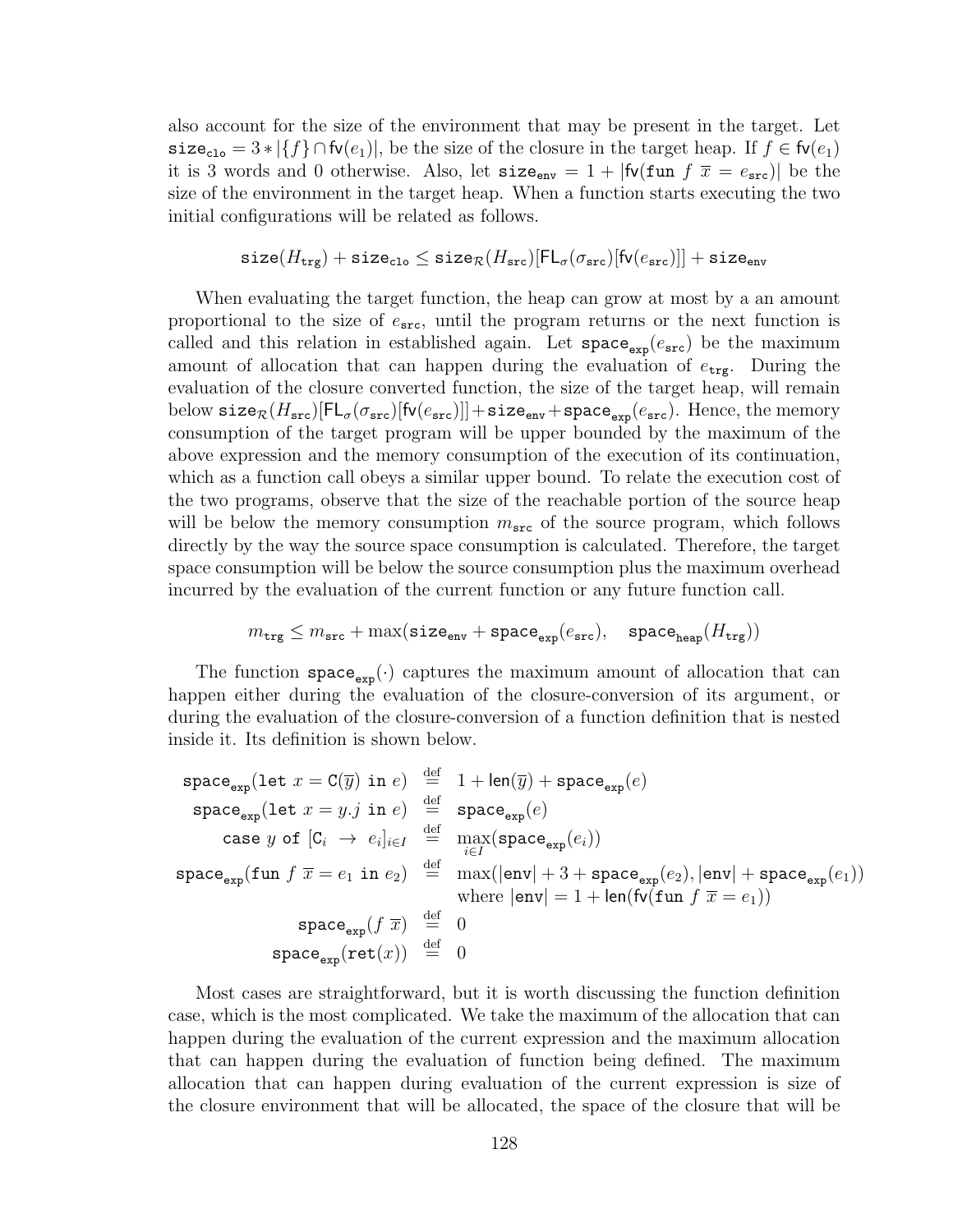allocated (before its first use in this scope), and the space that will be allocated when evaluating the rest of the program. The maximum allocation that can happen during the evaluation of function being defined amounts to the size of the environment of the function plus the space that will be allocated during its evaluation.

The function  $space_{heap}(\cdot)$  captures the maximum amount of allocation that can happen when evaluating any function pointer that is stored in the heap and it given by the following definition.

$$
\texttt{space}_{\texttt{heap}}(H) \stackrel{\text{def}}{=} \\ \max\{\texttt{space}_{\texttt{exp}}(e) + (1+|\texttt{fv}(\texttt{fun}~f~\overline{x}=e)|)~|~\exists l,~H(l) = \texttt{fun}~f~\overline{x}=e\}
$$

We have formulated the bound that we expect to hold for the space consumption of the two programs, but we're not done yet. These pre- and postconditions will hold only directly after function entry, not necessarily during the execution of the two functions. We need to find pre- and postconditions that capture the relation of the resources at any point during execution. Let us first state the precondition in a more general way. In particular, assume that for some parameters A and  $\delta$  we have that  $size(H_{trg}) + 3 * |F| \leq A + \delta$ , where F are the function names in scope that have not been used yet, hence the target code has not constructed their closures and therefore we have to account for their future allocation. A stands for the size of the reachable source heap at the function entry point and  $\delta$  is the extra space that has been allocated during the execution of the target code after the function entry point. If this assumption holds for the initial target heap, then the postcondition that bounds the space consumption of the target is captured by the following inequality.

$$
m_{\texttt{trg}} \leq \max(A + \texttt{space}_{\texttt{exp}}(e_{\texttt{src}}) + \delta, m_{\texttt{src}} + \max(\texttt{space}_{\texttt{exp}}(e_{\texttt{src}}), \quad \texttt{space}_{\texttt{heap}}(H_{\texttt{src}})))
$$

The term  $A+\text{space}_{\text{exp}}(e_1)+\delta$  captures the maximum space consumption for the execution of the current function, and the term  $m_{src} + \max(\texttt{space}_{exp}(e_{src}), \texttt{space}_{heap}(H_{src}))$ the maximum space consumption of any future execution of a function that is either a function defined in  $e_{src}$  or a heap pointer.

We can now formally state the concrete pre- and postconditions that we wish to establish when proving closure conversion correct. The local pre- and postconditions can be defined as shown below.

$$
\begin{aligned} \mathbf{P_L} \ F \ A \ \delta \ \left( H_{\text{src}}, \sigma_{\text{src}}, e_{\text{src}} \right) \left( H_{\text{trg}}, \sigma_{\text{trg}}, e_{\text{trg}} \right) &\stackrel{\text{def}}{=} \text{size}(H_{\text{trg}}) + 3*|F| \leq A + \delta \\ \mathbf{Q_L} \ A \ \delta \ \left( H_{\text{src}}, \sigma_{\text{src}}, e_{\text{src}} \right) \left( c_{\text{src}}, m_{\text{src}} \right) \left( c_{\text{trg}}, m_{\text{trg}} \right) &\stackrel{\text{def}}{=} \\ c_{\text{src}} \leq c_{\text{trg}} \leq k_{\text{time}} * c_{\text{trg}} \ \wedge \\ m_{\text{trg}} \leq \max(A + \text{space}_{\text{exp}}(e_{\text{src}}) + \delta, m_{\text{src}} + \max(\text{space}_{\text{exp}}(e_{\text{src}}), \text{space}_{\text{heap}}(H_{\text{src}}))) \end{aligned}
$$

Note that the local pre- and postconditions are parameterized by  $A$ ,  $\delta$ , and  $F$ which, will are also parameters of the closure conversion proof.

The global pre- and postconditions are instances of the local ones that hold when considering the execution of whole functions. The parameter  $F$  will be passed by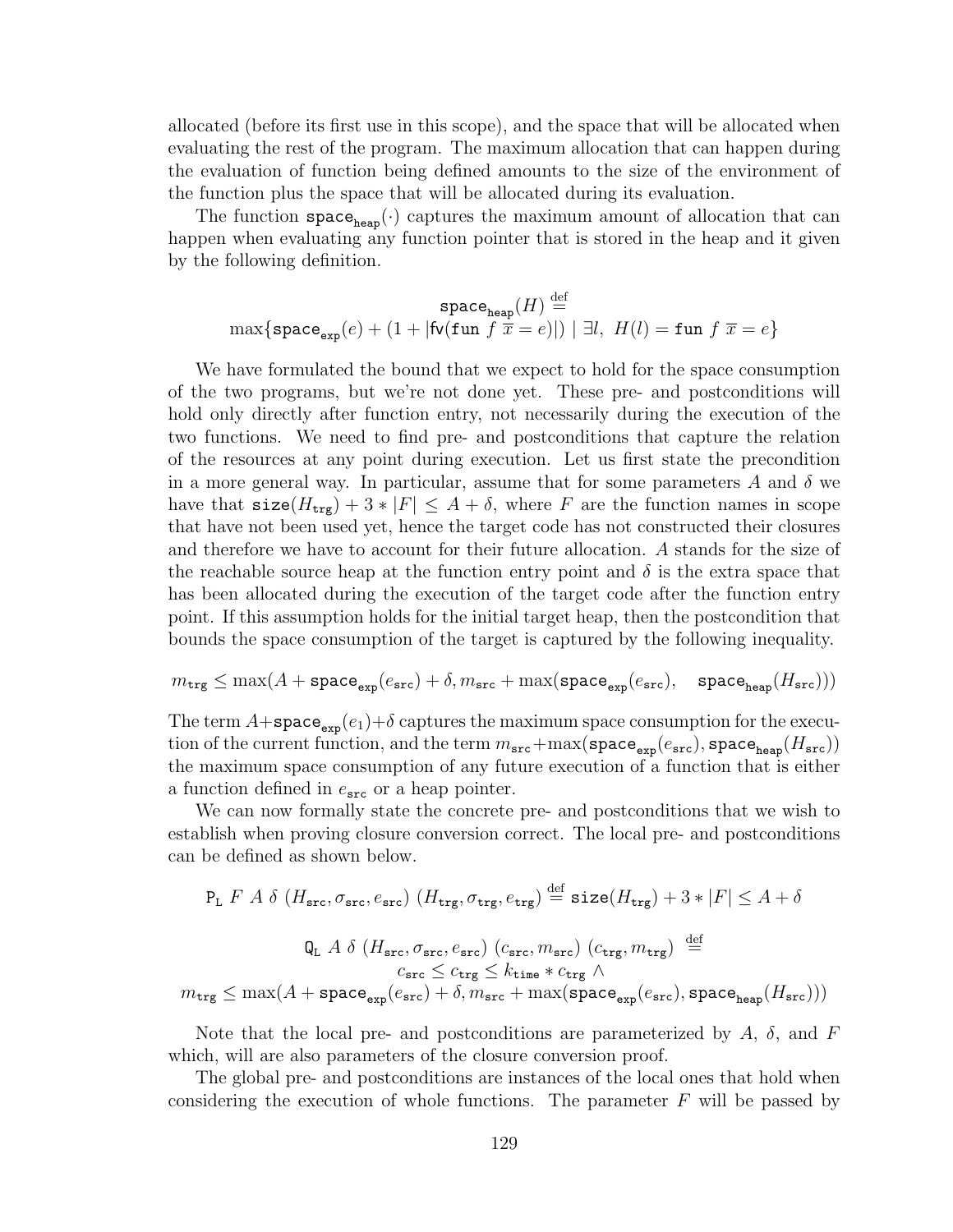the value logical relation (not shown in its definition) and will be the set of free variables of the function. The parameter  $\delta$  will be instantiated with the size of the function's environment (computed using the cardinality of the set of free variables  $F$ ), and parameter A with the size of the reachable portion of the heap upon function entry.

$$
\begin{array}{c}\n\text{P}_\text{G} \ F \ (H_\text{src}, \sigma_\text{src}, e_\text{src}) \ (H_\text{trg}, \sigma_\text{trg}, e_\text{trg}) \stackrel{\text{def}}{=} \\
\text{P}_\text{L} \ F \ \texttt{size}_{\mathcal{R}}(H_\text{src}) [\text{FL}_{\sigma}(\sigma_\text{src}) [\text{fv}(e_\text{src})]] \ (1 + |F|) \ (H_\text{src}, \sigma_\text{src}, e_\text{src}) \ (H_\text{trg}, \sigma_\text{trg}, e_\text{trg})\n\end{array}
$$

 $\operatorname{\mathsf{Q}}_{\mathsf{G}}\, F\, \left(H_{\texttt{src}}, \sigma_{\texttt{src}}, e_{\texttt{src}}\right)\, \left(c_{\texttt{src}}, m_{\texttt{src}}\right)\, \left(c_{\texttt{trg}}, m_{\texttt{trg}}\right) \ \stackrel{\text{def}}{=} \ \,$  $\mathtt{Q_L\ size_{\mathcal{R}}(H_{src})}[\mathsf{FL}_{\sigma}(\sigma_{src})[\mathsf{fv}(e_{src})]]\,\, (1+|F|)\,\, (H_{src},\sigma_{src},e_{src})\,\, (c_{src},m_{src})\,\, (c_{trg},m_{trg})$ 

#### 7.8.3 Correctness

The main correctness theorem states that the input and the output programs of closure conversion are related when evaluated in related heap-environment pairs. The logical relation implies semantic preservation and establishes the resource bounds. In the proofs, I make the explicit assumption that the source program has unique bindings, and that bound variables are disjoint from the free variables of the program (i.e., that the program is well scoped). As usual, in the fundamental theorem of the logical relation, I require that the environments are logically related, and maintain this invariant throughout the proof. But in the case of closure conversion this relation holds only for the local environments, that contain parameters of the current function and locally defined variables, excluding newly defined functions that have not been used yet (because the closure-converter will not build the closure for a function until its first occurrence).

Recall the closure conversion judgment:  $\Gamma, \Phi \vdash_{(\phi,\gamma)} e \leadsto \overline{e}$ . The environment Γ corresponds to the local variables and hence its contents will be related by the environment relation. The evaluation environment also contains the names of the functions that have been defined locally but have not been used yet (given by the set  $dom(\phi) \setminus \Gamma$  —and therefore the target code has not constructed their closures yet and the free variables that are not local to the current scope (given by the global environment  $\Phi$ ).

Two additional environment invariants capture the relations that hold for these parts of the environment. The first relation asserts that the variables in the global environment of the source program are logically related with the values stored in the closure environment of the target program.

$$
\mathcal{F}\mathcal{V}_{\beta}^{(k,j)} \Phi; \gamma \vdash \{P\} (\sigma_1, H_1) (\sigma_2, H_2) \{Q\} \stackrel{\text{def}}{=} \exists x_1, \ldots, x_n, v_1, \ldots, v_n, \Phi = [x_1, \ldots, x_n] \land H_2(\sigma_2(\gamma)) = \mathbf{C}(v_1, \ldots, v_n) \land \bigwedge^{i \in [1,n]} \mathbf{V}_{\beta}^{(k,j)} \{P\} (\sigma(x_i), H_1) (v_i, H_2) \{Q\}
$$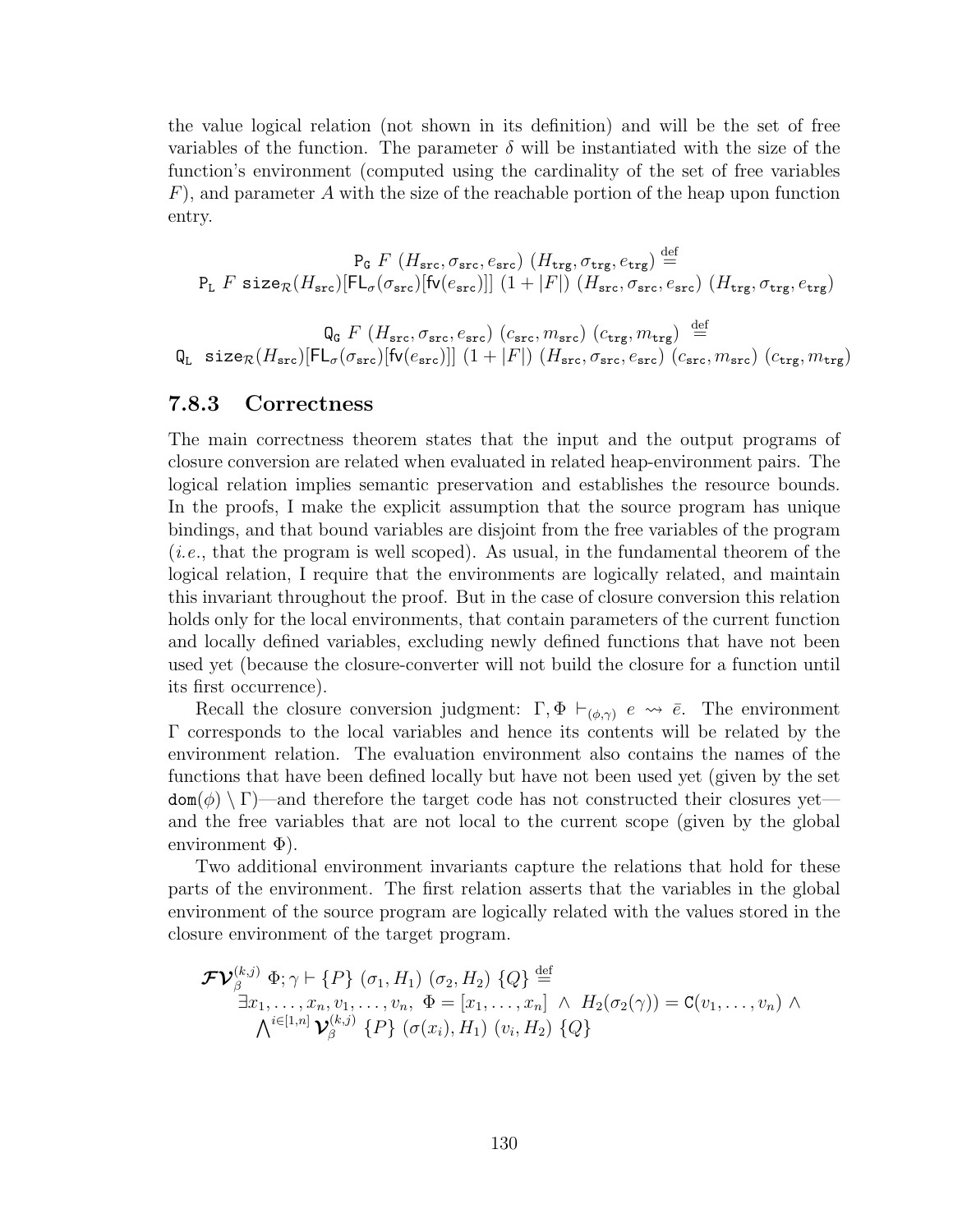In the same spirit, we can formulate a relation that connects the closures in the source with the closures that have not yet been constructed in the target.

$$
\mathcal{F}_{\beta}^{(k,j)} \Gamma; \phi \vdash \{P\} (\sigma_1, H_1) (\sigma_2, H_2) \{Q\} \stackrel{\text{def}}{=} \forall (f \in \text{dom}(\phi) \setminus \Gamma) l_f H_2', \quad \text{alloc}(H_2, C_{cc}(\sigma_2(f); \sigma_2(\phi(f)))) = (l_f, H_2') \Rightarrow \mathcal{V}_{\beta}^{(k,j)} \{P\} (\sigma_1(f), H_1) (l_f, H_2') \{Q\}
$$

The above relation asserts that the value of a function name in  $\text{dom}(\phi) \setminus \Gamma$  in the source environment is logically related to a freshly allocated location that points to target closure, whose code component is the value of the function name in the target environment, and the environment component is the value of the environment name  $(\phi(f))$  in target environment. Maintaining this invariant allows us to establish the local environment relatedness after the target closure has been constructed and the function name has been added to the local environment.

Using the above invariants we can state and prove the fundamental theorem of our logical relation: that the closure conversion relation inhabits the logical relation for our choice of pre- and postconditions. We additionally require that the location renaming between the source and target heaps is injective at the reachable portion of its domain order to establish that the reachable portions of the two heaps are in bijection.

# Theorem 7.9 (Correctness of Closure Conversion)

Assume that

- well\_scoped $(e)$
- Γ,  $\Phi \vdash_{(\phi,\gamma)} e \leadsto \overline{e}$
- $\bullet$   $\forall$  j,  $\mathcal{C}_{\beta}^{(k,j)}$   $\Gamma \vdash \{P_{\mathcal{G}}\}$   $(\sigma_{src}, H_{src})$   $(\sigma_{trg}, H_{trg})$   $\{\mathcal{Q}_{\mathcal{G}}\}$
- $\bullet \ \ \forall \ j, \ \ \ \ \mathcal{F}\mathcal{V}^{(k,j)}_\beta \ \Phi; \gamma \vdash \{P_{\mathcal{G}}\} \ (\sigma_{src}, H_{src}) \ (\sigma_{trg}, H_{trg}) \ \{Q_{\mathcal{G}}\}$

• 
$$
\forall j, \quad \mathcal{F}_{\beta}^{(k,j)} \Gamma; \phi \vdash \{P_{G}\} (\sigma_{src}, H_{src}) (\sigma_{trg}, H_{trg}) \{Q_{G}\}\}
$$

and let 
$$
F = \text{dom}(\phi) \setminus \Gamma
$$
.

Then for all j A  $\delta$ ,  $\mathcal{E}^{(k,j)}$  {P<sub>G</sub>; P<sub>L</sub> F A  $\delta$ } (H<sub>src</sub>,  $\sigma_{src}$ , e) (H<sub>trg</sub>,  $\sigma_{trg}$ ,  $\bar{e}$ ) {Q<sub>G</sub>; Q<sub>L</sub> A  $\delta$ }.

The proof is by induction on the step-index and then by case analysis on the expression. Doing the proof amounts to showing that the contexts generated by the free variable judgment are related to the source environment when interpreted, and then for the cases other than application and function definition, applying the compatibility lemmas and the induction hypothesis (in inductive cases). The application case is almost immediate using the environment relation. The abstraction case requires us to show that the newly defined functions are related with  $\mathcal{F}$ , which we obtain from the induction hypothesis and the fact that the size bound holds upon function entry. Finally, we need to show that the concrete pre and postconditions satisfy the compatibility requirements.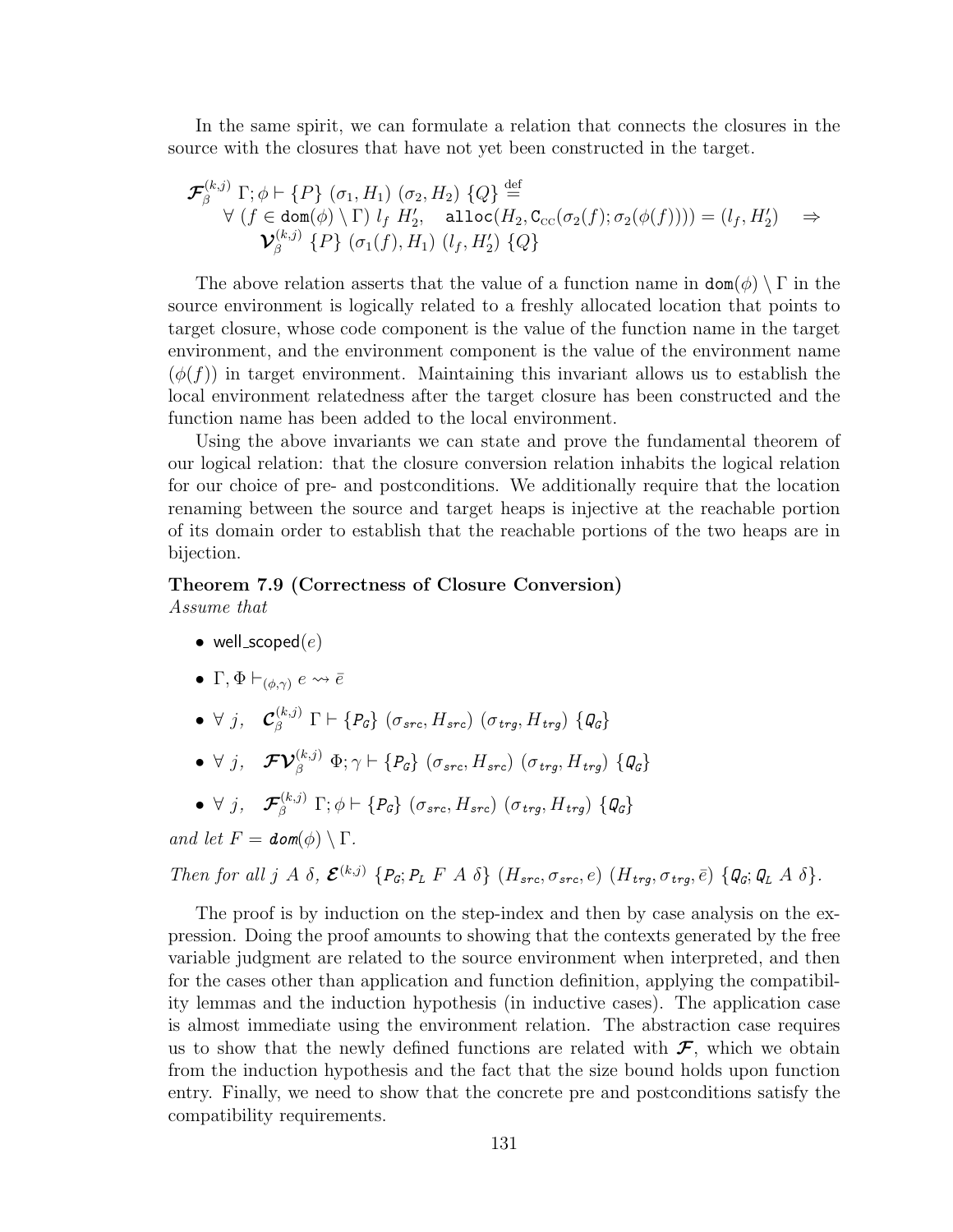Now consider a complete program, one without free variables. If it terminates, the closure-converted program terminates, the result is correct, and the resource bound is satisfied: it is safe for space and safe for time.

Corollary 7.10 (Correctness of Closure Conversion, top-level, termination) If  $e \rightarrow \overline{e}$  and  $e \downarrow_{src}^{(c_1,m_1)} (v_1, H_1)$ , then there exist  $v_2$ ,  $H_2$ ,  $c_2$ ,  $m_2$ ,  $\beta$  such that

- the target terminates  $\bar{e} \Downarrow_{trg}^{(c_2,m_2)} (v_2, H_2)$ ,
- the results are related  $\forall i$  j,  $\mathcal{V}_{\beta}^{(k,j)}$  $\{P_{\mathcal{B}}\}$   $\{P_{\mathcal{G}}\}$   $(v_1, H_1)$   $(v_2, H_2)$   $\{\mathcal{Q}_{\mathcal{G}}\}$ , and
- the resource consumption for time and space is preserved:  $c_1 \leq c_2 \leq k_{\text{time}} * c_1$ and  $m_2 \leq m_1 + \text{space}_{\text{exp}}(e) + 1.$

If the source program diverges, the closure converted program must also diverge, and if the source program runs in bounded space then the target must run in some bounded space related to the source space by the postcondition.

Corollary 7.11 (Correctness of Closure Conversion, top-level, divergence) If  $e \rightarrow \bar{e}$  and  $e \Uparrow_{src}^{m_1}$  then there exists  $m_2$  such that the target diverges  $\bar{e} \Uparrow_{trg}^{m_2}$  and  $m_2 \leq m_1 + \text{space}_{\text{exp}}(e) + 1.$ 

Coq Development. These results have all been fully formalized in the Coq proof assistant. The length of the main closure conversion proof is 1855 lines and the logical relation framework along with the compatibility lemmas is 1815 lines of specification code and 1921 lines of proof code.

Compositionality. I have presented a resource-safety proof for closure conversion. For a provably resource-preserving compiler we have to establish this result for all the passes of the compiler and compose the proofs to get and end-to-end theorem. Unfortunately, for the reasons explained in Chapter [5](#page-69-0) composition cannot happen at the level of logical relations. Composition can happen using the transitive closure and exposing pre- and postconditions that are the composition of the ones used for each composed logical relation. Composing individual resource bounds will give a bound for the whole pipeline, which might however be very imprecise as individual factors will be multiplied with each other. If, for instance, two transformations are upper bounded by factors  $K$  and  $M$ , then their composition will be upper bounded by  $K \times M$ . A more precise bound could be achieved by using a cost model that keeps track of different steps.

# <span id="page-142-0"></span>7.9 Related Work

Space-safety of Program Transformations. Others have already observed that program transformations ought to be safe with respect to their resource consumption. Minamide [\[100\]](#page-168-1) proves space-safety of the CPS transformation by showing, using a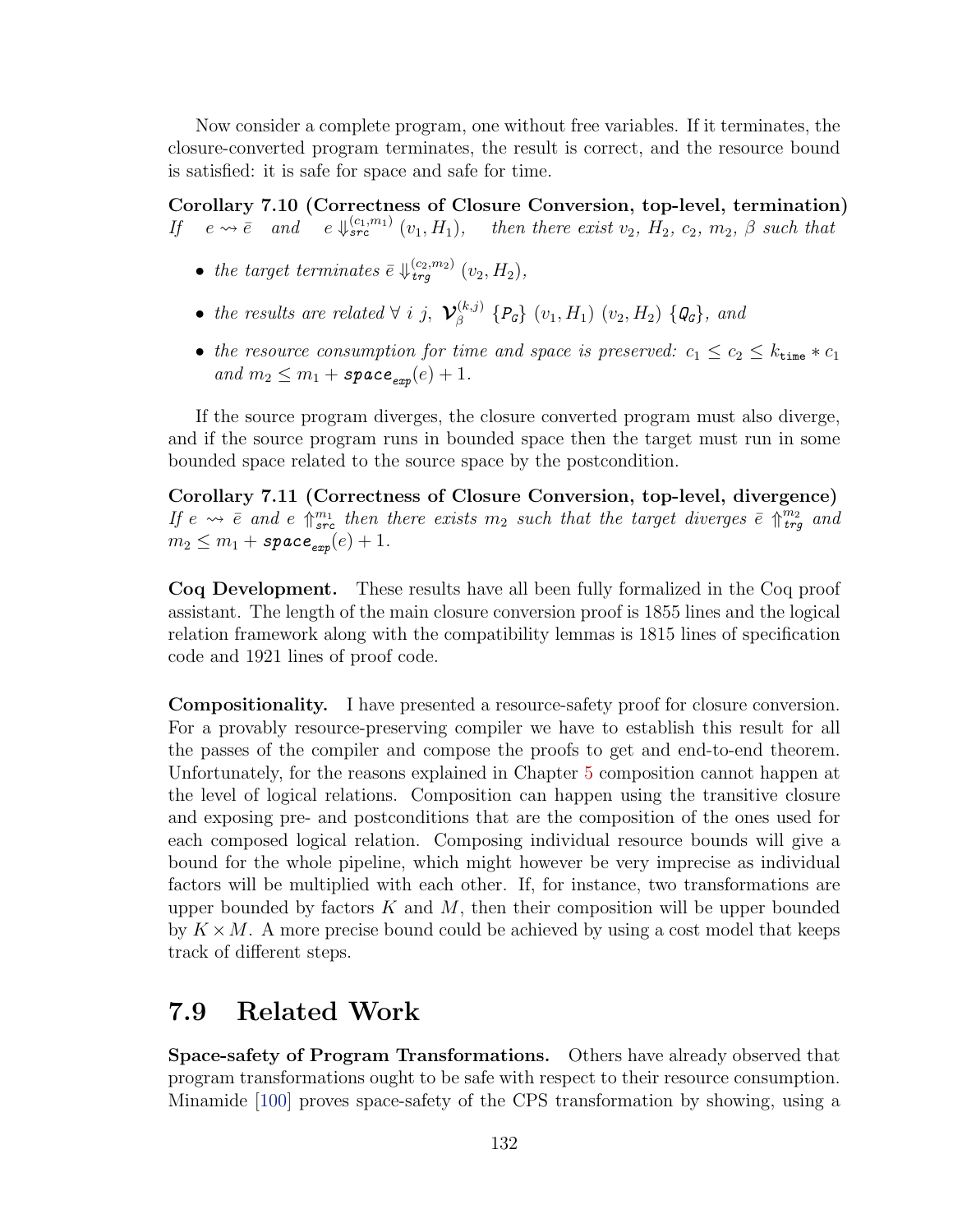simulation argument, that CPS preserves the size of the reachable portion in the heap within a constant factor. This proof is done using a forward syntactic simulation.

Improvement theory. Sands [\[116,](#page-169-0) [117\]](#page-169-1) defines a related concept to characterize transformations guaranteed to never worsen the asymptotic complexity of a program with respect to a particular resource. A program is called an improvement of another if its execution is more efficient with respect to a particular resource in any given program context. To show that a transformation is resource-safe it suffices to show that local steps of the transformation inhabit a particular improvement relation. This technique has been studied both in the context of time-safety and space-safety [\[57,](#page-164-1) [56\]](#page-164-2). Theory of space improvement has only been applied to local transformations.

After the publication of the work presented in this chapter [\[107\]](#page-168-2), Carr [\[28\]](#page-161-1) in his master's thesis explored the formal verification of space safety of transformations. Carr formally proves in the Coq proof assistant that a globalization transformation that hoists definitions to higher scopes is safe for space. This work is focused not only on showing a global upper bound for space safety, but establishing that this bound will also hold locally too by showing that space bounds holds between I/O events that can happen nondeterministically. The proof technique is based on syntactic simulations.

Space bounds in CakeML. After publication of this work [\[107\]](#page-168-2), a concrete space cost semantics has been developed for CakeML programs [\[53\]](#page-163-3). This cost semantics allows reasoning about heap and space bounds and is proved sound with respect to end-to-end compilation. Previously, the top-level theorem of CakeML allowed a program to terminate early because of insufficient memory resources. The new toplevel theorem of CakeML guarantees that if the source program is safe for space (the user can prove this assumption using the space cost semantics) then the target program will successfully terminate. Compared to the work in this chapter, the cost semantics for CakeML avoids explicit modeling of the heap (which we do here) by using a time-stamp mechanism to tag aliased values. It is also connected with a concrete garbage collection implementation, as opposed to the idealized garbage collection specification that is considered here.

Resource bound certification. Resource consumption bounds can be certified by showing that these bounds are preserved through a compilation pipeline. Crary [\[40\]](#page-162-0) present a decidable type system capable of establishing upper bounds on resource consumption of programs and they show that these bounds are preserved all the way to assembly. They do so by introducing a virtual clock that winds down at every function application. Although this technique suffices to show preservation of time, it does not scale to space usage in a garbage collected setting. Since memory does not grow monotonically, "ticks" cannot capture space consumption.

Certified space-preserving compilers for imperative languages exists, but employ very different proof techniques, that do not directly apply to functional programs and higher order state. Carbonneaux *et al.* [\[26\]](#page-161-2) prove that stack-space bounds established for C programs are preserved through CompCert by extending the trace preservation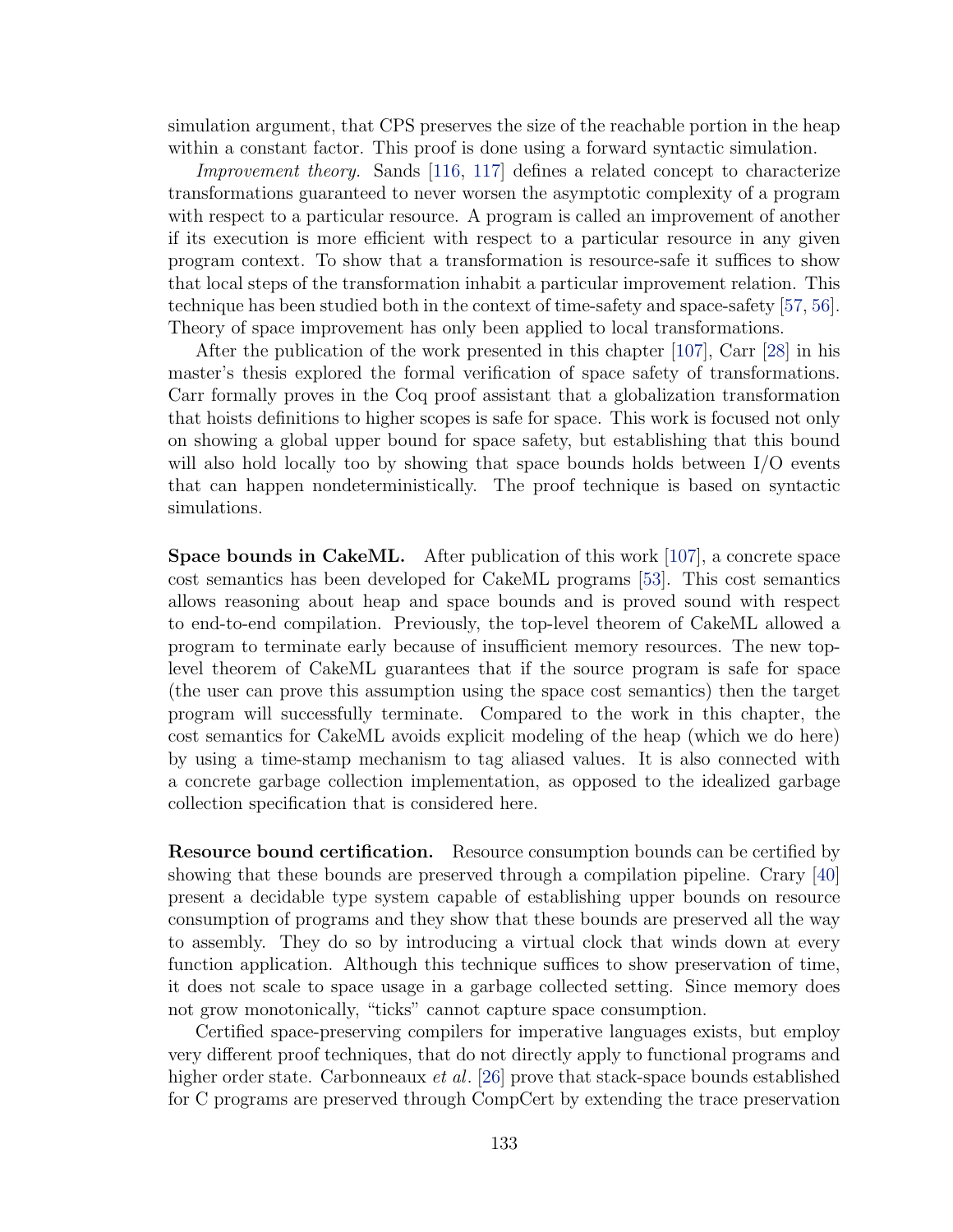proof of the compiler to also prove stack space consumption. Amadio et al. [\[7\]](#page-159-0) show that the labeling method, an instrumentation technique for monitoring resources the program consumes, is preserved through a compilation chain. The labels of the source program can be used to reason about its execution time, allowing for end-to-end bound certification. Besson et al. [\[24\]](#page-161-0) extend the semantics and the proof of CompCert to verify that memory consumption is preserved.

Logical relations. The application of logical relations to correctness of program transformations has been studied widely. Our logical relation is unusual in that it supports reasoning in presence of garbage collection. Hur *et al.* [\[64\]](#page-165-0) observed that Kripke logical relations are not directly compatible with garbage collection because of the heap monotonicity requirement that is violated in presence of garbage collection. They address that by the means of *logical memories* in which locations are never deallocated. Logical memories are connected to physical memories by a lookup table that specifies if a location is live in the physical memory and which physical location it corresponds. Our solution is to close our relation over all isomorphic heaps, hence guaranteeing that related computations will be related for future, possibly garbage collected, heaps.

The logical relation used in this chapter uses a stratified model for space, a technique introduced by Ahmed [\[5,](#page-159-1) [4\]](#page-159-2) to provide a semantics of mutable state. We use technique to avoid circularities in chains of references in the heap. Our model is unusual in that it decouples the heap stratification index from the step index. This allows us to maintain invariants that hold for the entirety of the heap, while performing a proof by induction on the step index.

Garbage collection specification. Our formalization of garbage collection is inspired by the one presented by Morrisett *et al.* [\[101\]](#page-168-0) in their formalization of an abstract machine for a functional language that allows the heap to be garbage collected nondeterministically. Our specification of garbage collection is similar to theirs, with the addition that we require the heap to be fully garbage-collected, which is required to prove the bounds.

Source cost analysis. Source-level cost analysis is complementary to the work presented in this paper. Most related to our work are techniques that apply to higher-order functional languages and support time and space usage [\[70\]](#page-165-1), and garbage collection [\[132,](#page-171-0) [6\]](#page-159-3).

Recent work in relational cost analysis is closely connected to our work as it is also concerned with relating the resource consumption of the execution of two programs. Cicek *et al.* [\[35,](#page-162-0) [30,](#page-161-1) [29\]](#page-161-2) develop type-and-effect refinement type systems capable of establishing precise bounds on the difference in the execution cost of two programs (or two executions of the same program). The type systems have applications in reasoning about the cost of incremental computation and reasoning about absence of side-channel attacks. Cicek *et al.* use a logical relation to prove the soundness of the type system with respect to the concrete cost semantics of the language. We drew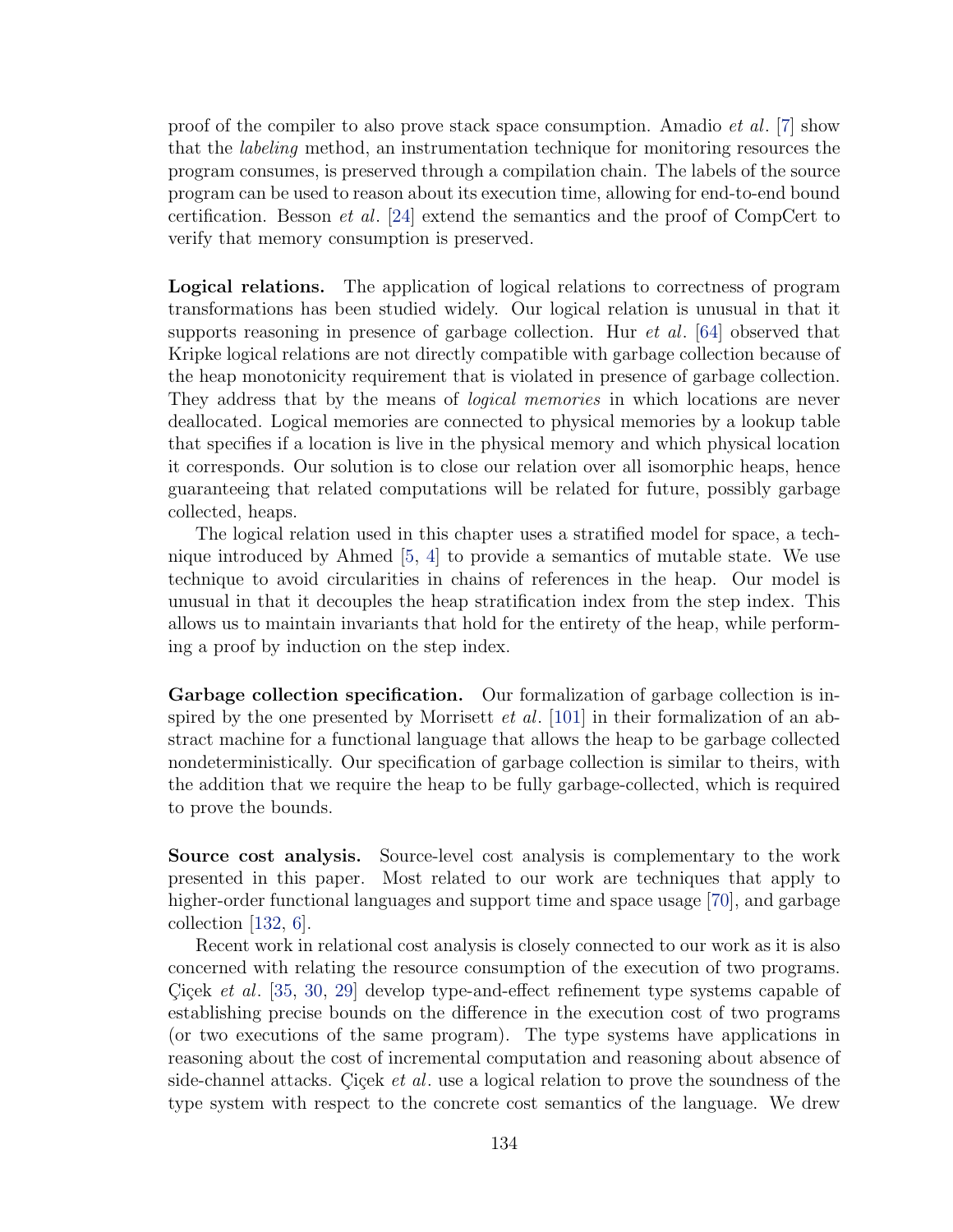inspiration from their logical relation when designing the proof framework presented in this chapter.

## 7.10 Conclusion

I have presented the first formal proof that closure conversion with flat closure representation is safe for space (as well as correct with respect to evaluation semantics). To do so I extended the logical relation that was used to prove behavioral refinement for closure to support reasoning about intensional properties of programs along with extensional ones. Compared to known limitations of standard logical relations, this novel relation provides the ability to reason about resource consumption preservation in the presence of garbage collected heaps. The reasoning can be applied to diverging source programs as well.

**Extension to**  $\lambda_{\text{ANF}}$ . I briefly outline how the framework of this chapter could be adapted to the full fragment of  $\lambda_{\text{ANF}}$ . To handle let-bound function calls we would have to modify the reachable heap and garbage collection specifications to use the correct set of live roots that include variables that are live after a function returns. For that we would have to extend the semantics with a notion of "stack" to keep track of live variables across function calls since in  $\lambda_{\text{ANF}}$  functions may return. The garbage collection specification would then have to be invoked not only after function entry, but also after function return. Of course, we would have to add a new compatibility for let-bound application and carry out the corresponding case of the closure conversion proof.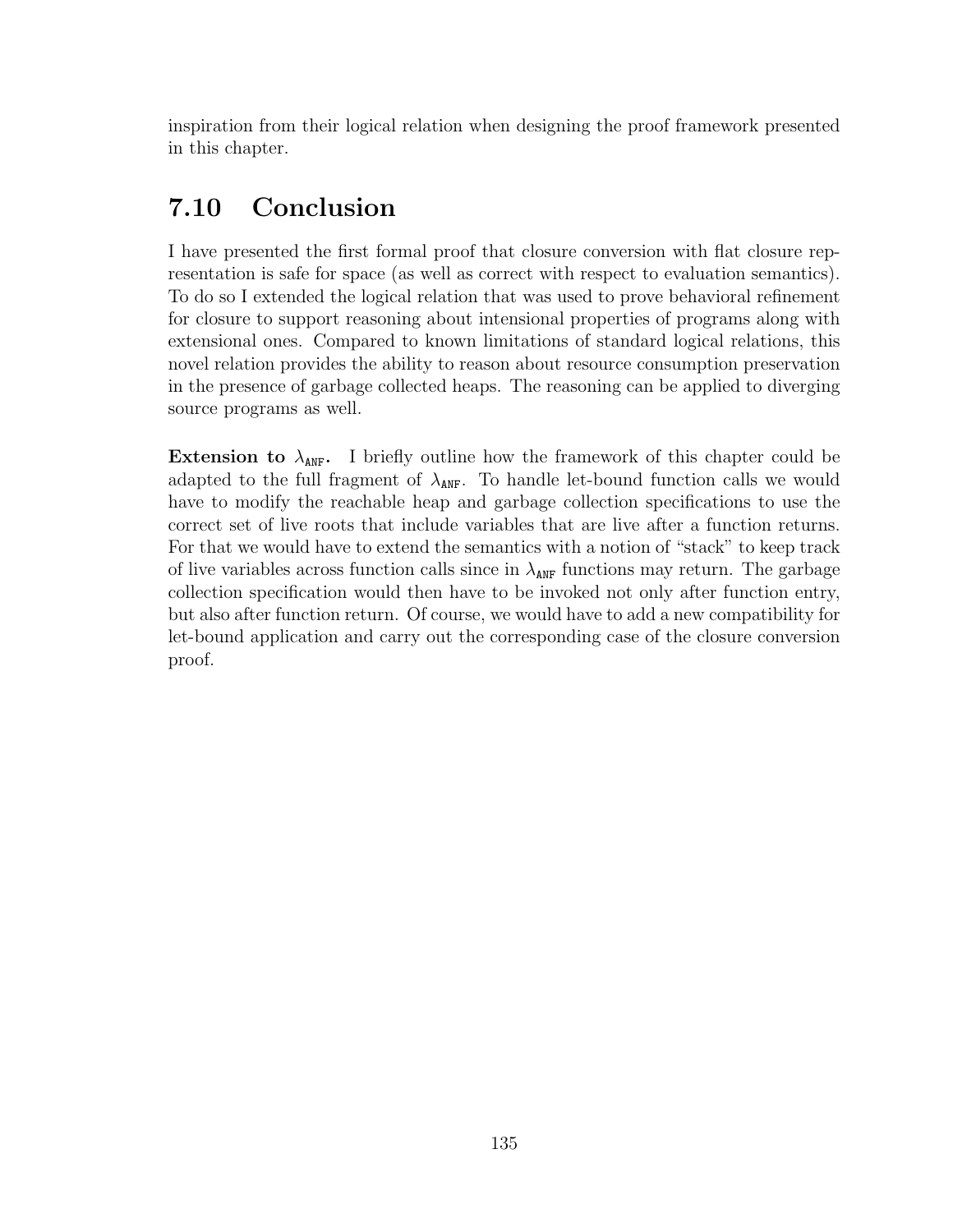# Chapter 8 Evaluation

In this chapter, I evaluate the performance of the CertiCoq compiler. I compare the performance of Gallina programs compiled with CertiCoq, using various configurations, with that of the same programs extracted to OCaml and compiled with the OCaml bytecode and native compilers. I evaluate different CertiCoq configurations:

- I compare the performance of code compiled through CertiCoq using CPS transformation with that of the code compiled through CertiCoq with direct-style ANF transformation.
- I evaluate the performance of CertiCoq-generated code using both the clang compiler and the CompCert compiler.
- I evaluate the performance of the code with and without the lambda-lifting closure-optimization pass. This optimization has long been known to have unpredictable behavior, resulting in improved performance in certain programs and in worse performance in others. To better understand the runtime performance of the lambda-lifted code, I evaluate the following aspects of the transformation: 1. Which known call sites are allowed to call a lambda lifted function instead of its closure. 2. Free variables that are live across calls inside the function body in which they appear free, are more expensive to pass as parameters. I run experiments with different threshold values for the number of calls during which a free variable can be live. 3. The effect of inlining lambda-lifted functions inside their escaping wrappers.

## 8.1 Experimental Setup

I run the experiments on a MacOS machine<sup>[1](#page-146-0)</sup> with a 2.5 GHz Intel Core i7 processor. To compile the generated C code, I use Clang 10.0.1 and CompCert 3.7 with optimization level -O2. To compile the extracted OCaml code, I use OCaml 4.07.0.

To measure the execution time of each benchmark I run it for 100 times and take the average time.

<span id="page-146-0"></span> $1x86 - 64$ -apple-darwin18.7.0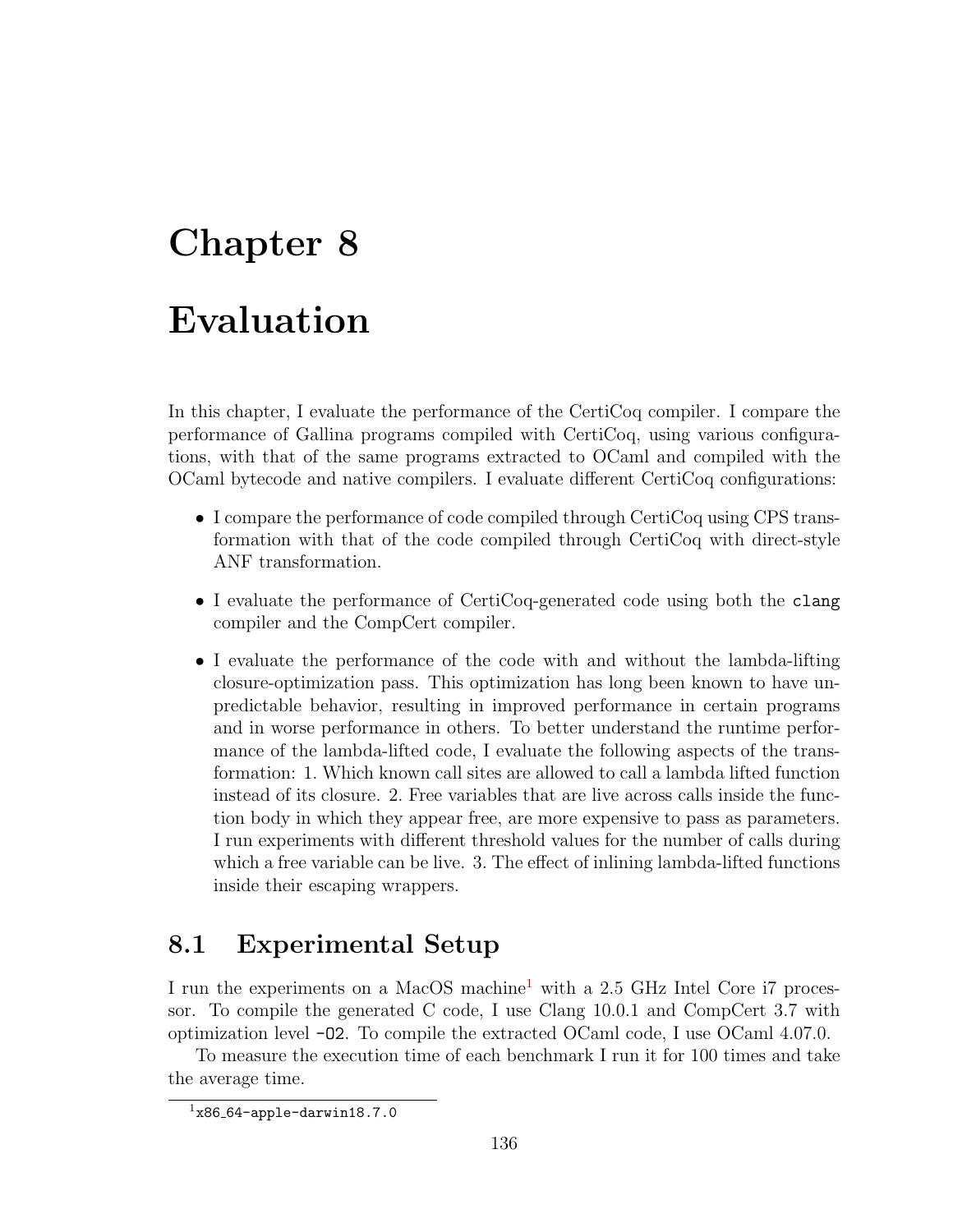## 8.2 Benchmarks

For the evaluation of CertiCoq I use a benchmark suite that consists of the following programs.

List append (demo1). A microbenchmark that appends two lists of booleans.

List map (demo2). A microbenchmark that maps boolean negation over a list of booleans (using the higher-order function map).

List summation (list-sum). A microbenchmark that constructs a list with 100 elements, all equal to 1, and computes the sum of the elements.

The rest of the benchmarks are larger programs, and some of them are parts of larger verified software developments.

VeriStar entailment checker (vs-easy and vs-hard). VeriStar [\[126\]](#page-170-0) is a formally verified decision procedure for a decidable fragment of separation logic. We use CertiCoq to compile the VeriStar prover and evaluate the performance of deciding the validity of two entailments, an easy one vs-easy and a harder one vs-hard.

**Binomial queue (binom).** We use a verified binomial queue implementation [\[134,](#page-171-1) [12\]](#page-160-0) to construct two queues (the first one including all the even numbers from 0 to 2000 and the second one including all the odd numbers in the same range), merge them, and find the maximum element.

Graph coloring (color). We use a formally verified implementation of the Kempe/Chaitin algorithm for graph coloring [\[32,](#page-162-1) [12\]](#page-160-0) to color a graph.

SHA encryption (SHA). We use Secure Hash Algorithm 2 with 256 bit digest (SHA-256) to compute the cryptographic hash of a string consisting of 484 characters.

## 8.3 Results

### 8.3.1 CertiCoq CPS vs. CertiCoq ANF vs. OCaml

In Figure [8.3,](#page-150-0) I compare the performance of the code compiled with CertiCoq using CPS or direct-style ANF transformation with that of code extracted to OCaml and compiled with the OCaml bytecode compiler (ocamlc) and the OCaml native compiler (ocamlopt).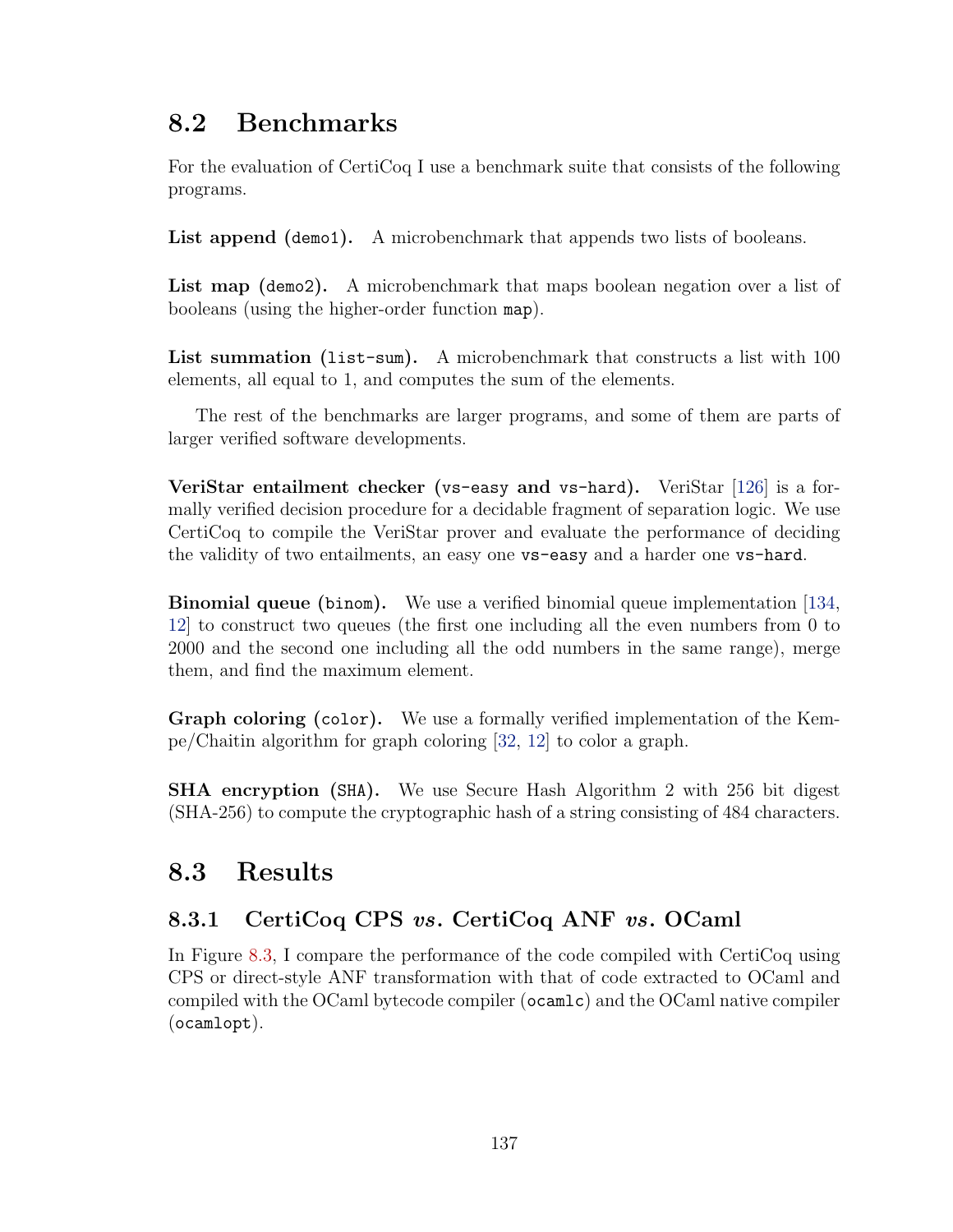|          | CertiCoq    | CertiCoq   | ocamlopt | ocamlc     | ANF/ocamlopt |
|----------|-------------|------------|----------|------------|--------------|
|          | ANF<br>(ms) | $CPS$ (ms) | (ms)     | $\rm (ms)$ |              |
| demo1    | 0.036       | 0.052      | 0.017    | 0.034      | 2.073        |
| demo2    | 0.012       | 0.015      | 0.005    | 0.010      | 2.138        |
| list-sum | 0.064       | 0.140      | 0.038    | 0.103      | 1.714        |
| vs-easy  | 0.090       | 0.210      | 0.019    | 0.220      | 4.665        |
| vs-hard  | 29.224      | 46.098     | 12.353   | 112.940    | 2.366        |
| binom    | 2.654       | 5.201      | 0.627    | 5.197      | 4.233        |
| color    | 17.716      | 27.108     |          |            |              |
| sha-fast | 22.006      | 50.820     | 15.693   | 69.787     | 1.402        |

Figure 8.1: CertiCoq benchmarks: CertiCoq (ANF and CPS) vs. OCaml (native and bytecode). OCaml numbers for color are omitted because Coq's built-in extraction generates illegal code.

CPS vs. ANF In all cases above, the direct-style code outperforms the continuation-passing style code. The performance of the CPS code could be improved with more sophisticated techniques to reduce heap allocation such as using callee-save registers to pass live free variables to continuations [\[17\]](#page-160-1), and using optimally linked closure environments [\[121\]](#page-170-1). This is consistent with the recent results in the literature by Farvardin and Reppy [\[47\]](#page-163-0), who observe that programs with deep recursion (such us the programs of this benchmark suite) perform better in direct-style implementations. The performance of CPS could be also improved by adding support for primitive functions in CertiCoq (such as addition of integers).

CertiCoq vs. OCaml In the above benchmarks, the code compiled with CertiCoq is between 1.4 and 4.7 times slower than the code generated by the OCaml native compiler. One source of overhead is the implementation of multi-argument functions in CertiCoq. CertiCoq will only uncurry known function calls, leaving escaping functions curried. Because of currying, application of unknown functions will be applied to one argument at a time, causing the allocation of a closure for each intermediate function result. In OCaml, calls to unknown function can be applied to multiple arguments, and hence a closure will be allocate only if an unknown function is partially applied [\[141\]](#page-171-2).

CertiCoq performs significantly better than the OCaml byte code compiler for the larger benchmarks of the test suite. The two compilation pipelines have similar performance on the smaller benchmarks demo1 and demo2.

#### 8.3.2 CompCert vs. Clang

In Figure [8.2,](#page-149-0) I compare the performance of code compiled with CertiCoq and clang with code compiled with CertiCoq and CompCert (ccomp). The code compiled with CompCert is slower that the code compiled the Clang compiler for all the benchmarks of the test suite. At worse, code generated with CompCert runs 4.4 times slower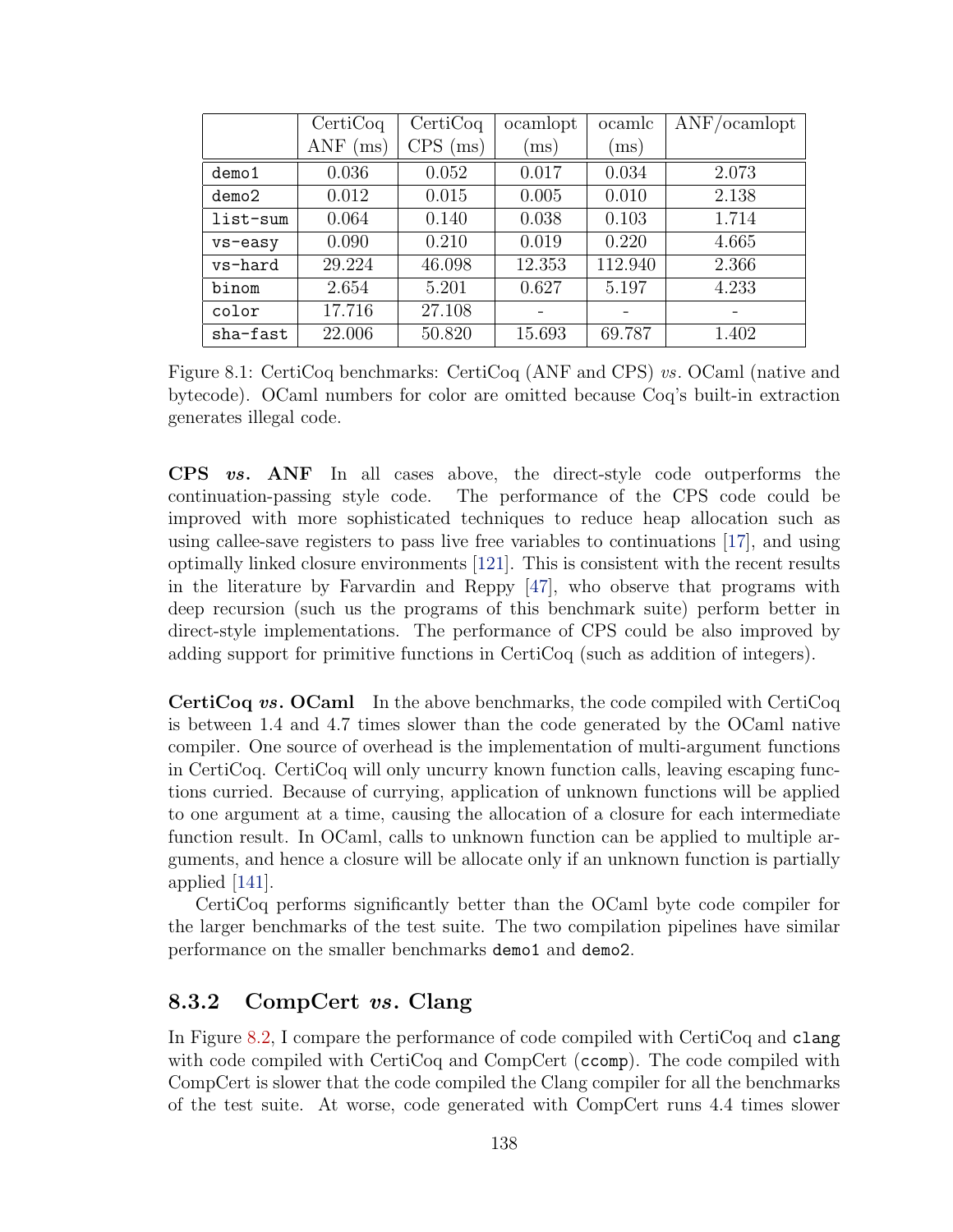<span id="page-149-0"></span>

|          | ANF        | <b>ANF</b>    | Slowdown | <b>CPS</b>        | <b>CPS</b>                  | Slowdown |
|----------|------------|---------------|----------|-------------------|-----------------------------|----------|
|          | $+$ Clang  | ccomp<br>$^+$ |          | Clang<br>$^{+}$   | ccomp<br>$^+$               |          |
|          | $\rm (ms)$ | (ms)          |          | $\overline{ms}$ ) | $\left( \mathrm{ms}\right)$ |          |
| demo1    | 0.037      | 0.039         | $5.9\%$  | 0.053             | 0.054                       | 1.9%     |
| demo2    | 0.011      | 0.015         | $45.5\%$ | 0.015             | 0.016                       | 11.1%    |
| list-sum | 0.063      | 0.062         | $1.7\%$  | 0.138             | 0.144                       | $4.3\%$  |
| vs-easy  | 0.082      | 0.101         | 24\%     | 0.200             | 0.239                       | 19.2%    |
| vs-hard  | 28.337     | 42.336        | 49.4%    | 46.484            | 71.369                      | 53.5%    |
| binom    | 2.622      | 11.629        | 343.4%   | 5.413             | 11.229                      | 107.4%   |
| color    | 17.085     | 20.341        | 19.1%    | 25.801            | 35.344                      | 37%      |
| sha-fast | 21.449     | 29.251        | 36.4%    | 49.779            | 74.431                      | 49.5%    |

Figure 8.2: CertiCoq benchmarks: CertiCoq + Clang vs. CertiCoq + CompCert.

than code generated with clang (binom), but most of the benchmarks have a more a reasonable overhead. Savary Bélanger *et al.* [\[119,](#page-169-0) section 6] explain some of the reasons why clang outperforms CompCert on the output of CertiCoq.

#### 8.3.3 Lambda lifting

Lambda lifting [\[67\]](#page-165-2) is a transformation that turns free variables of known functions into formal parameters. Lambda lifting has been used by compilers to eliminate closures for known functions. CertiCoq's lambda lifting transformation is described in Section [4.3.5.](#page-58-0) For clarity, I review its functionality here. CertiCoq will split each function into two instances: one to be used at known call sites and one to be used at escaping occurrences of the function name (parameter passing, function return, constructor argument). The known function call can be lambda-lifted, meaning that its free variables will be passed as parameters. The escaping instance will be a wrapper around the known instance and will immediately call the (possibly lambda-lifted) known function. To decide which free variables can become parameters and which functions can be lambda-lifted, we follow these rules.

- Either all free variables of a function will become parameters or none. That is, after lambda lifting a function must be closed. Partial lambda lifting of a function creates unnecessary closures, as described in Section [4.3.5.](#page-58-0)
- After lambda lifting, the number of arguments of each function should not exceed the number of available registers.
- A free variable that remains live across many calls inside the body of the function in which it appears is more expensive to pass as parameter than to store in a closure environment, and hence such free variables are not passed as parameters.

Furthermore, at each known call site we may choose to call the escaping wrapper, or inline it to call the known function. We follow two different heuristics: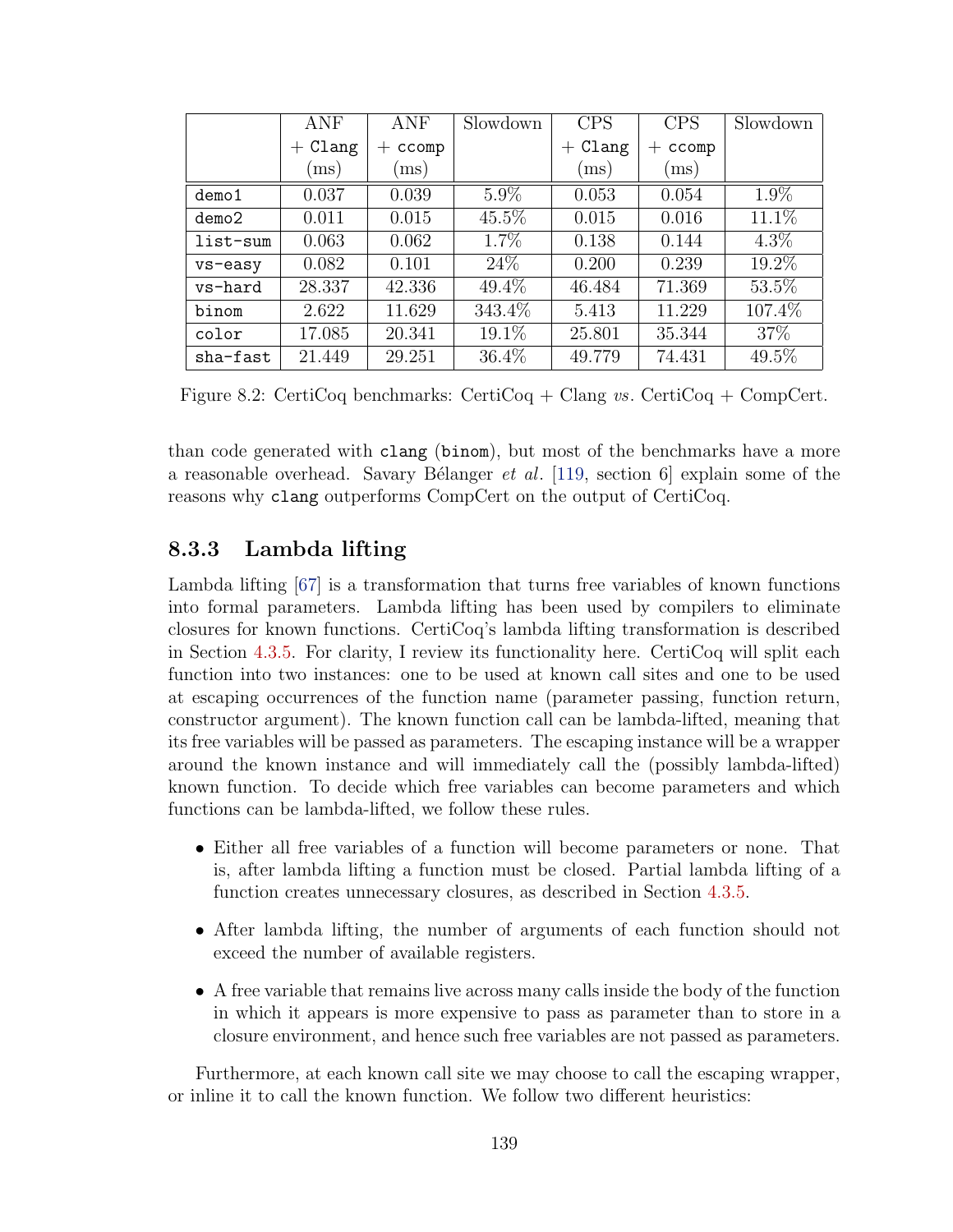- Conservative strategy: the known function instance is called only if the extra arguments are already in scope (bound in the local scope or free in the current function). This way we avoid potential growth in closure environments.
- Aggressive strategy: we inline all known calls to call the known lambda-lifted function.

Lastly, we can choose to inline the calls to the known functions from their wrappers, to avoid the cost of calling the known function from the escaping wrapper when the function is called from an unknown call site.

In our default configuration, which we base on the results of these experiments, we choose to inline all calls to known functions, to allow variables to remain live across at most one call, and not to inline the calls to known functions from wrappers.

First, I compare the performance of CertiCoq code without the lambda-lifting transformation with the performance of the code compiled with lambda lifting enabled. Then, I compare the performance of different lambda lifting configurations, based on the design parameters I described above. The benchmarks demo1, demo2, and list-sum remain unaffected by the transformation and are omitted from the results.

#### Default configuration

Figure [8.3](#page-150-0) shows the performance of CertiCoq compiled with with the lambda lifting optimization enabled  $(-01)$  compared with Certicoq code compiled without lambda lifting.

<span id="page-150-0"></span>

|          | <b>ANF</b>               | $ANF + LL$ | Speedup | <b>CPS</b> | $CPS + LL$ | Speedup   |
|----------|--------------------------|------------|---------|------------|------------|-----------|
|          | $\left(\text{ms}\right)$ | (ms)       |         | (ms)       | (ms)       |           |
| vs-easy  | 0.094                    | 0.086      | 8.2%    | 0.214      | 0.211      | $1.4\%$   |
| vs-hard  | 28.115                   | 26.457     | $5.9\%$ | 45.470     | 45.689     | $-0.5\%$  |
| binom    | 2.614                    | 2.551      | $2.4\%$ | 5.353      | 6.562      | $-22.6\%$ |
| color    | 17.495                   | 16.906     | $3.4\%$ | 25.942     | 25.557     | 1.5%      |
| sha-fast | 21.617                   | 21.324     | $1.4\%$ | 49.817     | 49.851     | $0.1\%$   |

Figure 8.3: CertiCoq benchmarks: CertiCoq ANF/CPS vs. CertiCoq ANF/CPS + LL (Lambda Lifting).

The most significant improvement is exhibited by the VeriStar benchmark: we observe a a  $8.2\%$  speedup in vs-easy and  $5.9\%$  speedup in vs-hard. Interestingly, lambda lifting incurs a 22.6% overhead in the CPS version of binom. After inspection of the code, the overhead appears to be coming exclusively from eager projection of free variables from the environment of continuation closures. In lambda-lifted code, continuations are always called as unknown functions, and they always enter through the wrapper. Upon entry, all free variables will be projected out of the environment all at once, even if they are not needed for this execution (because they are used in a different branch of a case statement). For example, in binom, the recursive function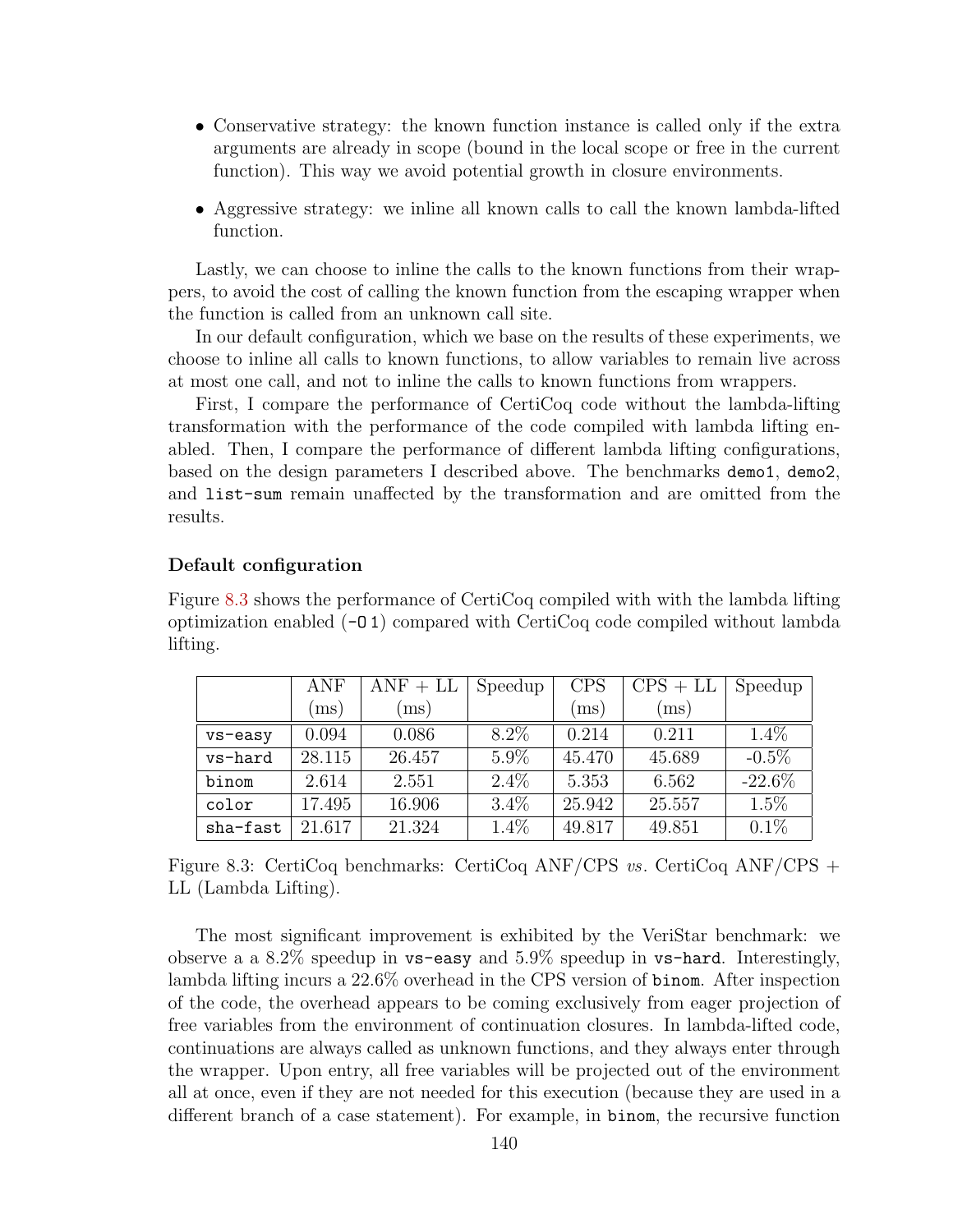find-max has such a continuation, causing the projection of unneeded free variables of the environment at each iteration. To avoid this issue with CPS, we could turn off lambda lifting for non-recursive functions that escape (such us continuations).

Size of the generated code. In direct code, lambda-lifting decreases the size of the generated code. For example vs-easy compiles to 54623 loc (lines of C code) with lambda lifting and to 57071 loc without. For CPS, lambda lifting increases the size of the code  $(71464 \text{ vs. } 75493 \text{ for } \text{vs-easy}).$ 

Remark about the performance of lambda-lifting optimization. Lambda lifting appears to improve performance the most when it is able to find a free variable that can be passed through a chain of known calls to the function that uses it. An example of such case is a patrially applied function in the the VeriStar benchmark. This benchmark uses a comparison function from the Coq standard library that is parameterized by the type of comparison (less, equal or greater) it performs.

```
Inductive comparison : Set:=
  Eq : comparison | Lt : comparison | Gt : comparison
Fixpoint compare_cont (r : comparison) (x y : positive) := ...
```
The VeriStar function expr\_cmp uses the partial application of compare\_cont to compare for equality.

```
Definition compare = compare_cont Eq.
Definition expr\_cmp e e' : comparison :=
  ... compare v v' ...
```
In ANF, the above example will look like,

```
let x = Eq () in
let compare = compare_{cont} Eq in
```

```
fun expr_cmp e e' := ... let z = compare v in let w = z v' in ...
```
In the above code, the variable compare (which is a closure) is a *free variable* of the function that uses it, and it has to be passed to it through its closure environment by each caller. This, causes compare to be a free variable of the caller of expr\_cmp and so on. Furthermore, at application time, compare will be applied to its three arguments one by one, allocating a closure for each intermediate application. Now, crucially, compare\_cont, which after uncurrying is just an uncurry wrapper, will be inlined, causing the application of compare to be fully applied:

fun expr\_cmp e e' : comparison := ... compare\_cont' x v v' ...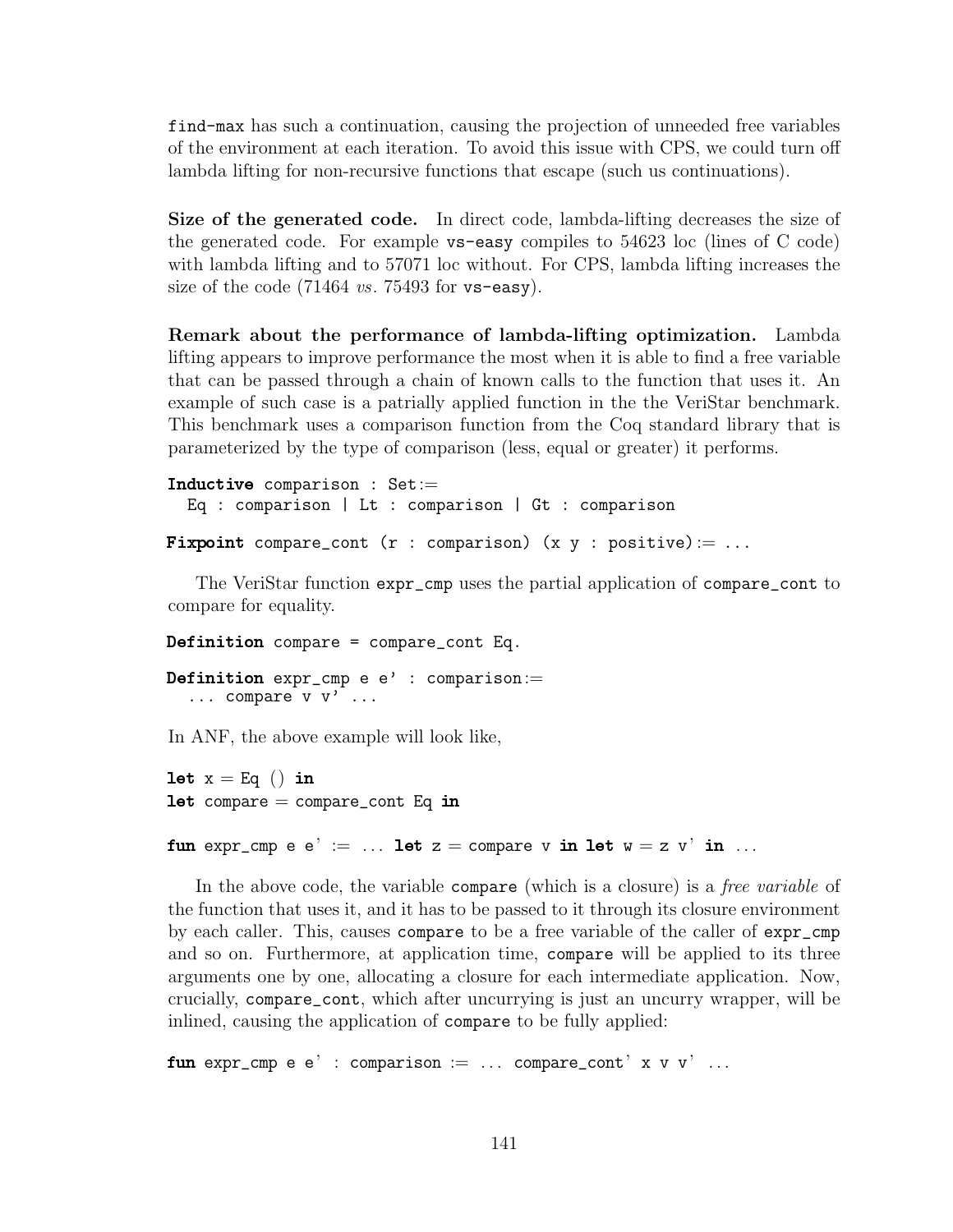Where compare\_cont' is the uncurried version of compare\_cont.

Now, instead of the partially applied compare, the program will call the fully applied compare\_cont'  $x v v'$ . This is already an improvement, but  $x$  is a free variable of expr\_cmp, so again it has to be passed to through a chain of closure environments, causing expr\_cmp and functions that call it to be closure converted.<sup>[2](#page-152-0)</sup> Fortunately, with lambda lifting x can be passed as parameter to  $\exp r$  cmp and all functions that call expr\_cmp and their callers, eliminating all closures of these functions and turning them to efficient C-style calls.

#### Which call sites to inline?

In the following table I evaluate the performance of the conservative inlining strategy vs. the performance of the aggressive inlining strategy at known call sites. The conservative strategy only calls the known lambda-lifted functions when the extra parameters are either already free variables of the caller, or local variables in scope (that is, it is guaranteed to never increase the free variables of a function). The aggressive strategy inlines all known calls to they directly call the lambda lifted function. The aggressive strategy might increase closure allocation but also it exposes more opportunities for optimization.

|          | $LL_{\text{ANF}}^c$ | $LL^a_{ANF}$ | Speedup | $LL_{CPS}^c$ | $LL_{CPS}^a$ | Speedup |
|----------|---------------------|--------------|---------|--------------|--------------|---------|
|          | (ms)                | $\rm (ms)$   |         | (ms)         | (ms)         |         |
| vs-easy  | 0.087               | 0.083        | $4.1\%$ | 0.214        | 0.197        | 8\%     |
| vs-hard  | 28.413              | 26.652       | $6.2\%$ | 47.391       | 45.554       | 3.9%    |
| binom    | 2.544               | 2.527        | $0.7\%$ | 6.583        | 6.536        | $0.7\%$ |
| color    | 17.277              | 17.017       | $1.5\%$ | 26.288       | 25.684       | $2.3\%$ |
| sha-fast | 21.863              | 21.556       | $1.4\%$ | 50.895       | 50.417       | $0.9\%$ |

Figure 8.4: CertiCoq benchmarks: CertiCoq  $ANF/CPS + LL<sup>c</sup>$  (conservative inlining)  $vs.$  CertiCoq ANF/CPS + LL<sup>a</sup> (aggressive inlining).

We observe that the aggressive strategy (used by our default configuration) is more efficient. This is because the extra free variables inside the callers can be turned into parameters themselves, as described above for the vs-easy benchmark, completely eliminating closure allocation for these functions. Further analysis could be used to improve this heuristic decision, by approximating which free variables might increase closure allocation if passed as parameters.

#### Which free variables to pass as parameters?

CertiCoq's lambda lifting transformation is parametric on the number of intermediate calls during which a free variable may be live. I evaluate the performance of lambda

<span id="page-152-0"></span><sup>2</sup>x has an unboxed representation so it could, in principle, be defined as a global variable in the generated C code. This optimization is not performed by CertiCoq. However, even if CertiCoq performed this optimization, the above scenario would still apply to boxed constructors (*i.e.*, heap allocated objects).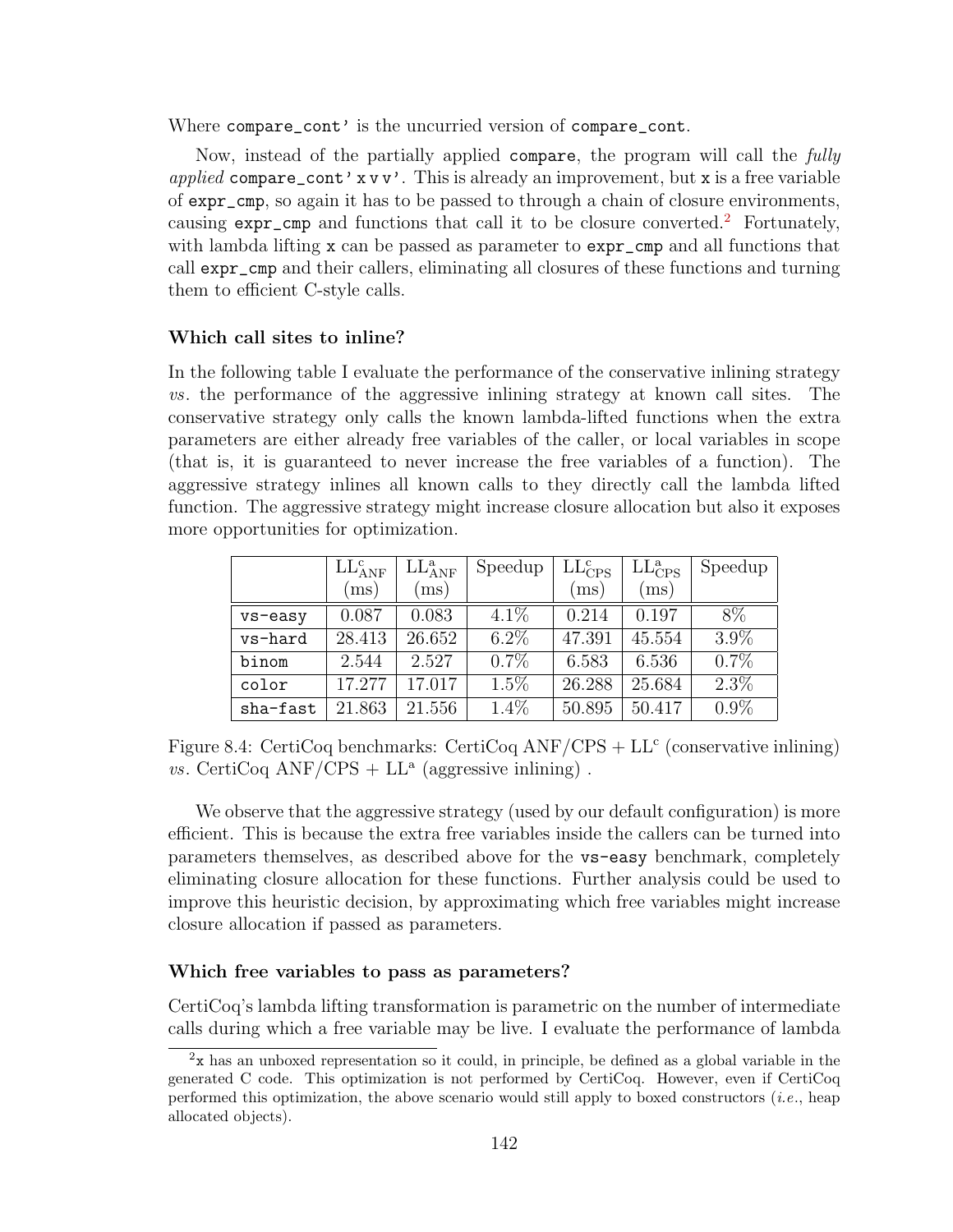|          | LI <sub>0</sub> | $LL^1$ | $LL^2$ | $\overline{\mathrm{LL}^{10}}$ |
|----------|-----------------|--------|--------|-------------------------------|
|          | (ms)            | (ms)   | (ms)   | (ms)                          |
| vs-easy  | 0.086           | 0.076  | 0.081  | 0.079                         |
| vs-hard  | 26.553          | 26.461 | 26.745 | 26.736                        |
| binom    | 2.508           | 2.500  | 2.508  | 2.525                         |
| color    | 16.942          | 17.081 | 16.909 | 17.053                        |
| sha-fast | 21.432          | 21.331 | 21.274 | 21.149                        |

<span id="page-153-0"></span>lifting when a free variable can be live during at most 0, 1, 2, and 10 calls in order to become a parameter. The results are shown in Figure [8.5.](#page-153-0)

Figure 8.5: CertiCoq benchmarks: comparison of lambda lifting allowing parameters to be live at most during *n* calls  $(LL^n)$ .

We observe that there is a trade-off between turning free variables to parameter eliminating a closure environment and the number of intermediate calls in the body of the lambda-lifted function during which these variables remain live. Parameters (typically stored in registers) that remain live across calls generate memory traffic because their values have to be saved into the stack before the call and restored after the call. For the VeriStar benchmark (vs-easy and vs-hard), we observe that the performance peaks when the threshold of calls is 1. After that, the performance is worsened. For binom the code remains unaffected by this choice, hence the performance stays virtually the same. For color, the performance becomes somewhat worsened at threshold 1, but it gets improved for larger values, perhaps as more opportunities for closure elimination are exposed. The performance of sha-fast is slightly improved by increasing the threshold value.

#### Inlining of Lambda-lifting Wrappers

Lastly, I evaluate the effect on the performance of the code when the call from the wrapper is inlined vs. when it is not inlined. This inlining happens after closure conversion, to avoid exponential (in the size of the nesting depth) blowup in the size of the code.

|          | LL <sub>ANF</sub> <sup>n</sup> | $LL^i_{ANF}$ | Speedup  | $LL_{CPS}^{n}$ | $LL^i_{CPS}$ | Speedup  |
|----------|--------------------------------|--------------|----------|----------------|--------------|----------|
|          | (ms)                           | (ms)         |          | (ms)           | (ms)         |          |
| vs-easy  | 0.079                          | 0.079        | $-0.2\%$ | 0.187          | 0.193        | $-3.1\%$ |
| vs-hard  | 26.620                         | 26.646       | $-0.1\%$ | 45.856         | 45.359       | $1.1\%$  |
| binom    | 2.508                          | 2.566        | $-2.3\%$ | 6.518          | 6.569        | $-0.8\%$ |
| color    | 16.988                         | 16.925       | $0.4\%$  | 25.598         | 25.498       | $0.4\%$  |
| sha-fast | 21.353                         | 21.213       | 0.7%     | 49.632         | 48.955       | 1.4%     |

Figure 8.6: CertiCoq benchmarks: CertiCoq  $ANF/CPS + LL<sup>n</sup>$  (no inlining in wrappers) vs. CertiCoq  $ANF/CPS + LL^i$  (inlining).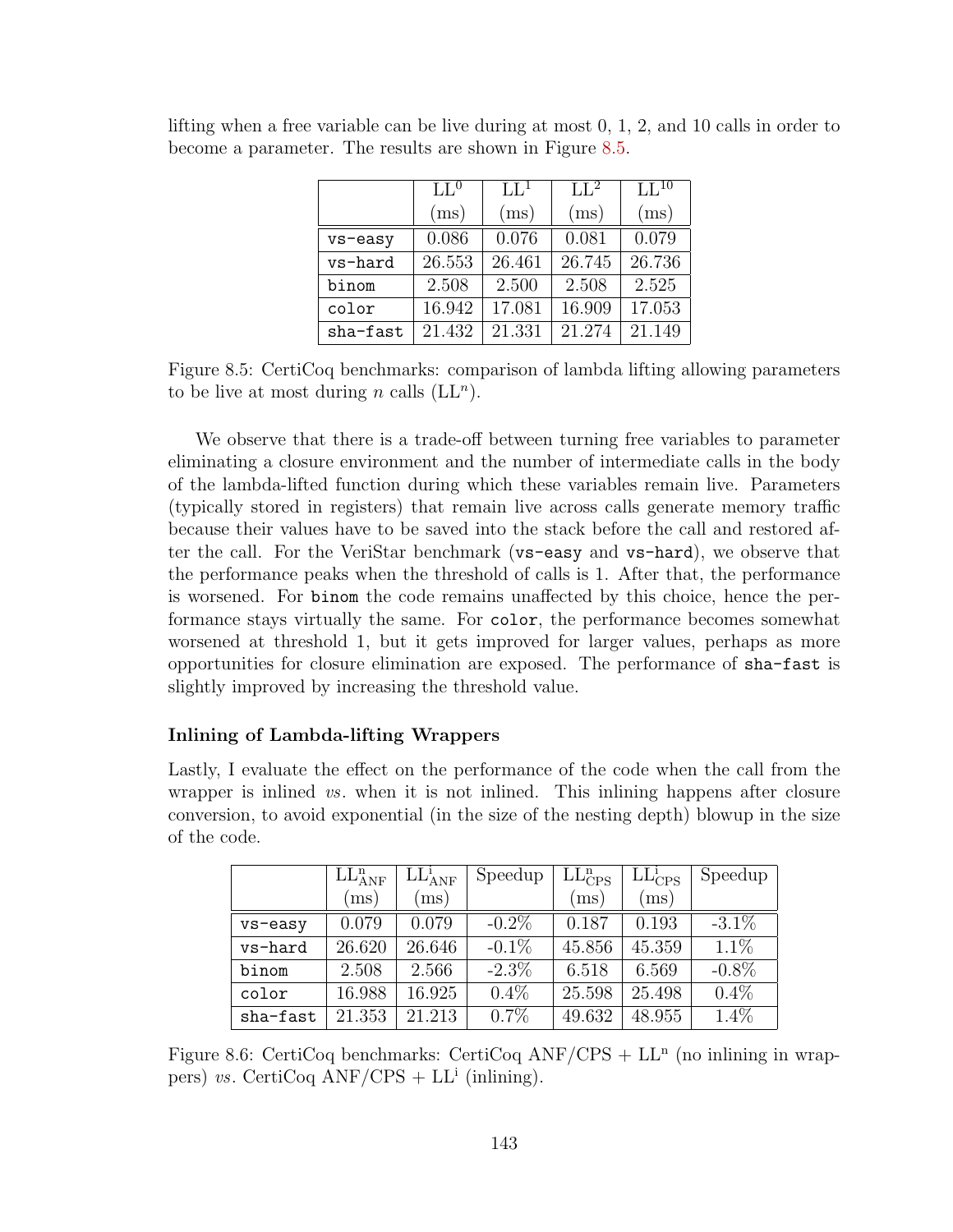We observe that inlining of known calls inside the escaping wrappers has very little effect on performance. As expected, it also increases the size of the code. The performance behavior can be due to various reasons. First, tail calls to known functions are implemented as efficient jumps by clang (which performs tail-call optimization when -O2 is enabled). Therefore such calls are already very efficient and inlining them has little performance improvement.

Moreover, many of the escaping functions are functions that have been uncurried, using the technique described in Section [4.3.3.](#page-55-0) For such functions, the lambda-lifted function has only known occurrences, some of them inside the uncurry wrapper, since escaping occurrences of this function always refer to the uncurry wrapper. Therefore, the escaping lambda-lifted wrapper is never used.<sup>[3](#page-154-0)</sup>

#### Conclusion and Related Work

Based on the results of these experiments we pick our default lambda lifting configuration: 1. We inline all known calls so that they call directly the lambda-lifted functions 2. we allow variables to be live during at most one call, and 3. we do not inline calls to known lambda-lifted functions inside their escaping wrappers. Our lambda lifting approach implements more heuristics than lambda lifting in other compilers, allowing us to have a more selective lambda-lifting strategy. With our lambda lifting strategy, we have observed significant performance improvement in some of our ANF benchmarks, and no performance overhead for the set of benchmarks that were used. For CPS, the "optimization" results in worse performance, therefore it is best disabled for CPS compilation.

Flambda. OCaml's optimizing Flambda pipeline [\[87,](#page-167-0) Chapter 21] uses a similar lambda-lifting transformation to unbox closure environments and store free variables in registers. The optimization is turned off by default, as it may incur performance overhead in some programs. To try to mitigate the overhead, small enough functions will be duplicated by Flambda, so that two different versions of function are created (which are not defined in terms of each other in the way escaping wrappers are). The original function will be used at escaping positions and the lambda-lifted one at known positions.

This strategy does not remove the performance overhead (after all, tail-calls to known closed functions are very efficient) and, moreover, it will miss the opportunity to optimize unknown calls to recursive functions with free variables. In CertiCoq, such calls will enter through the escaping wrapper, that will project all free vari-ables once and for all and then it will call the efficient C-style known function.<sup>[4](#page-154-1)</sup> We

<span id="page-154-0"></span><sup>&</sup>lt;sup>3</sup>The uncurry wrappers may also become lambda lifted but this will have no observable effect in the generated code. The code will always enter through the escaping wrapper, since uncurry wrappers only escape, and the lambda lifted function will always be small enough to be inlined inside the body of the lambda-lifting wrapper of an uncurry wrapper.

<span id="page-154-1"></span><sup>4</sup>Escaping functions that are not recursive are best not to lambda-lift to avoid eager projection of free variables.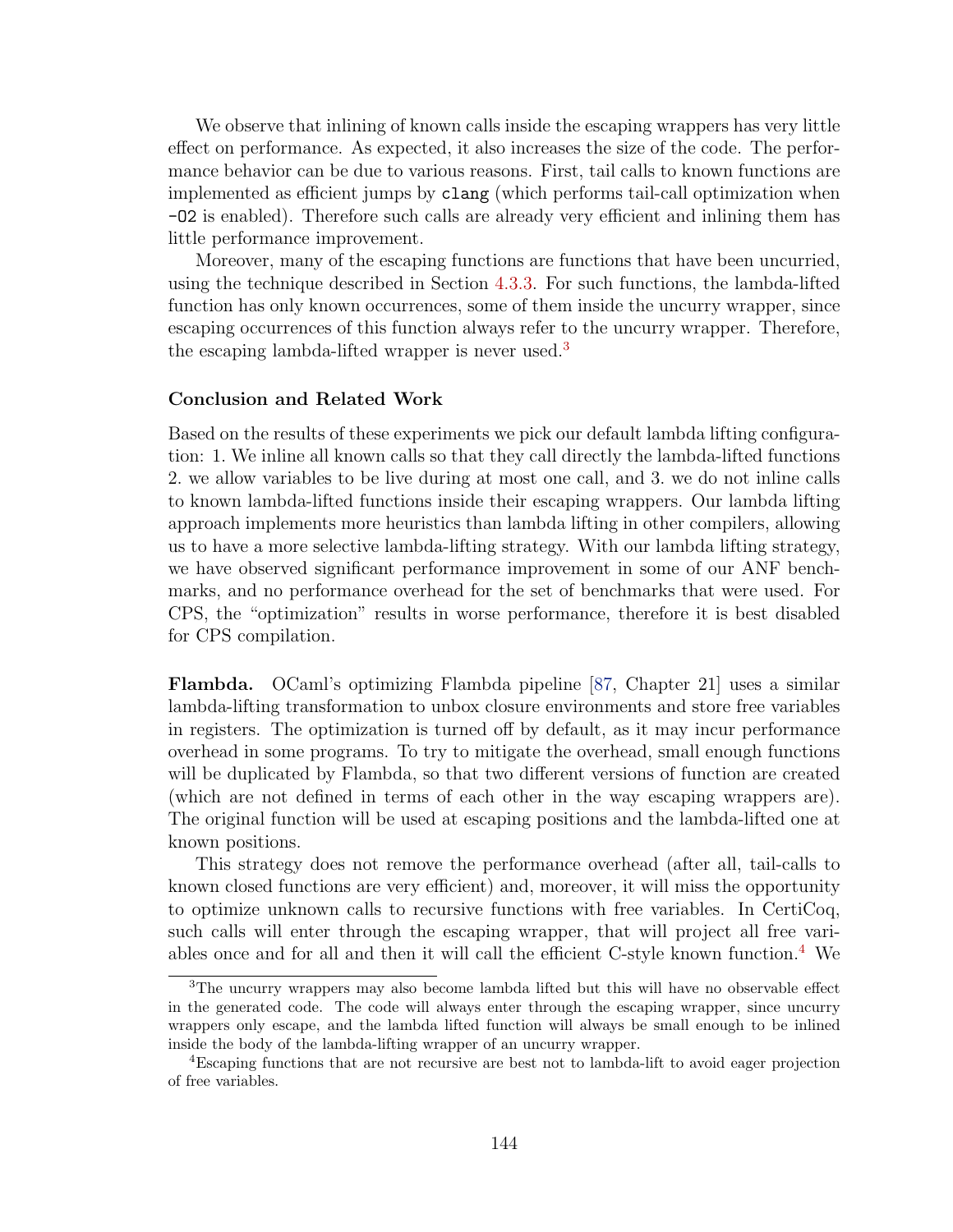anticipate that the lambda-lifting transformation of Flambda could be improved by implementing some of the design decisions described in this chapter.

GHC. GHC uses lambda lifting as part of its GHC Core compilation-bytransformation optimizing pipeline [\[68,](#page-165-3) [118\]](#page-169-1). This transformation in GHC also appears to improve the performance for certain programs but worsen it for others. The inverse transformation, lambda dropping [\[42\]](#page-162-2) that turns parameters to free variables is also explored. Lambda lifting in GHC is performed selectively, in order to completely avoid lambda lifting functions that escape and are partially applied. However, GHC's lambda lifting will not split functions to known and escaping instances that could expose more optimization opportunities and would allow for a more flexible selective lambda-lifting strategy. GHC's selective lambda lifting approach results in modest performance improvement (1-2%).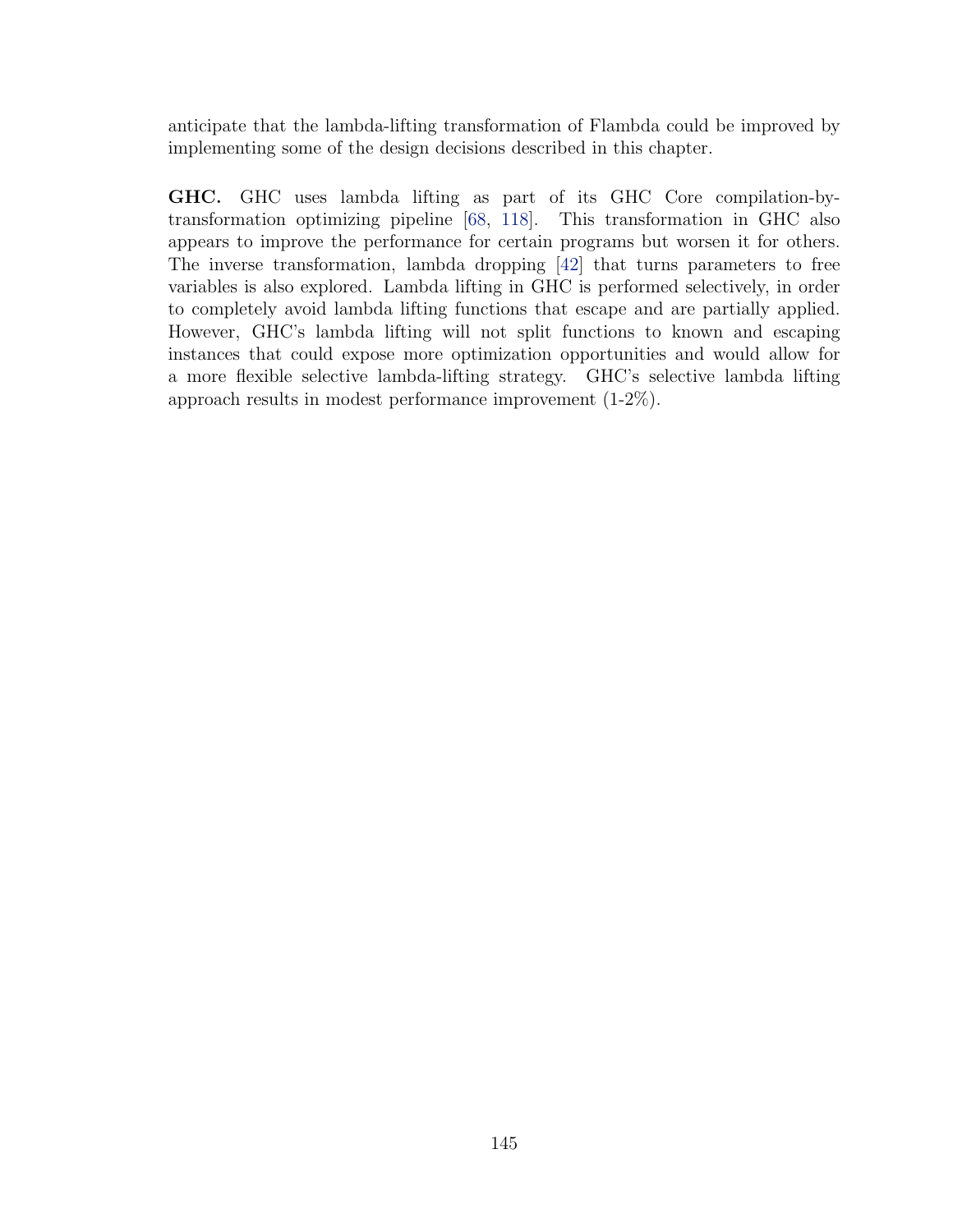# Chapter 9 Conclusions and Future Work

I have presented the design, implementation, and verification of CertiCoq's middle end, an optimization pipeline that compiles CertiCoq's  $\lambda_{\text{ANF}}$  intermediate language to a first-order subset of the language that can be readily compiled to first-order low-level languages.

The design of the  $\lambda_{\text{ANF}}$  pipeline follows a compilation-by-transformation approach plugging together small, modular transformations that can be verified independently and composed in arbitrary order. That allows a lot of flexibility in fine-tuning the pipeline: experimenting with how transformations interact can lead to significant improvements in the generated code. This design allows new transformations to be easily introduced, and transformations to be reused multiple times (which is typical for inlining and shrink reduction). GHC's Core-to-Core and OCaml's Flambda (unverified) optimizing pipelines follow a similar design.

To verify the  $\lambda_{\text{ANF}}$  pipeline I developed a proof framework based on step-indexed logical relations. The framework presented is novel in that it supports reasoning about divergence preservation (with the use of a postcondition to relate the number of steps that the two programs take). Most importantly, I show how individual logical relation proofs can be composed in order to derive a top-level theorem that supports correctness of separate compilation, providing a lightweight solution to the lack of vertical compositionality of logical relations. This technique can be used to show correctness of separate compilation when programs are compiled through pipelines that use the same series of intermediate languages but do not necessarily use the same transformations. It is lightweight in the sense that it applies to any standard formulation of logical relations and requires no modification to individual proofs of transformations. I use this framework to show that programs compiled separately through the  $\lambda_{\text{ANF}}$  pipeline can be linked with each other, regardless of the particular set of  $\lambda_{\text{ANF}}$  optimizations that they use.

In the last part of the thesis, I showed how to extend the relational proof framework to reason about the resource consumption of programs and I use it to show that CertiCoq's closure conversion transformation is safe for space. This is the first proof that a closure conversion transformation is safe for space.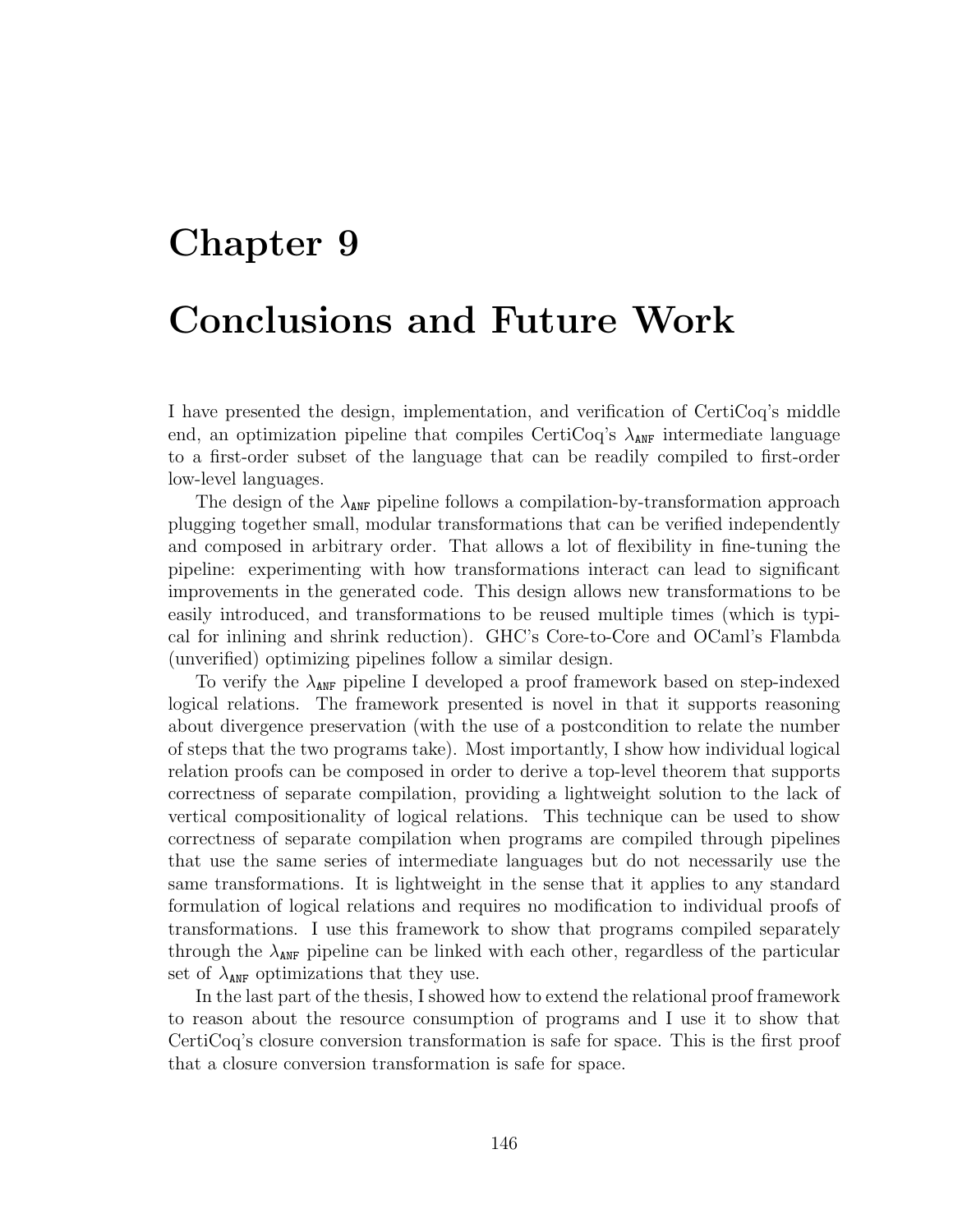## 9.1 Conclusions

I summarize some the take-away messages from the research that I presented in this thesis.

- Keeping transformations small and modular is a desirable design choice for a compiler especially in the context of a proved-correct compiler. Many aspects of compilation and optimization can be expressed as small modular same-language transformations. That leads to a more extensible compiler design that is more amenable to formal verification.
- Logical relations are particularly suitable for proving correctness of modular compiler transformations. The same relation can be used multiple times to verify different transformations. Compositional reasoning is achieved using compatibility lemmas that are proved once and for all and used in every correctness proof.
- Despite their lack of transitivity, logical relations can be composed to derive a compositional end-to-end correctness theorem. Programs compiled through any pipeline that satisfies such a top-level theorem can be linked at the target level, preserving the behavior of linking in the source level and compiling the program as a whole unit. The limitation of this approach is that it can be used only for pipelines that go through exactly the same series of intermediate representations.
- For a flexible pipeline design, where transformations may be reordered multiple times and composed in different ways, it is important to be able to link modules that have been compiled with different pipeline configurations. The relational proof framework of Chapter [5](#page-69-0) provides this flexibility: the individual proofs of transformations can be composed to prove a compositional correctness specification for any combination of the transformations.
- We can use logical relations to reason about divergence preservation of programs. Previous solutions to that problem required adding an extra "tick" instruction with no computational meaning to the intermediate languages of the compiler. The solution presented in this thesis avoids that by allowing to establish arbitrary relations on the steps that the execution of the two programs require.
- Lambda lifting, if implemented carefully, can have a measurable performance improvement in the generated code. In CertiCoq, we have used lambda lifting to eliminate function closures and pass free variables of functions in registers through chains of known function calls, improving both the performance of the generated code.
- The same relational framework that is used to prove functional correctness can be used to prove preservation about the resource consumption of programs.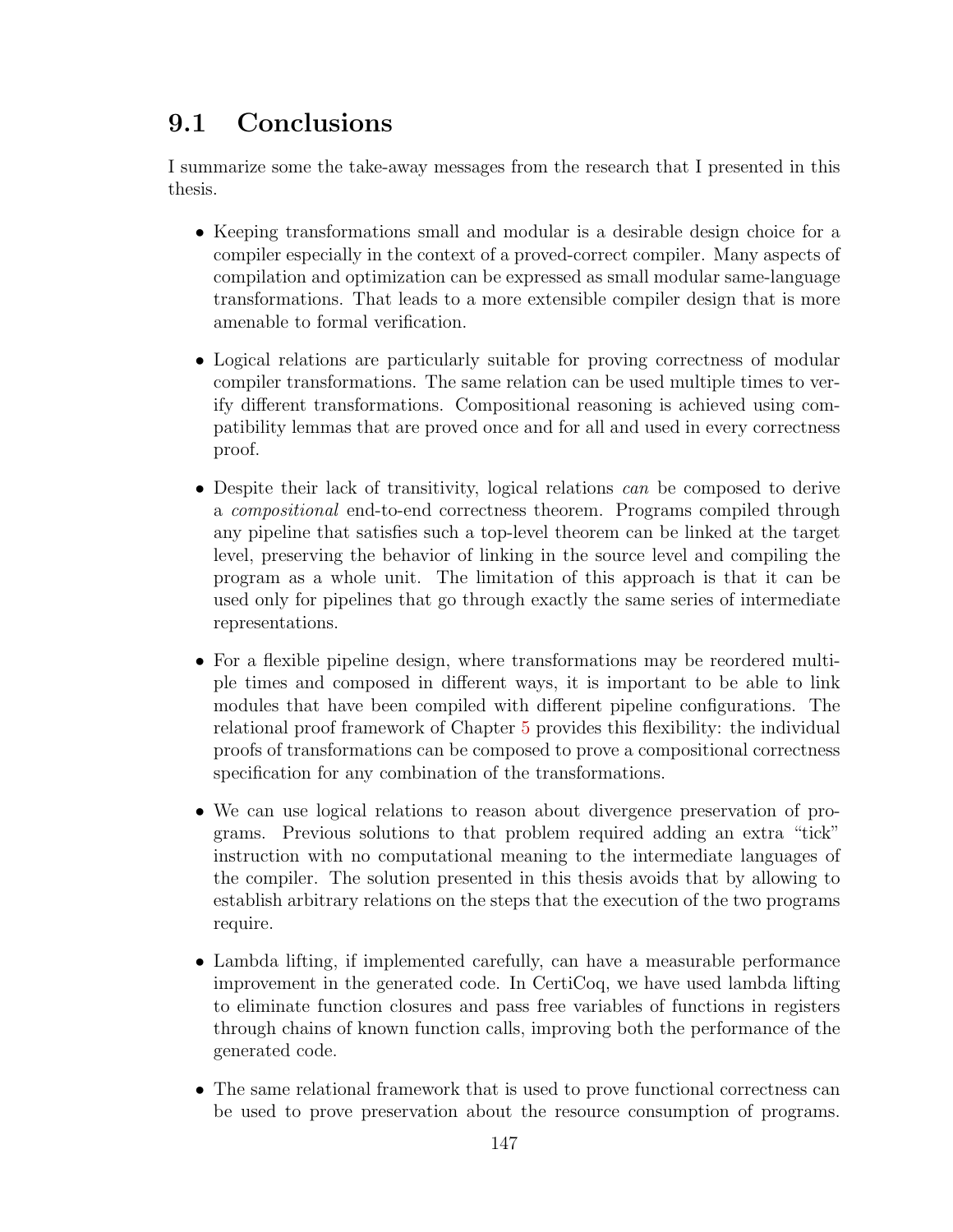The main proof can be parametric in the additional resource invariants that are being established, allowing proofs to be easily extended to provide more guarantees about resource preservation.

### 9.2 Future Work

I outline some potential future directions for the work I have presented.

**Additional**  $\lambda_{\text{ANF}}$  optimizations. Because of its modular nature, the  $\lambda_{\text{ANF}}$  pipeline can serve as a framework for implementing and verifying optimizations for functional languages. The  $\lambda_{\text{ANF}}$  pipeline can be extended with more optimizations, such as argument specialization (to remove higher-order arguments and therefore reduce closure allocation), unboxing  $(e,q, \text{ of tuple } \alpha)$  arguments), common subexpression elimination, code-motion transformations, and more sophisticated closure environment representations.

Extension to Different Source Languages. The  $\lambda_{\text{ANF}}$  intermediate representation and pipeline could provide a general, verified compilation pipeline for functional languages. With modest extensions to the  $\lambda_{\text{ANF}}$  language, the pipeline could be used as a compilation middle end for other functional languages. In particular, with the addition of primitive operations and primitive data types, the  $\lambda_{\text{ANF}}$  pipeline could handle compilation of big subsets of languages like OCaml. This is also require to handle Coq's new facility for primitive objects (native integers, floats, and arrays).

Compositional correctness framework. It would be interesting to investigate whether the compositional proof framework can be strengthened by lifting the restriction that compilers should use the same sequence of intermediate representations. This, if possible, would most likely require implementing and proving correct back translations between adjacent intermediate representations.

End-to-end correctness for CertiCoq. The framework presented here could be extended to verify the front-end CertiCoq transformations and the code-generation phase. Defining the framework in a language-generic way could be particularly useful for this purpose.

Gallina/C verification. CertiCoq emits C, allowing Gallina programs to interact with C programs. It would be especially useful to be able to verify the interoperation of Gallina and C code. This could be done in Verified Software Toolchain (VST) [\[11\]](#page-160-2) that allows Clight programs to be verified in Coq using separation logic. An open question is whether the top-level theorem of CertiCoq suffices for this purpose or its the statement (and the relational framework) must be strengthened.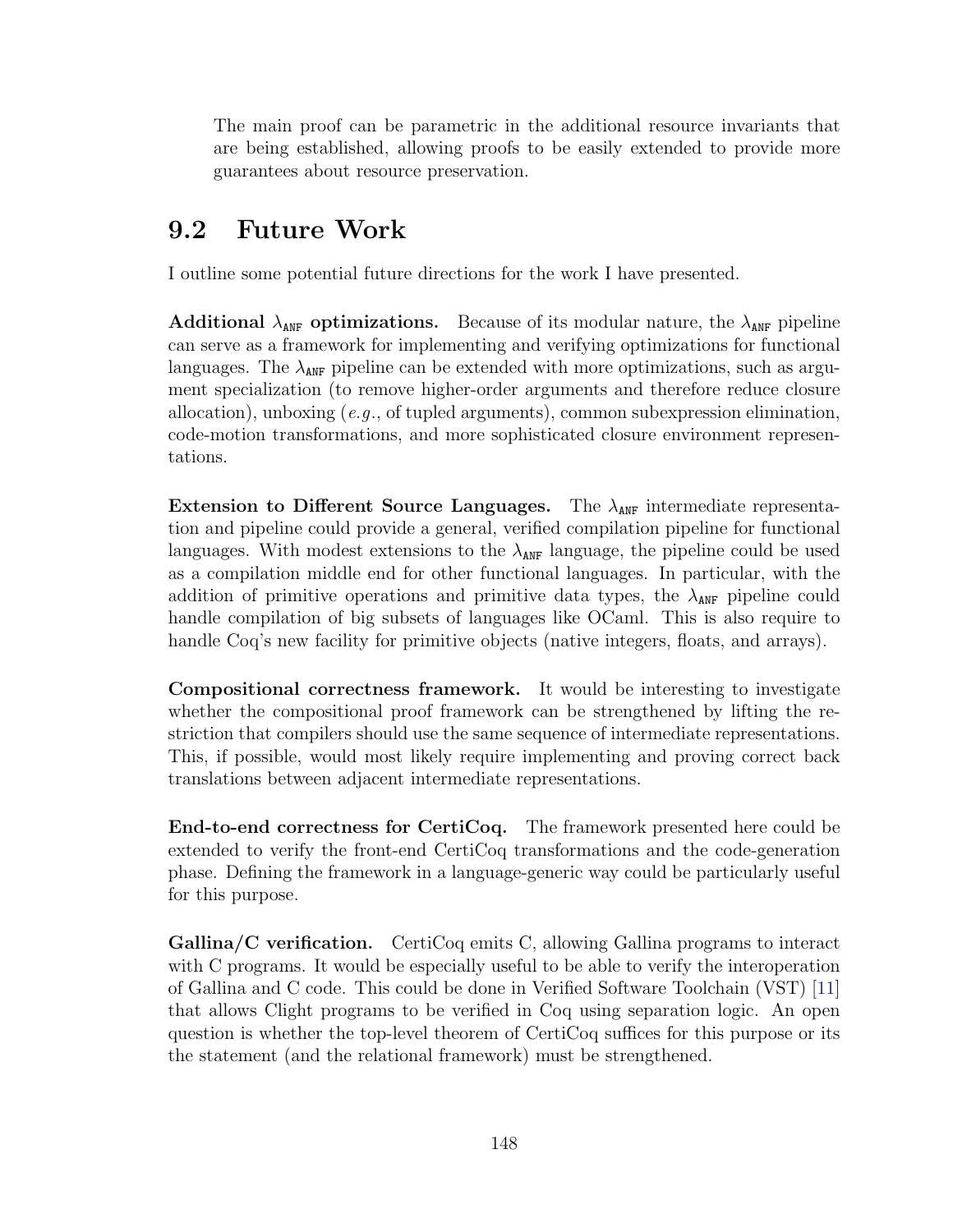## Bibliography

- [1] Umut A. Acar, Amal Ahmed, and Matthias Blume. Imperative self-adjusting computation. In Proceedings of the 35th Annual ACM SIGPLAN-SIGACT Symposium on Principles of Programming Languages, POPL '08, page 309–322, New York, NY, USA, 2008. Association for Computing Machinery.
- [2] Norman Adams, David Kranz, Richard Kelsey, Jonathan Rees, Paul Hudak, and James Philbin. Orbit: An optimizing compiler for scheme. In Proceedings of the 1986 SIGPLAN Symposium on Compiler Construction, SIGPLAN '86, page 219–233, New York, NY, USA, 1986. Association for Computing Machinery.
- [3] Amal Ahmed. Step-indexed syntactic logical relations for recursive and quantified types. In Peter Sestoft, editor, Programming Languages and Systems, pages 69–83, Berlin, Heidelberg, 2006. Springer Berlin Heidelberg.
- <span id="page-159-2"></span>[4] Amal J. Ahmed. Semantics of Types for Mutable State. PhD dissertation, Princeton University, 2004.
- <span id="page-159-1"></span>[5] Amal J. Ahmed, Andrew W. Appel, and Roberto Virga. A stratified semantics of general references embeddable in higher-order logic. In Proceedings of the 17th Annual IEEE Symposium on Logic in Computer Science, LICS '02, page 75, USA, 2002. IEEE Computer Society.
- <span id="page-159-3"></span>[6] Elvira Albert, Samir Genaim, and Miguel Gómez-Zamalloa. Parametric inference of memory requirements for garbage collected languages. In Proceedings of the 2010 International Symposium on Memory Management, ISMM '10, pages 121–130, New York, NY, USA, 2010. ACM.
- <span id="page-159-0"></span>[7] Roberto M. Amadio and Yann R´egis-Gianas. Certifying and reasoning on cost annotations of functional programs. In Proceedings of the Second International Conference on Foundational and Practical Aspects of Resource Analysis, FOPARA'11, pages 72–89, Berlin, Heidelberg, 2012. Springer-Verlag.
- [8] Abhishek Anand, Andrew W. Appel, John Gregory Morrisett, Zoe Paraskevopoulou, Randy Pollack, Olivier Savary Bélanger, Matthieu Sozeau, and Matthew Weaver. CertiCoq: A verified compiler for Coq. In CoqPL'17: The Third International Workshop on Coq for Programming Languages, 2017.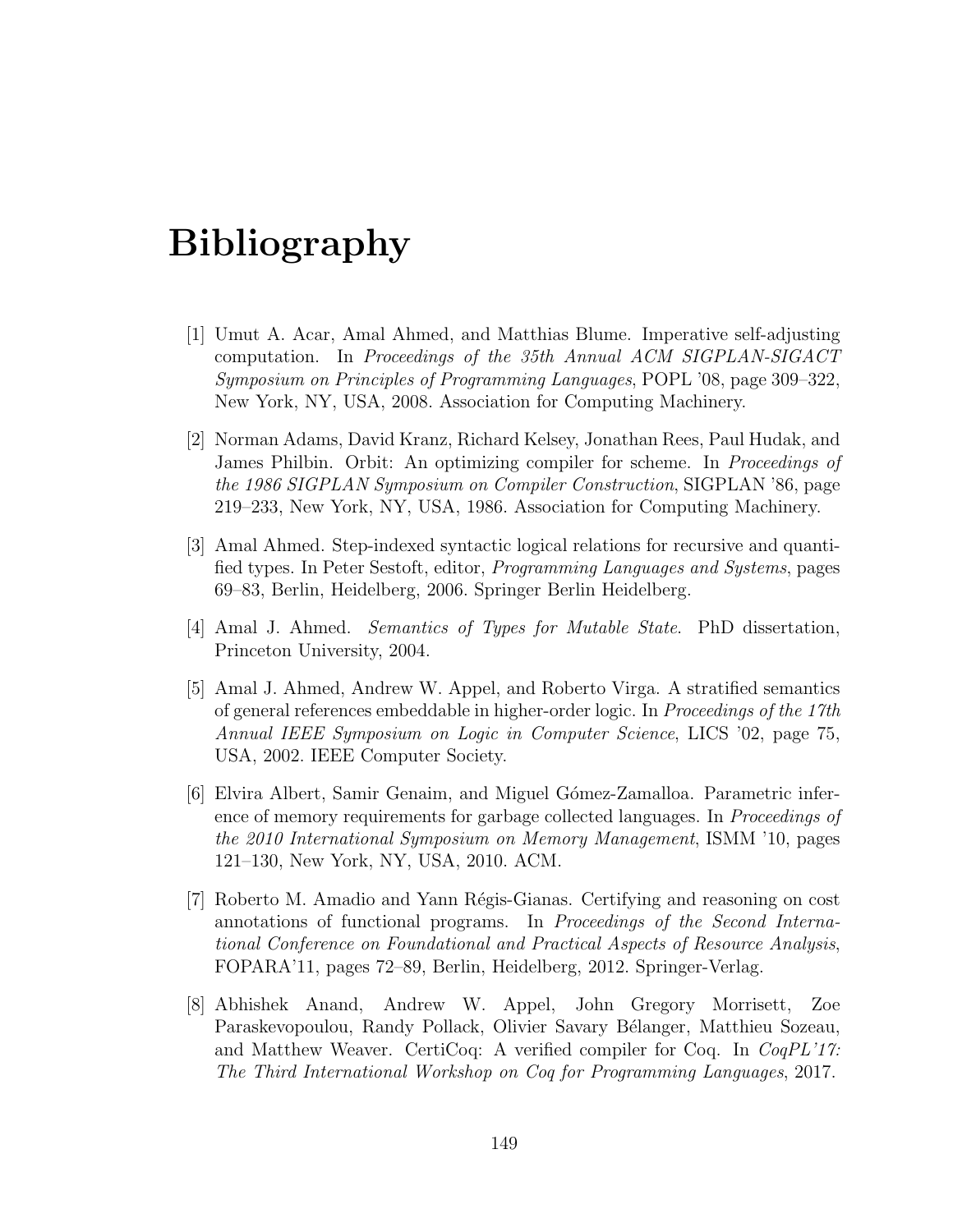- [9] Abhishek Anand, Simon Boulier, Cyril Cohen, Matthieu Sozeau, and Nicolas Tabareau. Towards certified meta-programming with typed template-coq. In Jeremy Avigad and Assia Mahboubi, editors, Interactive Theorem Proving, pages 20–39, Cham, 2018. Springer International Publishing.
- [10] Andrew W. Appel. Compiling with Continuations. Cambridge University Press, New York, 1992.
- <span id="page-160-2"></span>[11] Andrew W. Appel. Verified software toolchain. In Proceedings of the 20th European Conference on Programming Languages and Systems: Part of the Joint European Conferences on Theory and Practice of Software, ESOP'11/ETAPS'11, page 1–17, Berlin, Heidelberg, 2011. Springer-Verlag.
- <span id="page-160-0"></span>[12] Andrew W. Appel. Verified functional algorithms, 2020. Version 1.4, [http:](http://softwarefoundations.cis.upenn.edu) [//softwarefoundations](http://softwarefoundations.cis.upenn.edu).cis.upenn.edu.
- [13] Andrew W. Appel and Marcelo J. R. Gonçalves. Hash-consing garbage collection. Technical Report CS-TR-412-93, Princeton University Department of Computer Science, 1993.
- [14] Andrew W. Appel and Trevor Jim. Continuation-passing, closure-passing style. In Proceedings of the 16th ACM SIGPLAN-SIGACT Symposium on Principles of Programming Languages, POPL '89, page 293–302, New York, NY, USA, 1989. Association for Computing Machinery.
- [15] Andrew W. Appel and Trevor Jim. Shrinking lambda expressions in linear time. Journal of Functional Programming, 7(5):515–540, September 1997.
- [16] Andrew W. Appel and David McAllester. An indexed model of recursive types for foundational proof-carrying code. ACM Trans. Program. Lang. Syst., 23(5):657–683, September 2001.
- <span id="page-160-1"></span>[17] Andrew W. Appel and Zhong Shao. Callee-save registers in continuation-passing style. Lisp Symb. Comput., 5(3):191–221, September 1992.
- [18] Andrew W. Appel and Zhong Shao. Empirical and analytic study of stack versus heap cost for languages with closures. *Journal of Functional Programming*, 6(1):47–74, 1996.
- [19] Henk Barendregt and Herman Geuvers. Proof-Assistants Using Dependent Type Systems, page 1149–1238. Elsevier Science Publishers B. V., NLD, 2001.
- [20] Gilles Barthe, Sandrine Blazy, Benjamin Grégoire, Rémi Hutin, Vincent Laporte, David Pichardie, and Alix Trieu. Formal verification of a constant-time preserving C compiler. Proc. ACM Program. Lang., 4(POPL), December 2019.
- [21] Olivier Savary Bélanger. *Verified Extraction for Coq.* PhD dissertation, Princeton University, 2019.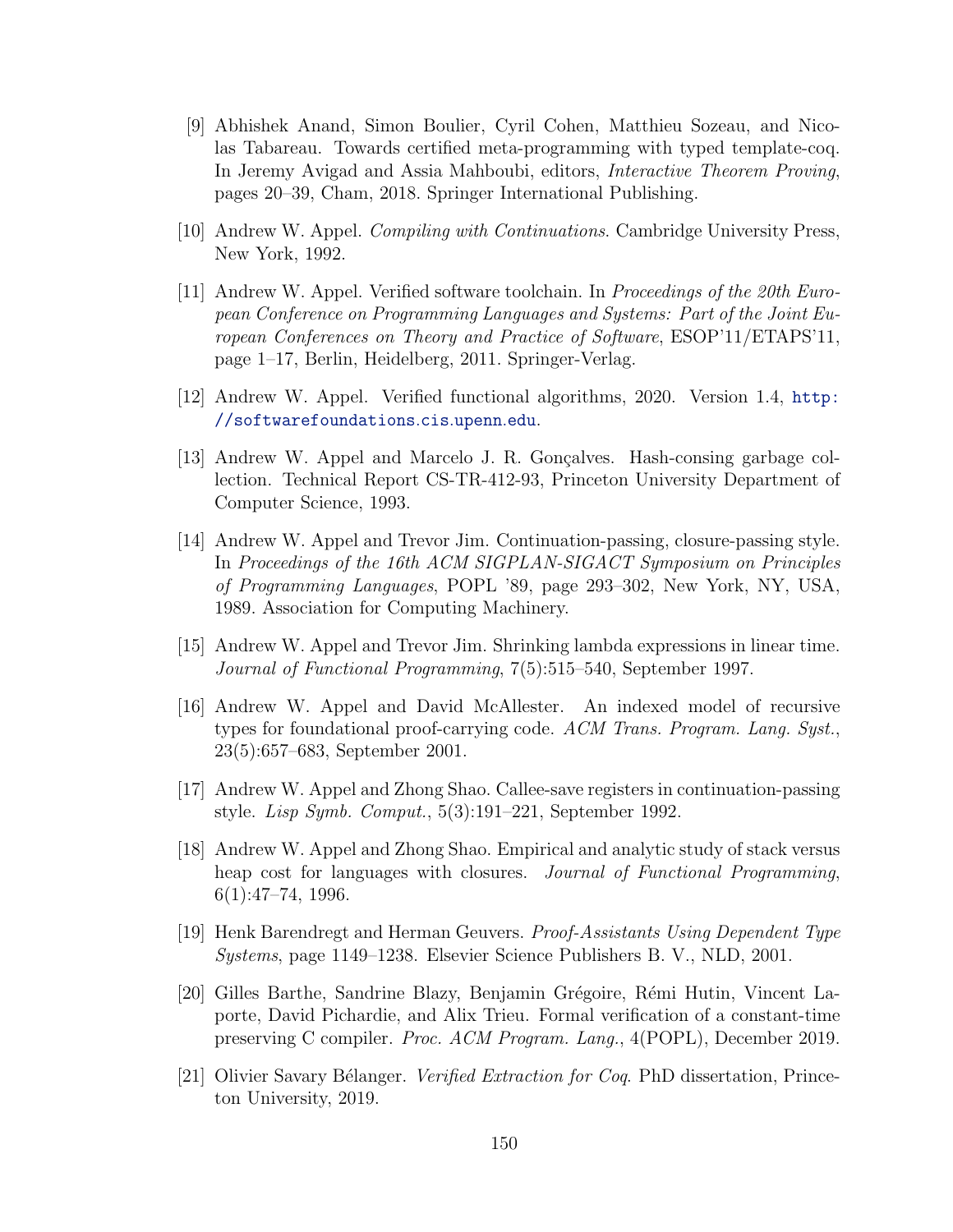- [22] Olivier Savary Bélanger and Andrew W. Appel. Shrink fast correctly! In Proceedings of the 19th International Symposium on Principles and Practice of Declarative Programming, PPDP '17, page 49–60, New York, NY, USA, 2017. Association for Computing Machinery.
- [23] Nick Benton, Andrew Kennedy, Sam Lindley, and Claudio Russo. Shrinking reductions in SML.NET. In Clemens Grelck, Frank Huch, Greg J. Michaelson, and Phil Trinder, editors, Implementation and Application of Functional Languages, pages 142–159, Berlin, Heidelberg, 2005. Springer Berlin Heidelberg.
- <span id="page-161-0"></span>[24] Frédéric Besson, Sandrine Blazy, and Pierre Wilke. CompCertS: A memoryaware verified C compiler using pointer as integer semantics. In ITP 2017 - 8th International Conference on Interactive Theorem Proving, volume 10499 of ITP 2017: Interactive Theorem Proving, pages 81–97, Brasilia, Brazil, September 2017. Springer.
- [25] Sandrine Blazy, Zaynah Dargaye, and Xavier Leroy. Formal verification of a C compiler front-end. In FM 2006: Int. Symp. on Formal Methods, volume 4085 of Lecture Notes in Computer Science, pages 460–475. Springer, 2006.
- [26] Quentin Carbonneaux, Jan Hoffmann, Tahina Ramananandro, and Zhong Shao. End-to-end verification of stack-space bounds for C programs. In Proceedings of the 35th ACM SIGPLAN Conference on Programming Language Design and Implementation, PLDI '14, page 270–281, New York, NY, USA, 2014. Association for Computing Machinery.
- [27] Quentin Carbonneaux, Jan Hoffmann, and Zhong Shao. Compositional certified resource bounds. In Proceedings of the 36th ACM SIGPLAN Conference on Programming Language Design and Implementation, PLDI '15, pages 467–478, New York, NY, USA, 2015. ACM.
- [28] Jason Carr. Formally Verified Space-Safety for Program Transformations. Master's thesis, Rochester Institute of Technology, 2019.
- <span id="page-161-2"></span>[29] Ezgi Cicek, Gilles Barthe, Marco Gaboardi, Deepak Garg, and Jan Hoffmann. Relational cost analysis. In Proceedings of the 44th ACM SIGPLAN Symposium on Principles of Programming Languages, POPL 2017, pages 316–329, New York, NY, USA, 2017. ACM.
- <span id="page-161-1"></span>[30] Ezgi Çiçek, Zoe Paraskevopoulou, and Deepak Garg. A type theory for incremental computational complexity with control flow changes. In Proceedings of the 21st ACM SIGPLAN International Conference on Functional Programming, ICFP 2016, pages 132–145, New York, NY, USA, 2016. ACM.
- [31] Ezgi Çiçek, Weihao Qu, Gilles Barthe, Marco Gaboardi, and Deepak Garg. Bidirectional type checking for relational properties. In *Proceedings of the 40th*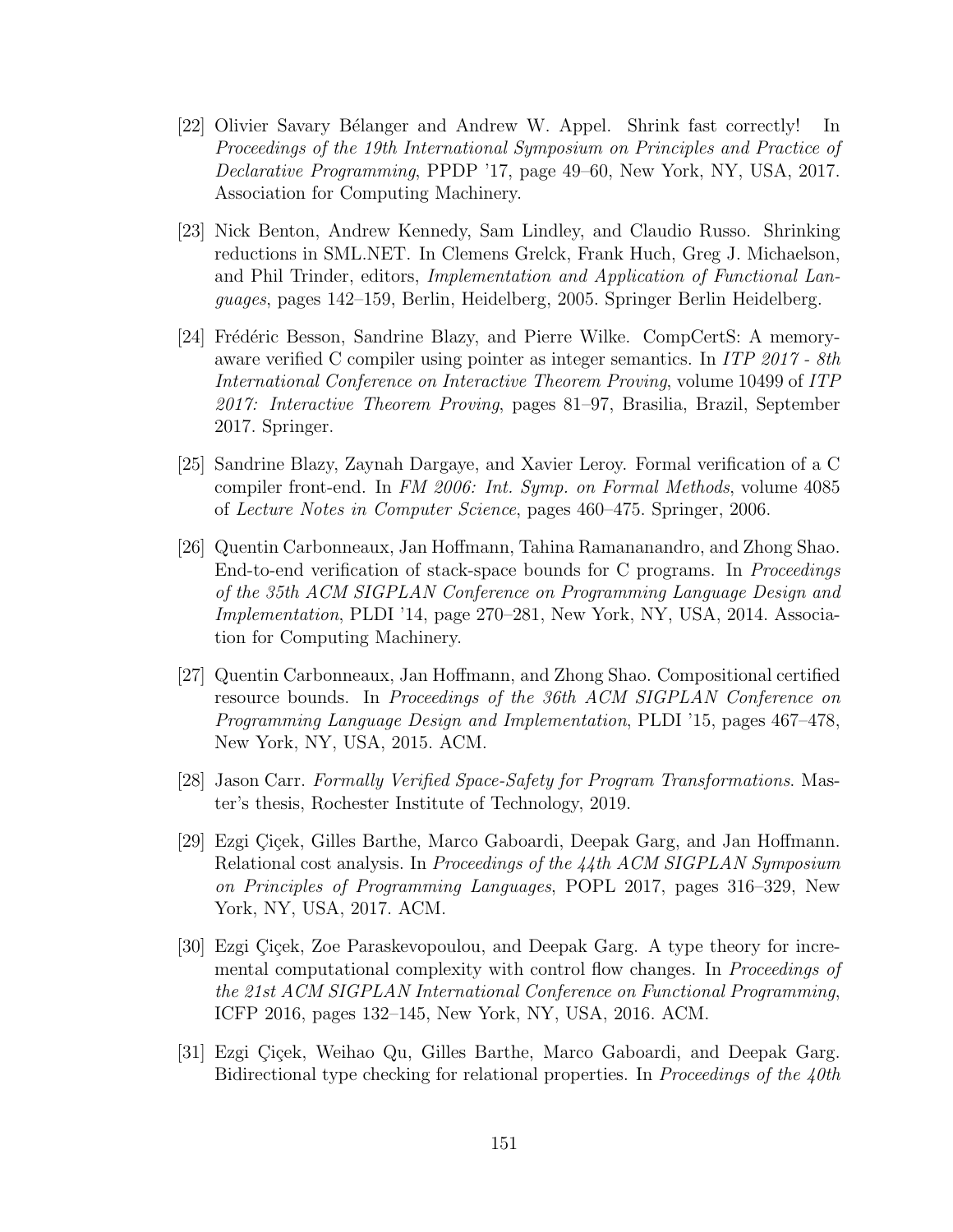ACM SIGPLAN Conference on Programming Language Design and Implementation, PLDI 2019, page 533–547, New York, NY, USA, 2019. Association for Computing Machinery.

- <span id="page-162-1"></span>[32] Gregory J Chaitin, Marc A Auslander, Ashok K Chandra, John Cocke, Martin E Hopkins, and Peter W Markstein. Register allocation via coloring. Computer languages, 6(1):47–57, 1981.
- [33] Arthur Charguéraud. Pretty-big-step semantics. In Matthias Felleisen and Philippa Gardner, editors, Programming Languages and Systems, pages 41–60, Berlin, Heidelberg, 2013. Springer Berlin Heidelberg.
- [34] Adam Chlipala. A verified compiler for an impure functional language. In Proceedings of the 37th Annual ACM SIGPLAN-SIGACT Symposium on Principles of Programming Languages, POPL '10, page 93–106, New York, NY, USA, 2010. Association for Computing Machinery.
- <span id="page-162-0"></span>[35] Ezgi Çiçek, Deepak Garg, and Umut Acar. Refinement types for incremental computational complexity. In Jan Vitek, editor, Programming Languages and Systems, pages 406–431, Berlin, Heidelberg, 2015. Springer Berlin Heidelberg.
- [36] Youyou Cong, Leo Osvald, Grégory M. Essertel, and Tiark Rompf. Compiling with continuations, or without? whatever. Proc. ACM Program. Lang., 3(ICFP), July 2019.
- [37] The Coq Development Team. The Coq Reference Manual, version 8.11.2, August 2020. Available electronically at [https://coq](https://coq.inria.fr/refman).inria.fr/refman.
- [38] Thierry Coquand and Gerard Huet. The calculus of constructions. Inf. Comput., 76(2–3):95–120, February 1988.
- [39] Patrick Cousot and Radhia Cousot. Inductive definitions, semantics and abstract interpretations. In Proceedings of the 19th ACM SIGPLAN-SIGACT Symposium on Principles of Programming Languages, POPL '92, page 83–94, New York, NY, USA, 1992. Association for Computing Machinery.
- [40] Karl Crary and Stephanie Weirich. Resource bound certification. In Proceedings of the 27th ACM SIGPLAN-SIGACT Symposium on Principles of Programming Languages, POPL '00, pages 184–198, New York, NY, USA, 2000. ACM.
- [41] Olivier Danvy and Lasse R. Nielsen. Defunctionalization at work. In Proceedings of the 3rd ACM SIGPLAN International Conference on Principles and Practice of Declarative Programming, PPDP '01, page 162–174, New York, NY, USA, 2001. Association for Computing Machinery.
- <span id="page-162-2"></span>[42] Olivier Danvy and Ulrik P. Schultz. Lambda-dropping: Transforming recursive equations into programs with block structure.  $SIGPLAN Not.$ ,  $32(12):90-106$ , December 1997.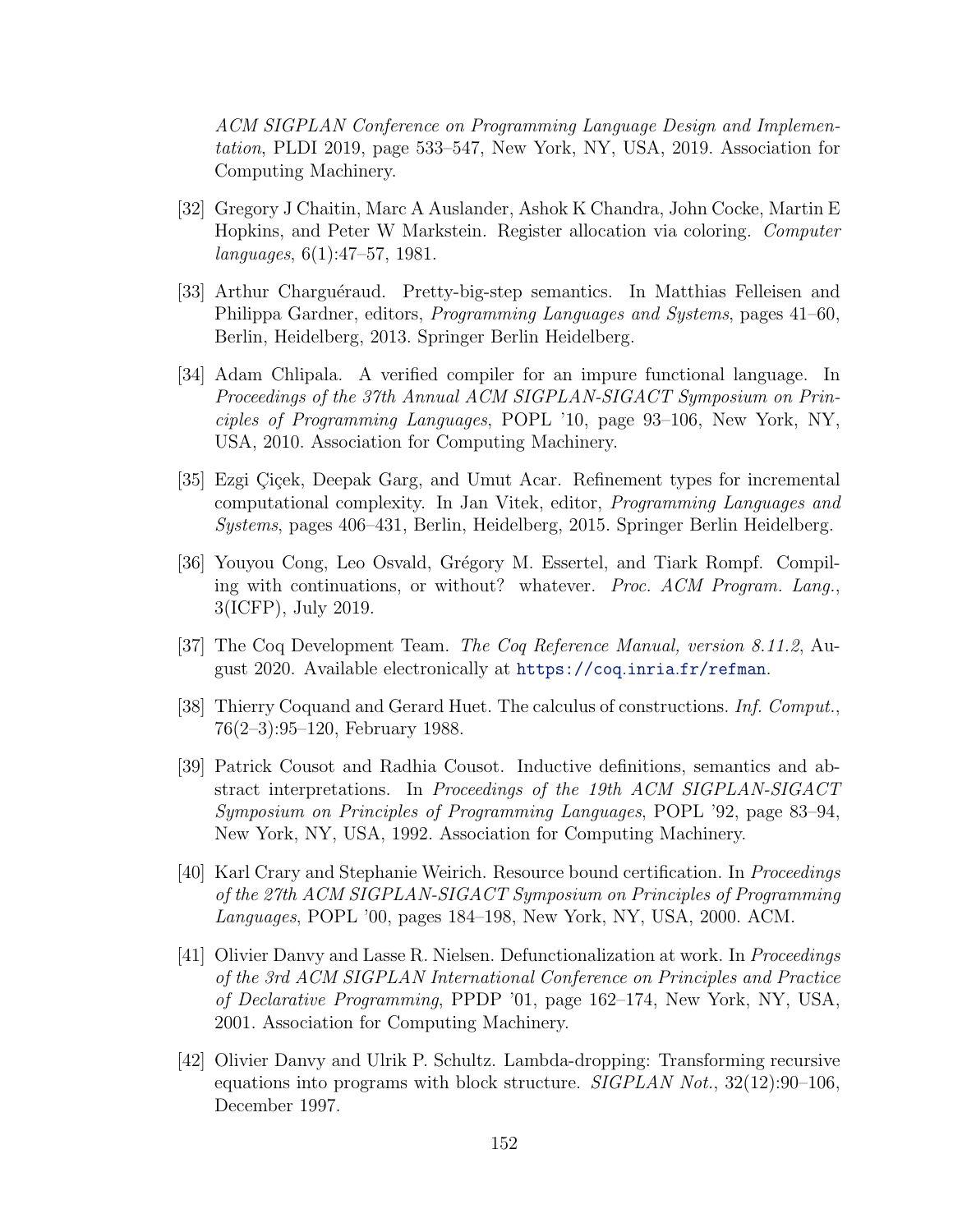- [43] Zaynah Dargaye and Xavier Leroy. A verified framework for higher-order uncurrying optimizations. Higher-Order and Symbolic Computation, 22(3):199–231, 2009.
- [44] Amer Diwan, Eliot Moss, and Richard Hudson. Compiler support for garbage collection in a statically typed language. In Proceedings of the ACM SIGPLAN 1992 Conference on Programming Language Design and Implementation, PLDI '92, pages 273–282, New York, NY, USA, 1992. ACM.
- [45] Colin Eberhardt. What Is WebAssembly? 2020.
- [46] Vyacheslav Egorov. Grokking V8 closures for fun (and profit?), 2012. Blog post. https://mrale.[ph/blog/2012/09/23/grokking-v8-closures-for-fun](https://mrale.ph/blog/2012/09/23/grokking-v8-closures-for-fun).
- <span id="page-163-0"></span>[47] Kavon Farvardin and John Reppy. From folklore to fact: Comparing implementations of stacks and continuations. In Proceedings of the 41st ACM SIGPLAN Conference on Programming Language Design and Implementation, PLDI 2020, page 75–90, New York, NY, USA, 2020. Association for Computing Machinery.
- [48] Cormac Flanagan, Amr Sabry, Bruce F. Duba, and Matthias Felleisen. The essence of compiling with continuations. In Proceedings of the ACM SIGPLAN 1993 Conference on Programming Language Design and Implementation, PLDI '93, pages 237–247, New York, NY, USA, 1993. ACM.
- [49] Matthew Fluet and Stephen Weeks. Contification using dominators. SIGPLAN Not., 36(10):2–13, October 2001.
- [50] Jean-Yves Girard, Paul Taylor, and Yves Lafont. Proofs and Types. Cambridge University Press, USA, 1989.
- [51] David Glasser. An interesting kind of JavaScript memory leak, 2013. Blog post. https://blog.meteor.[com/an-interesting-kind-of-javascript-memory](https://blog.meteor.com/an-interesting-kind-of-javascript-memory-leak-8b47d2e7f156)[leak-8b47d2e7f156](https://blog.meteor.com/an-interesting-kind-of-javascript-memory-leak-8b47d2e7f156).
- [52] Benjamin Goldberg and Young Gil Park. Higher order escape analysis: Optimizing stack allocation in functional program implementations. In Proceedings of the 3rd European Symposium on Programming, ESOP '90, page 152–160, Berlin, Heidelberg, 1990. Springer-Verlag.
- [53] Alejandro Gómez-Londoño, Johannes Åman Pohjola, Hira Taqdees Syeda, and Magnus O. Myreen. Do you have space for dessert? A verified space cost semantics for cakeml programs. To appeat at Proc. ACM Program. Lang., 1(OOP-SLA).
- [54] Ronghui Gu, Jérémie Koenig, Tahina Ramananandro, Zhong Shao, Xiongnan (Newman) Wu, Shu-Chun Weng, Haozhong Zhang, and Yu Guo. Deep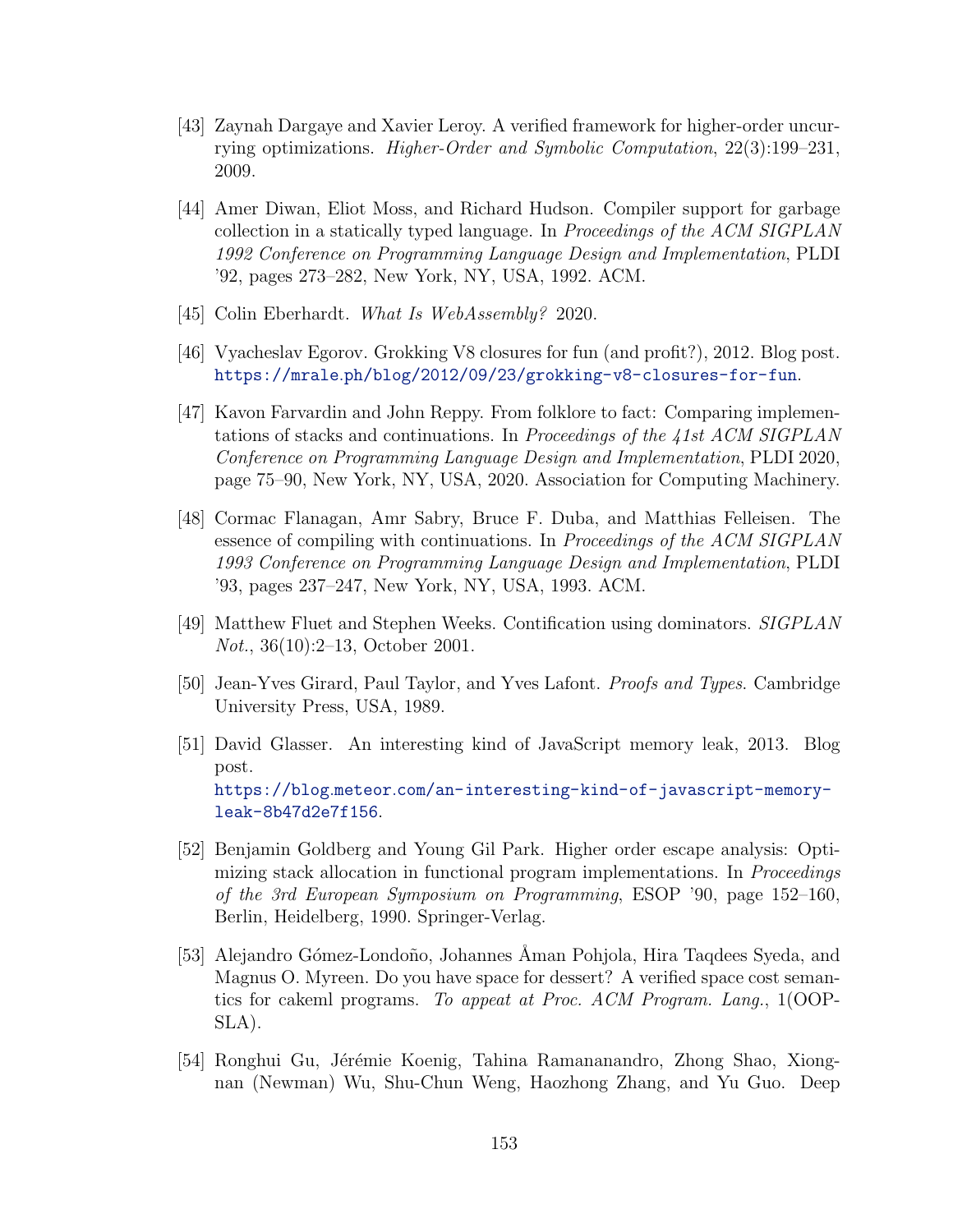specifications and certified abstraction layers. In Proceedings of the  $42nd$  Annual ACM SIGPLAN-SIGACT Symposium on Principles of Programming Languages, POPL '15, page 595–608, New York, NY, USA, 2015. Association for Computing Machinery.

- [55] Ronghui Gu, Zhong Shao, Hao Chen, Xiongnan Wu, Jieung Kim, Vilhelm Sjöberg, and David Costanzo. Certikos: An extensible architecture for building certified concurrent os kernels. In Proceedings of the 12th USENIX Conference on Operating Systems Design and Implementation, OSDI'16, page 653–669, USA, 2016. USENIX Association.
- [56] Jörgen Gustavsson and David Sands. A foundation for space-safe transformations of call-by-need programs. Electronic Notes in Theoretical Computer Science, 26:69 – 86, 1999. HOOTS '99, Higher Order Operational Techniques in Semantics.
- [57] Jörgen Gustavsson and David Sands. Possibilities and limitations of call-byneed space improvement. In Proceedings of the Sixth ACM SIGPLAN International Conference on Functional Programming, ICFP '01, pages 265–276, New York, NY, USA, 2001. ACM.
- [58] Andreas Haas, Andreas Rossberg, Derek L. Schuff, Ben L. Titzer, Michael Holman, Dan Gohman, Luke Wagner, Alon Zakai, and JF Bastien. Bringing the web up to speed with WebAssembly. In *Proceedings of the 38th ACM SIGPLAN* Conference on Programming Language Design and Implementation, PLDI 2017, page 185–200, New York, NY, USA, 2017. Association for Computing Machinery.
- [59] John Hannan and Patrick Hicks. Higher-order uncurrying. In Proceedings of the 25th ACM SIGPLAN-SIGACT Symposium on Principles of Programming Languages, POPL '98, page 1–11, New York, NY, USA, 1998. Association for Computing Machinery.
- [60] Fergus Henderson. Accurate garbage collection in an uncooperative environment. In Proceedings of the 3rd International Symposium on Memory Management, ISMM '02, page 150–156, New York, NY, USA, 2002. Association for Computing Machinery.
- [61] Jason Hickey, Anil Madhavapeddy, and Yaron Minsky. Real World OCaml. 2014.
- [62] Jan Hoffmann, Ankush Das, and Shu-Chun Weng. Towards automatic resource bound analysis for OCaml. In Proceedings of the 44th ACM SIGPLAN Symposium on Principles of Programming Languages, POPL 2017, page 359–373, New York, NY, USA, 2017. Association for Computing Machinery.
- [63] Douglas J. Howe. Proving congruence of bisimulation in functional programming languages. Information and Computation, pages 103–112, 1996.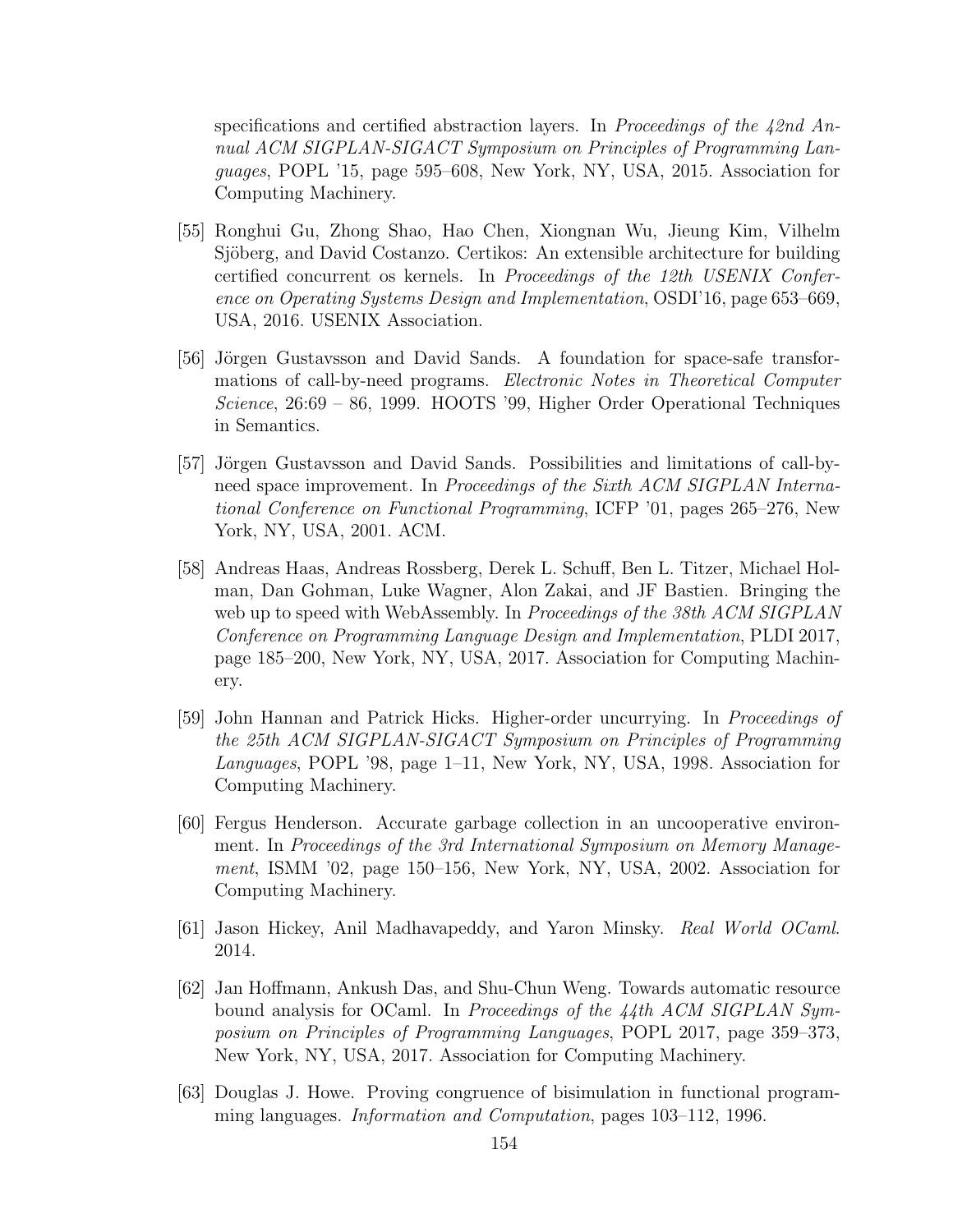- <span id="page-165-0"></span>[64] Chung-Kil Hur and Derek Dreyer. A kripke logical relation between ml and assembly. In Proceedings of the 38th Annual ACM SIGPLAN-SIGACT Symposium on Principles of Programming Languages, POPL '11, pages 133–146, New York, NY, USA, 2011. ACM.
- [65] Chung-Kil Hur, Derek Dreyer, Georg Neis, and Viktor Vafeiadis. The marriage of bisimulations and kripke logical relations. In *Proceedings of the 39th* Annual ACM SIGPLAN-SIGACT Symposium on Principles of Programming Languages, POPL '12, page 59–72, New York, NY, USA, 2012. Association for Computing Machinery.
- [66] Dongseok Jang, Zachary Tatlock, and Sorin Lerner. Establishing browser security guarantees through formal shim verification. In Proceedings of the 21st USENIX Conference on Security Symposium, Security'12, page 8, USA, 2012. USENIX Association.
- <span id="page-165-2"></span>[67] Thomas Johnsson. Lambda lifting: Transforming programs to recursive equations. In Proc. of a Conference on Functional Programming Languages and Computer Architecture, page 190–203, Berlin, Heidelberg, 1985. Springer-Verlag.
- <span id="page-165-3"></span>[68] Simon L. Peyton Jones. Compiling haskell by program transformation: A report from the trenches. In Hanne Riis Nielson, editor, Programming Languages and Systems — ESOP '96, pages 18–44, Berlin, Heidelberg, 1996. Springer Berlin Heidelberg.
- [69] Simon Peyton Jones and André Santos. Compilation by transformation in the glasgow haskell compiler. In Kevin Hammond, David N. Turner, and Patrick M. Sansom, editors, Functional Programming, Glasgow 1994, pages 184–204, London, 1995. Springer London.
- <span id="page-165-1"></span>[70] Steffen Jost, Kevin Hammond, Hans-Wolfgang Loidl, and Martin Hofmann. Static determination of quantitative resource usage for higher-order programs. In Proceedings of the 37th Annual ACM SIGPLAN-SIGACT Symposium on Principles of Programming Languages, POPL '10, pages 223–236, New York, NY, USA, 2010. ACM.
- [71] Jacques-Henri Jourdan, François Pottier, and Xavier Leroy. Validating  $LR(1)$ parsers. In ESOP 2012 - Programming Languages and Systems - 21st European Symposium on Programming, volume 7211 of Lecture Notes in Computer Science, pages 397–416, Tallinn, Estonia, March 2012. Springer.
- [72] Ralf Jung, David Swasey, Filip Sieczkowski, Kasper Svendsen, Aaron Turon, Lars Birkedal, and Derek Dreyer. Iris: Monoids and invariants as an orthogonal basis for concurrent reasoning. In Proceedings of the  $42nd$  Annual ACM SIGPLAN-SIGACT Symposium on Principles of Programming Languages, POPL '15, page 637–650, New York, NY, USA, 2015. Association for Computing Machinery.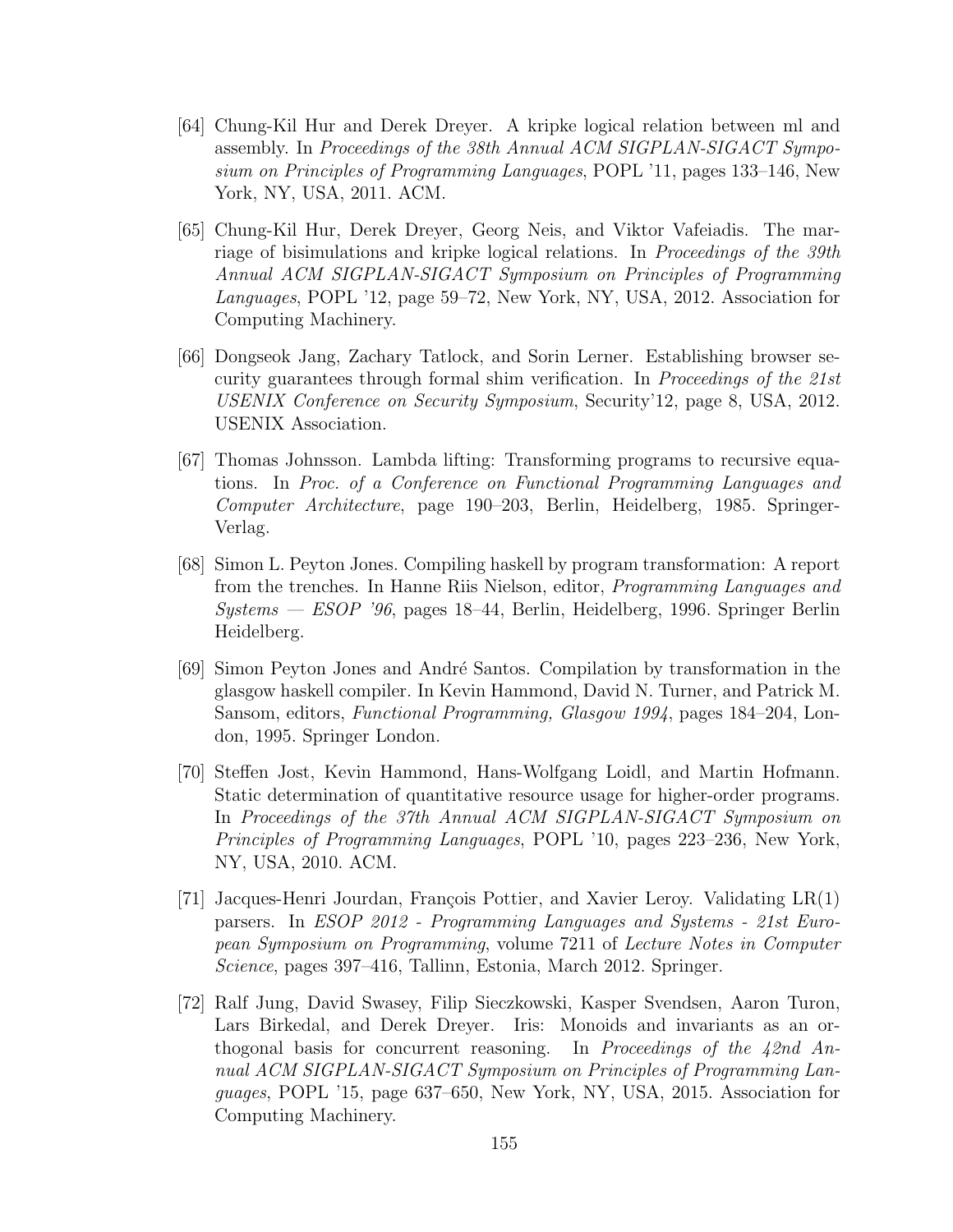- [73] Jeehoon Kang, Yoonseung Kim, Chung-Kil Hur, Derek Dreyer, and Viktor Vafeiadis. Lightweight verification of separate compilation. SIGPLAN Not., 51(1):178–190, January 2016.
- [74] Andrew W. Keep, Alex Hearn, and R. Kent Dybvig. Optimizing closures in o(0) time. In Proceedings of the 2012 Annual Workshop on Scheme and Functional Programming, Scheme '12, pages 30–35, New York, NY, USA, 2012. ACM.
- [75] R. Kelsey and P. Hudak. Realistic compilation by program transformation (detailed summary). In Proceedings of the 16th ACM SIGPLAN-SIGACT Symposium on Principles of Programming Languages, POPL '89, page 281–292, New York, NY, USA, 1989. Association for Computing Machinery.
- [76] Andrew Kennedy. Compiling with continuations, continued. In Proceedings of the 12th ACM SIGPLAN International Conference on Functional Programming, ICFP '07, pages 177–190, New York, NY, USA, 2007. ACM.
- [77] Chung kil Hur, Georg Neis, Derek Dreyer, and Viktor Vafeiadis. Parametric bisimulations: A logical step forward. Technical report, 01 2014.
- [78] Andrzej Krzemieński. A serious bug in GCC, 2017. Blog post. [https:](https://akrzemi1.wordpress.com/2017/04/27/a-serious-bug-in-gcc/) //akrzemi1.wordpress.[com/2017/04/27/a-serious-bug-in-gcc/](https://akrzemi1.wordpress.com/2017/04/27/a-serious-bug-in-gcc/).
- [79] Ramana Kumar. Self-compilation and self-verification. Technical Report UCAM-CL-TR-879, University of Cambridge, Computer Laboratory, February 2016.
- [80] Ramana Kumar, Magnus O. Myreen, Michael Norrish, and Scott Owens. CakeML: A verified implementation of ML. *SIGPLAN Not.*, 49(1):179–191, January 2014.
- [81] Chris Lattner and Vikram Adve. LLVM: A Compilation Framework for Lifelong Program Analysis & Transformation. In Proceedings of the International Symposium on Code Generation and Optimization: Feedback-Directed and Runtime Optimization, CGO '04, page 75, USA, 2004. IEEE Computer Society.
- [82] Xuan Bach Le, Thanh-Toan Nguyen, Wei-Ngan Chin, and Aquinas Hobor. A certified decision procedure for tree shares. In Zhenhua Duan and Luke Ong, editors, Formal Methods and Software Engineering - 19th International Conference on Formal Engineering Methods, ICFEM 2017, Xi'an, China, November 13-17, 2017, Proceedings, volume 10610 of Lecture Notes in Computer Science, pages 226–242. Springer, 2017.
- [83] Xavier Leroy. Formal certification of a compiler back-end or: Programming a compiler with a proof assistant. In Conference Record of the 33rd ACM SIGPLAN-SIGACT Symposium on Principles of Programming Languages, POPL '06, page 42–54, New York, NY, USA, 2006. Association for Computing Machinery.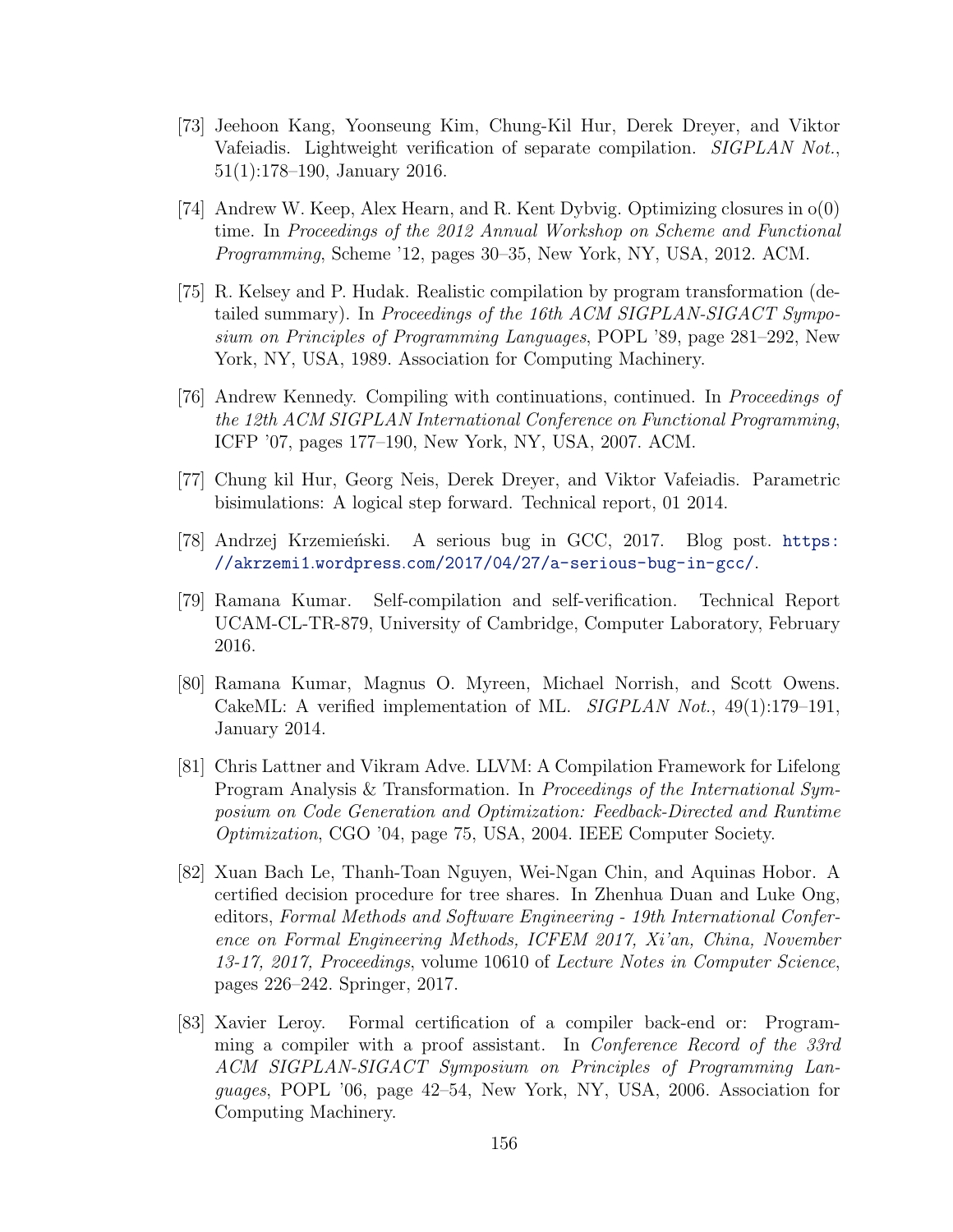- [84] Xavier Leroy. Formal certification of a compiler back-end or: Programming a compiler with a proof assistant. SIGPLAN Not., 41(1):42–54, January 2006.
- [85] Xavier Leroy. Formal verification of a realistic compiler. Communications of the ACM, 52(7):107–115, 2009.
- [86] Xavier Leroy. A formally verified compiler back-end. Journal of Automated Reasoning, 43(4):363–446, 2009.
- <span id="page-167-0"></span>[87] Xavier Leroy, Damien Doligez, Alain Frisch, Jacques Garrigue, Didier R´emy, and Jérôme Vouillon. The OCaml system release  $4.11$ , August 2020. Available electronically at [https://coq](https://coq.inria.fr/refman).inria.fr/refman.
- [88] Xavier Leroy and Hervé Grall. Coinductive big-step operational semantics. Inf. Comput., 207(2):284–304, February 2009.
- [89] Pierre Letouzey. *Programmation fonctionnelle certifiée : l'extraction de pro*grammes dans l'assistant Coq. PhD thesis, 2004. Thèse de doctorat Informatique Paris 11 2004.
- [90] Pierre Letouzey. Extraction in coq: An overview. In Proceedings of the 4th Conference on Computability in Europe: Logic and Theory of Algorithms, CiE '08, page 359–369, Berlin, Heidelberg, 2008. Springer-Verlag.
- [91] Jacob Matthews and Robert Bruce Findler. Operational semantics for multilanguage programs. In Proceedings of the 34th Annual ACM SIGPLAN-SIGACT Symposium on Principles of Programming Languages, POPL '07, page 3–10, New York, NY, USA, 2007. Association for Computing Machinery.
- [92] Luke Maurer, Paul Downen, Zena M. Ariola, and Simon Peyton Jones. Compiling without continuations. In Proceedings of the 38th ACM SIGPLAN Conference on Programming Language Design and Implementation, PLDI 2017, pages 482–494, New York, NY, USA, 2017. ACM.
- [93] John McCarthy. Recursive functions of symbolic expressions and their computation by machine, part I. Commun. ACM, 3(4):184–195, 1960.
- [94] John McCarthy. Computer programs for checking mathematical proofs. In AMS Symposium on Recursive Function Theory, 1961.
- [95] John Mccarthy and James Painter. Correctness of a compiler for arithmetic expressions. In J.T. Schwartz, editor, Proceedings of a Symposium in Applied Mathematics, Vol. 19.
- [96] Andrew McCreight, Tim Chevalier, and Andrew Tolmach. A certified framework for compiling and executing garbage-collected languages. In *Proceedings* of the 15th ACM SIGPLAN International Conference on Functional Programming, ICFP '10, page 273–284, New York, NY, USA, 2010. Association for Computing Machinery.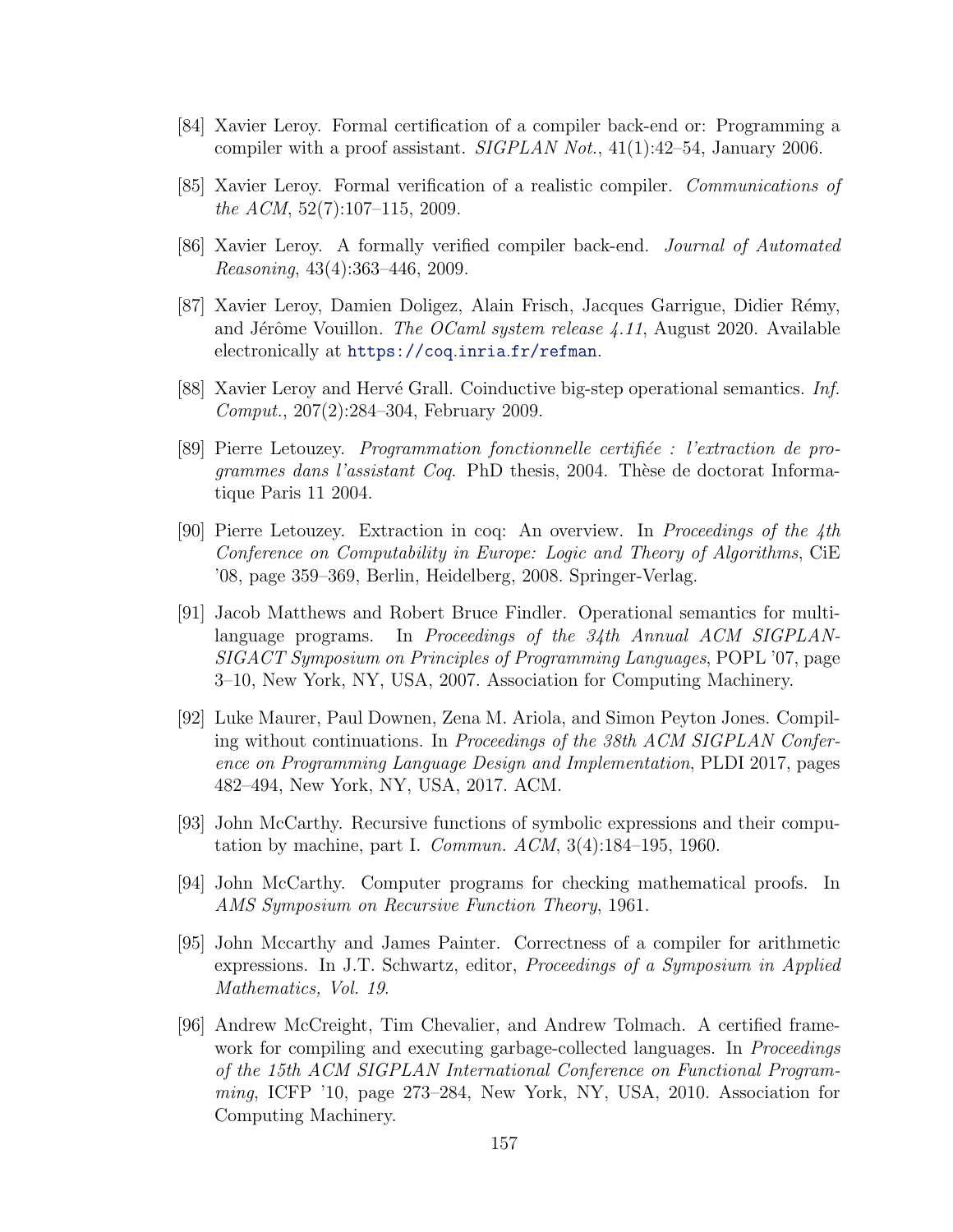- [97] Robin Milner. Implementation and applications of scott's logic for computable functions. In Proceedings of ACM Conference on Proving Assertions about Programs, page 1–6, New York, NY, USA, 1972. Association for Computing Machinery.
- [98] Robin Milner and R.W. Weyhrauch. Proving compiler correctness in a mechanised logic. Machine Intelligence, 7:51–73, 1972.
- [99] Yasuhiko Minamide. Space-profiling semantics of the call-by-value lambda calculus and the CPS transformation. Electr. Notes Theor. Comput. Sci., 26:105– 120, 1999.
- [100] Yasuhiko Minamide. Space-profiling semantics of the call-by-value lambda calculus and the CPS transformation. Electr. Notes Theor. Comput. Sci., 26:105– 120, 1999.
- <span id="page-168-0"></span>[101] Greg Morrisett and Robert Harper. Semantics of memory management for polymorphic languages. In Higher Order Operational Techniques in Semantics, Publications of the Newton Institute, pages 175–226. Cambridge University Press, 1997.
- [102] Eric Mullen, Stuart Pernsteiner, James R. Wilcox, Zachary Tatlock, and Dan Grossman. Œuf: Minimizing the Coq extraction TCB. In Proceedings of the 7th ACM SIGPLAN International Conference on Certified Programs and Proofs, CPP 2018, page 172–185, New York, NY, USA, 2018. Association for Computing Machinery.
- [103] Magnus O. Myreen and Scott Owens. Proof-producing synthesis of ML from higher-order logic. In International Conference on Functional Programming  $(ICFP)$ , pages 115–126. ACM Press, September 2012.
- [104] Georg Neis, Chung-Kil Hur, Jan-Oliver Kaiser, Craig McLaughlin, Derek Dreyer, and Viktor Vafeiadis. Pilsner: A compositionally verified compiler for a higher-order imperative language. In Proceedings of the 20th ACM SIG-PLAN International Conference on Functional Programming, ICFP 2015, page 166–178, New York, NY, USA, 2015. Association for Computing Machinery.
- [105] Scott Owens, Magnus O. Myreen, Ramana Kumar, and Yong Kiam Tan. Functional big-step semantics. In Peter Thiemann, editor, Programming Languages and Systems, pages 589–615, Berlin, Heidelberg, 2016. Springer Berlin Heidelberg.
- [106] Scott Owens, Michael Norrish, Ramana Kumar, Magnus O. Myreen, and Yong Kiam Tan. Verifying efficient function calls in CakeML. *Proc. ACM* Program. Lang., 1(ICFP):18:1–18:27, August 2017.
- [107] Zoe Paraskevopoulou and Andrew W. Appel. Closure conversion is safe for space. Proc. ACM Program. Lang., 3(ICFP), July 2019.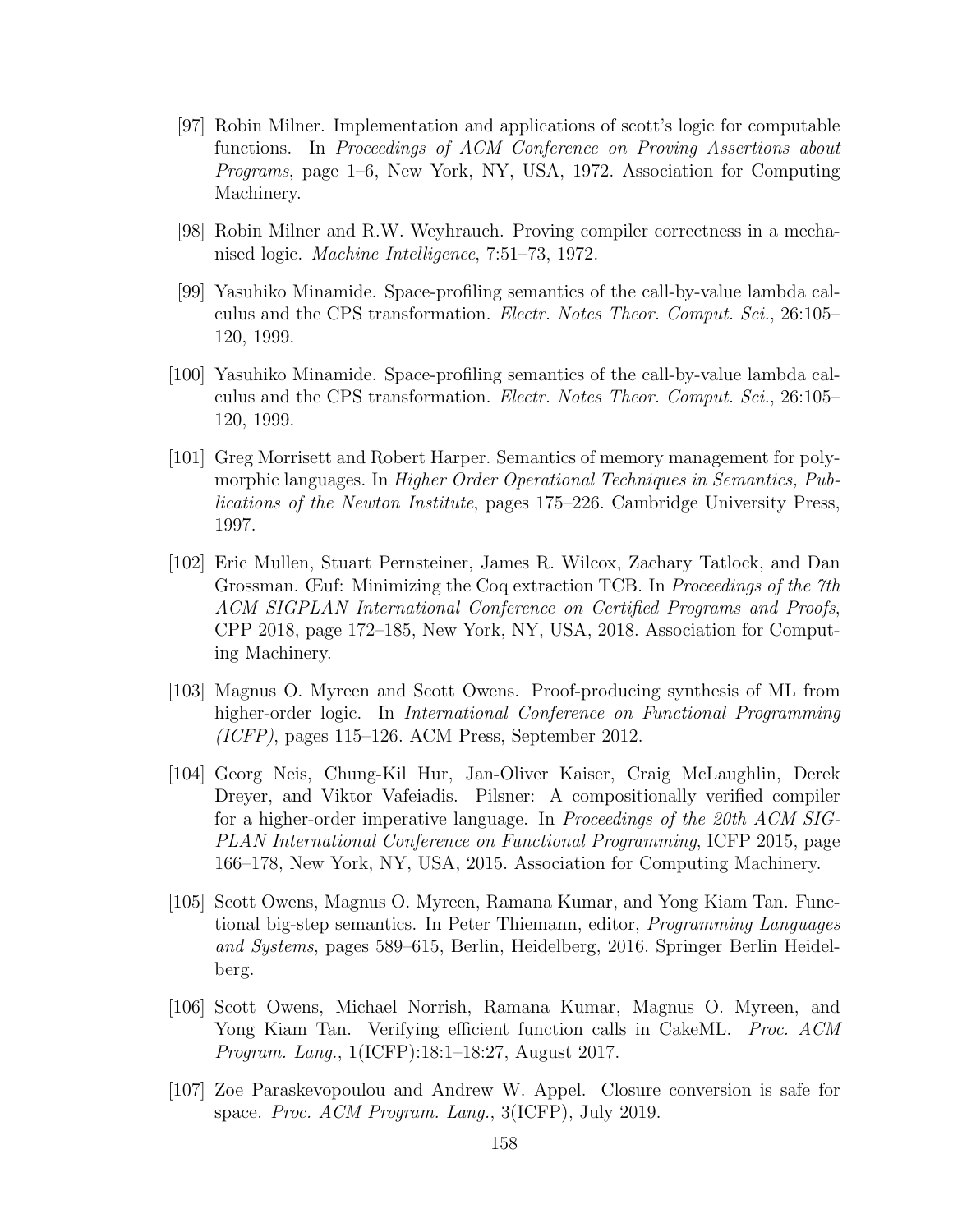- [108] Daniel Patterson and Amal Ahmed. The next 700 compiler correctness theorems (functional pearl). Proc. ACM Program. Lang., 3(ICFP), July 2019.
- [109] James T. Perconti and Amal Ahmed. Verifying an open compiler using multilanguage semantics. In Proceedings of the 23rd European Symposium on Programming Languages and Systems - Volume 8410, page 128–148, Berlin, Heidelberg, 2014. Springer-Verlag.
- [110] Frank Pfenning and Christine Paulin-Mohring. Inductively defined types in the calculus of constructions. In M. Main, A. Melton, M. Mislove, and D. Schmidt, editors, Mathematical Foundations of Programming Semantics, pages 209–228, New York, NY, 1990. Springer-Verlag.
- [111] Andrew Pitts. Howe's method for higher-order languages, page 197–232. Cambridge Tracts in Theoretical Computer Science. Cambridge University Press, 2011.
- [112] G.D. Plotkin. Call-by-name, call-by-value and the λ-calculus. Theoretical Computer Science, 1(2):125 – 159, 1975.
- [113] Weihao Qu, Marco Gaboardi, and Deepak Garg. Relational cost analysis for functional-imperative programs. Proc. ACM Program. Lang., 3(ICFP), July 2019.
- [114] J. Reynolds. Types, abstraction and parametric polymorphism. In IFIP Congress, 1983.
- [115] Amr Sabry and Philip Wadler. A reflection on call-by-value. In Proceedings of the First ACM SIGPLAN International Conference on Functional Programming, ICFP '96, page 13–24, New York, NY, USA, 1996. Association for Computing Machinery.
- [116] David Sands. Operational theories of improvement in functional languages. In Rogardt Heldal, Carsten Kehler Holst, and Philip Wadler, editors, Functional Programming, Glasgow 1991, pages 298–311, London, 1992. Springer London.
- [117] David Sands. Improvement theory and its applications. In Andrew D. Gordon and Andrew M. Pitts, editors, Higher Order Operational Techniques in Semantics, pages 275–306, New York, NY, USA, 1998. Cambridge University Press.
- <span id="page-169-1"></span>[118] Andre Santos. Compilation by transformation for non-strict functional languages. PhD thesis, University of Glasgow, July 1995.
- <span id="page-169-0"></span>[119] Olivier Savary Bélanger, Matthew Z. Weaver, and Andrew W. Appel. Certified code generation from CPS to C. In preparation. [https://](https://www.cs.princeton.edu/~appel/papers/CPStoC.pdf) www.cs.princeton.[edu/~appel/papers/CPStoC](https://www.cs.princeton.edu/~appel/papers/CPStoC.pdf).pdf, October 2019.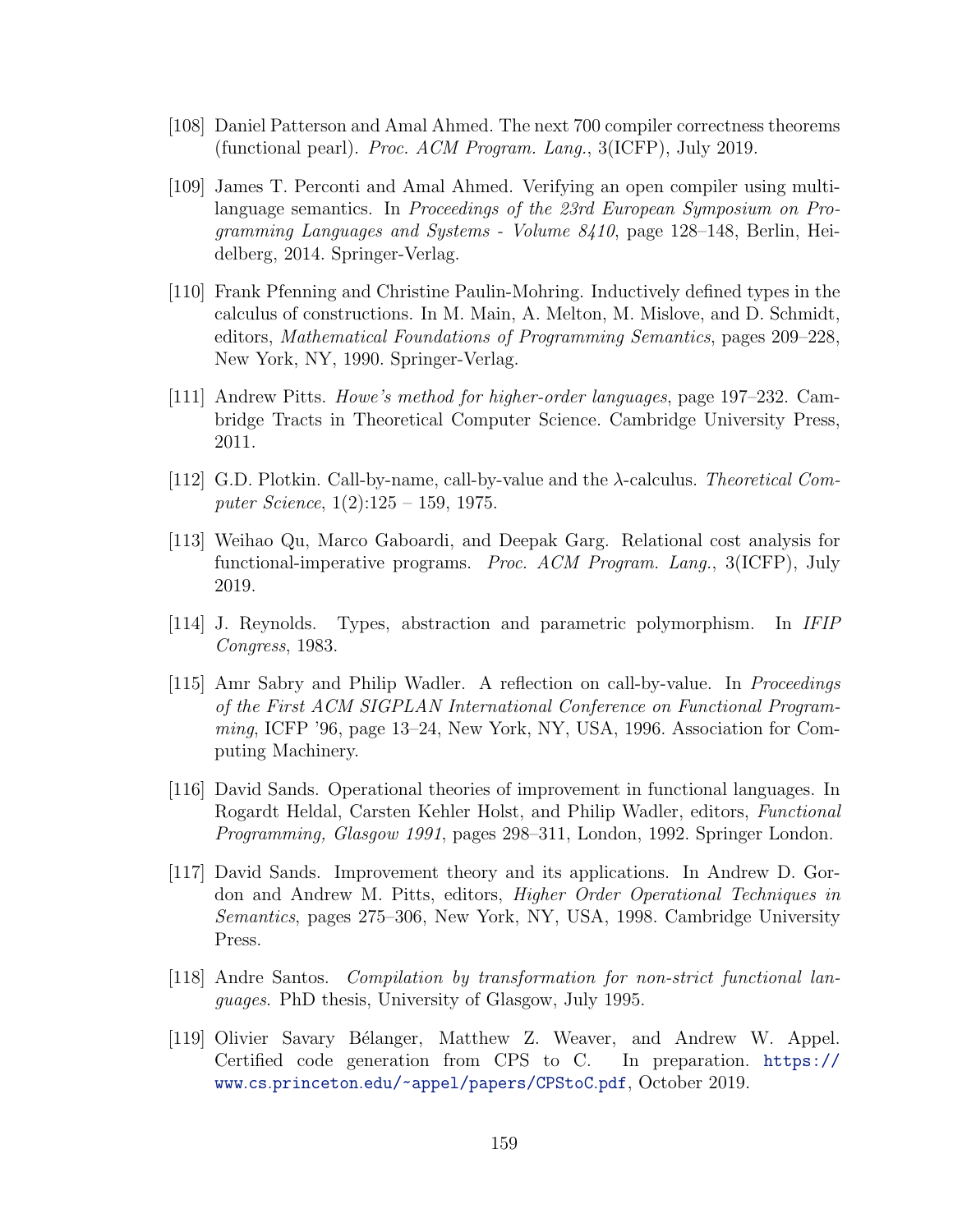- [120] Zhong Shao and Andrew W. Appel. Space-efficient closure representations. In Proceedings of the 1994 ACM Conference on LISP and Functional Programming, LFP '94, page 150–161, New York, NY, USA, 1994. Association for Computing Machinery.
- <span id="page-170-1"></span>[121] Zhong Shao and Andrew W. Appel. Efficient and safe-for-space closure conversion. ACM Trans. Program. Lang. Syst., 22(1):129–161, January 2000.
- [122] Youngju Song, Minki Cho, Dongjoo Kim, Yonghyun Kim, Jeehoon Kang, and Chung-Kil Hur. CompCertM: CompCert with C-assembly linking and lightweight modular verification. *Proc. ACM Program. Lang.*, 4(POPL), December 2019.
- [123] Matthieu Sozeau, Abhishek Anand, Simon Boulier, Cyril Cohen, Yannick Forster, Fabian Kunze, Gregory Malecha, Nicolas Tabareau, and Théo Winterhalter. The MetaCoq Project. Journal of Automated Reasoning, February 2020.
- [124] Matthieu Sozeau, Simon Boulier, Yannick Forster, Nicolas Tabareau, and Théo Winterhalter. Coq Coq correct! Verification of type checking and erasure for Coq, in Coq. Proc. ACM Program. Lang., 4(POPL), December 2019.
- [125] Guy L. Steele. Rabbit: A compiler for scheme. Technical report, USA, 1978.
- <span id="page-170-0"></span>[126] Gordon Stewart, Lennart Beringer, and Andrew W. Appel. Verified heap theorem prover by paramodulation. In Proceedings of the 17th ACM SIGPLAN International Conference on Functional Programming, ICFP '12, page 3–14, New York, NY, USA, 2012. Association for Computing Machinery.
- [127] Gordon Stewart, Lennart Beringer, Santiago Cuellar, and Andrew W. Appel. Compositional CompCert. In Proceedings of the 42Nd Annual ACM SIGPLAN-SIGACT Symposium on Principles of Programming Languages, POPL '15, pages 275–287, New York, NY, USA, 2015. ACM.
- [128] William W. Tait. Intensional interpretations of functionals of finite type I. The Journal of Symbolic Logic, 32(2):198–212, 1967.
- [129] Yong Kiam Tan, Magnus O. Myreen, Ramana Kumar, Anthony Fox, Scott Owens, and Michael Norrish. A new verified compiler backend for CakeML. In International Conference on Functional Programming (ICFP), pages 60–73. ACM Press, September 2016. Invited to special issue of Journal of Functional Programming.
- [130] Yong Kiam Tan, Magnus O. Myreen, Ramana Kumar, Anthony Fox, Scott Owens, and Michael Norrish. The verified CakeML compiler backend. Journal of Functional Programming, 29, 2019.
- [131] Ken Thompson. Reflections on trusting trust. Commun. ACM, 27(8):761–763, August 1984.